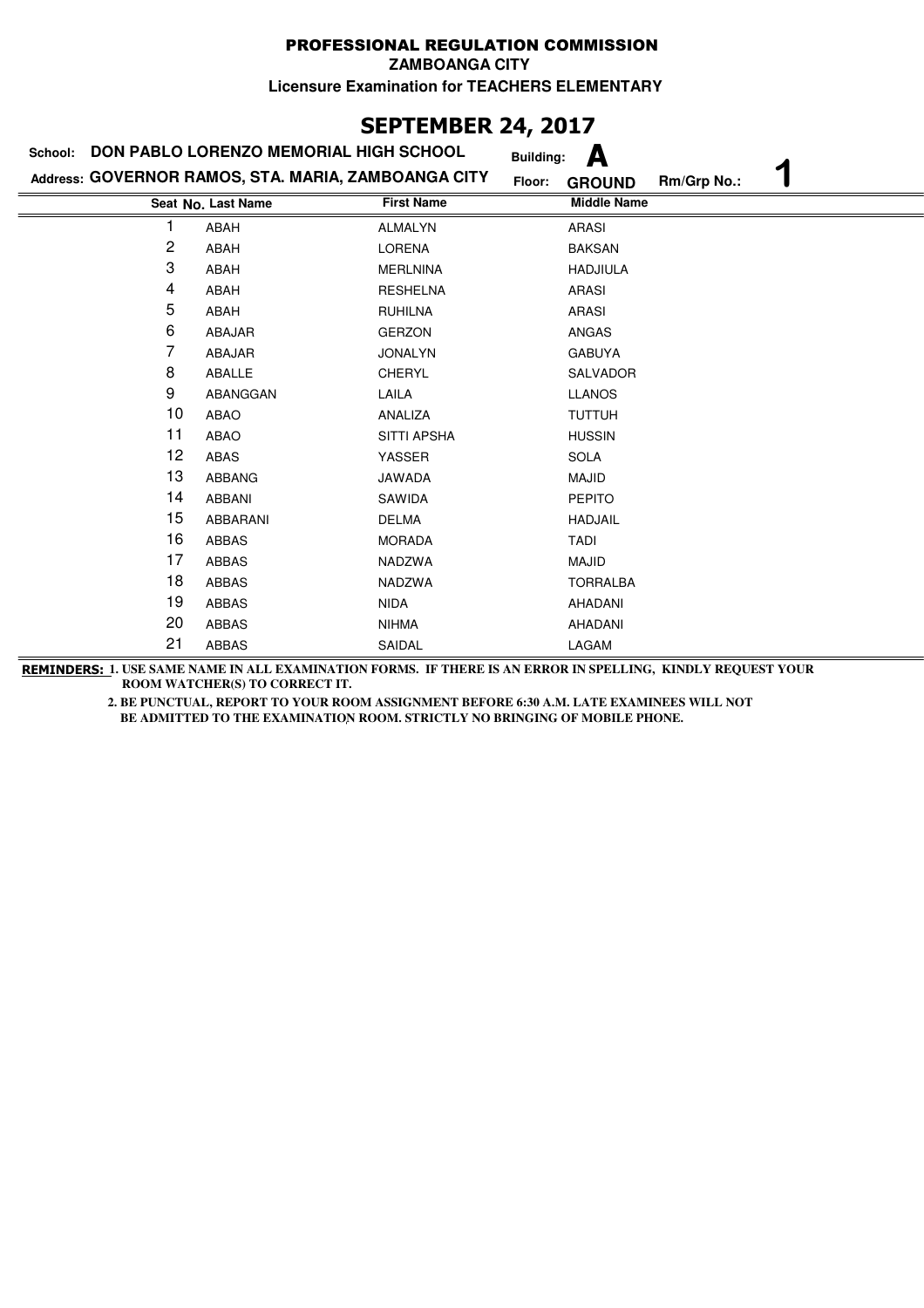**ZAMBOANGA CITY**

**Licensure Examination for TEACHERS ELEMENTARY**

## **SEPTEMBER 24, 2017**

| School: | DON PABLO LORENZO MEMORIAL HIGH SCHOOL              |                   | А<br><b>Building:</b>                       |
|---------|-----------------------------------------------------|-------------------|---------------------------------------------|
|         | Address: GOVERNOR RAMOS, STA. MARIA, ZAMBOANGA CITY | Floor:            | $\mathbf 2$<br>Rm/Grp No.:<br><b>GROUND</b> |
|         | Seat No. Last Name                                  | <b>First Name</b> | <b>Middle Name</b>                          |
|         | ABBAS                                               | <b>SALHA</b>      | <b>ISMAEL</b>                               |
| 2       | ABBAS                                               | <b>SINATRA</b>    | AHADANI                                     |
| 3       | <b>ABBENG</b>                                       | <b>JULHASIM</b>   | <b>MUNSALUN</b>                             |
| 4       | ABBI                                                | <b>PAKSAH</b>     | JALAIN                                      |
| 5       | ABBILANI                                            | <b>THELMA</b>     | <b>NAHUDAN</b>                              |
| 6       | ABBILUL                                             | <b>PAUJIA</b>     | <b>MUSTALA</b>                              |
| 7       | ABDAH                                               | <b>ANALKISA</b>   | <b>ALIHUDDIN</b>                            |
| 8       | ABDAH                                               | <b>NURURRIGDA</b> | KALI                                        |
| 9       | ABDAIN                                              | <b>MELVIN</b>     | <b>ALVARIS</b>                              |
| 10      | ABDAL                                               | MOHAMMAD SAIDHAN  | <b>JIANA</b>                                |
| 11      | ABDALIL                                             | <b>CLARITA</b>    | <b>MACLIENTE</b>                            |
| 12      | ABDALIN                                             | <b>NADIA</b>      | LAHAMAN                                     |
| 13      | ABDILLA                                             | <b>FAIZA</b>      | <b>EIJANSANTOS</b>                          |
| 14      | ABDILLA                                             | <b>MURADIYA</b>   | DAHI                                        |
| 15      | <b>ABDILLA</b>                                      | SHARADEVA         | <b>PLANDO</b>                               |
| 16      | ABDU                                                | <b>FARMINA</b>    | <b>MUSA</b>                                 |
| 17      | ABDU                                                | <b>ISNIRA</b>     | ANGGAL                                      |
| 18      | ABDUGAFAR                                           | <b>ALMINDA</b>    | SAGGAAN                                     |
| 19      | <b>ABDUHADI</b>                                     | <b>ALWIDA</b>     | SANOH                                       |
| 20      | <b>ABDUHADI</b>                                     | <b>ARDILYN</b>    | JAJI                                        |
| 21      | <b>ABDUHADI</b>                                     | <b>MELBA</b>      | LARIO                                       |

**REMINDERS: 1. USE SAME NAME IN ALL EXAMINATION FORMS. IF THERE IS AN ERROR IN SPELLING, KINDLY REQUEST YOUR ROOM WATCHER(S) TO CORRECT IT.**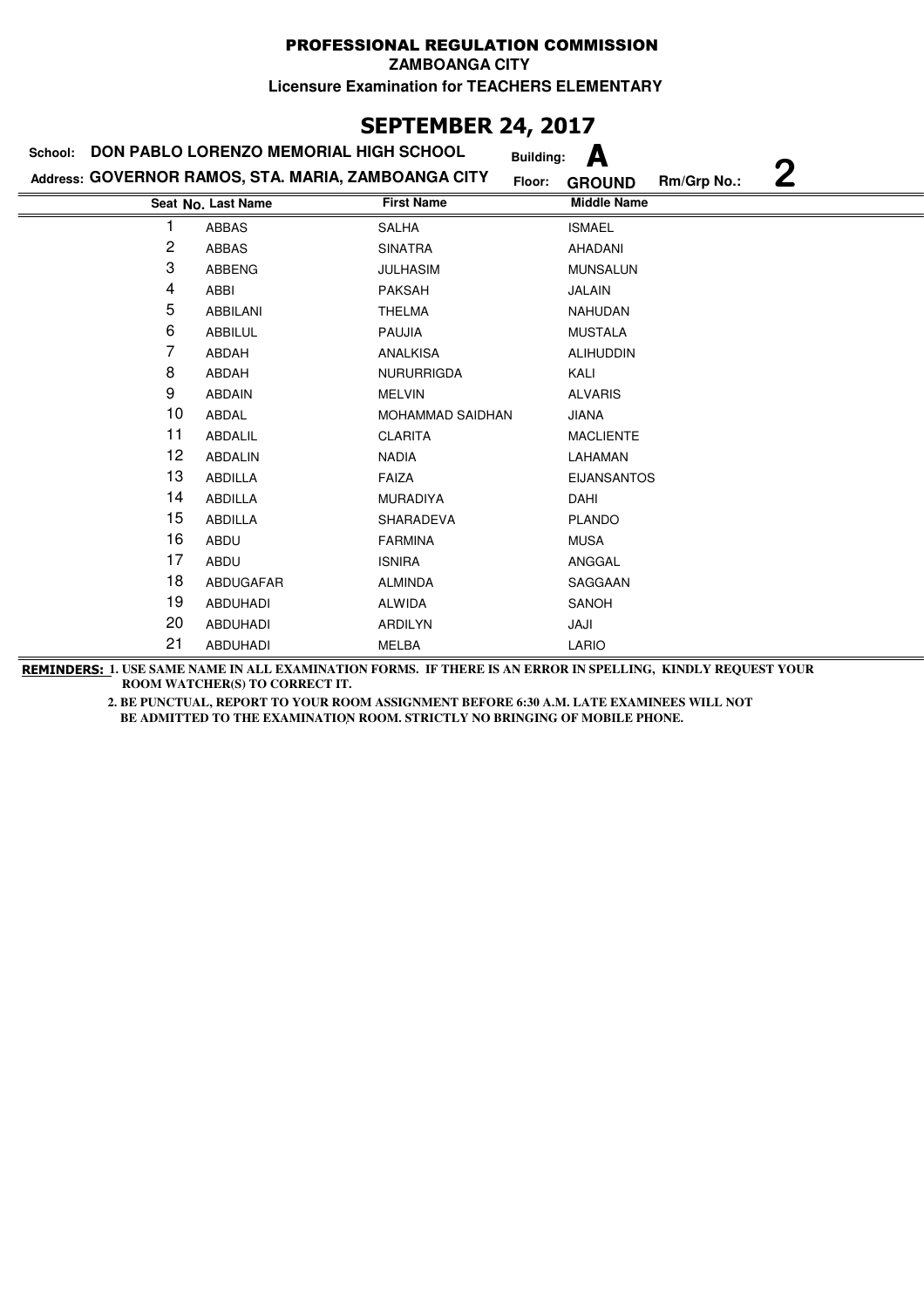**ZAMBOANGA CITY**

**Licensure Examination for TEACHERS ELEMENTARY**

## **SEPTEMBER 24, 2017**

| School: | DON PABLO LORENZO MEMORIAL HIGH SCHOOL              |                     | А<br><b>Building:</b>   |             |   |
|---------|-----------------------------------------------------|---------------------|-------------------------|-------------|---|
|         | Address: GOVERNOR RAMOS, STA. MARIA, ZAMBOANGA CITY |                     | Floor:<br><b>GROUND</b> | Rm/Grp No.: | З |
|         | Seat No. Last Name                                  | <b>First Name</b>   | <b>Middle Name</b>      |             |   |
|         | <b>ABDUHADI</b>                                     | RADZMA              | JAJI                    |             |   |
| 2       | <b>ABDUHALIK</b>                                    | NEDZMA              | <b>ABLISON</b>          |             |   |
| 3       | <b>ABDUHALIK</b>                                    | <b>WAHID</b>        | <b>AJIBON</b>           |             |   |
| 4       | ABDUHALIM                                           | <b>NASHRIFA</b>     | ARABBI                  |             |   |
| 5       | ABDUHALIM                                           | <b>SANDRA</b>       | QUIAMPAO                |             |   |
| 6       | ABDUHALIM                                           | SAUDA               | KALIMUDDIN              |             |   |
| 7       | <b>ABDUHARI</b>                                     | <b>BEBYLYN</b>      | <b>SULAN</b>            |             |   |
| 8       | <b>ABDUHARIS</b>                                    | <b>BANDAHALA</b>    | <b>TIMBANGAN</b>        |             |   |
| 9       | ABDUHASAD                                           | <b>NAJIMA</b>       | <b>JUMDANI</b>          |             |   |
| 10      | ABDUHASAD                                           | <b>NORISSA</b>      | <b>BAIRULLA</b>         |             |   |
| 11      | ABDUHASSAN                                          | ARNALYN             | <b>SABTULA</b>          |             |   |
| 12      | ABDUJALAL                                           | <b>NUPERHATI</b>    | <b>DEKANI</b>           |             |   |
| 13      | ABDUKAHAL                                           | <b>NORMINA</b>      | KILI                    |             |   |
| 14      | <b>ABDUL</b>                                        | AL-RYAN             | <b>IBRAHIM</b>          |             |   |
| 15      | <b>ABDUL</b>                                        | <b>FATIMA RABIA</b> | SAPPAYANI               |             |   |
| 16      | <b>ABDUL</b>                                        | <b>JOAN</b>         | SACANDAL                |             |   |
| 17      | <b>ABDUL</b>                                        | <b>JULHADZRI</b>    | <b>ABDUL</b>            |             |   |
| 18      | <b>ABDUL</b>                                        | LILIA               | SALI                    |             |   |
| 19      | <b>ABDUL</b>                                        | LINDA               | ANUALUDDIN              |             |   |
| 20      | <b>ABDUL</b>                                        | <b>MUNDOS</b>       | <b>ISMAEL</b>           |             |   |
| 21      | <b>ABDUL</b>                                        | NUR-KHADRE          | <b>ASNAWI</b>           |             |   |

**REMINDERS: 1. USE SAME NAME IN ALL EXAMINATION FORMS. IF THERE IS AN ERROR IN SPELLING, KINDLY REQUEST YOUR ROOM WATCHER(S) TO CORRECT IT.**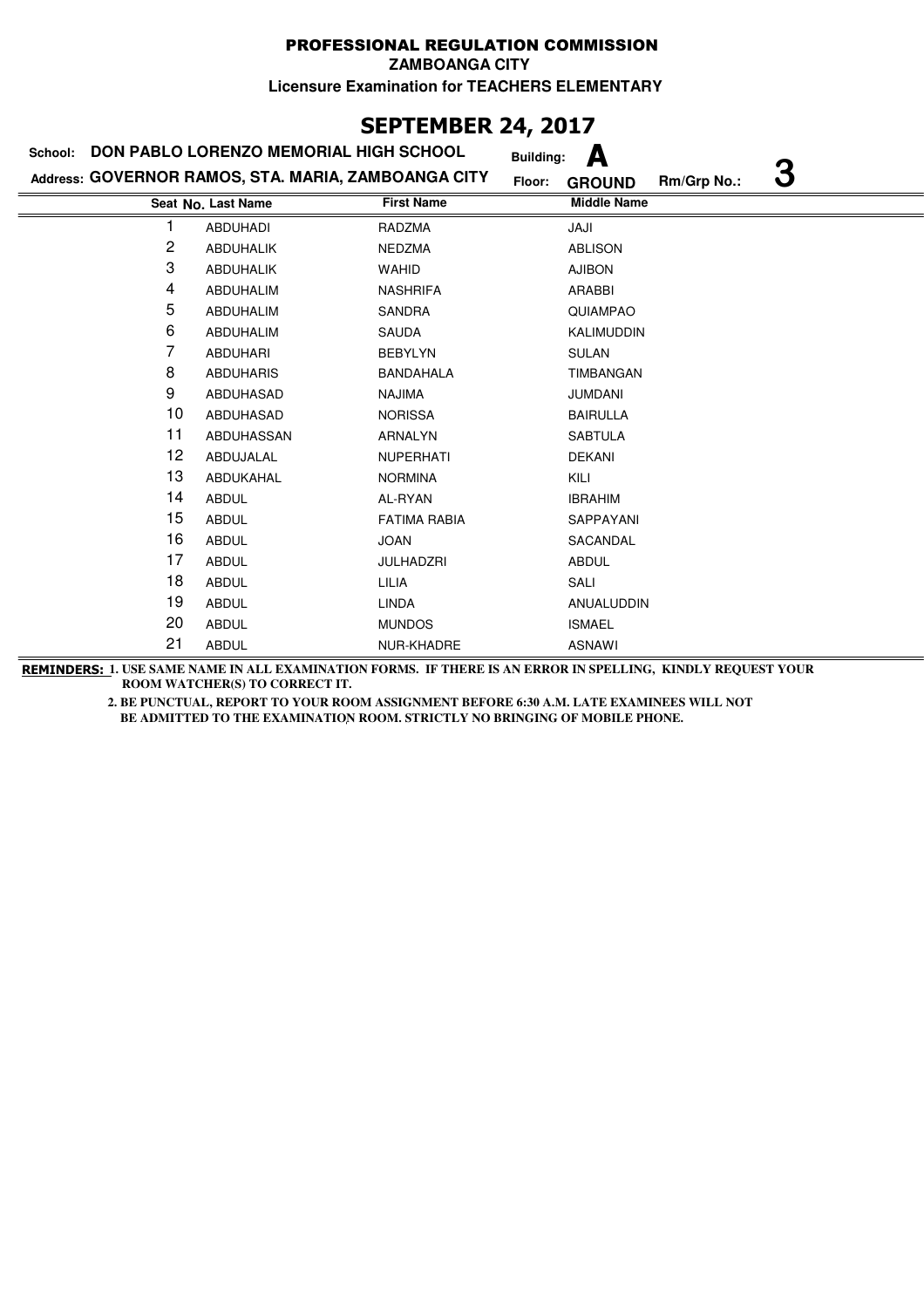**ZAMBOANGA CITY**

**Licensure Examination for TEACHERS ELEMENTARY**

## **SEPTEMBER 24, 2017**

| School: | DON PABLO LORENZO MEMORIAL HIGH SCHOOL              |                    | А<br><b>Building:</b> |             |
|---------|-----------------------------------------------------|--------------------|-----------------------|-------------|
|         | Address: GOVERNOR RAMOS, STA. MARIA, ZAMBOANGA CITY | Floor:             | <b>GROUND</b>         | Rm/Grp No.: |
|         | Seat No. Last Name                                  | <b>First Name</b>  | <b>Middle Name</b>    |             |
|         | <b>ABDUL</b>                                        | <b>PARISMA</b>     | <b>SARABAN</b>        |             |
| 2       | <b>ABDUL</b>                                        | SARAH JEANNE       | <b>ASSAN</b>          |             |
| 3       | <b>ABDUL</b>                                        | <b>SITTI RAKAG</b> | <b>NONG</b>           |             |
| 4       | <b>ABDULA</b>                                       | <b>ALWIDA</b>      | <b>AHADAIN</b>        |             |
| 5       | <b>ABDULA</b>                                       | <b>NURHUDA</b>     | <b>HASSAN</b>         |             |
| 6       | <b>ABDULA</b>                                       | WELADA             | <b>SELBIN</b>         |             |
| 7       | <b>ABDULA</b>                                       | YATHRIB            | <b>SELBIN</b>         |             |
| 8       | ABDULAHAB                                           | <b>NURFAIZA</b>    | SAJILI                |             |
| 9       | ABDULAJID                                           | RADZMIA            | <b>SARAIB</b>         |             |
| 10      | ABDULAJID                                           | <b>TESSIE</b>      | <b>BUHARA</b>         |             |
| 11      | ABDULCADIL                                          | <b>RADIFA</b>      | <b>ALAMANSA</b>       |             |
| 12      | <b>ABDULCAWI</b>                                    | <b>PATRICIA</b>    | <b>SAHIBUDDIN</b>     |             |
| 13      | ABDULDAR                                            | <b>JAYFAR</b>      | LAIN                  |             |
| 14      | ABDULGAFAR                                          | <b>ROHANIE</b>     | <b>MOHAMMAD</b>       |             |
| 15      | ABDULGAFAR                                          | <b>SURIATE</b>     | <b>TETING</b>         |             |
| 16      | <b>ABDULGANI</b>                                    | <b>AL-FASHRI</b>   | <b>TIANNING</b>       |             |
| 17      | ABDULGANIH                                          | AL-OSMAR           | <b>MALIKI</b>         |             |
| 18      | ABDULGANIH                                          | <b>TADZMERIA</b>   | <b>ISMAEL</b>         |             |
| 19      | ABDULGANIM                                          | <b>RAQUINA</b>     | <b>ASKALANI</b>       |             |
| 20      | ABDULHAKIM                                          | <b>BONNY BOY</b>   | LAHIBBAN              |             |
| 21      | ABDULHAKIM                                          | <b>HAIPA</b>       | <b>IBRAHIM</b>        |             |

**REMINDERS: 1. USE SAME NAME IN ALL EXAMINATION FORMS. IF THERE IS AN ERROR IN SPELLING, KINDLY REQUEST YOUR ROOM WATCHER(S) TO CORRECT IT.**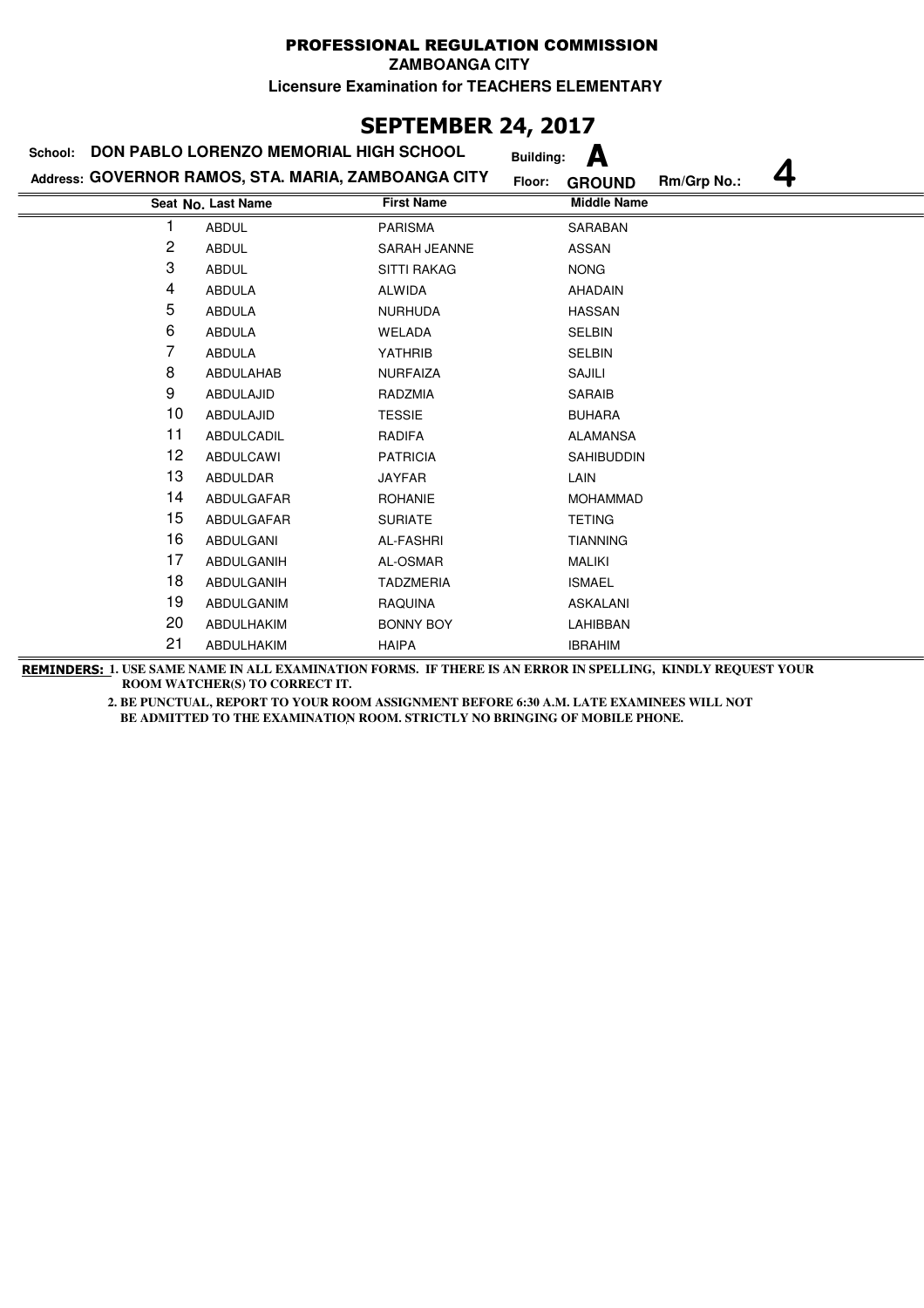# **SEPTEMBER 24, 2017**

| School: | DON PABLO LORENZO MEMORIAL HIGH SCHOOL              |                   | А<br><b>Building:</b> |                  |
|---------|-----------------------------------------------------|-------------------|-----------------------|------------------|
|         | Address: GOVERNOR RAMOS, STA. MARIA, ZAMBOANGA CITY |                   | Floor:<br>2ND         | 5<br>Rm/Grp No.: |
|         | Seat No. Last Name                                  | <b>First Name</b> | <b>Middle Name</b>    |                  |
|         | <b>ABDULHAKIM</b>                                   | <b>NURHASIM</b>   | <b>ISKANDAL</b>       |                  |
| 2       | ABDULHAMAN                                          | <b>SHARHANA</b>   | <b>USMAN</b>          |                  |
| 3       | ABDULHAMID                                          | <b>HOMER</b>      | <b>EUGENIO</b>        |                  |
| 4       | ABDULHAMID                                          | <b>MARIA</b>      | <b>MOHAMAD</b>        |                  |
| 5       | ABDULHAMID                                          | <b>MUNIRA</b>     | <b>EUGENIO</b>        |                  |
| 6       | <b>ABDULHAN</b>                                     | <b>CARNA</b>      | <b>BANDAHALA</b>      |                  |
| 7       | ABDULHAN                                            | <b>TADZMAHAL</b>  | JADI                  |                  |
| 8       | <b>ABDULI</b>                                       | <b>ASPUDI</b>     | <b>SARAHAN</b>        |                  |
| 9       | <b>ABDULI</b>                                       | <b>NURIANI</b>    | SARAHAN               |                  |
| 10      | ABDULJABUL                                          | <b>HERDAWATY</b>  | ABJARAN               |                  |
| 11      | ABDULJABUL                                          | <b>ROSEHAYATY</b> | LAGAM                 |                  |
| 12      | ABDULJALIL                                          | <b>NASIDA</b>     | ARADJAI               |                  |
| 13      | ABDULJAMIL                                          | <b>FIRHAMNA</b>   | <b>MUSIN</b>          |                  |
| 14      | ABDULKADIL                                          | <b>JULSANI</b>    | <b>MOH TAHIL</b>      |                  |
| 15      | ABDULKADIL                                          | <b>MAIRA</b>      | <b>HASIM</b>          |                  |
| 16      | ABDULKADIR                                          | <b>JUBAIRA</b>    | ABDULGAFFAR           |                  |
| 17      | ABDULKARIL                                          | <b>SHARIFA</b>    | <b>NURKARIM</b>       |                  |
| 18      | ABDULLA                                             | ABDULJAIN         | <b>AMIRIL</b>         |                  |
| 19      | ABDULLA                                             | <b>ALEXIE</b>     | CARTAGENA             |                  |
| 20      | <b>ABDULLA</b>                                      | <b>ALMUJIB</b>    | <b>OMARALI</b>        |                  |
| 21      | <b>ABDULLA</b>                                      | AMIL MAHMUD JR    | <b>JIKIRI</b>         |                  |
| 22      | <b>ABDULLA</b>                                      | CARSUM            | <b>ISLAH</b>          |                  |

**REMINDERS: 1. USE SAME NAME IN ALL EXAMINATION FORMS. IF THERE IS AN ERROR IN SPELLING, KINDLY REQUEST YOUR ROOM WATCHER(S) TO CORRECT IT.**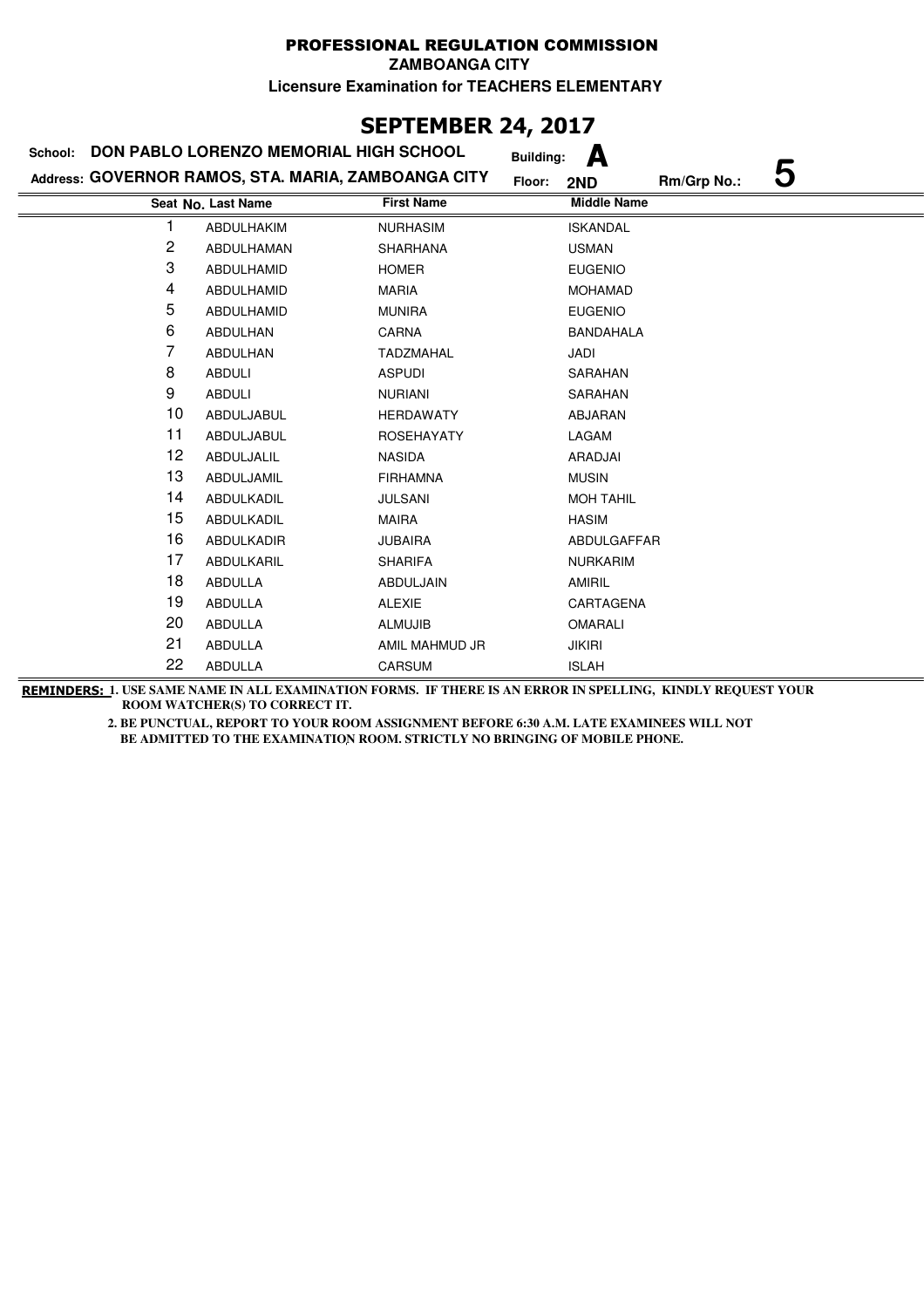# **SEPTEMBER 24, 2017**

| School: | DON PABLO LORENZO MEMORIAL HIGH SCHOOL              |                      | <b>Building:</b> | А                  |             |   |
|---------|-----------------------------------------------------|----------------------|------------------|--------------------|-------------|---|
|         | Address: GOVERNOR RAMOS, STA. MARIA, ZAMBOANGA CITY |                      | Floor:           | 2ND                | Rm/Grp No.: | 6 |
|         | Seat No. Last Name                                  | <b>First Name</b>    |                  | <b>Middle Name</b> |             |   |
| 1       | <b>ABDULLA</b>                                      | HJA. NADRA           |                  | <b>MOHAMMAD</b>    |             |   |
| 2       | ABDULLA                                             | <b>JAHIDA</b>        |                  | <b>HASSAN</b>      |             |   |
| 3       | <b>ABDULLA</b>                                      | <b>KARNA</b>         |                  | <b>MUHANG</b>      |             |   |
| 4       | <b>ABDULLA</b>                                      | <b>MARIGON</b>       |                  | <b>DARAIN</b>      |             |   |
| 5       | <b>ABDULLA</b>                                      | <b>NERNA</b>         |                  | TIBLAN             |             |   |
| 6       | ABDULLA                                             | <b>NURFAIDA</b>      |                  | <b>HAMISAIN</b>    |             |   |
| 7       | ABDULLA                                             | <b>REGINA</b>        |                  | <b>DAMOT</b>       |             |   |
| 8       | <b>ABDULLA</b>                                      | <b>SAUDA</b>         |                  | <b>TALIB</b>       |             |   |
| 9       | ABDULLAH                                            | <b>NADZMA</b>        |                  | <b>FERNANDEZ</b>   |             |   |
| 10      | <b>ABDULLAUP</b>                                    | <b>VINA</b>          |                  | AMDI               |             |   |
| 11      | ABDULMAJID                                          | <b>FATIMA HAINA</b>  |                  | <b>MAMMAH</b>      |             |   |
| 12      | ABDULMAJID                                          | <b>HAMAD</b>         |                  | <b>BULLA</b>       |             |   |
| 13      | ABDULMANNAN                                         | <b>SHERILYN</b>      |                  | <b>JAMMAHARI</b>   |             |   |
| 14      | <b>ABDULMOIN</b>                                    | <b>MOHAMMAD ALIH</b> |                  | <b>HABIBON</b>     |             |   |
| 15      | <b>ABDULMUIN</b>                                    | ANALIZA              |                  | <b>JUNNI</b>       |             |   |
| 16      | <b>ABDULMUTALIB</b>                                 | NURADZMER            |                  | <b>BAKIL</b>       |             |   |
| 17      | <b>ABDULPATTA</b>                                   | AMAR                 |                  | <b>BITING</b>      |             |   |
| 18      | ABDULPATTA                                          | <b>AMIRA</b>         |                  | ABDULGAFFAR        |             |   |
| 19      | <b>ABDULPATTA</b>                                   | <b>SHAREEFA</b>      |                  | <b>MAHAMOD</b>     |             |   |
| 20      | <b>ABDULSALI</b>                                    | <b>FAHAD</b>         |                  | <b>IMENG</b>       |             |   |
| 21      | <b>ABDULSALI</b>                                    | <b>SITTIHAWA</b>     |                  | JALHANI            |             |   |
| 22      | <b>ABDULTAIB</b>                                    | ADZBELYN             |                  | SAHIBAN            |             |   |

**REMINDERS: 1. USE SAME NAME IN ALL EXAMINATION FORMS. IF THERE IS AN ERROR IN SPELLING, KINDLY REQUEST YOUR ROOM WATCHER(S) TO CORRECT IT.**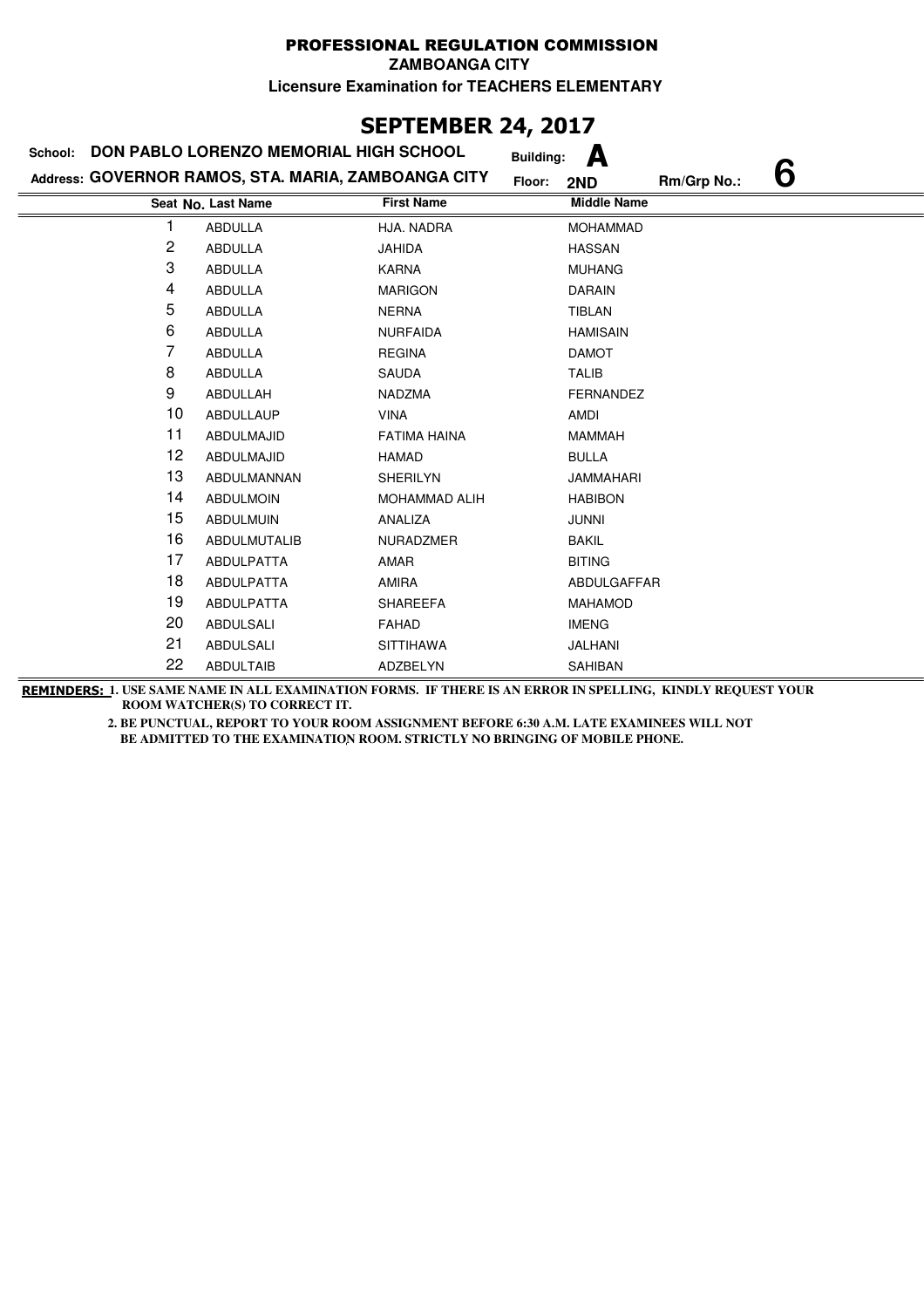## **SEPTEMBER 24, 2017**

| School: | DON PABLO LORENZO MEMORIAL HIGH SCHOOL              |                      | <b>Building:</b> | А                  |             |  |
|---------|-----------------------------------------------------|----------------------|------------------|--------------------|-------------|--|
|         | Address: GOVERNOR RAMOS, STA. MARIA, ZAMBOANGA CITY |                      | Floor:           | 2ND                | Rm/Grp No.: |  |
|         | Seat No. Last Name                                  | <b>First Name</b>    |                  | <b>Middle Name</b> |             |  |
|         | ABDULWAHAB                                          | <b>EMILYN</b>        |                  | JALHANI            |             |  |
| 2       | ABDULWAHAB                                          | <b>FATIMAH ZAHRA</b> |                  | <b>MANSUL</b>      |             |  |
| 3       | ABDULWAHID                                          | WADZNA               |                  | ARABAIN            |             |  |
| 4       | <b>ABDUN</b>                                        | <b>RISMA</b>         |                  | <b>MUHAJIRAN</b>   |             |  |
| 5       | ABDURAHIM                                           | <b>ALSON</b>         |                  | <b>MASBUD</b>      |             |  |
| 6       | <b>ABDURAHIM</b>                                    | <b>ARLYN</b>         |                  | <b>ATARI</b>       |             |  |
| 7       | ABDURAHIM                                           | BAKI                 |                  | AWALUDDIN          |             |  |
| 8       | ABDURAHIM                                           | <b>HINDON</b>        |                  | <b>MOHAMMAD</b>    |             |  |
| 9       | <b>ABDURAHIM</b>                                    | <b>MERCIA</b>        |                  | SAHI               |             |  |
| 10      | ABDURAHIM                                           | <b>NUR-AISA</b>      |                  | <b>HAMSIRAJI</b>   |             |  |
| 11      | <b>ABDURAHIM</b>                                    | <b>RAHSA</b>         |                  | <b>KARAG</b>       |             |  |
| 12      | ABDURAHIM                                           | SHAR-AINEE           |                  | <b>MADJANG</b>     |             |  |
| 13      | <b>ABDURAHIM</b>                                    | <b>SHARNA</b>        |                  | SAHADAIN           |             |  |
| 14      | ABDURAHMAN                                          | ABDURAKMAN           |                  | PALIH              |             |  |
| 15      | ABDURAHMAN                                          | ARNIZMA              |                  | <b>YUSOP</b>       |             |  |
| 16      | ABDURAHMAN                                          | <b>ASMAH</b>         |                  | <b>TALHATA</b>     |             |  |
| 17      | ABDURAHMAN                                          | <b>BENJIMAR</b>      |                  | SABBAANI           |             |  |
| 18      | ABDURAHMAN                                          | <b>FATIMA</b>        |                  | <b>JAAFAR</b>      |             |  |
| 19      | ABDURAIL                                            | <b>NURINA</b>        |                  | <b>UMAD</b>        |             |  |
| 20      | ABDURAJA                                            | <b>ELMINA</b>        |                  | <b>MOHAMMAD</b>    |             |  |
| 21      | ABDURAJAK                                           | <b>ADIN</b>          |                  | LAHURAN            |             |  |
| 22      | ABDURAJAK                                           | <b>ANISA</b>         |                  | TINGKASAN          |             |  |

**REMINDERS: 1. USE SAME NAME IN ALL EXAMINATION FORMS. IF THERE IS AN ERROR IN SPELLING, KINDLY REQUEST YOUR ROOM WATCHER(S) TO CORRECT IT.**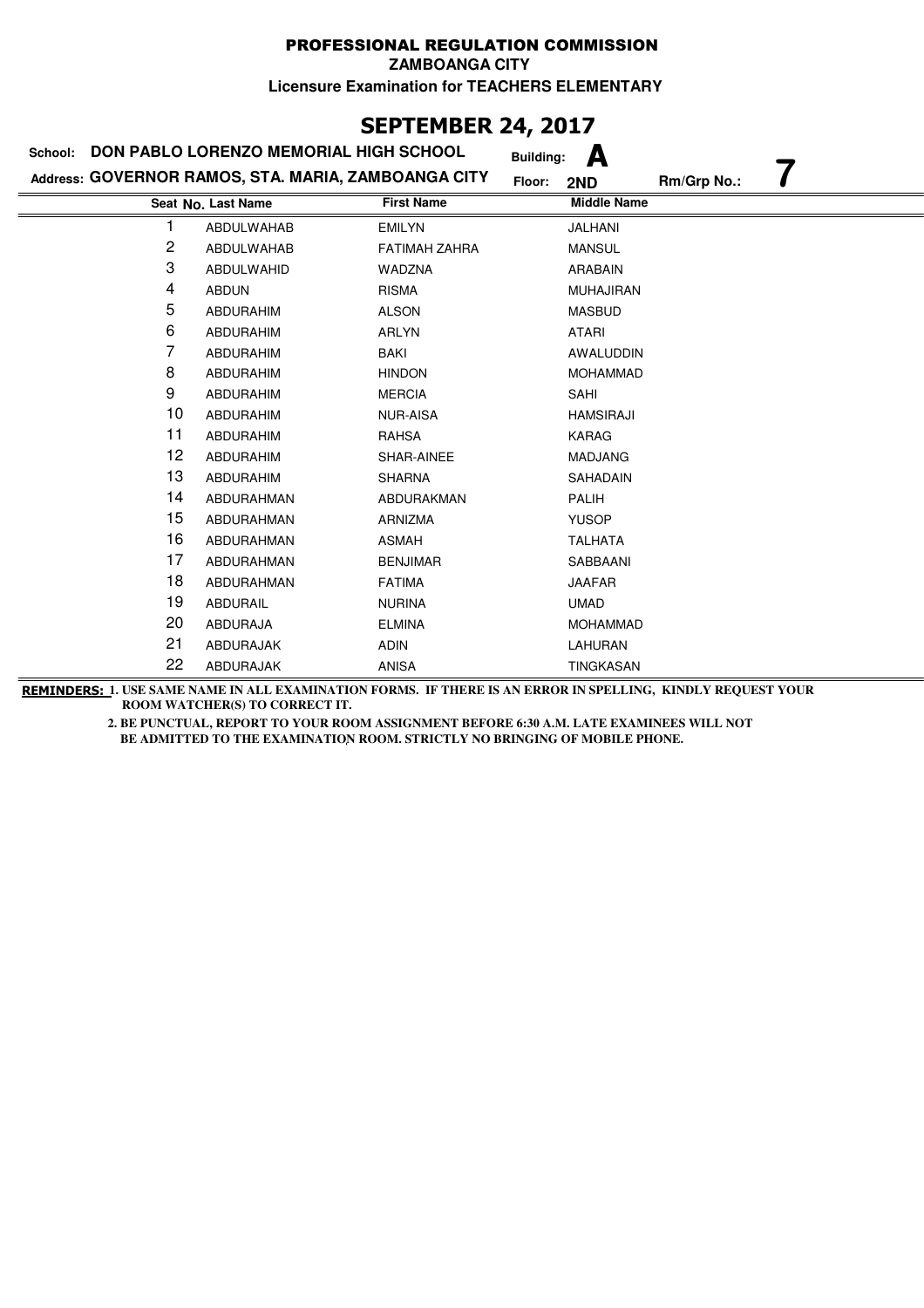# **SEPTEMBER 24, 2017**

| School: | DON PABLO LORENZO MEMORIAL HIGH SCHOOL              |                      | А<br><b>Building:</b> |                  |
|---------|-----------------------------------------------------|----------------------|-----------------------|------------------|
|         | Address: GOVERNOR RAMOS, STA. MARIA, ZAMBOANGA CITY |                      | Floor:<br>2ND         | 8<br>Rm/Grp No.: |
|         | Seat No. Last Name                                  | <b>First Name</b>    | <b>Middle Name</b>    |                  |
|         | <b>ABDURAJAK</b>                                    | <b>EDELINA</b>       | <b>CANDELARIA</b>     |                  |
| 2       | ABDURAJAK                                           | <b>GILDA</b>         | <b>SAHIBUDDIN</b>     |                  |
| 3       | ABDURAJAK                                           | <b>JULIET</b>        | <b>ADDING</b>         |                  |
| 4       | ABDURAJAM                                           | <b>NURDIYA</b>       | SAHIDJUAN             |                  |
| 5       | ABDURAJAN                                           | <b>ARNAHAR</b>       | KULAYAN               |                  |
| 6       | <b>ABDURAJIK</b>                                    | <b>RUSLI</b>         | ABDULHAMID            |                  |
| 7       | ABDURAKMAN                                          | <b>SITTI ASA</b>     | RIDJIKIH              |                  |
| 8       | <b>ABDURASAD</b>                                    | <b>HERMINA</b>       | <b>ABDULMAID</b>      |                  |
| 9       | ABDURASAD                                           | <b>KERMALYN</b>      | <b>USMAN</b>          |                  |
| 10      | ABDURASHID                                          | <b>FATIMA</b>        | YAHKUB                |                  |
| 11      | <b>ABDURASID</b>                                    | <b>ILONA KARMELA</b> | ALAY                  |                  |
| 12      | ABDURASID                                           | <b>MAJID</b>         | SALAPI                |                  |
| 13      | ABDURASID                                           | <b>NURHINA</b>       | <b>ENRICOSO</b>       |                  |
| 14      | ABDURASID                                           | RAYHANA              | <b>ALEJO</b>          |                  |
| 15      | <b>ABDURASID</b>                                    | <b>RUAINA</b>        | <b>SALAPI</b>         |                  |
| 16      | <b>ABDURASID</b>                                    | SANDRALYN            | <b>MERAJUL</b>        |                  |
| 17      | <b>ABDURASID</b>                                    | <b>SAPIYA</b>        | <b>HUSSIN</b>         |                  |
| 18      | <b>ABDURAUP</b>                                     | RASAUBIYA            | <b>TEHING</b>         |                  |
| 19      | ABDUSALAM                                           | <b>NENA</b>          | <b>JAKARA</b>         |                  |
| 20      | ABDUSALAM                                           | <b>SUAIB</b>         | <b>BENHALID</b>       |                  |
| 21      | ABDUSALI                                            | <b>YASHIER</b>       | <b>HADJULA</b>        |                  |
| 22      | ABDUSALIM                                           | <b>NAYANG</b>        | AMILLASSAN            |                  |

**REMINDERS: 1. USE SAME NAME IN ALL EXAMINATION FORMS. IF THERE IS AN ERROR IN SPELLING, KINDLY REQUEST YOUR ROOM WATCHER(S) TO CORRECT IT.**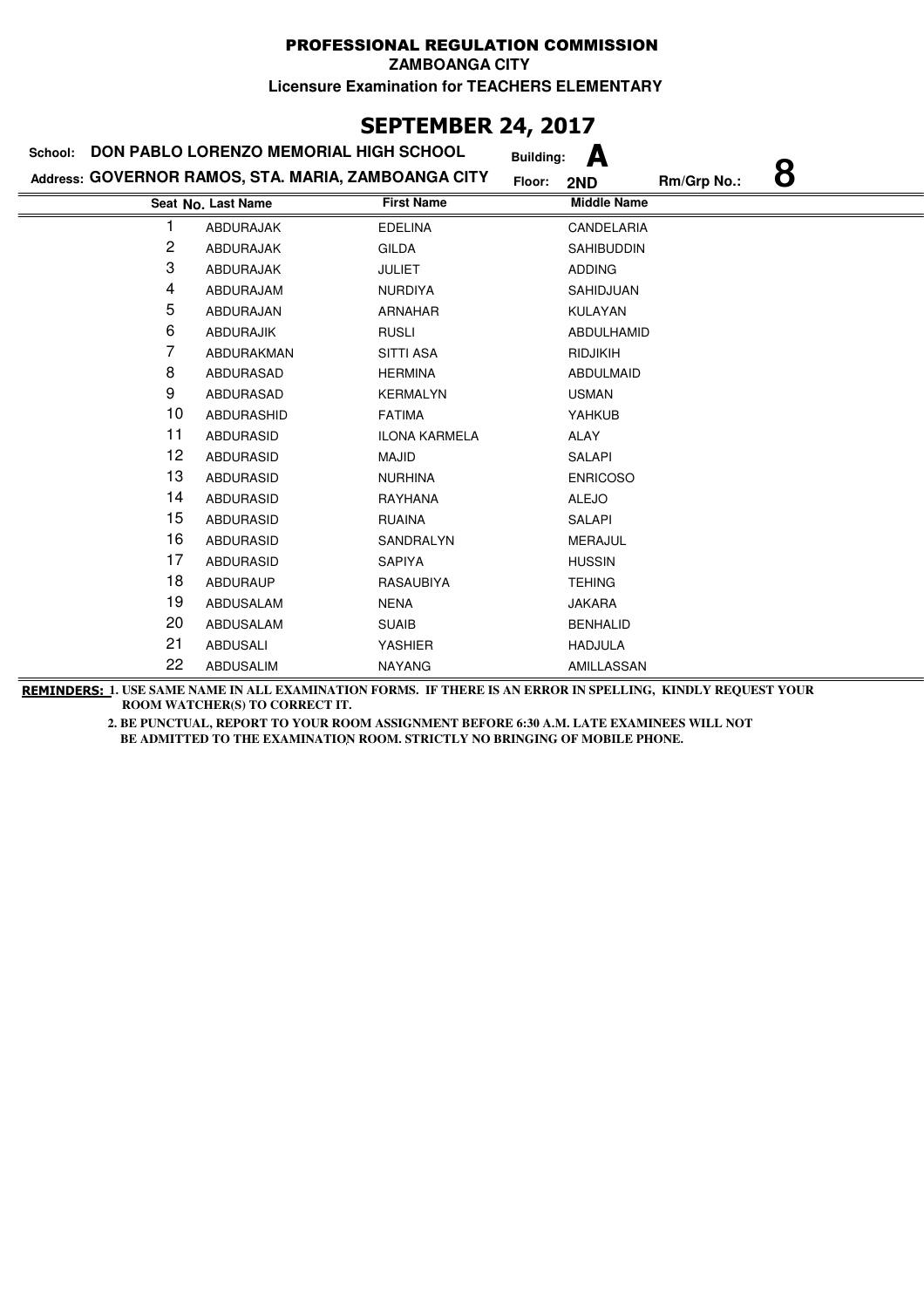# **SEPTEMBER 24, 2017**

| School: | DON PABLO LORENZO MEMORIAL HIGH SCHOOL              |                    | <b>Building:</b> | A                  |             |   |
|---------|-----------------------------------------------------|--------------------|------------------|--------------------|-------------|---|
|         | Address: GOVERNOR RAMOS, STA. MARIA, ZAMBOANGA CITY |                    | Floor:           | 2ND                | Rm/Grp No.: | 9 |
|         | Seat No. Last Name                                  | <b>First Name</b>  |                  | <b>Middle Name</b> |             |   |
|         | <b>ABDUSALIM</b>                                    | <b>SAKINUL</b>     |                  | AMILASSAN          |             |   |
| 2       | <b>ABELLO</b>                                       | <b>MARK DIXSON</b> |                  | <b>PEPITO</b>      |             |   |
| 3       | ABI                                                 | <b>ARNA</b>        |                  | <b>SALIM</b>       |             |   |
| 4       | ABIAL                                               | <b>ADELIZA</b>     |                  | <b>MAASIRAL</b>    |             |   |
| 5       | <b>ABIAN</b>                                        | <b>JECKRIL</b>     |                  | <b>DORILAG</b>     |             |   |
| 6       | <b>ABIDIN</b>                                       | <b>NOAHYER</b>     |                  | <b>ANUM</b>        |             |   |
| 7       | <b>ABIERON</b>                                      | <b>NUR-IMA</b>     |                  | JAJI               |             |   |
| 8       | <b>ABIL</b>                                         | <b>HARIJA</b>      |                  | <b>UTAM</b>        |             |   |
| 9       | <b>ABING</b>                                        | <b>EDNA</b>        |                  | <b>BARORO</b>      |             |   |
| 10      | <b>ABING</b>                                        | <b>MARLON</b>      |                  | LIMBA              |             |   |
| 11      | <b>ABIO</b>                                         | <b>ROSALINDA</b>   |                  | <b>CUBICO</b>      |             |   |
| 12      | <b>ABIRIN</b>                                       | <b>DARWISA</b>     |                  | <b>TAMMANG</b>     |             |   |
| 13      | <b>ABIRIN</b>                                       | <b>NIDZLA</b>      |                  | <b>MOHAMMAD</b>    |             |   |
| 14      | <b>ABIRIN</b>                                       | <b>NORSIDA</b>     |                  | <b>GABOYAN</b>     |             |   |
| 15      | <b>ABIRIN</b>                                       | <b>SHIMA</b>       |                  | <b>CUYOS</b>       |             |   |
| 16      | ABLAYAN                                             | <b>NURSILYN</b>    |                  | <b>MAULIDAN</b>    |             |   |
| 17      | <b>ABLIN</b>                                        | <b>SUAIBA</b>      |                  | <b>HASIM</b>       |             |   |
| 18      | ABOG                                                | <b>JENIELEN</b>    |                  | <b>VEDAL</b>       |             |   |
| 19      | <b>ABOLHASAN</b>                                    | <b>JANNURAIN</b>   |                  | <b>JASANI</b>      |             |   |
| 20      | <b>ABONG</b>                                        | CARMINA            |                  | <b>TAMPALAN</b>    |             |   |
| 21      | <b>ABOUT</b>                                        | <b>IREN</b>        |                  | <b>PACTOL</b>      |             |   |
| 22      | ABRAGAN                                             | ALFE JOHN          |                  | <b>VICENTINO</b>   |             |   |

**REMINDERS: 1. USE SAME NAME IN ALL EXAMINATION FORMS. IF THERE IS AN ERROR IN SPELLING, KINDLY REQUEST YOUR ROOM WATCHER(S) TO CORRECT IT.**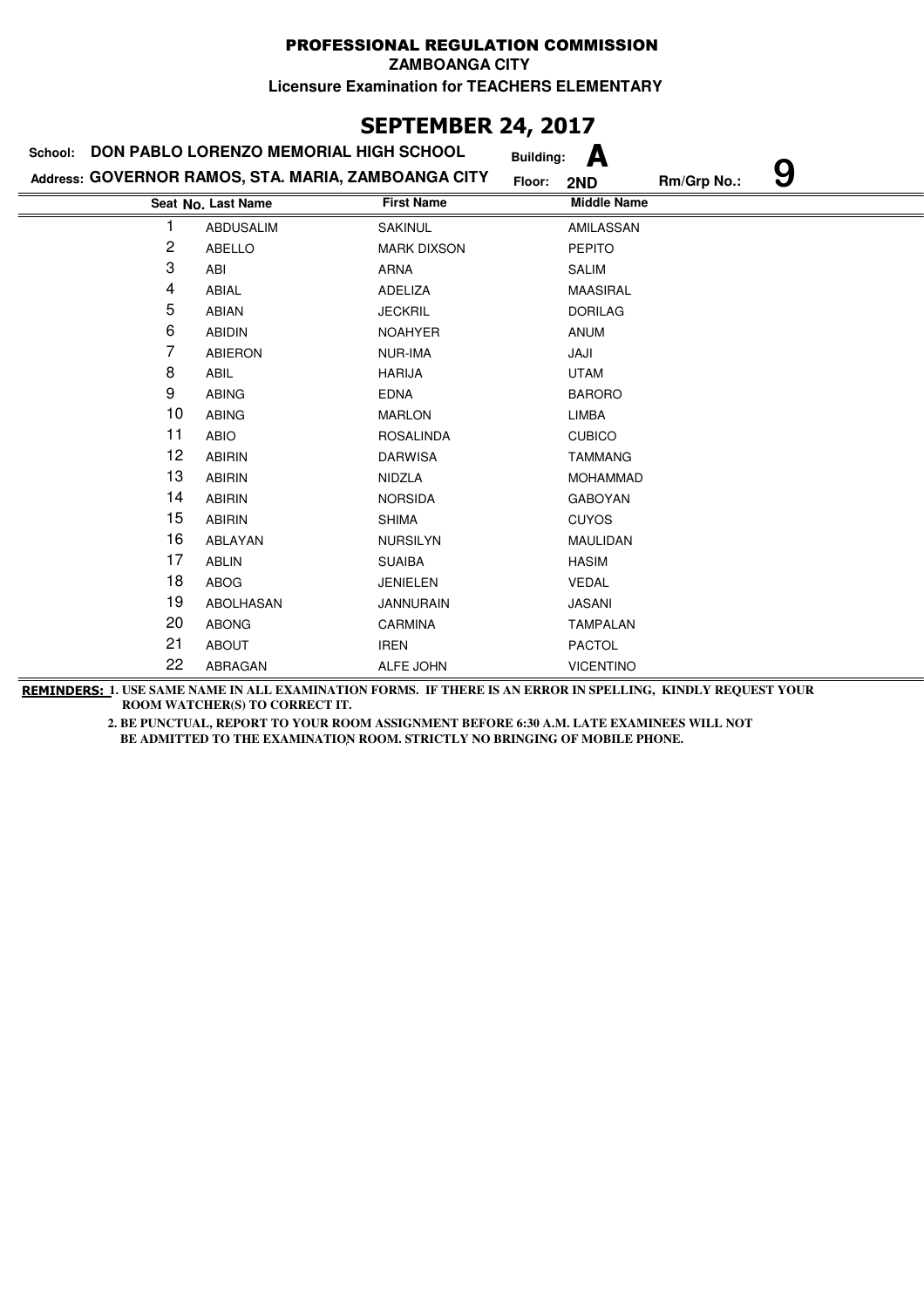**ZAMBOANGA CITY**

**Licensure Examination for TEACHERS ELEMENTARY**

## **SEPTEMBER 24, 2017**

| School: | DON PABLO LORENZO MEMORIAL HIGH SCHOOL              |                   | B<br><b>Building:</b>                        |
|---------|-----------------------------------------------------|-------------------|----------------------------------------------|
|         | Address: GOVERNOR RAMOS, STA. MARIA, ZAMBOANGA CITY |                   | 10<br>Rm/Grp No.:<br>Floor:<br><b>GROUND</b> |
|         | Seat No. Last Name                                  | <b>First Name</b> | <b>Middle Name</b>                           |
|         | ABRAHAM                                             | <b>ANALYN</b>     | <b>ASKALANI</b>                              |
| 2       | ABRAHAM                                             | <b>MAZNIRAIN</b>  | SAWADJAAN                                    |
| 3       | ABRAHAM                                             | <b>RAISA</b>      | <b>MAUH</b>                                  |
| 4       | ABRAJANO                                            | <b>JOYLYN</b>     | <b>ORTEGA</b>                                |
| 5       | <b>ABRASA</b>                                       | <b>ALKHADIER</b>  | JUHADANI                                     |
| 6       | ABRERA                                              | MALBIYA           | <b>AMAN</b>                                  |
| 7       | ABRIGANA                                            | AIZA              | <b>BALINGCASAG</b>                           |
| 8       | <b>ABSARA</b>                                       | <b>MERWIN</b>     | <b>JUHURI</b>                                |
| 9       | <b>ABSARI</b>                                       | ANNABELLE         | <b>MOHAMMAD</b>                              |
| 10      | <b>ABSARI</b>                                       | <b>SALDY</b>      | <b>MUKSAN</b>                                |
| 11      | ABU                                                 | <b>NURZIWANA</b>  | <b>JUMADIL</b>                               |
| 12      | ABUBAKAR                                            | <b>AJIJA</b>      | WADJAD                                       |
| 13      | ABUBAKAR                                            | <b>ALBAINA</b>    | <b>PULA</b>                                  |
| 14      | ABUBAKAR                                            | ALI               | <b>BAHAYA</b>                                |
| 15      | ABUBAKAR                                            | <b>AMANUDDIN</b>  | <b>INDALAL</b>                               |
| 16      | ABUBAKAR                                            | ANALIZA           | HABI                                         |
| 17      | ABUBAKAR                                            | <b>EDNA</b>       | <b>SAPPARI</b>                               |
| 18      | ABUBAKAR                                            | <b>HAIRIL</b>     | <b>JAIRA</b>                                 |
| 19      | ABUBAKAR                                            | <b>MASJUR</b>     | JAMALUL                                      |
| 20      | ABUBAKAR                                            | <b>NIHMA</b>      | <b>MASAHUD</b>                               |
| 21      | ABUBAKAR                                            | NUR-INA           | <b>MOHAMMAD</b>                              |
| 22      | ABUBAKAR                                            | <b>NURHUDA</b>    | SULAYMAN                                     |

**REMINDERS: 1. USE SAME NAME IN ALL EXAMINATION FORMS. IF THERE IS AN ERROR IN SPELLING, KINDLY REQUEST YOUR ROOM WATCHER(S) TO CORRECT IT.**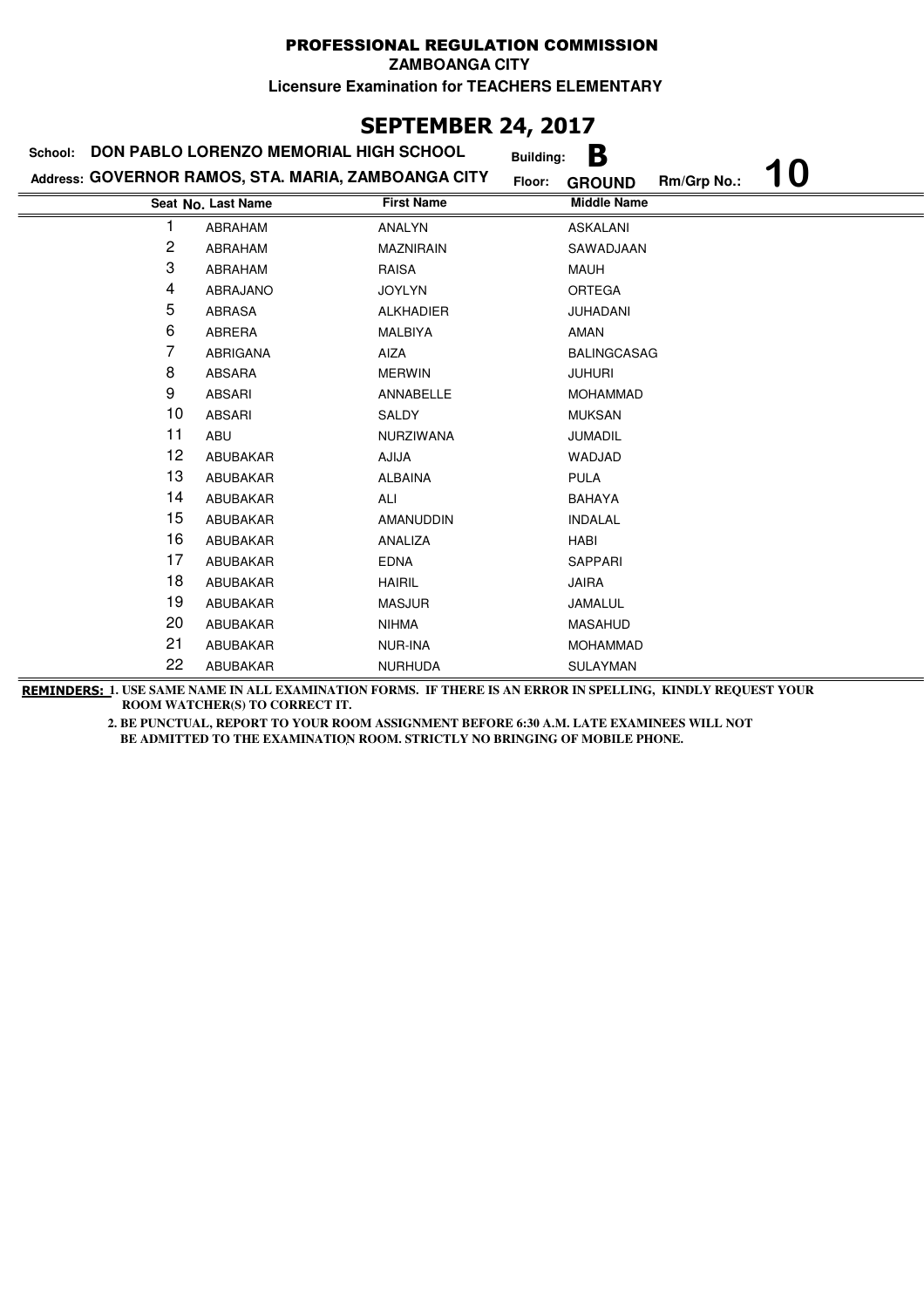**ZAMBOANGA CITY**

**Licensure Examination for TEACHERS ELEMENTARY**

# **SEPTEMBER 24, 2017**

|    | School: DON PABLO LORENZO MEMORIAL HIGH SCHOOL      | <b>Building:</b>    | B                            |
|----|-----------------------------------------------------|---------------------|------------------------------|
|    | Address: GOVERNOR RAMOS, STA. MARIA, ZAMBOANGA CITY | Floor:              | Rm/Grp No.:<br><b>GROUND</b> |
|    | Seat No. Last Name                                  | <b>First Name</b>   | <b>Middle Name</b>           |
|    | ABUBAKAR                                            | RADZMA              | AMIL                         |
| 2  | ABUBAKAR                                            | <b>SITTI FAINA</b>  | <b>TALIB</b>                 |
| 3  | ABUBAKAR                                            | <b>SITTI RAHSA</b>  | <b>ABDULMUIN</b>             |
| 4  | ABUBASAR                                            | NUR-AIMA            | CARAWI                       |
| 5  | <b>ABUCAY</b>                                       | <b>JESSABEL</b>     | <b>GINIT</b>                 |
| 6  | <b>ABUCAY</b>                                       | <b>JOESEL</b>       | SOBERANO                     |
| 7  | <b>ABUCAY</b>                                       | MARY JOY            | <b>DELFINO</b>               |
| 8  | <b>ABUCAY</b>                                       | <b>REBIC</b>        | <b>TORALBA</b>               |
| 9  | <b>ABUKASIM</b>                                     | <b>ABUBAKAR</b>     | <b>IMMID</b>                 |
| 10 | <b>ABUNDI</b>                                       | ABDILJIMAR          | <b>KAYOH</b>                 |
| 11 | <b>ACABO</b>                                        | <b>JENELYN</b>      | <b>RABOR</b>                 |
| 12 | <b>ACAIN</b>                                        | WILLY JR JR         | <b>BANGA</b>                 |
| 13 | <b>ACARI</b>                                        | <b>ISNIRA</b>       | <b>TUTTOHBAKY</b>            |
| 14 | <b>ACHUMBRE</b>                                     | <b>TWEETY GAYLE</b> | <b>TUGAL</b>                 |
| 15 | <b>ACLON</b>                                        | <b>EDALYN</b>       | <b>TORIBIO</b>               |
| 16 | <b>ADAKAY</b>                                       | <b>YUSOP</b>        | <b>PALMA</b>                 |
| 17 | <b>ADALA</b>                                        | <b>HAILAN</b>       | <b>JULKIRAM</b>              |
| 18 | ADAM                                                | <b>KHIDZMAR</b>     | <b>JIOK</b>                  |
| 19 | <b>ADANI</b>                                        | <b>MORSID</b>       | <b>MULAIYA</b>               |
| 20 | ADAWIYA                                             | <b>NORJANA</b>      | <b>BATUAN</b>                |
| 21 | <b>ADDARI</b>                                       | <b>SESNA</b>        | SAHIDJUAN                    |
| 22 | <b>ADIL</b>                                         | <b>NADIA</b>        | <b>ISNIRUL</b>               |

**REMINDERS: 1. USE SAME NAME IN ALL EXAMINATION FORMS. IF THERE IS AN ERROR IN SPELLING, KINDLY REQUEST YOUR ROOM WATCHER(S) TO CORRECT IT.**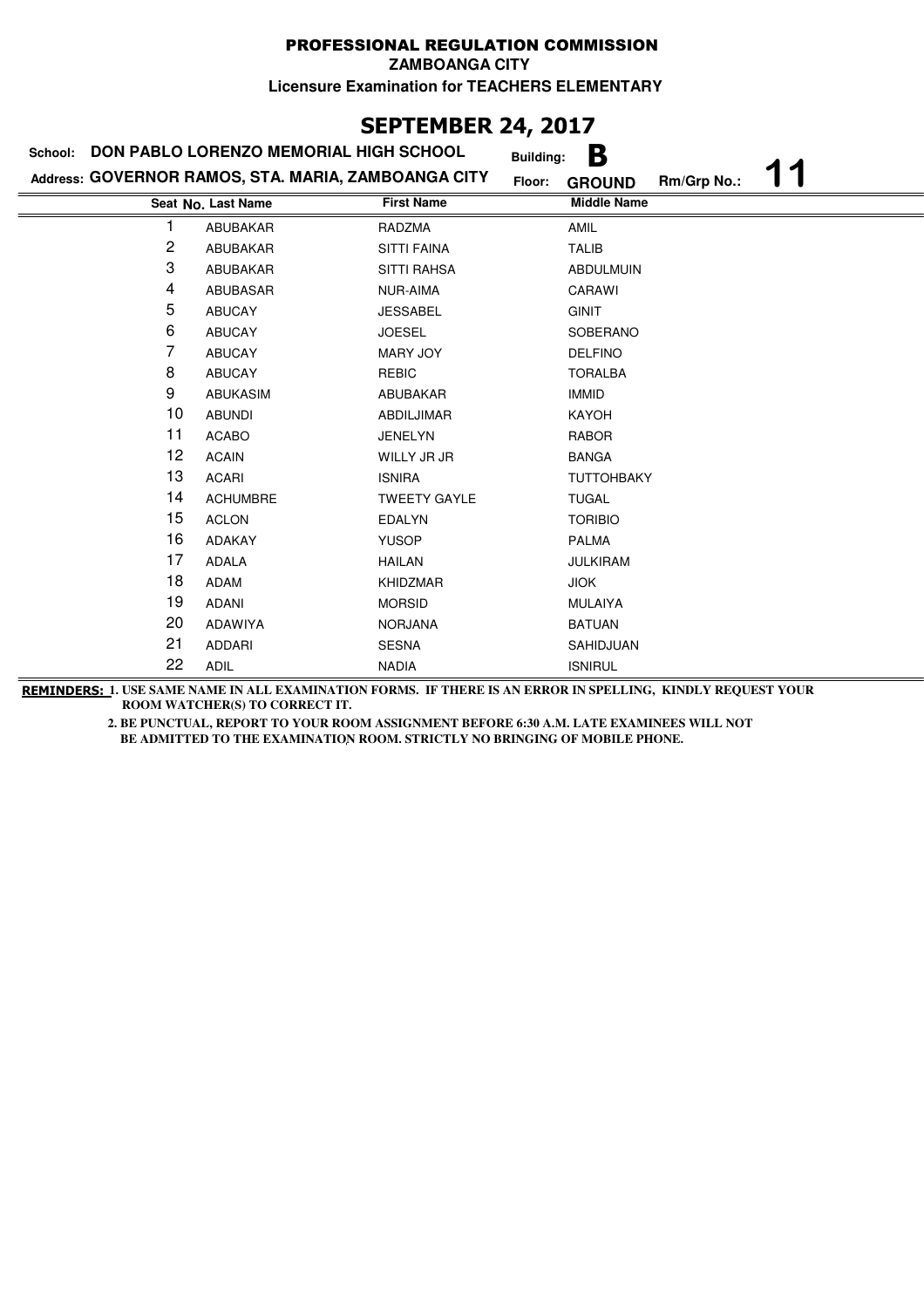**ZAMBOANGA CITY**

**Licensure Examination for TEACHERS ELEMENTARY**

# **SEPTEMBER 24, 2017**

| School: | DON PABLO LORENZO MEMORIAL HIGH SCHOOL              |                        | В<br><b>Building:</b> |                   |  |
|---------|-----------------------------------------------------|------------------------|-----------------------|-------------------|--|
|         | Address: GOVERNOR RAMOS, STA. MARIA, ZAMBOANGA CITY | Floor:                 | <b>GROUND</b>         | 12<br>Rm/Grp No.: |  |
|         | Seat No. Last Name                                  | <b>First Name</b>      | <b>Middle Name</b>    |                   |  |
|         | <b>ADIL</b>                                         | <b>SHAMIA</b>          | <b>ALSAD</b>          |                   |  |
| 2       | <b>ADIN</b>                                         | <b>VENSAR</b>          | SALAPUDDIN            |                   |  |
| 3       | ADJAD                                               | <b>MARNELLIE</b>       | <b>TAN</b>            |                   |  |
| 4       | ADJAH                                               | <b>MOHAMMAD FAIZAL</b> | <b>AJAN</b>           |                   |  |
| 5       | ADJAK                                               | <b>DARWISA</b>         | <b>UDJAMAN</b>        |                   |  |
| 6       | ADJAK                                               | <b>NURSIBA</b>         | <b>SULAIMAN</b>       |                   |  |
| 7       | ADJARABIN                                           | <b>HAPLINAN</b>        | <b>SATTAR</b>         |                   |  |
| 8       | ADJI                                                | <b>BERHAM</b>          | <b>BANING</b>         |                   |  |
| 9       | ADJIJIL                                             | ARSAIMA                | <b>SAHISUN</b>        |                   |  |
| 10      | <b>ADJIMUDDIN</b>                                   | <b>CARMI ROSE</b>      | <b>LAGUDAS</b>        |                   |  |
| 11      | <b>ADJINI</b>                                       | <b>ARNALYN</b>         | SABANAL               |                   |  |
| 12      | ADJINULLA                                           | AMINA                  | <b>BAWA</b>           |                   |  |
| 13      | <b>ADJIRI</b>                                       | <b>JULMEHAR</b>        | SALI                  |                   |  |
| 14      | <b>ADJIRUL</b>                                      | <b>BALQUIS</b>         | <b>ABDULHARI</b>      |                   |  |
| 15      | <b>ADJUH</b>                                        | <b>NADER</b>           | <b>ABDULMUIN</b>      |                   |  |
| 16      | <b>ADJULA</b>                                       | RAZDY                  | <b>MATOLO</b>         |                   |  |
| 17      | <b>ADJULI</b>                                       | AL-FHAIR               | TARADJI               |                   |  |
| 18      | <b>ADJULI</b>                                       | NORKHAZMILL            | TARADJI               |                   |  |
| 19      | <b>ADJURANI</b>                                     | <b>MONERA</b>          | <b>LOMONGO</b>        |                   |  |
| 20      | <b>ADLAON</b>                                       | <b>GEMMA</b>           | <b>ANIÑON</b>         |                   |  |
| 21      | ADOG                                                | <b>MICHAEL</b>         | <b>BULAH</b>          |                   |  |
| 22      | <b>ADONG</b>                                        | <b>SHERWENA</b>        | <b>MUSAHARI</b>       |                   |  |

**REMINDERS: 1. USE SAME NAME IN ALL EXAMINATION FORMS. IF THERE IS AN ERROR IN SPELLING, KINDLY REQUEST YOUR ROOM WATCHER(S) TO CORRECT IT.**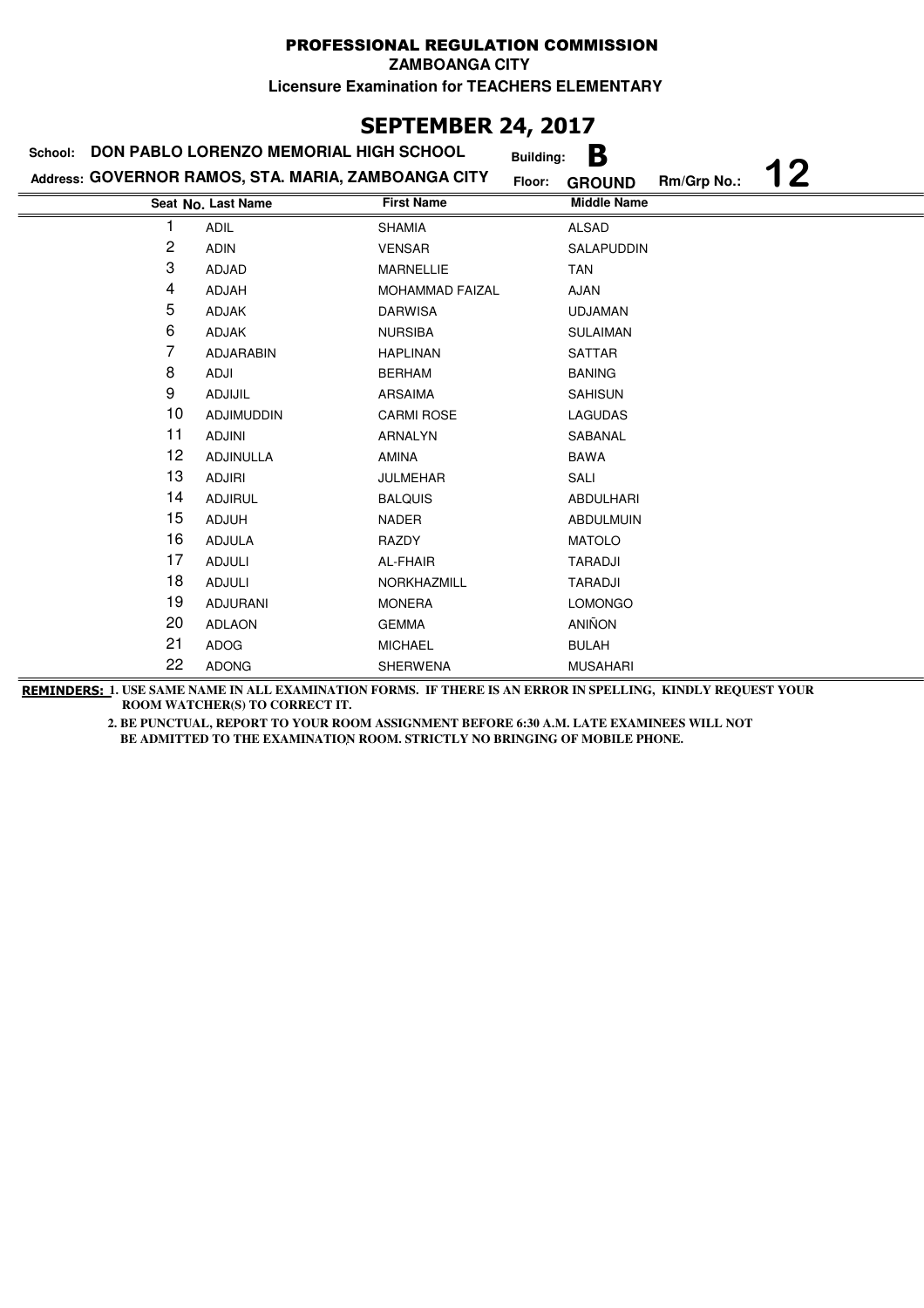**ZAMBOANGA CITY**

**Licensure Examination for TEACHERS ELEMENTARY**

## **SEPTEMBER 24, 2017**

| School: | DON PABLO LORENZO MEMORIAL HIGH SCHOOL              |                        | В<br><b>Building:</b>                     |
|---------|-----------------------------------------------------|------------------------|-------------------------------------------|
|         | Address: GOVERNOR RAMOS, STA. MARIA, ZAMBOANGA CITY | Floor:                 | <b>13</b><br>Rm/Grp No.:<br><b>GROUND</b> |
|         | Seat No. Last Name                                  | <b>First Name</b>      | <b>Middle Name</b>                        |
| 1       | ADZAMAN                                             | JAMILAH                | <b>ALA</b>                                |
| 2       | <b>ADZHAR</b>                                       | <b>DARMUSSAH</b>       | SALBAYANI                                 |
| 3       | <b>AFRICA</b>                                       | <b>ARVIELYN BROOKE</b> | PASAYLO                                   |
| 4       | <b>AGAMA</b>                                        | <b>ALVIN</b>           | <b>NURSAIN</b>                            |
| 5       | AGAS                                                | RAHELLA                | <b>JAMIRI</b>                             |
| 6       | AGGA                                                | SHAR-ANA               | <b>HABBISI</b>                            |
| 7       | AGIL                                                | <b>YU-BRENDA</b>       | <b>CAMPOMANES</b>                         |
| 8       | AGSALUNA                                            | <b>RICKY</b>           | <b>RUIZ</b>                               |
| 9       | <b>AGUDERA</b>                                      | EDNA JANE              | <b>YGOT</b>                               |
| 10      | <b>AGUDERA</b>                                      | SHEENA MARIE           | N/A                                       |
| 11      | <b>AGUEDAN</b>                                      | <b>MARY ROSE</b>       | <b>ALFARO</b>                             |
| 12      | <b>AGUHOB</b>                                       | <b>MARY JANE</b>       | <b>UNDAP</b>                              |
| 13      | <b>AGUILAR</b>                                      | <b>CHARLESTON</b>      | <b>INSAIL</b>                             |
| 14      | <b>AGUIMOD</b>                                      | <b>JOMAR</b>           | <b>FRANCISCO</b>                          |
| 15      | <b>AGULLANA</b>                                     | <b>REYDEN GRACE</b>    | <b>REJAS</b>                              |
| 16      | <b>AGURA</b>                                        | PIR-ANN                | <b>BANDAYING</b>                          |
| 17      | <b>AGUSTIN</b>                                      | <b>MICHEL</b>          | <b>AMORIN</b>                             |
| 18      | <b>AHADAIN</b>                                      | <b>JULMIN</b>          | <b>JUBAIL</b>                             |
| 19      | AHADANI                                             | <b>MARISA</b>          | <b>JAMLI</b>                              |
| 20      | AHADANI                                             | <b>MARY MAE</b>        | <b>FERNANDO</b>                           |
| 21      | AHADANI                                             | <b>RIZALYN</b>         | <b>JAMUD</b>                              |
| 22      | AHADI                                               | <b>NARISA</b>          | <b>JULASIRI</b>                           |

**REMINDERS: 1. USE SAME NAME IN ALL EXAMINATION FORMS. IF THERE IS AN ERROR IN SPELLING, KINDLY REQUEST YOUR ROOM WATCHER(S) TO CORRECT IT.**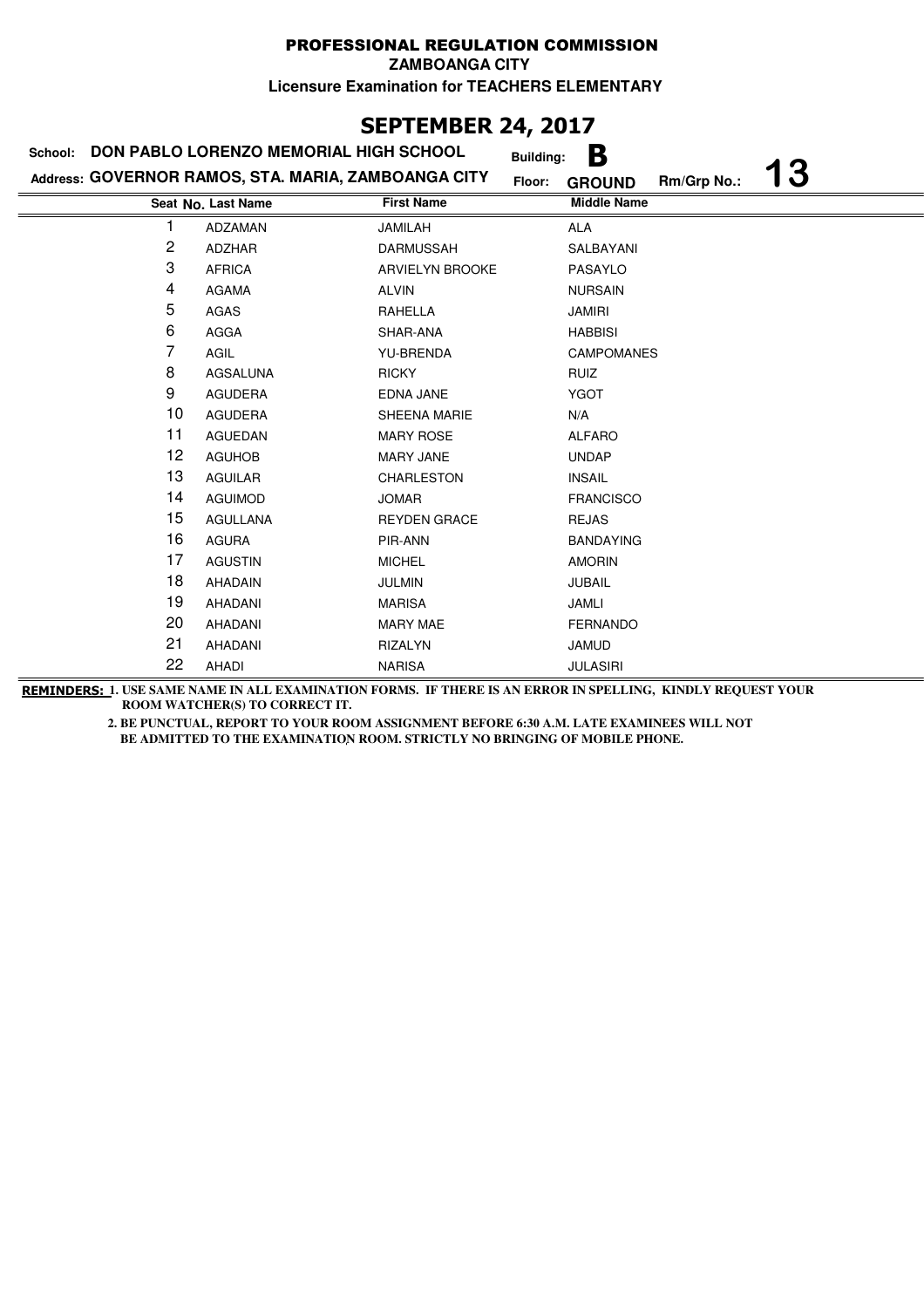**ZAMBOANGA CITY**

**Licensure Examination for TEACHERS ELEMENTARY**

# **SEPTEMBER 24, 2017**

| School: | DON PABLO LORENZO MEMORIAL HIGH SCHOOL              |                    | <b>Building:</b> | B                  |             |    |
|---------|-----------------------------------------------------|--------------------|------------------|--------------------|-------------|----|
|         | Address: GOVERNOR RAMOS, STA. MARIA, ZAMBOANGA CITY |                    | Floor:           | <b>GROUND</b>      | Rm/Grp No.: | 14 |
|         | Seat No. Last Name                                  | <b>First Name</b>  |                  | <b>Middle Name</b> |             |    |
|         | AHAJAN                                              | <b>FERWINA</b>     |                  | <b>JAILANI</b>     |             |    |
| 2       | AHAJAN                                              | <b>SITTI RAHMA</b> |                  | JAMALUDDIN         |             |    |
| 3       | AHAJUL                                              | <b>SITTI</b>       |                  | DASSAN             |             |    |
| 4       | AHALUL                                              | <b>SHERLYN</b>     |                  | <b>ISNANI</b>      |             |    |
| 5       | AHAMAD                                              | <b>ADZMIN</b>      |                  | <b>HALIMAO</b>     |             |    |
| 6       | AHAMAD                                              | ANNABEL            |                  | SAHALAN            |             |    |
| 7       | AHAMAD                                              | ARWIDA             |                  | <b>MUARIP</b>      |             |    |
| 8       | AHAMAD                                              | <b>INDANG</b>      |                  | <b>TAMMANG</b>     |             |    |
| 9       | AHAMAD                                              | <b>NARCISA</b>     |                  | <b>MUDDI</b>       |             |    |
| 10      | AHAMAD                                              | NOR-IN             |                  | DABU               |             |    |
| 11      | AHAMAD                                              | SABHANA            |                  | <b>SABTULI</b>     |             |    |
| 12      | AHAMAD                                              | <b>SITTI HAWA</b>  |                  | DABU               |             |    |
| 13      | AHAMAD                                              | <b>SULMALYN</b>    |                  | JALISAN            |             |    |
| 14      | <b>AHANAL</b>                                       | SHEILA JANE        |                  | <b>ROJAS</b>       |             |    |
| 15      | <b>AHANG</b>                                        | <b>RUBISA</b>      |                  | <b>JULAID</b>      |             |    |
| 16      | AHARADJI                                            | <b>JURMAINA</b>    |                  | SADJAIL            |             |    |
| 17      | AHARADJI                                            | <b>SHERWINA</b>    |                  | BAÑEZ              |             |    |
| 18      | AHARADJI                                            | <b>SHIRME</b>      |                  | <b>BAÑEZ</b>       |             |    |
| 19      | AHARAJA                                             | <b>DARWATA</b>     |                  | <b>ISMULA</b>      |             |    |
| 20      | AHARI                                               | <b>ANDRES</b>      |                  | <b>BAIDDIN</b>     |             |    |
| 21      | AHARI                                               | <b>MELISSA</b>     |                  | AKILI              |             |    |
| 22      | AHARI                                               | <b>NAJIR</b>       |                  | <b>ARAKANI</b>     |             |    |

**REMINDERS: 1. USE SAME NAME IN ALL EXAMINATION FORMS. IF THERE IS AN ERROR IN SPELLING, KINDLY REQUEST YOUR ROOM WATCHER(S) TO CORRECT IT.**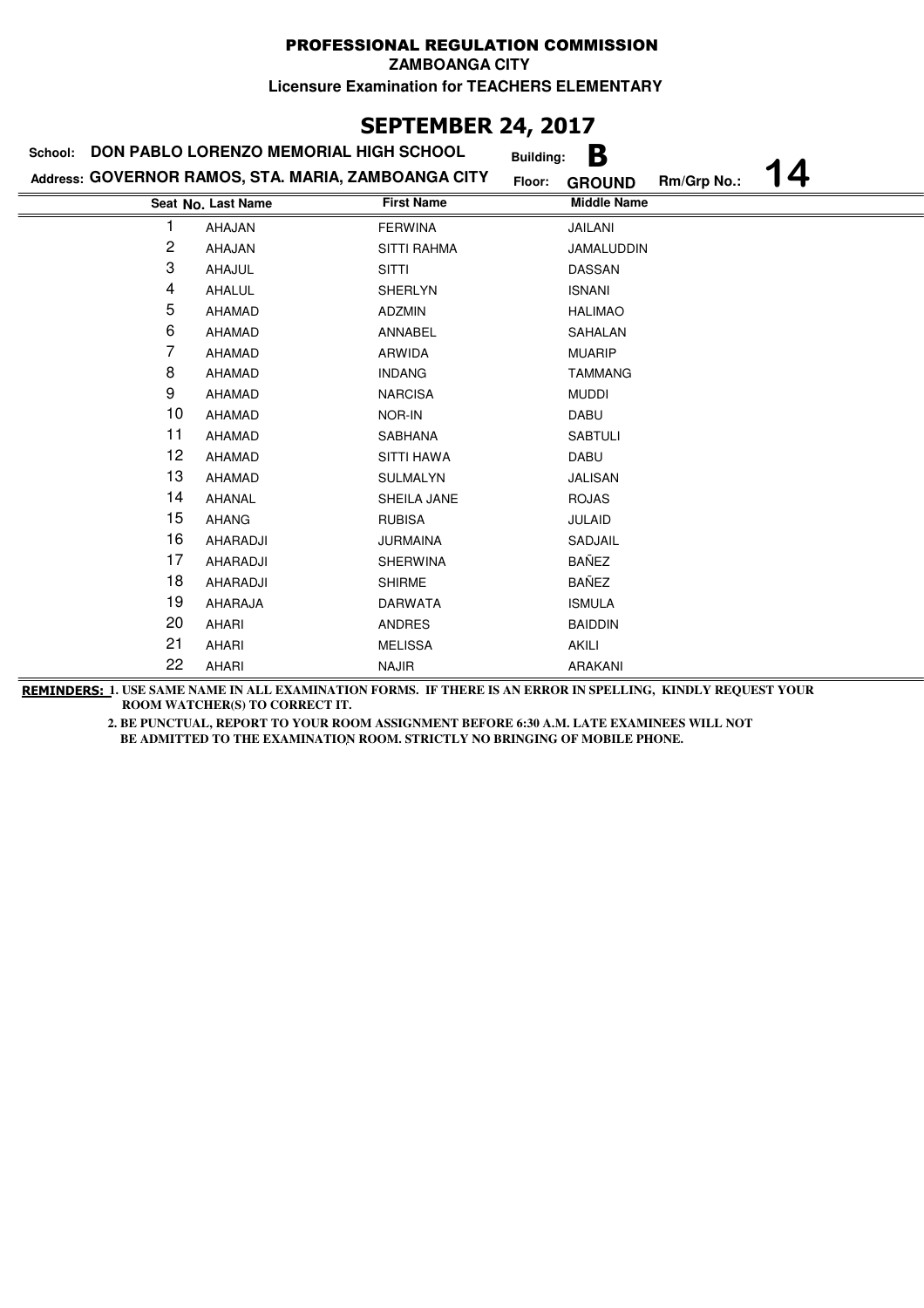#### PROFESSIONAL REGULATION COMMISSION **ZAMBOANGA CITY**

**Licensure Examination for TEACHERS ELEMENTARY**

# **SEPTEMBER 24, 2017**

| School: | DON PABLO LORENZO MEMORIAL HIGH SCHOOL              |                   | В<br><b>Building:</b> |             |           |
|---------|-----------------------------------------------------|-------------------|-----------------------|-------------|-----------|
|         | Address: GOVERNOR RAMOS, STA. MARIA, ZAMBOANGA CITY |                   | Floor:<br>2ND         | Rm/Grp No.: | <b>15</b> |
|         | Seat No. Last Name                                  | <b>First Name</b> | <b>Middle Name</b>    |             |           |
|         | AHARUDDIN                                           | <b>JUBERTINA</b>  | <b>SABIRIN</b>        |             |           |
| 2       | AHAY                                                | <b>RAYSA</b>      | LADJABULAN            |             |           |
| 3       | AHIDIL                                              | SARAH JANE        | AMLIH                 |             |           |
| 4       | AHILUL                                              | <b>ANNIE</b>      | AHILUL                |             |           |
| 5       | AHILUL                                              | <b>MINANG</b>     | AHILUL                |             |           |
| 6       | <b>AHIRON</b>                                       | SHERMALYN         | <b>DAUD</b>           |             |           |
| 7       | AHMAD                                               | ADZLINA           | <b>JULKARNAIN</b>     |             |           |
| 8       | <b>AHMAD</b>                                        | <b>ADZNELYN</b>   | <b>USAD</b>           |             |           |
| 9       | <b>AHMAD</b>                                        | <b>IRISH</b>      | <b>HAMID</b>          |             |           |
| 10      | AHMAD                                               | <b>MARGRENA</b>   | <b>HALIM</b>          |             |           |
| 11      | AHMAD                                               | MUSH-ABULKHAYIR   | <b>SAHAK</b>          |             |           |
| 12      | <b>AHMAD</b>                                        | <b>NELMA</b>      | <b>HUSIN</b>          |             |           |
| 13      | <b>AHMAD</b>                                        | <b>NIDA</b>       | <b>NASALIN</b>        |             |           |
| 14      | AHMAD                                               | <b>NOR-AMIN</b>   | JULKARNAIN            |             |           |
| 15      | AHMAD                                               | <b>NURAIDA</b>    | <b>JAKARIA</b>        |             |           |
| 16      | AHMAD                                               | <b>NURFAR-IN</b>  | <b>BAKIL</b>          |             |           |
| 17      | <b>AHMAD</b>                                        | <b>NURHILYN</b>   | <b>BANGSA</b>         |             |           |
| 18      | <b>AHMAD</b>                                        | <b>NURMIDA</b>    | SAWABI                |             |           |
| 19      | AHMAD                                               | <b>RUSDY</b>      | <b>JAUJOHN</b>        |             |           |
| 20      | <b>AHMAD</b>                                        | <b>SARIMA</b>     | SAMSON                |             |           |
| 21      | AHMAD                                               | <b>SITTIHARA</b>  | ASA                   |             |           |
| 22      | <b>AHMADSATA</b>                                    | <b>NUR-AISA</b>   | <b>MUKALID</b>        |             |           |

**REMINDERS: 1. USE SAME NAME IN ALL EXAMINATION FORMS. IF THERE IS AN ERROR IN SPELLING, KINDLY REQUEST YOUR ROOM WATCHER(S) TO CORRECT IT.**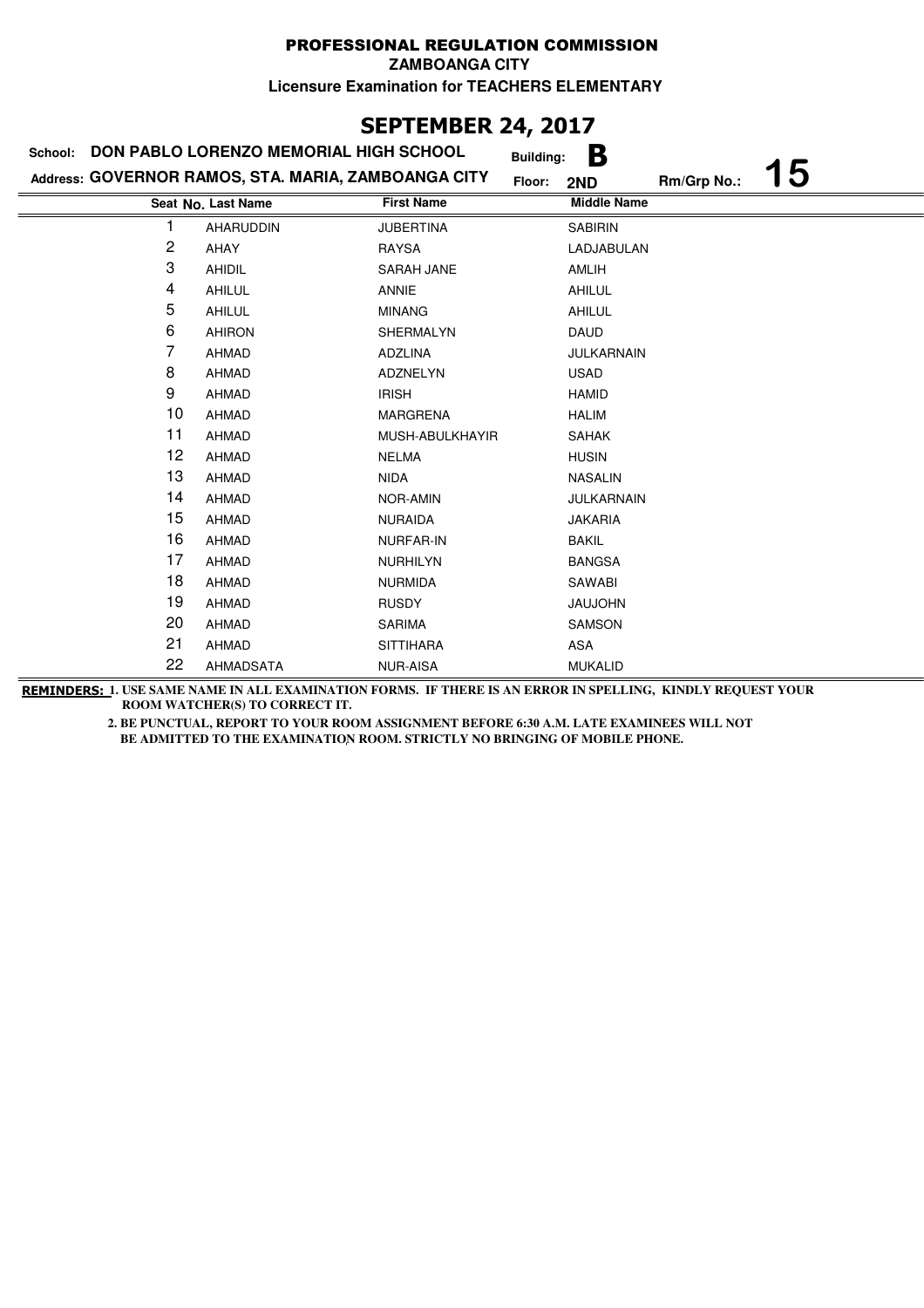### PROFESSIONAL REGULATION COMMISSION **ZAMBOANGA CITY**

**Licensure Examination for TEACHERS ELEMENTARY**

# **SEPTEMBER 24, 2017**

| School: | DON PABLO LORENZO MEMORIAL HIGH SCHOOL              |                   | B<br><b>Building:</b> |             |           |
|---------|-----------------------------------------------------|-------------------|-----------------------|-------------|-----------|
|         | Address: GOVERNOR RAMOS, STA. MARIA, ZAMBOANGA CITY |                   | Floor:<br>2ND         | Rm/Grp No.: | <b>16</b> |
|         | Seat No. Last Name                                  | <b>First Name</b> | <b>Middle Name</b>    |             |           |
|         | <b>AHOG</b>                                         | <b>MURHANA</b>    | <b>ABDUHALIM</b>      |             |           |
| 2       | <b>AIDANI</b>                                       | <b>INSIH</b>      | PALAHUDDIN            |             |           |
| 3       | <b>AIDARUS</b>                                      | <b>JIRHADA</b>    | <b>ISMUDAL</b>        |             |           |
| 4       | <b>AIDIL</b>                                        | <b>NURSIMA</b>    | AMIL                  |             |           |
| 5       | AIN                                                 | <b>MAISARA</b>    | <b>HADJIRUN</b>       |             |           |
| 6       | <b>AIYUB</b>                                        | <b>SANTANINA</b>  | <b>JASANI</b>         |             |           |
| 7       | <b>AJACK</b>                                        | <b>EIRLYN</b>     | AHMAD                 |             |           |
| 8       | <b>AJAID</b>                                        | YASIL             | <b>BUDDAHIM</b>       |             |           |
| 9       | <b>AJALAN</b>                                       | <b>ARSIMA</b>     | ANSALI                |             |           |
| 10      | <b>AJAM</b>                                         | ADZLINDA          | YAIL                  |             |           |
| 11      | <b>AJAN</b>                                         | <b>JURAE</b>      | ABUAR                 |             |           |
| 12      | <b>AJANAB</b>                                       | <b>VERKIS</b>     | <b>UNDUG</b>          |             |           |
| 13      | <b>AJANAL</b>                                       | <b>HARISA</b>     | LANGKASAN             |             |           |
| 14      | <b>AJIAS</b>                                        | <b>JONNABEL</b>   | DE LEON               |             |           |
| 15      | <b>AJIBON</b>                                       | <b>NURDAYA</b>    | <b>AGGA</b>           |             |           |
| 16      | <b>AJIBUN</b>                                       | SHERNALYN         | AKMAD                 |             |           |
| 17      | <b>AJIDULLA</b>                                     | <b>DINALYN</b>    | <b>ISMAEL</b>         |             |           |
| 18      | <b>AJIJUL</b>                                       | <b>MIRLYNA</b>    | <b>MOHAMMAD</b>       |             |           |
| 19      | <b>AJIJUL</b>                                       | PAIDAL            | <b>JAMAA</b>          |             |           |
| 20      | <b>AJIJUL</b>                                       | ZENAIDA           | JAANI                 |             |           |
| 21      | <b>AJIJUN</b>                                       | <b>JENG JENG</b>  | <b>NONNONG</b>        |             |           |
| 22      | AJIK                                                | <b>MERBINA</b>    | ARABANI               |             |           |

**REMINDERS: 1. USE SAME NAME IN ALL EXAMINATION FORMS. IF THERE IS AN ERROR IN SPELLING, KINDLY REQUEST YOUR ROOM WATCHER(S) TO CORRECT IT.**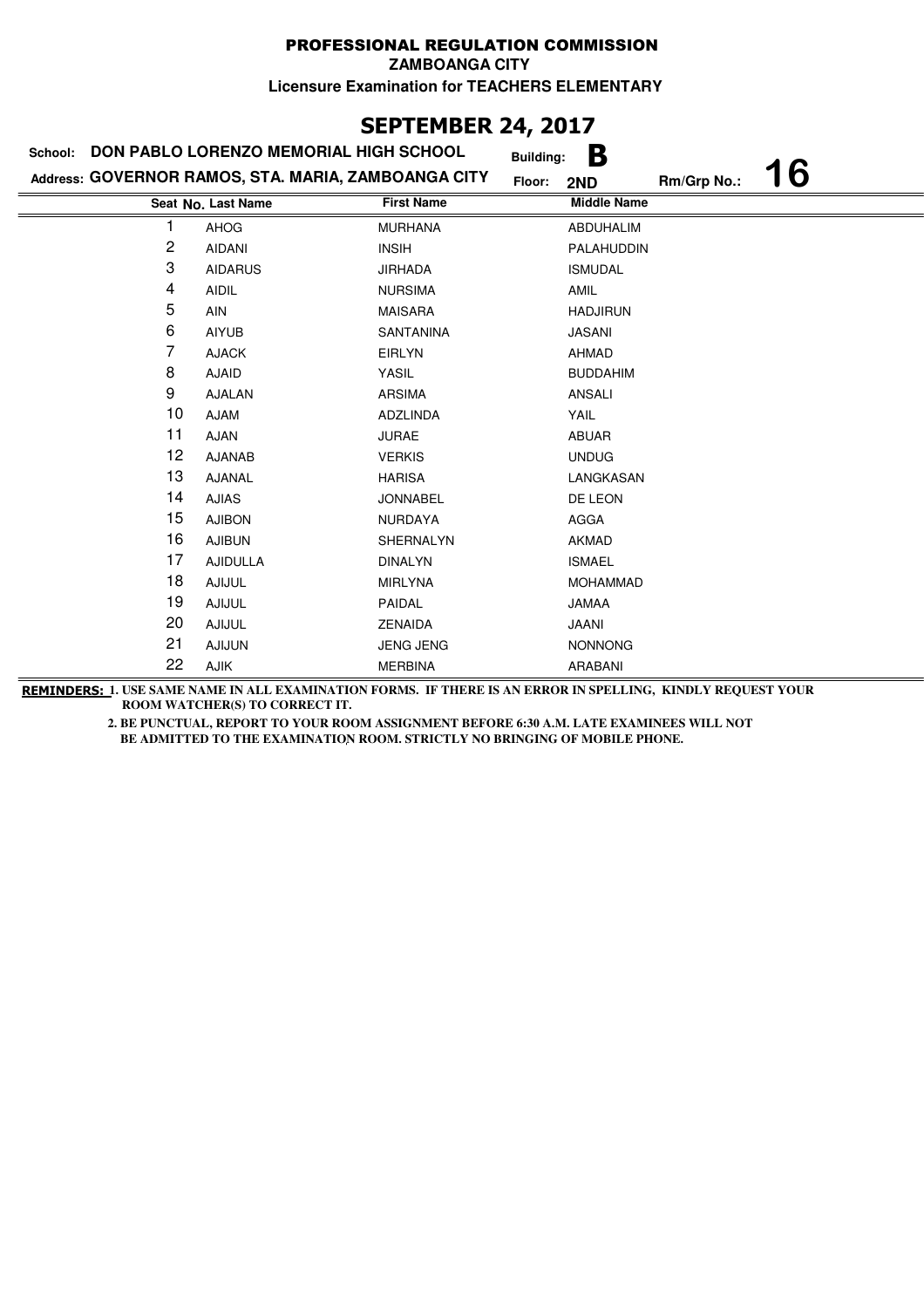## **SEPTEMBER 24, 2017**

| DON PABLO LORENZO MEMORIAL HIGH SCHOOL<br>School: |                                                     |                     | <b>Building:</b> | В                  |             |  |
|---------------------------------------------------|-----------------------------------------------------|---------------------|------------------|--------------------|-------------|--|
|                                                   | Address: GOVERNOR RAMOS, STA. MARIA, ZAMBOANGA CITY |                     | Floor:           | 2ND                | Rm/Grp No.: |  |
|                                                   | Seat No. Last Name                                  | <b>First Name</b>   |                  | <b>Middle Name</b> |             |  |
|                                                   | AJIK                                                | <b>SITTI RUAISA</b> |                  | <b>AHMAD</b>       |             |  |
| 2                                                 | <b>AJILUL</b>                                       | <b>ALNISHAR</b>     |                  | <b>JALJIS</b>      |             |  |
| 3                                                 | <b>AJILUL</b>                                       | <b>ARISHA</b>       |                  | <b>JALJIS</b>      |             |  |
| 4                                                 | <b>AJINULLA</b>                                     | <b>OSCAR</b>        |                  | <b>BALHANI</b>     |             |  |
| 5                                                 | <b>AJIRUL</b>                                       | AIZZA               |                  | <b>CAINGLES</b>    |             |  |
| 6                                                 | AKALAL                                              | AISA                |                  | <b>SANDONG</b>     |             |  |
| 7                                                 | AKALANI                                             | <b>MYRNA</b>        |                  | ALAWIE             |             |  |
| 8                                                 | AKARAMAN                                            | <b>HADJARATUL</b>   |                  | SAJILI             |             |  |
| 9                                                 | AKBAR                                               | ALIHFAZEER          |                  | <b>SAHIBUL</b>     |             |  |
| 10                                                | <b>AKDAM</b>                                        | <b>NURSIA</b>       |                  | <b>HADJING</b>     |             |  |
| 11                                                | <b>AKDAR</b>                                        | <b>INDANG</b>       |                  | <b>MOHAMMAD</b>    |             |  |
| 12                                                | <b>AKILIN</b>                                       | LASANG              |                  | CATALA             |             |  |
| 13                                                | AKILLANA                                            | <b>FAUJIYA</b>      |                  | <b>HABIR</b>       |             |  |
| 14                                                | <b>AKING</b>                                        | <b>STEPHANIE</b>    |                  | <b>DISMUN</b>      |             |  |
| 15                                                | AKIP                                                | YANTY               |                  | <b>BAHALUDDIN</b>  |             |  |
| 16                                                | <b>AKIRAN</b>                                       | <b>ALMIDA</b>       |                  | SABARANI           |             |  |
| 17                                                | <b>AKIRAN</b>                                       | <b>KENNI JAY</b>    |                  | <b>URO</b>         |             |  |
| 18                                                | <b>AKKANG</b>                                       | <b>HARIJA</b>       |                  | YAP                |             |  |
| 19                                                | <b>AKKI</b>                                         | <b>KHASRINA</b>     |                  | <b>JAIYON</b>      |             |  |
| 20                                                | <b>AKMAD</b>                                        | ABDULJALIL          |                  | SALIHUDDIN         |             |  |
| 21                                                | <b>AKMAD</b>                                        | <b>ALNIJAR</b>      |                  | <b>UNDALI</b>      |             |  |
| 22                                                | <b>AKMAD</b>                                        | <b>JIRRATUL</b>     |                  | <b>MULKI</b>       |             |  |

**REMINDERS: 1. USE SAME NAME IN ALL EXAMINATION FORMS. IF THERE IS AN ERROR IN SPELLING, KINDLY REQUEST YOUR ROOM WATCHER(S) TO CORRECT IT.**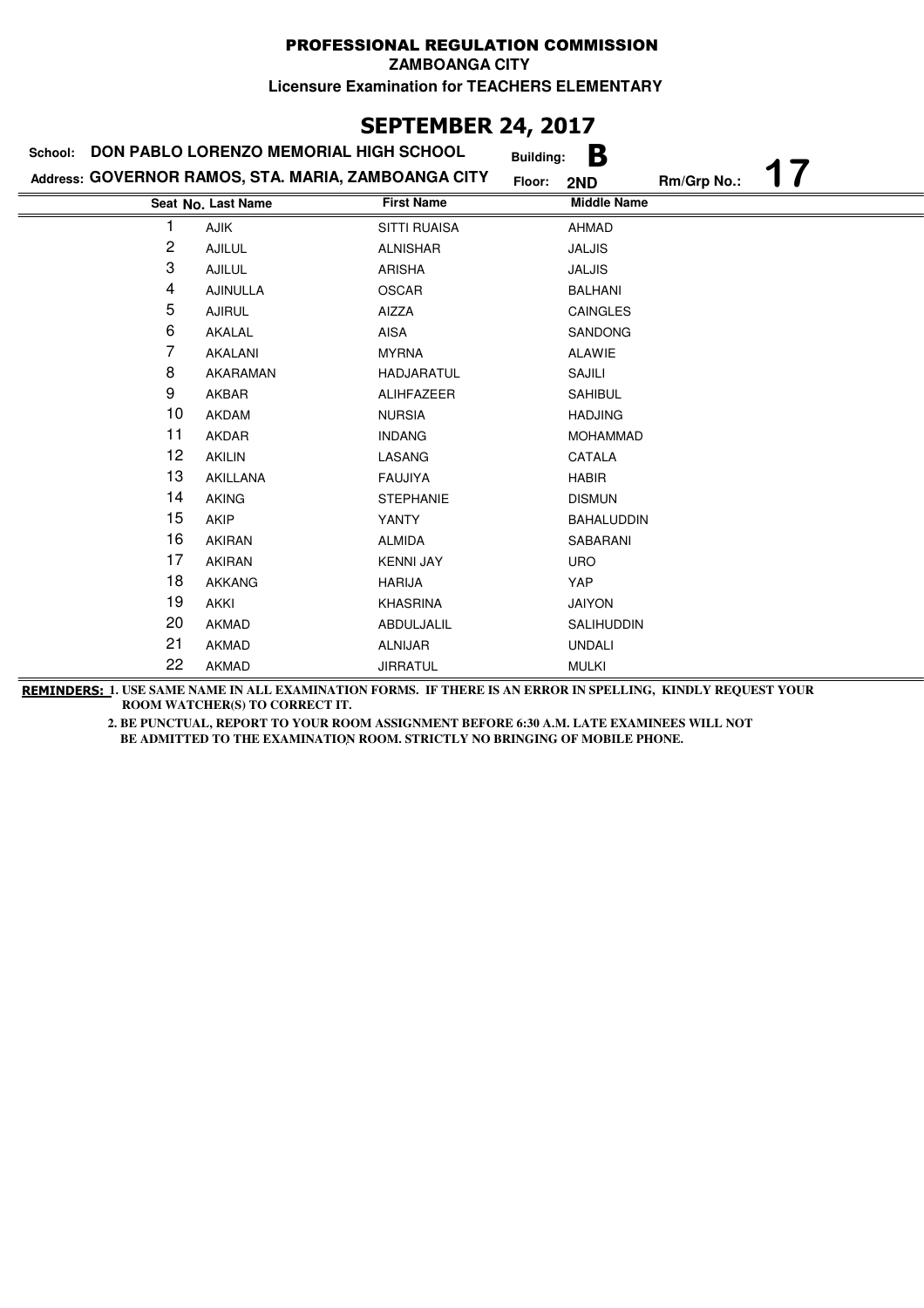## **SEPTEMBER 24, 2017**

| School: | DON PABLO LORENZO MEMORIAL HIGH SCHOOL              |                   | B<br><b>Building:</b> |             |    |
|---------|-----------------------------------------------------|-------------------|-----------------------|-------------|----|
|         | Address: GOVERNOR RAMOS, STA. MARIA, ZAMBOANGA CITY |                   | Floor:<br>2ND         | Rm/Grp No.: | 18 |
|         | Seat No. Last Name                                  | <b>First Name</b> | <b>Middle Name</b>    |             |    |
|         | AKMADHASSAN                                         | <b>JHENYBEL</b>   | <b>ESPILIRO</b>       |             |    |
| 2       | <b>AKMADI</b>                                       | <b>BANIZADAR</b>  | AWADI                 |             |    |
| 3       | <b>AKMADOR</b>                                      | <b>DARWISA</b>    | AGPANGAN              |             |    |
| 4       | AKMADUL                                             | <b>CARMINA</b>    | <b>ASARI</b>          |             |    |
| 5       | AKMADUL                                             | <b>NURPAINA</b>   | <b>HARADJI</b>        |             |    |
| 6       | AKMADUL                                             | <b>REBINA</b>     | SALAPUDDIN            |             |    |
| 7       | <b>AKMALON</b>                                      | <b>AKIDA</b>      | <b>UNDANG</b>         |             |    |
| 8       | AKNAL                                               | <b>NURHUDA</b>    | <b>ISLAW</b>          |             |    |
| 9       | <b>AKNALUN</b>                                      | <b>MUSSIN</b>     | <b>IYIN</b>           |             |    |
| 10      | <b>AKSAN</b>                                        | <b>HARISH</b>     | <b>BIN</b>            |             |    |
| 11      | <b>AKSAN</b>                                        | <b>RUHELINNE</b>  | <b>GAPUL</b>          |             |    |
| 12      | <b>AKUK</b>                                         | <b>NAHLA</b>      | <b>JIKIRI</b>         |             |    |
| 13      | AL-MUBARAK                                          | <b>JIMBAH</b>     | JAMHALI               |             |    |
| 14      | <b>ALABAIN</b>                                      | <b>HANAIDA</b>    | SALLANI               |             |    |
| 15      | <b>ALABAN</b>                                       | <b>CHERRY ANN</b> | <b>REDULA</b>         |             |    |
| 16      | <b>ALAJA</b>                                        | AL ADIL           | <b>UY</b>             |             |    |
| 17      | ALAM                                                | <b>INTAN AISA</b> | <b>IJIN</b>           |             |    |
| 18      | ALAM                                                | <b>SHERWINA</b>   | <b>DEKKO</b>          |             |    |
| 19      | <b>ALAM</b>                                         | <b>SHIERYHAN</b>  | ALAM                  |             |    |
| 20      | <b>ALAMIA</b>                                       | <b>MARLINDA</b>   | <b>NAPUL</b>          |             |    |
| 21      | <b>ALAPUDDIN</b>                                    | FAIZA             | JAINAL                |             |    |
| 22      | <b>ALAPUDDIN</b>                                    | <b>HUSSIN</b>     | <b>BANINNAJAR</b>     |             |    |

**REMINDERS: 1. USE SAME NAME IN ALL EXAMINATION FORMS. IF THERE IS AN ERROR IN SPELLING, KINDLY REQUEST YOUR ROOM WATCHER(S) TO CORRECT IT.**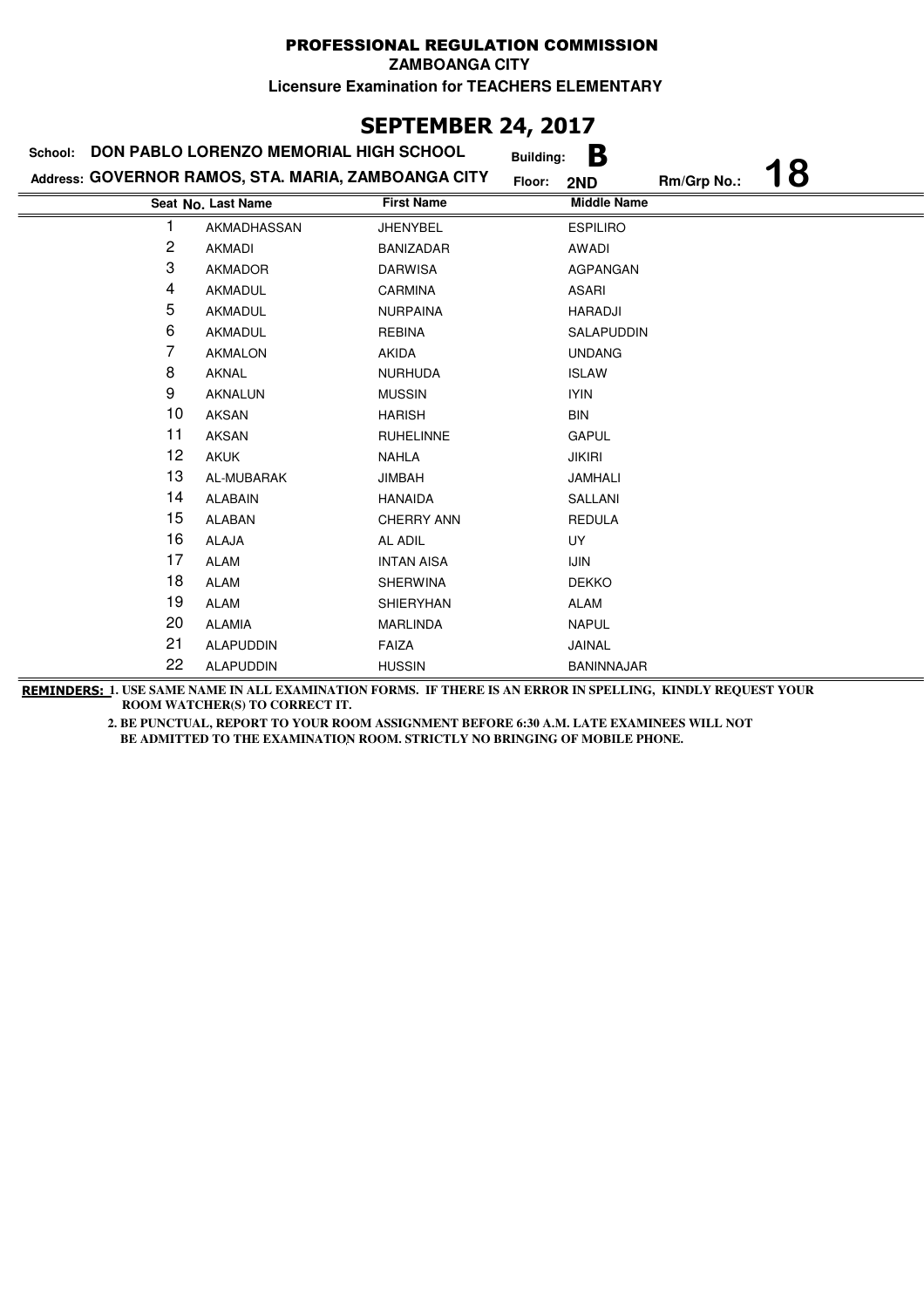# **SEPTEMBER 24, 2017**

| School: | <b>DON PABLO LORENZO MEMORIAL HIGH SCHOOL</b>       |                       | В<br><b>Building:</b> |             |    |
|---------|-----------------------------------------------------|-----------------------|-----------------------|-------------|----|
|         | Address: GOVERNOR RAMOS, STA. MARIA, ZAMBOANGA CITY |                       | Floor:<br>2ND         | Rm/Grp No.: | 19 |
|         | Seat No. Last Name                                  | <b>First Name</b>     | <b>Middle Name</b>    |             |    |
|         | <b>ALARCON</b>                                      | <b>KRIZHA KANE</b>    | <b>TAN TERLES</b>     |             |    |
| 2       | <b>ALARCON</b>                                      | <b>PINKY</b>          | <b>SINOY</b>          |             |    |
| 3       | <b>ALAS</b>                                         | <b>IVY</b>            | <b>ABING</b>          |             |    |
| 4       | <b>ALASA</b>                                        | GALIB                 | ARASALUN              |             |    |
| 5       | <b>ALASA</b>                                        | <b>ISNIRAYA</b>       | <b>TUBBAH</b>         |             |    |
| 6       | <b>ALAWADDIN</b>                                    | <b>ALSHIEN</b>        | <b>ADJULANI</b>       |             |    |
| 7       | <b>ALAWADDIN</b>                                    | <b>SHAYLINI ROFEY</b> | <b>HATANG</b>         |             |    |
| 8       | <b>ALAWAN</b>                                       | <b>PAUJIA</b>         | <b>HAJIRI</b>         |             |    |
| 9       | <b>ALAWI</b>                                        | <b>FERDAOSIYA</b>     | <b>ALIH</b>           |             |    |
| 10      | <b>ALAWI</b>                                        | <b>JAHADAIYA</b>      | SAPPARI               |             |    |
| 11      | <b>ALAWI</b>                                        | <b>NASRA</b>          | HADJINULLA            |             |    |
| 12      | <b>ALAWI</b>                                        | <b>NURHAYA</b>        | DANIAL                |             |    |
| 13      | <b>ALBAIN</b>                                       | RAKIBA                | TIBLANI               |             |    |
| 14      | ALBAKHA                                             | AMILHASBI             | KALIMUDDIN            |             |    |
| 15      | <b>ALBANI</b>                                       | <b>DIDANG</b>         | <b>ISMAEL</b>         |             |    |
| 16      | <b>ALBANI</b>                                       | <b>FAIDA</b>          | <b>HABIBUN</b>        |             |    |
| 17      | <b>ALBANI</b>                                       | <b>FHARSERINA</b>     | <b>SILBIN</b>         |             |    |
| 18      | <b>ALBANI</b>                                       | <b>MUKARSUM</b>       | SAMLA                 |             |    |
| 19      | <b>ALBANI</b>                                       | <b>RAHSA</b>          | <b>SIBIL</b>          |             |    |
| 20      | <b>ALBANI</b>                                       | <b>SITTI PAIYAM</b>   | <b>NAWAWI</b>         |             |    |
| 21      | <b>ALBANI</b>                                       | SUR-AINI              | <b>SALIHUDDIN</b>     |             |    |
| 22      | ALBAR                                               | ZHERAVI-RAYZA         | <b>ALIH</b>           |             |    |

**REMINDERS: 1. USE SAME NAME IN ALL EXAMINATION FORMS. IF THERE IS AN ERROR IN SPELLING, KINDLY REQUEST YOUR ROOM WATCHER(S) TO CORRECT IT.**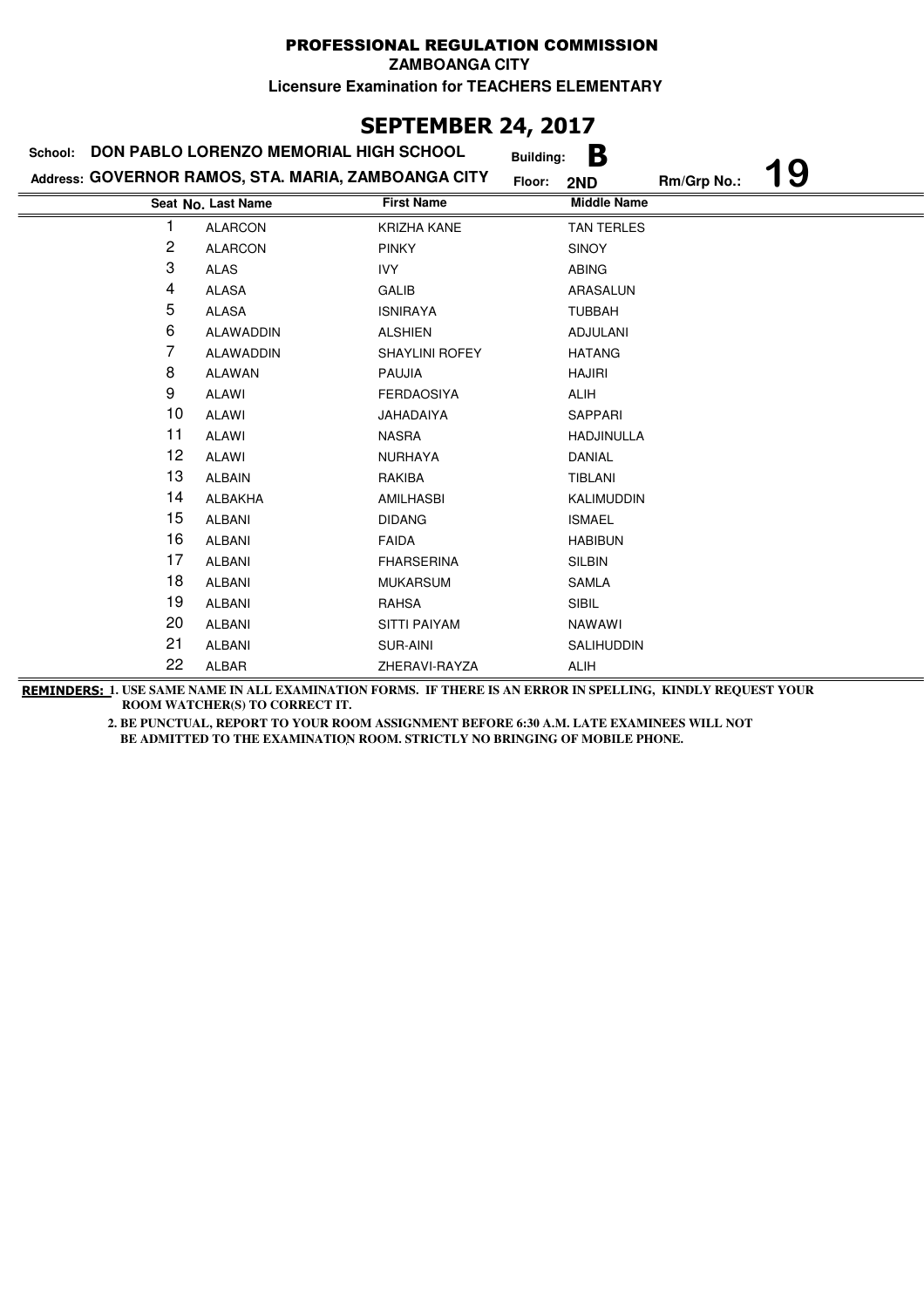#### PROFESSIONAL REGULATION COMMISSION **ZAMBOANGA CITY**

**Licensure Examination for TEACHERS ELEMENTARY**

# **SEPTEMBER 24, 2017**

| School: | DON PABLO LORENZO MEMORIAL HIGH SCHOOL              | <b>Building:</b>  |                                           |
|---------|-----------------------------------------------------|-------------------|-------------------------------------------|
|         | Address: GOVERNOR RAMOS, STA. MARIA, ZAMBOANGA CITY | Floor:            | <b>20</b><br>Rm/Grp No.:<br><b>GROUND</b> |
|         | Seat No. Last Name                                  | <b>First Name</b> | <b>Middle Name</b>                        |
|         | <b>ALBARICO</b>                                     | <b>LEONIE</b>     | <b>ALICAWAY</b>                           |
| 2       | <b>ALBARIS</b>                                      | <b>SHERHADA</b>   | <b>UDAH</b>                               |
| 3       | <b>ALBARO</b>                                       | <b>ALHASIL</b>    | <b>KASIRI</b>                             |
| 4       | <b>ALBERTO</b>                                      | <b>GARRY</b>      | <b>MANUEL</b>                             |
| 5       | <b>ALBERTO</b>                                      | GRACE             | <b>MENDOZA</b>                            |
| 6       | <b>ALBERTO</b>                                      | MARIELLE          |                                           |
| 7       | <b>ALBESA</b>                                       | <b>SHELIEMAR</b>  | <b>KARIM</b>                              |
| 8       | <b>ALBI</b>                                         | DOÑA ANA          | PILLINGAN                                 |
| 9       | <b>ALBI</b>                                         | <b>SORHANA</b>    | ABDULLA                                   |
| 10      | <b>ALBINA</b>                                       | <b>MANILYN</b>    | <b>ELCAMEL</b>                            |
| 11      | <b>ALBINO</b>                                       | ANALOU            | <b>CUDIERA</b>                            |
| 12      | <b>ALBURO</b>                                       | <b>LUCINA</b>     | <b>EJANSANTOS</b>                         |
| 13      | <b>ALCALA</b>                                       | <b>ANECEL</b>     | <b>GUCELA</b>                             |
| 14      | <b>ALCORIN</b>                                      | <b>DINNES</b>     | LARIDE                                    |
| 15      | <b>ALCOVEREZ</b>                                    | <b>VICKY</b>      | LASALA                                    |
| 16      | <b>ALDAM</b>                                        | <b>BABYLINA</b>   | <b>KUHUTAN</b>                            |
| 17      | ALDAM                                               | <b>NUR-AINI</b>   | <b>APPI</b>                               |
| 18      | <b>ALEGRE</b>                                       | <b>JASON</b>      | <b>TIMOGTIMOG</b>                         |
| 19      | <b>ALEJANDRO</b>                                    | <b>BERNADETH</b>  |                                           |
| 20      | <b>ALEJANDRO</b>                                    | <b>JESSIBEL</b>   | <b>BANTUG</b>                             |
| 21      | <b>ALEJO</b>                                        | <b>NUDIA</b>      | ALIH                                      |
| 22      | ALEXANDER                                           | <b>FRAINALYN</b>  | <b>LIPAYGO</b>                            |

**REMINDERS: 1. USE SAME NAME IN ALL EXAMINATION FORMS. IF THERE IS AN ERROR IN SPELLING, KINDLY REQUEST YOUR ROOM WATCHER(S) TO CORRECT IT.**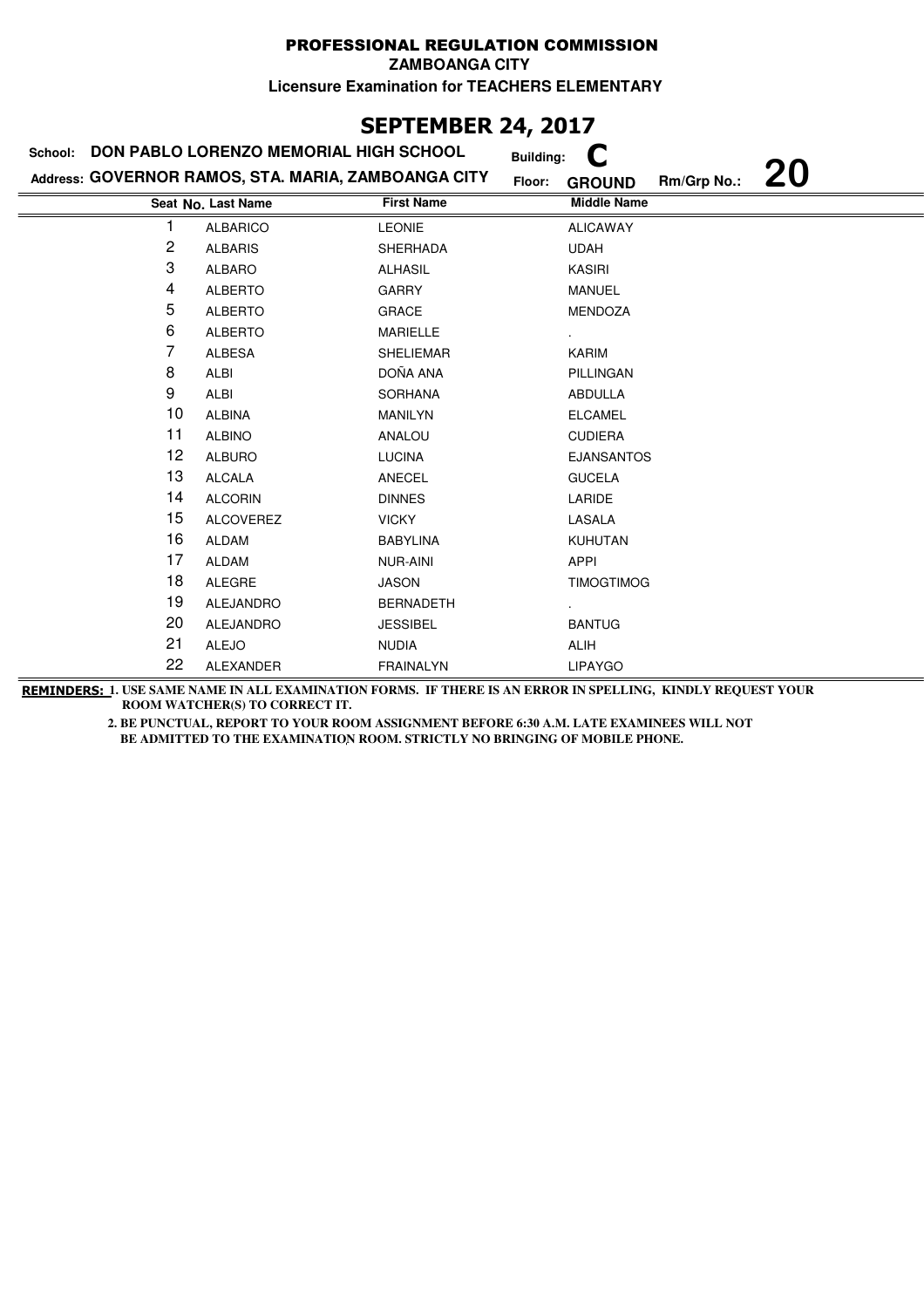**ZAMBOANGA CITY**

**Licensure Examination for TEACHERS ELEMENTARY**

## **SEPTEMBER 24, 2017**

| School:        | DON PABLO LORENZO MEMORIAL HIGH SCHOOL              |                   | <b>Building:</b>        |             |  |
|----------------|-----------------------------------------------------|-------------------|-------------------------|-------------|--|
|                | Address: GOVERNOR RAMOS, STA. MARIA, ZAMBOANGA CITY |                   | Floor:<br><b>GROUND</b> | Rm/Grp No.: |  |
|                | Seat No. Last Name                                  | <b>First Name</b> | <b>Middle Name</b>      |             |  |
|                | <b>ALFAD</b>                                        | <b>BENJAMIN</b>   | <b>ACEBEDO</b>          |             |  |
| $\overline{c}$ | <b>ALFORQUE</b>                                     | RIZA              | <b>RASONABLE</b>        |             |  |
| 3              | <b>ALHALIL</b>                                      | <b>SAUDIA</b>     | <b>MADAN</b>            |             |  |
| 4              | <b>ALHARI</b>                                       | <b>IBRAHIM</b>    | <b>DAING</b>            |             |  |
| 5              | ALI                                                 | FARIDA            | <b>JAUHARI</b>          |             |  |
| 6              | <b>ALI-KHAN</b>                                     | JULIE-AN          | <b>BENSALI</b>          |             |  |
| 7              | ALIAKBAR                                            | <b>IBNOHAR</b>    | <b>JANABBIL</b>         |             |  |
| 8              | <b>ALIAN</b>                                        | ALMA-LYN          | <b>JAMAD</b>            |             |  |
| 9              | <b>ALIAN</b>                                        | ALVIN-KHAN        | JAMAD                   |             |  |
| 10             | <b>ALIAN</b>                                        | <b>TAIBA</b>      | <b>ALIAN</b>            |             |  |
| 11             | ALIASGAL                                            | <b>NARWISA</b>    | <b>SITIN</b>            |             |  |
| 12             | <b>ALIBASA</b>                                      | <b>CHAR AIZA</b>  | <b>SOLER</b>            |             |  |
| 13             | <b>ALIBASA</b>                                      | <b>KENRUSSEL</b>  | <b>DUGASAN</b>          |             |  |
| 14             | <b>ALIBASA</b>                                      | NURMALYN          | <b>BANGSAJA</b>         |             |  |
| 15             | <b>ALIBASA</b>                                      | <b>RUDZKIYA</b>   | <b>ESMULA</b>           |             |  |
| 16             | <b>ALIBBON</b>                                      | <b>NADIA</b>      | <b>EDIRIS</b>           |             |  |
| 17             | ALID                                                | <b>FARIDA</b>     | <b>PAMPANG</b>          |             |  |
| 18             | <b>ALIDJAM</b>                                      | <b>MUKTA</b>      | <b>NUR</b>              |             |  |
| 19             | <b>ALIE</b>                                         | <b>DAMLI</b>      | <b>ASSAN</b>            |             |  |
| 20             | ALIH                                                | <b>ADILAIDA</b>   | <b>PATDI</b>            |             |  |
| 21             | <b>ALIH</b>                                         | AL-FAHADZ         | <b>NULON</b>            |             |  |
| 22             | <b>ALIH</b>                                         | APSA              | WALIUL                  |             |  |

**REMINDERS: 1. USE SAME NAME IN ALL EXAMINATION FORMS. IF THERE IS AN ERROR IN SPELLING, KINDLY REQUEST YOUR ROOM WATCHER(S) TO CORRECT IT.**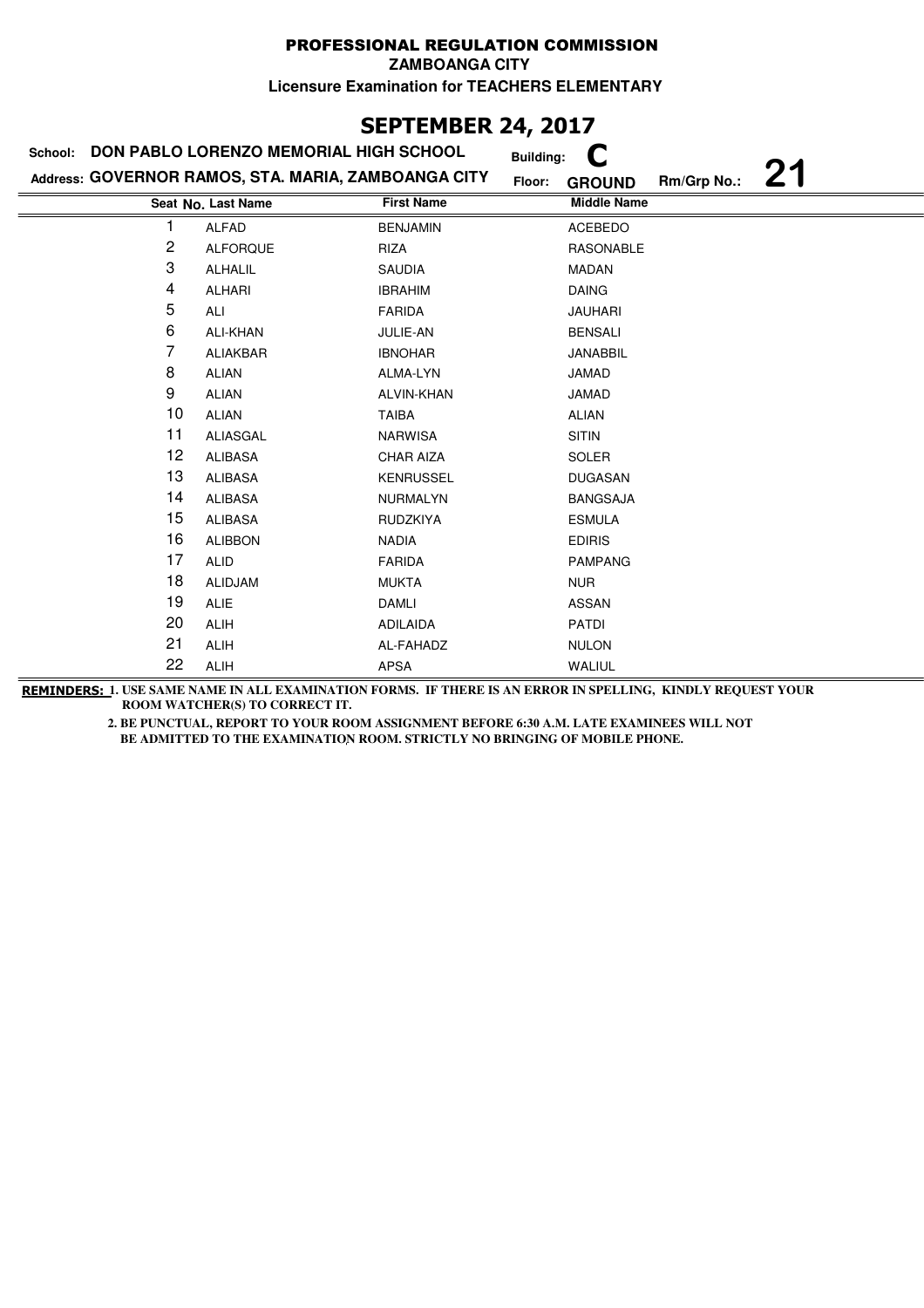**ZAMBOANGA CITY**

**Licensure Examination for TEACHERS ELEMENTARY**

## **SEPTEMBER 24, 2017**

| School: | DON PABLO LORENZO MEMORIAL HIGH SCHOOL              | <b>Building:</b>   |                                    |
|---------|-----------------------------------------------------|--------------------|------------------------------------|
|         | Address: GOVERNOR RAMOS, STA. MARIA, ZAMBOANGA CITY | Floor:             | 22<br>Rm/Grp No.:<br><b>GROUND</b> |
|         | Seat No. Last Name                                  | <b>First Name</b>  | <b>Middle Name</b>                 |
| 1       | <b>ALIH</b>                                         | ARABIKA            | <b>SULAN</b>                       |
| 2       | <b>ALIH</b>                                         | ASMAR              | <b>JAMSANI</b>                     |
| 3       | <b>ALIH</b>                                         | <b>AYNA MALDEA</b> | <b>ANG</b>                         |
| 4       | <b>ALIH</b>                                         | <b>CHERRY</b>      | <b>AKIL</b>                        |
| 5       | <b>ALIH</b>                                         | <b>FARIDA</b>      | MAAD                               |
| 6       | <b>ALIH</b>                                         | <b>JENNELYN</b>    | <b>SAISUL</b>                      |
| 7       | ALIH                                                | JILMA              | <b>YUNUS</b>                       |
| 8       | ALIH                                                | <b>MERLINA</b>     | <b>HADJULA</b>                     |
| 9       | ALIH                                                | <b>MIDZMA</b>      | <b>NULON</b>                       |
| 10      | <b>ALIH</b>                                         | <b>NAPISA</b>      | LAJA                               |
| 11      | <b>ALIH</b>                                         | <b>NOFF</b>        | <b>AMING</b>                       |
| 12      | <b>ALIH</b>                                         | <b>NURFA</b>       | <b>KAHIL</b>                       |
| 13      | <b>ALIH</b>                                         | <b>NURVINA</b>     | <b>AKIL</b>                        |
| 14      | <b>ALIH</b>                                         | <b>RUSDIA</b>      | SADJAIL                            |
| 15      | <b>ALIH</b>                                         | <b>SHERMA</b>      | <b>LEON</b>                        |
| 16      | ALIH                                                | SITTI KAUSAL       | JAJI                               |
| 17      | <b>ALIH</b>                                         | SITTI WARDA        | <b>TALIB</b>                       |
| 18      | <b>ALIH</b>                                         | <b>SURAIDA</b>     | <b>JAMAR</b>                       |
| 19      | <b>ALIH</b>                                         | YAYANG             | <b>HAYUDINI</b>                    |
| 20      | <b>ALIHUDDIN</b>                                    | <b>FERHAIDA</b>    | SAGGAP                             |
| 21      | <b>ALIHUDDIN</b>                                    | <b>NIHMATUN</b>    | <b>ALAMHALI</b>                    |
| 22      | <b>ALIHUDDIN</b>                                    | <b>NURHAIDA</b>    | MADJANI                            |

**REMINDERS: 1. USE SAME NAME IN ALL EXAMINATION FORMS. IF THERE IS AN ERROR IN SPELLING, KINDLY REQUEST YOUR ROOM WATCHER(S) TO CORRECT IT.**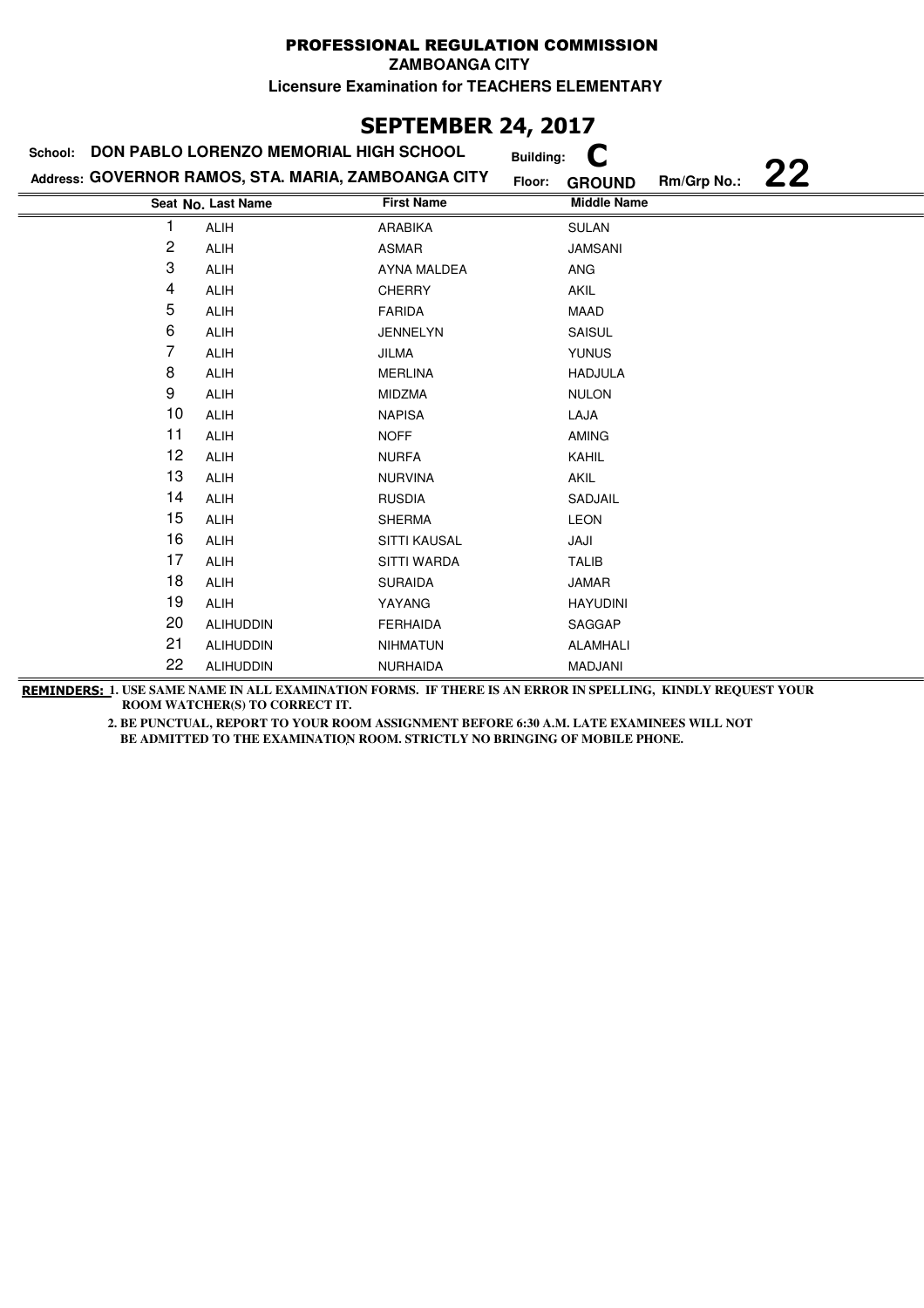**ZAMBOANGA CITY**

**Licensure Examination for TEACHERS ELEMENTARY**

## **SEPTEMBER 24, 2017**

| School: | DON PABLO LORENZO MEMORIAL HIGH SCHOOL              |                   | <b>Building:</b> |                    |             |           |
|---------|-----------------------------------------------------|-------------------|------------------|--------------------|-------------|-----------|
|         | Address: GOVERNOR RAMOS, STA. MARIA, ZAMBOANGA CITY |                   | Floor:           | <b>GROUND</b>      | Rm/Grp No.: | <b>23</b> |
|         | Seat No. Last Name                                  | <b>First Name</b> |                  | <b>Middle Name</b> |             |           |
| 1       | <b>ALILASA</b>                                      | <b>NURALYN</b>    |                  | <b>HANANI</b>      |             |           |
| 2       | <b>ALILASA</b>                                      | <b>NURHASAN</b>   |                  | <b>HANANI</b>      |             |           |
| 3       | <b>ALIMAN</b>                                       | <b>SALINDA</b>    |                  | <b>BUDDIMAN</b>    |             |           |
| 4       | <b>ALIMON</b>                                       | <b>MARLINA</b>    |                  | <b>MUKADDIMA</b>   |             |           |
| 5       | <b>ALIPUDDIN</b>                                    | <b>MELY</b>       |                  | <b>ASARANI</b>     |             |           |
| 6       | <b>ALIUSMAN</b>                                     | <b>NURSIDA</b>    |                  | ASA                |             |           |
| 7       | <b>ALIVAR</b>                                       | <b>ROVIAN</b>     |                  | <b>LIBRANDO</b>    |             |           |
| 8       | <b>ALJAS</b>                                        | <b>JENELYNE</b>   |                  | <b>BANCE</b>       |             |           |
| 9       | <b>ALKHAN</b>                                       | <b>CHEESNA</b>    |                  | <b>MAULANA</b>     |             |           |
| 10      | <b>ALKILAN</b>                                      | AL-FATRA          |                  | <b>ABDULKASIM</b>  |             |           |
| 11      | <b>ALLAMA</b>                                       | <b>ALJIMAR</b>    |                  | <b>MAMMAH</b>      |             |           |
| 12      | <b>ALLAMA</b>                                       | <b>FUJIYA</b>     |                  | SANSAWI            |             |           |
| 13      | <b>ALLAMA</b>                                       | <b>ISNIRAJA</b>   |                  | <b>ISARAIL</b>     |             |           |
| 14      | <b>ALLAMA</b>                                       | <b>JERWINA</b>    |                  | <b>HAMJA</b>       |             |           |
| 15      | <b>ALLAMA</b>                                       | <b>MERILYN</b>    |                  | <b>HAMJA</b>       |             |           |
| 16      | <b>ALLAMA</b>                                       | NOR-HADIJA        |                  | <b>CENTENO</b>     |             |           |
| 17      | <b>ALLAMA</b>                                       | SHAR-ANA          |                  | <b>WAHAB</b>       |             |           |
| 18      | ALLANI                                              | <b>DADA</b>       |                  | <b>ASIDDIN</b>     |             |           |
| 19      | <b>ALLANI</b>                                       | <b>HAINOR</b>     |                  | <b>EDDING</b>      |             |           |
| 20      | <b>ALLANI</b>                                       | <b>OMMAYA</b>     |                  | <b>NAING</b>       |             |           |
| 21      | <b>ALLANI</b>                                       | RAHEEM            |                  | <b>HABIBUDDIN</b>  |             |           |
| 22      | ALLARI                                              | <b>FRESHIELA</b>  |                  | <b>HASSAN</b>      |             |           |

**REMINDERS: 1. USE SAME NAME IN ALL EXAMINATION FORMS. IF THERE IS AN ERROR IN SPELLING, KINDLY REQUEST YOUR ROOM WATCHER(S) TO CORRECT IT.**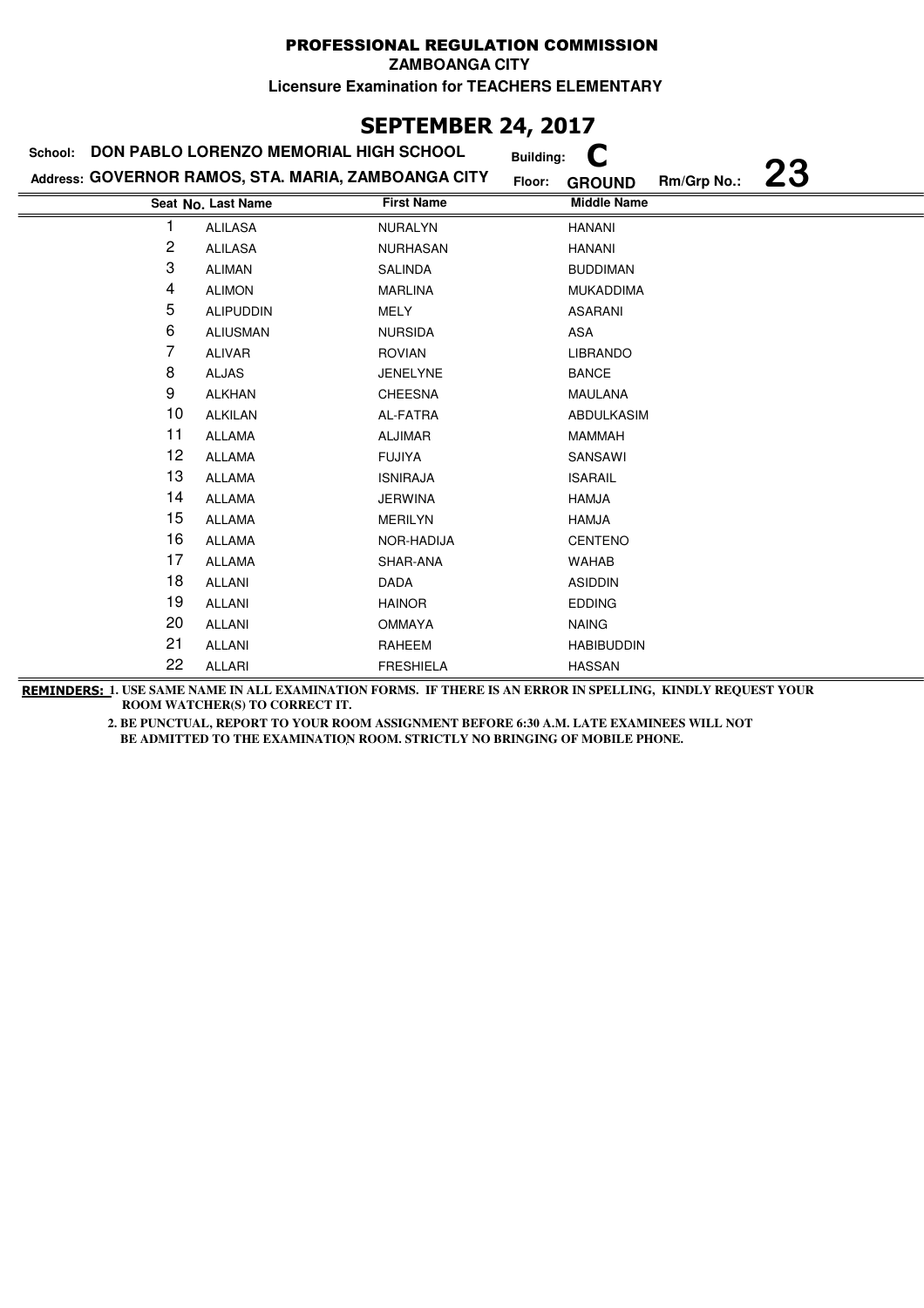**ZAMBOANGA CITY**

**Licensure Examination for TEACHERS ELEMENTARY**

# **SEPTEMBER 24, 2017**

| School: | DON PABLO LORENZO MEMORIAL HIGH SCHOOL              |                    | <b>Building:</b> |                    |             |    |
|---------|-----------------------------------------------------|--------------------|------------------|--------------------|-------------|----|
|         | Address: GOVERNOR RAMOS, STA. MARIA, ZAMBOANGA CITY |                    | Floor:           | <b>GROUND</b>      | Rm/Grp No.: | 24 |
|         | Seat No. Last Name                                  | <b>First Name</b>  |                  | <b>Middle Name</b> |             |    |
| 1       | <b>ALLI</b>                                         | <b>FERDILINA</b>   |                  | <b>MALDISA</b>     |             |    |
| 2       | ALLI                                                | <b>HADAWIYA</b>    |                  | <b>ASANJI</b>      |             |    |
| 3       | <b>ALLIAN</b>                                       | <b>JUDELYN</b>     |                  | <b>JAMAD</b>       |             |    |
| 4       | <b>ALLIAN</b>                                       | <b>KEESHIA</b>     |                  | JAWALI             |             |    |
| 5       | <b>ALLIAN</b>                                       | RE-AI-NIZA         |                  | <b>ONG</b>         |             |    |
| 6       | ALLIAN                                              | <b>ROWENA</b>      |                  | <b>TAUP</b>        |             |    |
| 7       | <b>ALLIH</b>                                        | <b>NURSIBA</b>     |                  | SAPPAYANI          |             |    |
| 8       | <b>ALLING</b>                                       | <b>NURSAIDA</b>    |                  | SARUNIH            |             |    |
| 9       | ALMAJAD                                             | <b>JENNYLYN</b>    |                  | <b>HARUN</b>       |             |    |
| 10      | <b>ALONZO</b>                                       | <b>ANA EVELYN</b>  |                  | <b>APOLINARIO</b>  |             |    |
| 11      | <b>ALONZO</b>                                       | <b>LOVELY</b>      |                  | <b>REDOBLE</b>     |             |    |
| 12      | <b>ALONZO</b>                                       | <b>TAUPIK</b>      |                  | <b>SULAN</b>       |             |    |
| 13      | <b>ALOWA</b>                                        | <b>FILMA</b>       |                  | <b>RODADO</b>      |             |    |
| 14      | ALPAH                                               | <b>SALVIA</b>      |                  | <b>UPAO</b>        |             |    |
| 15      | <b>ALPARIS</b>                                      | <b>SAYFA</b>       |                  | <b>KURUN</b>       |             |    |
| 16      | <b>ALPHA</b>                                        | <b>FATIMA AIRA</b> |                  | <b>SULAYMAN</b>    |             |    |
| 17      | <b>ALPHA</b>                                        | <b>JAINUM</b>      |                  | SULAYMAN           |             |    |
| 18      | <b>ALPHA</b>                                        | SER-HANA           |                  | <b>HUSSAIN</b>     |             |    |
| 19      | <b>ALPHA</b>                                        | <b>SUFINA</b>      |                  | <b>DAJAN</b>       |             |    |
| 20      | <b>ALRASHID</b>                                     | <b>KHADIJA</b>     |                  | <b>BAKIL</b>       |             |    |
| 21      | <b>ALSAD</b>                                        | <b>MARENIE</b>     |                  | WAKI               |             |    |
| 22      | <b>ALSAD</b>                                        | <b>MERLINA</b>     |                  | <b>UTTONG</b>      |             |    |

**REMINDERS: 1. USE SAME NAME IN ALL EXAMINATION FORMS. IF THERE IS AN ERROR IN SPELLING, KINDLY REQUEST YOUR ROOM WATCHER(S) TO CORRECT IT.**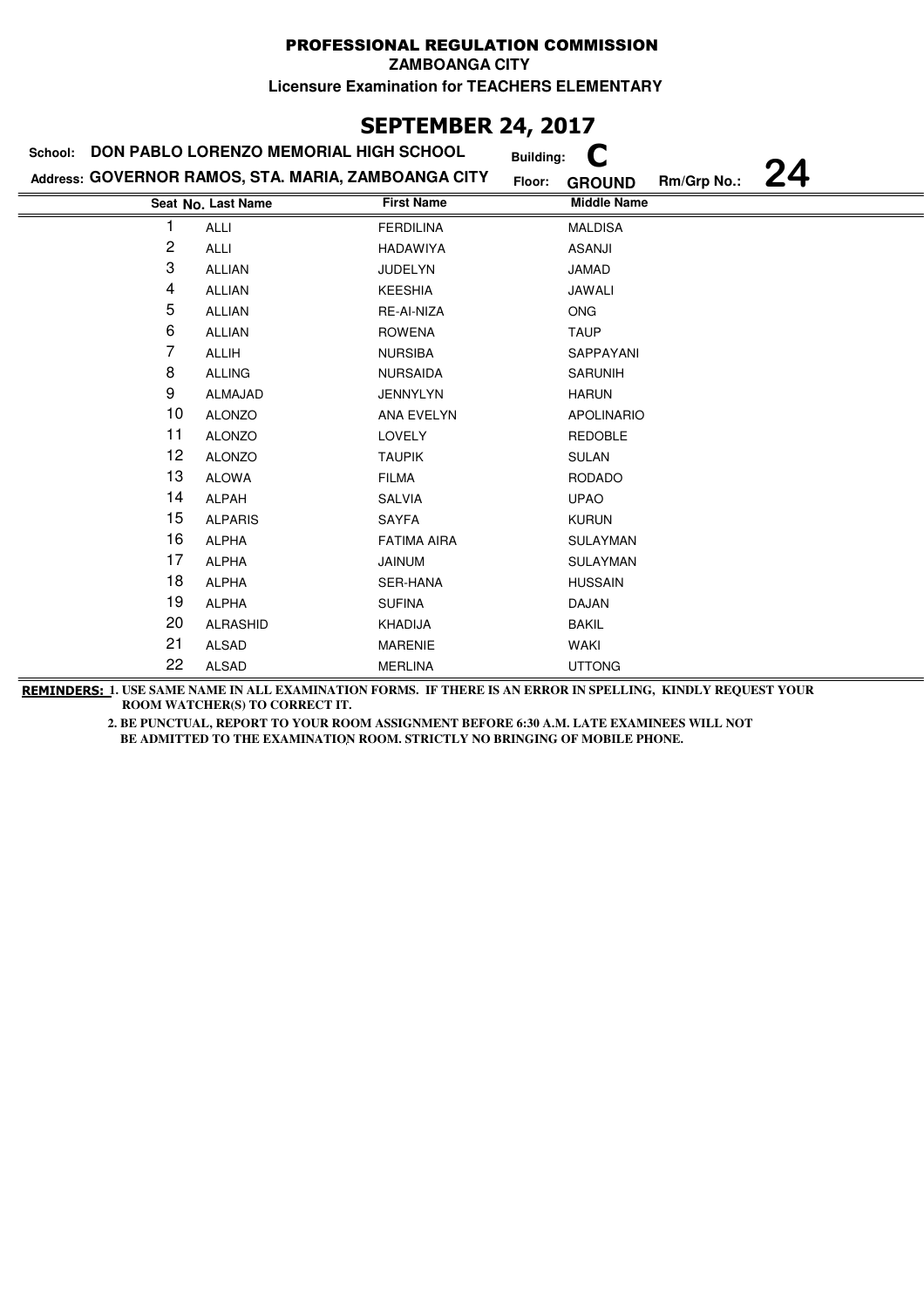# **SEPTEMBER 24, 2017**

| School:        | DON PABLO LORENZO MEMORIAL HIGH SCHOOL              |                    | <b>Building:</b>   |             |    |
|----------------|-----------------------------------------------------|--------------------|--------------------|-------------|----|
|                | Address: GOVERNOR RAMOS, STA. MARIA, ZAMBOANGA CITY |                    | Floor:<br>2ND      | Rm/Grp No.: | 25 |
|                | Seat No. Last Name                                  | <b>First Name</b>  | <b>Middle Name</b> |             |    |
|                | <b>ALSAD</b>                                        | <b>SARAH LANCA</b> | <b>AJIJUL</b>      |             |    |
| $\overline{c}$ | <b>ALSIM</b>                                        | RHADZWINA          | MADHASSAN          |             |    |
| 3              | <b>ALTAPA</b>                                       | ALHAMDU            | <b>DIAZ</b>        |             |    |
| 4              | <b>ALTOVEROS</b>                                    | ANNALYN            | CRUZ               |             |    |
| 5              | ALVAREZ                                             | <b>ALVINIER</b>    | <b>ABDURAJI</b>    |             |    |
| 6              | ALVAREZ                                             | CHERRY JOY         | <b>PIOQUINTO</b>   |             |    |
| 7              | ALVAREZ                                             | <b>GRACE</b>       | <b>EGNO</b>        |             |    |
| 8              | ALVAREZ                                             | <b>JARMAIDA</b>    | <b>BANDAHALA</b>   |             |    |
| 9              | <b>ALVAREZ</b>                                      | <b>JOARTH</b>      | <b>SANTIAGO</b>    |             |    |
| 10             | ALVAREZ                                             | <b>MARY MAY</b>    | <b>SORIA</b>       |             |    |
| 11             | ALVAREZ                                             | <b>VIOLETA</b>     | <b>DIAO</b>        |             |    |
| 12             | <b>AMADO</b>                                        | DARRYL             | <b>SIAROT</b>      |             |    |
| 13             | AMALA                                               | <b>ARMILINA</b>    | <b>UDDIN</b>       |             |    |
| 14             | AMAN                                                | AILEEN             | <b>ENCILAY</b>     |             |    |
| 15             | <b>AMAN</b>                                         | <b>NUR-MANIS</b>   | MAJID              |             |    |
| 16             | <b>AMANON</b>                                       | SHIALA-MAE         | <b>BIRAL</b>       |             |    |
| 17             | AMARADO                                             | <b>JONALYN</b>     | <b>BANDOJO</b>     |             |    |
| 18             | AMAT                                                | <b>FARISHA</b>     | <b>JUMADIL</b>     |             |    |
| 19             | <b>AMATORIO</b>                                     | <b>MARA</b>        | <b>MANLUCOT</b>    |             |    |
| 20             | AMBABANG                                            | RHAILYN            | <b>JULPI</b>       |             |    |
| 21             | <b>AMBALONG</b>                                     | <b>RAWINA</b>      | <b>USMAN</b>       |             |    |
| 22             | AMBANI                                              | CRASMA             | SARHADIL           |             |    |

**REMINDERS: 1. USE SAME NAME IN ALL EXAMINATION FORMS. IF THERE IS AN ERROR IN SPELLING, KINDLY REQUEST YOUR ROOM WATCHER(S) TO CORRECT IT.**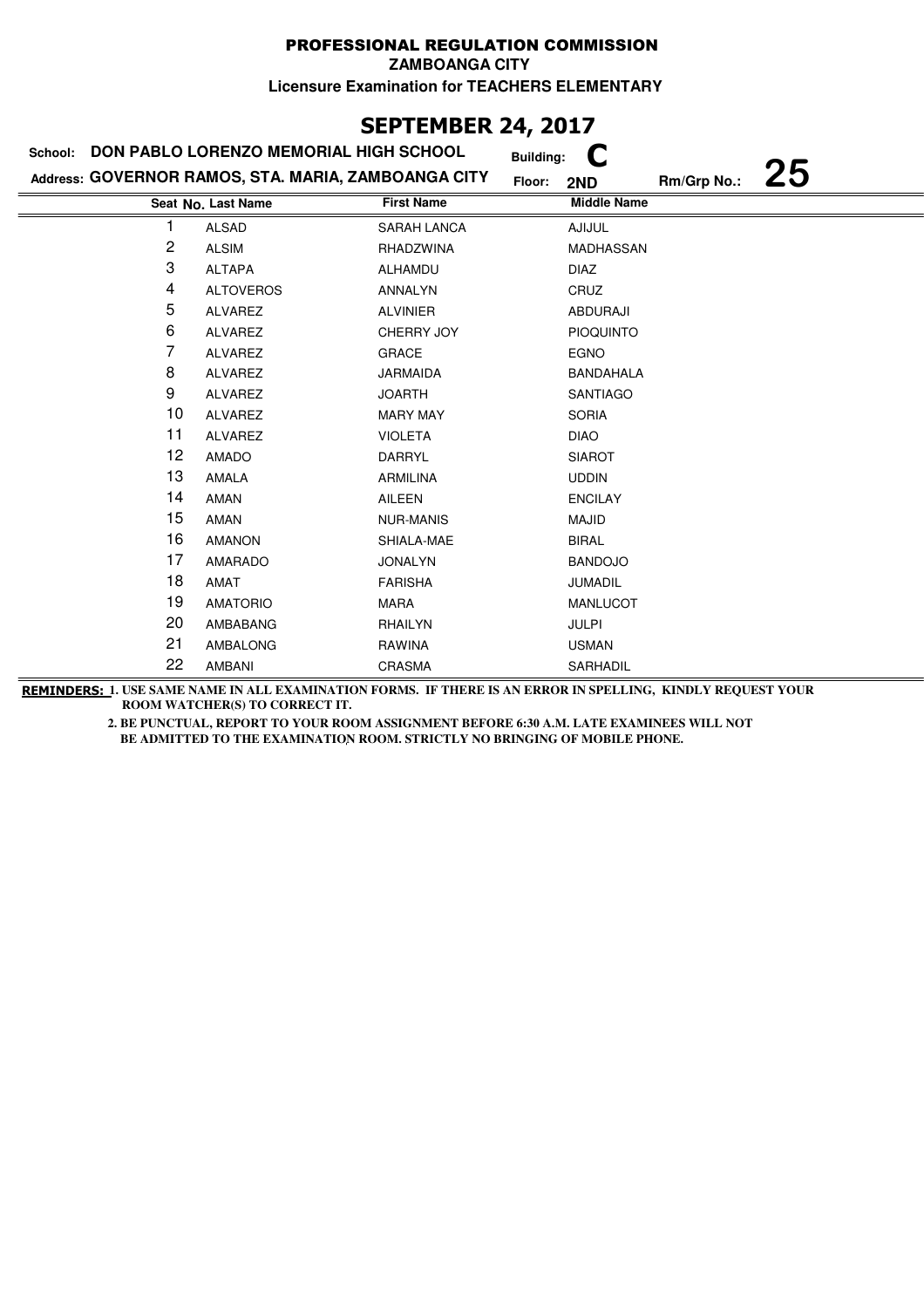## **SEPTEMBER 24, 2017**

| School: | DON PABLO LORENZO MEMORIAL HIGH SCHOOL              |                     | <b>Building:</b>   |             |           |
|---------|-----------------------------------------------------|---------------------|--------------------|-------------|-----------|
|         | Address: GOVERNOR RAMOS, STA. MARIA, ZAMBOANGA CITY |                     | Floor:<br>2ND      | Rm/Grp No.: | <b>26</b> |
|         | Seat No. Last Name                                  | <b>First Name</b>   | <b>Middle Name</b> |             |           |
|         | AMBIL                                               | <b>ERLINDA</b>      | <b>PALINTA</b>     |             |           |
| 2       | AMBIL                                               | <b>HUSNA</b>        | SALAHUDDIN         |             |           |
| 3       | <b>AMBITO</b>                                       | <b>MAHADIL</b>      | <b>MINDOH</b>      |             |           |
| 4       | AMBOG                                               | <b>ABDIL RAHMAN</b> | PASIL              |             |           |
| 5       | AMBOROD                                             | <b>ARSIMA</b>       | <b>HILLA</b>       |             |           |
| 6       | <b>AMBRI</b>                                        | <b>NASHIEVA</b>     | JAWALI             |             |           |
| 7       | <b>AMBUTING</b>                                     | <b>MAUREEN</b>      | <b>MUKARRAM</b>    |             |           |
| 8       | <b>AMBUTONG</b>                                     | <b>HALIMA</b>       | <b>FERNANDO</b>    |             |           |
| 9       | AMDAD                                               | <b>DISA</b>         | SALI               |             |           |
| 10      | AMDAD                                               | <b>MEHRISA</b>      | KALAYAKAN          |             |           |
| 11      | AMDAL                                               | <b>INSIH</b>        | ABDILLA            |             |           |
| 12      | AMIAS                                               | AMYGAY              | <b>PIOQUINTO</b>   |             |           |
| 13      | AMIGO                                               | <b>HELDA</b>        | SAHIDJUAN          |             |           |
| 14      | AMIGO                                               | <b>NURWINA</b>      | SAHIJUAN           |             |           |
| 15      | AMIL                                                | ABDUL WAHID         | <b>JIMLANI</b>     |             |           |
| 16      | AMIL                                                | <b>AMILYN</b>       | <b>SABTULA</b>     |             |           |
| 17      | AMIL                                                | <b>ISNIRAIYA</b>    | <b>MUSA</b>        |             |           |
| 18      | AMIL                                                | <b>JAITON</b>       | KAHAL              |             |           |
| 19      | AMIL                                                | <b>MERLYN</b>       | SADIDI             |             |           |
| 20      | AMIL                                                | NADZWUA             | JALMANI            |             |           |
| 21      | AMIL                                                | <b>NUR-AIN</b>      | <b>JIMLANI</b>     |             |           |
| 22      | AMIL                                                | <b>NURDIA</b>       | ALI                |             |           |

**REMINDERS: 1. USE SAME NAME IN ALL EXAMINATION FORMS. IF THERE IS AN ERROR IN SPELLING, KINDLY REQUEST YOUR ROOM WATCHER(S) TO CORRECT IT.**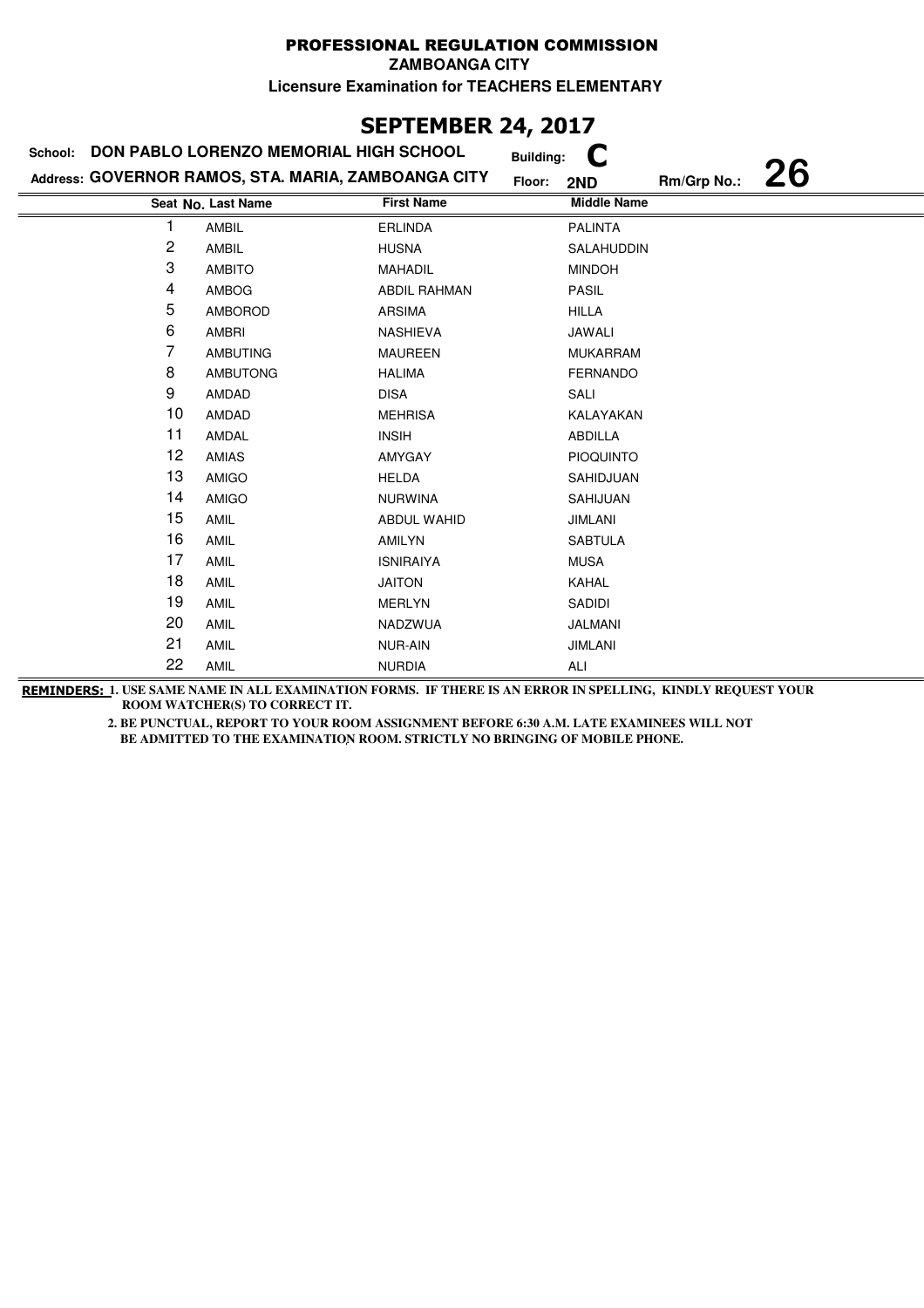## **SEPTEMBER 24, 2017**

| School: | DON PABLO LORENZO MEMORIAL HIGH SCHOOL              | <b>Building:</b>       |                          |
|---------|-----------------------------------------------------|------------------------|--------------------------|
|         | Address: GOVERNOR RAMOS, STA. MARIA, ZAMBOANGA CITY | Floor:                 | 27<br>Rm/Grp No.:<br>2ND |
|         | Seat No. Last Name                                  | <b>First Name</b>      | <b>Middle Name</b>       |
| 1       | AMIL                                                | <b>NURDIYA</b>         | KAIRAN                   |
| 2       | AMIL                                                | <b>NURISNA</b>         | <b>BANDAHALA</b>         |
| 3       | AMIL                                                | <b>NURLINA</b>         | <b>HASAN</b>             |
| 4       | AMIL                                                | <b>RHUBY</b>           | ARADJI                   |
| 5       | AMIL                                                | RIDZMA                 | <b>BURA</b>              |
| 6       | AMIL                                                | <b>ROSLINDA</b>        | <b>SALIKALA</b>          |
| 7       | AMIL                                                | <b>SATRINA</b>         | <b>IDRIS</b>             |
| 8       | <b>AMIL</b>                                         | <b>SHRINA</b>          | LADJAHALI                |
| 9       | AMILADJID                                           | <b>OLIVER</b>          | LIM                      |
| 10      | AMILASAN                                            | <b>MILAVIA</b>         | <b>HADJIRUL</b>          |
| 11      | AMILASAN                                            | <b>RICHELLE</b>        | LOZADA                   |
| 12      | AMILASSAN                                           | <b>NADZMER</b>         | <b>JALAIDE</b>           |
| 13      | AMILASSAN                                           | <b>PATMAWATI</b>       | JAMIL                    |
| 14      | AMILBANGSA                                          | <b>DAYANG MARDISSA</b> | <b>OZOA</b>              |
| 15      | AMILBANGSA                                          | PUTRI WANN             | <b>NUR</b>               |
| 16      | AMILBASAD                                           | RIDZKIE                | <b>MOHD LAKMAN</b>       |
| 17      | AMILHAMJA                                           | <b>HAMSA</b>           | <b>ISMAEL</b>            |
| 18      | AMILHAMJA                                           | <b>SITTI RABIA</b>     | LAKIBUL                  |
| 19      | AMILHASAN                                           | <b>SITTI NORAIME</b>   | <b>MAMA</b>              |
| 20      | <b>AMILHUSIN</b>                                    | <b>ALIA</b>            | SABAL                    |
| 21      | <b>AMILHUSIN</b>                                    | <b>ALSHID</b>          | <b>BANDON</b>            |
| 22      | <b>AMILHUSIN</b>                                    | AMIRZIZ                | LAJARATO                 |

**REMINDERS: 1. USE SAME NAME IN ALL EXAMINATION FORMS. IF THERE IS AN ERROR IN SPELLING, KINDLY REQUEST YOUR ROOM WATCHER(S) TO CORRECT IT.**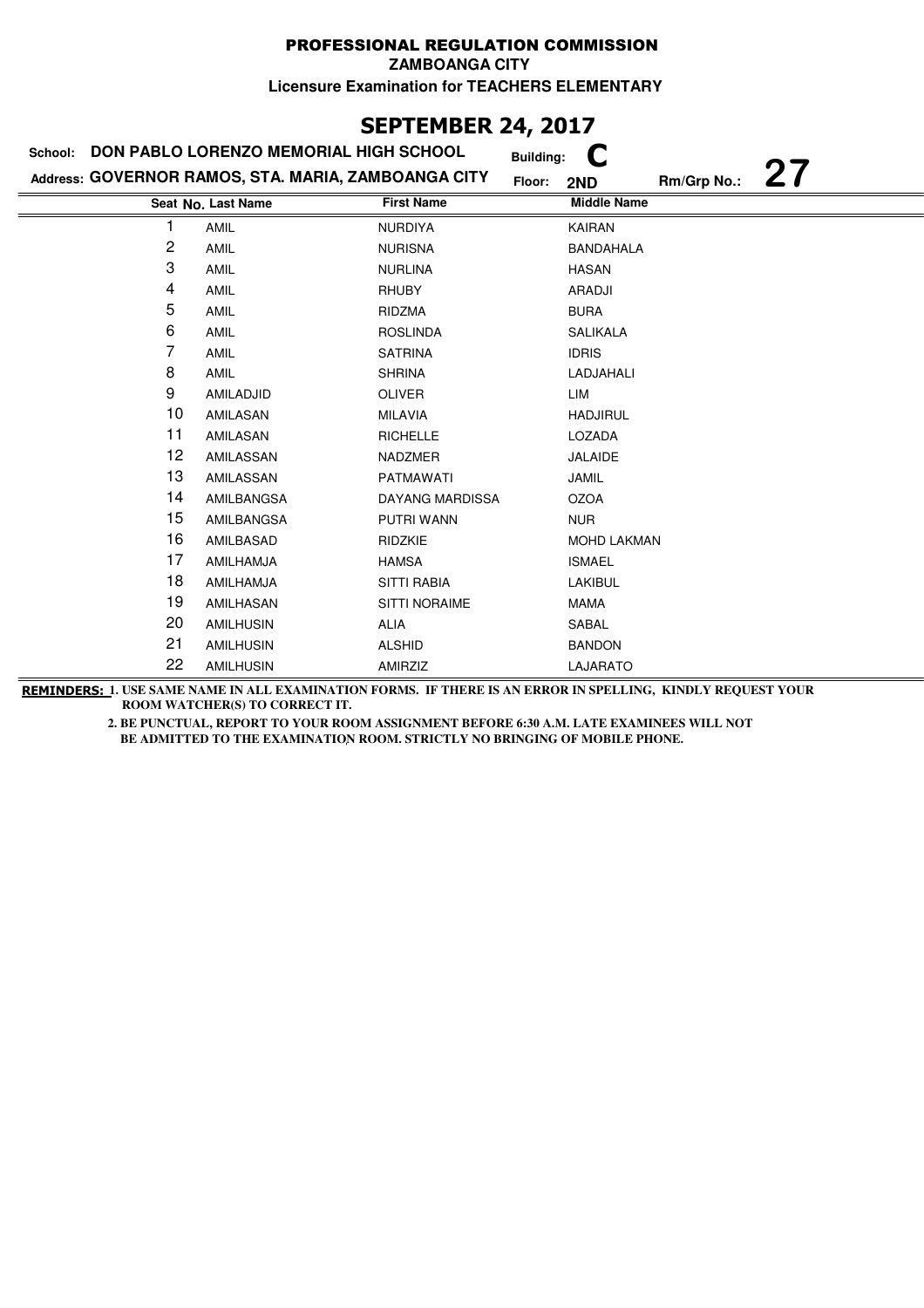**ZAMBOANGA CITY**

**Licensure Examination for TEACHERS ELEMENTARY**

# **SEPTEMBER 24, 2017**

| School: | DON PABLO LORENZO MEMORIAL HIGH SCHOOL              | <b>Building:</b>  | D                                  |
|---------|-----------------------------------------------------|-------------------|------------------------------------|
|         | Address: GOVERNOR RAMOS, STA. MARIA, ZAMBOANGA CITY | Floor:            | 32<br>Rm/Grp No.:<br><b>GROUND</b> |
|         | Seat No. Last Name                                  | <b>First Name</b> | <b>Middle Name</b>                 |
|         | <b>AMILUSIN</b>                                     | <b>NUR-ISLAM</b>  | <b>ULOD</b>                        |
| 2       | AMILUSSIN                                           | <b>ALMINDRA</b>   | SISALI                             |
| 3       | <b>AMIMUDDIN</b>                                    | <b>RENAIDA</b>    | ADJID                              |
| 4       | <b>AMIN</b>                                         | <b>FATIMA</b>     | <b>MALANDE</b>                     |
| 5       | AMIN                                                | <b>INSIHWARNA</b> | SANGKULA                           |
| 6       | <b>AMIN</b>                                         | NADZLINA          | <b>HAILIL</b>                      |
| 7       | <b>AMING</b>                                        | <b>HASEDA</b>     | <b>MUTALIB</b>                     |
| 8       | <b>AMING</b>                                        | <b>HUROL-IN</b>   | ABAH                               |
| 9       | <b>AMING</b>                                        | <b>MASHOR</b>     | JAWADIL                            |
| 10      | <b>AMING</b>                                        | <b>MERVIN</b>     | <b>UNDIS</b>                       |
| 11      | <b>AMING</b>                                        | <b>NURPIANA</b>   | ABU                                |
| 12      | <b>AMING</b>                                        | RAÑARIDA          | <b>UNAID</b>                       |
| 13      | <b>AMING</b>                                        | <b>SAPURA</b>     | ABDU                               |
| 14      | <b>AMINULLA</b>                                     | <b>ROSIE</b>      | <b>SALIH</b>                       |
| 15      | <b>AMINULLA</b>                                     | <b>SARHA</b>      | <b>KAPENG</b>                      |
| 16      | AMIRIL                                              | <b>HELNA</b>      | <b>ASMAD</b>                       |
| 17      | <b>AMIRIL</b>                                       | <b>MASHER</b>     | <b>ISMON</b>                       |
| 18      | AMIRIL                                              | NURLYNDA          | HAJAD                              |
| 19      | AMIRIL                                              | <b>SUDRINA</b>    | <b>PINTASAN</b>                    |
| 20      | <b>AMIRIN</b>                                       | <b>KYLEEN</b>     | <b>JAMIUL</b>                      |
| 21      | <b>AMIRUDDIN</b>                                    | <b>NURMILYN</b>   | ABDURAHMAN                         |
| 22      | <b>AMIRUL</b>                                       | <b>JUBILYN</b>    | <b>AMISALLI</b>                    |

**REMINDERS: 1. USE SAME NAME IN ALL EXAMINATION FORMS. IF THERE IS AN ERROR IN SPELLING, KINDLY REQUEST YOUR ROOM WATCHER(S) TO CORRECT IT.**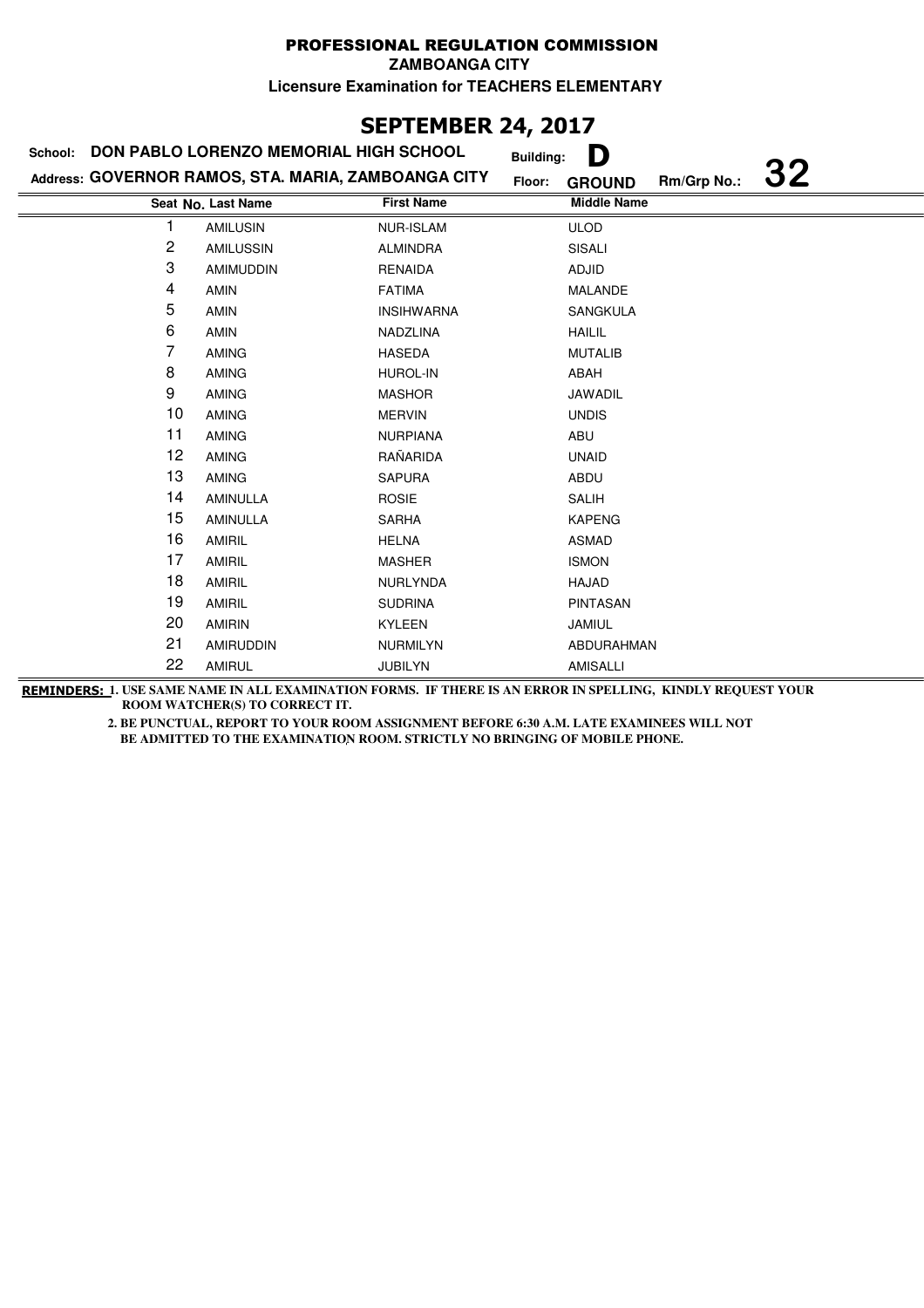**ZAMBOANGA CITY**

**Licensure Examination for TEACHERS ELEMENTARY**

# **SEPTEMBER 24, 2017**

|    | School: DON PABLO LORENZO MEMORIAL HIGH SCHOOL      |                      | D<br><b>Building:</b>                               |  |
|----|-----------------------------------------------------|----------------------|-----------------------------------------------------|--|
|    | Address: GOVERNOR RAMOS, STA. MARIA, ZAMBOANGA CITY |                      | <b>33</b><br>Rm/Grp No.:<br>Floor:<br><b>GROUND</b> |  |
|    | Seat No. Last Name                                  | <b>First Name</b>    | <b>Middle Name</b>                                  |  |
|    | <b>AMIRUL</b>                                       | <b>MILI</b>          | JAINUL                                              |  |
| 2  | <b>AMIRUL</b>                                       | <b>NURHIMA</b>       | <b>HAIBER</b>                                       |  |
| 3  | <b>AMISTAS</b>                                      | <b>BERNADETTE</b>    | <b>SUELTO</b>                                       |  |
| 4  | <b>AMISTAS</b>                                      | <b>BEVERLY VERON</b> | <b>SUELTO</b>                                       |  |
| 5  | <b>AMJATIL</b>                                      | <b>NURHAIFA</b>      | <b>DAGGONG</b>                                      |  |
| 6  | <b>AMLANI</b>                                       | <b>REYNA</b>         | <b>ANSALI</b>                                       |  |
| 7  | AMLIH                                               | AL-FRADZNIE          | <b>PARAGAS</b>                                      |  |
| 8  | <b>AMMAD</b>                                        | <b>IYANG</b>         | <b>MUALLAM</b>                                      |  |
| 9  | <b>AMMAD</b>                                        | <b>LALA MARIAN</b>   | <b>GADJA</b>                                        |  |
| 10 | AMMAD                                               | <b>MARRA</b>         | <b>HUSIN</b>                                        |  |
| 11 | AMMAD                                               | RADIA                | SAMLANI                                             |  |
| 12 | <b>AMMAK</b>                                        | <b>MERSA</b>         | AMMISANI                                            |  |
| 13 | <b>AMMAN</b>                                        | ABDURAHMAN           | SALI                                                |  |
| 14 | <b>AMMAN</b>                                        | <b>FADZRINA</b>      | <b>ASGARON</b>                                      |  |
| 15 | <b>AMMAN</b>                                        | <b>SITTI AMINA</b>   | <b>ABDUKARIM</b>                                    |  |
| 16 | <b>AMMANG</b>                                       | <b>NURHANA</b>       | <b>BAYANI</b>                                       |  |
| 17 | AMMARA                                              | <b>LINO</b>          | SADAIN                                              |  |
| 18 | AMONGKAYA                                           | LASA                 | <b>MUSA</b>                                         |  |
| 19 | <b>AMORA</b>                                        | <b>MARK ANTHONY</b>  | <b>ONG</b>                                          |  |
| 20 | <b>AMPANG</b>                                       | <b>SHIARMINA</b>     | <b>JUPLI</b>                                        |  |
| 21 | <b>AMPANG</b>                                       | <b>WHERMINAH</b>     | <b>MAUJON</b>                                       |  |
| 22 | AMPARADO                                            | <b>MICHELLE</b>      | <b>HIBAYA</b>                                       |  |

**REMINDERS: 1. USE SAME NAME IN ALL EXAMINATION FORMS. IF THERE IS AN ERROR IN SPELLING, KINDLY REQUEST YOUR ROOM WATCHER(S) TO CORRECT IT.**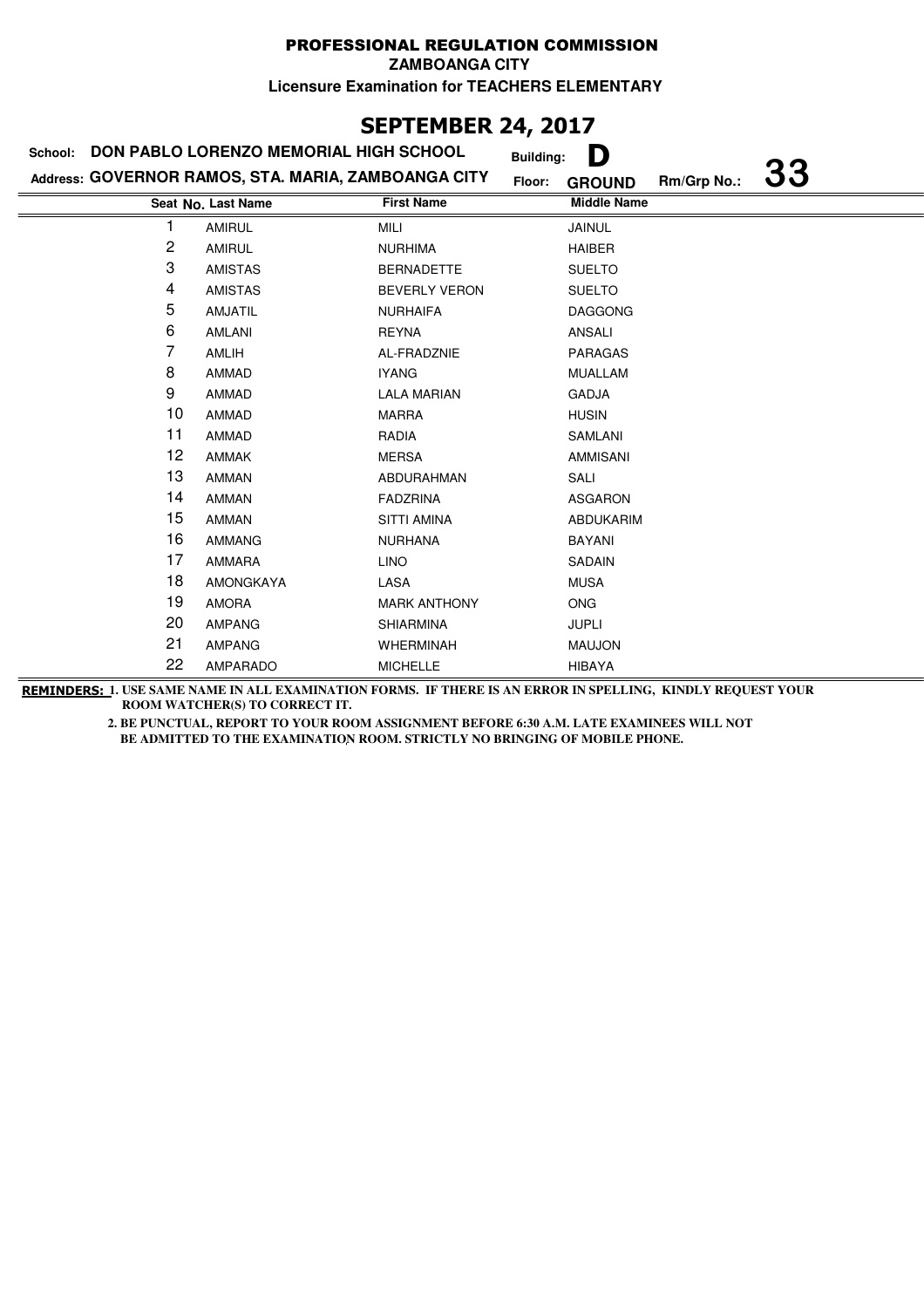**ZAMBOANGA CITY**

**Licensure Examination for TEACHERS ELEMENTARY**

# **SEPTEMBER 24, 2017**

|    | School: DON PABLO LORENZO MEMORIAL HIGH SCHOOL      |                   | D<br><b>Building:</b>                               |  |
|----|-----------------------------------------------------|-------------------|-----------------------------------------------------|--|
|    | Address: GOVERNOR RAMOS, STA. MARIA, ZAMBOANGA CITY |                   | <b>34</b><br>Rm/Grp No.:<br>Floor:<br><b>GROUND</b> |  |
|    | Seat No. Last Name                                  | <b>First Name</b> | <b>Middle Name</b>                                  |  |
|    | <b>AMPIL</b>                                        | MAE ANNE          | <b>BINARAO</b>                                      |  |
| 2  | <b>AMPUL</b>                                        | <b>BASIR</b>      | KAMUDJA                                             |  |
| 3  | AMRI                                                | <b>NURSIYA</b>    | HAJAD                                               |  |
| 4  | <b>AMSAY</b>                                        | <b>JESSALYN</b>   | <b>MOHAMMAD</b>                                     |  |
| 5  | AMSOD                                               | <b>WARDA</b>      | JALIL                                               |  |
| 6  | <b>AMSUH</b>                                        | HAN               | AHID                                                |  |
| 7  | <b>AMUNNA</b>                                       | <b>FAISAL</b>     | <b>MOHAMMAD</b>                                     |  |
| 8  | <b>AMUNNA</b>                                       | <b>JAHRA</b>      | <b>MOHAMMAD</b>                                     |  |
| 9  | ANAMI                                               | ZAMODRA           | <b>TALASAIN</b>                                     |  |
| 10 | <b>ANASTACIO</b>                                    | <b>ANNIE</b>      | <b>ALVIAR</b>                                       |  |
| 11 | ANAWARI                                             | ASIYA             | ADJIL                                               |  |
| 12 | ANAWIE                                              | <b>MARJA</b>      | <b>SAHIBIL</b>                                      |  |
| 13 | ANAWIE                                              | <b>RAISA</b>      | <b>SAHIBIL</b>                                      |  |
| 14 | <b>ANCES</b>                                        | EDELYN            | ORDOÑEZ                                             |  |
| 15 | <b>ANCHETA</b>                                      | <b>HADZRIMA</b>   | KALIM                                               |  |
| 16 | <b>ANCHETA</b>                                      | <b>LUISA</b>      | ARADANI                                             |  |
| 17 | <b>ANDAG</b>                                        | <b>ESMERALDA</b>  | <b>IMAMIL</b>                                       |  |
| 18 | <b>ANDAG</b>                                        | MAR-IN            | <b>BISTE</b>                                        |  |
| 19 | ANDAJAO                                             | <b>MARYCHELLE</b> | <b>TUBAN</b>                                        |  |
| 20 | ANDAJAO                                             | <b>RITCHIE</b>    | <b>RUBIO</b>                                        |  |
| 21 | <b>ANDAK</b>                                        | <b>ROFAIDA</b>    | <b>IBRAHIM</b>                                      |  |
| 22 | ANDAL                                               | <b>JHUN</b>       | SALIHUDDIN                                          |  |

**REMINDERS: 1. USE SAME NAME IN ALL EXAMINATION FORMS. IF THERE IS AN ERROR IN SPELLING, KINDLY REQUEST YOUR ROOM WATCHER(S) TO CORRECT IT.**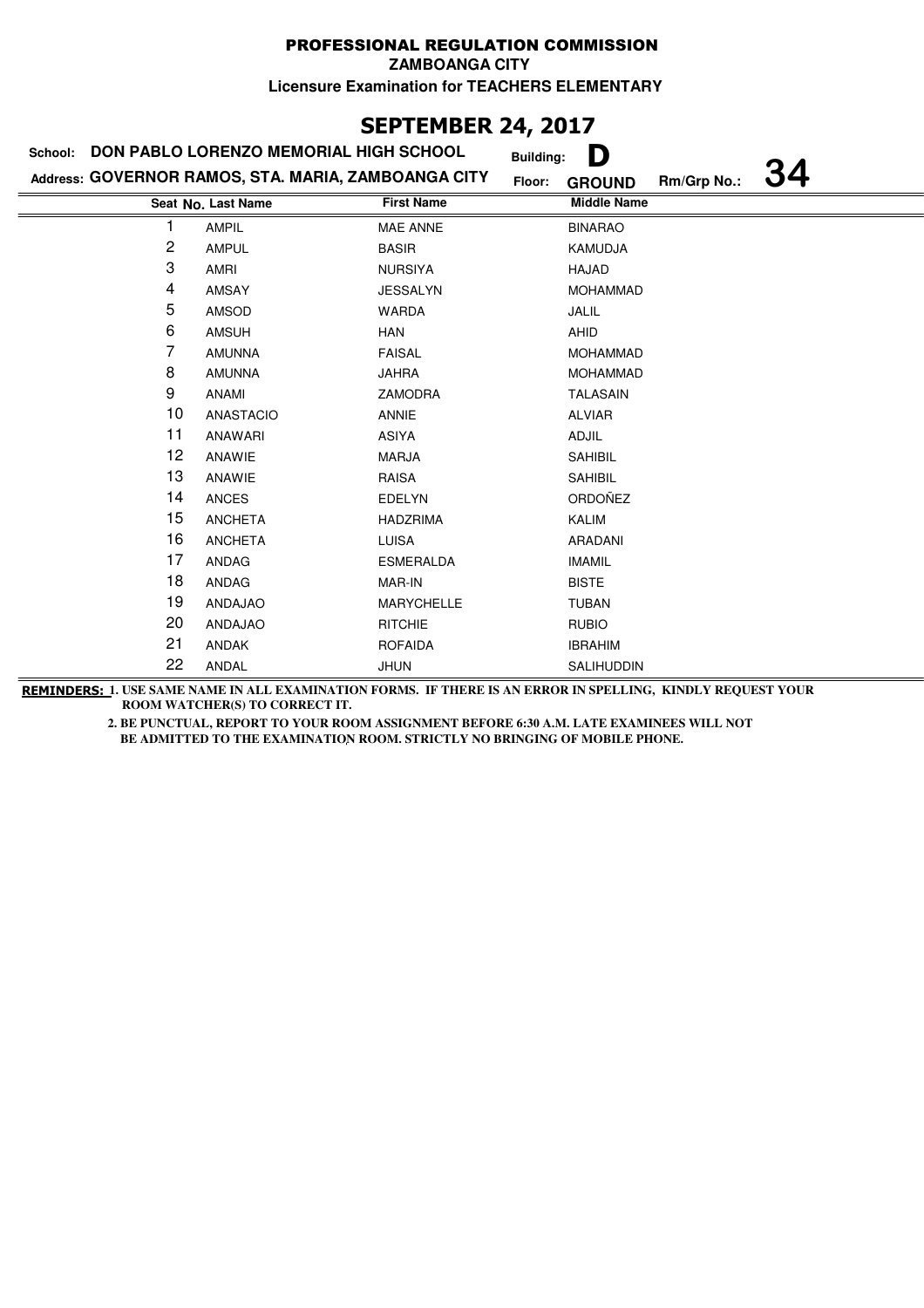**ZAMBOANGA CITY**

**Licensure Examination for TEACHERS ELEMENTARY**

# **SEPTEMBER 24, 2017**

| School: | DON PABLO LORENZO MEMORIAL HIGH SCHOOL              |                   | D<br><b>Building:</b>   |             |    |
|---------|-----------------------------------------------------|-------------------|-------------------------|-------------|----|
|         | Address: GOVERNOR RAMOS, STA. MARIA, ZAMBOANGA CITY |                   | Floor:<br><b>GROUND</b> | Rm/Grp No.: | 35 |
|         | Seat No. Last Name                                  | <b>First Name</b> | <b>Middle Name</b>      |             |    |
| 1       | <b>ANDAL</b>                                        | <b>NURKAIZA</b>   | <b>ABDUSALIM</b>        |             |    |
| 2       | ANDAL                                               | <b>ROWENA</b>     | <b>SILORIO</b>          |             |    |
| 3       | ANDALLON                                            | CHERYL ANN        | <b>TIMOL</b>            |             |    |
| 4       | <b>ANDAN</b>                                        | <b>BENHAR</b>     | <b>AGGA</b>             |             |    |
| 5       | ANDAO                                               | <b>RUFAINA</b>    | ARADJI                  |             |    |
| 6       | ANDAYA                                              | FAIZALKHAN        | <b>JUMDAHANI</b>        |             |    |
| 7       | <b>ANDIAL</b>                                       | ANNABELLE         | CAMEN                   |             |    |
| 8       | <b>ANDICO</b>                                       | AILYN             | <b>BULGADO</b>          |             |    |
| 9       | <b>ANDIL</b>                                        | AISA              | <b>JUMDAY</b>           |             |    |
| 10      | ANDO                                                | <b>JENEROSE</b>   | YBAÑEZ                  |             |    |
| 11      | ANDOG                                               | <b>REAMIE</b>     | <b>DUMAGCO</b>          |             |    |
| 12      | <b>ANDUNG</b>                                       | <b>ALSHAIMA</b>   | <b>YUSOP</b>            |             |    |
| 13      | ANGCAHAN                                            | <b>DARWIN</b>     | <b>CUERDA</b>           |             |    |
| 14      | ANGCAHAN                                            | <b>DORINA</b>     | <b>CUERDA</b>           |             |    |
| 15      | ANGELES                                             | ARLENE            | <b>BAGASALA</b>         |             |    |
| 16      | <b>ANGELIO</b>                                      | <b>JIMSON</b>     | <b>LUMANTAM</b>         |             |    |
| 17      | <b>ANGKIH</b>                                       | SAUDA             | SAPIE                   |             |    |
| 18      | ANGULO                                              | ABDELNASSER       | <b>HATALAD</b>          |             |    |
| 19      | <b>ANIB</b>                                         | <b>WILMER</b>     | <b>NACIS</b>            |             |    |
| 20      | <b>ANIL</b>                                         | <b>MARRY ANN</b>  | SECOR-SICON             |             |    |
| 21      | ANIL                                                | <b>MUSSA-INA</b>  | <b>ASIRUL</b>           |             |    |
| 22      | <b>ANING</b>                                        | <b>MUHAIMEN</b>   | <b>DAMMANG</b>          |             |    |

**REMINDERS: 1. USE SAME NAME IN ALL EXAMINATION FORMS. IF THERE IS AN ERROR IN SPELLING, KINDLY REQUEST YOUR ROOM WATCHER(S) TO CORRECT IT.**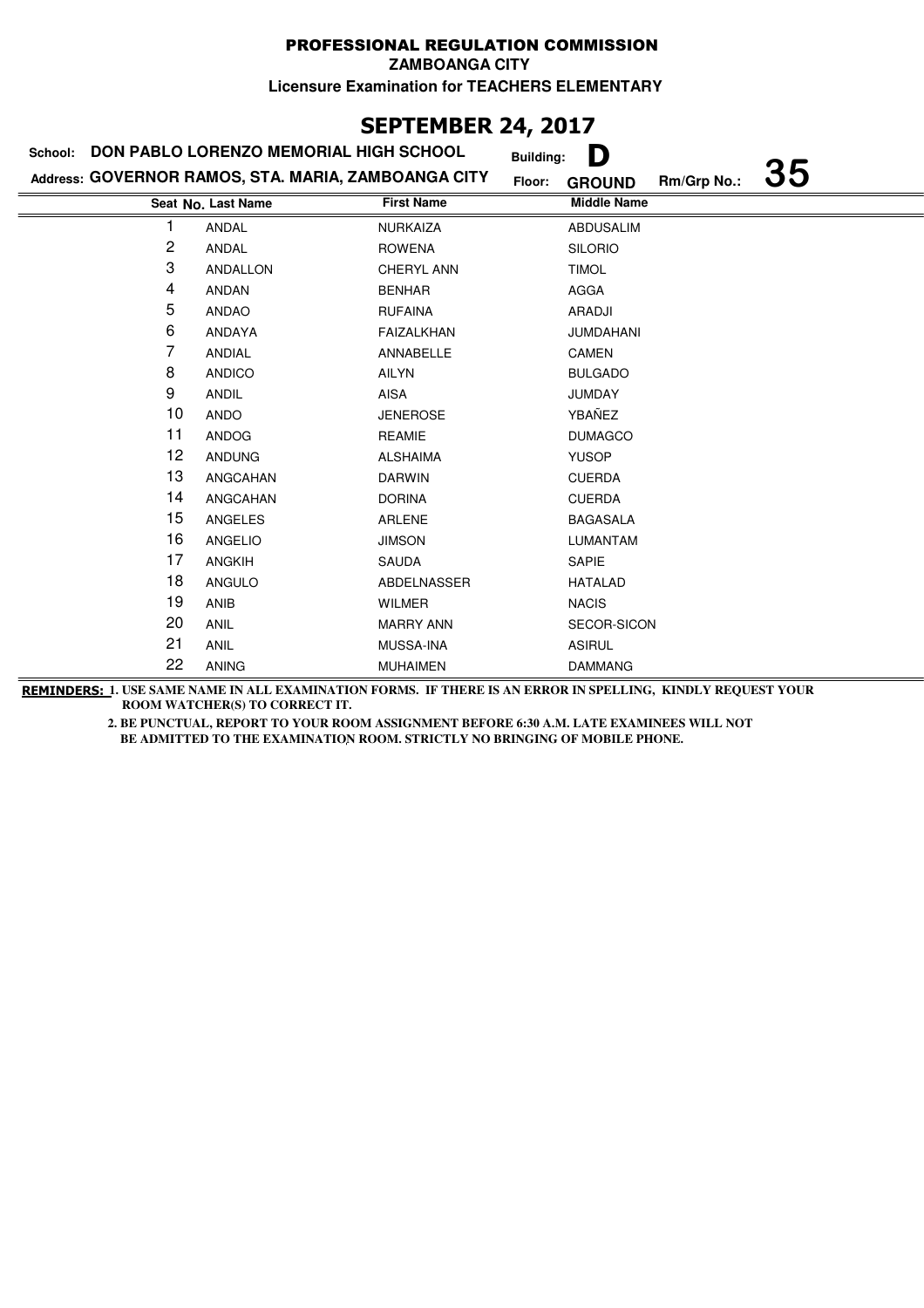**ZAMBOANGA CITY**

**Licensure Examination for TEACHERS ELEMENTARY**

# **SEPTEMBER 24, 2017**

| School: | DON PABLO LORENZO MEMORIAL HIGH SCHOOL              |                    | <b>Building:</b> | D                  |             |    |
|---------|-----------------------------------------------------|--------------------|------------------|--------------------|-------------|----|
|         | Address: GOVERNOR RAMOS, STA. MARIA, ZAMBOANGA CITY |                    | Floor:           | <b>GROUND</b>      | Rm/Grp No.: | 36 |
|         | Seat No. Last Name                                  | <b>First Name</b>  |                  | <b>Middle Name</b> |             |    |
|         | <b>ANINIPOT</b>                                     | VANEZZA JANE       |                  | <b>REYES</b>       |             |    |
| 2       | <b>ANITO</b>                                        | <b>LESLIE ANN</b>  |                  | <b>MAQUILING</b>   |             |    |
| 3       | ANJAL                                               | <b>CONSOLACION</b> |                  | LAMON              |             |    |
| 4       | ANJARAWAN                                           | <b>BEN-NAJAL</b>   |                  | <b>GURAILI</b>     |             |    |
| 5       | ANJELNON                                            | <b>JOLMA</b>       |                  | LUTIAN             |             |    |
| 6       | <b>ANJIE</b>                                        | <b>SHERHA</b>      |                  | <b>AJIJUN</b>      |             |    |
| 7       | <b>ANNI</b>                                         | <b>RIHENA</b>      |                  | <b>SIMLANI</b>     |             |    |
| 8       | <b>ANNI</b>                                         | <b>SHARIFA</b>     |                  | <b>ABDULA</b>      |             |    |
| 9       | ANO-OS                                              | <b>VIRLIE</b>      |                  | <b>HOLOYOHOY</b>   |             |    |
| 10      | <b>ANORIO</b>                                       | JESA               |                  | <b>TATSADO</b>     |             |    |
| 11      | ANSAR                                               | <b>NURJIDA</b>     |                  | <b>ABDURAJIK</b>   |             |    |
| 12      | <b>ANSUK</b>                                        | <b>ROMEL</b>       |                  | <b>BUTU</b>        |             |    |
| 13      | <b>ANTAM</b>                                        | <b>SADIMA</b>      |                  | SAKILAN            |             |    |
| 14      | <b>ANTANANI</b>                                     | ADZLINA            |                  | <b>HOCKSON</b>     |             |    |
| 15      | <b>ANTANANI</b>                                     | FATIMA ADELAIDA    |                  | <b>JIMENEZ</b>     |             |    |
| 16      | <b>ANTAO</b>                                        | <b>SITTI RHONA</b> |                  | <b>AHIL</b>        |             |    |
| 17      | <b>ANTIDO</b>                                       | PRECIOUS MAE       |                  | ANGAS              |             |    |
| 18      | <b>ANTIDO</b>                                       | RONALDO            |                  | <b>MONDARTE</b>    |             |    |
| 19      | <b>ANTIGA</b>                                       | AIZA               |                  | ABAJAR             |             |    |
| 20      | <b>ANTIH</b>                                        | <b>IBNIMATEH</b>   |                  | <b>MULOHASIM</b>   |             |    |
| 21      | <b>ANTIPUESTO</b>                                   | ANALYN             |                  | <b>ESTIMONIO</b>   |             |    |
| 22      | <b>ANTIPUESTO</b>                                   | <b>JINNY</b>       |                  | MALAYAN            |             |    |

**REMINDERS: 1. USE SAME NAME IN ALL EXAMINATION FORMS. IF THERE IS AN ERROR IN SPELLING, KINDLY REQUEST YOUR ROOM WATCHER(S) TO CORRECT IT.**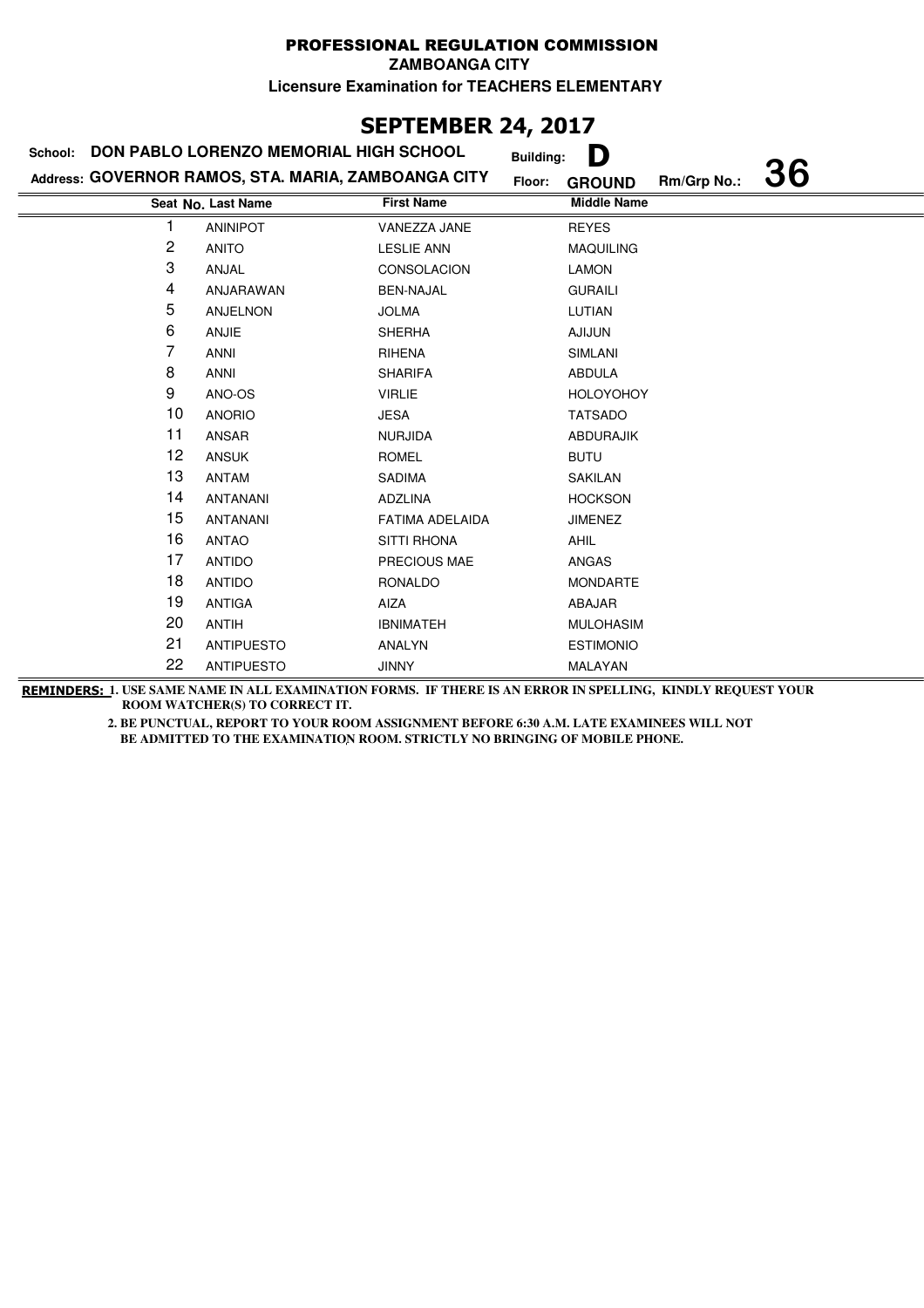**SEPTEMBER 24, 2017**

| 36. TEPIDER <del>27</del> / 291/ |                                                     |                    |                       |             |    |  |
|----------------------------------|-----------------------------------------------------|--------------------|-----------------------|-------------|----|--|
| School:                          | DON PABLO LORENZO MEMORIAL HIGH SCHOOL              |                    | D<br><b>Building:</b> |             |    |  |
|                                  | Address: GOVERNOR RAMOS, STA. MARIA, ZAMBOANGA CITY |                    | Floor:<br>2ND         | Rm/Grp No.: | 37 |  |
|                                  | Seat No. Last Name                                  | <b>First Name</b>  | <b>Middle Name</b>    |             |    |  |
|                                  | <b>ANTIPUESTO</b>                                   | LEA                | <b>LEPITIN</b>        |             |    |  |
| 2                                | <b>ANTIPUESTO</b>                                   | <b>MAILYN</b>      | <b>ESTIMONIO</b>      |             |    |  |
| 3                                | <b>ANTIQUINA</b>                                    | <b>JOHN DARYL</b>  | <b>GUCELA</b>         |             |    |  |
| 4                                | <b>ANUDDIN</b>                                      | <b>MERHAMA</b>     | <b>MOHAMMAD</b>       |             |    |  |
| 5                                | <b>ANUMAN</b>                                       | <b>HARCIDA</b>     | WALI                  |             |    |  |
| 6                                | <b>ANUMAN</b>                                       | <b>SHYRA</b>       | <b>ALSAD</b>          |             |    |  |
| 7                                | APALAH                                              | <b>DADANG</b>      | <b>BILLUH</b>         |             |    |  |
| 8                                | APALAH                                              | <b>DARWIN</b>      | LIALAH                |             |    |  |
| 9                                | <b>APAS</b>                                         | <b>EMMALYN</b>     | <b>ALBOR</b>          |             |    |  |
| 10                               | <b>APAS</b>                                         | <b>MIRAVEL</b>     | <b>LIMBAS</b>         |             |    |  |
| 11                               | APAY                                                | <b>DERMUNA</b>     | <b>SAJAR</b>          |             |    |  |
| 12                               | <b>APDOHAN</b>                                      | <b>MARVILYN</b>    | <b>TAGO</b>           |             |    |  |
| 13                               | <b>APIAG</b>                                        | <b>JOECEL BEE</b>  | <b>OMANDAM</b>        |             |    |  |
| 14                               | <b>APIAG</b>                                        | <b>RICHARD</b>     | <b>EBALE</b>          |             |    |  |
| 15                               | <b>APIAG</b>                                        | <b>TESSIE</b>      | EBALE                 |             |    |  |
| 16                               | <b>APING</b>                                        | ADAWIYA            | <b>EKKIH</b>          |             |    |  |
| 17                               | <b>APIPUDDIN</b>                                    | <b>SHARMAE</b>     | <b>CAMPOS</b>         |             |    |  |
| 18                               | <b>APLAK</b>                                        | <b>JEHADA</b>      | <b>MARING</b>         |             |    |  |
| 19                               | <b>APOLINARIO</b>                                   | JAILYN             | <b>JAPITANA</b>       |             |    |  |
| 20                               | <b>APOLINARIO</b>                                   | <b>JOEBERT</b>     | <b>LUNA</b>           |             |    |  |
| 21                               | <b>APOLINARIO</b>                                   | <b>MAYBELIN</b>    | <b>ANGELES</b>        |             |    |  |
| 22                               | <b>APOLINARIO</b>                                   | RHEY ANGELIE JOYCE | <b>BENITO</b>         |             |    |  |

**REMINDERS: 1. USE SAME NAME IN ALL EXAMINATION FORMS. IF THERE IS AN ERROR IN SPELLING, KINDLY REQUEST YOUR ROOM WATCHER(S) TO CORRECT IT.**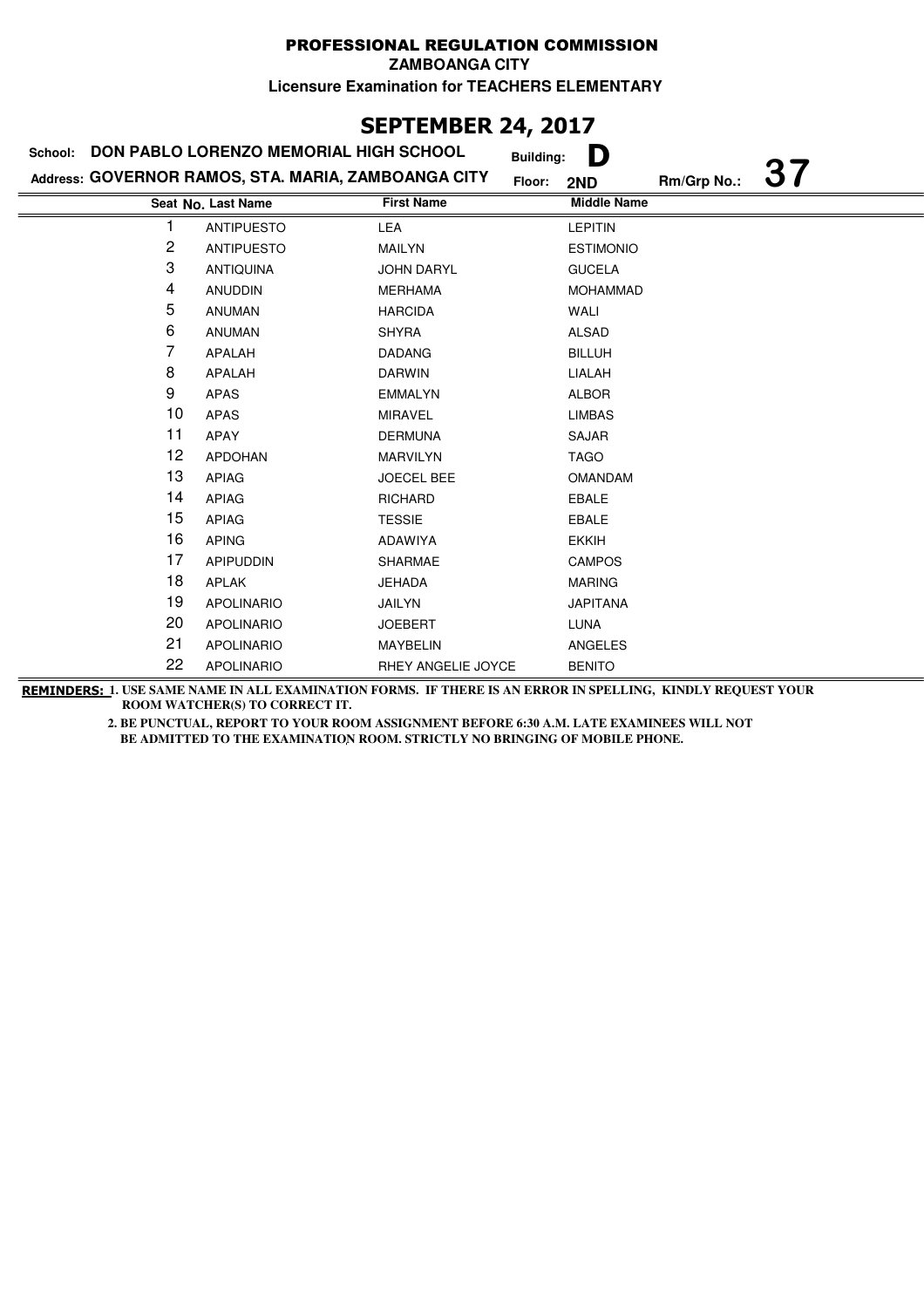**ZAMBOANGA CITY**

**Licensure Examination for TEACHERS ELEMENTARY**

## **SEPTEMBER 24, 2017**

| DON PABLO LORENZO MEMORIAL HIGH SCHOOL<br>School: |                                                     |                       | D<br><b>Building:</b> |             |    |
|---------------------------------------------------|-----------------------------------------------------|-----------------------|-----------------------|-------------|----|
|                                                   | Address: GOVERNOR RAMOS, STA. MARIA, ZAMBOANGA CITY |                       | Floor:<br>2ND         | Rm/Grp No.: | 38 |
|                                                   | Seat No. Last Name                                  | <b>First Name</b>     | <b>Middle Name</b>    |             |    |
|                                                   | <b>APOLONIO</b>                                     | <b>HUSNI</b>          | <b>KURANG</b>         |             |    |
| $\overline{c}$                                    | <b>APOSAGA</b>                                      | <b>ARNOLD</b>         | ROMERO                |             |    |
| 3                                                 | <b>APPANG</b>                                       | <b>ELENA</b>          | <b>KALTA</b>          |             |    |
| 4                                                 | <b>APPANG</b>                                       | <b>EMILYN</b>         | <b>PUTALAN</b>        |             |    |
| 5                                                 | <b>APPANG</b>                                       | <b>NUR-AISA</b>       | <b>KARIM</b>          |             |    |
| 6                                                 | <b>APPANG</b>                                       | <b>PILENA</b>         | <b>HADULLA</b>        |             |    |
| 7                                                 | <b>APPANG</b>                                       | RAMILA                | ARAWANGSI             |             |    |
| 8                                                 | <b>APPANG</b>                                       | <b>ROFAINA</b>        | AMIHASSAN             |             |    |
| 9                                                 | <b>APPANG</b>                                       | YASHRA-AINEE          | <b>MUNDOC</b>         |             |    |
| 10                                                | <b>APPI</b>                                         | <b>ELSHIA</b>         | <b>ALAWI</b>          |             |    |
| 11                                                | <b>APPI</b>                                         | <b>FATIMA ARIANNE</b> | <b>SULAYMAN</b>       |             |    |
| 12                                                | <b>APPI</b>                                         | <b>MIRAJBEGUM</b>     | <b>SULAYMAN</b>       |             |    |
| 13                                                | <b>APPI</b>                                         | <b>SAIRA</b>          | <b>SULAYMAN</b>       |             |    |
| 14                                                | <b>AQUINO</b>                                       | <b>ALMIRA CHRISTY</b> | <b>SECUSANA</b>       |             |    |
| 15                                                | <b>AQUINO</b>                                       | <b>JENNY ANN</b>      | <b>PACURE</b>         |             |    |
| 16                                                | <b>AQUINO</b>                                       | SHARIFA-AINIE         | <b>SALASA</b>         |             |    |
| 17                                                | <b>ARABAIN</b>                                      | <b>ELINA</b>          | <b>YUSOP</b>          |             |    |
| 18                                                | ARABANI                                             | <b>MARVINA</b>        | SAPPARI               |             |    |
| 19                                                | ARABANI                                             | <b>NAJIB</b>          | <b>ABDURAHIM</b>      |             |    |
| 20                                                | ARABEJO                                             | <b>JOSEPH</b>         | PASAOL                |             |    |
| 21                                                | ARABI                                               | <b>OMAR IDIL</b>      | <b>MISUARA</b>        |             |    |
| 22                                                | <b>ARADAIS</b>                                      | AL-RAQUIB             | <b>ADJUB</b>          |             |    |

**REMINDERS: 1. USE SAME NAME IN ALL EXAMINATION FORMS. IF THERE IS AN ERROR IN SPELLING, KINDLY REQUEST YOUR ROOM WATCHER(S) TO CORRECT IT.**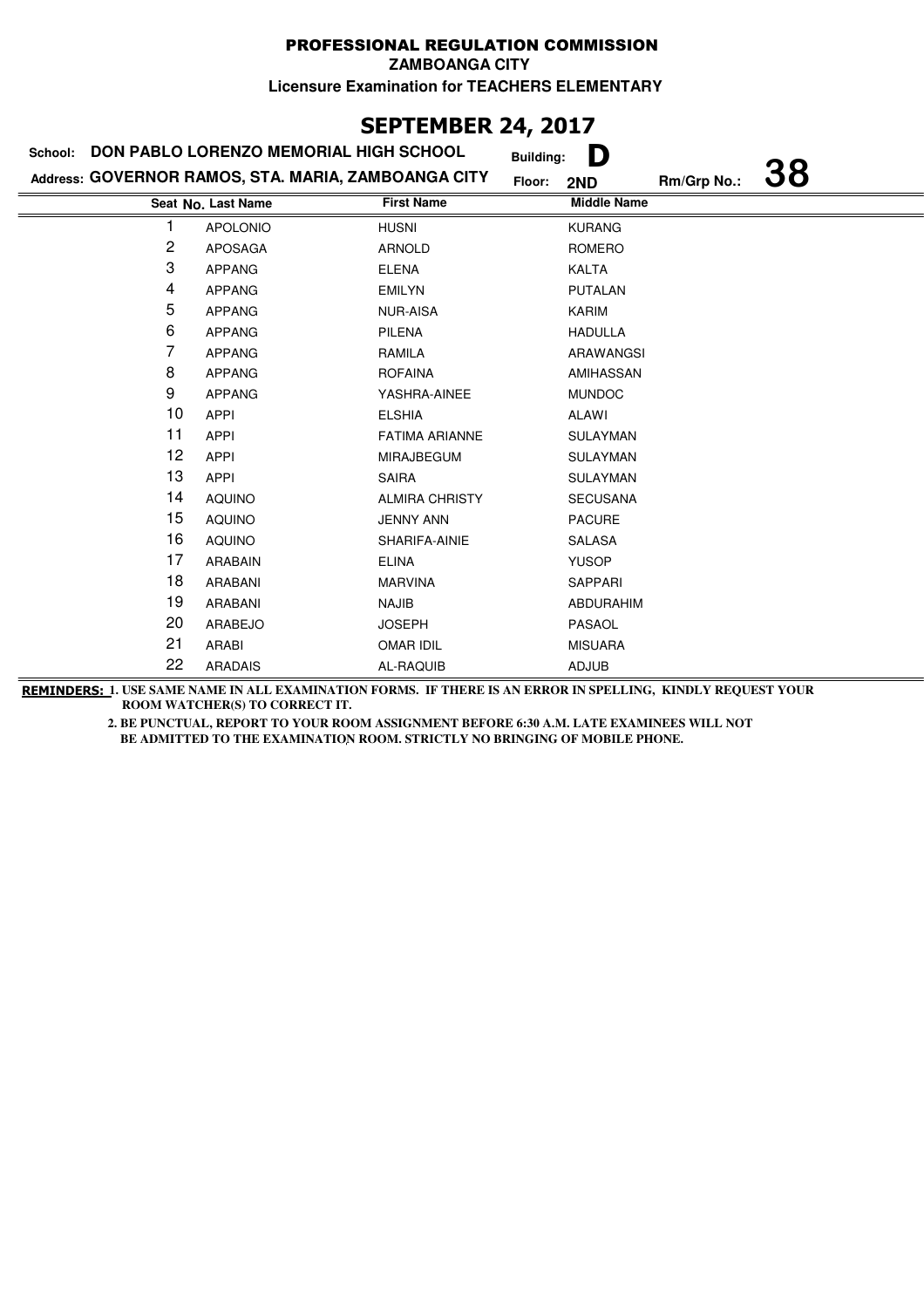#### PROFESSIONAL REGULATION COMMISSION **ZAMBOANGA CITY**

**Licensure Examination for TEACHERS ELEMENTARY**

# **SEPTEMBER 24, 2017**

| School: | DON PABLO LORENZO MEMORIAL HIGH SCHOOL              |                   | D<br><b>Building:</b> |             |           |
|---------|-----------------------------------------------------|-------------------|-----------------------|-------------|-----------|
|         | Address: GOVERNOR RAMOS, STA. MARIA, ZAMBOANGA CITY |                   | Floor:<br>2ND         | Rm/Grp No.: | <b>39</b> |
|         | Seat No. Last Name                                  | <b>First Name</b> | <b>Middle Name</b>    |             |           |
|         | <b>ARADAIS</b>                                      | <b>ALBASAR</b>    | <b>USAB</b>           |             |           |
| 2       | <b>ARADAIS</b>                                      | <b>BENSAR</b>     | <b>USAB</b>           |             |           |
| 3       | ARADJI                                              | <b>KERNA</b>      | LALI                  |             |           |
| 4       | ARADJI                                              | NUR-HANA          | <b>ANDAO</b>          |             |           |
| 5       | ARAI                                                | <b>JOYCE</b>      | <b>SEMACIO</b>        |             |           |
| 6       | <b>ARAJAINI</b>                                     | <b>SHELWINA</b>   | <b>HAMDAN</b>         |             |           |
| 7       | ARAJAM                                              | CESAR             | <b>HAJIRI</b>         |             |           |
| 8       | ARAJANI                                             | RADZMA            | <b>IGASAN</b>         |             |           |
| 9       | ARAK                                                | SITTI-NURKIDJA    | MAHAMOD               |             |           |
| 10      | ARAKAMA                                             | <b>HAPISA</b>     | <b>NUR</b>            |             |           |
| 11      | ARAKAMA                                             | LILIANITA         | <b>ULLADJI</b>        |             |           |
| 12      | ARAL                                                | <b>WANHAR</b>     | <b>BANGGALI</b>       |             |           |
| 13      | ARALA                                               | <b>SUKRIYA</b>    | <b>NURJAIN</b>        |             |           |
| 14      | ARAMAL                                              | <b>ADRIAN KIM</b> | ALVAREZ               |             |           |
| 15      | ARAMI                                               | MHOR-ANNA         | <b>BINGLAY</b>        |             |           |
| 16      | ARAMI                                               | <b>TADZMAHAL</b>  | <b>DAUD</b>           |             |           |
| 17      | <b>ARANAN</b>                                       | <b>FREDILYN</b>   | AMDAD                 |             |           |
| 18      | ARANAN                                              | <b>MARYANN</b>    | ABAYAN                |             |           |
| 19      | ARANAN                                              | <b>MERIAM</b>     | ABAYAN                |             |           |
| 20      | ARANAN                                              | <b>ROSALINA</b>   | <b>KUYONG</b>         |             |           |
| 21      | ARANETA                                             | CATHERINE         | <b>MACAPLA</b>        |             |           |
| 22      | ARANETA                                             | DRIZZA MARIE      | <b>ABAYON</b>         |             |           |

**REMINDERS: 1. USE SAME NAME IN ALL EXAMINATION FORMS. IF THERE IS AN ERROR IN SPELLING, KINDLY REQUEST YOUR ROOM WATCHER(S) TO CORRECT IT.**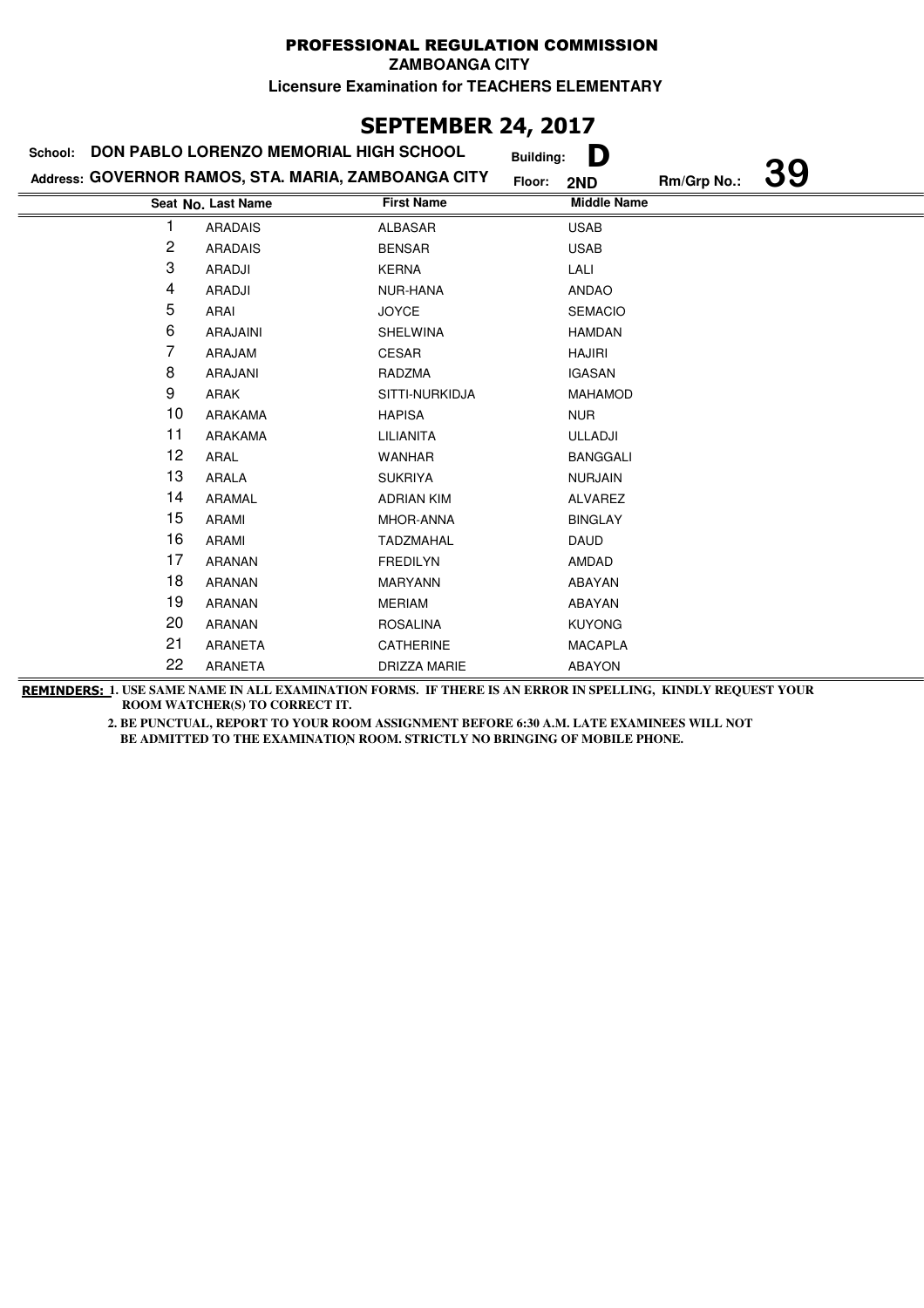## **SEPTEMBER 24, 2017**

| DON PABLO LORENZO MEMORIAL HIGH SCHOOL<br>School: |                                                     |                     |        | D<br><b>Building:</b> |             |  |
|---------------------------------------------------|-----------------------------------------------------|---------------------|--------|-----------------------|-------------|--|
|                                                   | Address: GOVERNOR RAMOS, STA. MARIA, ZAMBOANGA CITY |                     | Floor: | 2ND                   | Rm/Grp No.: |  |
|                                                   | Seat No. Last Name                                  | <b>First Name</b>   |        | <b>Middle Name</b>    |             |  |
|                                                   | ARANETA                                             | <b>ERJANE</b>       |        | <b>SABILLANO</b>      |             |  |
| 2                                                 | <b>ARANETA</b>                                      | SHARMAINE MYKA      |        | CANDIDO               |             |  |
| 3                                                 | ARAP                                                | HJ ALMUDZRIM        |        | AMILASAN              |             |  |
| 4                                                 | <b>ARASAD</b>                                       | ALMADZNA            |        | <b>ABBIRUL</b>        |             |  |
| 5                                                 | ARASAD                                              | NUR-AINA            |        | JALIL                 |             |  |
| 6                                                 | ARASAD                                              | <b>SALIMA</b>       |        | <b>USAIN</b>          |             |  |
| 7                                                 | <b>ARASAIN</b>                                      | <b>DARWINA</b>      |        | ABDURAJAN             |             |  |
| 8                                                 | ARASAIN                                             | <b>SURAYA</b>       |        | SARAPUDDIN            |             |  |
| 9                                                 | <b>ARASAIN</b>                                      | <b>VIANEMIE</b>     |        | CASTILLO              |             |  |
| 10                                                | ARASALUN                                            | <b>ALFAIDA</b>      |        | <b>ALDAM</b>          |             |  |
| 11                                                | ARASALUN                                            | RHABIYA             |        | <b>ALASA</b>          |             |  |
| 12                                                | ARASANI                                             | <b>ANNI</b>         |        | <b>MUSA</b>           |             |  |
| 13                                                | <b>ARASID</b>                                       | <b>SHERMINA</b>     |        | <b>ABURAN</b>         |             |  |
| 14                                                | <b>ARAT</b>                                         | <b>JOHN RAY</b>     |        | <b>ITURALDE</b>       |             |  |
| 15                                                | ARAWANGSA                                           | <b>BARIA</b>        |        | <b>BAGGANG</b>        |             |  |
| 16                                                | <b>ARCIBAL</b>                                      | <b>JULIE ANN</b>    |        | <b>DECIERDO</b>       |             |  |
| 17                                                | <b>AREGLO</b>                                       | <b>REYVIE</b>       |        | CARINIO               |             |  |
| 18                                                | ARELLANO                                            | JANET               |        | <b>ACABO</b>          |             |  |
| 19                                                | <b>AREVALO</b>                                      | <b>MARY JANE</b>    |        | <b>SALVADOR</b>       |             |  |
| 20                                                | <b>ARIP</b>                                         | <b>FATIMA ADEKA</b> |        | ABDULLA               |             |  |
| 21                                                | ARIP                                                | <b>KARSUM</b>       |        | SAALUL                |             |  |
| 22                                                | ARIP                                                | LURIANA             |        | <b>MANUEL</b>         |             |  |

**REMINDERS: 1. USE SAME NAME IN ALL EXAMINATION FORMS. IF THERE IS AN ERROR IN SPELLING, KINDLY REQUEST YOUR ROOM WATCHER(S) TO CORRECT IT.**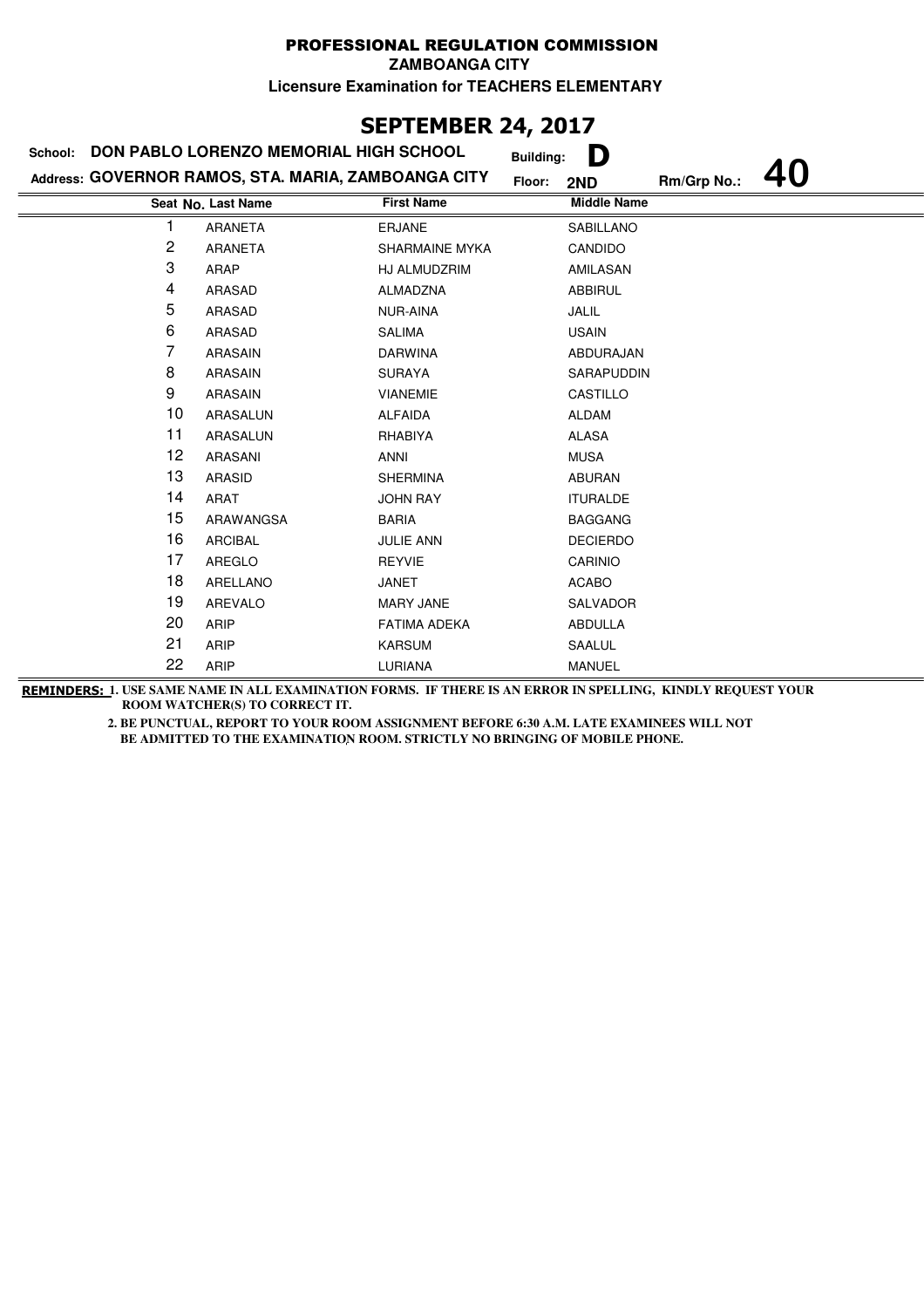**ZAMBOANGA CITY**

**Licensure Examination for TEACHERS ELEMENTARY**

# **SEPTEMBER 24, 2017**

| School: | DON PABLO LORENZO MEMORIAL HIGH SCHOOL              |                   | D<br><b>Building:</b> |             |  |
|---------|-----------------------------------------------------|-------------------|-----------------------|-------------|--|
|         | Address: GOVERNOR RAMOS, STA. MARIA, ZAMBOANGA CITY |                   | Floor:<br>2ND         | Rm/Grp No.: |  |
|         | Seat No. Last Name                                  | <b>First Name</b> | <b>Middle Name</b>    |             |  |
|         | ARIP                                                | <b>RUGAIYA</b>    | SALI                  |             |  |
| 2       | ARIP                                                | <b>SHAHID</b>     | <b>ABONG</b>          |             |  |
| 3       | <b>ARIPIN</b>                                       | <b>SABINA</b>     | JANI                  |             |  |
| 4       | <b>ARIPIN</b>                                       | <b>SITTI ARNA</b> | <b>MANSUL</b>         |             |  |
| 5       | <b>ARIPUDDIN</b>                                    | MUDZNALYN         | <b>JAUSAN</b>         |             |  |
| 6       | <b>ARISIN</b>                                       | <b>NURDINI</b>    | <b>JIKIRI</b>         |             |  |
| 7       | <b>ARMODIA</b>                                      | ALEJANDRO JR      | <b>MONTICILLO</b>     |             |  |
| 8       | ARPA                                                | <b>RIEMA</b>      | <b>PUTALAN</b>        |             |  |
| 9       | ARQUEZA                                             | <b>NEMRA</b>      | AJAK                  |             |  |
| 10      | ARSA                                                | <b>JULIEFE</b>    | <b>PABES</b>          |             |  |
| 11      | ARSAD                                               | AMEERA            | <b>JULHANI</b>        |             |  |
| 12      | ARSAD                                               | <b>ELMINA</b>     | <b>IMLANI</b>         |             |  |
| 13      | ARSAD                                               | <b>IDZNAL</b>     | <b>ALIHUDDIN</b>      |             |  |
| 14      | ARSAD                                               | <b>INRAISA</b>    | <b>ALIHUDIN</b>       |             |  |
| 15      | <b>ARSAD</b>                                        | <b>IRAFSANJAN</b> | <b>ALIHUDDIN</b>      |             |  |
| 16      | ARUJI                                               | <b>HAILYN</b>     | SALIHAN               |             |  |
| 17      | <b>ARULA</b>                                        | JANJILA           | RADJIJUL              |             |  |
| 18      | <b>ARULA</b>                                        | <b>LYNDEN</b>     | AKILI                 |             |  |
| 19      | ASA                                                 | <b>NADIA</b>      | <b>SUHAILI</b>        |             |  |
| 20      | ASAAD                                               | <b>GHOPAL</b>     | <b>KOJE</b>           |             |  |
| 21      | ASAAD                                               | LOGIANA           | KASIM                 |             |  |
| 22      | <b>ASAAD</b>                                        | <b>MUBIN</b>      | <b>KOJE</b>           |             |  |

**REMINDERS: 1. USE SAME NAME IN ALL EXAMINATION FORMS. IF THERE IS AN ERROR IN SPELLING, KINDLY REQUEST YOUR ROOM WATCHER(S) TO CORRECT IT.**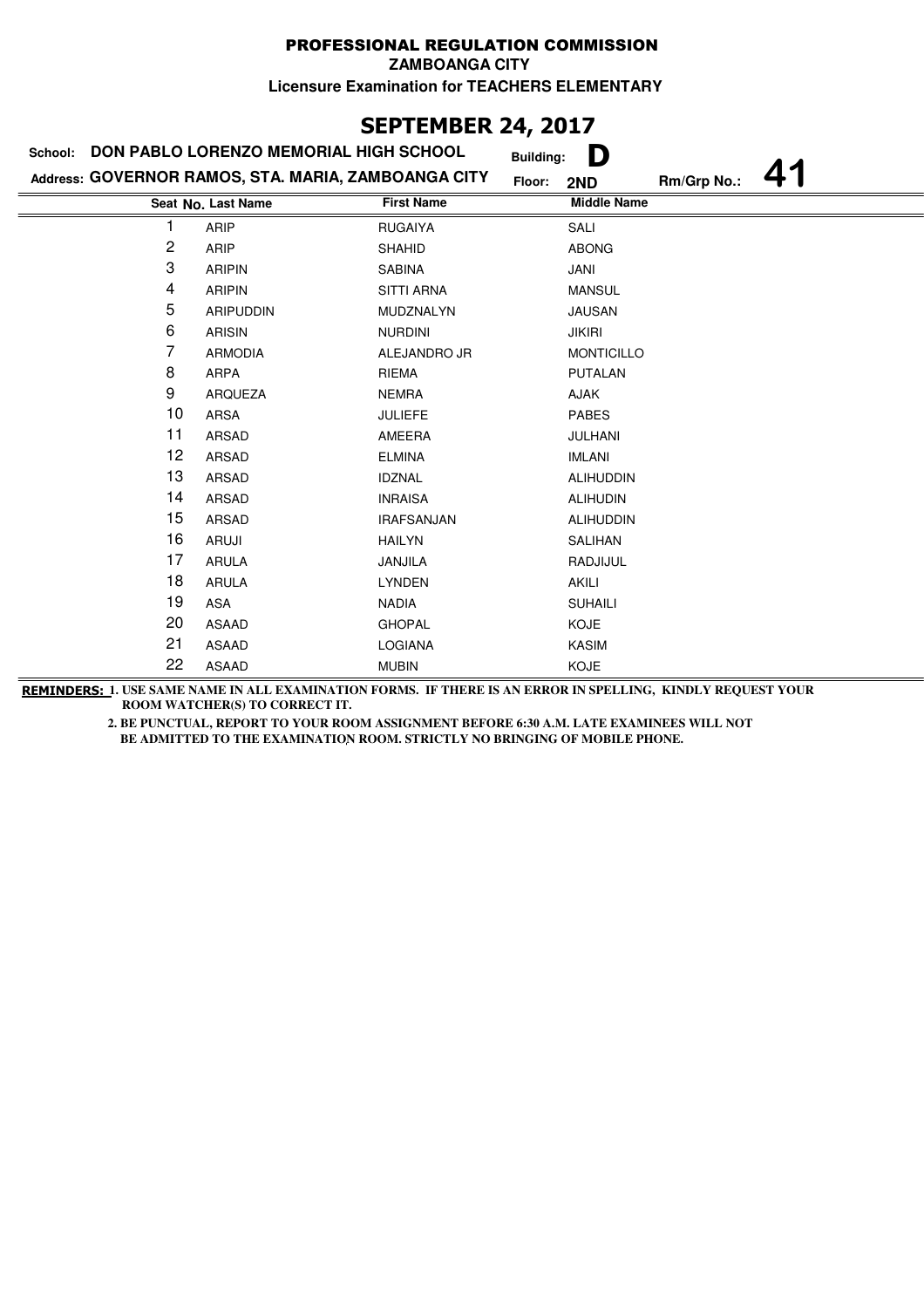# **SEPTEMBER 24, 2017**

| School: | DON PABLO LORENZO MEMORIAL HIGH SCHOOL              | <b>Building:</b>  | <b>IENCE</b>                       |
|---------|-----------------------------------------------------|-------------------|------------------------------------|
|         | Address: GOVERNOR RAMOS, STA. MARIA, ZAMBOANGA CITY | Floor:            | 42<br>Rm/Grp No.:<br><b>GROUND</b> |
|         | Seat No. Last Name                                  | <b>First Name</b> | <b>Middle Name</b>                 |
| 1       | <b>ASAAD</b>                                        | <b>RADZCHUMAR</b> | <b>SAPIULLA</b>                    |
| 2       | <b>ASAALI</b>                                       | AL-NADZFAR        | <b>HUSSIN</b>                      |
| 3       | <b>ASAALI</b>                                       | <b>MIQDHAD</b>    | <b>BADULI</b>                      |
| 4       | <b>ASAALI</b>                                       | <b>NURSALYN</b>   | SAGGAP                             |
| 5       | <b>ASADAN</b>                                       | SALHAIDA          | <b>JIMLAN</b>                      |
| 6       | <b>ASADDAIN</b>                                     | <b>TILJA</b>      | <b>JAMMANG</b>                     |
| 7       | <b>ASADDI</b>                                       | SITTI KAUSAR      | <b>USMAN</b>                       |
| 8       | <b>ASADIL</b>                                       | <b>ABDULSALI</b>  | BAITI                              |
| 9       | <b>ASADIL</b>                                       | MUDZLEY           | NAJID                              |
| 10      | <b>ASADIL</b>                                       | <b>NURHANINA</b>  | <b>JULHANI</b>                     |
| 11      | <b>ASADIL</b>                                       | <b>NURJUN</b>     | SALASAIN                           |
| 12      | <b>ASADIL</b>                                       | SHERMALYN         | <b>JUMADIL</b>                     |
| 13      | <b>ASAKIL</b>                                       | ADZMAN            | <b>YUSOP</b>                       |
| 14      | <b>ASAKIL</b>                                       | <b>AZRHEEN</b>    | <b>HASSAN</b>                      |
| 15      | <b>ASAKIL</b>                                       | <b>BOBBY</b>      | <b>PATEENG</b>                     |
| 16      | <b>ASAKIL</b>                                       | <b>FARISHA</b>    | YAP                                |
| 17      | <b>ASAKIL</b>                                       | <b>MANSOR</b>     | <b>AMMONG</b>                      |
| 18      | <b>ASALUL</b>                                       | LENY              | JAMMAL                             |
| 19      | <b>ASAMLI</b>                                       | <b>NARCISA</b>    | <b>IBBA</b>                        |
| 20      | ASAN                                                | <b>NORYANA</b>    | <b>HAJIR</b>                       |
| 21      | <b>ASANJI</b>                                       | <b>SUKRIYA</b>    | <b>JUHANI</b>                      |
| 22      | <b>ASANUDDIN</b>                                    | MOHAMMAD ALIH     | <b>YASIN</b>                       |

**REMINDERS: 1. USE SAME NAME IN ALL EXAMINATION FORMS. IF THERE IS AN ERROR IN SPELLING, KINDLY REQUEST YOUR ROOM WATCHER(S) TO CORRECT IT.**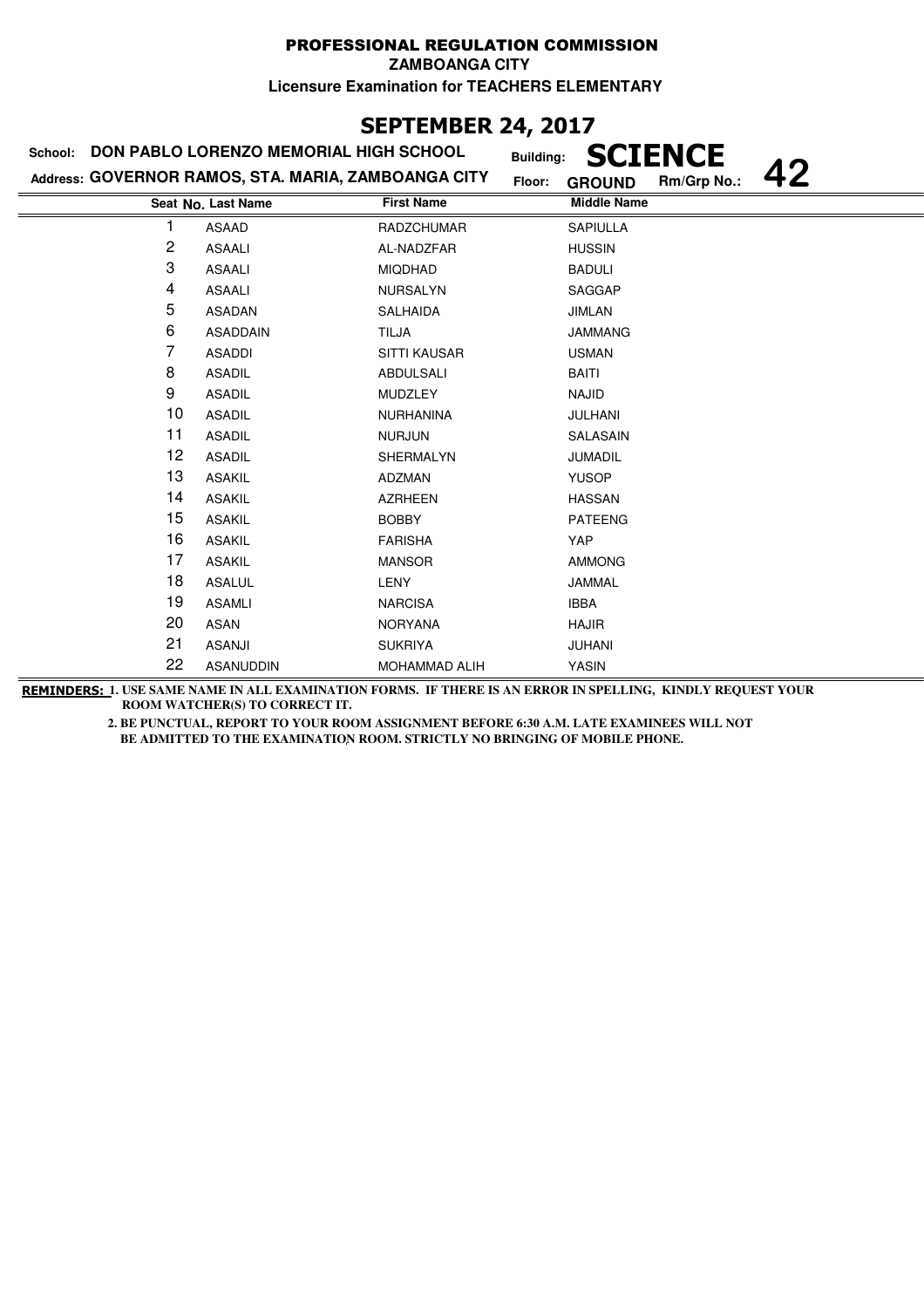**ZAMBOANGA CITY**

**Licensure Examination for TEACHERS ELEMENTARY**

## **SEPTEMBER 24, 2017**

### **Last Name First Name Middle Name Address: GOVERNOR RAMOS, STA. MARIA, ZAMBOANGA CITY School: DON PABLO LORENZO MEMORIAL HIGH SCHOOL Building: SCIENCE Floor: GROUND Rm/Grp No.: 43 Seat No.** 1 ASANUL ABDULMUNIP PUNGUTAN 2 ASARAB HABIL PARADJI 3 ASARAL HULMA SARABI 4 ASARAL MISSATS ASAJI 5 ASARAL SHARNIA DADDULAN 6 ASBANI SAADA TAGAYAN 7 ASBIE NADZRAT LAYTANI 8 ASBITO **HADZMA** PILING 9 ASBUD NORKISA PARTOSA 10 ASCALI MHEMA JUMDAIL 11 ASDAIN ELAIJA ABDULKADIL 12 ASDAIN FAUJIA KANA 13 ASDAIN HARMILYN IDARUS 14 ASDAIN MIDZMA HADJULA 15 ASDALAN RUAINA IDDONG 16 ASIBI MUDZNA SAMPANG 17 ASID **FAIDA** FAIDA 18 ASIDDIN ESZARNA JALLAW 19 ASIDIN ARMINA PRATIMA JANNALUN 20 ASIDIN RAZMIA PRATIMA JANNALUN 21 ASIDO NA-DENE DANA LIMPUSON 22 ASILO RODINA HEDOQUIO

**REMINDERS: 1. USE SAME NAME IN ALL EXAMINATION FORMS. IF THERE IS AN ERROR IN SPELLING, KINDLY REQUEST YOUR ROOM WATCHER(S) TO CORRECT IT.**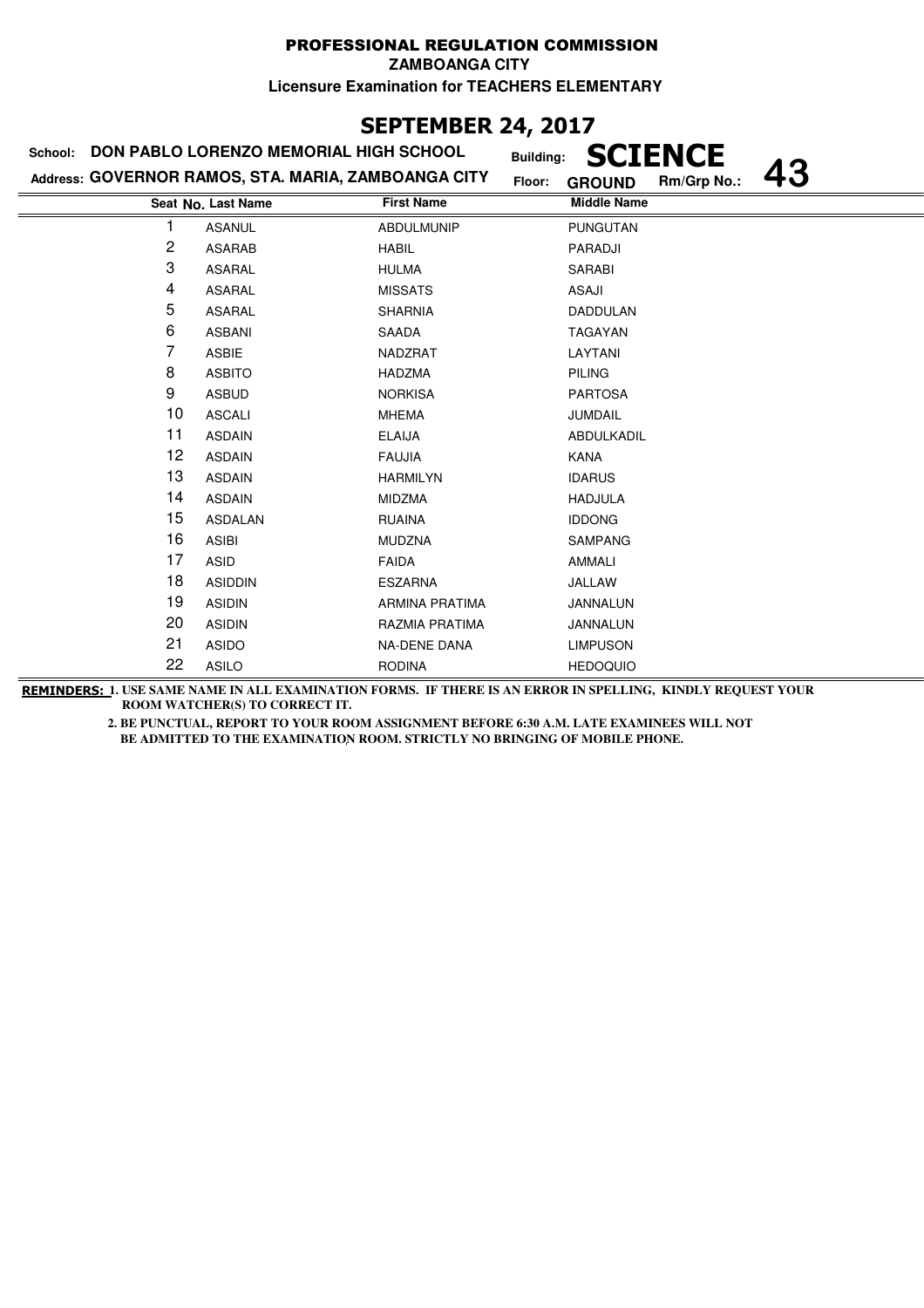**ZAMBOANGA CITY**

**Licensure Examination for TEACHERS ELEMENTARY**

## **SEPTEMBER 24, 2017**

# **School: DON PABLO LORENZO MEMORIAL HIGH SCHOOL**

| School:                                             | DON PABLO LORENZO MEMORIAL HIGH SCHOOL |                          | <b>SCIENCE</b><br><b>Building:</b>     |  |
|-----------------------------------------------------|----------------------------------------|--------------------------|----------------------------------------|--|
| Address: GOVERNOR RAMOS, STA. MARIA, ZAMBOANGA CITY |                                        |                          | Rm/Grp No.:<br>Floor:<br><b>GROUND</b> |  |
|                                                     | Seat No. Last Name                     | <b>First Name</b>        | <b>Middle Name</b>                     |  |
|                                                     | ASIM                                   | <b>GRACE JOY ANTHONY</b> | <b>ENOCITA</b>                         |  |
| 2                                                   | <b>ASIMUDDIN</b>                       | <b>RAMUNA</b>            | <b>PUTOH</b>                           |  |
| 3                                                   | <b>ASINUDDIN</b>                       | <b>JURIMA</b>            | <b>BAIRULLA</b>                        |  |
| 4                                                   | <b>ASIRI</b>                           | AN-RIZZA                 | LUKMAN                                 |  |
| 5                                                   | <b>ASIRI</b>                           | <b>ARNALYN</b>           | ABDA                                   |  |
| 6                                                   | <b>ASIRI</b>                           | <b>FAIDA</b>             | ABDA                                   |  |
| 7                                                   | <b>ASIRI</b>                           | <b>JARMAIDA</b>          | <b>TINDICK</b>                         |  |
| 8                                                   | <b>ASIRI</b>                           | <b>NURFAINI</b>          | ABDA                                   |  |
| 9                                                   | <b>ASIRI</b>                           | <b>SHARIFA</b>           | <b>TUGUSAN</b>                         |  |
| 10                                                  | <b>ASIRI</b>                           | <b>SHERHANIE</b>         | JUHAN                                  |  |
| 11                                                  | <b>ASIRI</b>                           | <b>SITTI LEONOR</b>      | JULLI                                  |  |
| 12                                                  | <b>ASIRUL</b>                          | <b>NURSANA</b>           | LAGASAN                                |  |
| 13                                                  | <b>ASIS</b>                            | <b>BEVERLY</b>           | <b>CUBERO</b>                          |  |
| 14                                                  | <b>ASIS</b>                            | <b>GLADYS JOY</b>        | <b>MIRO</b>                            |  |
| 15                                                  | <b>ASIS</b>                            | <b>MODERNA</b>           | <b>ANDANI</b>                          |  |
| 16                                                  | <b>ASJADA</b>                          | <b>MISBA</b>             | <b>SAKIB</b>                           |  |
| 17                                                  | <b>ASJADA</b>                          | <b>ROSSELLE</b>          | ANGGAN                                 |  |
| 18                                                  | <b>ASJALI</b>                          | <b>SUPIA</b>             | SAJI                                   |  |
| 19                                                  | <b>ASKALI</b>                          | <b>NURFAIZA</b>          | <b>HALIM</b>                           |  |
| 20                                                  | <b>ASKALI</b>                          | <b>NURMISAL</b>          | <b>HALIM</b>                           |  |
| 21                                                  | <b>ASKARI</b>                          | <b>ALIYA</b>             | <b>SINTINANI</b>                       |  |

**REMINDERS: 1. USE SAME NAME IN ALL EXAMINATION FORMS. IF THERE IS AN ERROR IN SPELLING, KINDLY REQUEST YOUR ROOM WATCHER(S) TO CORRECT IT.** 

ASLAHA NUR-AINA MOHAMAD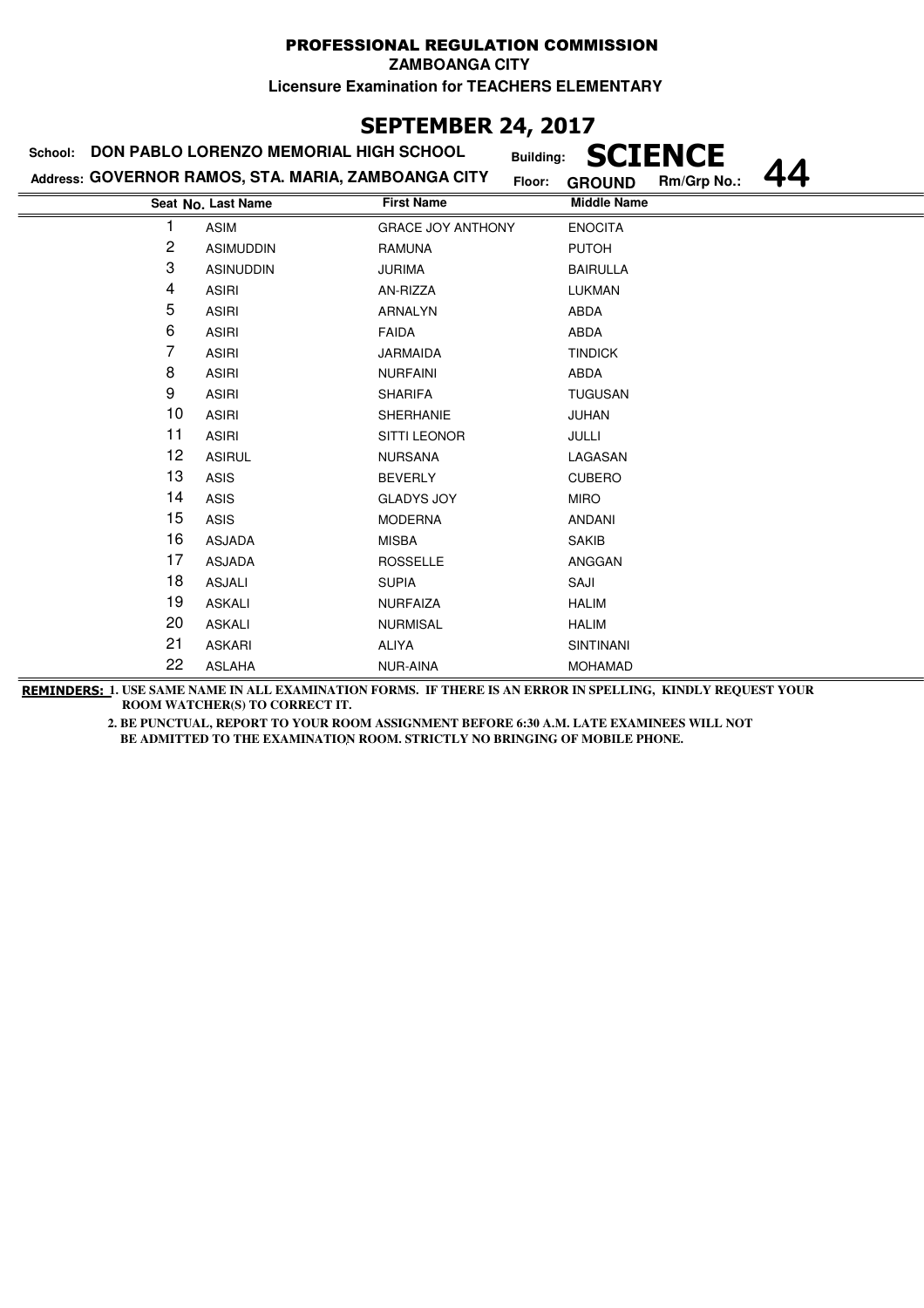#### PROFESSIONAL REGULATION COMMISSION **ZAMBOANGA CITY**

**Licensure Examination for TEACHERS ELEMENTARY**

## **SEPTEMBER 24, 2017**

### **Last Name Middle Name Address: GOVERNOR RAMOS, STA. MARIA, ZAMBOANGA CITY School: DON PABLO LORENZO MEMORIAL HIGH SCHOOL Building: SCIENCE Floor: GROUND Rm/Grp No.: 45 Seat No.** 1 ASLANG ABDELLAZIZ SAHIDDAN 2 ASLAY HAWAYA BASSAL 3 ASLIM AMIERKADRA SARAMAN 4 ASLION NING-NING SAMAD 5 ASMAD AL-AMIN AL-AMIN 6 ASMAD BRENDA BRENDA AMIL 7 ASMAD SURAINA JUL 8 ASMALA TARHATA ASLAHA 9 ASMARA AMINA AMINA HALILULLAH 10 ASNAWI NADZWA NADZWA ABUBAKAR 11 ASNAWI SAIDA UTOHBANING 12 ASORO DONNA PEARL QUISIMUNDO 13 ASRI MUYKUN ALLIH 14 ASSIL ARNALYN LAJA 15 ASTRONOMO LYZIL AZUSANA 16 ASULA RADZMALYN MAUDDIN 17 ASULA REHAMNA INDASAN 18 ASUNCION DENMARK ENCABO 19 ASURO REY CALIPES 20 ATALAD MERLY MAHADI 21 ATANI MAYDA TALISANAN 22 ATIBULLA ALMELIN ASTANG

**REMINDERS: 1. USE SAME NAME IN ALL EXAMINATION FORMS. IF THERE IS AN ERROR IN SPELLING, KINDLY REQUEST YOUR ROOM WATCHER(S) TO CORRECT IT.**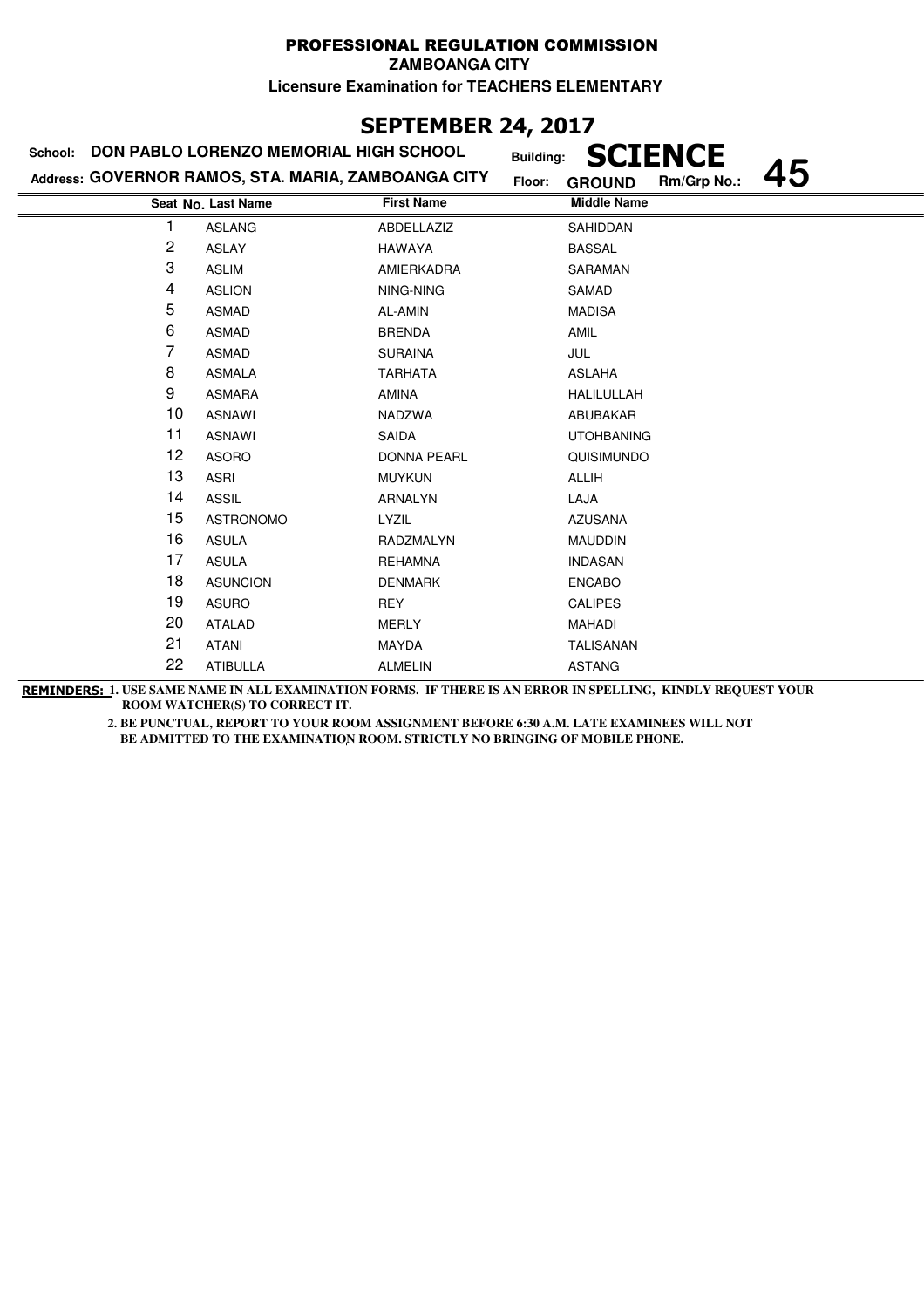#### PROFESSIONAL REGULATION COMMISSION **ZAMBOANGA CITY**

**Licensure Examination for TEACHERS ELEMENTARY**

## **SEPTEMBER 24, 2017**

| School: | DON PABLO LORENZO MEMORIAL HIGH SCHOOL              | <b>Building:</b>     | <b>SCIENCE</b>               |    |
|---------|-----------------------------------------------------|----------------------|------------------------------|----|
|         | Address: GOVERNOR RAMOS, STA. MARIA, ZAMBOANGA CITY | Floor:               | Rm/Grp No.:<br><b>GROUND</b> | 46 |
|         | Seat No. Last Name                                  | <b>First Name</b>    | <b>Middle Name</b>           |    |
|         | <b>ATIENZA</b>                                      | <b>MARRY CRIS</b>    | <b>SANCHEZ</b>               |    |
| 2       | <b>ATIH</b>                                         | <b>ALMIN</b>         | <b>ARABAIN</b>               |    |
| 3       | ATIH                                                | <b>MERHANA</b>       | SAUDI                        |    |
| 4       | <b>ATILANO</b>                                      | ANGELINA             | <b>PELIN</b>                 |    |
| 5       | <b>ATILANO</b>                                      | CATHERINE            | CANAPI                       |    |
| 6       | <b>ATILANO</b>                                      | <b>JOHN PAUL</b>     | <b>TUBIL</b>                 |    |
| 7       | <b>ATILANO</b>                                      | JOVIE-ANNE           | <b>ESPERAT</b>               |    |
| 8       | <b>ATILANO</b>                                      | <b>MAY CHRISTINE</b> | <b>APOLINARIO</b>            |    |
| 9       | <b>ATILANO</b>                                      | <b>RICKDHEL</b>      | <b>BIOLANCO</b>              |    |
| 10      | <b>ATILLO</b>                                       | <b>REGINA</b>        | <b>UY</b>                    |    |
| 11      | <b>ATIOLLA</b>                                      | ABRAHAM              | <b>ALIHAN</b>                |    |
| 12      | <b>ATIOLLA</b>                                      | <b>MARVIN</b>        | <b>MORALES</b>               |    |
| 13      | <b>ATIULLA</b>                                      | JEAN                 | <b>ROBENTA</b>               |    |
| 14      | <b>ATIULLA</b>                                      | RIDZMA               | <b>TAHSIN</b>                |    |
| 15      | <b>ATOWA</b>                                        | <b>SATRA</b>         | <b>BANGSAWAN</b>             |    |
| 16      | <b>ATTARI</b>                                       | ABDULHAJI            | LADJAUDDIN                   |    |
| 17      | <b>ATTI</b>                                         | <b>INSHIRA</b>       | <b>HALIDDIN</b>              |    |
| 18      | <b>ATTING</b>                                       | <b>NURMINA</b>       | <b>DUNDAMUN</b>              |    |
| 19      | <b>ATTONG</b>                                       | ARMIN                | <b>HAMISAIN</b>              |    |
| 20      | <b>ATUY</b>                                         | <b>VENLITA</b>       | <b>GARCES</b>                |    |
| 21      | <b>AUCIJO</b>                                       | <b>MAYBEGEN</b>      | <b>HIMAYA</b>                |    |
| 22      | <b>AUD</b>                                          | <b>JOHARA</b>        | <b>AJAHUM</b>                |    |

**REMINDERS: 1. USE SAME NAME IN ALL EXAMINATION FORMS. IF THERE IS AN ERROR IN SPELLING, KINDLY REQUEST YOUR ROOM WATCHER(S) TO CORRECT IT.**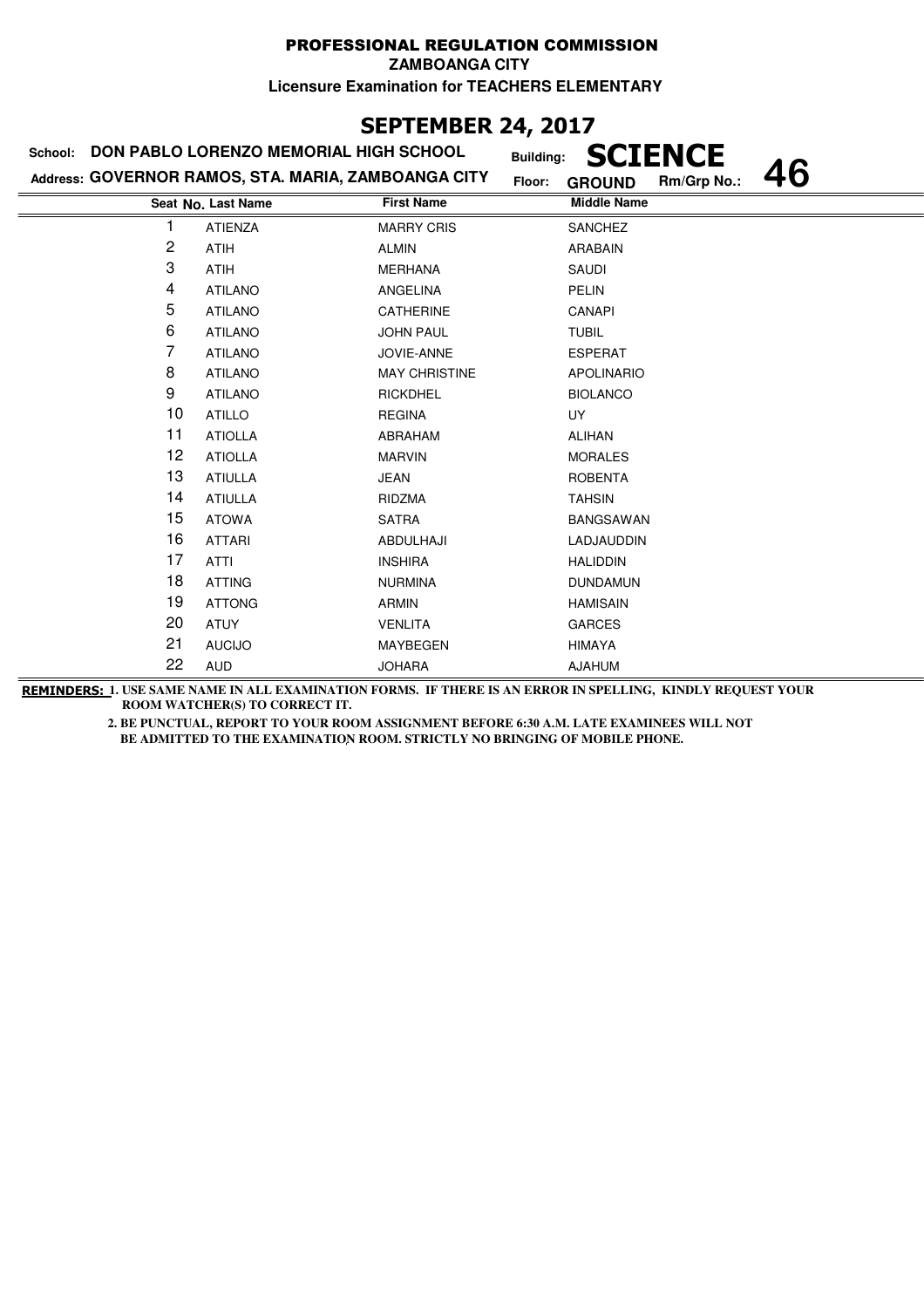## **SEPTEMBER 24, 2017**

| School: | DON PABLO LORENZO MEMORIAL HIGH SCHOOL              | <b>Building:</b>  | <b>CIENCE</b>                |
|---------|-----------------------------------------------------|-------------------|------------------------------|
|         | Address: GOVERNOR RAMOS, STA. MARIA, ZAMBOANGA CITY | Floor:            | Rm/Grp No.:<br><b>GROUND</b> |
|         | Seat No. Last Name                                  | <b>First Name</b> | <b>Middle Name</b>           |
|         | <b>AUSENTE</b>                                      | <b>MARWEN</b>     | <b>MABUYOG</b>               |
| 2       | <b>AUTIDA</b>                                       | <b>BEVERLY</b>    | <b>DELA CRUZ</b>             |
| 3       | <b>AUTIDA</b>                                       | <b>MARICEL</b>    | DAYANDAYAN                   |
| 4       | <b>AUZA</b>                                         | <b>ARLENE ANN</b> | <b>NAPOLES</b>               |
| 5       | AVERGONZADO                                         | EIL KRIZ MARK     | <b>FRANCISCO</b>             |
| 6       | <b>AVILA</b>                                        | <b>DAILEENE</b>   | <b>ENRIQUEZ</b>              |
| 7       | <b>AVILA</b>                                        | <b>JOEREY</b>     | <b>ABRENICA</b>              |
| 8       | AWAB                                                | <b>ANNARA</b>     | <b>AMING</b>                 |
| 9       | AWAB                                                | <b>DULMIE</b>     | SAHALI                       |
| 10      | AWAB                                                | <b>PIAKSAH</b>    | <b>AMING</b>                 |
| 11      | AWALIE                                              | <b>RURALEE</b>    | <b>YUSOP</b>                 |
| 12      | AWALUDDIN                                           | <b>NALMA</b>      | <b>HAJIRAN</b>               |
| 13      | AWANG                                               | <b>MERLIE</b>     | <b>NORO</b>                  |
| 14      | <b>AWING</b>                                        | <b>JENEBETH</b>   | <b>SORIA</b>                 |
| 15      | AWKASA                                              | <b>FERDAUCIA</b>  | <b>JAMUDDIN</b>              |
| 16      | <b>AWWALON</b>                                      | <b>MAYLINOR</b>   | SADDARANI                    |
| 17      | <b>AYAGAN</b>                                       | <b>JENNIFER</b>   | ARABACA                      |
| 18      | <b>AYARIN</b>                                       | <b>JANAINAH</b>   | <b>JAINOLA</b>               |
| 19      | AYDAL                                               | FATIMA JONALYN    | <b>HAMSAO</b>                |
| 20      | <b>AYYUB</b>                                        | <b>MERHATA</b>    | SANDANGAN                    |
| 21      | <b>BAANAN</b>                                       | <b>MURDAIZA</b>   | <b>IBRAHIM</b>               |
| 22      | <b>BABAC</b>                                        | <b>ROSE ANN</b>   | <b>BALAGOSA</b>              |

**REMINDERS: 1. USE SAME NAME IN ALL EXAMINATION FORMS. IF THERE IS AN ERROR IN SPELLING, KINDLY REQUEST YOUR ROOM WATCHER(S) TO CORRECT IT.**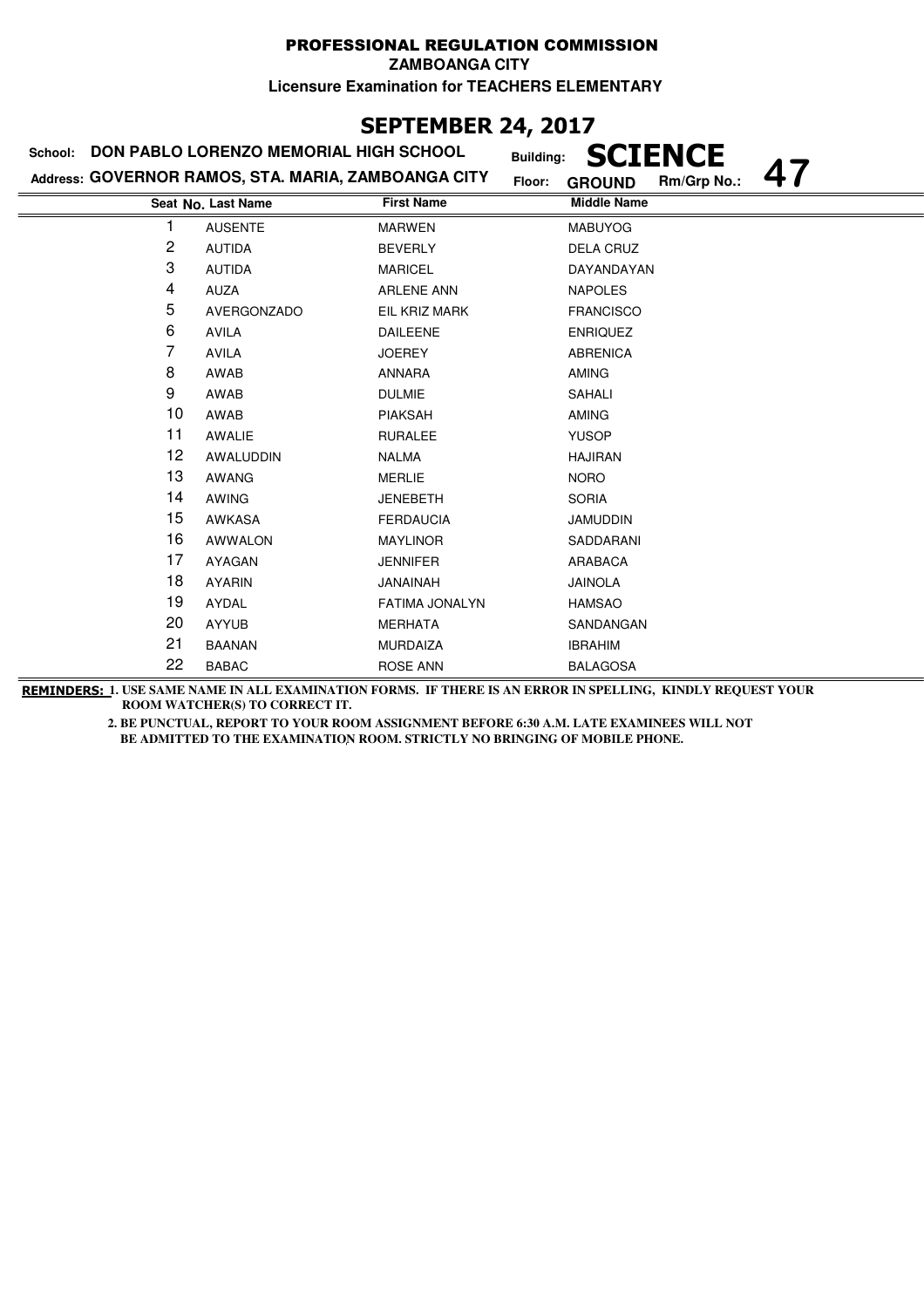# **SEPTEMBER 24, 2017**

| School: DON PABLO LORENZO MEMORIAL HIGH SCHOOL |                                                     |                       | <b>Building:</b> |                    | <b>SCIENCE</b> |    |
|------------------------------------------------|-----------------------------------------------------|-----------------------|------------------|--------------------|----------------|----|
|                                                | Address: GOVERNOR RAMOS, STA. MARIA, ZAMBOANGA CITY |                       | Floor:           | 2ND                | Rm/Grp No.:    | 48 |
|                                                | Seat No. Last Name                                  | <b>First Name</b>     |                  | <b>Middle Name</b> |                |    |
|                                                | <b>BABANTO</b>                                      | <b>SATRA</b>          |                  | <b>ABUSAMAN</b>    |                |    |
| $\overline{c}$                                 | <b>BABARAN</b>                                      | <b>GERALDINE</b>      |                  | ARANETA            |                |    |
| 3                                              | <b>BABARO</b>                                       | <b>HAYNEE</b>         |                  | <b>ASNALUL</b>     |                |    |
| 4                                              | <b>BABON</b>                                        | <b>TASHMIR KHALID</b> |                  | <b>UTO</b>         |                |    |
| 5                                              | <b>BACAL</b>                                        | <b>SHAINA</b>         |                  | <b>HAMAD</b>       |                |    |
| 6                                              | <b>BACALSO</b>                                      | RODOLFO JR            |                  | <b>PACUNLA</b>     |                |    |
| 7                                              | <b>BACANE</b>                                       | <b>JENEVIE</b>        |                  | <b>DELACERNA</b>   |                |    |
| 8                                              | <b>BACARA</b>                                       | CRACELJOY             |                  | <b>ENCARNACION</b> |                |    |
| 9                                              | <b>BACLE</b>                                        | <b>AIYESHA</b>        |                  | <b>TALAD</b>       |                |    |
| 10                                             | <b>BACO</b>                                         | <b>RICHEL</b>         |                  | <b>PIALA</b>       |                |    |
| 11                                             | <b>BACRI</b>                                        | <b>REMABHERL</b>      |                  | <b>JACKARIA</b>    |                |    |
| 12                                             | <b>BACUNAWA</b>                                     | <b>HAZEL</b>          |                  | <b>FRANCISCO</b>   |                |    |
| 13                                             | <b>BACUNDO</b>                                      | <b>ISNARIA</b>        |                  | <b>NAING</b>       |                |    |
| 14                                             | <b>BADDIRI</b>                                      | <b>ROSEMARIE</b>      |                  | <b>ABUSAIHI</b>    |                |    |
| 15                                             | <b>BADDON</b>                                       | <b>ALNALYN</b>        |                  | <b>HAMJARUDDIN</b> |                |    |
| 16                                             | <b>BADDUWAH</b>                                     | <b>NURIAM</b>         |                  | <b>MATARUL</b>     |                |    |
| 17                                             | <b>BADJAUN</b>                                      | <b>RAYSA</b>          |                  | <b>TAMBUYUNG</b>   |                |    |
| 18                                             | <b>BADJO</b>                                        | <b>BONICA</b>         |                  | <b>SILVESTRE</b>   |                |    |
| 19                                             | <b>BAGA</b>                                         | <b>AIRES</b>          |                  | QUILIQUITE         |                |    |
| 20                                             | <b>BAGADI</b>                                       | <b>SITTI AISA</b>     |                  | ARIEL              |                |    |
| 21                                             | <b>BAGATUA</b>                                      | <b>DAISY</b>          |                  | <b>SILVANO</b>     |                |    |
| 22                                             | <b>BAGAUB</b>                                       | SHIELA MAY            |                  | LIWAGAN            |                |    |

**REMINDERS: 1. USE SAME NAME IN ALL EXAMINATION FORMS. IF THERE IS AN ERROR IN SPELLING, KINDLY REQUEST YOUR ROOM WATCHER(S) TO CORRECT IT.**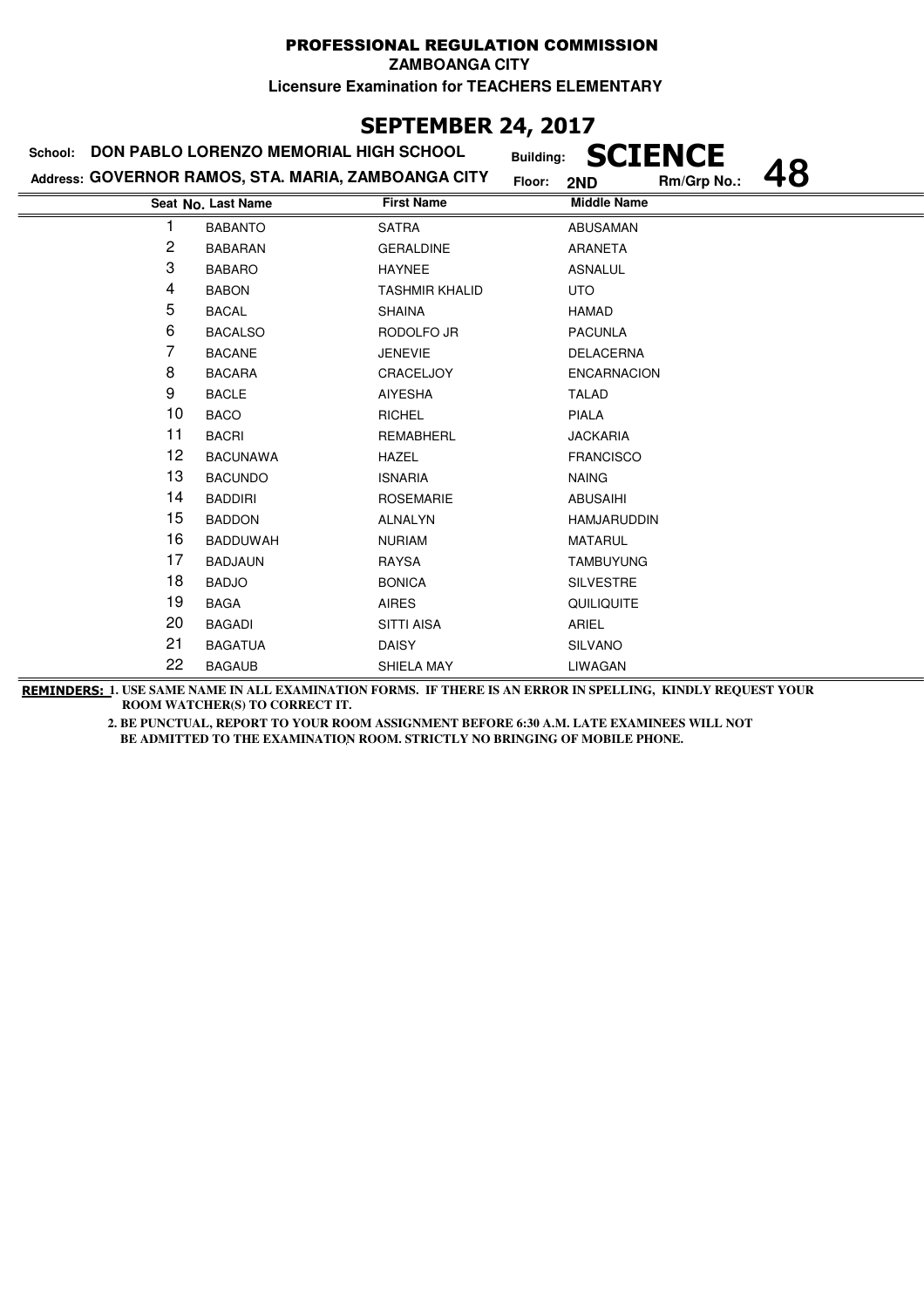## **SEPTEMBER 24, 2017**

| School: | DON PABLO LORENZO MEMORIAL HIGH SCHOOL              | <b>Building:</b>      | <b>SCIENCE</b>     |
|---------|-----------------------------------------------------|-----------------------|--------------------|
|         | Address: GOVERNOR RAMOS, STA. MARIA, ZAMBOANGA CITY | Floor:                | Rm/Grp No.:<br>2ND |
|         | Seat No. Last Name                                  | <b>First Name</b>     | <b>Middle Name</b> |
|         | <b>BAGAYO</b>                                       | <b>CRIS</b>           | <b>FEROLINO</b>    |
| 2       | <b>BAGGANG</b>                                      | ABDULJIM              | LADJABANI          |
| 3       | <b>BAGINDA</b>                                      | <b>MAZUINA</b>        | <b>MOHAMMAD</b>    |
| 4       | <b>BAGINDA</b>                                      | RIDZMA                | <b>ALIAN</b>       |
| 5       | <b>BAGINDAH</b>                                     | <b>DARWINA</b>        | <b>SAMSULA</b>     |
| 6       | <b>BAGINDAH</b>                                     | <b>SHARINE</b>        | <b>PUTALAN</b>     |
| 7       | <b>BAGNOL</b>                                       | FELY                  | <b>HINUTAN</b>     |
| 8       | <b>BAGUIO</b>                                       | <b>MARLON</b>         | <b>OLIVA</b>       |
| 9       | <b>BAHANG</b>                                       | <b>JENELYN</b>        | <b>TAHSSAM</b>     |
| 10      | <b>BAHANG</b>                                       | <b>SHERNA</b>         | <b>HADJIRUL</b>    |
| 11      | <b>BAHARI</b>                                       | <b>NORALYN</b>        | <b>HOHAMMAD</b>    |
| 12      | <b>BAHAYA</b>                                       | <b>NORMINA</b>        | <b>SUMAYLO</b>     |
| 13      | <b>BAHIAN</b>                                       | <b>ALMAIDA</b>        | SAID               |
| 14      | <b>BAHJIN</b>                                       | <b>DAYANG DERMINA</b> | JAUJALI            |
| 15      | <b>BAHJIN</b>                                       | <b>NURMILYN</b>       | KASARAL            |
| 16      | <b>BAHJIN</b>                                       | <b>SHAINA</b>         | <b>MUHADI</b>      |
| 17      | <b>BAHLAN</b>                                       | <b>NURMINI</b>        | <b>KASTIRI</b>     |
| 18      | <b>BAID</b>                                         | SHEILA MAE            | <b>NAPIH</b>       |
| 19      | <b>BAIDDIN</b>                                      | RAINA                 | <b>SUHARA</b>      |
| 20      | <b>BAIJAN</b>                                       | <b>KASHMER</b>        | JILDAH             |
| 21      | <b>BAIRULLA</b>                                     | <b>JURIYAM</b>        | <b>SAKILAN</b>     |
| 22      | <b>BAIRULLA</b>                                     | MAHAL                 | <b>HAIRULLA</b>    |

**REMINDERS: 1. USE SAME NAME IN ALL EXAMINATION FORMS. IF THERE IS AN ERROR IN SPELLING, KINDLY REQUEST YOUR ROOM WATCHER(S) TO CORRECT IT.**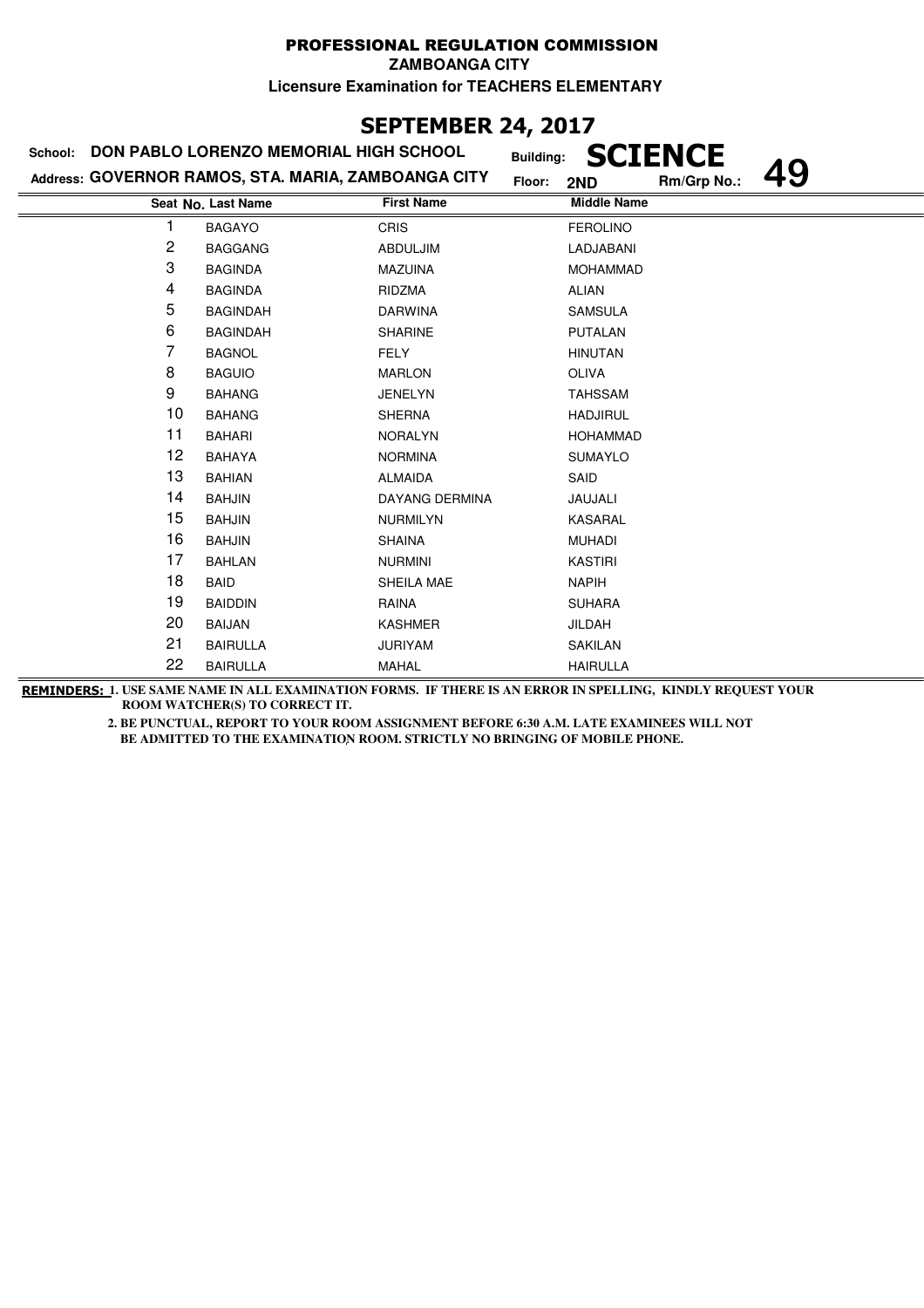## **SEPTEMBER 24, 2017**

| School: | <b>DON PABLO LORENZO MEMORIAL HIGH SCHOOL</b>       | <b>Building:</b>  | <b>SCIENCE</b>           |
|---------|-----------------------------------------------------|-------------------|--------------------------|
|         | Address: GOVERNOR RAMOS, STA. MARIA, ZAMBOANGA CITY | Floor:            | 50<br>Rm/Grp No.:<br>2ND |
|         | Seat No. Last Name                                  | <b>First Name</b> | <b>Middle Name</b>       |
| 1       | <b>BAIRULLA</b>                                     | <b>MINDA</b>      | <b>BASIRIN</b>           |
| 2       | <b>BAIRULLA</b>                                     | RADZMA            | JAMAHALI                 |
| 3       | <b>BAIRULLA</b>                                     | <b>ROSATIMA</b>   | <b>ARULA</b>             |
| 4       | <b>BAIRULLA</b>                                     | <b>WIDZRA</b>     | <b>ABRURAJI</b>          |
| 5       | <b>BAITING</b>                                      | <b>KINDANG</b>    | KANADJAAN                |
| 6       | <b>BAITING</b>                                      | <b>SAPHIA</b>     | <b>USMAN</b>             |
| 7       | <b>BAITING</b>                                      | <b>SHERHAIMA</b>  | <b>USMAN</b>             |
| 8       | <b>BAJANA</b>                                       | PHOEBE CATE       | <b>BIZON</b>             |
| 9       | <b>BAKANG</b>                                       | <b>SHERWINA</b>   | AMMAN                    |
| 10      | <b>BAKAR</b>                                        | <b>RUHAIDA</b>    | <b>MUSIBBA</b>           |
| 11      | <b>BAKAR</b>                                        | SHARIFA LAYLA     | <b>MUSIBBA</b>           |
| 12      | <b>BAKIL</b>                                        | <b>GAJIR</b>      | <b>JAMAANI</b>           |
| 13      | <b>BAKIL</b>                                        | <b>SURAIDA</b>    | AHALUL                   |
| 14      | <b>BAKIL</b>                                        | <b>WARAS</b>      | ARADJI                   |
| 15      | <b>BAKILAN</b>                                      | <b>DERWANA</b>    | <b>HAMSAIN</b>           |
| 16      | <b>BAKILI</b>                                       | ZHERLYN           | <b>JUMAH</b>             |
| 17      | <b>BAKKAL</b>                                       | <b>ARNALYN</b>    | <b>HALIPA</b>            |
| 18      | <b>BAKKI</b>                                        | NADZRA            | ABU                      |
| 19      | <b>BAKSAN</b>                                       | <b>FARHANA</b>    | <b>ATIH</b>              |
| 20      | <b>BAKSAN</b>                                       | <b>RULMILYN</b>   | <b>ATIH</b>              |
| 21      | <b>BAKUNA</b>                                       | <b>GAVINO</b>     | <b>MADJA</b>             |
| 22      | <b>BALADJI</b>                                      | <b>NOHIL</b>      | <b>MADI</b>              |

**REMINDERS: 1. USE SAME NAME IN ALL EXAMINATION FORMS. IF THERE IS AN ERROR IN SPELLING, KINDLY REQUEST YOUR ROOM WATCHER(S) TO CORRECT IT.**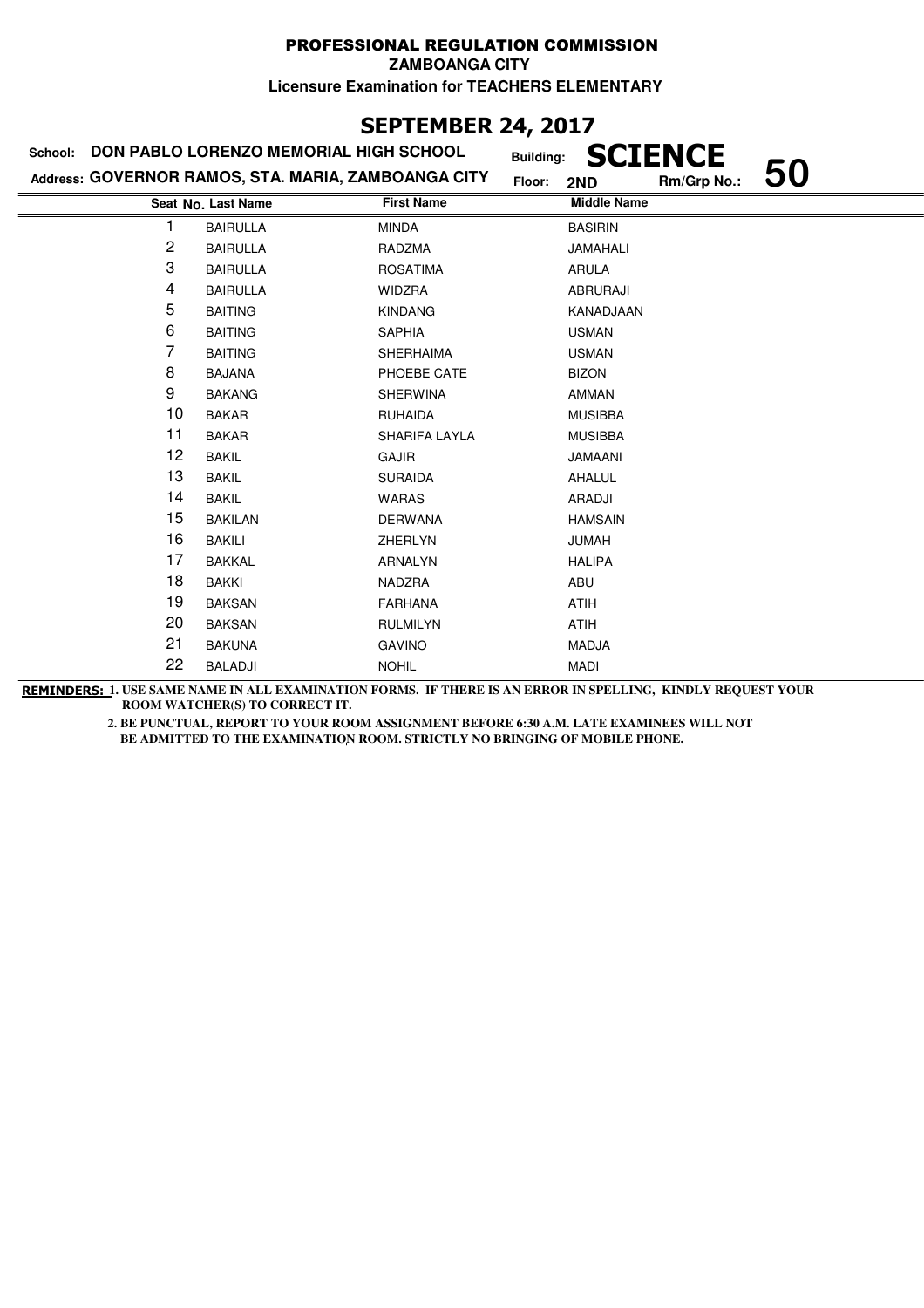# **SEPTEMBER 24, 2017**

| School: | DON PABLO LORENZO MEMORIAL HIGH SCHOOL              | <b>Building:</b>       | <b>SCIENCE</b>           |  |
|---------|-----------------------------------------------------|------------------------|--------------------------|--|
|         | Address: GOVERNOR RAMOS, STA. MARIA, ZAMBOANGA CITY | Floor:                 | 51<br>Rm/Grp No.:<br>2ND |  |
|         | Seat No. Last Name                                  | <b>First Name</b>      | <b>Middle Name</b>       |  |
|         | <b>BALAHIM</b>                                      | <b>DARNA</b>           | <b>SUA</b>               |  |
| 2       | <b>BALAHIM</b>                                      | <b>MAHAMOD</b>         | <b>PAUNPUNG</b>          |  |
| 3       | <b>BALAHIM</b>                                      | NUR-AIDA               | <b>KULANI</b>            |  |
| 4       | <b>BALAIS</b>                                       | <b>JODEL</b>           | <b>BALE</b>              |  |
| 5       | <b>BALAN</b>                                        | ANGELIQUE              | <b>DELA LUNA</b>         |  |
| 6       | <b>BALANI</b>                                       | AL-MISHA               | SARABI                   |  |
| 7       | <b>BALASA</b>                                       | <b>DICHEL</b>          | <b>SAN ANTONIO</b>       |  |
| 8       | <b>BALASABAS</b>                                    | <b>ROWELLA</b>         | VILLABLANCA              |  |
| 9       | <b>BALAWING</b>                                     | <b>JOSEPH</b>          | <b>MATANDO</b>           |  |
| 10      | <b>BALBUENA</b>                                     | <b>BLESSELL</b>        | <b>DAPO</b>              |  |
| 11      | <b>BALBUTIN</b>                                     | <b>KRISMAR JAMAICO</b> | <b>PASTOR</b>            |  |
| 12      | <b>BALENIA</b>                                      | <b>IRENE</b>           | <b>ITURRALDE</b>         |  |
| 13      | <b>BALESORO</b>                                     | <b>IVY JILL</b>        | ORIÑO                    |  |
| 14      | <b>BALIGNOT</b>                                     | ROGER JR               | <b>FERNANDO</b>          |  |
| 15      | <b>BALILUH</b>                                      | <b>JULIET</b>          | <b>HUSSIN</b>            |  |
| 16      | <b>BALIMBINGAN</b>                                  | <b>MYRA</b>            | SALIDDON                 |  |
| 17      | <b>BALIO</b>                                        | LEIZEL GRACE           | <b>BUAGAS</b>            |  |
| 18      | <b>BALIQUIG</b>                                     | <b>KATHERINE</b>       | <b>CONTURNO</b>          |  |
| 19      | <b>BALLA</b>                                        | <b>SHERWIDA</b>        | <b>ARPA</b>              |  |
| 20      | <b>BALLAS</b>                                       | <b>NULHAIRA</b>        | LANGKASAN                |  |
| 21      | <b>BALLON</b>                                       | <b>RITCHY</b>          | <b>MOLINA</b>            |  |
| 22      | <b>BALNIG</b>                                       | <b>ALVIE</b>           | <b>CIMAFRANCA</b>        |  |

**REMINDERS: 1. USE SAME NAME IN ALL EXAMINATION FORMS. IF THERE IS AN ERROR IN SPELLING, KINDLY REQUEST YOUR ROOM WATCHER(S) TO CORRECT IT.**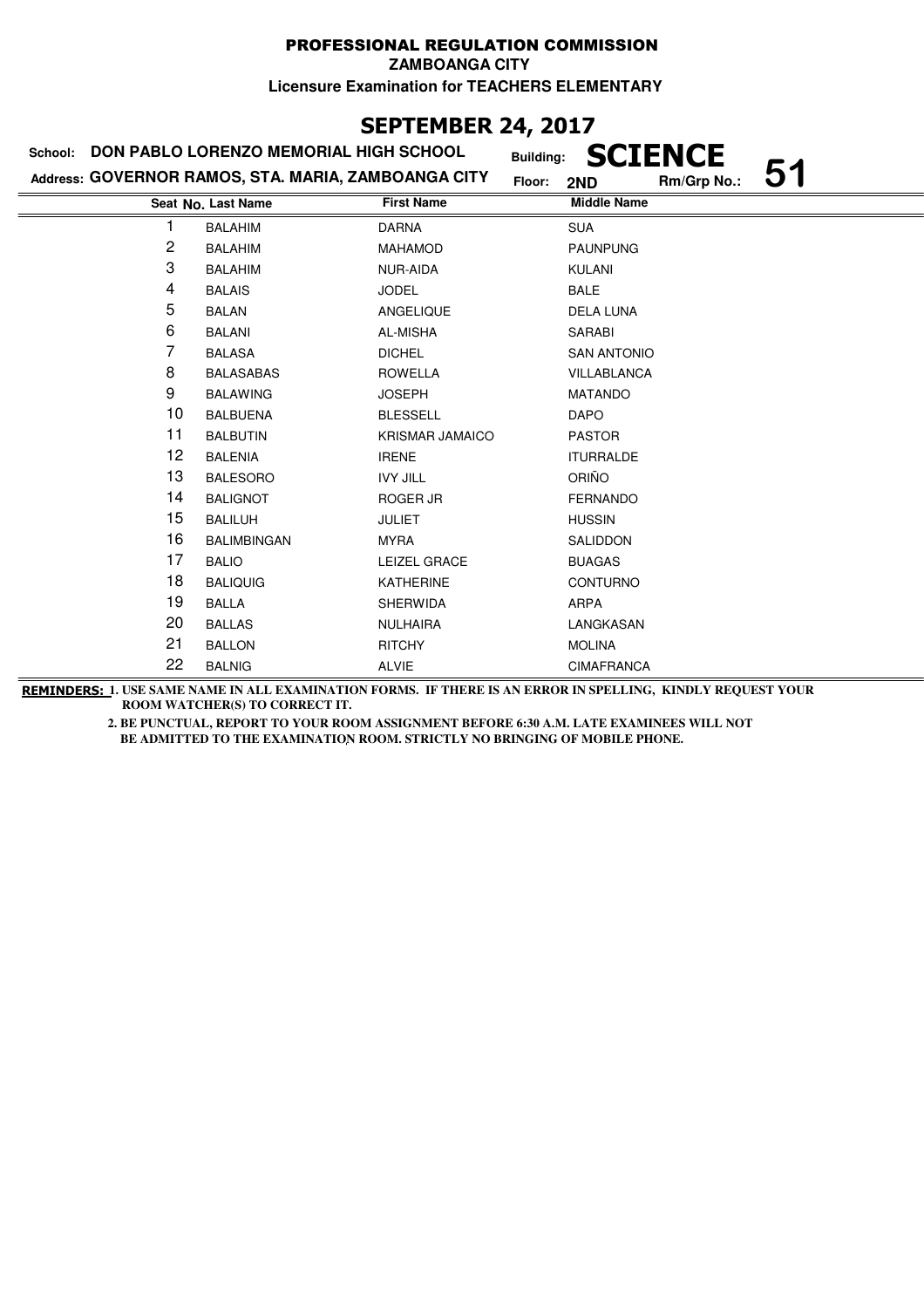**ZAMBOANGA CITY**

**Licensure Examination for TEACHERS ELEMENTARY**

# **SEPTEMBER 24, 2017**

| School: | DON PABLO LORENZO MEMORIAL HIGH SCHOOL              |                        | Е<br><b>Building:</b>                        |
|---------|-----------------------------------------------------|------------------------|----------------------------------------------|
|         | Address: GOVERNOR RAMOS, STA. MARIA, ZAMBOANGA CITY |                        | 52<br>Rm/Grp No.:<br>Floor:<br><b>GROUND</b> |
|         | Seat No. Last Name                                  | <b>First Name</b>      | <b>Middle Name</b>                           |
| 1       | <b>BALOME</b>                                       | ANGELIE                | <b>OLAM</b>                                  |
| 2       | <b>BALUAN</b>                                       | <b>FADZMA</b>          | <b>HAJAL</b>                                 |
| 3       | <b>BALUAN</b>                                       | <b>FATIMA NUR-AINA</b> | <b>JANANG</b>                                |
| 4       | <b>BALUAN</b>                                       | <b>SHELWINA</b>        | SAID                                         |
| 5       | <b>BALUCAN</b>                                      | <b>ROJAY</b>           | <b>JUMALON</b>                               |
| 6       | <b>BANDA</b>                                        | LORAFE                 | <b>GUIAYA</b>                                |
| 7       | <b>BANDAHALA</b>                                    | JAMILA                 | <b>JUNAIDI</b>                               |
| 8       | <b>BANDAHALA</b>                                    | MADZRA                 | <b>KARIMUDDIN</b>                            |
| 9       | <b>BANDAHALA</b>                                    | <b>NURFAIDA</b>        | <b>HADJIBAIN</b>                             |
| 10      | <b>BANDAHALA</b>                                    | <b>NURHAIDA</b>        | LADJA                                        |
| 11      | <b>BANDAHALA</b>                                    | <b>NURJIA</b>          | <b>DAUD</b>                                  |
| 12      | <b>BANDAHALA</b>                                    | <b>NURMIDA</b>         | LADJA                                        |
| 13      | <b>BANDAHALA</b>                                    | SHERHANA               | <b>YUSOP</b>                                 |
| 14      | <b>BANDING</b>                                      | <b>JUVELIBETH</b>      | <b>GUMOTUD</b>                               |
| 15      | <b>BANDIVAS</b>                                     | JUVIE MILE             | CRAMPATANTA                                  |
| 16      | <b>BANDOQUILLO</b>                                  | <b>MARY GRACE</b>      | LAGRADA                                      |
| 17      | <b>BANGA</b>                                        | <b>BREZY MAY</b>       | <b>ALBOS</b>                                 |
| 18      | <b>BANGGAY</b>                                      | <b>CRISTINE</b>        | <b>AWING</b>                                 |
| 19      | <b>BANGSA</b>                                       | <b>BERWINA</b>         | MADJID                                       |
| 20      | <b>BANGUIH</b>                                      | <b>HADZNA</b>          | LUMAGLAG                                     |
| 21      | <b>BANGUIS</b>                                      | <b>MARAH JOY</b>       | <b>DUMADAUG</b>                              |
| 22      | <b>BANING</b>                                       | <b>SITTIPADWA</b>      | <b>ASALI</b>                                 |

**REMINDERS: 1. USE SAME NAME IN ALL EXAMINATION FORMS. IF THERE IS AN ERROR IN SPELLING, KINDLY REQUEST YOUR ROOM WATCHER(S) TO CORRECT IT.**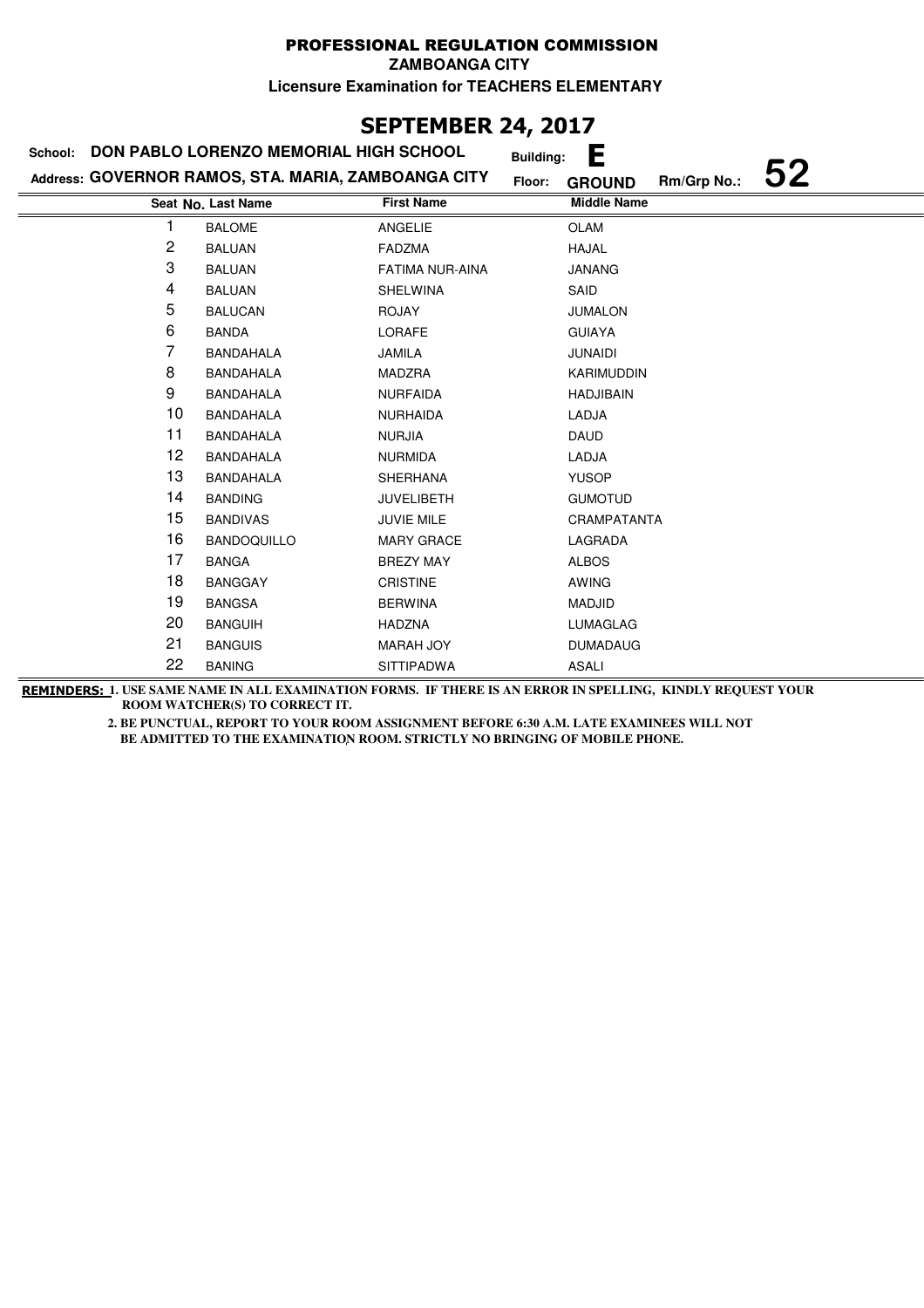**ZAMBOANGA CITY**

**Licensure Examination for TEACHERS ELEMENTARY**

## **SEPTEMBER 24, 2017**

| DON PABLO LORENZO MEMORIAL HIGH SCHOOL<br>School: |                                                     |                            |        | E                  |             |    |
|---------------------------------------------------|-----------------------------------------------------|----------------------------|--------|--------------------|-------------|----|
|                                                   | Address: GOVERNOR RAMOS, STA. MARIA, ZAMBOANGA CITY |                            | Floor: | <b>GROUND</b>      | Rm/Grp No.: | 53 |
|                                                   | Seat No. Last Name                                  | <b>First Name</b>          |        | <b>Middle Name</b> |             |    |
|                                                   | <b>BANIQUED</b>                                     | <b>JULIET</b>              |        | <b>BEJERANO</b>    |             |    |
| 2                                                 | <b>BANJAL</b>                                       | <b>FALMI</b>               |        | ASMAD              |             |    |
| 3                                                 | <b>BANJAL</b>                                       | <b>REYJILYN</b>            |        | <b>JAAFAR</b>      |             |    |
| 4                                                 | <b>BANOTA</b>                                       | <b>RENZ MOHAMMAD KAIZA</b> |        | IPA                |             |    |
| 5                                                 | <b>BANQUERIGO</b>                                   | CHARLAINE                  |        | <b>ANUDDIN</b>     |             |    |
| 6                                                 | <b>BANSE</b>                                        | SHIELA MAE                 |        | ANGGANG            |             |    |
| 7                                                 | <b>BANTAYAN</b>                                     | <b>JULIE NURMIDZRA</b>     |        | <b>IDDIH</b>       |             |    |
| 8                                                 | <b>BANTIGUE</b>                                     | <b>JUBELYN</b>             |        | PIEDAD             |             |    |
| 9                                                 | <b>BANTOTO</b>                                      | <b>JONATHAN</b>            |        | <b>STA MARIA</b>   |             |    |
| 10                                                | <b>BANTOTO</b>                                      | LAARNIE                    |        | <b>CAMPANER</b>    |             |    |
| 11                                                | <b>BAPORA</b>                                       | <b>FATIMA SHEEVA</b>       |        | <b>MOHAMAD</b>     |             |    |
| 12                                                | <b>BARA</b>                                         | <b>ADZMIN</b>              |        | <b>MUKAHIL</b>     |             |    |
| 13                                                | <b>BARA</b>                                         | <b>DILMANIS</b>            |        | <b>SULAIMAN</b>    |             |    |
| 14                                                | <b>BARA</b>                                         | NASHRALYN                  |        | <b>INDANAN</b>     |             |    |
| 15                                                | <b>BARA</b>                                         | NURDALYN                   |        | <b>SITTI DARNA</b> |             |    |
| 16                                                | <b>BARA</b>                                         | <b>NURIA</b>               |        | ARABANI            |             |    |
| 17                                                | <b>BARA</b>                                         | <b>PATRINA</b>             |        | <b>ARASID</b>      |             |    |
| 18                                                | <b>BARA</b>                                         | <b>RIDZQINA</b>            |        | <b>GAYONG</b>      |             |    |
| 19                                                | <b>BARADE</b>                                       | <b>MILDRED</b>             |        | DELA PEÑA          |             |    |
| 20                                                | <b>BARADI</b>                                       | RAPUNZEL                   |        | <b>BEJERANO</b>    |             |    |
| 21                                                | <b>BARAHAMA</b>                                     | <b>NELSA</b>               |        | <b>RADDULAN</b>    |             |    |
| 22                                                | <b>BARAIL</b>                                       | <b>JESSIEMAR</b>           |        | <b>MOORE</b>       |             |    |

**REMINDERS: 1. USE SAME NAME IN ALL EXAMINATION FORMS. IF THERE IS AN ERROR IN SPELLING, KINDLY REQUEST YOUR ROOM WATCHER(S) TO CORRECT IT.**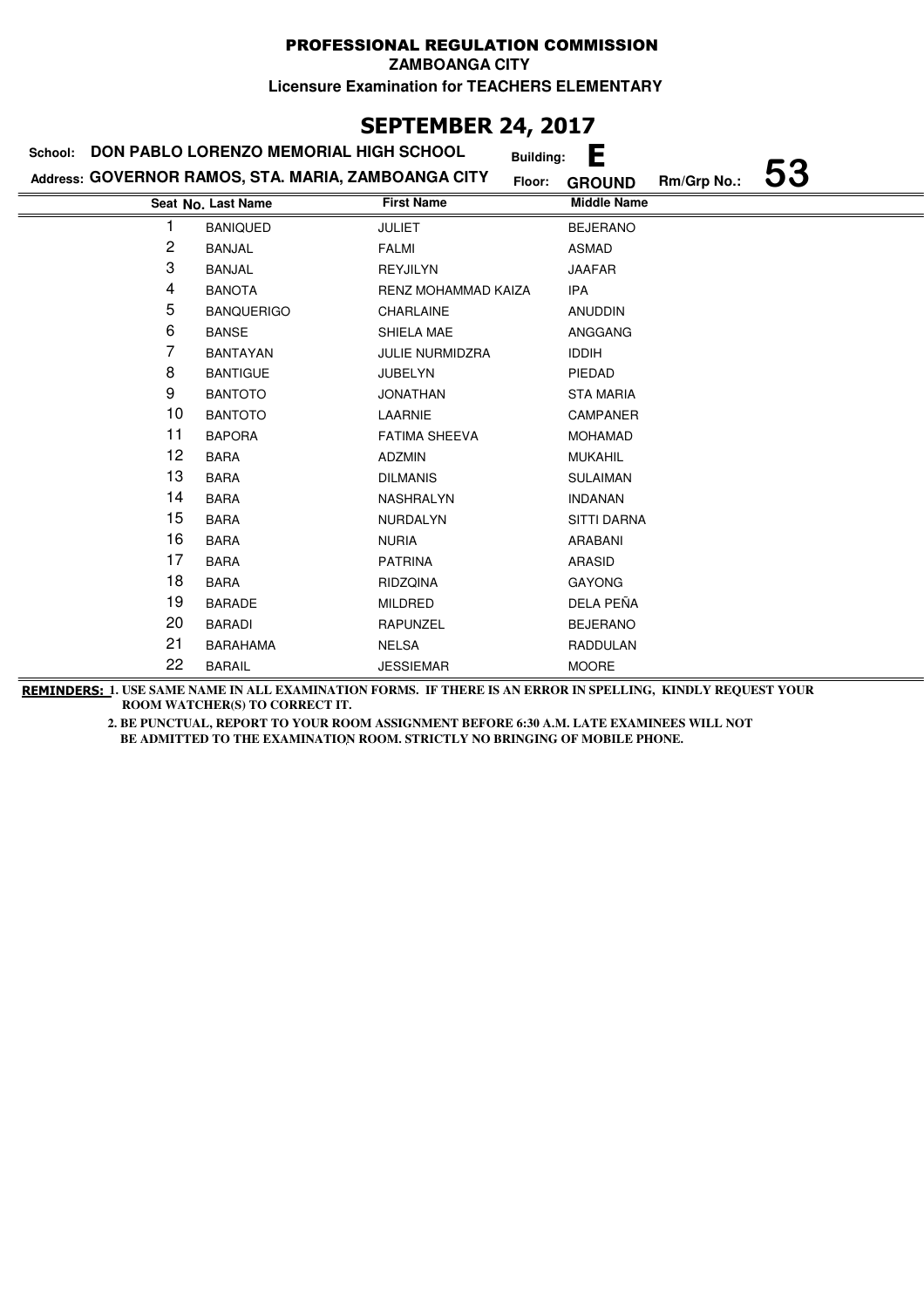**ZAMBOANGA CITY**

**Licensure Examination for TEACHERS ELEMENTARY**

## **SEPTEMBER 24, 2017**

#### **Last Name Middle Name Address: GOVERNOR RAMOS, STA. MARIA, ZAMBOANGA CITY School: DON PABLO LORENZO MEMORIAL HIGH SCHOOL Building: E Floor: GROUND Rm/Grp No.: 54 Seat No.** 1 BARAZON JERSON CANOY 2 BARCELONA MARITES LABRADOR 3 BARCELONA RUENCE MAGNO 4 BARICUATRO JOENEL MACASLING 5 BARIGA JENEBIE MIGUEL 6 BARIOWA NADZMAIDA KADIH 7 BARIQUIT ROCHELLE TEJEDOR 8 BARRERA DALISAY UBAN 9 BARRI MOHAMMAD YUSOP SAMPARANI 10 BARRIOS LORENZ WILFRED CARBAQUEL 11 BARRIOS MA. LOURDES GEROLAGA 12 BARRO MYTZ LOUREN PANTALEON 13 BARTOLOME ROGIE LOU LIMEN 14 BARUNDING LINETH NERI 15 BASA ABNER AMI 16 BASA ALMINA SAMSON 17 BASA AMINA-ZHUHADA NARAWANGSA 18 BASA SARA SARA SAMSON 19 BASALO GERALDINE GUMOTUD 20 BASANON MARCELA MAJALLI 21 BASANON MAYRA MAJALLI 22 BASANON SITTI RUHUMA ISMAIL

**REMINDERS: 1. USE SAME NAME IN ALL EXAMINATION FORMS. IF THERE IS AN ERROR IN SPELLING, KINDLY REQUEST YOUR ROOM WATCHER(S) TO CORRECT IT.**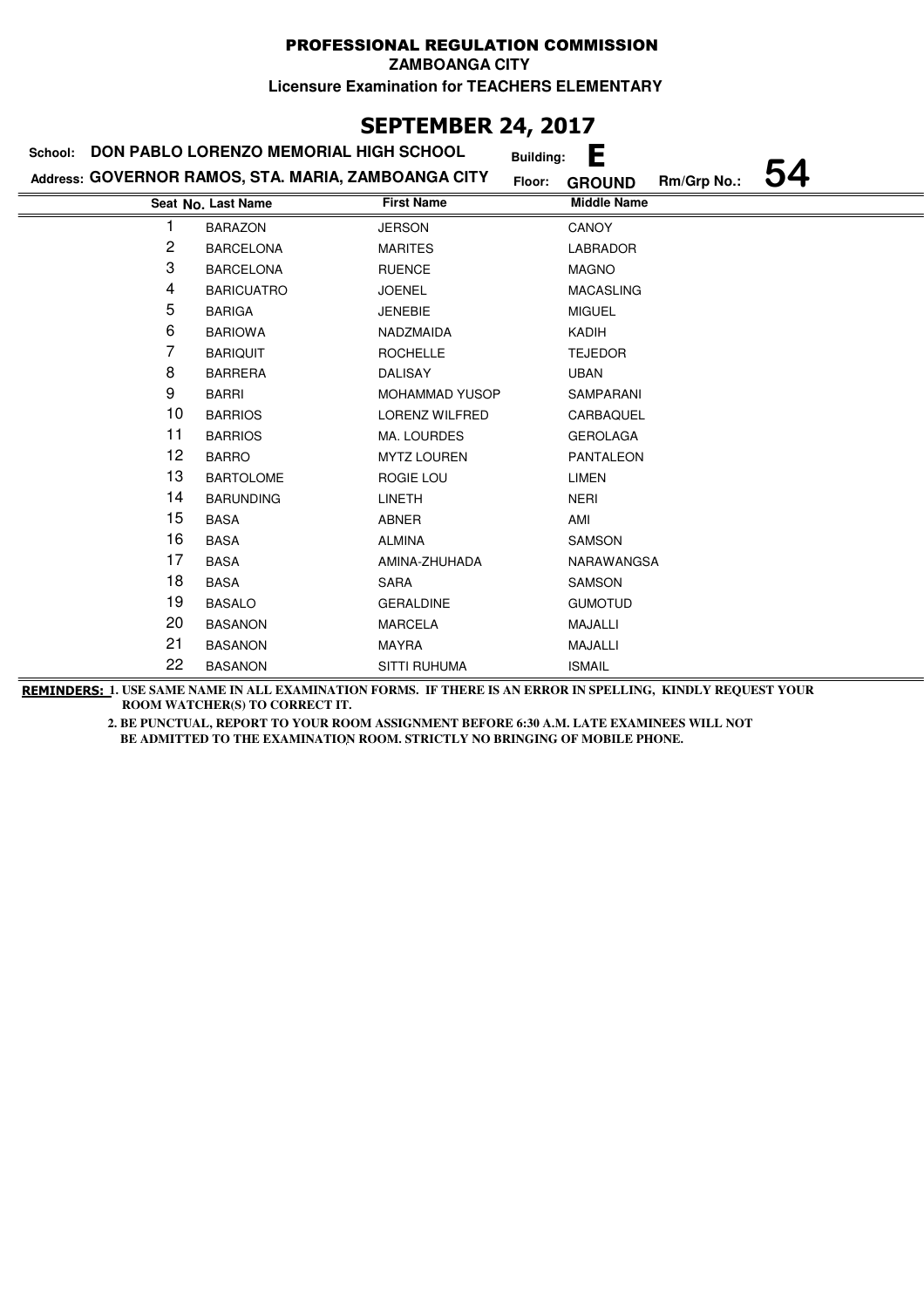**ZAMBOANGA CITY**

**Licensure Examination for TEACHERS ELEMENTARY**

## **SEPTEMBER 24, 2017**

| School: | DON PABLO LORENZO MEMORIAL HIGH SCHOOL              |                   | <b>Building:</b> | Е                  |             |    |
|---------|-----------------------------------------------------|-------------------|------------------|--------------------|-------------|----|
|         | Address: GOVERNOR RAMOS, STA. MARIA, ZAMBOANGA CITY |                   | Floor:           | <b>GROUND</b>      | Rm/Grp No.: | 55 |
|         | Seat No. Last Name                                  | <b>First Name</b> |                  | <b>Middle Name</b> |             |    |
|         | <b>BASARA</b>                                       | <b>GILDARUFA</b>  |                  | <b>HADALI</b>      |             |    |
| 2       | <b>BASIL</b>                                        | <b>BEBELYN</b>    |                  | JALALAIN           |             |    |
| 3       | <b>BASIL</b>                                        | <b>NURSILYN</b>   |                  | MAÑALAS            |             |    |
| 4       | <b>BASILIO</b>                                      | <b>EMIE</b>       |                  | <b>BENTULAN</b>    |             |    |
| 5       | <b>BASILIO</b>                                      | <b>GLENDELINA</b> |                  | <b>ENRIQUEZ</b>    |             |    |
| 6       | <b>BASILIO</b>                                      | <b>RICHARD</b>    |                  | <b>GARCIA</b>      |             |    |
| 7       | <b>BASIRI</b>                                       | <b>FERUSA</b>     |                  | SAID               |             |    |
| 8       | <b>BASIRI</b>                                       | <b>RAISA</b>      |                  | SAMAD              |             |    |
| 9       | <b>BASIRI</b>                                       | <b>YASHMEEN</b>   |                  | <b>ATARI</b>       |             |    |
| 10      | <b>BASLANI</b>                                      | <b>ALIMAR</b>     |                  | <b>ELIMINIO</b>    |             |    |
| 11      | <b>BASLANI</b>                                      | RADZMA            |                  | <b>HOCKSON</b>     |             |    |
| 12      | <b>BASMAYOR</b>                                     | <b>APRILYN</b>    |                  | <b>OMONGOS</b>     |             |    |
| 13      | <b>BASMAYOR</b>                                     | <b>JENELYN</b>    |                  | <b>GONZALES</b>    |             |    |
| 14      | <b>BASRI</b>                                        | <b>NURSALINA</b>  |                  | <b>JIMBANG</b>     |             |    |
| 15      | <b>BASSAL</b>                                       | <b>MARCILINA</b>  |                  | <b>UDONG</b>       |             |    |
| 16      | <b>BASSAN</b>                                       | <b>ELIZABETH</b>  |                  | <b>BAIJAN</b>      |             |    |
| 17      | <b>BASUBAS</b>                                      | PETER             |                  | <b>PALUBON</b>     |             |    |
| 18      | <b>BASUG</b>                                        | <b>SUMAYYA</b>    |                  | LATIP              |             |    |
| 19      | <b>BATAS</b>                                        | <b>MARILYN</b>    |                  | <b>ISMAEL</b>      |             |    |
| 20      | <b>BATOY</b>                                        | <b>GRITCHEN</b>   |                  | <b>BANTIAD</b>     |             |    |
| 21      | <b>BAUDDIN</b>                                      | <b>ALJIMAR</b>    |                  | JULAILI            |             |    |
| 22      | <b>BAUDDIN</b>                                      | NASTRALYN         |                  | <b>ALIH</b>        |             |    |

**REMINDERS: 1. USE SAME NAME IN ALL EXAMINATION FORMS. IF THERE IS AN ERROR IN SPELLING, KINDLY REQUEST YOUR ROOM WATCHER(S) TO CORRECT IT.**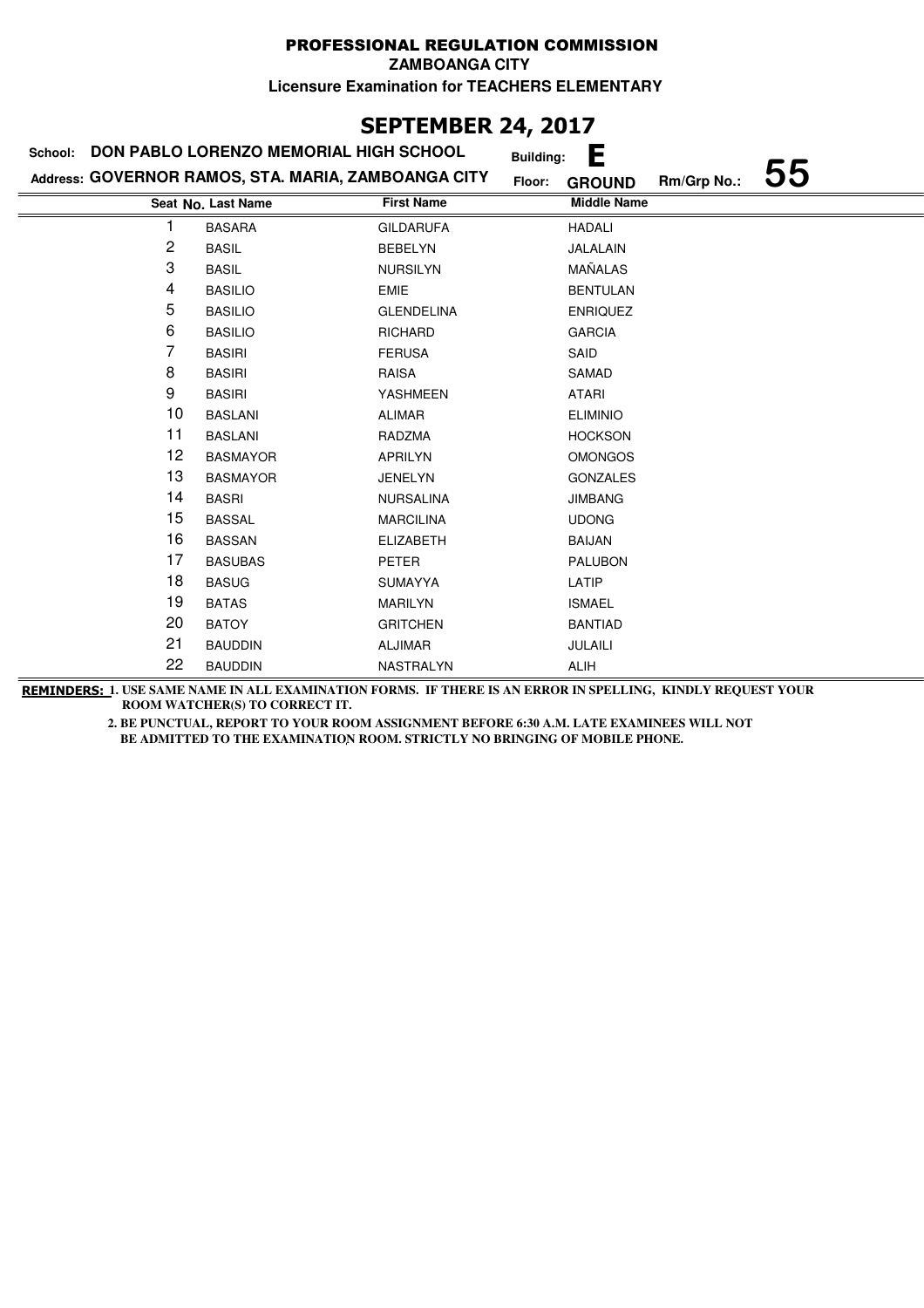**ZAMBOANGA CITY**

**Licensure Examination for TEACHERS ELEMENTARY**

## **SEPTEMBER 24, 2017**

|    | School: DON PABLO LORENZO MEMORIAL HIGH SCHOOL      |                        | <b>Building:</b> | E                  |             |    |
|----|-----------------------------------------------------|------------------------|------------------|--------------------|-------------|----|
|    | Address: GOVERNOR RAMOS, STA. MARIA, ZAMBOANGA CITY |                        | Floor:           | <b>GROUND</b>      | Rm/Grp No.: | 56 |
|    | Seat No. Last Name                                  | <b>First Name</b>      |                  | <b>Middle Name</b> |             |    |
| 1  | <b>BAUNDING</b>                                     | AL-FAIZAL              |                  | <b>GUITENG</b>     |             |    |
| 2  | <b>BAWAH</b>                                        | <b>ALMAIDA</b>         |                  | <b>HADJIRUDDIN</b> |             |    |
| 3  | <b>BAYLON</b>                                       | ANNA MAE               |                  | <b>MANONGCAS</b>   |             |    |
| 4  | <b>BAYLOSIS</b>                                     | LORYMAE                |                  | LIPASAN            |             |    |
| 5  | <b>BAYNOSA</b>                                      | <b>MARISHLYN</b>       |                  | <b>SANTOS</b>      |             |    |
| 6  | <b>BAYOT</b>                                        | <b>JOSHLY KJELDAHL</b> |                  | <b>DEL ROSARIO</b> |             |    |
| 7  | <b>BAYOT</b>                                        | <b>REMARIE</b>         |                  | <b>BIOSADA</b>     |             |    |
| 8  | <b>BAYRON</b>                                       | <b>BAVIRLYN</b>        |                  | <b>DESOY</b>       |             |    |
| 9  | <b>BEDAYO</b>                                       | <b>SALVACION</b>       |                  | <b>CORTEZ</b>      |             |    |
| 10 | <b>BEJERANO</b>                                     | <b>ALLEN JAY</b>       |                  | <b>ARANETA</b>     |             |    |
| 11 | <b>BELANDRES</b>                                    | <b>GRETCHEN</b>        |                  | MATA               |             |    |
| 12 | <b>BELGA</b>                                        | <b>JOY</b>             |                  | <b>GOLINGAY</b>    |             |    |
| 13 | <b>BELIGOLO</b>                                     | <b>NIKKI</b>           |                  | CEBE               |             |    |
| 14 | <b>BELLO</b>                                        | ARLIEN                 |                  | <b>AJIJUL</b>      |             |    |
| 15 | <b>BELLO</b>                                        | MAY-ANN                |                  | <b>VILLARIN</b>    |             |    |
| 16 | <b>BELOTINDOS</b>                                   | <b>MAVY LYNN</b>       |                  | SACAY              |             |    |
| 17 | <b>BELVIS</b>                                       | THEA LYNN              |                  |                    |             |    |
| 18 | <b>BEN</b>                                          | <b>JUBAIRA</b>         |                  | SAPPAYANI          |             |    |
| 19 | <b>BEN</b>                                          | <b>NURSIDA</b>         |                  | SARI               |             |    |
| 20 | <b>BENHAR</b>                                       | MAIDA                  |                  | SALI               |             |    |
| 21 | <b>BENLOT</b>                                       | <b>ALPHER</b>          |                  | <b>DECIN</b>       |             |    |
| 22 | <b>BENLOT</b>                                       | <b>JULIME</b>          |                  | <b>BALBIN</b>      |             |    |

**REMINDERS: 1. USE SAME NAME IN ALL EXAMINATION FORMS. IF THERE IS AN ERROR IN SPELLING, KINDLY REQUEST YOUR ROOM WATCHER(S) TO CORRECT IT.**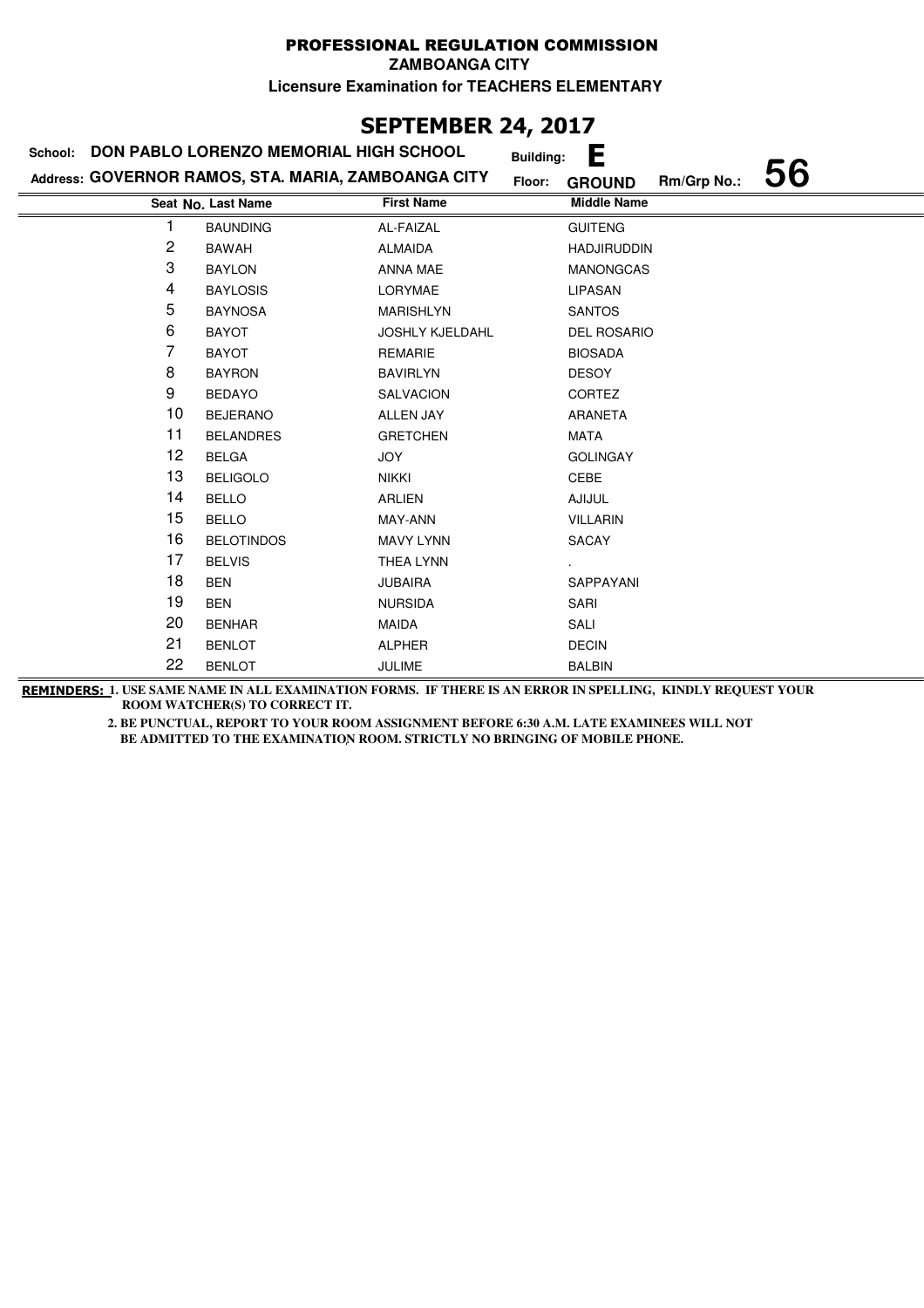# **SEPTEMBER 24, 2017**

| School: | DON PABLO LORENZO MEMORIAL HIGH SCHOOL              |                   | Е<br><b>Building:</b> |             |    |
|---------|-----------------------------------------------------|-------------------|-----------------------|-------------|----|
|         | Address: GOVERNOR RAMOS, STA. MARIA, ZAMBOANGA CITY |                   | Floor:<br>2ND         | Rm/Grp No.: | 57 |
|         | Seat No. Last Name                                  | <b>First Name</b> | <b>Middle Name</b>    |             |    |
|         | <b>BENLOT</b>                                       | <b>VERNALYN</b>   | <b>BESAS</b>          |             |    |
| 2       | <b>BENSALI</b>                                      | ABDELBAKI         | <b>NGALLIH</b>        |             |    |
| 3       | <b>BENSALI</b>                                      | AL-CHARIT         | <b>JULAIN</b>         |             |    |
| 4       | <b>BENSALI</b>                                      | <b>SHARIAMAR</b>  | SAPIE                 |             |    |
| 5       | <b>BENTOY</b>                                       | <b>TERESA</b>     | <b>EVANGELIO</b>      |             |    |
| 6       | <b>BENZAR</b>                                       | <b>MARSAYDA</b>   | <b>OMI</b>            |             |    |
| 7       | <b>BERGUIA</b>                                      | <b>JOHANNA</b>    | <b>PARING</b>         |             |    |
| 8       | <b>BERGUIA</b>                                      | <b>JOHNBERT</b>   | <b>PARING</b>         |             |    |
| 9       | <b>BERNABI</b>                                      | <b>BIBBONG</b>    | LINRAN                |             |    |
| 10      | <b>BERNABI</b>                                      | <b>RONALYN</b>    | <b>LIURAN</b>         |             |    |
| 11      | <b>BERNALDEZ</b>                                    | ARLENE            | <b>TURNO</b>          |             |    |
| 12      | <b>BERNARDO</b>                                     | <b>ELMER</b>      | LAO                   |             |    |
| 13      | <b>BERNARDO</b>                                     | <b>JONELYN</b>    | LAYAN                 |             |    |
| 14      | <b>BERNARDO</b>                                     | <b>JOSEPHINE</b>  | <b>BUSCADO</b>        |             |    |
| 15      | <b>BERNARDO</b>                                     | MA. BABY JOY      | <b>ARANAS</b>         |             |    |
| 16      | <b>BERNARDO</b>                                     | <b>MEEKO</b>      | PEREZ                 |             |    |
| 17      | <b>BERNARDO</b>                                     | RAIZA JANE        | <b>ARILON</b>         |             |    |
| 18      | <b>BERTO</b>                                        | ARMA              | SATTALAL              |             |    |
| 19      | <b>BERTO</b>                                        | <b>LENELYN</b>    | <b>MANDAIN</b>        |             |    |
| 20      | <b>BERTO</b>                                        | SHER-AINI         | <b>IPA</b>            |             |    |
| 21      | <b>BERTO</b>                                        | <b>WUDZRIMA</b>   | <b>IPA</b>            |             |    |
| 22      | <b>BERUNIO</b>                                      | <b>AILYN</b>      | <b>FRANCISCO</b>      |             |    |

**REMINDERS: 1. USE SAME NAME IN ALL EXAMINATION FORMS. IF THERE IS AN ERROR IN SPELLING, KINDLY REQUEST YOUR ROOM WATCHER(S) TO CORRECT IT.**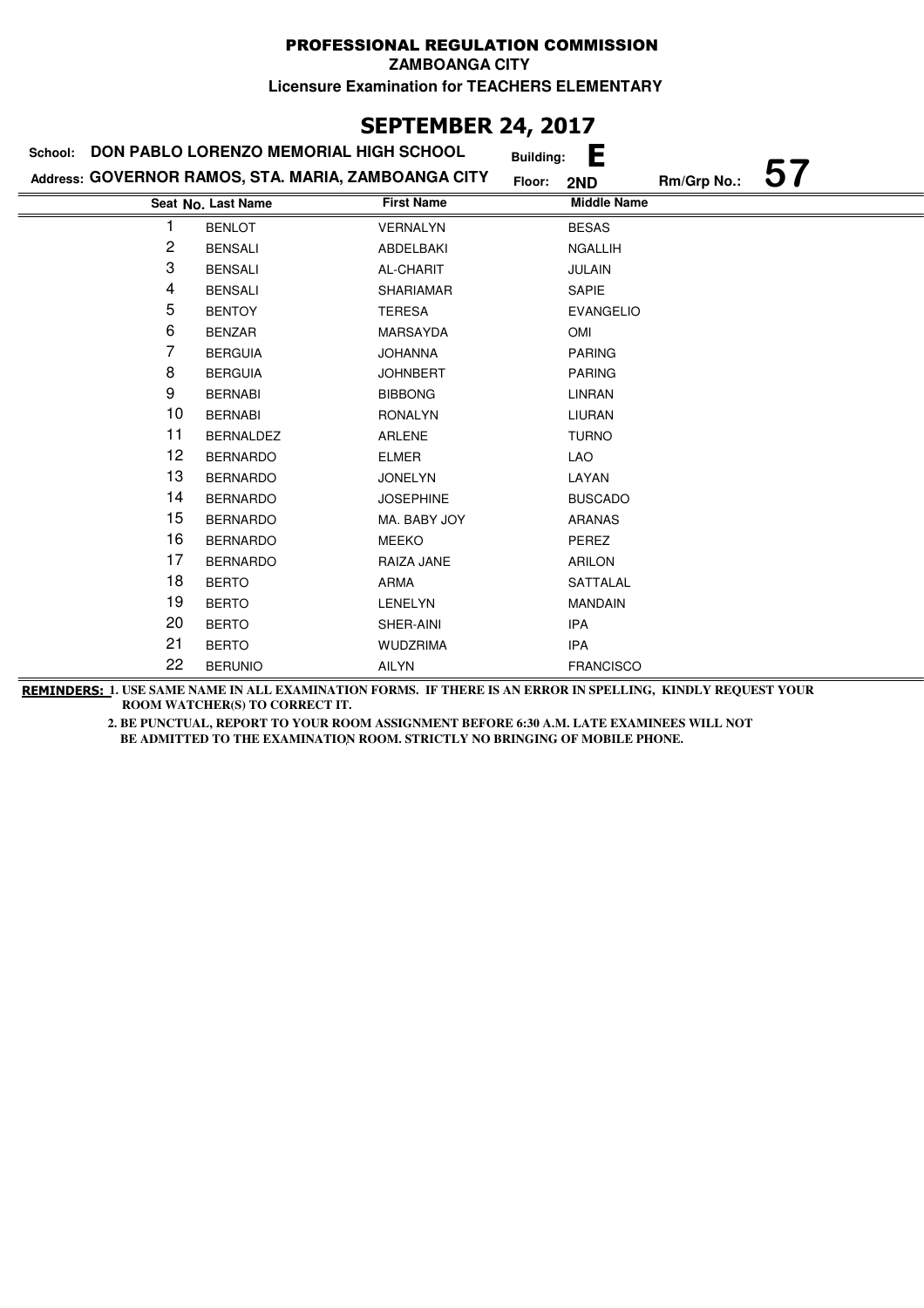**ZAMBOANGA CITY**

**Licensure Examination for TEACHERS ELEMENTARY**

# **SEPTEMBER 24, 2017**

|    | School: DON PABLO LORENZO MEMORIAL HIGH SCHOOL      |                    | <b>Building:</b> | Е                  |             |    |
|----|-----------------------------------------------------|--------------------|------------------|--------------------|-------------|----|
|    | Address: GOVERNOR RAMOS, STA. MARIA, ZAMBOANGA CITY |                    | Floor:           | 2ND                | Rm/Grp No.: | 58 |
|    | Seat No. Last Name                                  | <b>First Name</b>  |                  | <b>Middle Name</b> |             |    |
| 1  | <b>BESAS</b>                                        | <b>JASMINE</b>     |                  | LIM                |             |    |
| 2  | <b>BESERIL</b>                                      | RIZA JANELL        |                  | <b>TAN</b>         |             |    |
| 3  | <b>BETONGGA</b>                                     | <b>RINA</b>        |                  | <b>RODRIGUEZ</b>   |             |    |
| 4  | <b>BIADNES</b>                                      | LEIZEL             |                  | <b>FABILLA</b>     |             |    |
| 5  | <b>BIAHE</b>                                        | <b>BLESSIE</b>     |                  | SALATAN            |             |    |
| 6  | <b>BIAJE</b>                                        | <b>JENNIFER</b>    |                  | <b>PIAGAL</b>      |             |    |
| 7  | <b>BIAO</b>                                         | ADAWIYA            |                  | <b>YUSOP</b>       |             |    |
| 8  | <b>BIAO</b>                                         | <b>ALHAISAR</b>    |                  | SAJI               |             |    |
| 9  | <b>BIASON</b>                                       | JEN                |                  | <b>AGACITA</b>     |             |    |
| 10 | <b>BINA</b>                                         | <b>EDDIEMESA</b>   |                  | ABDULHAMAN         |             |    |
| 11 | <b>BINANG</b>                                       | <b>NARSUM</b>      |                  | <b>AIYOB</b>       |             |    |
| 12 | <b>BINONDO</b>                                      | <b>ASLINA JANE</b> |                  |                    |             |    |
| 13 | <b>BIOCO</b>                                        | <b>GENIE ROSE</b>  |                  | <b>UTA</b>         |             |    |
| 14 | <b>BIONG</b>                                        | <b>JONADE</b>      |                  | PALAC              |             |    |
| 15 | <b>BIRAL</b>                                        | <b>AMRIN</b>       |                  | ABDUHALIM          |             |    |
| 16 | <b>BIRAL</b>                                        | SHERAINA           |                  | <b>JAURI</b>       |             |    |
| 17 | <b>BIÑAS</b>                                        | <b>TESSIE JOY</b>  |                  | <b>BELVIS</b>      |             |    |
| 18 | <b>BLANCA</b>                                       | <b>JOHN CARLO</b>  |                  | <b>MAQUILAN</b>    |             |    |
| 19 | <b>BLANCA</b>                                       | <b>MARICEL</b>     |                  | <b>BASILIO</b>     |             |    |
| 20 | <b>BLANCO</b>                                       | <b>RUTH</b>        |                  | <b>SECORSICON</b>  |             |    |
| 21 | <b>BOCES</b>                                        | ERICA JOY          |                  | <b>FERRER</b>      |             |    |
| 22 | <b>BOCON</b>                                        | <b>SINMIE</b>      |                  | <b>BARLITA</b>     |             |    |

**REMINDERS: 1. USE SAME NAME IN ALL EXAMINATION FORMS. IF THERE IS AN ERROR IN SPELLING, KINDLY REQUEST YOUR ROOM WATCHER(S) TO CORRECT IT.**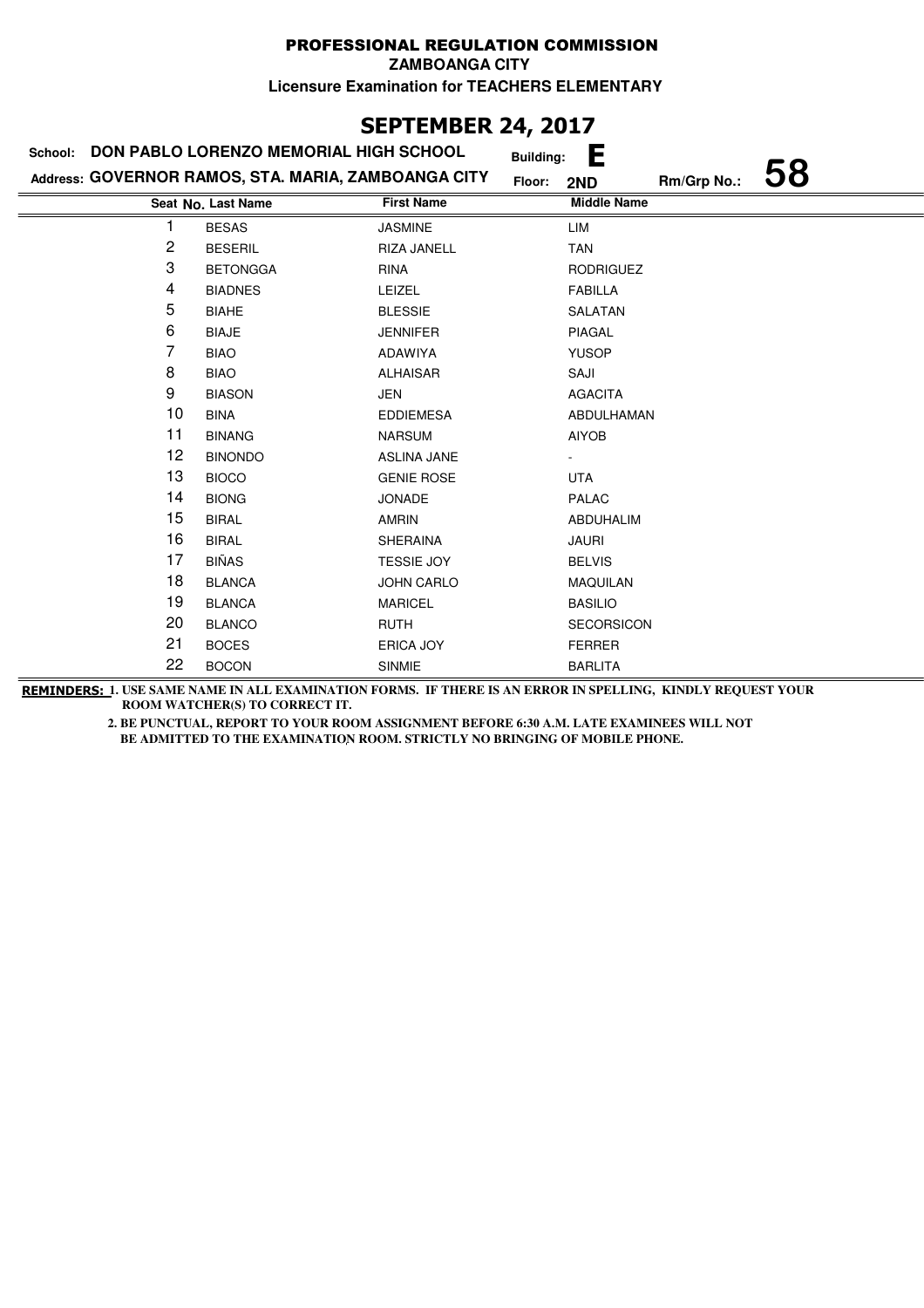# **SEPTEMBER 24, 2017**

| School: | DON PABLO LORENZO MEMORIAL HIGH SCHOOL              |                     | <b>Building:</b> | Е                  |             |    |
|---------|-----------------------------------------------------|---------------------|------------------|--------------------|-------------|----|
|         | Address: GOVERNOR RAMOS, STA. MARIA, ZAMBOANGA CITY |                     | Floor:           | 2ND                | Rm/Grp No.: | 59 |
|         | Seat No. Last Name                                  | <b>First Name</b>   |                  | <b>Middle Name</b> |             |    |
|         | <b>BOGO</b>                                         | <b>RUBAMA</b>       |                  | <b>ASIH</b>        |             |    |
| 2       | <b>BOHONG</b>                                       | RAHMA               |                  | <b>MONONG</b>      |             |    |
| 3       | <b>BOMBANE</b>                                      | <b>CARMELITA</b>    |                  | <b>MARTINEZ</b>    |             |    |
| 4       | <b>BONACHITA</b>                                    | <b>CLAIRE ANN</b>   |                  | <b>DEITA</b>       |             |    |
| 5       | <b>BONGKIAT</b>                                     | <b>SHERWINA</b>     |                  | <b>LEE</b>         |             |    |
| 6       | <b>BONHART</b>                                      | RHEA MAE            |                  | <b>MOMO</b>        |             |    |
| 7       | <b>BONIAO</b>                                       | MERYJANE            |                  | <b>GUIA</b>        |             |    |
| 8       | <b>BONIFACIO</b>                                    | <b>JEAN ROSE</b>    |                  | <b>ROXAS</b>       |             |    |
| 9       | <b>BOOKAN</b>                                       | ABDUWA              |                  | <b>HAJAN</b>       |             |    |
| 10      | <b>BOOKAN</b>                                       | RADZETA             |                  | SAJI               |             |    |
| 11      | <b>BOQUILA</b>                                      | <b>MICHELLE</b>     |                  | LLENA              |             |    |
| 12      | <b>BORINGGOT</b>                                    | <b>RYAN</b>         |                  | CULANCULAN         |             |    |
| 13      | <b>BORJA</b>                                        | <b>JESEL</b>        |                  | <b>LABADO</b>      |             |    |
| 14      | <b>BORNALES</b>                                     | <b>GARIE PHE</b>    |                  | <b>BAGBAG</b>      |             |    |
| 15      | <b>BORROMEO</b>                                     | <b>ANALYN</b>       |                  | <b>LEGASPI</b>     |             |    |
| 16      | <b>BRAGANZA</b>                                     | <b>MARLON</b>       |                  | <b>TUNGKOD</b>     |             |    |
| 17      | <b>BRIZO</b>                                        | <b>MARVIN</b>       |                  | PIEDAD             |             |    |
| 18      | <b>BROWN</b>                                        | <b>CAMILLE FAYE</b> |                  | <b>RAMOS</b>       |             |    |
| 19      | <b>BUAL</b>                                         | <b>MOHAMMAD</b>     |                  | HADANI             |             |    |
| 20      | <b>BUBAN</b>                                        | <b>MARITES</b>      |                  | <b>RUIZOL</b>      |             |    |
| 21      | <b>BUCLAO</b>                                       | <b>TARHATA</b>      |                  | SAKILAN            |             |    |
| 22      | <b>BUCOY</b>                                        | <b>CHRISTINE</b>    |                  | SAAVEDRA           |             |    |

**REMINDERS: 1. USE SAME NAME IN ALL EXAMINATION FORMS. IF THERE IS AN ERROR IN SPELLING, KINDLY REQUEST YOUR ROOM WATCHER(S) TO CORRECT IT.**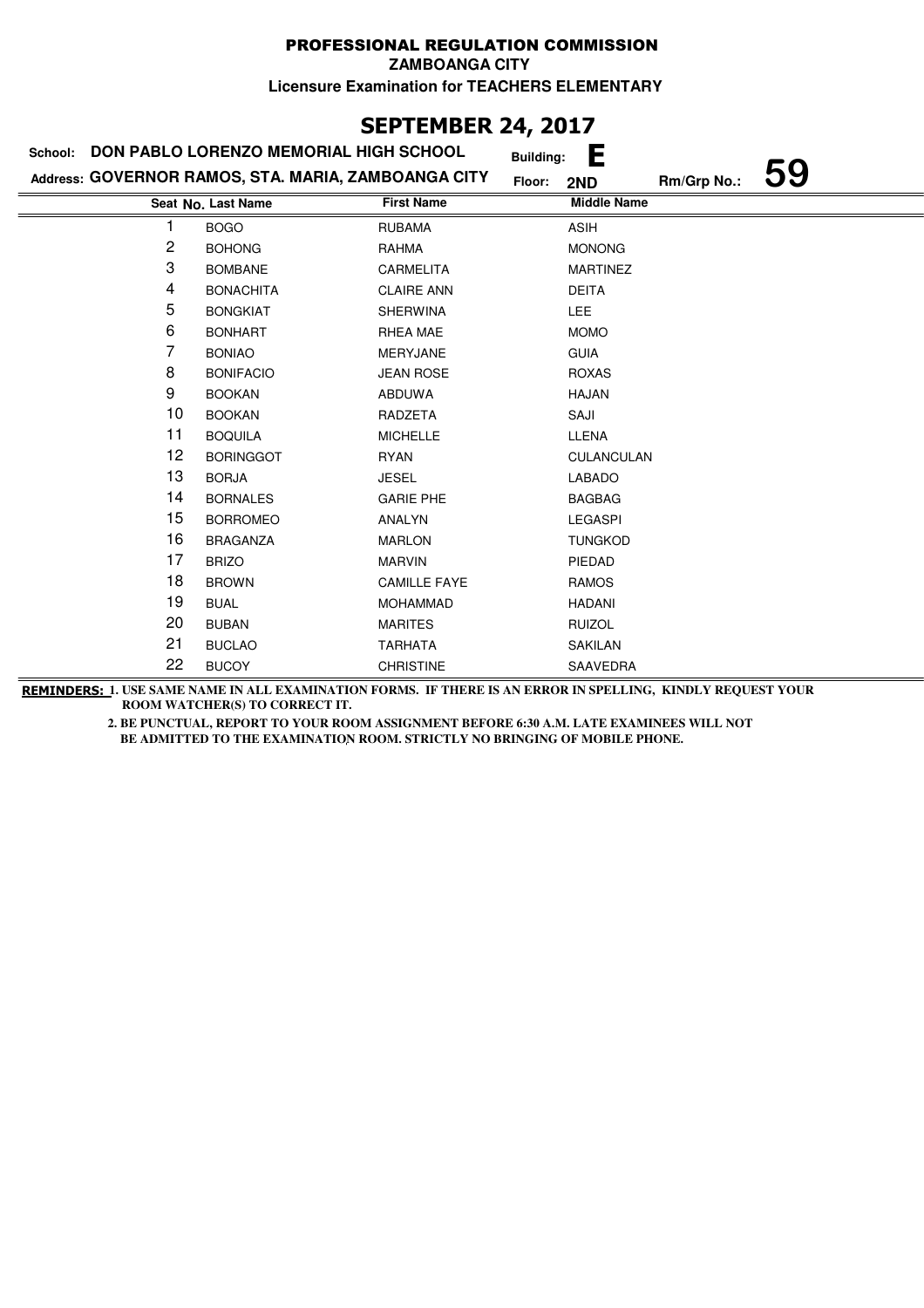# **SEPTEMBER 24, 2017**

| School: | DON PABLO LORENZO MEMORIAL HIGH SCHOOL              |                       | <b>Building:</b> | Е                  |             |    |
|---------|-----------------------------------------------------|-----------------------|------------------|--------------------|-------------|----|
|         | Address: GOVERNOR RAMOS, STA. MARIA, ZAMBOANGA CITY |                       | Floor:<br>2ND    |                    | Rm/Grp No.: | 60 |
|         | Seat No. Last Name                                  | <b>First Name</b>     |                  | <b>Middle Name</b> |             |    |
|         | <b>BUDDI</b>                                        | <b>MARTIN</b>         |                  | <b>DUASSAN</b>     |             |    |
| 2       | <b>BUDDIMAN</b>                                     | <b>MANILYN</b>        |                  | <b>ISNAIN</b>      |             |    |
| 3       | <b>BUDDIN</b>                                       | <b>HALIMA</b>         |                  | RADJAEL            |             |    |
| 4       | <b>BUDDIN</b>                                       | <b>MARY JANE</b>      |                  | <b>AVENIDO</b>     |             |    |
| 5       | <b>BUDDIN</b>                                       | <b>RUISA</b>          |                  | <b>BAKSAN</b>      |             |    |
| 6       | <b>BUENAFE</b>                                      | <b>CECILLE ANTHEA</b> |                  | <b>GALES</b>       |             |    |
| 7       | <b>BUGAS</b>                                        | RIZZA                 |                  | <b>MONDO</b>       |             |    |
| 8       | <b>BUHARI</b>                                       | <b>SAMSURA</b>        |                  | <b>BARAHASIM</b>   |             |    |
| 9       | <b>BUISAN</b>                                       | <b>MOVAIDAR</b>       |                  | <b>TAWLANI</b>     |             |    |
| 10      | <b>BUKANG</b>                                       | <b>ELENA</b>          | <b>KANNI</b>     |                    |             |    |
| 11      | <b>BULADO</b>                                       | <b>MARYNORA</b>       |                  | <b>MACASO</b>      |             |    |
| 12      | <b>BULAHAW</b>                                      | <b>ANNURA</b>         | <b>ALAWI</b>     |                    |             |    |
| 13      | <b>BULDIMAN</b>                                     | SITTI KHADIZA         |                  | ABBAS              |             |    |
| 14      | <b>BULLANG</b>                                      | ABSARA                |                  | LANDUNGAN          |             |    |
| 15      | <b>BULLANG</b>                                      | <b>NANNANG</b>        |                  | <b>ULAMA</b>       |             |    |
| 16      | <b>BUNAL</b>                                        | <b>FRENZY ROSE</b>    |                  | PADUA              |             |    |
| 17      | <b>BUOTAN</b>                                       | SHAWIE CARMINA        |                  | <b>HASSAN</b>      |             |    |
| 18      | <b>BUQUIS</b>                                       | <b>NOVELYN</b>        |                  | <b>CALUBIA</b>     |             |    |
| 19      | <b>BURAHAN</b>                                      | <b>ALSIDA</b>         |                  | JALMAANI           |             |    |
| 20      | <b>BURAHAN</b>                                      | <b>DINATOL</b>        |                  | <b>HARNAIN</b>     |             |    |
| 21      | <b>BURAILI</b>                                      | <b>WERKIM</b>         |                  | <b>LIMPASAN</b>    |             |    |
| 22      | <b>BURGOS</b>                                       | <b>MARY GRACE</b>     |                  | <b>CENIZA</b>      |             |    |

**REMINDERS: 1. USE SAME NAME IN ALL EXAMINATION FORMS. IF THERE IS AN ERROR IN SPELLING, KINDLY REQUEST YOUR ROOM WATCHER(S) TO CORRECT IT.**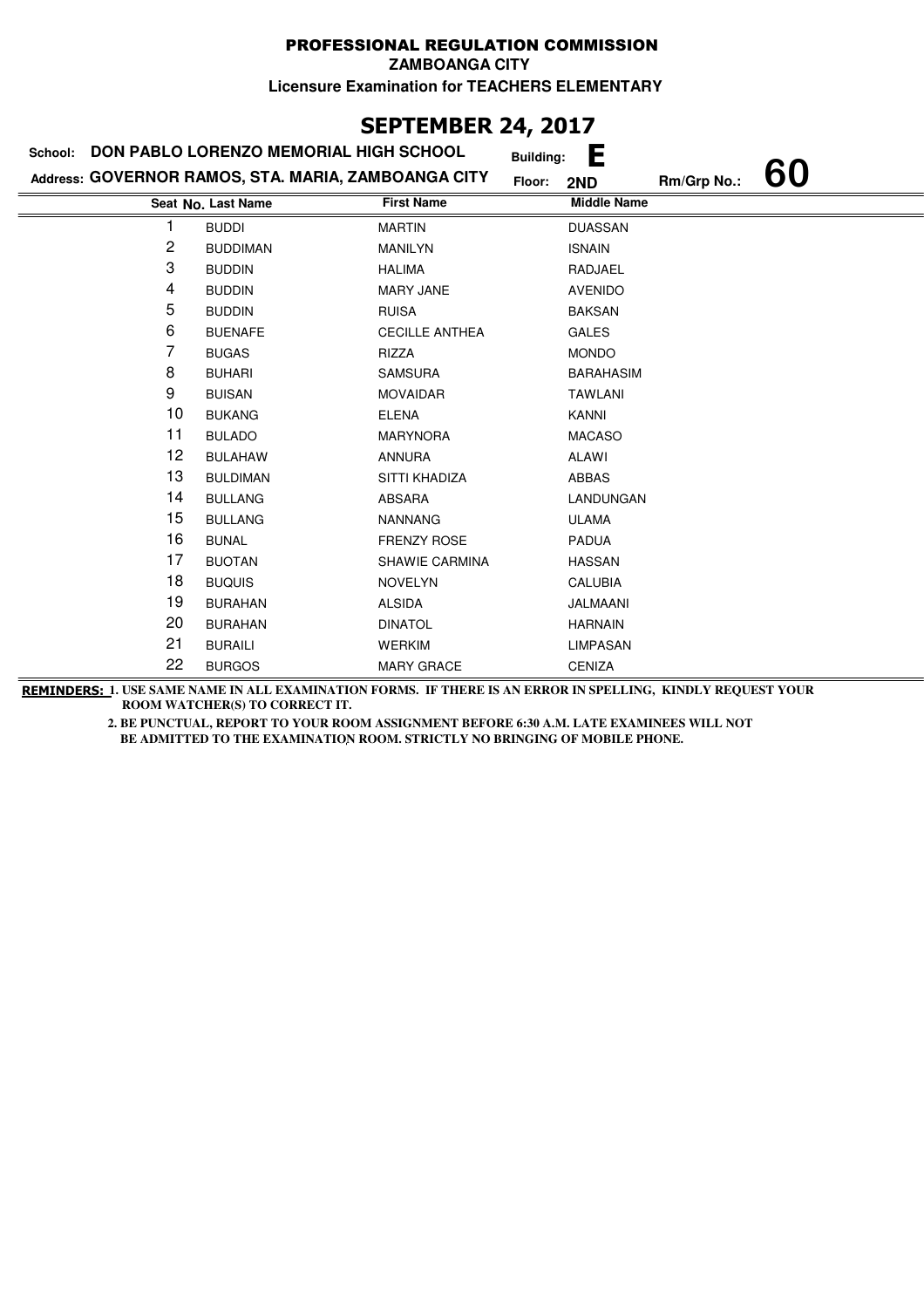## **SEPTEMBER 24, 2017**

| School: | DON PABLO LORENZO MEMORIAL HIGH SCHOOL              |                    | <b>Building:</b> | Е                  |             |    |
|---------|-----------------------------------------------------|--------------------|------------------|--------------------|-------------|----|
|         | Address: GOVERNOR RAMOS, STA. MARIA, ZAMBOANGA CITY |                    | Floor:           | 2ND                | Rm/Grp No.: | 61 |
|         | Seat No. Last Name                                  | <b>First Name</b>  |                  | <b>Middle Name</b> |             |    |
|         | <b>BURGUITE</b>                                     | <b>JONA</b>        |                  | <b>RELATIVO</b>    |             |    |
| 2       | <b>BURONG</b>                                       | <b>MUDZHIER</b>    |                  | <b>ALIH</b>        |             |    |
| 3       | <b>BUSCA</b>                                        | <b>DIANALYN</b>    |                  | <b>MADRANGCA</b>   |             |    |
| 4       | <b>BUSCAINO</b>                                     | LOVE JOY           |                  | <b>MACAS</b>       |             |    |
| 5       | <b>BUSUN</b>                                        | SALI               |                  | <b>ESIM</b>        |             |    |
| 6       | <b>BUTLANGAN</b>                                    | <b>MERNALYN</b>    |                  | <b>DANSALAN</b>    |             |    |
| 7       | <b>BUTLANGAN</b>                                    | <b>NURHILYN</b>    |                  | ABDULAHID          |             |    |
| 8       | <b>BUWAHI</b>                                       | <b>AUNA</b>        |                  | <b>IMAMIL</b>      |             |    |
| 9       | <b>BUWAHI</b>                                       | <b>MIHILAN</b>     |                  | <b>IMAMIL</b>      |             |    |
| 10      | <b>BUYOK</b>                                        | <b>SERINA</b>      |                  | ANGOH              |             |    |
| 11      | <b>BUÑO</b>                                         | <b>JAYSEL</b>      |                  | <b>PATIÑO</b>      |             |    |
| 12      | <b>BUÑO</b>                                         | <b>LORIE ANN</b>   |                  | <b>OAGDAN</b>      |             |    |
| 13      | CABAHUG                                             | <b>STEPHANIE</b>   |                  | <b>SALAS</b>       |             |    |
| 14      | CABALES                                             | <b>REA</b>         |                  | <b>ALEJANDRO</b>   |             |    |
| 15      | CABALIDA                                            | <b>ELLANE GALE</b> |                  |                    |             |    |
| 16      | CABALIDA                                            | <b>MARYCEL</b>     |                  | <b>GABOTERO</b>    |             |    |
| 17      | <b>CABALJOG</b>                                     | <b>JENNY ROSE</b>  |                  | ABELLA             |             |    |
| 18      | CABALLERO                                           | <b>CHONA</b>       |                  | <b>PONDEVILLA</b>  |             |    |
| 19      | CABALLERO                                           | <b>VILLIA</b>      |                  | <b>ABUAN</b>       |             |    |
| 20      | CABALLERO                                           | <b>VIRGENIA</b>    |                  | <b>DIONSON</b>     |             |    |
| 21      | <b>CABANESAS</b>                                    | <b>NOWELIZA</b>    |                  | <b>TEÑEDO</b>      |             |    |
| 22      | CABATO                                              | <b>ARSENIA</b>     |                  | <b>JATTI</b>       |             |    |

**REMINDERS: 1. USE SAME NAME IN ALL EXAMINATION FORMS. IF THERE IS AN ERROR IN SPELLING, KINDLY REQUEST YOUR ROOM WATCHER(S) TO CORRECT IT.**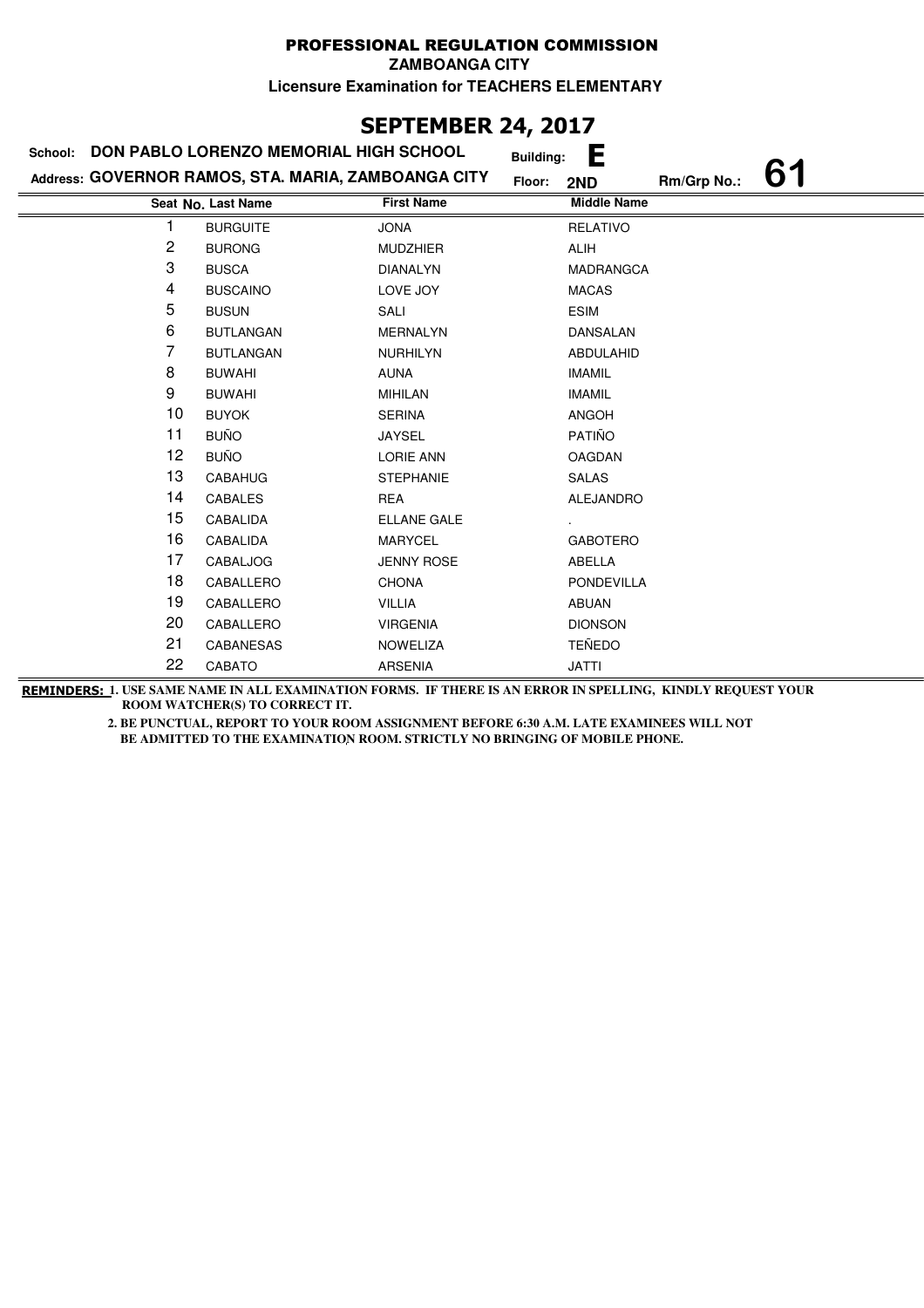**ZAMBOANGA CITY**

**Licensure Examination for TEACHERS ELEMENTARY**

## **SEPTEMBER 24, 2017**

| School: | DON PABLO LORENZO MEMORIAL HIGH SCHOOL              |                        | <b>Building:</b> | F                  |             |    |
|---------|-----------------------------------------------------|------------------------|------------------|--------------------|-------------|----|
|         | Address: GOVERNOR RAMOS, STA. MARIA, ZAMBOANGA CITY |                        | Floor:           | <b>GROUND</b>      | Rm/Grp No.: | 62 |
|         | Seat No. Last Name                                  | <b>First Name</b>      |                  | <b>Middle Name</b> |             |    |
| 1       | CABATO                                              | <b>GINA GRACE</b>      |                  | <b>TORRES</b>      |             |    |
| 2       | CABATO                                              | <b>MARY ANN</b>        |                  | ALVAREZ            |             |    |
| 3       | CABAYACRUZ                                          | CARLIZEL               |                  | SAMSON             |             |    |
| 4       | CABAYACRUZ                                          | <b>CHRISMAE ELYMAR</b> |                  | <b>PACULBA</b>     |             |    |
| 5       | CABIJE                                              | <b>JJ FAITH</b>        |                  | <b>MICARANDAYO</b> |             |    |
| 6       | CABOVERDE                                           | <b>IGNAVIC CHIED</b>   |                  | CASAS              |             |    |
| 7       | <b>CABUCOS</b>                                      | <b>GERLY-ANN</b>       |                  | <b>FERNANDO</b>    |             |    |
| 8       | <b>CABURIAN</b>                                     | <b>CLARIZZE</b>        |                  | <b>AIZON</b>       |             |    |
| 9       | <b>CABURNAY</b>                                     | <b>MARJORIE</b>        |                  | <b>RECAÑA</b>      |             |    |
| 10      | <b>CABUROG</b>                                      | <b>RUTCHIE</b>         |                  | <b>CODERA</b>      |             |    |
| 11      | CACAY                                               | <b>RENATO JR</b>       |                  | <b>PACQUIAO</b>    |             |    |
| 12      | <b>CACHIN</b>                                       | JADE                   |                  | <b>TONGAYAO</b>    |             |    |
| 13      | <b>CACHUELA</b>                                     | <b>NORISA</b>          |                  | <b>USSIN</b>       |             |    |
| 14      | CADDARI                                             | RACHER                 |                  | <b>JANANG</b>      |             |    |
| 15      | <b>CADION</b>                                       | <b>CHERRY</b>          |                  | <b>LEQUIN</b>      |             |    |
| 16      | CADUYAC                                             | <b>ALE</b>             |                  | <b>FAMISARAN</b>   |             |    |
| 17      | CAFE                                                | <b>MICHELLE ANN</b>    |                  | <b>ALFEREZ</b>     |             |    |
| 18      | <b>CAGURIN</b>                                      | <b>NORLYN</b>          |                  | SAYSON             |             |    |
| 19      | CAILO                                               | RAMIL                  |                  | <b>KIRAN</b>       |             |    |
| 20      | CAIN                                                | <b>MARY GRACE</b>      |                  | DE LA CRUZ         |             |    |
| 21      | CAJOCON                                             | <b>JELBERT</b>         |                  | <b>DUHIG</b>       |             |    |
| 22      | CALAGO                                              | ANGELIE                |                  |                    |             |    |

**REMINDERS: 1. USE SAME NAME IN ALL EXAMINATION FORMS. IF THERE IS AN ERROR IN SPELLING, KINDLY REQUEST YOUR ROOM WATCHER(S) TO CORRECT IT.**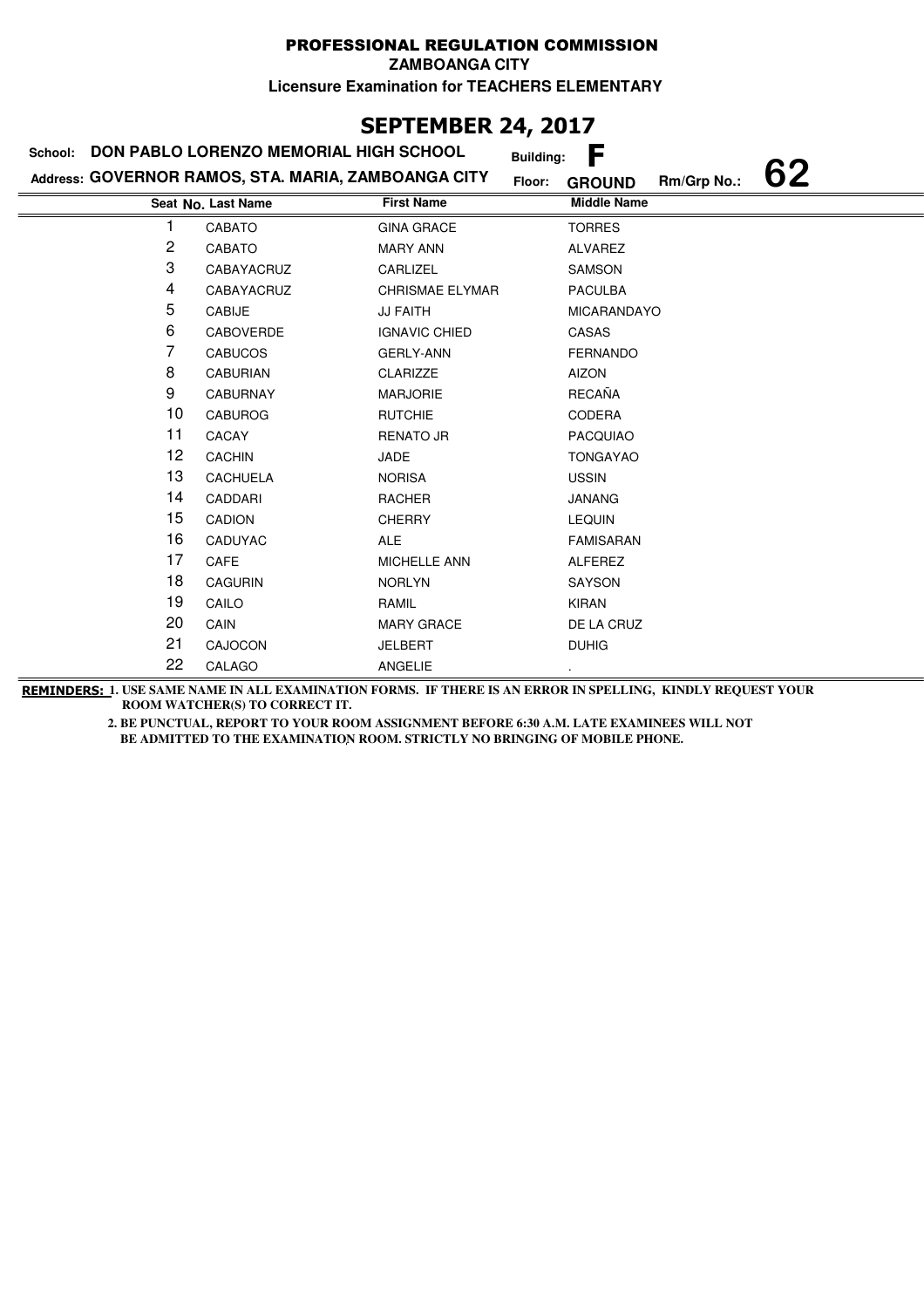**ZAMBOANGA CITY**

**Licensure Examination for TEACHERS ELEMENTARY**

## **SEPTEMBER 24, 2017**

| School: | <b>DON PABLO LORENZO MEMORIAL HIGH SCHOOL</b>       |                     | <b>Building:</b> | F                  |             |    |
|---------|-----------------------------------------------------|---------------------|------------------|--------------------|-------------|----|
|         | Address: GOVERNOR RAMOS, STA. MARIA, ZAMBOANGA CITY |                     | Floor:           | <b>GROUND</b>      | Rm/Grp No.: | 63 |
|         | Seat No. Last Name                                  | <b>First Name</b>   |                  | <b>Middle Name</b> |             |    |
|         | CALASANG                                            | CHARMAINE           |                  | <b>SERA</b>        |             |    |
| 2       | CALAYCAY                                            | <b>AVELINA</b>      |                  | SAYSON             |             |    |
| 3       | CALBI                                               | ANIZA               |                  | PAGARIGAN          |             |    |
| 4       | CALBI                                               | SARAH JANE          |                  | <b>SECANG</b>      |             |    |
| 5       | CALIB-OG                                            | <b>ROMINIE</b>      |                  | <b>AMIGOS</b>      |             |    |
| 6       | <b>CALING</b>                                       | <b>ETHELYN</b>      |                  | <b>BAZAN</b>       |             |    |
| 7       | <b>CALISKIS</b>                                     | <b>RUSSEL</b>       |                  | CALISO             |             |    |
| 8       | CALIZAR                                             | <b>CLAUDIA LUZ</b>  |                  | <b>ANACIO</b>      |             |    |
| 9       | CALLAO                                              | <b>ROSEL</b>        |                  | <b>MASCARDO</b>    |             |    |
| 10      | CALMA                                               | <b>ROSANNA</b>      |                  | <b>ANINO</b>       |             |    |
| 11      | CALON                                               | AMEREL              |                  | <b>DACULA</b>      |             |    |
| 12      | CALUGCUGAN                                          | <b>JOHN PAUL</b>    |                  | <b>GONZALES</b>    |             |    |
| 13      | <b>CALUMBA</b>                                      | <b>MARIA IRIS</b>   |                  | CASINILLO          |             |    |
| 14      | CALUMPONG                                           | <b>CRISTY</b>       |                  | <b>YBIOSA</b>      |             |    |
| 15      | CALUNOD                                             | <b>BEVERLY</b>      |                  | <b>VELIGAÑO</b>    |             |    |
| 16      | CALUNOD                                             | <b>GLENDON MARK</b> |                  | <b>SUMICAD</b>     |             |    |
| 17      | CALUNOD                                             | <b>LEAH GRACE</b>   |                  | <b>APOLINARIO</b>  |             |    |
| 18      | <b>CALUNSAG</b>                                     | <b>RETCHELLE</b>    |                  | <b>DIOLAN</b>      |             |    |
| 19      | CALVO                                               | CATHELYN            |                  | <b>YTANG</b>       |             |    |
| 20      | CAMAHALAN                                           | ANGELITA            |                  | <b>GRAVINO</b>     |             |    |
| 21      | CAMANSE                                             | <b>JACOB</b>        |                  | LOZADA             |             |    |
| 22      | CAMANSE                                             | <b>RHODA</b>        |                  | <b>GRACIANO</b>    |             |    |

**REMINDERS: 1. USE SAME NAME IN ALL EXAMINATION FORMS. IF THERE IS AN ERROR IN SPELLING, KINDLY REQUEST YOUR ROOM WATCHER(S) TO CORRECT IT.**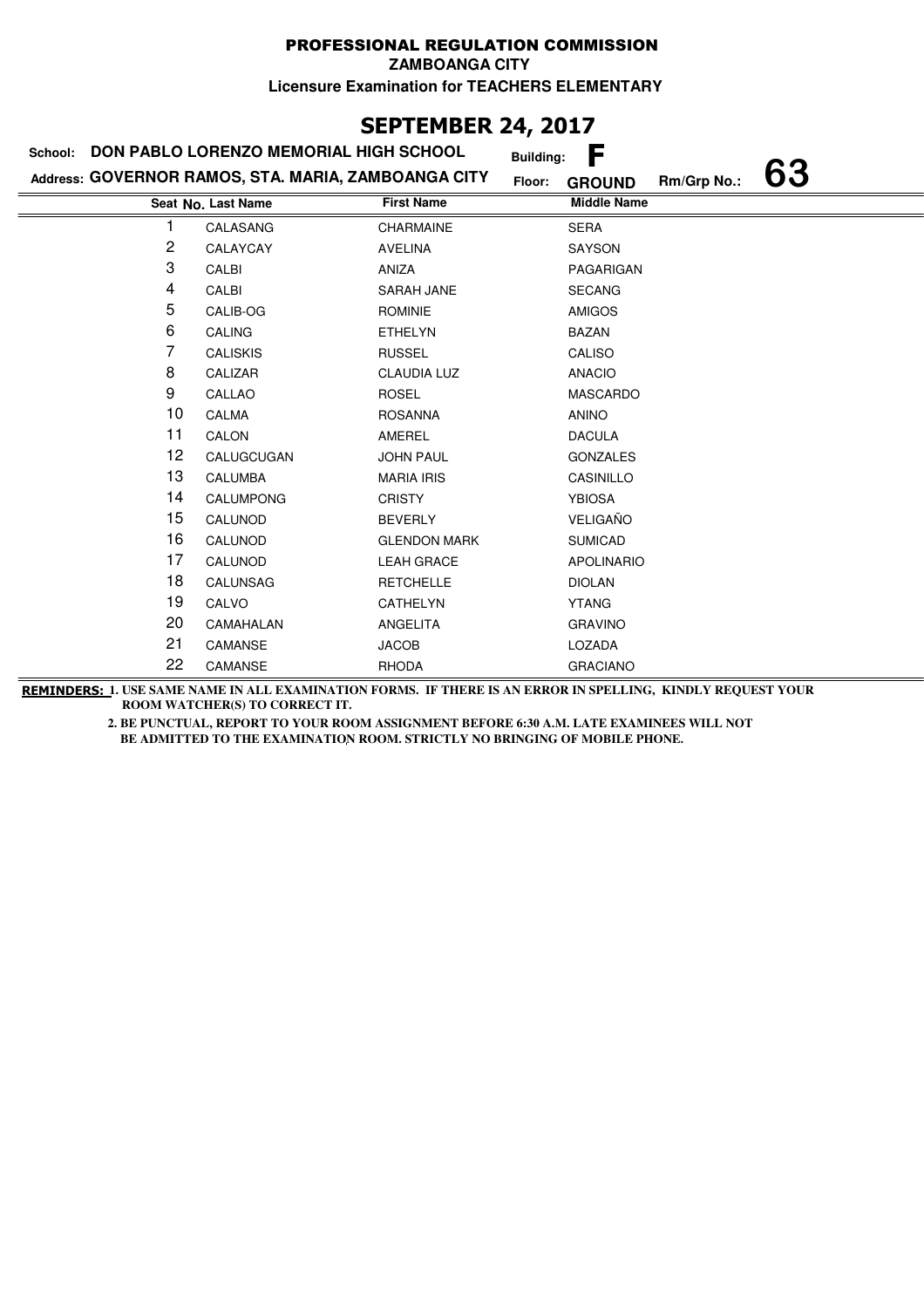**ZAMBOANGA CITY**

**Licensure Examination for TEACHERS ELEMENTARY**

## **SEPTEMBER 24, 2017**

| School: | DON PABLO LORENZO MEMORIAL HIGH SCHOOL              |                   |        |                    | F<br><b>Building:</b> |    |  |
|---------|-----------------------------------------------------|-------------------|--------|--------------------|-----------------------|----|--|
|         | Address: GOVERNOR RAMOS, STA. MARIA, ZAMBOANGA CITY |                   | Floor: | <b>GROUND</b>      | Rm/Grp No.:           | 64 |  |
|         | Seat No. Last Name                                  | <b>First Name</b> |        | <b>Middle Name</b> |                       |    |  |
|         | CAMILLO                                             | JAILYN            |        | <b>TILACAS</b>     |                       |    |  |
| 2       | CAMINGAWAN                                          | <b>RONALD</b>     |        | <b>GUANZON</b>     |                       |    |  |
| 3       | CAMLIAN                                             | <b>FERMINA</b>    |        | <b>MANDI</b>       |                       |    |  |
| 4       | <b>CAMMING</b>                                      | CARIMA            |        | <b>MATINDU</b>     |                       |    |  |
| 5       | <b>CAMPOMANES</b>                                   | <b>SHIARRA</b>    |        | <b>GABALLO</b>     |                       |    |  |
| 6       | CAMPOREDONDO                                        | <b>IRENE</b>      |        | <b>PEDROZA</b>     |                       |    |  |
| 7       | <b>CAMPUS</b>                                       | <b>MERCY</b>      |        | <b>CANTINA</b>     |                       |    |  |
| 8       | <b>CAMSAIN</b>                                      | SARABI            |        | <b>DAGAL</b>       |                       |    |  |
| 9       | <b>CAMSALI</b>                                      | <b>MISAAR</b>     |        | <b>JAILANI</b>     |                       |    |  |
| 10      | CANDAME                                             | <b>IRISH</b>      |        | CAPE               |                       |    |  |
| 11      | CANDAME                                             | LEAH              |        | <b>GUIB</b>        |                       |    |  |
| 12      | CANDAWAN                                            | <b>MARLYN</b>     |        | <b>AGANAN</b>      |                       |    |  |
| 13      | CANDIDO                                             | CRIZELL           |        | <b>DELOS REYES</b> |                       |    |  |
| 14      | <b>CANENCIA</b>                                     | <b>CRISTY</b>     |        | <b>MANISAN</b>     |                       |    |  |
| 15      | <b>CANIZARES</b>                                    | ANANG HAMRA       |        | <b>MUJIR</b>       |                       |    |  |
| 16      | CANLAS                                              | ANA MAE           |        | <b>TUBIL</b>       |                       |    |  |
| 17      | CANOY                                               | DOMINADOR JR      |        | ABUEVA             |                       |    |  |
| 18      | CANOY                                               | <b>EMMANUEL</b>   |        | ABUEVA             |                       |    |  |
| 19      | CANTIGA                                             | <b>RUSBIE</b>     |        | <b>MERAMONTE</b>   |                       |    |  |
| 20      | CAPALAC                                             | <b>JESSIE</b>     |        | <b>BAUTISTA</b>    |                       |    |  |
| 21      | CAPASILAN                                           | <b>ROSIE</b>      |        | SABANAL            |                       |    |  |
| 22      | CAPUTILLA                                           | ANGEL MAE         |        | <b>DESUYO</b>      |                       |    |  |

**REMINDERS: 1. USE SAME NAME IN ALL EXAMINATION FORMS. IF THERE IS AN ERROR IN SPELLING, KINDLY REQUEST YOUR ROOM WATCHER(S) TO CORRECT IT.**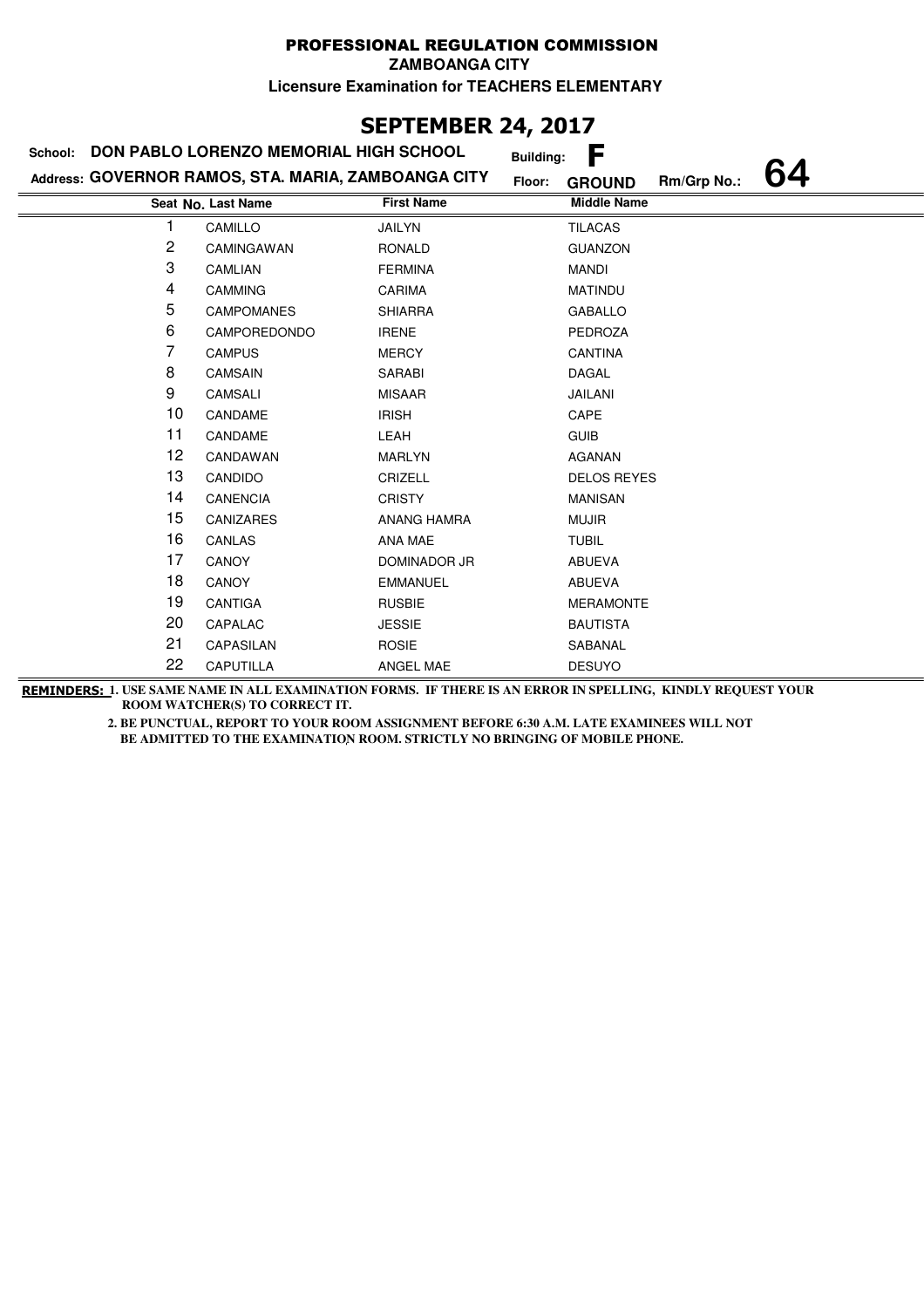**ZAMBOANGA CITY**

**Licensure Examination for TEACHERS ELEMENTARY**

## **SEPTEMBER 24, 2017**

| School: | DON PABLO LORENZO MEMORIAL HIGH SCHOOL              |                     | F<br><b>Building:</b> |             |    |
|---------|-----------------------------------------------------|---------------------|-----------------------|-------------|----|
|         | Address: GOVERNOR RAMOS, STA. MARIA, ZAMBOANGA CITY | Floor:              | <b>GROUND</b>         | Rm/Grp No.: | 65 |
|         | Seat No. Last Name                                  | <b>First Name</b>   | <b>Middle Name</b>    |             |    |
|         | <b>CAPUYAN</b>                                      | <b>SHERRY</b>       | <b>DAMBONG</b>        |             |    |
| 2       | CARAO                                               | AIZA                | KALBI                 |             |    |
| 3       | CARAS                                               | <b>JESSA MAE</b>    | <b>JOVERA</b>         |             |    |
| 4       | CARBA                                               | ARIEL               | <b>BAHINTING</b>      |             |    |
| 5       | CARBA                                               | <b>REGINE</b>       | <b>TREBAJO</b>        |             |    |
| 6       | CARDOZA                                             | <b>LYKA MONIQUE</b> | QUILO                 |             |    |
| 7       | CARIAGA                                             | <b>BRIEL DAN</b>    | <b>SIAROT</b>         |             |    |
| 8       | CARIDO                                              | <b>PHILIPS</b>      | SANDALAN              |             |    |
| 9       | CARILLO                                             | <b>MARICEL</b>      | <b>PICPIC</b>         |             |    |
| 10      | CARLOS                                              | <b>ALINDA</b>       | <b>ANJALON</b>        |             |    |
| 11      | CARLOS                                              | <b>RENIE</b>        | <b>ANJALON</b>        |             |    |
| 12      | <b>CARPIO</b>                                       | SHERIENNE KAYCEE    | <b>CORDA</b>          |             |    |
| 13      | <b>CASABUENA</b>                                    | <b>JANEFIE</b>      | LASAM                 |             |    |
| 14      | CASALIN                                             | RASHIDA             | <b>HASADIN</b>        |             |    |
| 15      | CASCAJO                                             | <b>JENELYN</b>      | ARELLANO              |             |    |
| 16      | CASIDO                                              | ANNABELLE           | <b>ROMERO</b>         |             |    |
| 17      | CASINILLO                                           | <b>JOSEPH</b>       | <b>PALIS</b>          |             |    |
| 18      | <b>CASTIGADOR</b>                                   | <b>EVA MARIE</b>    | CADIZ                 |             |    |
| 19      | CASTILLO                                            | <b>JOCELYN</b>      | <b>ASUNCION</b>       |             |    |
| 20      | CASTILLO                                            | <b>JOEY</b>         | LIBREA                |             |    |
| 21      | CASTILLO                                            | <b>MA RIZETTE</b>   | <b>TORIBIO</b>        |             |    |
| 22      | CASTILLO                                            | RODELIE-SHEEN       | <b>TANTAN</b>         |             |    |

**REMINDERS: 1. USE SAME NAME IN ALL EXAMINATION FORMS. IF THERE IS AN ERROR IN SPELLING, KINDLY REQUEST YOUR ROOM WATCHER(S) TO CORRECT IT.**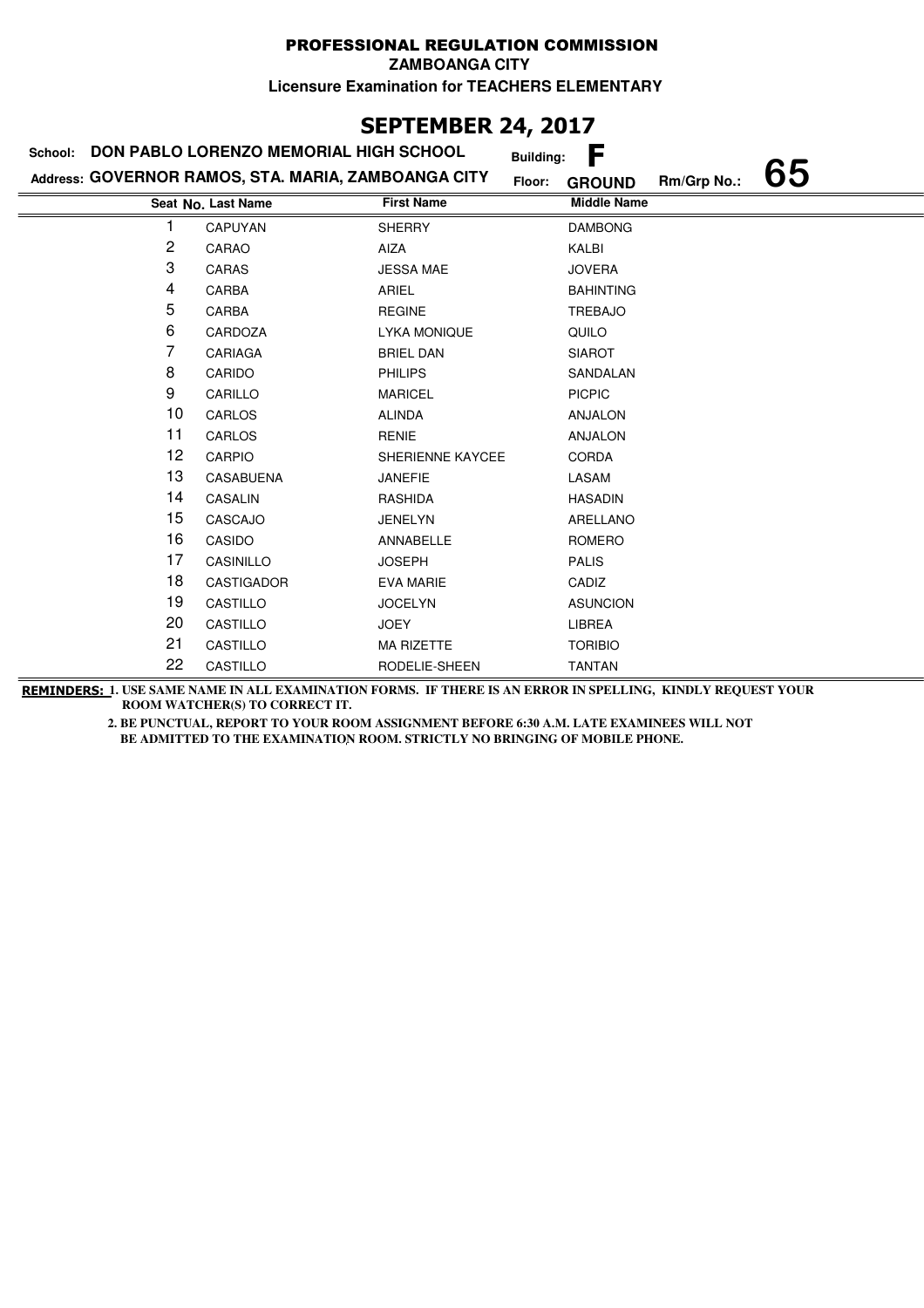## **SEPTEMBER 24, 2017**

| School:        | DON PABLO LORENZO MEMORIAL HIGH SCHOOL              |                    | <b>Building:</b> | F                  |             |    |
|----------------|-----------------------------------------------------|--------------------|------------------|--------------------|-------------|----|
|                | Address: GOVERNOR RAMOS, STA. MARIA, ZAMBOANGA CITY |                    | Floor:           | 2ND                | Rm/Grp No.: | 66 |
|                | Seat No. Last Name                                  | <b>First Name</b>  |                  | <b>Middle Name</b> |             |    |
|                | CASTILLON                                           | <b>KHIVEN</b>      |                  | <b>PAGENTE</b>     |             |    |
| $\overline{c}$ | CASTRO                                              | <b>PAMELA</b>      |                  | BELONO-AC          |             |    |
| 3              | CATACUTAN                                           | <b>MYRNA</b>       |                  | <b>MEDELO</b>      |             |    |
| 4              | CATACUTAN                                           | <b>RIZA MAE</b>    |                  | <b>ALANZADO</b>    |             |    |
| 5              | CATALAN                                             | <b>EJANELENE</b>   |                  | <b>VEGA</b>        |             |    |
| 6              | <b>CATIPAY</b>                                      | <b>MARICAL</b>     |                  | <b>RINGGO</b>      |             |    |
| 7              | CATOTO                                              | <b>CECILIA</b>     |                  | <b>GUZMAN</b>      |             |    |
| 8              | <b>CATUBIG</b>                                      | <b>JENNIFER</b>    |                  | <b>TAGHOY</b>      |             |    |
| 9              | <b>CATURAN</b>                                      | <b>GRACE</b>       |                  | <b>GEREZ</b>       |             |    |
| 10             | <b>CAUBAT</b>                                       | LIEZL              |                  | DARAL              |             |    |
| 11             | CAUSAL                                              | <b>HUDA</b>        |                  | <b>JAJIN</b>       |             |    |
| 12             | CAYABYAB                                            | <b>DESSIE</b>      |                  | PADJIRI            |             |    |
| 13             | CAYE                                                | <b>AISHA</b>       |                  | ANGANTAP           |             |    |
| 14             | CAÑIZA                                              | <b>KRISTINE</b>    |                  | <b>JAMAHALI</b>    |             |    |
| 15             | CAÑO                                                | <b>JUNA MAE</b>    |                  | <b>CAMPOS</b>      |             |    |
| 16             | <b>CENAS</b>                                        | <b>ELTON</b>       |                  | <b>AGIAS</b>       |             |    |
| 17             | <b>CENTI</b>                                        | CATHERINE          |                  | <b>YAKUB</b>       |             |    |
| 18             | <b>CERIALES</b>                                     | <b>GENEROSE</b>    |                  | <b>INSIDAN</b>     |             |    |
| 19             | <b>CESPON</b>                                       | <b>JENELYN</b>     |                  | PLAÑA              |             |    |
| 20             | <b>CESPON</b>                                       | <b>MARICRIS</b>    |                  | PLAÑA              |             |    |
| 21             | <b>CHICANO</b>                                      | JUJEAN             |                  | <b>NINGASCA</b>    |             |    |
| 22             | <b>CHIONG</b>                                       | <b>ALDRIN MIKE</b> |                  | <b>LORENZO</b>     |             |    |

**REMINDERS: 1. USE SAME NAME IN ALL EXAMINATION FORMS. IF THERE IS AN ERROR IN SPELLING, KINDLY REQUEST YOUR ROOM WATCHER(S) TO CORRECT IT.**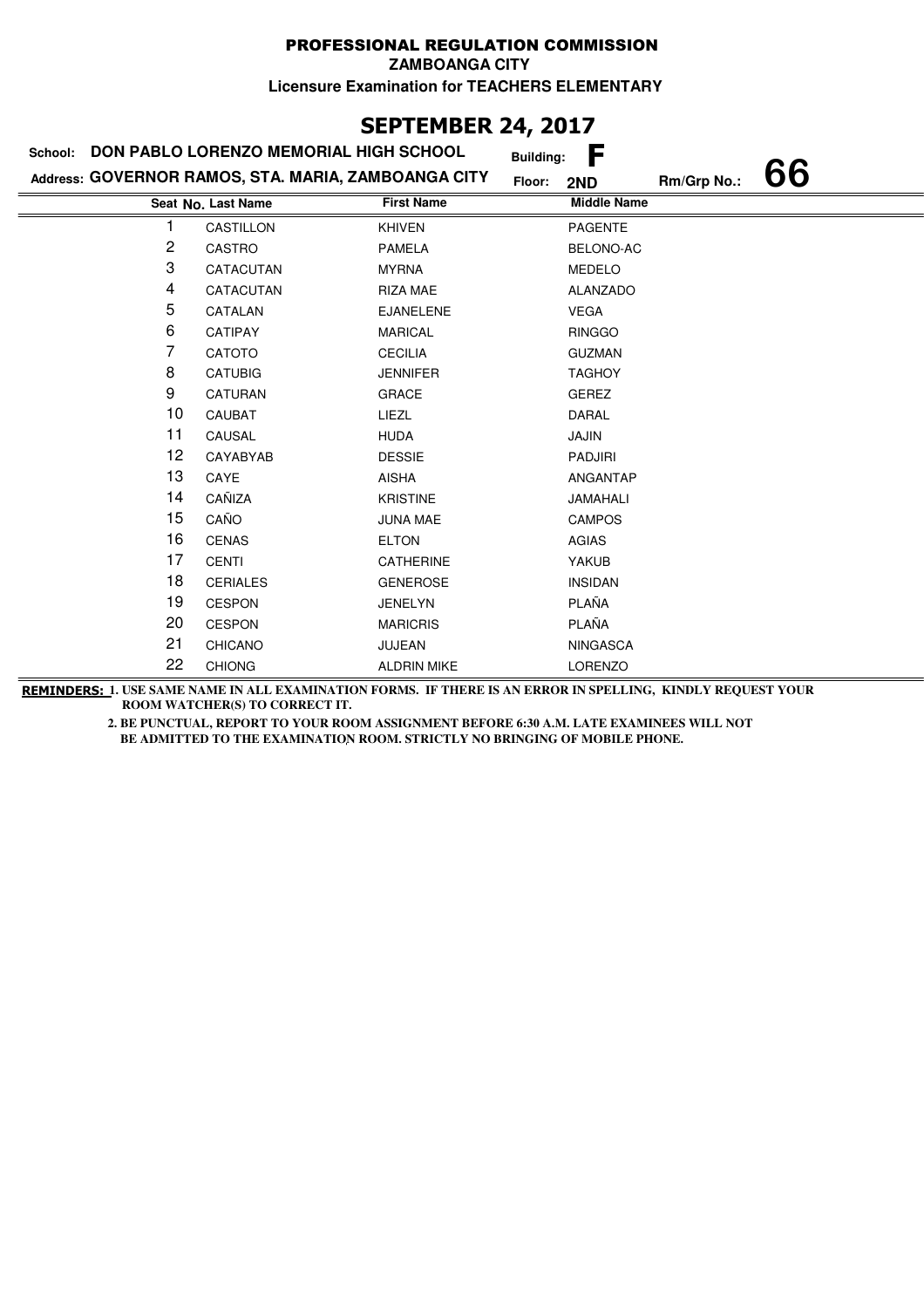## **SEPTEMBER 24, 2017**

| School: | DON PABLO LORENZO MEMORIAL HIGH SCHOOL              |                     | <b>Building:</b> | F                  |             |  |
|---------|-----------------------------------------------------|---------------------|------------------|--------------------|-------------|--|
|         | Address: GOVERNOR RAMOS, STA. MARIA, ZAMBOANGA CITY |                     | Floor:           | 2ND                | Rm/Grp No.: |  |
|         | Seat No. Last Name                                  | <b>First Name</b>   |                  | <b>Middle Name</b> |             |  |
|         | <b>CHIONG</b>                                       | <b>EDERLYN</b>      |                  | <b>PUNZALAN</b>    |             |  |
| 2       | <b>CLAMOR</b>                                       | <b>GENEVIVE</b>     |                  | CALONGE            |             |  |
| 3       | <b>COBICO</b>                                       | <b>JOCELYN</b>      |                  | <b>DAGOY</b>       |             |  |
| 4       | COCON                                               | ANGELI              |                  | <b>AJACK</b>       |             |  |
| 5       | <b>CODINO</b>                                       | <b>JENNIFER</b>     |                  | HAMO               |             |  |
| 6       | COLE                                                | <b>AIREEN</b>       |                  | <b>GONGOB</b>      |             |  |
| 7       | COLEGADO                                            | <b>CZARINA FAYE</b> |                  | <b>ANTIOLA</b>     |             |  |
| 8       | <b>COLMINAS</b>                                     | <b>KRYSHANICOLE</b> |                  | <b>IMBING</b>      |             |  |
| 9       | <b>COLUMBRES</b>                                    | <b>JENICA CELIN</b> |                  | <b>SOLIS</b>       |             |  |
| 10      | <b>COMBATE</b>                                      | <b>ROY</b>          |                  | <b>SUAN</b>        |             |  |
| 11      | <b>COMISAS</b>                                      | <b>LINDA</b>        |                  | GARGAR             |             |  |
| 12      | <b>COMODAS</b>                                      | <b>ALMAR</b>        |                  | <b>GUILLOS</b>     |             |  |
| 13      | <b>COMPLETO</b>                                     | <b>CHRISTEL</b>     |                  | <b>MANGUBAT</b>    |             |  |
| 14      | <b>COMPUESTO</b>                                    | AILENE              |                  | ABATAYO            |             |  |
| 15      | CONCEPCION                                          | <b>NIKKI</b>        |                  | <b>TORRES</b>      |             |  |
| 16      | CONTEMPRATE                                         | <b>JENELYN</b>      |                  | <b>MERCADER</b>    |             |  |
| 17      | <b>CONTURNO</b>                                     | <b>GERSON</b>       |                  | <b>JOSEPH</b>      |             |  |
| 18      | <b>COPEL</b>                                        | <b>HAZELYN</b>      |                  | <b>BONGHANOY</b>   |             |  |
| 19      | <b>CORALES</b>                                      | <b>MARJORIE</b>     |                  | <b>CRISTOBAL</b>   |             |  |
| 20      | CORDOVA                                             | DEVEE JEAN          |                  | <b>FRANCISCO</b>   |             |  |
| 21      | CORNELIO                                            | <b>JUNAS MARK</b>   |                  | <b>MAHUSAY</b>     |             |  |
| 22      | CORONEL                                             | SHEILA MAE          |                  | <b>CRIETA</b>      |             |  |

**REMINDERS: 1. USE SAME NAME IN ALL EXAMINATION FORMS. IF THERE IS AN ERROR IN SPELLING, KINDLY REQUEST YOUR ROOM WATCHER(S) TO CORRECT IT.**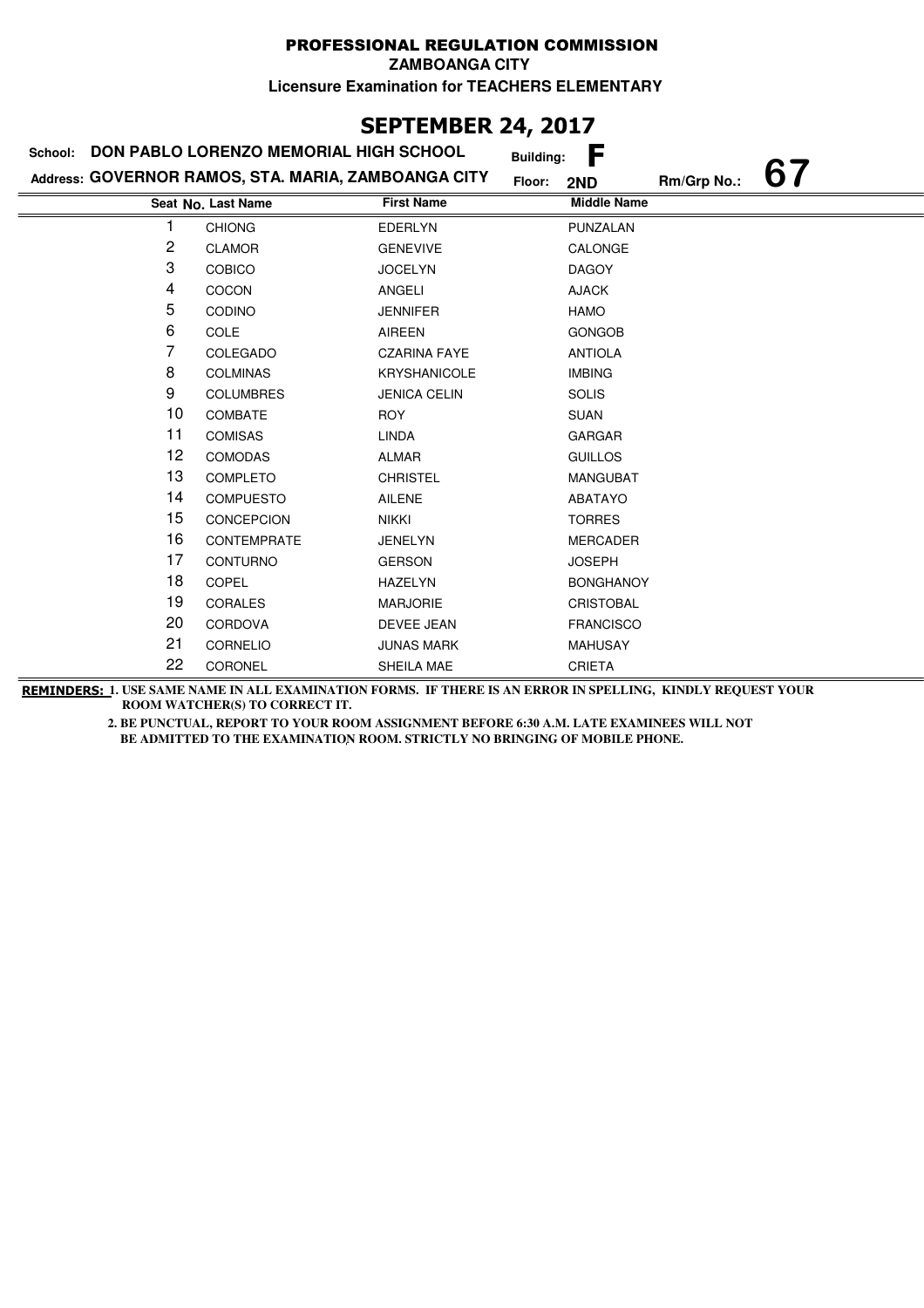**ZAMBOANGA CITY**

**Licensure Examination for TEACHERS ELEMENTARY**

# **SEPTEMBER 24, 2017**

| School: | DON PABLO LORENZO MEMORIAL HIGH SCHOOL              |                    | G<br><b>Building:</b>                        |
|---------|-----------------------------------------------------|--------------------|----------------------------------------------|
|         | Address: GOVERNOR RAMOS, STA. MARIA, ZAMBOANGA CITY |                    | 68<br>Rm/Grp No.:<br>Floor:<br><b>GROUND</b> |
|         | Seat No. Last Name                                  | <b>First Name</b>  | <b>Middle Name</b>                           |
|         | CORTEZ                                              | <b>CONEY</b>       | <b>ESCULTOR</b>                              |
| 2       | CORTEZ                                              | <b>GLAYDEL</b>     | <b>CUEVAS</b>                                |
| 3       | <b>CORTEZ</b>                                       | <b>JETHER</b>      | ARANETA                                      |
| 4       | <b>CRAME</b>                                        | <b>WILSON</b>      | <b>GREGORIO</b>                              |
| 5       | CRAMPATANTA                                         | <b>JOY</b>         | <b>TIMTIM</b>                                |
| 6       | <b>CRISTOBAL</b>                                    | <b>BEN JOHN</b>    | <b>HERMOSILLA</b>                            |
| 7       | <b>CRISTOBAL</b>                                    | GERALD             | <b>RODRIGUEZ</b>                             |
| 8       | <b>CRISTOBAL</b>                                    | <b>JANRUS BERT</b> | <b>MACUEL</b>                                |
| 9       | <b>CRISTOBAL</b>                                    | RHINEHART          | DELA PAZ                                     |
| 10      | CRUZ                                                | <b>AGNES</b>       | <b>RUSTE</b>                                 |
| 11      | CRUZ                                                | <b>MILDRED</b>     | <b>DELOS REYES</b>                           |
| 12      | CRUZ                                                | <b>RUAIDA</b>      | <b>HADJIRI</b>                               |
| 13      | CRUZ                                                | <b>RUBY JAYNE</b>  | <b>PAGSUGUIRON</b>                           |
| 14      | <b>CUBRILLA</b>                                     | <b>AIDALON</b>     | CANANGGA                                     |
| 15      | <b>CUDIAMAT</b>                                     | <b>ROSALIE</b>     | SAWETI                                       |
| 16      | <b>CUEVAS</b>                                       | <b>NADIMA</b>      | ATAHLAL                                      |
| 17      | <b>CUIZON</b>                                       | <b>QUENEE MAE</b>  | <b>DONGEL</b>                                |
| 18      | <b>CUSTODIO</b>                                     | <b>BENJAMIN</b>    | <b>VILLAREZ</b>                              |
| 19      | <b>CUSTODIO</b>                                     | <b>ELLEN JANE</b>  | <b>OLASIMAN</b>                              |
| 20      | <b>CUSTODIO</b>                                     | <b>RENALYN</b>     | <b>FERNANDEZ</b>                             |
| 21      | <b>CUSTODIO</b>                                     | <b>RUEL</b>        | <b>DELOS SANTOS</b>                          |
| 22      | <b>CUTAL</b>                                        | <b>HAPSA</b>       | <b>ASPALA</b>                                |

**REMINDERS: 1. USE SAME NAME IN ALL EXAMINATION FORMS. IF THERE IS AN ERROR IN SPELLING, KINDLY REQUEST YOUR ROOM WATCHER(S) TO CORRECT IT.**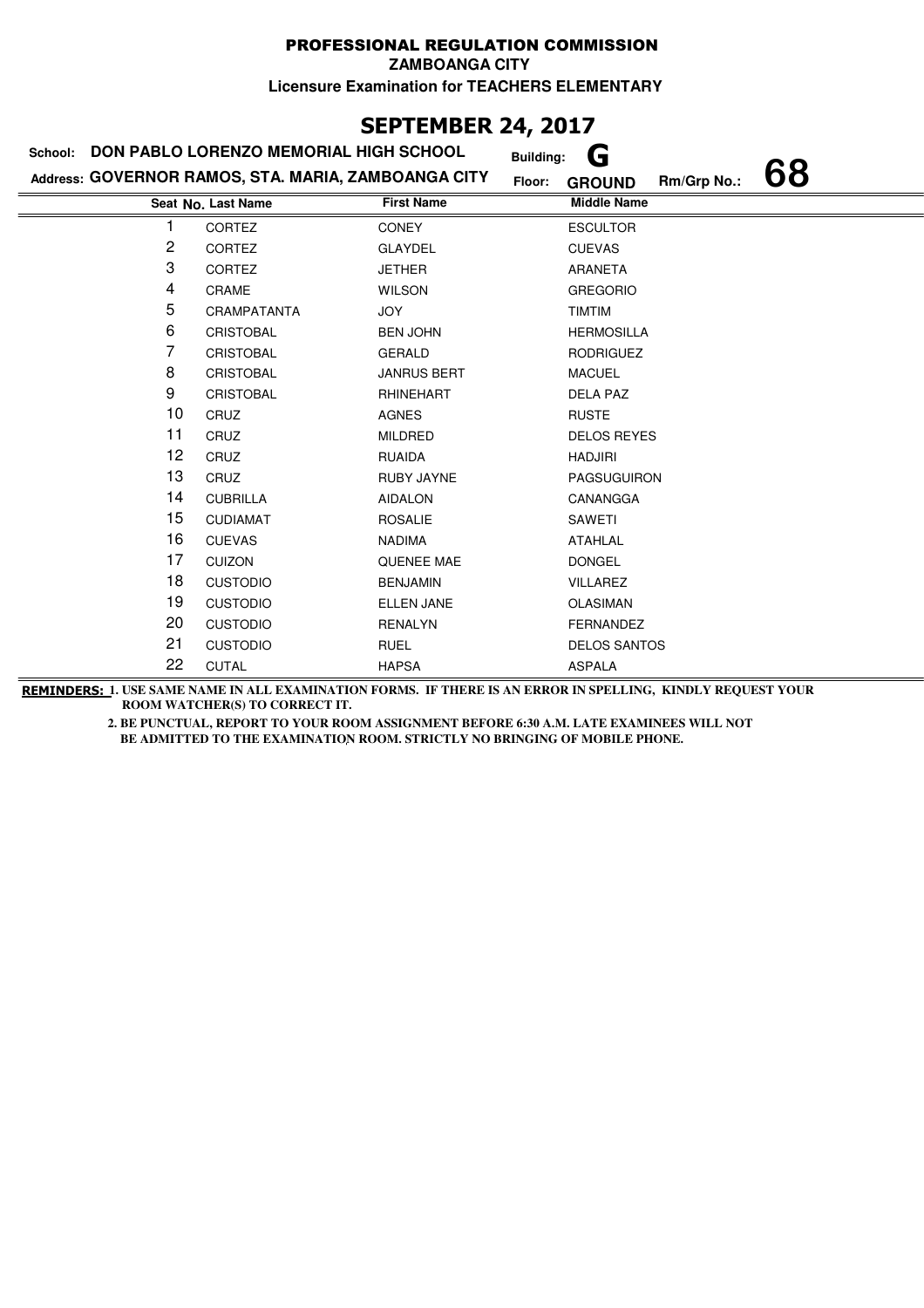**ZAMBOANGA CITY**

**Licensure Examination for TEACHERS ELEMENTARY**

# **SEPTEMBER 24, 2017**

| School: | DON PABLO LORENZO MEMORIAL HIGH SCHOOL              |                    | G<br><b>Building:</b>                        |
|---------|-----------------------------------------------------|--------------------|----------------------------------------------|
|         | Address: GOVERNOR RAMOS, STA. MARIA, ZAMBOANGA CITY |                    | 69<br>Rm/Grp No.:<br>Floor:<br><b>GROUND</b> |
|         | Seat No. Last Name                                  | <b>First Name</b>  | <b>Middle Name</b>                           |
|         | <b>CUYOS</b>                                        | <b>CHRYSPER</b>    | <b>ZABALA</b>                                |
| 2       | <b>DABALOS</b>                                      | <b>JOAN</b>        | MAKIG-ANGAY                                  |
| 3       | <b>DABBANG</b>                                      | AISA               | <b>UNANG</b>                                 |
| 4       | <b>DADDIH</b>                                       | <b>NESHRICAN</b>   | <b>APIPUDDIN</b>                             |
| 5       | DAG-UMAN                                            | <b>IVY</b>         | LIM                                          |
| 6       | <b>DAGANGON</b>                                     | AIDA               | <b>BALABA</b>                                |
| 7       | <b>DAGANI</b>                                       | <b>MUDZLINI</b>    | <b>HADJULA</b>                               |
| 8       | <b>DAGDAG</b>                                       | <b>HELEN</b>       | <b>JORE</b>                                  |
| 9       | <b>DAGGI</b>                                        | <b>CERRISSA</b>    | <b>TIAH</b>                                  |
| 10      | DAHALAN                                             | <b>JIHADA</b>      | <b>KALAIN</b>                                |
| 11      | DAHALAN                                             | <b>UMSHIDA</b>     | <b>USMAN</b>                                 |
| 12      | <b>DAHAMBAN</b>                                     | <b>SITTI RAKMA</b> | LADJABASSAL                                  |
| 13      | <b>DAHIMUDDIN</b>                                   | ADZHAR             | <b>AKUK</b>                                  |
| 14      | <b>DAHIMUDDIN</b>                                   | <b>AUNAL</b>       | <b>AKUK</b>                                  |
| 15      | <b>DAHIMUDDIN</b>                                   | <b>JERMA</b>       | <b>AKUK</b>                                  |
| 16      | DAI                                                 | <b>NASHRA</b>      | <b>LADJABUNGSO</b>                           |
| 17      | <b>DAIL</b>                                         | <b>JUADA</b>       | <b>ADING</b>                                 |
| 18      | <b>DAIL</b>                                         | <b>NURWIDA</b>     | <b>KARANAIN</b>                              |
| 19      | <b>DAIM</b>                                         | <b>ERNAINI</b>     | <b>ABDURASIK</b>                             |
| 20      | <b>DAIM</b>                                         | <b>SHERENETA</b>   | <b>MANSILLA</b>                              |
| 21      | <b>DAING</b>                                        | FELIPE JR          | AROT                                         |
| 22      | <b>DAIS</b>                                         | <b>GONZALES</b>    | <b>MUSAMMAD</b>                              |

**REMINDERS: 1. USE SAME NAME IN ALL EXAMINATION FORMS. IF THERE IS AN ERROR IN SPELLING, KINDLY REQUEST YOUR ROOM WATCHER(S) TO CORRECT IT.**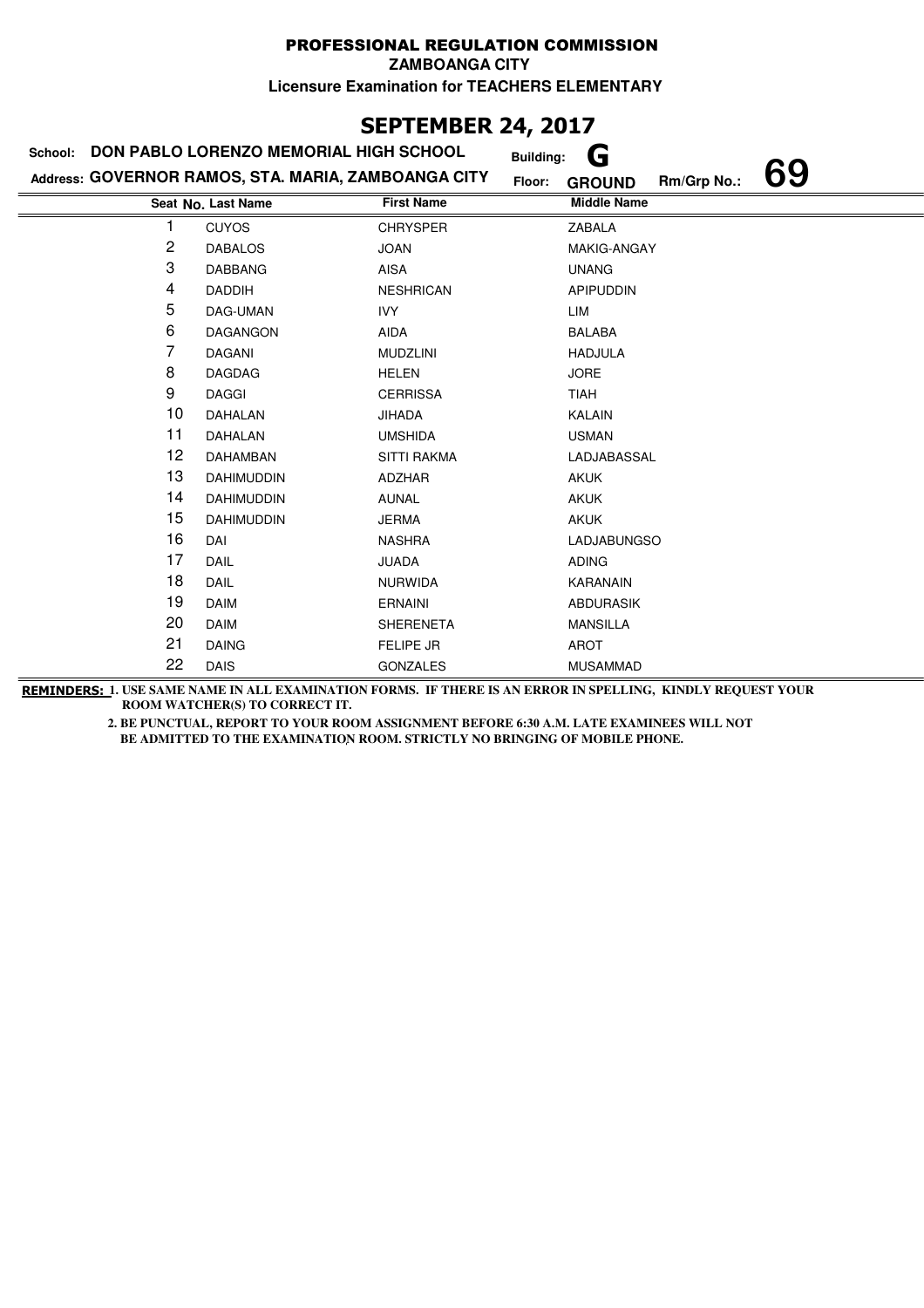**ZAMBOANGA CITY**

**Licensure Examination for TEACHERS ELEMENTARY**

# **SEPTEMBER 24, 2017**

| <b>DON PABLO LORENZO MEMORIAL HIGH SCHOOL</b><br>School: |                                                     |                    | G<br><b>Building:</b>        |    |
|----------------------------------------------------------|-----------------------------------------------------|--------------------|------------------------------|----|
|                                                          | Address: GOVERNOR RAMOS, STA. MARIA, ZAMBOANGA CITY | Floor:             | Rm/Grp No.:<br><b>GROUND</b> | 70 |
|                                                          | Seat No. Last Name                                  | <b>First Name</b>  | <b>Middle Name</b>           |    |
|                                                          | <b>DAIYAN</b>                                       | <b>ASMAR</b>       | <b>EDDING</b>                |    |
| 2                                                        | <b>DAIYAN</b>                                       | <b>ATARDA</b>      | <b>EDDING</b>                |    |
| 3                                                        | <b>DALIGDIG</b>                                     | <b>JUDY ANN</b>    | <b>BATO</b>                  |    |
| 4                                                        | <b>DALIGDIG</b>                                     | <b>JUSTINE MAE</b> | <b>GUIA</b>                  |    |
| 5                                                        | <b>DALISAN</b>                                      | <b>BRENDA</b>      | <b>ABDUHALIM</b>             |    |
| 6                                                        | DALUDDIN                                            | AL-FRADA           | <b>COTILLAR</b>              |    |
| 7                                                        | <b>DAMAIN</b>                                       | ASIA               | KARIM                        |    |
| 8                                                        | <b>DAMASO</b>                                       | <b>MARIA ELMA</b>  | <b>MANALO</b>                |    |
| 9                                                        | <b>DAMIH</b>                                        | <b>NURHAIDA</b>    | PILLINGAN                    |    |
| 10                                                       | <b>DAMMAN</b>                                       | <b>GAMRA</b>       | <b>JAMMANG</b>               |    |
| 11                                                       | <b>DAMMANG</b>                                      | ADZHAR             | <b>BAYBAYAN</b>              |    |
| 12                                                       | <b>DAMMANG</b>                                      | AL-MASHER          | <b>SULAIMAN</b>              |    |
| 13                                                       | <b>DAMMANG</b>                                      | ARADA              | AMIL                         |    |
| 14                                                       | <b>DAMMANG</b>                                      | <b>AURORA</b>      | <b>DAMMANG</b>               |    |
| 15                                                       | <b>DAMMANG</b>                                      | <b>CHERYL</b>      | <b>CAMPOS</b>                |    |
| 16                                                       | <b>DAMMANG</b>                                      | <b>JARINA</b>      | <b>HAWARI</b>                |    |
| 17                                                       | <b>DAMMANG</b>                                      | <b>NURHAFIZA</b>   | <b>AGGA</b>                  |    |
| 18                                                       | <b>DAMMANG</b>                                      | <b>NURHUDA</b>     | <b>HAWARI</b>                |    |
| 19                                                       | <b>DAMMANG</b>                                      | <b>NURMINA</b>     | LAHID                        |    |
| 20                                                       | <b>DAMMANG</b>                                      | SITTI-AINA         | <b>JIMLANI</b>               |    |
| 21                                                       | <b>DAMSANI</b>                                      | <b>ALJUNE</b>      | LAKIBUL                      |    |
| 22                                                       | <b>DAMSANI</b>                                      | <b>ROMMEL</b>      | CABALLERO                    |    |

**REMINDERS: 1. USE SAME NAME IN ALL EXAMINATION FORMS. IF THERE IS AN ERROR IN SPELLING, KINDLY REQUEST YOUR ROOM WATCHER(S) TO CORRECT IT.**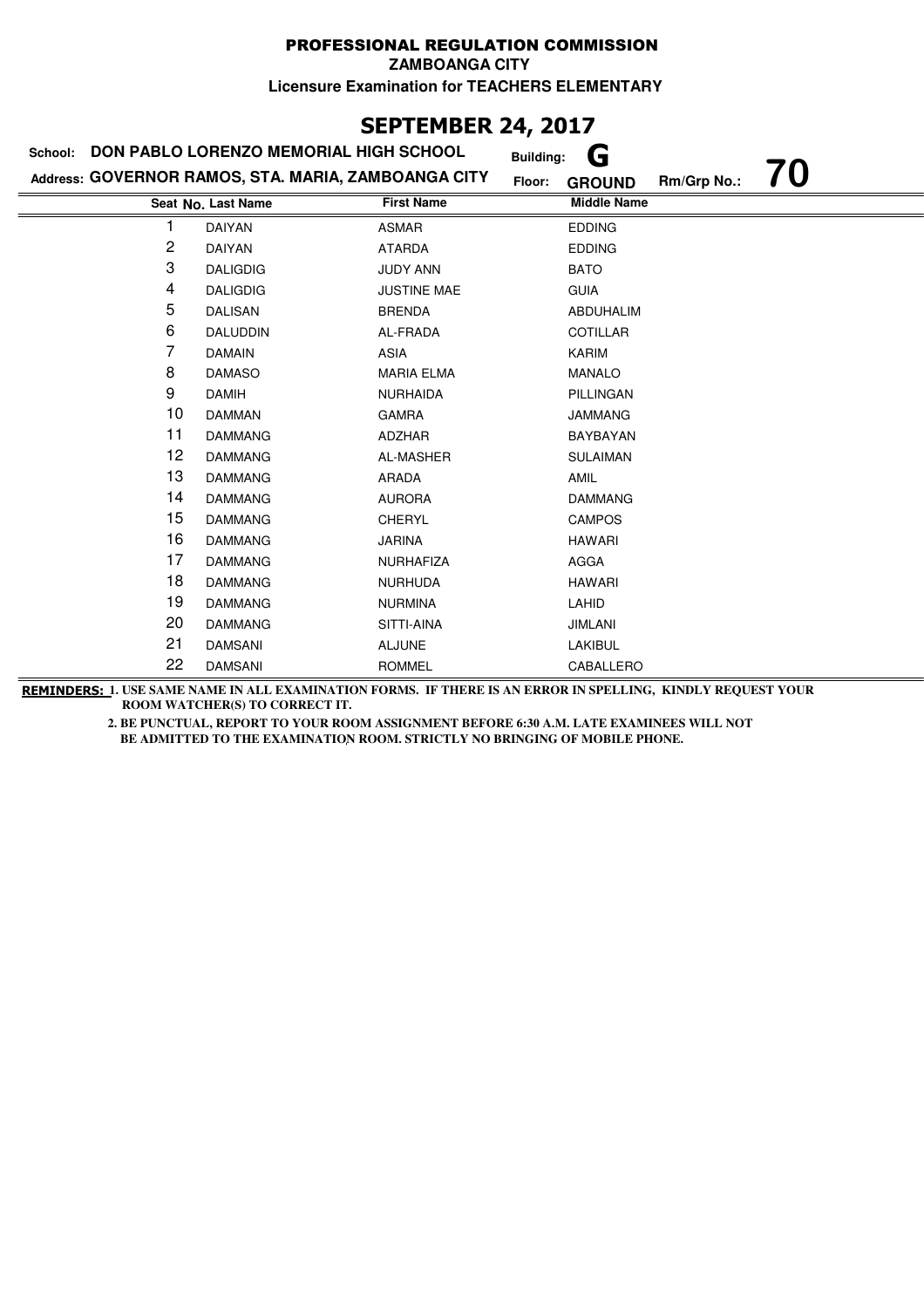# **SEPTEMBER 24, 2017**

| DON PABLO LORENZO MEMORIAL HIGH SCHOOL<br>School: |                                                     |                    | G<br><b>Building:</b> |             |  |
|---------------------------------------------------|-----------------------------------------------------|--------------------|-----------------------|-------------|--|
|                                                   | Address: GOVERNOR RAMOS, STA. MARIA, ZAMBOANGA CITY |                    | Floor:<br>2ND         | Rm/Grp No.: |  |
|                                                   | Seat No. Last Name                                  | <b>First Name</b>  | <b>Middle Name</b>    |             |  |
|                                                   | <b>DAMSANI</b>                                      | <b>WILINA</b>      | <b>LAKIBUL</b>        |             |  |
| $\overline{c}$                                    | <b>DAMSIK</b>                                       | <b>DEF</b>         | <b>HAJIJUL</b>        |             |  |
| 3                                                 | <b>DANCAC</b>                                       | NELIZA             | AM-IS                 |             |  |
| 4                                                 | DANDAN                                              | <b>JEFFREY</b>     | <b>UTUGAIN</b>        |             |  |
| 5                                                 | <b>DANDIH</b>                                       | <b>JAHRA</b>       | <b>USMAN</b>          |             |  |
| 6                                                 | DANGKAHAN                                           | <b>MUJARNI</b>     | <b>CALOPEZ</b>        |             |  |
| 7                                                 | DANIEL                                              | <b>SHYRENE</b>     | <b>IRIJANI</b>        |             |  |
| 8                                                 | <b>DANSALAN</b>                                     | <b>ANISA</b>       | SIRAJI                |             |  |
| 9                                                 | DANSALAN                                            | ARSIDA             | <b>BAHARI</b>         |             |  |
| 10                                                | <b>DAPPANAN</b>                                     | RADZALYN           | <b>IGASAN</b>         |             |  |
| 11                                                | <b>DARCERA</b>                                      | <b>JENEFER</b>     | <b>DUTERTE</b>        |             |  |
| 12                                                | <b>DARIA</b>                                        | <b>FLORDELIZA</b>  | <b>TEVES</b>          |             |  |
| 13                                                | <b>DARKIS</b>                                       | RAMADA             | RABBIAL               |             |  |
| 14                                                | <b>DARONG</b>                                       | SITTI ZHENNAT      | <b>ISNIRUL</b>        |             |  |
| 15                                                | <b>DASID</b>                                        | <b>QURRATUAINI</b> | <b>YUSOP</b>          |             |  |
| 16                                                | <b>DATU SAURAGAL</b>                                | <b>SITTI SHARA</b> | <b>PALA</b>           |             |  |
| 17                                                | <b>DATU TUNTONG</b>                                 | <b>HAFSA</b>       | <b>NASILEN</b>        |             |  |
| 18                                                | DATUINDAL                                           | <b>CARMEEN</b>     | <b>BAKUN</b>          |             |  |
| 19                                                | <b>DAUD</b>                                         | FAIDZ              | <b>PUNU</b>           |             |  |
| 20                                                | <b>DAUD</b>                                         | <b>HAIMA</b>       | <b>TANDUL</b>         |             |  |
| 21                                                | DAUD                                                | <b>HAMISHA</b>     | <b>MUSTALA</b>        |             |  |
| 22                                                | <b>DAUD</b>                                         | <b>SALMA</b>       | <b>AHMAD</b>          |             |  |

**REMINDERS: 1. USE SAME NAME IN ALL EXAMINATION FORMS. IF THERE IS AN ERROR IN SPELLING, KINDLY REQUEST YOUR ROOM WATCHER(S) TO CORRECT IT.**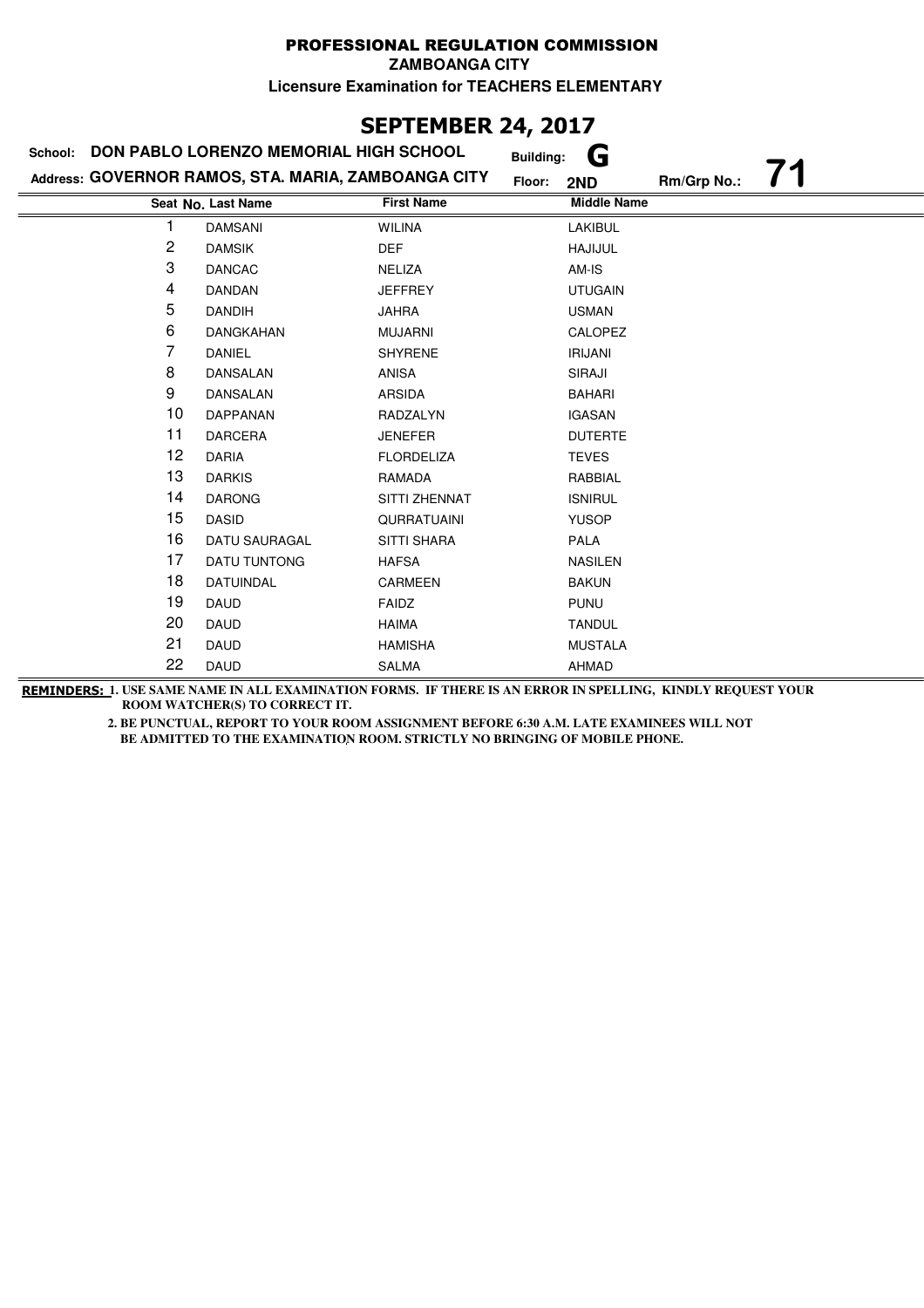# **SEPTEMBER 24, 2017**

| <b>DON PABLO LORENZO MEMORIAL HIGH SCHOOL</b><br>School: |                                                     |                     | G<br><b>Building:</b>    |
|----------------------------------------------------------|-----------------------------------------------------|---------------------|--------------------------|
|                                                          | Address: GOVERNOR RAMOS, STA. MARIA, ZAMBOANGA CITY | Floor:              | 72<br>Rm/Grp No.:<br>2ND |
|                                                          | Seat No. Last Name                                  | <b>First Name</b>   | <b>Middle Name</b>       |
|                                                          | <b>DAUD</b>                                         | <b>SITTI KAUSAR</b> | <b>ABDUHASAD</b>         |
| 2                                                        | <b>DAUH</b>                                         | ABDULLAH            | <b>ANUARY</b>            |
| 3                                                        | <b>DAURING</b>                                      | <b>WARNA</b>        | <b>PETING</b>            |
| 4                                                        | DAVID                                               | <b>LEA</b>          | <b>UYONG</b>             |
| 5                                                        | DAWAH                                               | <b>SHERHANY</b>     | <b>BALANI</b>            |
| 6                                                        | <b>DAWAIM</b>                                       | MARWA               | <b>HAMING</b>            |
| 7                                                        | <b>DAWANA</b>                                       | <b>REYNALYN</b>     | <b>VALEZ</b>             |
| 8                                                        | DAYANDAYAN                                          | <b>MARILOU</b>      | <b>TUMACAS</b>           |
| 9                                                        | <b>DAYAO</b>                                        | NELDILAINE          | <b>BARBOSA</b>           |
| 10                                                       | <b>DAYMIEL</b>                                      | <b>KIRK JON</b>     | <b>DIOQUINO</b>          |
| 11                                                       | DE GUZMAN                                           | <b>ALVIN</b>        | <b>ALPAS</b>             |
| 12                                                       | DE GUZMAN                                           | JANELLE JANE        | <b>CORATIVO</b>          |
| 13                                                       | DE LA TORRE                                         | LIEZEL              | <b>OBLIANDA</b>          |
| 14                                                       | DE LA VEGA                                          | <b>CRISTY</b>       | <b>CLEMENTE</b>          |
| 15                                                       | DE LA ZERNA                                         | <b>MYRNA LEE</b>    | <b>SUELTO</b>            |
| 16                                                       | DE LEON                                             | NELIJANE            | <b>BUCOY</b>             |
| 17                                                       | DE LOS REYES                                        | <b>ANGELINE</b>     | <b>ELUMBRA</b>           |
| 18                                                       | DE LOS REYES                                        | MARIA JAZELLE       | <b>DETORIO</b>           |
| 19                                                       | DE VERA                                             | ZALDIVAR            | <b>IBNO</b>              |
| 20                                                       | DE YRO                                              | <b>JESSCA</b>       | <b>ROCERO</b>            |
| 21                                                       | <b>DEGUSMAN</b>                                     | <b>JAMJURA</b>      | <b>ANTOYAN</b>           |
| 22                                                       | <b>DEL FIERRO</b>                                   | <b>JENALYN</b>      | SOLO                     |

**REMINDERS: 1. USE SAME NAME IN ALL EXAMINATION FORMS. IF THERE IS AN ERROR IN SPELLING, KINDLY REQUEST YOUR ROOM WATCHER(S) TO CORRECT IT.**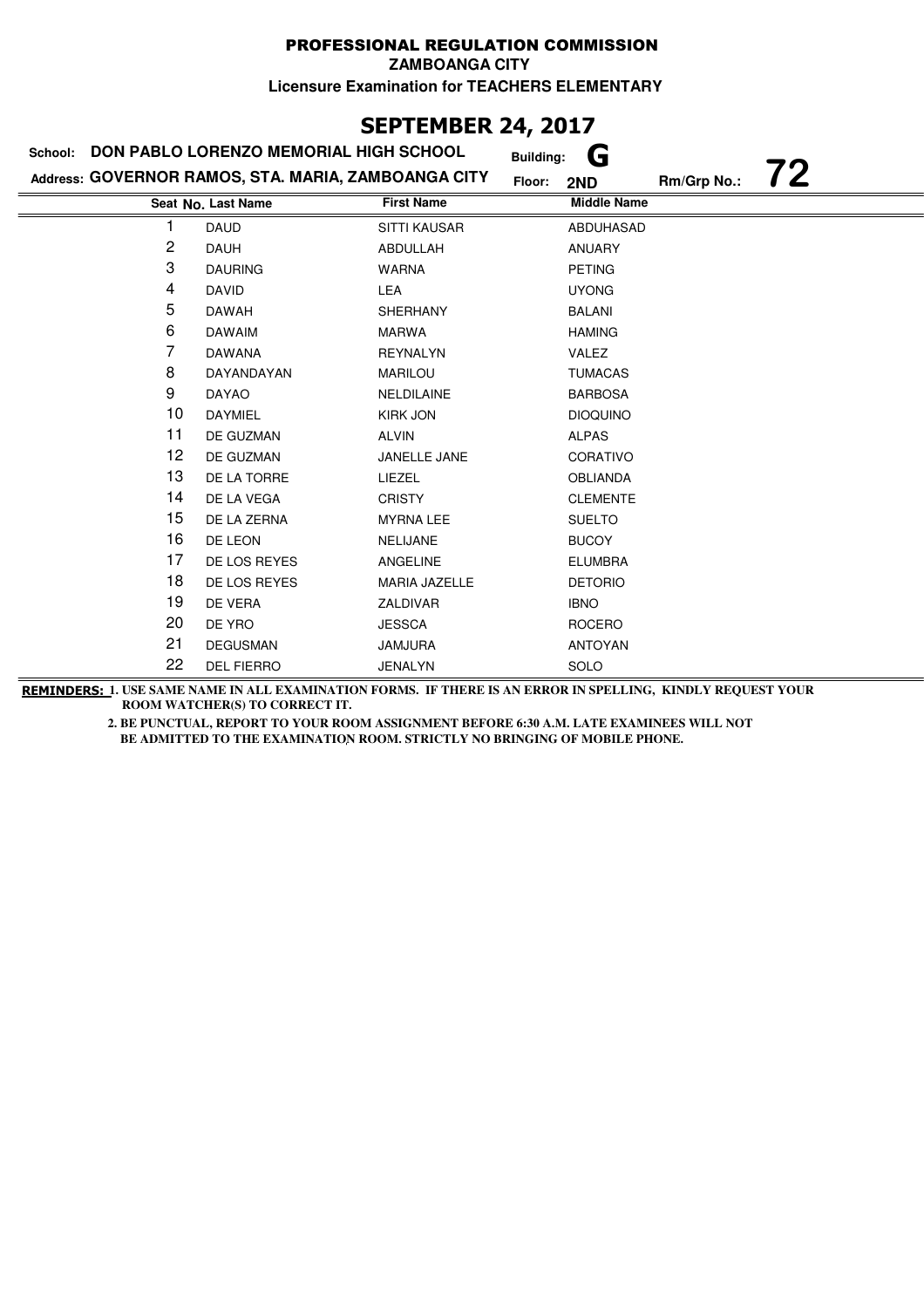## **SEPTEMBER 24, 2017**

| DON PABLO LORENZO MEMORIAL HIGH SCHOOL<br>School: |                                                     |                   | G<br><b>Building:</b>              |  |
|---------------------------------------------------|-----------------------------------------------------|-------------------|------------------------------------|--|
|                                                   | Address: GOVERNOR RAMOS, STA. MARIA, ZAMBOANGA CITY |                   | 73<br>Rm/Grp No.:<br>Floor:<br>2ND |  |
|                                                   | Seat No. Last Name                                  | <b>First Name</b> | <b>Middle Name</b>                 |  |
|                                                   | <b>DELA CRUZ</b>                                    | <b>ALMAE</b>      | <b>PULBOS</b>                      |  |
| 2                                                 | <b>DELA CRUZ</b>                                    | <b>NOEMI</b>      | LUALHATI                           |  |
| 3                                                 | DELA PEÑA                                           | <b>GEDI</b>       | <b>GUNDAYA</b>                     |  |
| 4                                                 | DELA PEÑA                                           | <b>LITO</b>       | <b>DE ASIS</b>                     |  |
| 5                                                 | DELA PEÑA                                           | QUEENE-ANN        | ZARRIZ                             |  |
| 6                                                 | <b>DELA ROSA</b>                                    | <b>GAY MARIE</b>  | <b>MALBAGO</b>                     |  |
| 7                                                 | <b>DELA TORRE</b>                                   | <b>ELEN JANE</b>  | <b>POTENCIANO</b>                  |  |
| 8                                                 | <b>DELA TORRE</b>                                   | LIZA              | <b>DALUMPINES</b>                  |  |
| 9                                                 | <b>DELANTAR</b>                                     | QUEENIE           | <b>BARDAGO</b>                     |  |
| 10                                                | <b>DELARIARTE</b>                                   | <b>HABIBIYA</b>   | ARASAD                             |  |
| 11                                                | DELAS PEÑAS                                         | <b>ELSA</b>       | <b>GLINAGO</b>                     |  |
| 12                                                | <b>DELFIN</b>                                       | <b>CLAREENE</b>   | <b>BELLEZA</b>                     |  |
| 13                                                | <b>DELFINADO</b>                                    | <b>MARISTIL</b>   | <b>QUIRIT</b>                      |  |
| 14                                                | <b>DELICA</b>                                       | <b>MELANIE</b>    | <b>GENERALAO</b>                   |  |
| 15                                                | <b>DELIS</b>                                        | <b>RHINLYN</b>    | <b>BASIL</b>                       |  |
| 16                                                | <b>DELIS</b>                                        | <b>RINJAIN</b>    | <b>BASIL</b>                       |  |
| 17                                                | <b>DELOS REYES</b>                                  | <b>JONALIE</b>    | <b>MANALO</b>                      |  |
| 18                                                | <b>DELOS REYES</b>                                  | <b>JOVIE KRIS</b> | <b>MATA</b>                        |  |
| 19                                                | <b>DELOS REYES</b>                                  | <b>JULIE ANN</b>  | <b>MOLINA</b>                      |  |
| 20                                                | <b>DELOS REYES</b>                                  | <b>MARIFE</b>     | <b>ALVIAR</b>                      |  |
| 21                                                | <b>DELOS SANTOS</b>                                 | DAVE GLENN        | <b>MARCELINO</b>                   |  |
| 22                                                | <b>DELOS SANTOS</b>                                 | <b>JENNY</b>      | LABACANACRUZ                       |  |

**REMINDERS: 1. USE SAME NAME IN ALL EXAMINATION FORMS. IF THERE IS AN ERROR IN SPELLING, KINDLY REQUEST YOUR ROOM WATCHER(S) TO CORRECT IT.**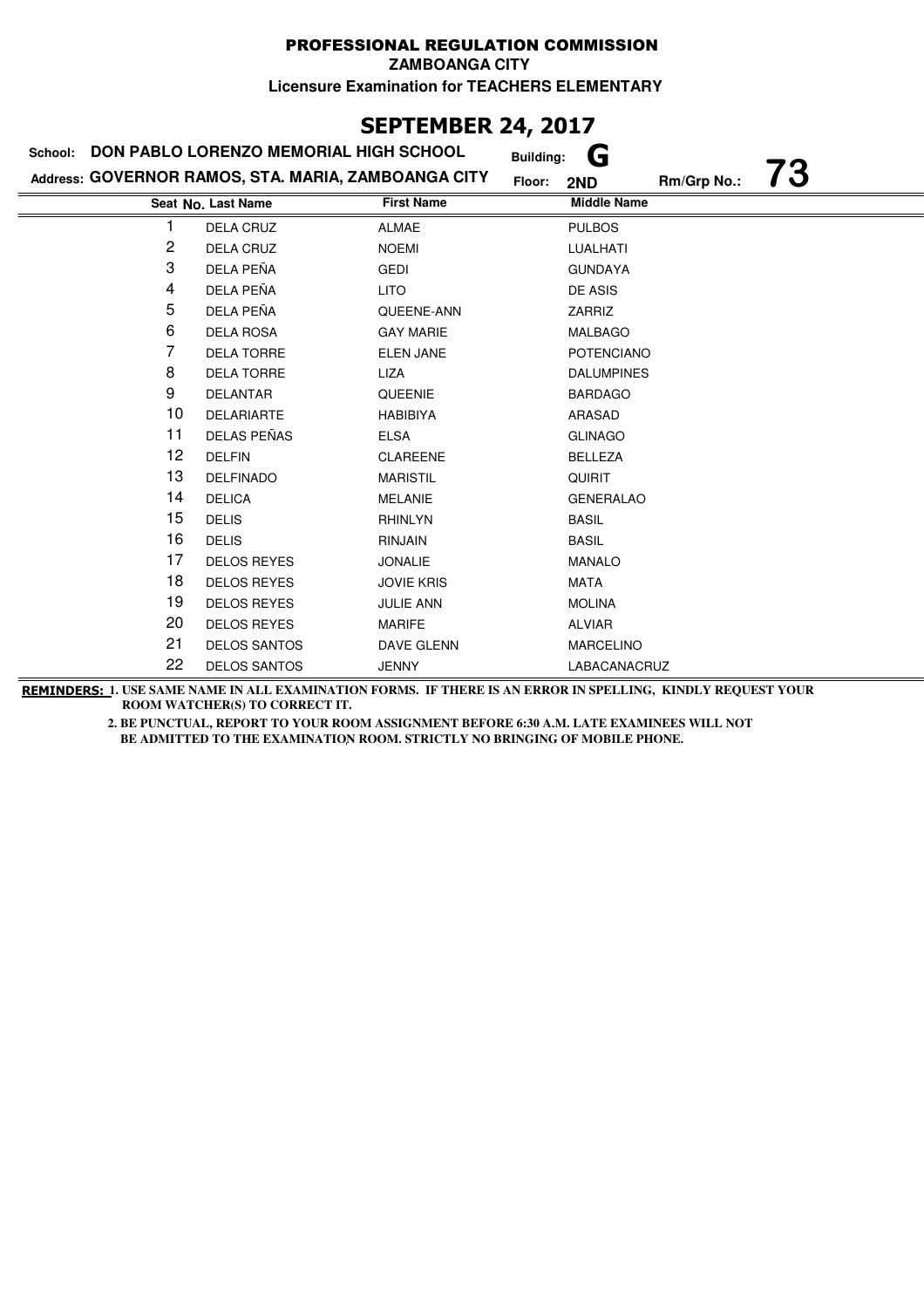# **SEPTEMBER 24, 2017**

| DON PABLO LORENZO MEMORIAL HIGH SCHOOL<br>School: |                                                     | G<br><b>Building:</b> |                    |             |    |
|---------------------------------------------------|-----------------------------------------------------|-----------------------|--------------------|-------------|----|
|                                                   | Address: GOVERNOR RAMOS, STA. MARIA, ZAMBOANGA CITY |                       | Floor:<br>2ND      | Rm/Grp No.: | 74 |
|                                                   | Seat No. Last Name                                  | <b>First Name</b>     | <b>Middle Name</b> |             |    |
|                                                   | <b>DELOS SANTOS</b>                                 | <b>MARY JANE</b>      | <b>SIMBULAS</b>    |             |    |
| 2                                                 | <b>DELOSREYES</b>                                   | MARY-MAE              | <b>MILLIAN</b>     |             |    |
| 3                                                 | <b>DEMCO</b>                                        | <b>JUDY ANN</b>       | PEÑAFLOR           |             |    |
| 4                                                 | <b>DEMSIO</b>                                       | <b>JULHIDAN</b>       | <b>ABBANI</b>      |             |    |
| 5                                                 | <b>DEMSIO</b>                                       | <b>JURIN</b>          | ABBANI             |             |    |
| 6                                                 | <b>DENDERO</b>                                      | EFREN                 | <b>MAGTAGAD</b>    |             |    |
| 7                                                 | <b>DEPITA</b>                                       | <b>SUZETTE</b>        | <b>BOMPAT</b>      |             |    |
| 8                                                 | <b>DEQUIT</b>                                       | <b>MELODY</b>         | <b>SORION</b>      |             |    |
| 9                                                 | DERRAYAL                                            | <b>JENNIVY</b>        | CORTEZ             |             |    |
| 10                                                | <b>DESAMPARADO</b>                                  | DIONNE JOY            | <b>ELENO</b>       |             |    |
| 11                                                | <b>DIAM</b>                                         | <b>AMILDATON</b>      | <b>AWALON</b>      |             |    |
| 12                                                | <b>DIAMSON</b>                                      | <b>NURSIDA</b>        | <b>ABUN</b>        |             |    |
| 13                                                | <b>DIAN</b>                                         | IVY                   | <b>MATAS</b>       |             |    |
| 14                                                | <b>DIANO</b>                                        | VANESSA LYCA          | <b>TANAP</b>       |             |    |
| 15                                                | <b>DIAZ</b>                                         | <b>JENNYPRIL</b>      | <b>FUA</b>         |             |    |
| 16                                                | <b>DIAZ</b>                                         | MA. REBEKAH           | <b>ALABATA</b>     |             |    |
| 17                                                | <b>DIGDIGAN</b>                                     | <b>MARIA LUZ</b>      | <b>BAUNG</b>       |             |    |
| 18                                                | <b>DIHAL</b>                                        | SHARAMAY              | <b>ALIH</b>        |             |    |
| 19                                                | <b>DIKSON</b>                                       | <b>HARSUM</b>         | <b>DAPLINAN</b>    |             |    |
| 20                                                | <b>DIMALALUAN</b>                                   | <b>BENSAL</b>         | <b>MUHARANI</b>    |             |    |
| 21                                                | <b>DIMAN</b>                                        | NUR-AINA              | MAHADALI           |             |    |
| 22                                                | <b>DINGAL</b>                                       | <b>METCHEL</b>        | <b>ALICAYOS</b>    |             |    |

**REMINDERS: 1. USE SAME NAME IN ALL EXAMINATION FORMS. IF THERE IS AN ERROR IN SPELLING, KINDLY REQUEST YOUR ROOM WATCHER(S) TO CORRECT IT.**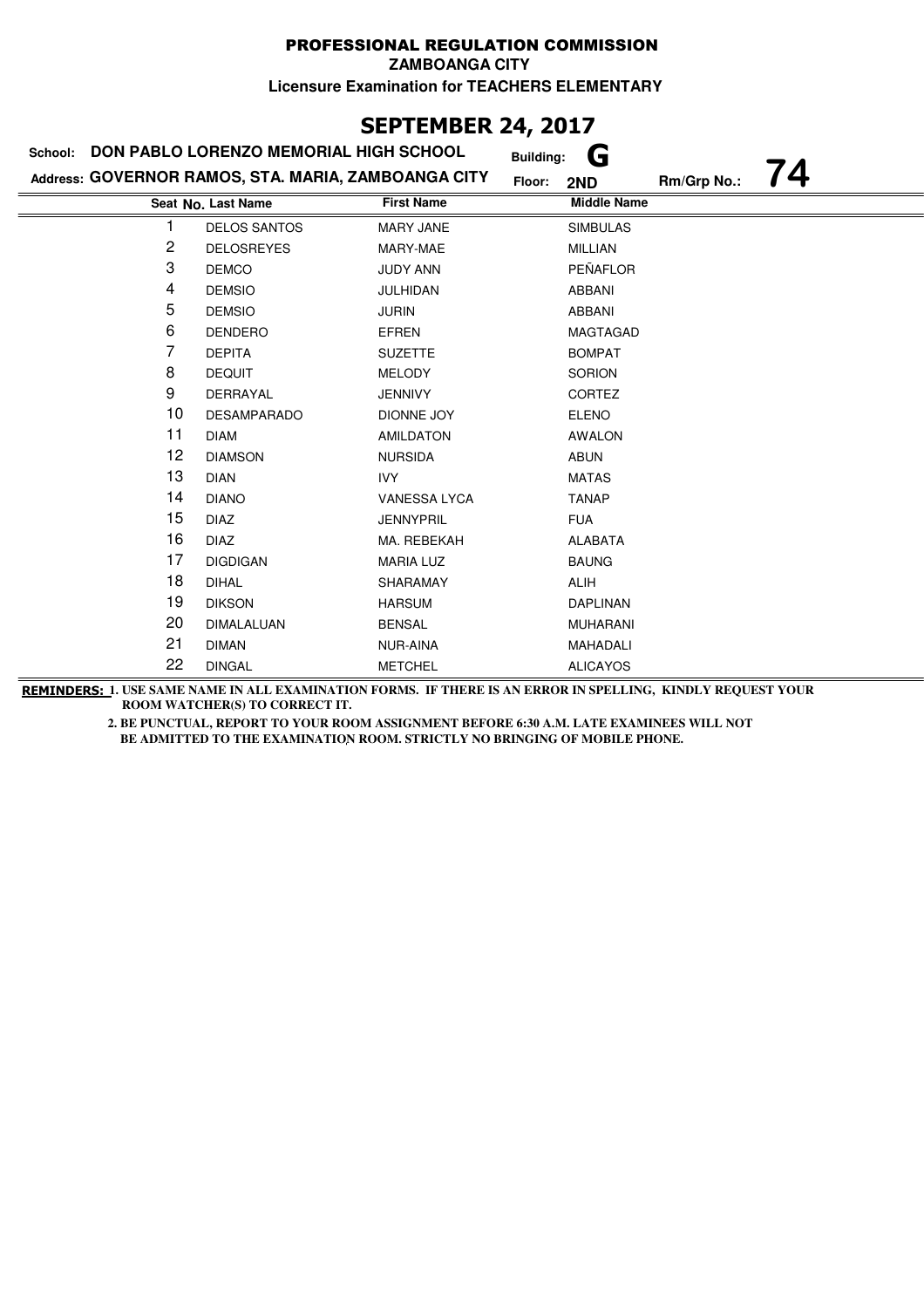## **SEPTEMBER 24, 2017**

| DON PABLO LORENZO MEMORIAL HIGH SCHOOL<br>School: |                                                     |                      | G<br><b>Building:</b>              |  |
|---------------------------------------------------|-----------------------------------------------------|----------------------|------------------------------------|--|
|                                                   | Address: GOVERNOR RAMOS, STA. MARIA, ZAMBOANGA CITY |                      | 75<br>Rm/Grp No.:<br>Floor:<br>2ND |  |
|                                                   | Seat No. Last Name                                  | <b>First Name</b>    | <b>Middle Name</b>                 |  |
| 1                                                 | <b>DINGCONG</b>                                     | <b>MAILYN</b>        | <b>PAGADOR</b>                     |  |
| 2                                                 | <b>DINIAY</b>                                       | <b>RAYMART</b>       | <b>MONTEMAYOR</b>                  |  |
| 3                                                 | <b>DIONALDO</b>                                     | <b>CHARLYN</b>       | MANSANADEZ                         |  |
| 4                                                 | <b>DIONG</b>                                        | <b>EDLIN</b>         | ABU                                |  |
| 5                                                 | <b>DIONG</b>                                        | <b>KATRINA</b>       | AHADI                              |  |
| 6                                                 | <b>DIONOS</b>                                       | <b>JOYCE</b>         | <b>MAURIN</b>                      |  |
| 7                                                 | <b>DIONSON</b>                                      | VERNADETTE           | ORIM                               |  |
| 8                                                 | <b>DIRECTO</b>                                      | AMILET               | <b>AGANG</b>                       |  |
| 9                                                 | <b>DIZON</b>                                        | <b>MICHELLE</b>      | <b>INDAB</b>                       |  |
| 10                                                | <b>DOHONG</b>                                       | ALIH                 | <b>ARILUN</b>                      |  |
| 11                                                | <b>DOLLETE</b>                                      | <b>JERALDEN</b>      | <b>BONHART</b>                     |  |
| 12                                                | <b>DOMINGO</b>                                      | <b>JECAH</b>         | <b>AGUHOB</b>                      |  |
| 13                                                | <b>DOMINGO</b>                                      | <b>MARY JOY</b>      | <b>VALMORES</b>                    |  |
| 14                                                | <b>DOMINGO</b>                                      | ROCHELLE MARIA       | <b>ARASAIN</b>                     |  |
| 15                                                | <b>DONGUINES</b>                                    | SARAH GRACE          | <b>DELA CRUZ</b>                   |  |
| 16                                                | <b>DORIE</b>                                        | <b>IDANG</b>         | <b>ABANI</b>                       |  |
| 17                                                | <b>DOTILLOS</b>                                     | <b>MICHELLE</b>      | <b>RAMOS</b>                       |  |
| 18                                                | <b>DRILON</b>                                       | <b>ZENNETH</b>       | DE LA CRUZ                         |  |
| 19                                                | <b>DUGASAN</b>                                      | <b>NURWIDA</b>       | <b>BAGINDA</b>                     |  |
| 20                                                | <b>DUGASAN</b>                                      | RIDZNA               | TIBLANI                            |  |
| 21                                                | <b>DUGASAN</b>                                      | <b>SITTI RASHIDA</b> | <b>BAGINDA</b>                     |  |
| 22                                                | DUHAYLUNSOD                                         | <b>JHONA</b>         | <b>JORDAN</b>                      |  |

**REMINDERS: 1. USE SAME NAME IN ALL EXAMINATION FORMS. IF THERE IS AN ERROR IN SPELLING, KINDLY REQUEST YOUR ROOM WATCHER(S) TO CORRECT IT.**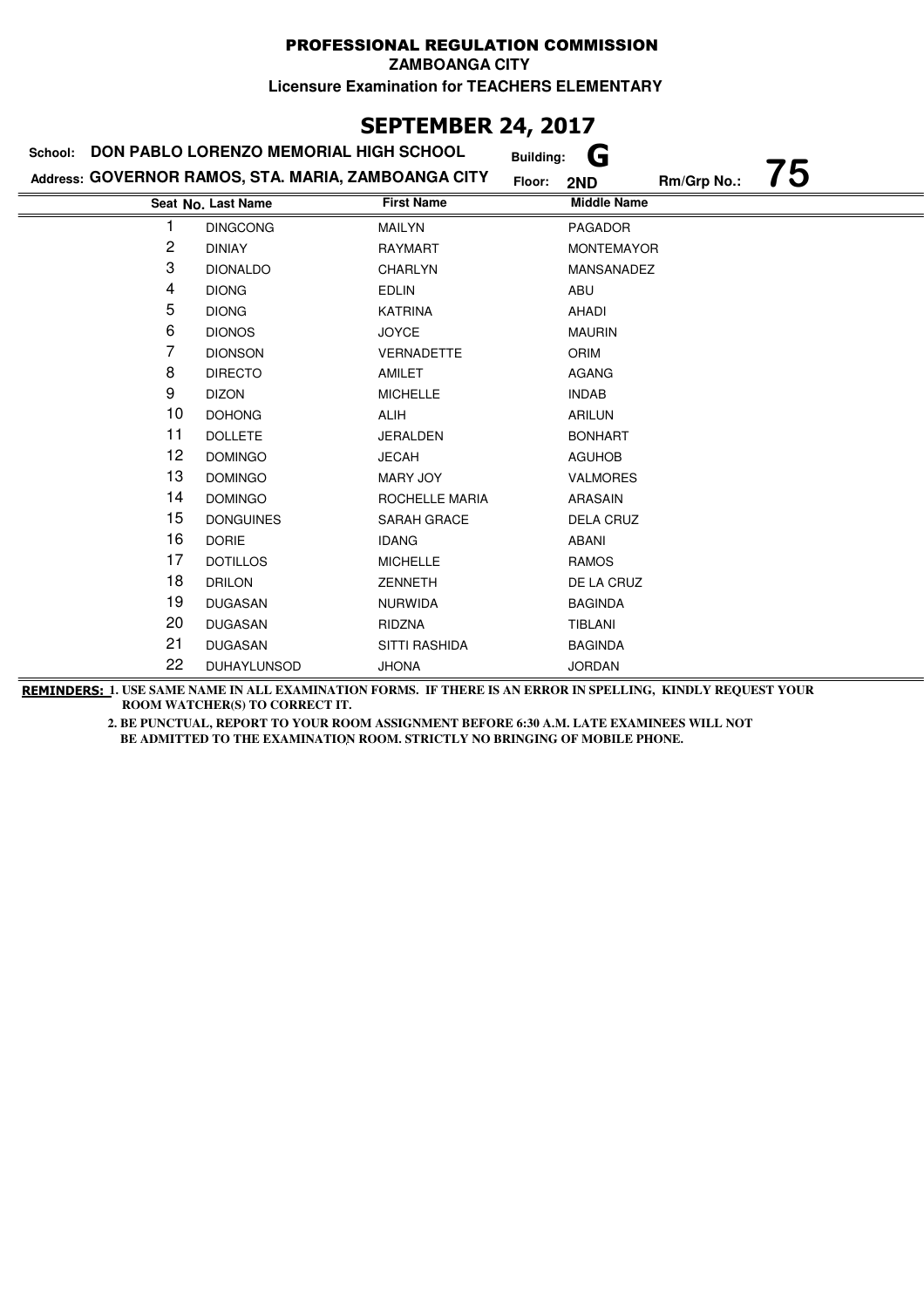**ZAMBOANGA CITY**

**Licensure Examination for TEACHERS ELEMENTARY**

## **SEPTEMBER 24, 2017**

| DON PABLO LORENZO MEMORIAL HIGH SCHOOL<br>School: |                                                     |                   | <b>Building:</b> | Н                  |             |    |
|---------------------------------------------------|-----------------------------------------------------|-------------------|------------------|--------------------|-------------|----|
|                                                   | Address: GOVERNOR RAMOS, STA. MARIA, ZAMBOANGA CITY |                   | Floor:           | <b>GROUND</b>      | Rm/Grp No.: | 76 |
|                                                   | Seat No. Last Name                                  | <b>First Name</b> |                  | <b>Middle Name</b> |             |    |
| 1                                                 | <b>DUHGASAN</b>                                     | <b>NURFAINA</b>   |                  | <b>MUHAJIL</b>     |             |    |
| 2                                                 | <b>DULANG</b>                                       | <b>BILLY JOE</b>  |                  | <b>RIA</b>         |             |    |
| 3                                                 | <b>DULLA</b>                                        | <b>FERWINA</b>    |                  | <b>APIH</b>        |             |    |
| 4                                                 | <b>DULLA</b>                                        | <b>THELMA</b>     |                  | <b>ARING</b>       |             |    |
| 5                                                 | <b>DUMABOC</b>                                      | AMY               |                  | <b>SUMALINOG</b>   |             |    |
| 6                                                 | <b>DUMAGSA</b>                                      | ANNAJANE          |                  | <b>RAMOS</b>       |             |    |
| 7                                                 | <b>DUMANGIA</b>                                     | <b>ROY</b>        |                  | <b>MAING</b>       |             |    |
| 8                                                 | <b>DUMAPIG</b>                                      | ALGEN             |                  | <b>TABILIRAN</b>   |             |    |
| 9                                                 | <b>DUQUE</b>                                        | <b>ROLLY</b>      |                  | <b>TEVES</b>       |             |    |
| 10                                                | <b>DURAN</b>                                        | <b>MICHELLE</b>   |                  | <b>SUAREZ</b>      |             |    |
| 11                                                | <b>DUSARAN</b>                                      | <b>JESSA</b>      |                  | <b>MARIBONG</b>    |             |    |
| 12                                                | <b>EBACITAS</b>                                     | RINAMAE           |                  | <b>GABITO</b>      |             |    |
| 13                                                | <b>EBALE</b>                                        | <b>ROSMALYN</b>   |                  | CANOY              |             |    |
| 14                                                | EBBAH                                               | SHAOLIN           |                  | <b>AMAT</b>        |             |    |
| 15                                                | <b>EBING</b>                                        | RAZIEL            |                  | ABDUHALIM          |             |    |
| 16                                                | <b>EBOL</b>                                         | <b>TINEE ROSE</b> |                  | <b>ALEGATA</b>     |             |    |
| 17                                                | <b>EBRAHIM</b>                                      | <b>NURHAIDA</b>   |                  | <b>INDAL</b>       |             |    |
| 18                                                | <b>ECON</b>                                         | <b>CHERRY</b>     |                  | <b>ORAY</b>        |             |    |
| 19                                                | <b>EDDARY</b>                                       | <b>ELVIE</b>      |                  | <b>NULHABI</b>     |             |    |
| 20                                                | <b>EDDING</b>                                       | <b>FARIDA</b>     |                  | LANGGAL            |             |    |
| 21                                                | <b>EDDING</b>                                       | JANIBA            |                  | <b>BAHARI</b>      |             |    |
| 22                                                | <b>EDIANG</b>                                       | ARIEL             |                  | <b>ENOT</b>        |             |    |

**REMINDERS: 1. USE SAME NAME IN ALL EXAMINATION FORMS. IF THERE IS AN ERROR IN SPELLING, KINDLY REQUEST YOUR ROOM WATCHER(S) TO CORRECT IT.**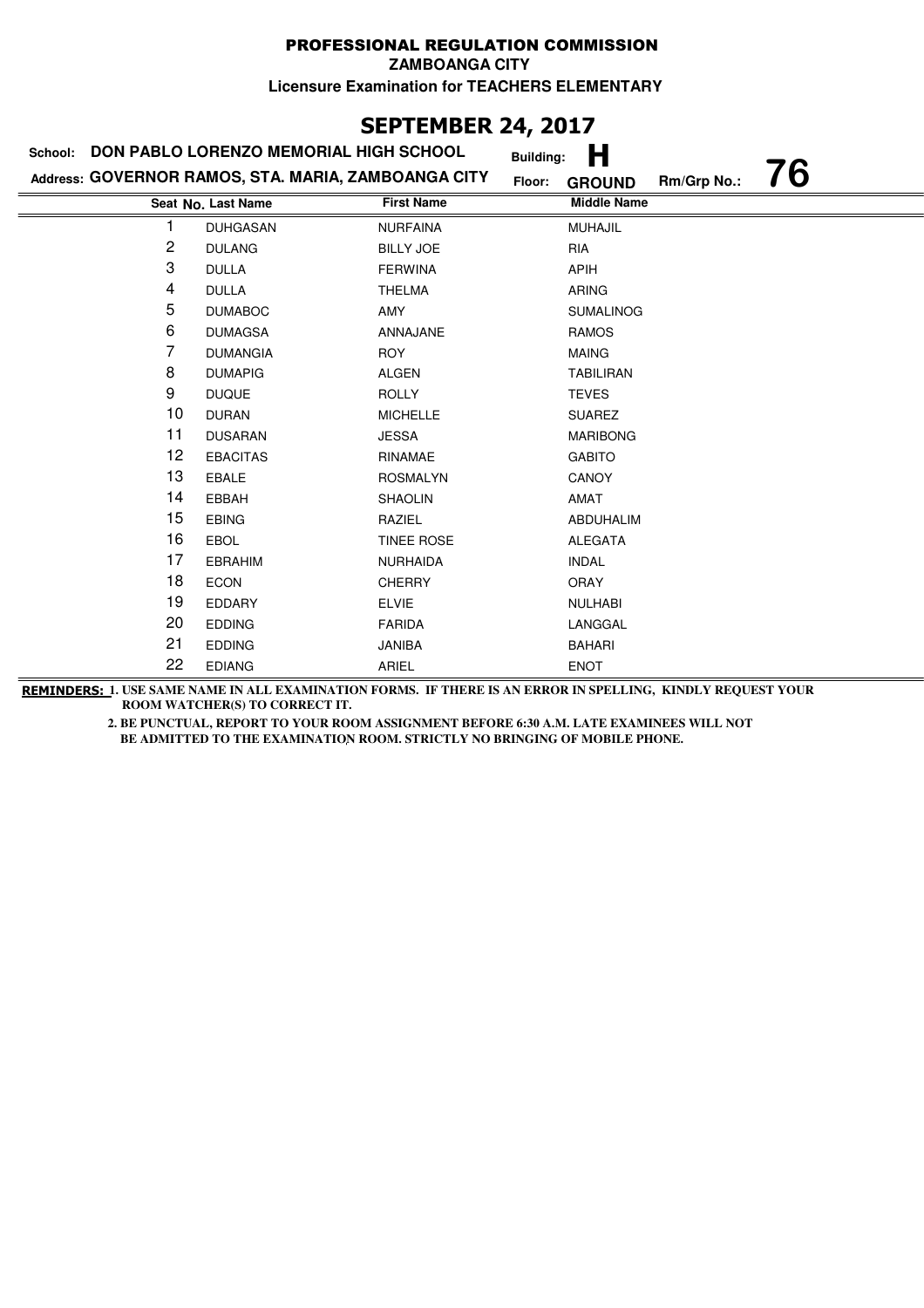**ZAMBOANGA CITY**

**Licensure Examination for TEACHERS ELEMENTARY**

### **SEPTEMBER 24, 2017**

| School:        | DON PABLO LORENZO MEMORIAL HIGH SCHOOL              |                    | Н<br><b>Building:</b>                          |
|----------------|-----------------------------------------------------|--------------------|------------------------------------------------|
|                | Address: GOVERNOR RAMOS, STA. MARIA, ZAMBOANGA CITY | Floor:             | $\prime\prime$<br>Rm/Grp No.:<br><b>GROUND</b> |
|                | Seat No. Last Name                                  | <b>First Name</b>  | <b>Middle Name</b>                             |
|                | <b>EDINAN</b>                                       | <b>JENEVIE</b>     | ABAD                                           |
| $\overline{c}$ | <b>EDJAS</b>                                        | JENNY-LYN          | JALIL                                          |
| 3              | <b>EDRIS</b>                                        | <b>SOPHIA</b>      | U                                              |
| 4              | <b>EJING</b>                                        | <b>MYRNA</b>       | TINGKASAN                                      |
| 5              | <b>EJORCADAS</b>                                    | <b>JUDITH</b>      | LAMIGAN                                        |
| 6              | <b>EJUL</b>                                         | <b>ZENAIDA</b>     | <b>BOGO</b>                                    |
| 7              | <b>ELACION</b>                                      | <b>RESPILITA</b>   | <b>ALEJO</b>                                   |
| 8              | <b>ELANG</b>                                        | <b>NORAINA</b>     | JULJANI                                        |
| 9              | <b>ELELLINA</b>                                     | AIMIE JOY          | CADOGDOG                                       |
| 10             | <b>ELENO</b>                                        | <b>LEANA MARIE</b> | CASTRO                                         |
| 11             | <b>ELIAS</b>                                        | <b>NUR-ASIKIN</b>  | JIKIRI                                         |
| 12             | <b>ELIOT</b>                                        | <b>REYMOND</b>     | ANGCAO                                         |
| 13             | <b>ELISAN</b>                                       | AIZA JEAN          | <b>BIADOG</b>                                  |
| 14             | <b>ELISAN</b>                                       | <b>JUDITH</b>      | <b>NAZARENO</b>                                |
| 15             | <b>ELLIAS</b>                                       | <b>ELVINIA</b>     | <b>ULLASARI</b>                                |
| 16             | <b>ELLIAS</b>                                       | <b>NIHAR</b>       | <b>ULLASARI</b>                                |
| 17             | <b>ELLIH</b>                                        | ANALIZA            | KASAN                                          |
| 18             | <b>ELLING</b>                                       | <b>DARWISA</b>     | <b>DAGAM</b>                                   |
| 19             | <b>ELLONG</b>                                       | <b>RIDZMA</b>      | <b>HADJIRI</b>                                 |
| 20             | <b>ELLONG</b>                                       | <b>SHEYERADA</b>   | <b>ELIAS</b>                                   |
| 21             | <b>EMERSON</b>                                      | <b>RIDANG</b>      | JANJANI                                        |
| 22             | <b>EMOTIN</b>                                       | <b>MYRNA</b>       | <b>TALADRO</b>                                 |

**REMINDERS: 1. USE SAME NAME IN ALL EXAMINATION FORMS. IF THERE IS AN ERROR IN SPELLING, KINDLY REQUEST YOUR ROOM WATCHER(S) TO CORRECT IT.**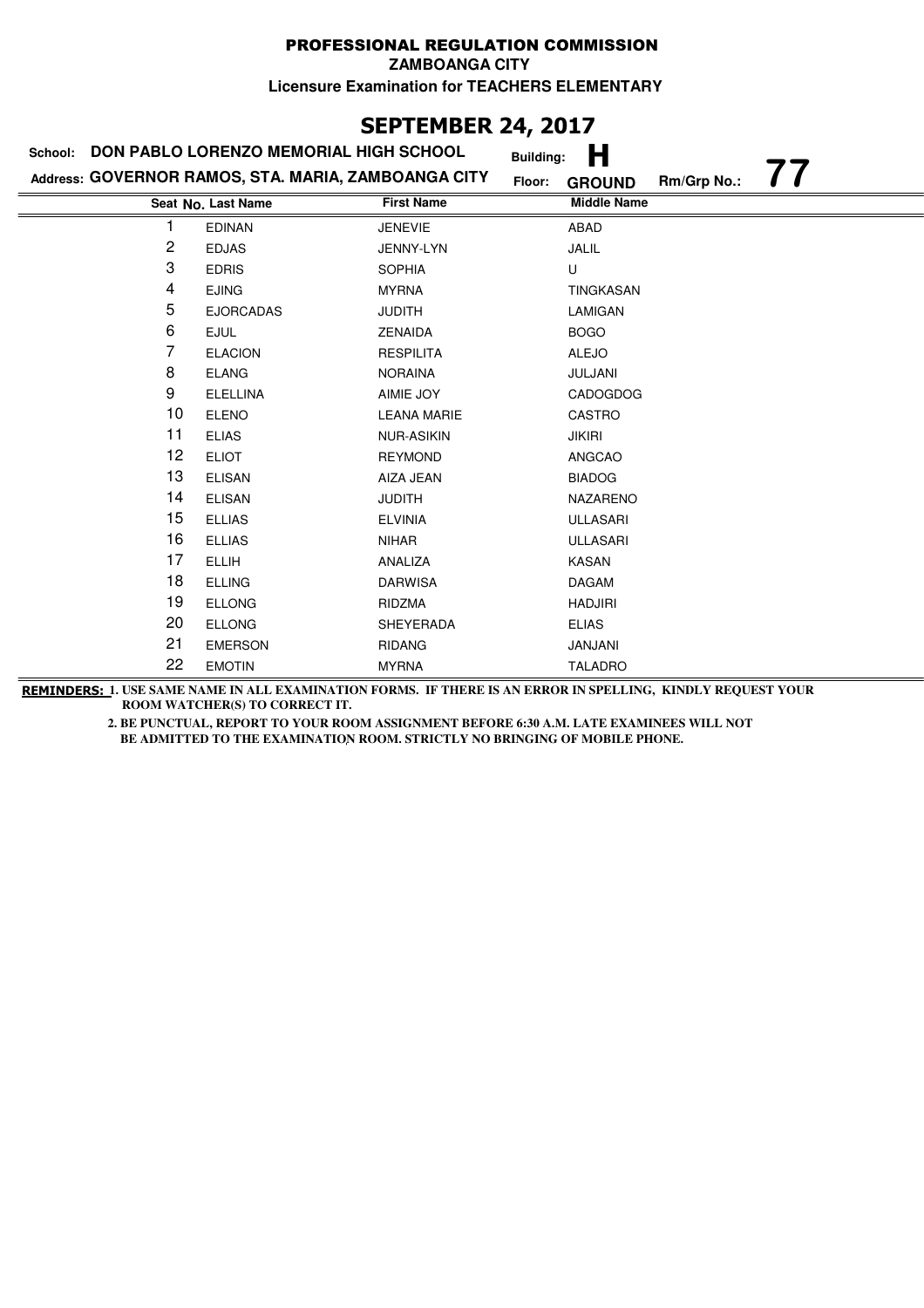### **SEPTEMBER 24, 2017**

| School:        | DON PABLO LORENZO MEMORIAL HIGH SCHOOL              |                   | <b>Building:</b> | H                  |             |    |
|----------------|-----------------------------------------------------|-------------------|------------------|--------------------|-------------|----|
|                | Address: GOVERNOR RAMOS, STA. MARIA, ZAMBOANGA CITY |                   | Floor:           | 2ND                | Rm/Grp No.: | 78 |
|                | Seat No. Last Name                                  | <b>First Name</b> |                  | <b>Middle Name</b> |             |    |
|                | <b>EMPREMIADO</b>                                   | <b>LEAMARIE</b>   |                  | PRESNILLO          |             |    |
| $\overline{c}$ | <b>ENCABO</b>                                       | <b>JANISA</b>     |                  | PERALTA            |             |    |
| 3              | <b>ENCABO</b>                                       | <b>MISBA</b>      |                  | PERALTA            |             |    |
| 4              | <b>ENDIH</b>                                        | <b>WIL-MALYN</b>  |                  | <b>IDDO</b>        |             |    |
| 5              | <b>ENDINO</b>                                       | <b>ALLEN</b>      |                  | ANGELES            |             |    |
| 6              | <b>ENGUITO</b>                                      | <b>JOLLY BOY</b>  |                  | <b>CENTRO</b>      |             |    |
| 7              | <b>ENIL</b>                                         | <b>MERIAM</b>     |                  | <b>USARI</b>       |             |    |
| 8              | <b>ENIONG</b>                                       | SHIELOU           |                  | KAAMIÑO            |             |    |
| 9              | <b>ENJIL</b>                                        | <b>PORAIDA</b>    |                  | <b>HASSAN</b>      |             |    |
| 10             | <b>ENRIQUEZ</b>                                     | ANGELO            |                  | LIM                |             |    |
| 11             | <b>ENRIQUEZ</b>                                     | <b>LOURDES</b>    |                  | MENDOZA            |             |    |
| 12             | <b>ENRIQUEZ</b>                                     | RONEL KRISTOPHER  |                  | <b>RODRIGUEZ</b>   |             |    |
| 13             | <b>ENRIQUEZ</b>                                     | <b>SHELLA</b>     |                  | PEREZ              |             |    |
| 14             | <b>ENTIENZA</b>                                     | <b>BETCHYJOY</b>  |                  | <b>DORING</b>      |             |    |
| 15             | <b>ENUS</b>                                         | <b>WIDANG</b>     |                  | <b>TUNNIO</b>      |             |    |
| 16             | <b>EPOGON</b>                                       | <b>JENEFER</b>    |                  | <b>OBIDA</b>       |             |    |
| 17             | <b>ERAHAM</b>                                       | <b>CHISTIYYA</b>  |                  | KALBI              |             |    |
| 18             | <b>ERANG</b>                                        | <b>ONIC</b>       |                  | <b>JUHUNG</b>      |             |    |
| 19             | ERI                                                 | SATRA             |                  | <b>JAKKAH</b>      |             |    |
| 20             | <b>ERNANE</b>                                       | <b>EVAMAE</b>     |                  | <b>LLUVIDO</b>     |             |    |
| 21             | <b>ERRA</b>                                         | <b>JANICHA</b>    |                  | <b>FERNANDO</b>    |             |    |
| 22             | <b>ESCARTIN</b>                                     | <b>RUSSAIDA</b>   |                  | <b>GUGNUL</b>      |             |    |

**REMINDERS: 1. USE SAME NAME IN ALL EXAMINATION FORMS. IF THERE IS AN ERROR IN SPELLING, KINDLY REQUEST YOUR ROOM WATCHER(S) TO CORRECT IT.**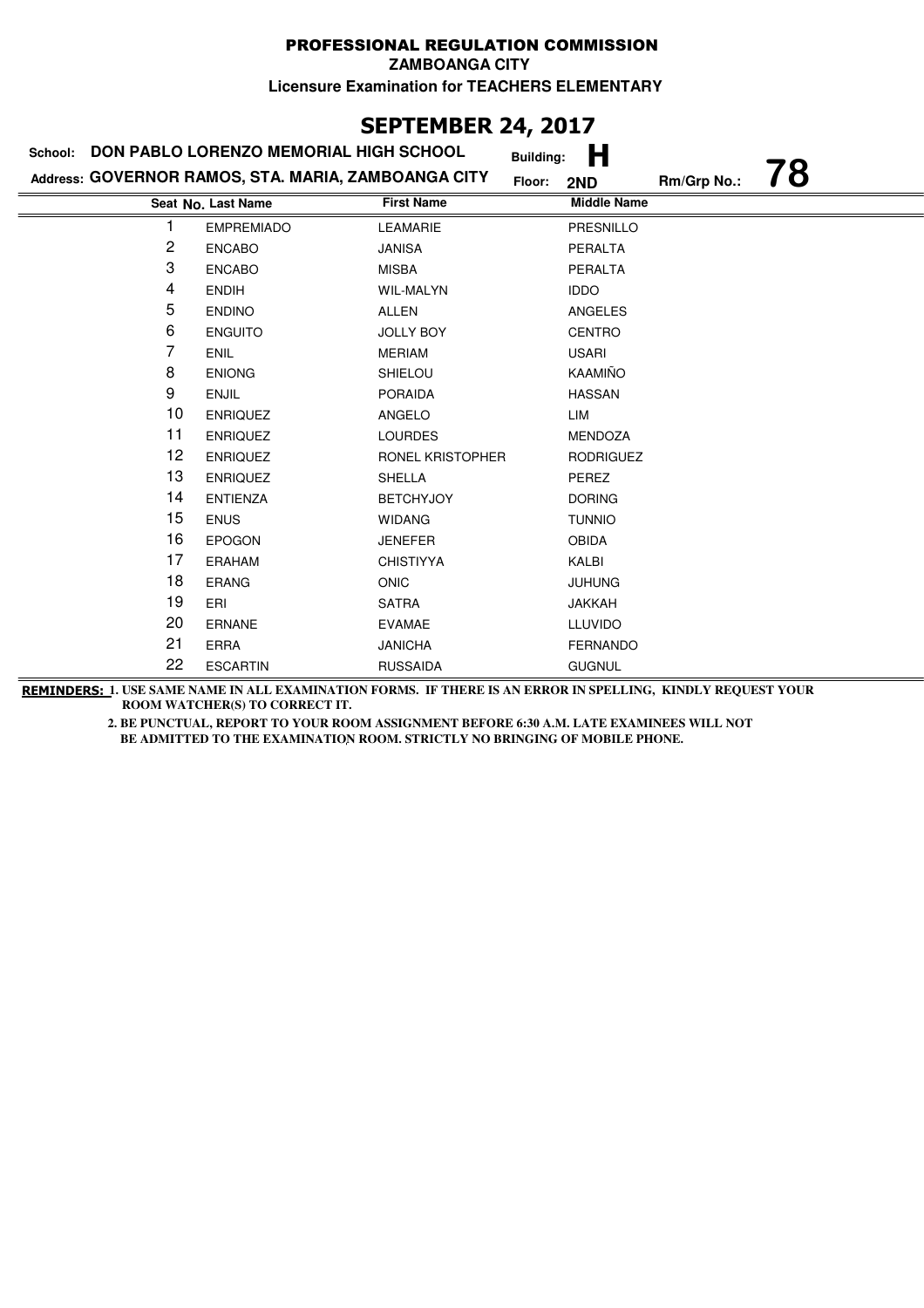## **SEPTEMBER 24, 2017**

| School: | DON PABLO LORENZO MEMORIAL HIGH SCHOOL              |                   | Н<br><b>Building:</b> |             |    |
|---------|-----------------------------------------------------|-------------------|-----------------------|-------------|----|
|         | Address: GOVERNOR RAMOS, STA. MARIA, ZAMBOANGA CITY |                   | Floor:<br>2ND         | Rm/Grp No.: | 79 |
|         | Seat No. Last Name                                  | <b>First Name</b> | <b>Middle Name</b>    |             |    |
| 1       | <b>ESCO</b>                                         | <b>REDZNALYN</b>  | <b>KANING</b>         |             |    |
| 2       | <b>ESCOTOTO</b>                                     | <b>KELLY JAY</b>  | <b>MANOS</b>          |             |    |
| 3       | <b>ESDRELON</b>                                     | <b>ELLA JANE</b>  | ARELLANO              |             |    |
| 4       | <b>ESIK</b>                                         | <b>JESSICA</b>    | JAIME                 |             |    |
| 5       | <b>ESLIT</b>                                        | <b>JOYCEL</b>     | <b>DAVINA</b>         |             |    |
| 6       | <b>ESMAEL</b>                                       | <b>RAFFA</b>      | <b>JAWARI</b>         |             |    |
| 7       | <b>ESMAH</b>                                        | <b>SURATUL</b>    | ARIH                  |             |    |
| 8       | <b>ESMAIL</b>                                       | ABDELHAN          | <b>HUSSIEN</b>        |             |    |
| 9       | <b>ESMAIL</b>                                       | <b>BEN-NAJAR</b>  | <b>ASANJI</b>         |             |    |
| 10      | <b>ESMAIL</b>                                       | <b>DALMAN</b>     | SARIOL                |             |    |
| 11      | <b>ESMUN</b>                                        | <b>MUKTAR</b>     | <b>ALPI</b>           |             |    |
| 12      | <b>ESONA</b>                                        | <b>LESLIAN</b>    | <b>PAJARITO</b>       |             |    |
| 13      | <b>ESPACIO</b>                                      | RICHELLE ALYANA   | <b>SEMBRANO</b>       |             |    |
| 14      | <b>ESPAÑOLA</b>                                     | <b>EMELYN</b>     | <b>MEDIANA</b>        |             |    |
| 15      | <b>ESPERAT</b>                                      | LORAINE JOYCE     | <b>ISALES</b>         |             |    |
| 16      | <b>ESPILIRO</b>                                     | JAILIM            | MAJANGGOT             |             |    |
| 17      | <b>ESPILIRO</b>                                     | RAIZHANDRA        | <b>PUSALAN</b>        |             |    |
| 18      | <b>ESQUERA</b>                                      | <b>ROWENA</b>     | CASTILLO              |             |    |
| 19      | <b>ESTARES</b>                                      | SHEILA MARIE      | <b>TEJADA</b>         |             |    |
| 20      | <b>ESTINO</b>                                       | <b>NURISA</b>     | <b>TAIB</b>           |             |    |
| 21      | <b>ESTRADA</b>                                      | <b>JOYCE</b>      | <b>VIAJEDOR</b>       |             |    |
| 22      | <b>ESTRANGCO</b>                                    | <b>JERRY</b>      | <b>GONIANO</b>        |             |    |

**REMINDERS: 1. USE SAME NAME IN ALL EXAMINATION FORMS. IF THERE IS AN ERROR IN SPELLING, KINDLY REQUEST YOUR ROOM WATCHER(S) TO CORRECT IT.**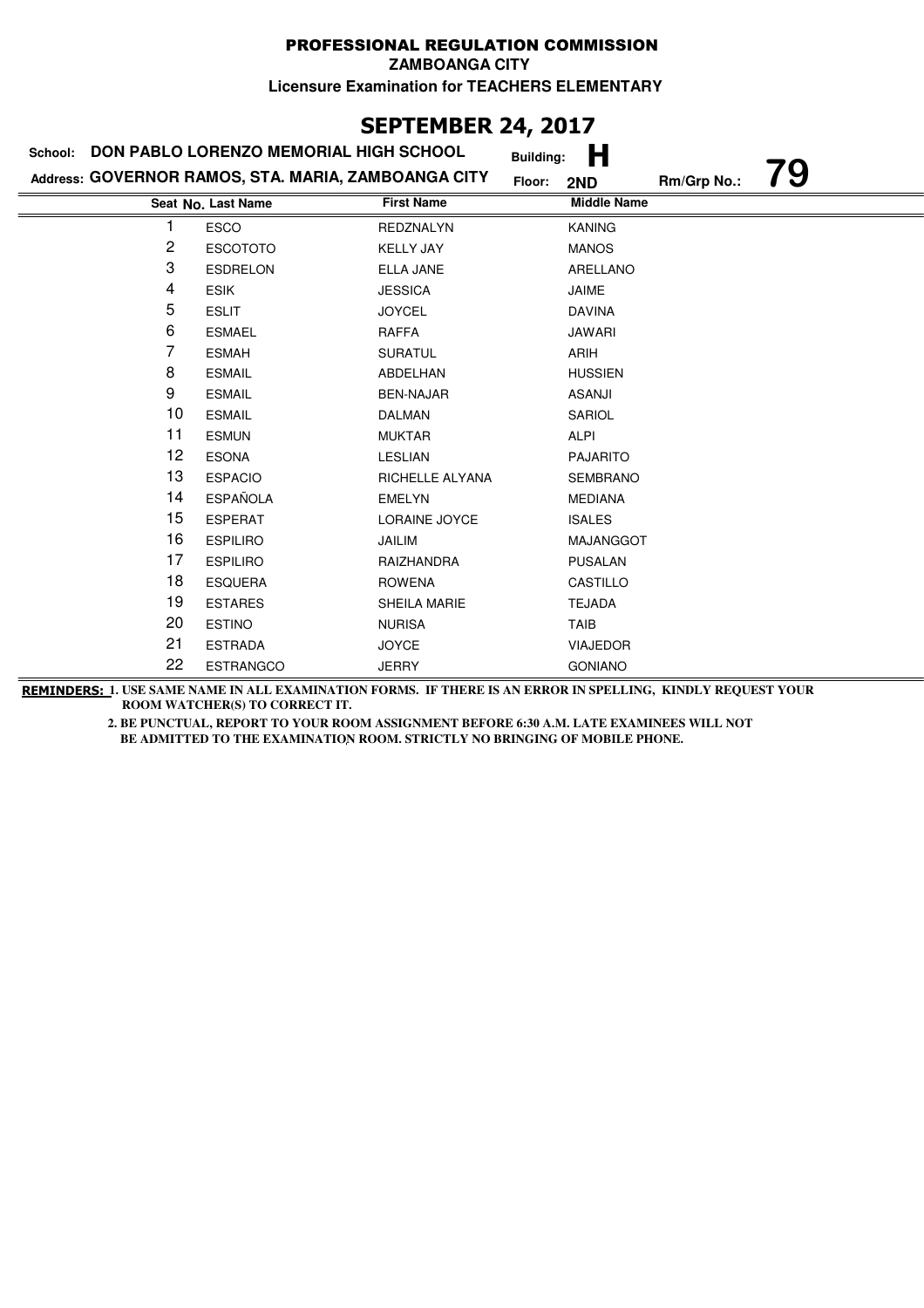### **SEPTEMBER 24, 2017**

| DON PABLO LORENZO MEMORIAL HIGH SCHOOL<br>School: |                                                     |                       | <b>Building:</b> | Н                  |             |    |
|---------------------------------------------------|-----------------------------------------------------|-----------------------|------------------|--------------------|-------------|----|
|                                                   | Address: GOVERNOR RAMOS, STA. MARIA, ZAMBOANGA CITY |                       |                  | 2ND                | Rm/Grp No.: | 80 |
|                                                   | Seat No. Last Name                                  | <b>First Name</b>     |                  | <b>Middle Name</b> |             |    |
|                                                   | <b>ESTRELLAS</b>                                    | ANGELYN               |                  | <b>FRANCISCO</b>   |             |    |
| $\overline{c}$                                    | <b>ETOLLE</b>                                       | <b>RONNIE</b>         |                  | <b>HUYOA</b>       |             |    |
| 3                                                 | <b>EUGENIO</b>                                      | <b>JESSA MAE</b>      |                  | <b>GANLAG</b>      |             |    |
| 4                                                 | <b>EVANGELISTA</b>                                  | PERLYN                |                  | <b>SINGSON</b>     |             |    |
| 5                                                 | <b>EVANGELISTA</b>                                  | <b>SHERLYN</b>        |                  | <b>ALONZO</b>      |             |    |
| 6                                                 | <b>EVANGELISTA</b>                                  | <b>SHERWIN</b>        |                  | <b>SINGSON</b>     |             |    |
| 7                                                 | <b>FABIAN</b>                                       | <b>RIONOR</b>         |                  | <b>MONTAÑO</b>     |             |    |
| 8                                                 | <b>FABIAN</b>                                       | <b>STEPHANIE JANE</b> |                  | <b>BEDAYO</b>      |             |    |
| 9                                                 | <b>FABROS</b>                                       | <b>SHIRLEY</b>        |                  | <b>CANIZARES</b>   |             |    |
| 10                                                | <b>FACIOL</b>                                       | JO-AN                 |                  | <b>SISON</b>       |             |    |
| 11                                                | <b>FAJARDO</b>                                      | <b>MARY CECILLE</b>   |                  | GAZO               |             |    |
| 12                                                | <b>FALCASANTOS</b>                                  | <b>CINDY</b>          |                  | <b>GADIANO</b>     |             |    |
| 13                                                | <b>FAUSTO</b>                                       | <b>MARTIN</b>         |                  | <b>GUMIPAT</b>     |             |    |
| 14                                                | <b>FELLOGAN</b>                                     | PHOEBEE ANN           |                  | SANGADAN           |             |    |
| 15                                                | <b>FERNANDEZ</b>                                    | AIROSE JANE           |                  | <b>ENSENDENCIA</b> |             |    |
| 16                                                | <b>FERNANDEZ</b>                                    | <b>ALONA</b>          |                  | <b>TOLENTINO</b>   |             |    |
| 17                                                | <b>FERNANDEZ</b>                                    | <b>ANTHONETH</b>      |                  | <b>NUNO</b>        |             |    |
| 18                                                | <b>FERNANDEZ</b>                                    | <b>JOCELYN</b>        |                  | <b>JAMMANG</b>     |             |    |
| 19                                                | <b>FERNANDEZ</b>                                    | RONALD KHALEED        |                  | PIA                |             |    |
| 20                                                | <b>FERNANDEZ</b>                                    | <b>SHONIE</b>         |                  | <b>REPOYLO</b>     |             |    |
| 21                                                | <b>FERNANDEZ</b>                                    | <b>UMAIMA</b>         |                  | <b>TAGUNI</b>      |             |    |
| 22                                                | <b>FERNANDEZ</b>                                    | <b>VLYTHZY</b>        |                  | <b>FRANCISCO</b>   |             |    |

**REMINDERS: 1. USE SAME NAME IN ALL EXAMINATION FORMS. IF THERE IS AN ERROR IN SPELLING, KINDLY REQUEST YOUR ROOM WATCHER(S) TO CORRECT IT.**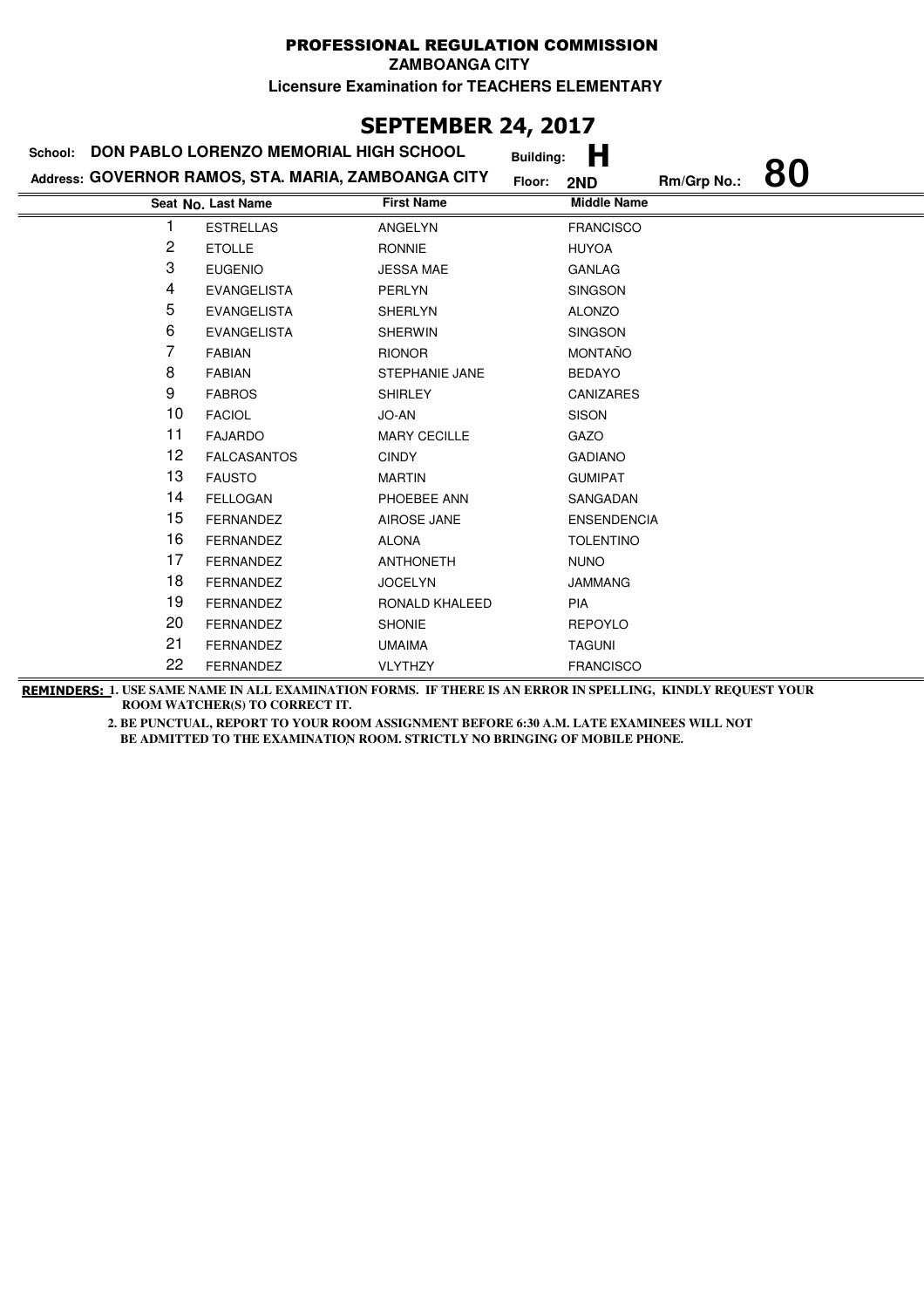### **SEPTEMBER 24, 2017**

| DON PABLO LORENZO MEMORIAL HIGH SCHOOL<br>School: |                                                     |                      | <b>Building:</b> | Н                   |             |    |
|---------------------------------------------------|-----------------------------------------------------|----------------------|------------------|---------------------|-------------|----|
|                                                   | Address: GOVERNOR RAMOS, STA. MARIA, ZAMBOANGA CITY |                      | Floor:           | 2ND                 | Rm/Grp No.: | 81 |
|                                                   | Seat No. Last Name                                  | <b>First Name</b>    |                  | <b>Middle Name</b>  |             |    |
| 1                                                 | <b>FERNANDO</b>                                     | <b>DINA</b>          |                  | <b>PONCE</b>        |             |    |
| 2                                                 | <b>FERNANDO</b>                                     | <b>REISHELLE</b>     |                  | <b>RAMOS</b>        |             |    |
| 3                                                 | <b>FERNANDO</b>                                     | <b>RONELYN</b>       |                  | <b>ESPINOSA</b>     |             |    |
| 4                                                 | <b>FEUGATE</b>                                      | <b>MUNTHASIER</b>    |                  | <b>MUKATIL</b>      |             |    |
| 5                                                 | <b>FLORENDO</b>                                     | <b>EVAMIE</b>        |                  | CANAREJO            |             |    |
| 6                                                 | <b>FLORENTINO</b>                                   | <b>BEMBERLIE</b>     |                  | <b>OCOL</b>         |             |    |
| 7                                                 | <b>FLORENTINO</b>                                   | <b>SAMUEL</b>        |                  | <b>VELASCO</b>      |             |    |
| 8                                                 | <b>FLORES</b>                                       | <b>CZAR VINCENT</b>  |                  | <b>FRANCISCO</b>    |             |    |
| 9                                                 | <b>FLORES</b>                                       | <b>DARWIN</b>        |                  | <b>RAMOS</b>        |             |    |
| 10                                                | <b>FLORES</b>                                       | <b>RICKSHELL</b>     |                  | <b>MEDALLE</b>      |             |    |
| 11                                                | <b>FLORO</b>                                        | <b>LOVELY</b>        |                  | <b>DEITA</b>        |             |    |
| 12                                                | <b>FORZADO</b>                                      | <b>KARL OSKAR</b>    |                  | <b>FELICIANO</b>    |             |    |
| 13                                                | <b>FRANCISCO</b>                                    | <b>ALLAINE</b>       |                  | <b>APOLINARIO</b>   |             |    |
| 14                                                | <b>FRANCISCO</b>                                    | <b>CRIS MARY JOY</b> |                  | <b>DELA VEGA</b>    |             |    |
| 15                                                | <b>FRANCISCO</b>                                    | <b>EMELY</b>         |                  | <b>GAMUTIA</b>      |             |    |
| 16                                                | <b>FRANCISCO</b>                                    | ERWIN                |                  | <b>DELA CRUZ</b>    |             |    |
| 17                                                | <b>FRANCISCO</b>                                    | <b>JENNY MAE</b>     |                  | <b>TAN</b>          |             |    |
| 18                                                | <b>FRANCISCO</b>                                    | JEZZA MAE            |                  | <b>TESORO</b>       |             |    |
| 19                                                | <b>FRANCISCO</b>                                    | <b>JHONROE</b>       |                  | <b>DELOS SANTOS</b> |             |    |
| 20                                                | <b>FRANCISCO</b>                                    | <b>JOURNALIZA</b>    |                  | <b>DEL ROSARIO</b>  |             |    |
| 21                                                | <b>FRANCISCO</b>                                    | <b>LESLIE</b>        |                  | <b>CLIMACO</b>      |             |    |
| 22                                                | <b>FRANCISCO</b>                                    | <b>MARCELITA</b>     |                  | <b>MORIENTE</b>     |             |    |

**REMINDERS: 1. USE SAME NAME IN ALL EXAMINATION FORMS. IF THERE IS AN ERROR IN SPELLING, KINDLY REQUEST YOUR ROOM WATCHER(S) TO CORRECT IT.**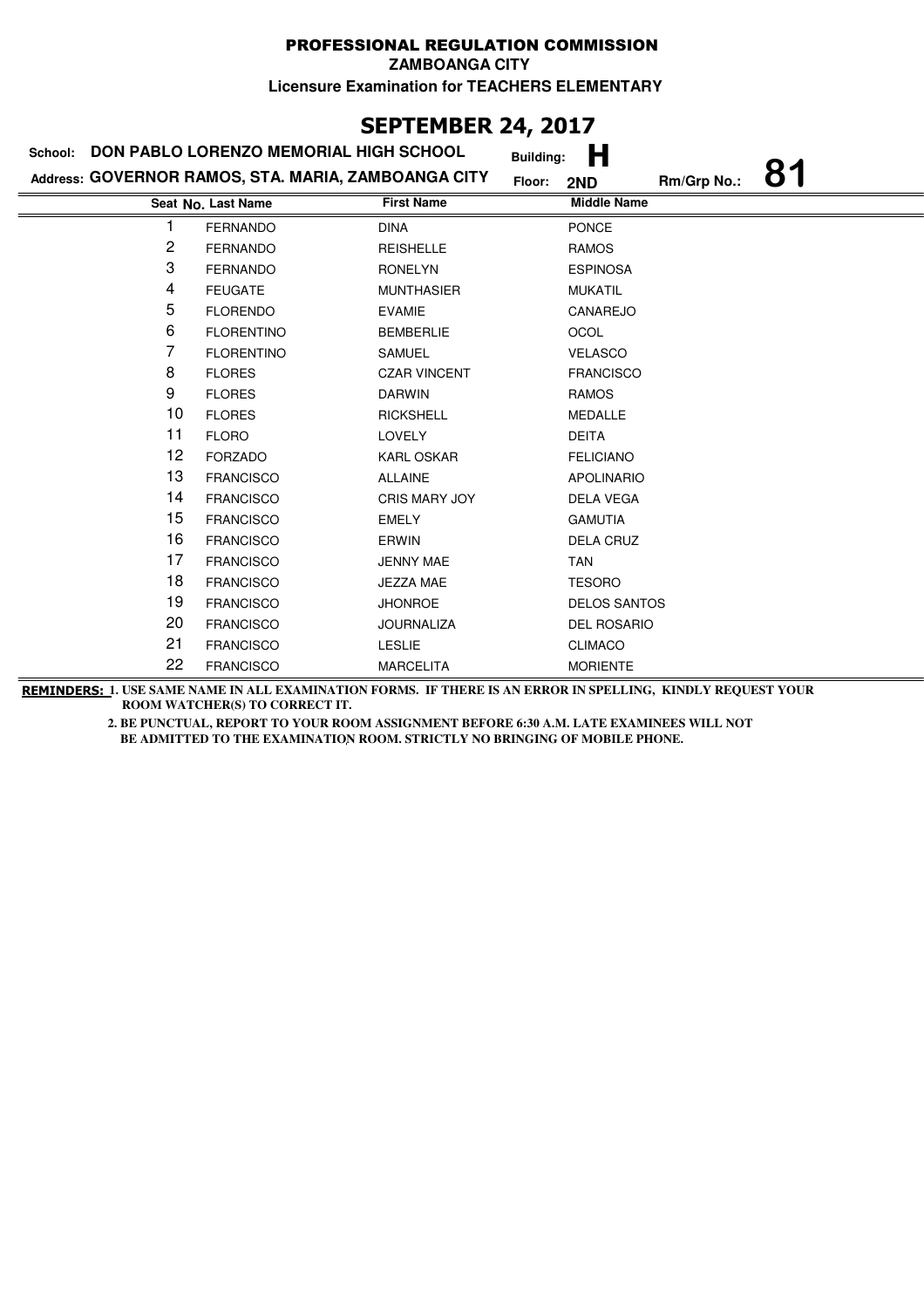### **SEPTEMBER 24, 2017**

### **Last Name First Name Middle Name Address: GOVERNOR RAMOS, STA. MARIA, ZAMBOANGA CITY School: DON PABLO LORENZO MEMORIAL HIGH SCHOOL Building: PAGCOR Floor: GROUND Rm/Grp No.: 82 Seat No.** 1 FRANCISCO ROCHELLE PEREZ 2 FRANCISCO RODELYN REYMUNDO 3 FRANCISCO SHIENA HOPE BARON 4 FUENTES MARHEA GIHANNE MACAPILI 5 GAAN MARIA CRISTINA RAMOS 6 GABASA ELIZABETH ENRIQUEZ 7 GABER RIZALYN BAHARAINI 8 GABOTERO MARIBEL MALLEN 9 GACO GIMARIE EVANGELISTA 10 GADDONG MUSLIMA ASARIL 11 GADJALI DARLINA UDING 12 GADJALI JUBAIRA TALIB 13 GADUL FERDILYN JULHARI 14 GAFAR AL-YUSOP MADALI 15 GALBI HADZNA UDING 16 GALBON SARRATUL DAMMANG 17 GALIDO **HARGIE** MORALES 18 GALINDO JOFFREY CONDAO 19 GALLARDO JUDY ANN PAGADOR 20 GALVEZ ROMELYN ALEJANDRO 21 GAMOROT NATHALIE LEI BARTOCILLO 22 GANADOS ANECITA AMPARADO

**REMINDERS: 1. USE SAME NAME IN ALL EXAMINATION FORMS. IF THERE IS AN ERROR IN SPELLING, KINDLY REQUEST YOUR ROOM WATCHER(S) TO CORRECT IT.**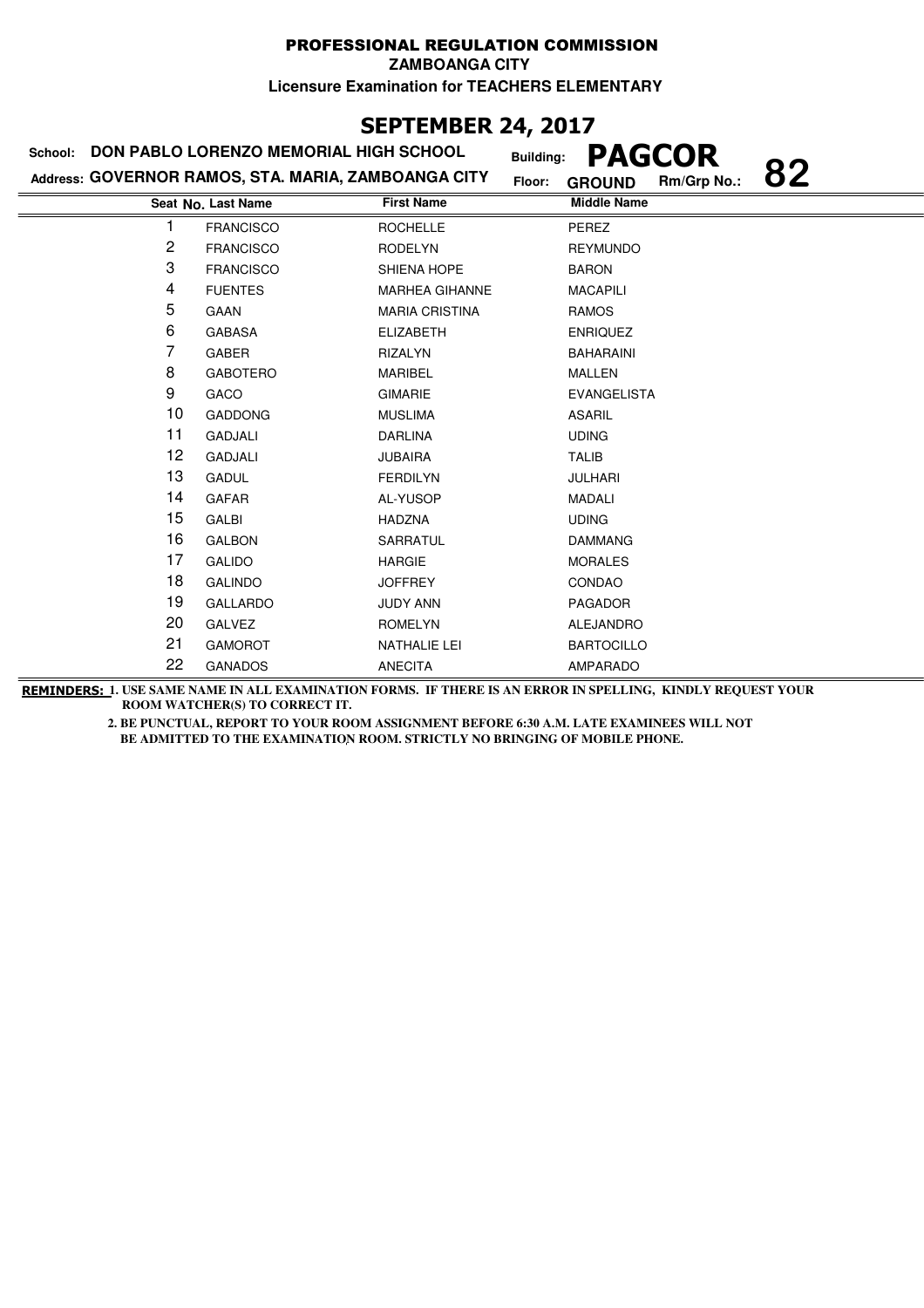### **SEPTEMBER 24, 2017**

### **Last Name First Name Middle Name Address: GOVERNOR RAMOS, STA. MARIA, ZAMBOANGA CITY School: DON PABLO LORENZO MEMORIAL HIGH SCHOOL Building: PAGCOR Floor: GROUND Rm/Grp No.: 83 Seat No.** 1 GANANCIAS RECHEL JANE ALCOY 2 GANDEL ROSALIE POSTRERO 3 GANGAHAN ANALIN OMAR 4 GANGE ELIZABETH TOREJAS 5 GANIH CRIS-AIN SARIOL 6 GANIH KATRINA GERAH **7** GANIH NARDO DUGASAN 8 GANIH NUR-FAIDA HARIN 9 GANIH SANY SANY GAPUL 10 GANIH SHARINA SHARINA ASAALI 11 GANNA GANIL JAMMANG 12 GANNA RHEDZNER JAMANG 13 GANTALAO HONEY PEARL RECOSOSA 14 GAPOR HADZRINA HAJAN 15 GARCIA DANNA FERR MARIE DIAZ 16 GARCIA DOREGEN MAGTUPA 17 GARCIA HERNAVIE CAMANSE 18 GARCIA MARILYN SOTTO 19 GARCIA NURJANNA ABDULA 20 GARDAN NURJILYN ALSAD 21 GAREJO MARIA LONESA CALAGO 22 GARGAR MILODINA ORACION

**REMINDERS: 1. USE SAME NAME IN ALL EXAMINATION FORMS. IF THERE IS AN ERROR IN SPELLING, KINDLY REQUEST YOUR ROOM WATCHER(S) TO CORRECT IT.**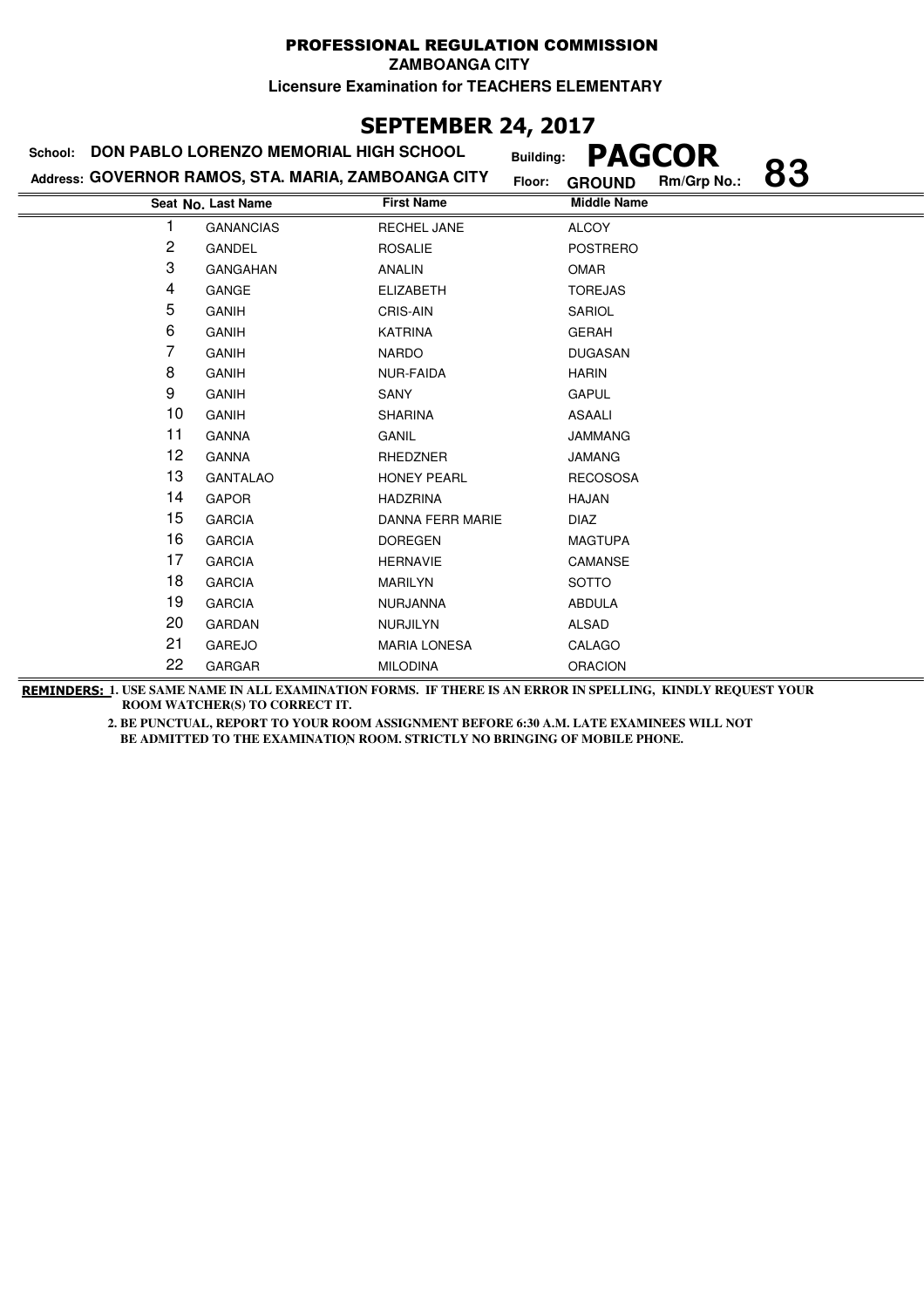### PROFESSIONAL REGULATION COMMISSION **ZAMBOANGA CITY**

**Licensure Examination for TEACHERS ELEMENTARY**

### **SEPTEMBER 24, 2017**

|  |  | School: DON PABLO LORENZO MEMORIAL HIGH SCHOOL |  |
|--|--|------------------------------------------------|--|
|  |  |                                                |  |

**Address: GOVERNOR RAMOS, STA. MARIA, ZAMBOANGA CITY**

**Building: PAGCOR Floor: GROUND Rm/Grp No.: 84**

| ?m/Grp No.: |  |
|-------------|--|
|             |  |

|                | Seat No. Last Name | <b>First Name</b>    | <b>Middle Name</b> |
|----------------|--------------------|----------------------|--------------------|
|                | GARGAR             | <b>MYRNA EVELYN</b>  | CALAGO             |
| $\overline{c}$ | <b>GARGARITA</b>   | ALDEZA               | CAÑETE             |
| 3              | <b>GARGOLES</b>    | <b>JEANIE ROSE</b>   | <b>EVANGELIO</b>   |
| 4              | <b>GARINGAN</b>    | <b>NORMALA</b>       | RAIZ               |
| 5              | <b>GARNICA</b>     | <b>MISEIL</b>        | <b>DELA CRUZ</b>   |
| 6              | GASAL              | <b>GLADYS</b>        | <b>DONGGON</b>     |
| 7              | <b>GATINAO</b>     | <b>LEONOR</b>        | <b>RELATIVO</b>    |
| 8              | <b>GAYOMALI</b>    | <b>HAROLD</b>        | <b>CASABUENA</b>   |
| 9              | <b>GEALON</b>      | RANDY                | <b>LUMBAB</b>      |
| 10             | <b>GEDORIO</b>     | <b>DARLIN</b>        | <b>PALMA</b>       |
| 11             | <b>GEGRIMOS</b>    | <b>CHESSA</b>        | <b>MAHILUM</b>     |
| 12             | <b>GEHGEN</b>      | <b>RAISA</b>         | CALOYLOY           |
| 13             | <b>GELACIO</b>     | <b>APRIL JANE</b>    | <b>ANDRIANO</b>    |
| 14             | <b>GEMARANGAN</b>  | <b>CECILLE</b>       | <b>YGOT</b>        |
| 15             | <b>GEMINA</b>      | <b>MARIA LOU</b>     | <b>FLORIDA</b>     |
| 16             | <b>GENCIANA</b>    | <b>MARY MICHELLE</b> | <b>GAPIDO</b>      |
| 17             | <b>GERIANE</b>     | <b>JASTEIN JAY</b>   | <b>BACATAN</b>     |
| 18             | <b>GERIANE</b>     | <b>RECHELE ANN</b>   | <b>GUZMAN</b>      |
| 19             | <b>GERONIMO</b>    | ANGELA               | <b>ESPAÑOLA</b>    |
| 20             | <b>GHAFFUR</b>     | <b>DECELYN</b>       | QUE                |
| 21             | <b>GIDACAN</b>     | <b>LORIE ANN</b>     | VALDUHUEZA         |
| 22             | <b>GIOLAGA</b>     | <b>JOEY</b>          | <b>ASENJO</b>      |

**REMINDERS: 1. USE SAME NAME IN ALL EXAMINATION FORMS. IF THERE IS AN ERROR IN SPELLING, KINDLY REQUEST YOUR ROOM WATCHER(S) TO CORRECT IT.**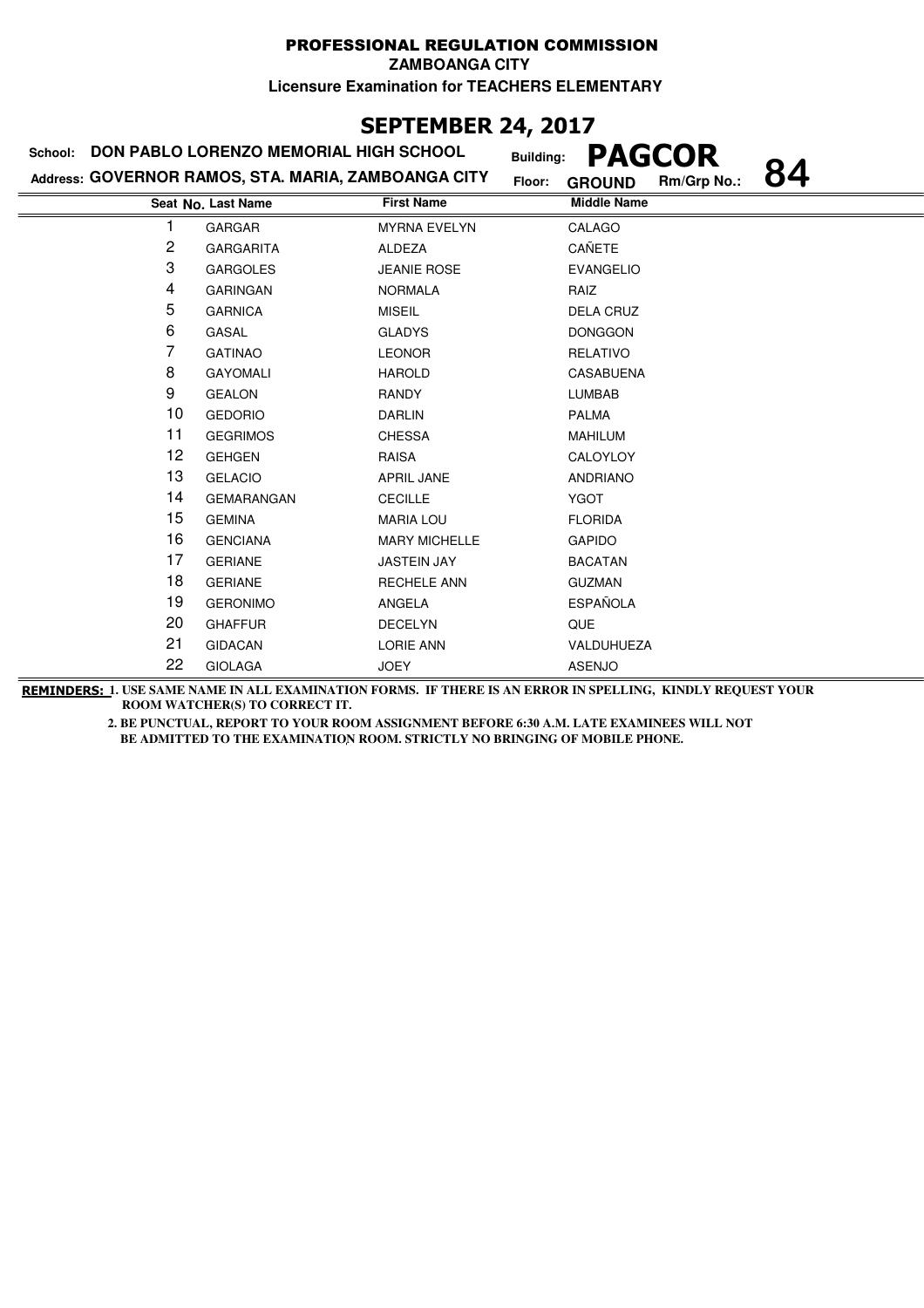### **SEPTEMBER 24, 2017**

| DON PABLO LORENZO MEMORIAL HIGH SCHOOL<br>School: |                                                     |                      | <b>PAGCOR</b><br><b>Building:</b> |    |
|---------------------------------------------------|-----------------------------------------------------|----------------------|-----------------------------------|----|
|                                                   | Address: GOVERNOR RAMOS, STA. MARIA, ZAMBOANGA CITY | Floor:               | Rm/Grp No.:<br>2ND                | 85 |
|                                                   | Seat No. Last Name                                  | <b>First Name</b>    | <b>Middle Name</b>                |    |
| 1                                                 | <b>GLINOGO</b>                                      | <b>VINCENT</b>       | RAMILLANO                         |    |
| 2                                                 | GO                                                  | <b>RINO</b>          | <b>FRANCISCO</b>                  |    |
| 3                                                 | <b>GONEDA</b>                                       | <b>KATRIN CLAIRE</b> | <b>SUMALINOG</b>                  |    |
| 4                                                 | <b>GONZAGA</b>                                      | <b>REYNA</b>         | <b>BARCENAS</b>                   |    |
| 5                                                 | <b>GONZALES</b>                                     | <b>GENALYN</b>       | <b>DELOS REYES</b>                |    |
| 6                                                 | <b>GONZALES</b>                                     | <b>JAYVIN</b>        |                                   |    |
| 7                                                 | <b>GONZALES</b>                                     | <b>SHELIMAFARA</b>   | <b>MATOLO</b>                     |    |
| 8                                                 | <b>GOROSPE</b>                                      | <b>REYMON</b>        | <b>TABACON</b>                    |    |
| 9                                                 | <b>GRAGEDA</b>                                      | RODRIGO JR           | KAHAL                             |    |
| 10                                                | <b>GREGANA</b>                                      | ADZMAR               | SABAL                             |    |
| 11                                                | <b>GREGORIO</b>                                     | ABELARDO JR          | CABALLERO                         |    |
| 12                                                | <b>GREGORIO</b>                                     | <b>JUNEVIE</b>       | <b>GAGANTING</b>                  |    |
| 13                                                | <b>GREGORIO</b>                                     | <b>MICHELLE</b>      | CABALLERO                         |    |
| 14                                                | <b>GREGORIO</b>                                     | <b>ROSALYN</b>       | <b>PACARRO</b>                    |    |
| 15                                                | <b>GREGORIO</b>                                     | <b>VENISSE JOY</b>   | CAB                               |    |
| 16                                                | <b>GRIJALDO</b>                                     | SAADA                | <b>MANATAD</b>                    |    |
| 17                                                | <b>GUARDO</b>                                       | <b>JUDY GRACE</b>    | <b>BUENCUCHILLO</b>               |    |
| 18                                                | <b>GUARIN</b>                                       | <b>JENIE</b>         | <b>OLIVO</b>                      |    |
| 19                                                | <b>GUARTE</b>                                       | <b>ROSAMIE</b>       | <b>OXIBILLO</b>                   |    |
| 20                                                | <b>GUBAT</b>                                        | AINA                 | SALI                              |    |
| 21                                                | <b>GUERRERO</b>                                     | <b>MYLA</b>          | <b>OLIN</b>                       |    |
| 22                                                | <b>GUIBAO</b>                                       | <b>EDZEL MARK</b>    | <b>EMORIA</b>                     |    |

**REMINDERS: 1. USE SAME NAME IN ALL EXAMINATION FORMS. IF THERE IS AN ERROR IN SPELLING, KINDLY REQUEST YOUR ROOM WATCHER(S) TO CORRECT IT.**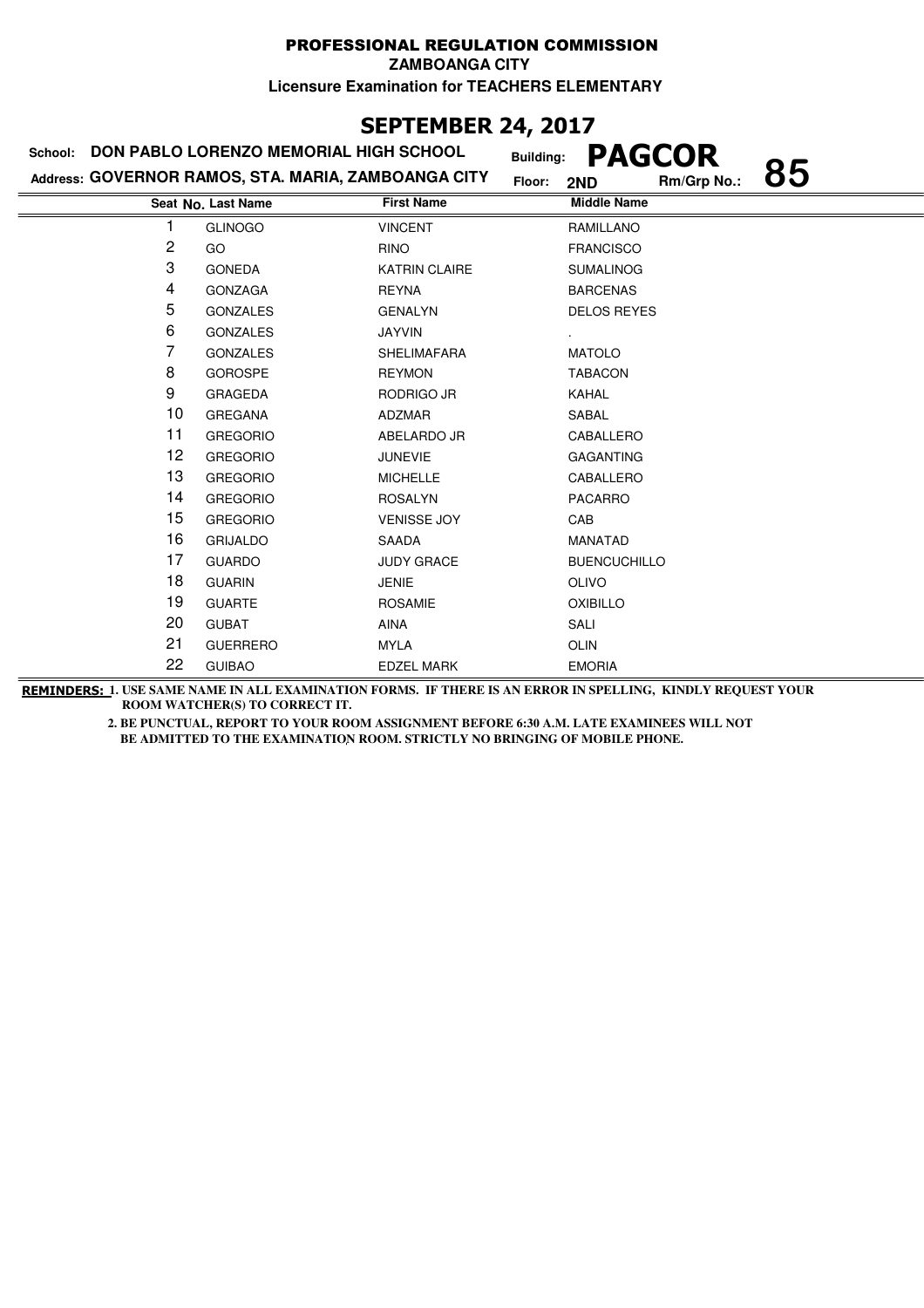### **SEPTEMBER 24, 2017**

| School: | DON PABLO LORENZO MEMORIAL HIGH SCHOOL              | <b>Building:</b>      | <b>PAGCOR</b>      |    |
|---------|-----------------------------------------------------|-----------------------|--------------------|----|
|         | Address: GOVERNOR RAMOS, STA. MARIA, ZAMBOANGA CITY | Floor:                | Rm/Grp No.:<br>2ND | 86 |
|         | Seat No. Last Name                                  | <b>First Name</b>     | <b>Middle Name</b> |    |
| 1       | <b>GUINITA</b>                                      | <b>ANABEL</b>         | <b>MARTINEZ</b>    |    |
| 2       | <b>GUITENG</b>                                      | RAHIMSIDDIQ           | <b>APLASIN</b>     |    |
| 3       | <b>GULAM</b>                                        | <b>FATIMAH NAZIA</b>  | <b>INDAL</b>       |    |
| 4       | <b>GULAM</b>                                        | <b>MALIAM</b>         | <b>MARUJI</b>      |    |
| 5       | <b>GULANDO</b>                                      | <b>SARIM</b>          | <b>TAASIM</b>      |    |
| 6       | <b>GULANG</b>                                       | <b>GIZELLE RHEENA</b> | <b>AFRICA</b>      |    |
| 7       | <b>GULUDAH</b>                                      | <b>ABRASIR</b>        | <b>JULISAN</b>     |    |
| 8       | <b>GUMADLAS</b>                                     | <b>MARITES</b>        | <b>LIMBAGA</b>     |    |
| 9       | <b>GUMANDING</b>                                    | <b>JERMA</b>          | <b>HAMID</b>       |    |
| 10      | <b>GUMAPAC</b>                                      | <b>REMEDIOS</b>       | <b>TIZON</b>       |    |
| 11      | <b>GUMBA</b>                                        | <b>JAMES</b>          | <b>ODTOHAN</b>     |    |
| 12      | <b>GUMBA</b>                                        | <b>LUCHIE</b>         | <b>BOHOLST</b>     |    |
| 13      | <b>GUMBA</b>                                        | <b>OGIE</b>           | <b>JORDAN</b>      |    |
| 14      | <b>GUMMOH</b>                                       | <b>SHERMIMA</b>       | <b>SARUANA</b>     |    |
| 15      | <b>GUMOTUD</b>                                      | <b>EMMA</b>           | <b>MENDONG</b>     |    |
| 16      | <b>GUMOTUD</b>                                      | <b>ERIC</b>           | <b>HEDUQUIO</b>    |    |
| 17      | <b>GUMOTUD</b>                                      | <b>IMBAG JR</b>       | <b>SIOKO</b>       |    |
| 18      | <b>GUMOTUD</b>                                      | <b>MARJORIE ANN</b>   | <b>PANGILIS</b>    |    |
| 19      | <b>GUNUNG</b>                                       | <b>MUHAMMAD</b>       | SAHI               |    |
| 20      | <b>GURAM</b>                                        | <b>GAYRA</b>          | <b>ISA</b>         |    |
| 21      | <b>GUSAL</b>                                        | RADEN                 | <b>HAJAN</b>       |    |
| 22      | <b>GUSTAHAM</b>                                     | FHER-VHILINA          | <b>ASARAM</b>      |    |

**REMINDERS: 1. USE SAME NAME IN ALL EXAMINATION FORMS. IF THERE IS AN ERROR IN SPELLING, KINDLY REQUEST YOUR ROOM WATCHER(S) TO CORRECT IT.**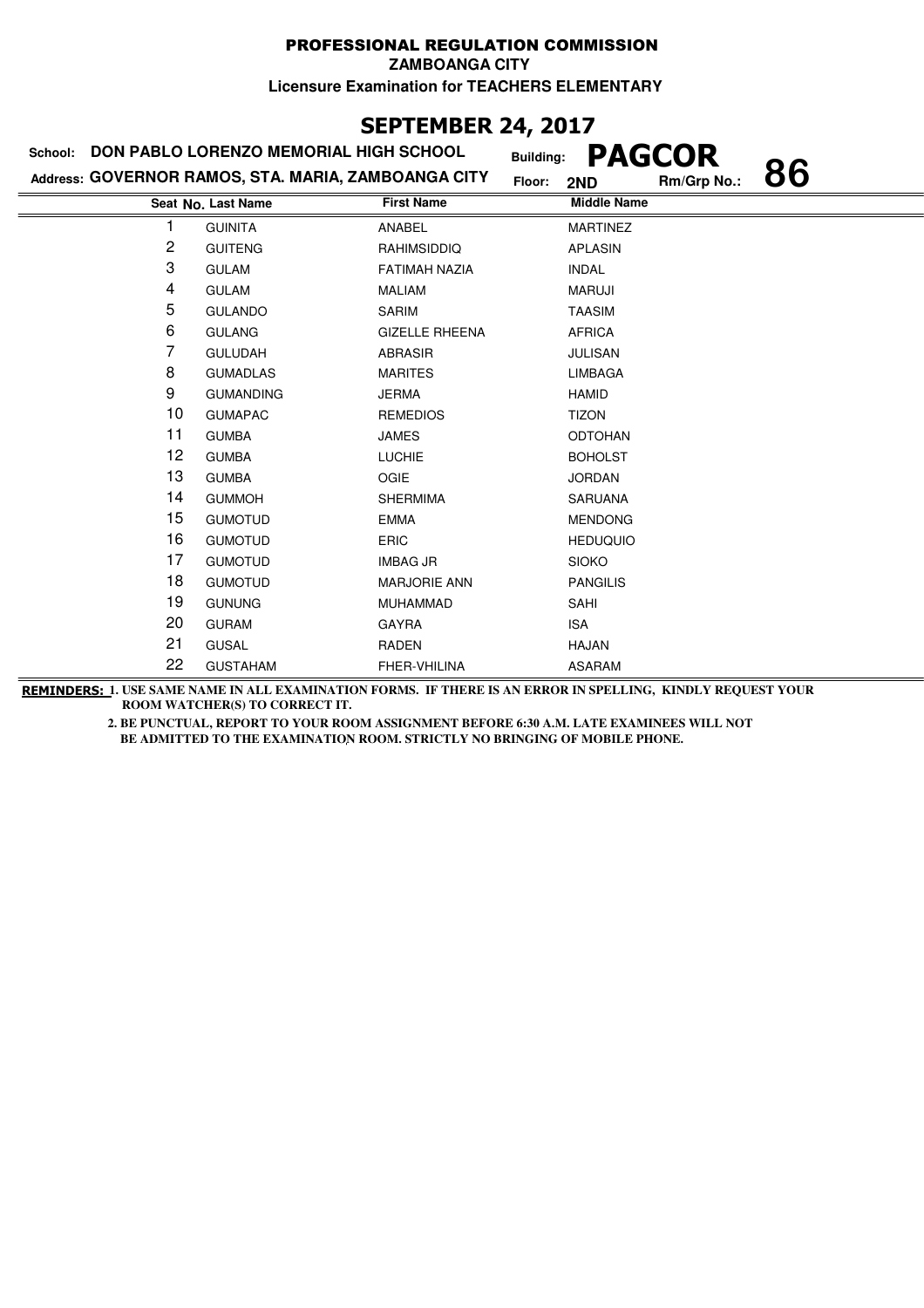### **SEPTEMBER 24, 2017**

|    | School: DON PABLO LORENZO MEMORIAL HIGH SCHOOL      | <b>Building:</b>   | <b>PAGCOR</b>            |
|----|-----------------------------------------------------|--------------------|--------------------------|
|    | Address: GOVERNOR RAMOS, STA. MARIA, ZAMBOANGA CITY | Floor:             | 87<br>Rm/Grp No.:<br>2ND |
|    | Seat No. Last Name                                  | <b>First Name</b>  | <b>Middle Name</b>       |
| 1  | <b>GUTIERREZ</b>                                    | <b>MEARENN</b>     | <b>SAPLOT</b>            |
| 2  | H. NUR                                              | <b>NURHASDA</b>    | U.                       |
| 3  | <b>HABI</b>                                         | ALNIDZRA           | <b>MAHMUD</b>            |
| 4  | HABI                                                | <b>JOHNWIL</b>     | ABDURASID                |
| 5  | <b>HABI</b>                                         | <b>NENA</b>        | LANSUN                   |
| 6  | <b>HABI</b>                                         | <b>NIHMA</b>       | LANSUN                   |
| 7  | <b>HABI</b>                                         | <b>NURINA</b>      | <b>HADJIRUL</b>          |
| 8  | <b>HABIB IBRAHIM</b>                                | <b>ARLINDA</b>     | <b>HADJIRIL</b>          |
| 9  | <b>HABIB IBRAHIM</b>                                | SAHABIL            | <b>HARUN</b>             |
| 10 | <b>HABIBON</b>                                      | <b>NIXON</b>       | <b>TAWASIL</b>           |
| 11 | <b>HABIBUDDIN</b>                                   | RADZMALYN          | ABDURAJAK                |
| 12 | <b>HABIBUN</b>                                      | <b>ABDULMUIN</b>   | LIALAH                   |
| 13 | <b>HABIBUN</b>                                      | <b>NUR-ANA</b>     | <b>AMIL</b>              |
| 14 | <b>HABIL</b>                                        | <b>FATIMA</b>      | <b>DAMSIK</b>            |
| 15 | <b>HABIL</b>                                        | <b>JOVELYN</b>     | SANTILLAN                |
| 16 | <b>HADDALI</b>                                      | <b>INTAN</b>       | <b>MASUHUD</b>           |
| 17 | <b>HADDARI</b>                                      | <b>RODIA</b>       | ASADDO                   |
| 18 | HADI                                                | ANNIEJOANALYN      | ABDURAHIM                |
| 19 | <b>HADI</b>                                         | <b>UMMAI-SHARA</b> | <b>HASSAN</b>            |
| 20 | <b>HADJAN</b>                                       | <b>HADZNA</b>      | AMILASAN                 |
| 21 | <b>HADJANI</b>                                      | ARWEEDA            | <b>HARAD</b>             |
| 22 | HADJANI                                             | <b>NURFAINA</b>    | <b>JAINUDDIN</b>         |

**REMINDERS: 1. USE SAME NAME IN ALL EXAMINATION FORMS. IF THERE IS AN ERROR IN SPELLING, KINDLY REQUEST YOUR ROOM WATCHER(S) TO CORRECT IT.**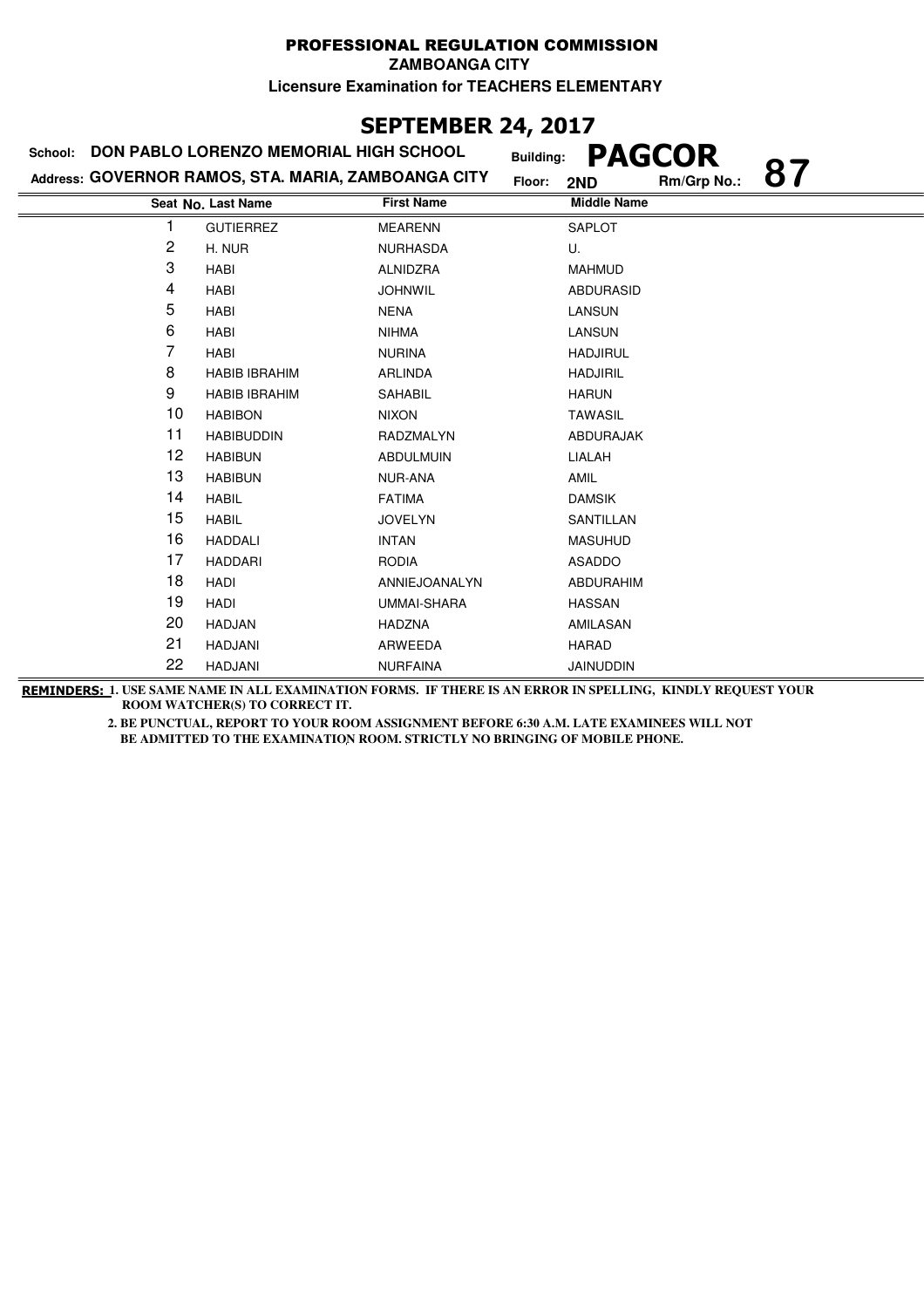### **SEPTEMBER 24, 2017**

| School: | DON PABLO LORENZO MEMORIAL HIGH SCHOOL              | <b>Building:</b>     | <b>PAGCOR</b>            |
|---------|-----------------------------------------------------|----------------------|--------------------------|
|         | Address: GOVERNOR RAMOS, STA. MARIA, ZAMBOANGA CITY | Floor:               | 88<br>Rm/Grp No.:<br>2ND |
|         | Seat No. Last Name                                  | <b>First Name</b>    | <b>Middle Name</b>       |
|         | HADJARAL                                            | <b>AINURRASA</b>     | <b>PASAN</b>             |
| 2       | <b>HADJATU</b>                                      | <b>HADZMINA</b>      | <b>MARTINEZ</b>          |
| 3       | <b>HADJI MALIK</b>                                  | AIDAH                | <b>MACAPANTON</b>        |
| 4       | <b>HADJI MUALLIM</b>                                | <b>ALSONRIB</b>      | <b>FAVIS</b>             |
| 5       | <b>HADJI SARANI</b>                                 | RAH-YAM              | <b>BERNATE</b>           |
| 6       | <b>HADJI-AMIN</b>                                   | <b>MERIE HAIBA</b>   | LAKAY                    |
| 7       | <b>HADJIBAIN</b>                                    | AL-QHANDRIAN         | <b>JALAIN</b>            |
| 8       | <b>HADJIBAIN</b>                                    | <b>MARSILINA</b>     | <b>JALAIN</b>            |
| 9       | <b>HADJIBAIN</b>                                    | <b>SHERHINA</b>      | <b>IBBA</b>              |
| 10      | <b>HADJIBAIN</b>                                    | <b>SHERMINA</b>      | <b>IBBA</b>              |
| 11      | <b>HADJIBATA</b>                                    | <b>FARISA</b>        | <b>PAEL</b>              |
| 12      | <b>HADJILI</b>                                      | <b>BERKIS</b>        | <b>UMDA</b>              |
| 13      | <b>HADJILI</b>                                      | SHERMAHAL            | <b>UMDA</b>              |
| 14      | <b>HADJIMUDDIN</b>                                  | <b>MARNA</b>         | <b>BINSALI</b>           |
| 15      | <b>HADJIRI</b>                                      | <b>ALDA</b>          | <b>JUPAKKAL</b>          |
| 16      | <b>HADJIRI</b>                                      | AYIESA               | <b>MADJID</b>            |
| 17      | <b>HADJIRI</b>                                      | <b>NURHAIDA</b>      | <b>JAILANI</b>           |
| 18      | <b>HADJIRUDDIN</b>                                  | <b>EMRAIDA</b>       | <b>ADANI</b>             |
| 19      | <b>HADJIRUDDIN</b>                                  | <b>FARICIA</b>       | <b>IBNO</b>              |
| 20      | <b>HADJIRUL</b>                                     | <b>ADRENAR</b>       | <b>BONSIL</b>            |
| 21      | <b>HADJIRUL</b>                                     | <b>ALGEBER</b>       | <b>JANGAD</b>            |
| 22      | <b>HADJIRUL</b>                                     | <b>FATIMA RAYHAN</b> | <b>ASING</b>             |

**REMINDERS: 1. USE SAME NAME IN ALL EXAMINATION FORMS. IF THERE IS AN ERROR IN SPELLING, KINDLY REQUEST YOUR ROOM WATCHER(S) TO CORRECT IT.**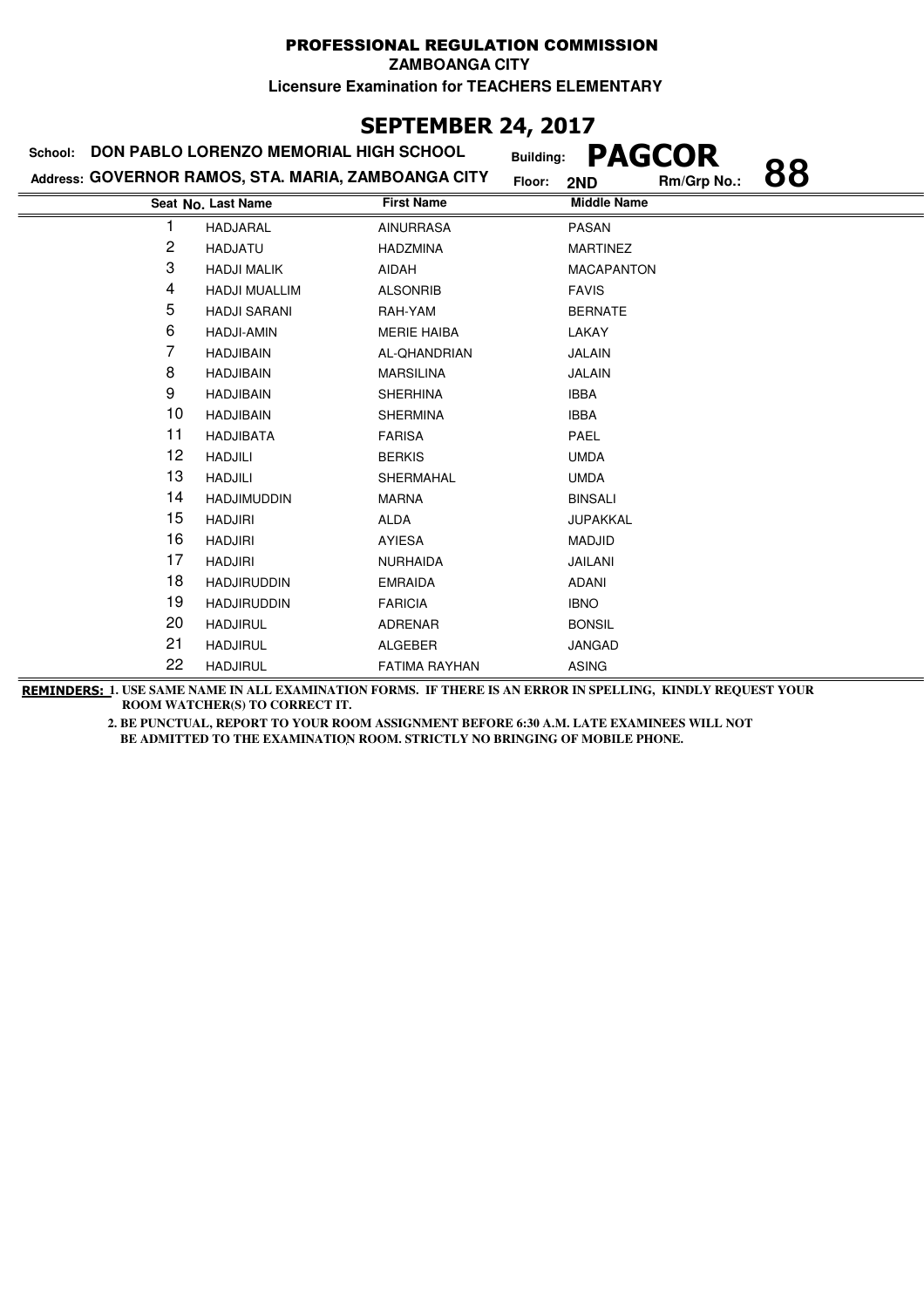**ZAMBOANGA CITY**

**Licensure Examination for TEACHERS ELEMENTARY**

## **SEPTEMBER 24, 2017**

| School: | DON PABLO LORENZO MEMORIAL HIGH SCHOOL              |                    | <b>Building:</b> |                    |             |    |
|---------|-----------------------------------------------------|--------------------|------------------|--------------------|-------------|----|
|         | Address: GOVERNOR RAMOS, STA. MARIA, ZAMBOANGA CITY |                    | Floor:           | <b>GROUND</b>      | Rm/Grp No.: | 89 |
|         | Seat No. Last Name                                  | <b>First Name</b>  |                  | <b>Middle Name</b> |             |    |
|         | <b>HADJIRUL</b>                                     | <b>FERNIZA</b>     |                  | <b>HAMSIRANI</b>   |             |    |
| 2       | <b>HADJIRUL</b>                                     | <b>IKHRAMEER</b>   |                  | <b>PALUMBI</b>     |             |    |
| 3       | <b>HADJIRUL</b>                                     | <b>MALANGKA</b>    |                  | AMILASAN           |             |    |
| 4       | <b>HADJIRUL</b>                                     | <b>MARHA</b>       |                  | SALA-AIN           |             |    |
| 5       | <b>HADJIRUL</b>                                     | <b>NERISA</b>      |                  | <b>HARISUL</b>     |             |    |
| 6       | <b>HADJIRUL</b>                                     | <b>NORMALYN</b>    |                  | <b>DUGASAN</b>     |             |    |
| 7       | <b>HADJIRUL</b>                                     | <b>NUR-AINA</b>    |                  | <b>DUGASAN</b>     |             |    |
| 8       | <b>HADJIRUL</b>                                     | <b>NURHANA</b>     |                  | <b>BAING</b>       |             |    |
| 9       | <b>HADJIRUL</b>                                     | <b>NURKISA</b>     |                  | <b>MOHAMMAD</b>    |             |    |
| 10      | <b>HADJIRUL</b>                                     | <b>SHEELNA</b>     |                  | ABDULSALAM         |             |    |
| 11      | <b>HADJIRUL</b>                                     | <b>SITTI RAHSA</b> |                  | <b>ILAHAN</b>      |             |    |
| 12      | <b>HADJIRUL</b>                                     | <b>SULAIYA</b>     |                  | <b>YUSOPH</b>      |             |    |
| 13      | <b>HADJIRUL</b>                                     | <b>UMAIR</b>       |                  | <b>KEYANG</b>      |             |    |
| 14      | <b>HADJIRULLA</b>                                   | SAKIRAWLA          |                  | <b>EDJIRAN</b>     |             |    |
| 15      | <b>HADJISANI</b>                                    | AL-NHUR            |                  | AMMIH              |             |    |
| 16      | <b>HADJIULA</b>                                     | <b>ALFAINA</b>     |                  | <b>MUAY</b>        |             |    |
| 17      | <b>HADJIULA</b>                                     | <b>ISMAEL</b>      |                  | <b>NULJAID</b>     |             |    |
| 18      | <b>HADJIULA</b>                                     | <b>JENRA</b>       |                  | SALI               |             |    |
| 19      | <b>HADJULA</b>                                      | <b>FHAKRA</b>      |                  | JAHABI             |             |    |
| 20      | <b>HADJULA</b>                                      | <b>JENNELYN</b>    |                  | KALAYAKAN          |             |    |
| 21      | <b>HADJULA</b>                                      | <b>NURMINIE</b>    |                  | ARABANI            |             |    |
| 22      | <b>HADJULA</b>                                      | <b>NURSIDA</b>     |                  | ABDULHALIM         |             |    |

**REMINDERS: 1. USE SAME NAME IN ALL EXAMINATION FORMS. IF THERE IS AN ERROR IN SPELLING, KINDLY REQUEST YOUR ROOM WATCHER(S) TO CORRECT IT.**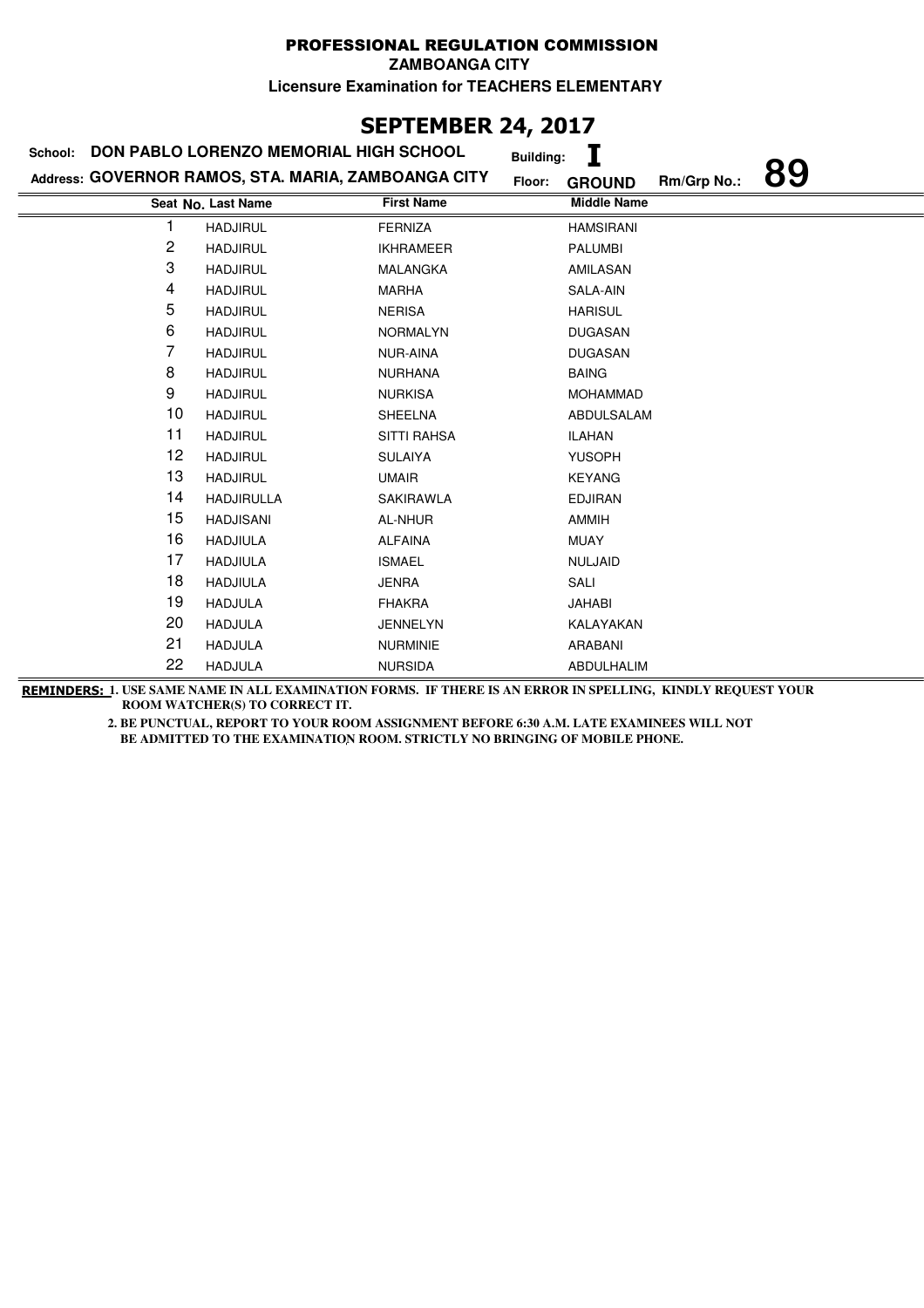**ZAMBOANGA CITY**

**Licensure Examination for TEACHERS ELEMENTARY**

## **SEPTEMBER 24, 2017**

| School: | DON PABLO LORENZO MEMORIAL HIGH SCHOOL              |                   | <b>Building:</b> |                    |             |    |
|---------|-----------------------------------------------------|-------------------|------------------|--------------------|-------------|----|
|         | Address: GOVERNOR RAMOS, STA. MARIA, ZAMBOANGA CITY |                   | Floor:           | <b>GROUND</b>      | Rm/Grp No.: | 90 |
|         | Seat No. Last Name                                  | <b>First Name</b> |                  | <b>Middle Name</b> |             |    |
| 1       | <b>HADJULA</b>                                      | <b>RUDZMA</b>     |                  | ABDULHALIM         |             |    |
| 2       | <b>HADJULA</b>                                      | <b>VILLAMOR</b>   |                  | ALPA               |             |    |
| 3       | <b>HADJULANI</b>                                    | <b>ANNA</b>       |                  | <b>AJIBUL</b>      |             |    |
| 4       | <b>HADULLA</b>                                      | <b>MARISSA</b>    |                  | <b>ABBAS</b>       |             |    |
| 5       | <b>HAIBER</b>                                       | <b>JAIDA</b>      |                  | <b>MOHAMMAD</b>    |             |    |
| 6       | <b>HAIBER</b>                                       | <b>NURFA</b>      |                  | <b>TAJUID</b>      |             |    |
| 7       | HAIBER                                              | SAHAYA            |                  | <b>ISRAIL</b>      |             |    |
| 8       | <b>HAIL</b>                                         | <b>BANJELYN</b>   |                  | <b>BASALUDDIN</b>  |             |    |
| 9       | <b>HAIL</b>                                         | <b>MERCY</b>      |                  | <b>BASALUDDIN</b>  |             |    |
| 10      | <b>HAILANI</b>                                      | OMAR-KADRIE       |                  | <b>BEBIO</b>       |             |    |
| 11      | <b>HAILANI</b>                                      | <b>REWARDA</b>    |                  | SABAL              |             |    |
| 12      | <b>HAILAYA</b>                                      | <b>NADJIA</b>     |                  | MAJALLANI          |             |    |
| 13      | <b>HAILID</b>                                       | MISBA             |                  | <b>ARADJI</b>      |             |    |
| 14      | <b>HAILIDANI</b>                                    | <b>RIDZKHAN</b>   |                  | <b>SAKILI</b>      |             |    |
| 15      | <b>HAILIL</b>                                       | <b>NORHANA</b>    |                  | <b>SULAY</b>       |             |    |
| 16      | <b>HAIRAL</b>                                       | AINALYN           |                  | <b>KAMAR</b>       |             |    |
| 17      | <b>HAIRAL</b>                                       | <b>HALID</b>      |                  | AHMAD              |             |    |
| 18      | <b>HAIRAL</b>                                       | SHERMALYN         |                  | <b>ALIHASSAN</b>   |             |    |
| 19      | <b>HAIRAMI</b>                                      | <b>ROSHELA</b>    |                  | <b>ASNON</b>       |             |    |
| 20      | <b>HAIRANI</b>                                      | RAIDA             |                  | <b>RAMON</b>       |             |    |
| 21      | <b>HAIRUL</b>                                       | AIZA-MAE          |                  | DE JOSE            |             |    |
| 22      | <b>HAIRULLA</b>                                     | <b>JOEY</b>       |                  | ALAG               |             |    |

**REMINDERS: 1. USE SAME NAME IN ALL EXAMINATION FORMS. IF THERE IS AN ERROR IN SPELLING, KINDLY REQUEST YOUR ROOM WATCHER(S) TO CORRECT IT.**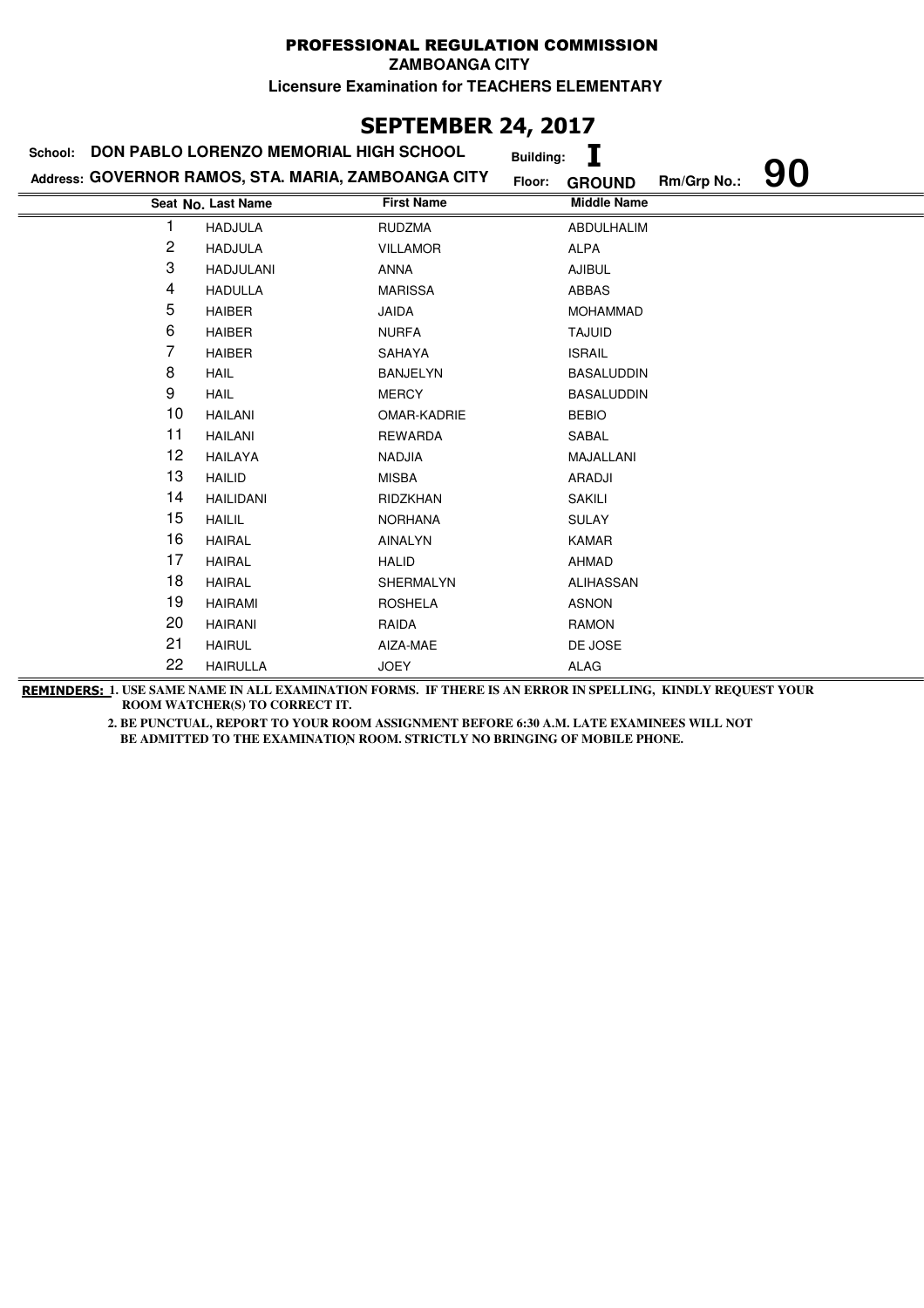**ZAMBOANGA CITY**

**Licensure Examination for TEACHERS ELEMENTARY**

# **SEPTEMBER 24, 2017**

| School: | DON PABLO LORENZO MEMORIAL HIGH SCHOOL              |                   | <b>Building:</b> |                    |             |    |
|---------|-----------------------------------------------------|-------------------|------------------|--------------------|-------------|----|
|         | Address: GOVERNOR RAMOS, STA. MARIA, ZAMBOANGA CITY |                   | Floor:           | <b>GROUND</b>      | Rm/Grp No.: | 91 |
|         | Seat No. Last Name                                  | <b>First Name</b> |                  | <b>Middle Name</b> |             |    |
|         | <b>HAIYON</b>                                       | <b>AJIPA</b>      |                  | <b>AIYUB</b>       |             |    |
| 2       | <b>HAIYON</b>                                       | <b>TAHIRA</b>     |                  | <b>TAMMAY</b>      |             |    |
| 3       | HAJAD                                               | ANNELEEN          |                  | AMERAJA            |             |    |
| 4       | HAJAD                                               | <b>BEBING</b>     |                  | AHAMAD             |             |    |
| 5       | <b>HAJAD</b>                                        | <b>EMELDA</b>     |                  | <b>MAWALI</b>      |             |    |
| 6       | <b>HAJAL</b>                                        | <b>FERDAWSIA</b>  |                  | SARIOL             |             |    |
| 7       | <b>HAJAL</b>                                        | SANAIRA           |                  | AHALAL             |             |    |
| 8       | <b>HAJAN</b>                                        | <b>KENINATA</b>   |                  | <b>AJAN</b>        |             |    |
| 9       | <b>HAJAN</b>                                        | RASAM             |                  | <b>JUL</b>         |             |    |
| 10      | <b>HAJAN</b>                                        | <b>RUSMINA</b>    |                  | <b>AKING</b>       |             |    |
| 11      | <b>HAJAN</b>                                        | <b>SATRINA</b>    |                  | <b>PALA</b>        |             |    |
| 12      | <b>HAJAN</b>                                        | <b>WHILSA</b>     |                  | <b>AJAN</b>        |             |    |
| 13      | HAJI                                                | <b>ESLYN</b>      |                  | <b>NGO</b>         |             |    |
| 14      | HAJI                                                | <b>MERHA</b>      |                  | <b>NGO</b>         |             |    |
| 15      | <b>HAJIB</b>                                        | <b>MADILYN</b>    |                  | SABDANI            |             |    |
| 16      | <b>HAJIDULLA</b>                                    | <b>FAISAL</b>     |                  | <b>AHMAD</b>       |             |    |
| 17      | <b>HAJIE</b>                                        | <b>FERWISA</b>    |                  | SALI               |             |    |
| 18      | <b>HAJIJON</b>                                      | AYANG             |                  | <b>INDANAN</b>     |             |    |
| 19      | <b>HAJIJON</b>                                      | <b>HERMAYNA</b>   |                  | <b>INDANAN</b>     |             |    |
| 20      | <b>HAJIJON</b>                                      | <b>NURSITTA</b>   |                  | ARASAIN            |             |    |
| 21      | <b>HAJILI</b>                                       | <b>JANHAR</b>     |                  | <b>HARAJI</b>      |             |    |
| 22      | <b>HAJILON</b>                                      | <b>NURSIDA</b>    |                  | ANJAM              |             |    |

**REMINDERS: 1. USE SAME NAME IN ALL EXAMINATION FORMS. IF THERE IS AN ERROR IN SPELLING, KINDLY REQUEST YOUR ROOM WATCHER(S) TO CORRECT IT.**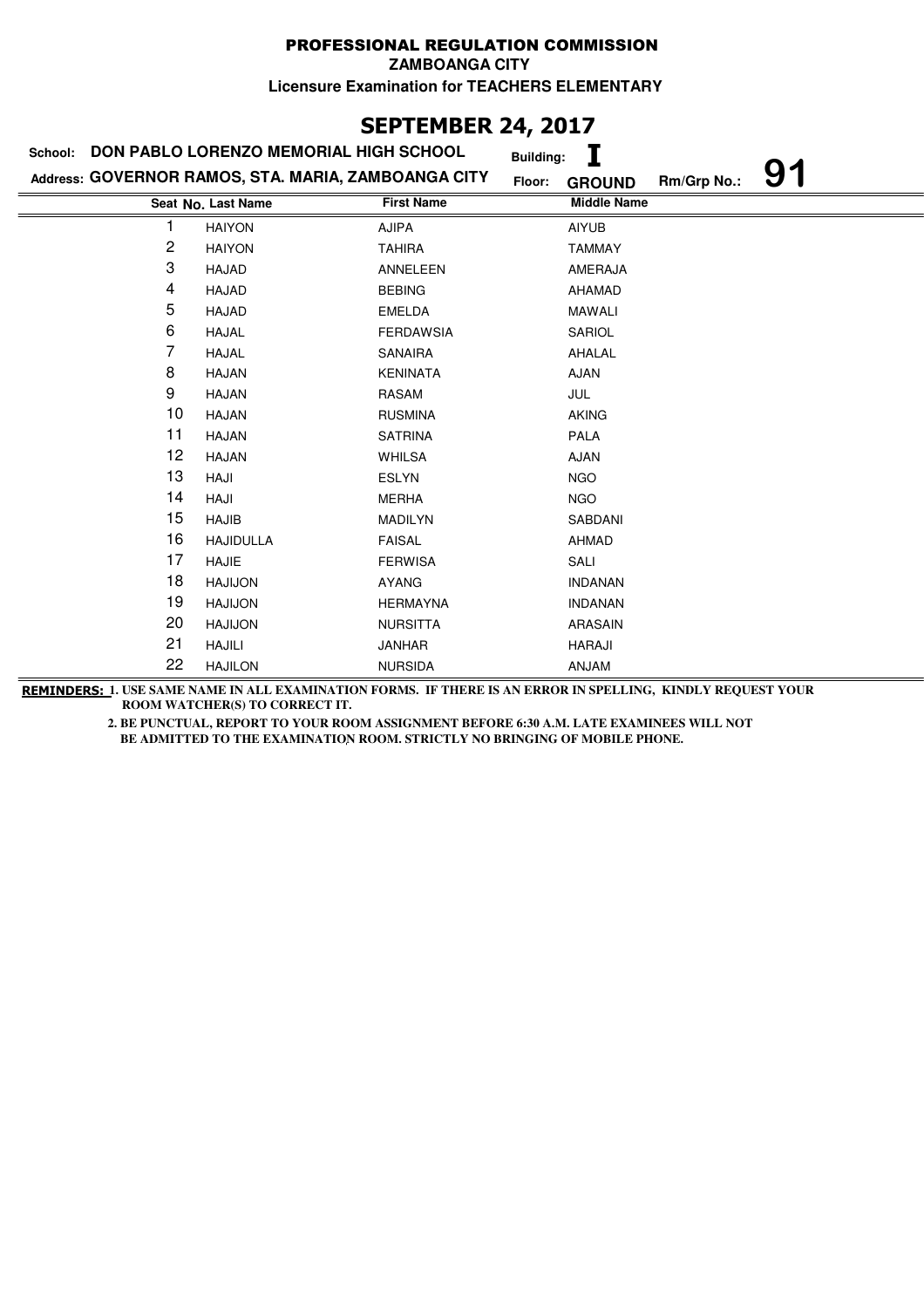**ZAMBOANGA CITY**

**Licensure Examination for TEACHERS ELEMENTARY**

# **SEPTEMBER 24, 2017**

| School: | DON PABLO LORENZO MEMORIAL HIGH SCHOOL              |                      | <b>Building:</b> |                    |             |    |
|---------|-----------------------------------------------------|----------------------|------------------|--------------------|-------------|----|
|         | Address: GOVERNOR RAMOS, STA. MARIA, ZAMBOANGA CITY |                      | Floor:           | <b>GROUND</b>      | Rm/Grp No.: | 92 |
|         | Seat No. Last Name                                  | <b>First Name</b>    |                  | <b>Middle Name</b> |             |    |
|         | <b>HAJIM</b>                                        | <b>NURMINA</b>       |                  | <b>DAWANI</b>      |             |    |
| 2       | <b>HAJUL</b>                                        | SAISON               |                  | <b>HUSIN</b>       |             |    |
| 3       | <b>HAKANUL</b>                                      | <b>HAYYARA</b>       |                  | <b>HOTONG</b>      |             |    |
| 4       | <b>HAKIM</b>                                        | AMEER                |                  | <b>MUKSAN</b>      |             |    |
| 5       | <b>HAKIM</b>                                        | <b>MERHANA</b>       |                  | MANDANGAN          |             |    |
| 6       | <b>HALBI</b>                                        | <b>MOHAMMAD SAID</b> |                  | AMILASAN           |             |    |
| 7       | <b>HALIK</b>                                        | <b>BERKIS</b>        |                  | ABDUKALIM          |             |    |
| 8       | <b>HALILIPIL</b>                                    | <b>SHERHANA</b>      |                  | JUMALA             |             |    |
| 9       | <b>HALILUDDIN</b>                                   | <b>NIJAR</b>         |                  | <b>IKONG</b>       |             |    |
| 10      | <b>HALIM</b>                                        | <b>NURALYN</b>       |                  | <b>SIBIH</b>       |             |    |
| 11      | <b>HALIM</b>                                        | <b>ROBIN</b>         |                  | <b>NIN</b>         |             |    |
| 12      | <b>HALIPA</b>                                       | <b>PATRICIA</b>      |                  | <b>MONTEBON</b>    |             |    |
| 13      | <b>HALIS</b>                                        | <b>THELMA</b>        |                  | <b>HAYUDDINI</b>   |             |    |
| 14      | <b>HALLIM</b>                                       | <b>TALIB</b>         |                  | <b>KABUKISAN</b>   |             |    |
| 15      | <b>HALON</b>                                        | <b>ISNA</b>          |                  | <b>HASAN</b>       |             |    |
| 16      | <b>HALUD</b>                                        | <b>MODSHYAMIER</b>   |                  | <b>JULKARNAIN</b>  |             |    |
| 17      | <b>HALUN</b>                                        | <b>SITTI NAIDA</b>   |                  | SALI               |             |    |
| 18      | <b>HAMAD</b>                                        | <b>MEDINA</b>        |                  | <b>SALIH</b>       |             |    |
| 19      | <b>HAMAD</b>                                        | <b>SHARIFA</b>       |                  | ABDURAHIM          |             |    |
| 20      | <b>HAMAJIN</b>                                      | ANESIA               |                  | <b>EKONG</b>       |             |    |
| 21      | <b>HAMAN</b>                                        | <b>MUZZAMER</b>      |                  | JULKANAIN          |             |    |
| 22      | <b>HAMAN</b>                                        | <b>NASHRA</b>        |                  | JULKANAIN          |             |    |

**REMINDERS: 1. USE SAME NAME IN ALL EXAMINATION FORMS. IF THERE IS AN ERROR IN SPELLING, KINDLY REQUEST YOUR ROOM WATCHER(S) TO CORRECT IT.**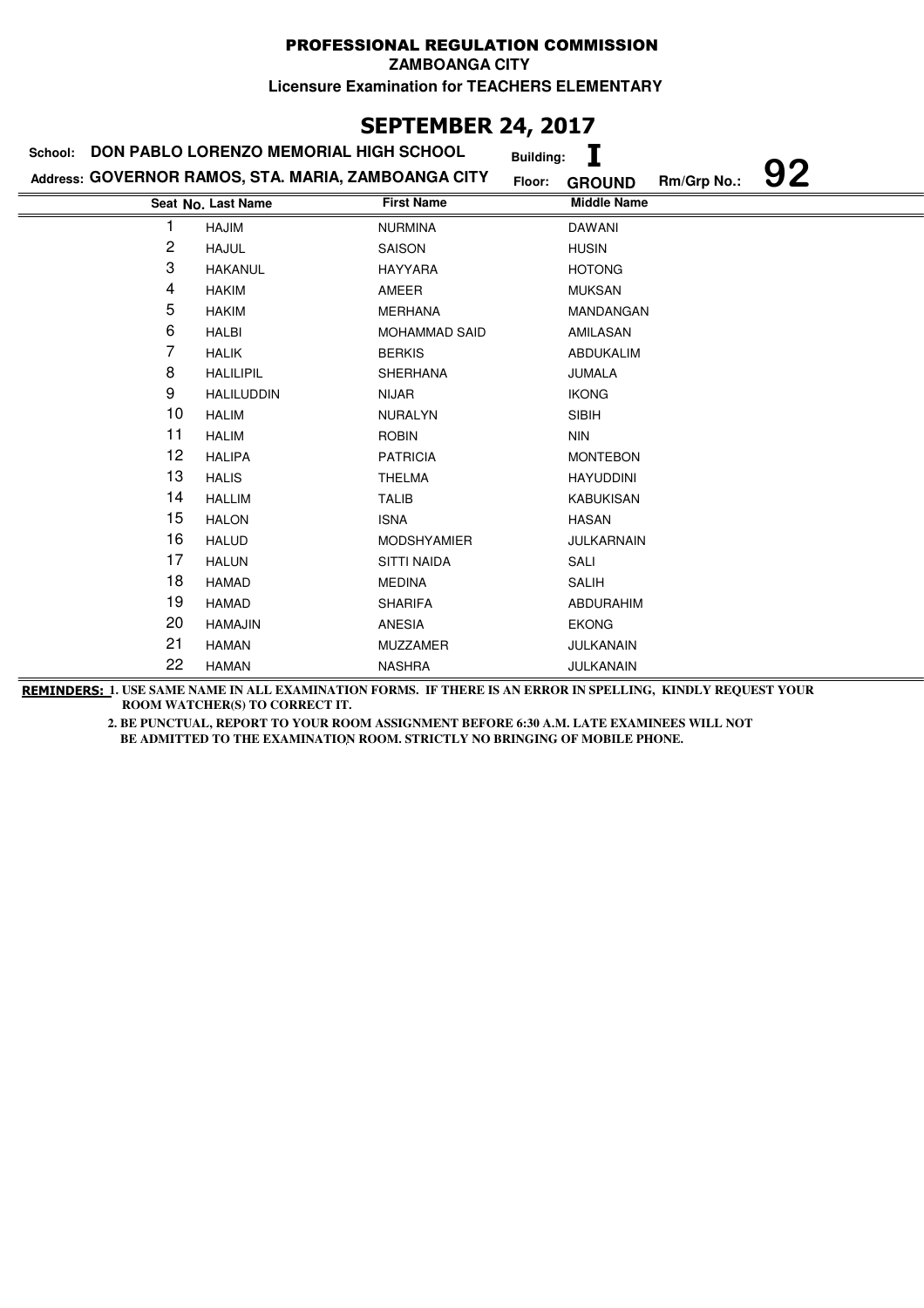### **SEPTEMBER 24, 2017**

| School: | DON PABLO LORENZO MEMORIAL HIGH SCHOOL              |                   | <b>Building:</b>   |             |    |
|---------|-----------------------------------------------------|-------------------|--------------------|-------------|----|
|         | Address: GOVERNOR RAMOS, STA. MARIA, ZAMBOANGA CITY |                   | Floor:<br>2ND      | Rm/Grp No.: | 93 |
|         | Seat No. Last Name                                  | <b>First Name</b> | <b>Middle Name</b> |             |    |
|         | <b>HAMBALI</b>                                      | <b>ADELAIDA</b>   | <b>SANGKULAH</b>   |             |    |
| 2       | <b>HAMBALI</b>                                      | <b>MORNIE</b>     | ERULKAHAL          |             |    |
| 3       | <b>HAMBUL</b>                                       | <b>GASPHAL</b>    | LADJAHANI          |             |    |
| 4       | <b>HAMID</b>                                        | <b>ALMUJIB</b>    | SARAHAN            |             |    |
| 5       | <b>HAMID</b>                                        | ALNALIZA          | ARADI              |             |    |
| 6       | <b>HAMID</b>                                        | <b>CALMINA</b>    | <b>MOHAMMAD</b>    |             |    |
| 7       | <b>HAMID</b>                                        | CARMINA           | ARASAD             |             |    |
| 8       | <b>HAMID</b>                                        | NADZMAHAL         | <b>MAHARI</b>      |             |    |
| 9       | <b>HAMID</b>                                        | PAODILYN          | SALANG             |             |    |
| 10      | <b>HAMIDDIN</b>                                     | <b>ISTIHANA</b>   | SALUAN             |             |    |
| 11      | <b>HAMIS</b>                                        | <b>KHADIJA</b>    | <b>BILHANI</b>     |             |    |
| 12      | <b>HAMIS</b>                                        | <b>MISRAN</b>     | <b>TAHAMID</b>     |             |    |
| 13      | <b>HAMIS</b>                                        | <b>YASHER</b>     | <b>BILHANI</b>     |             |    |
| 14      | HAMJAJI                                             | AL-HUSNI          | <b>MOHAMMAD</b>    |             |    |
| 15      | <b>HAMJARAIL</b>                                    | <b>MARCILINA</b>  | <b>TAHIL</b>       |             |    |
| 16      | <b>HAMJARAIL</b>                                    | <b>NURSIBA</b>    | <b>TAHIL</b>       |             |    |
| 17      | <b>HAMMIDI</b>                                      | <b>WINA</b>       | ALIH               |             |    |
| 18      | <b>HAMMIRI</b>                                      | <b>MILINA</b>     | <b>MUHAJIRAN</b>   |             |    |
| 19      | <b>HAMMIRI</b>                                      | RAIZA             | <b>MUHAJIRAN</b>   |             |    |
| 20      | <b>HAMMIRI</b>                                      | RANIA             | <b>MUHAJIRAN</b>   |             |    |
| 21      | <b>HAMPAC</b>                                       | <b>RONALYN</b>    | <b>BUCAN</b>       |             |    |
| 22      | <b>HAMSA</b>                                        | <b>MUKARSA</b>    | <b>MAKUMBONG</b>   |             |    |

**REMINDERS: 1. USE SAME NAME IN ALL EXAMINATION FORMS. IF THERE IS AN ERROR IN SPELLING, KINDLY REQUEST YOUR ROOM WATCHER(S) TO CORRECT IT.**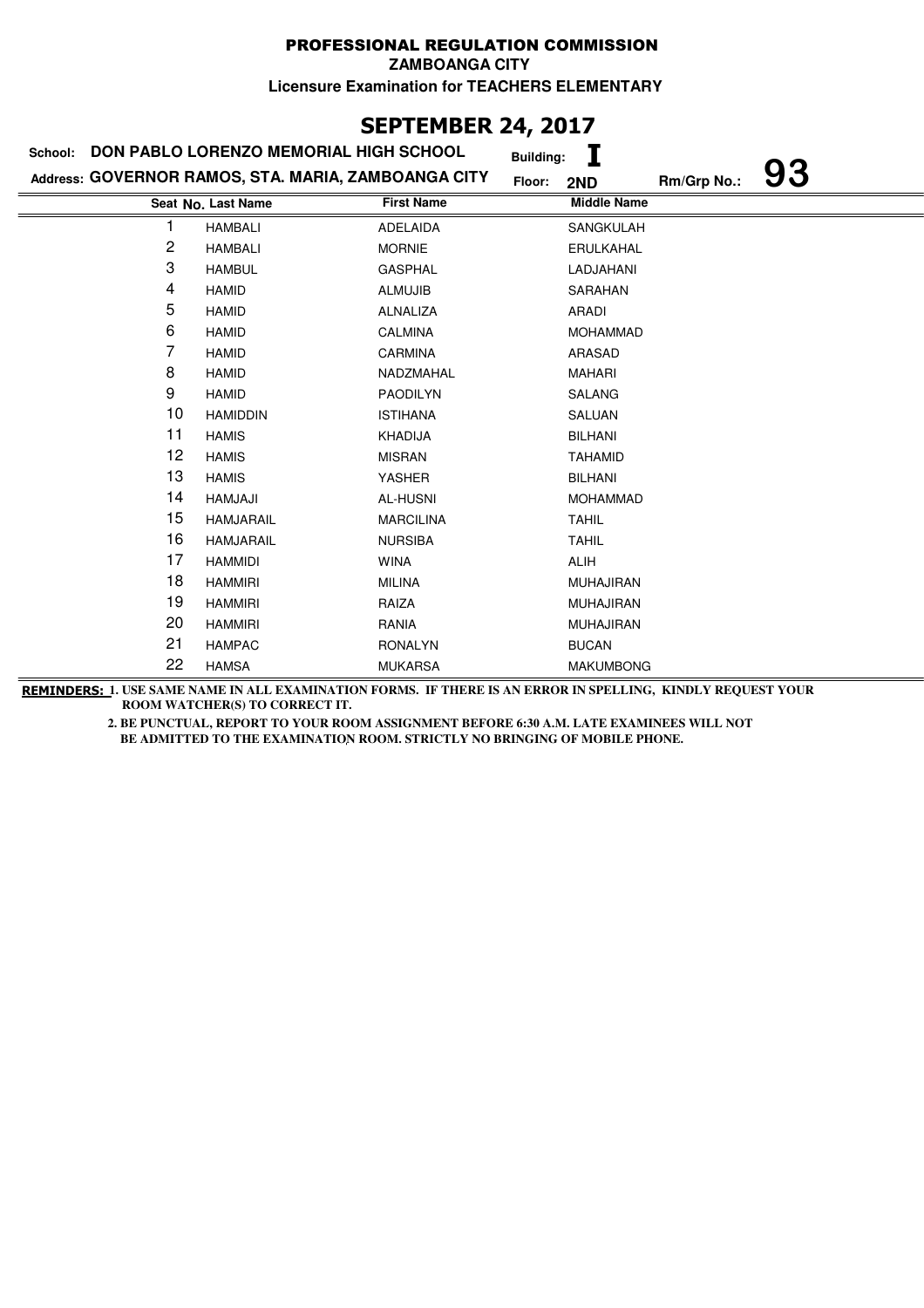# **SEPTEMBER 24, 2017**

| School: | DON PABLO LORENZO MEMORIAL HIGH SCHOOL              |                    | <b>Building:</b>   |             |    |
|---------|-----------------------------------------------------|--------------------|--------------------|-------------|----|
|         | Address: GOVERNOR RAMOS, STA. MARIA, ZAMBOANGA CITY |                    | Floor:<br>2ND      | Rm/Grp No.: | 94 |
|         | Seat No. Last Name                                  | <b>First Name</b>  | <b>Middle Name</b> |             |    |
|         | <b>HAMSA</b>                                        | <b>PERDAWSA</b>    | <b>TARAWI</b>      |             |    |
| 2       | <b>HAMSAIN</b>                                      | <b>WILNA</b>       | <b>SAILABBI</b>    |             |    |
| 3       | <b>HAMSALI</b>                                      | <b>FAUJIA</b>      | <b>JUMLALI</b>     |             |    |
| 4       | <b>HAMSALI</b>                                      | <b>LIDA</b>        | <b>RIBUAN</b>      |             |    |
| 5       | <b>HAMSANI</b>                                      | <b>JUHURANI</b>    | <b>ILLAMA</b>      |             |    |
| 6       | <b>HAMSANI</b>                                      | <b>NURHANINA</b>   | <b>JAANI</b>       |             |    |
| 7       | <b>HANAPI</b>                                       | <b>PARSIMA</b>     | <b>IBRAHIM</b>     |             |    |
| 8       | <b>HANAPI</b>                                       | <b>VILJANE</b>     | <b>COTONG</b>      |             |    |
| 9       | <b>HANDA</b>                                        | MAY-ANN            | <b>HADJIRI</b>     |             |    |
| 10      | <b>HANDANG</b>                                      | <b>ISNAIRA</b>     | <b>ASAMUDDIN</b>   |             |    |
| 11      | <b>HANDUMON</b>                                     | <b>JOANNA ROSE</b> | <b>MAGHINAY</b>    |             |    |
| 12      | <b>HANTING</b>                                      | AMIELYN            | DE LEON            |             |    |
| 13      | <b>HANTING</b>                                      | <b>BIN-NAZRI</b>   | <b>TAPSY</b>       |             |    |
| 14      | <b>HAPAS</b>                                        | <b>SHEBRA</b>      | <b>MAAMON</b>      |             |    |
| 15      | <b>HAPI</b>                                         | <b>BERRAISA</b>    | <b>PASCUA</b>      |             |    |
| 16      | <b>HAPIL</b>                                        | NADZMIER           | ABDULAHAB          |             |    |
| 17      | <b>HAPSAN</b>                                       | NURUL-MARIAM       | SINGLIAN           |             |    |
| 18      | <b>HARAD</b>                                        | <b>ALDAM</b>       | <b>NAJULUN</b>     |             |    |
| 19      | <b>HARAD</b>                                        | <b>ELHANA</b>      | <b>MASSAH</b>      |             |    |
| 20      | HARAJI                                              | <b>ALSI</b>        | <b>AKANG</b>       |             |    |
| 21      | <b>HARAJUL</b>                                      | <b>NURSALYN</b>    | JUL                |             |    |
| 22      | <b>HARAMAIN</b>                                     | <b>NURHIMA</b>     | <b>SAILABBI</b>    |             |    |

**REMINDERS: 1. USE SAME NAME IN ALL EXAMINATION FORMS. IF THERE IS AN ERROR IN SPELLING, KINDLY REQUEST YOUR ROOM WATCHER(S) TO CORRECT IT.**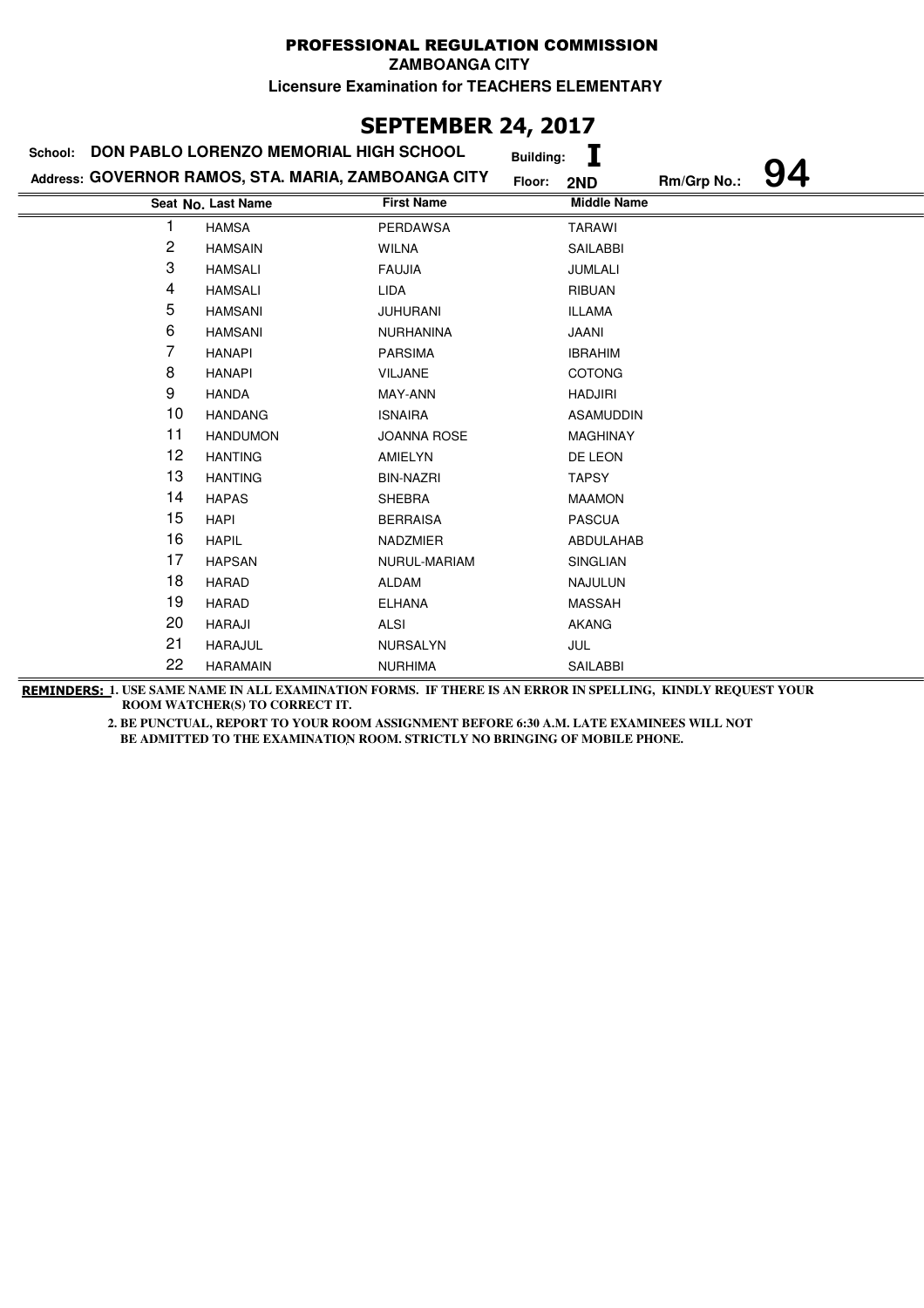## **SEPTEMBER 24, 2017**

|    | School: DON PABLO LORENZO MEMORIAL HIGH SCHOOL      |                    | <b>Building:</b>   |             |    |
|----|-----------------------------------------------------|--------------------|--------------------|-------------|----|
|    | Address: GOVERNOR RAMOS, STA. MARIA, ZAMBOANGA CITY |                    | Floor:<br>2ND      | Rm/Grp No.: | 95 |
|    | Seat No. Last Name                                  | <b>First Name</b>  | <b>Middle Name</b> |             |    |
|    | <b>HARANI</b>                                       | <b>SITTIRAHSAN</b> | <b>JUPLI</b>       |             |    |
| 2  | <b>HARAPAN</b>                                      | <b>LITO</b>        | <b>ASME</b>        |             |    |
| 3  | <b>HARIB</b>                                        | <b>ZENAIDA</b>     | <b>NAMLA</b>       |             |    |
| 4  | <b>HARIS</b>                                        | ANDREA             | SAID               |             |    |
| 5  | <b>HARISAN</b>                                      | ADAWIYA            | <b>SAKUDDIN</b>    |             |    |
| 6  | <b>HARMAIN</b>                                      | <b>FATNUHARDA</b>  | AHMAD              |             |    |
| 7  | <b>HARMAIN</b>                                      | <b>NICKER</b>      | <b>INGKING</b>     |             |    |
| 8  | <b>HARNAIN</b>                                      | <b>ASTRIFA</b>     | <b>JULPATI</b>     |             |    |
| 9  | <b>HARNAIN</b>                                      | <b>JOEL</b>        | <b>HAMAD</b>       |             |    |
| 10 | <b>HARON</b>                                        | <b>SIKAH</b>       | <b>HASAN</b>       |             |    |
| 11 | <b>HAROUN</b>                                       | <b>OMARSABRIN</b>  | <b>OMAR</b>        |             |    |
| 12 | <b>HARUD</b>                                        | KATHLEEN MAE       | <b>SIAPNO</b>      |             |    |
| 13 | <b>HARUN</b>                                        | <b>MERIAM</b>      | <b>TAJUID</b>      |             |    |
| 14 | <b>HARUN</b>                                        | MUDZNALYN          | <b>PAILAN</b>      |             |    |
| 15 | <b>HARUN</b>                                        | <b>ROGER</b>       | <b>HAPPAS</b>      |             |    |
| 16 | <b>HARUN</b>                                        | <b>RUKAIYA</b>     | <b>BALADJI</b>     |             |    |
| 17 | <b>HARUN</b>                                        | <b>SABRI</b>       | <b>SABTURANI</b>   |             |    |
| 18 | <b>HARUN</b>                                        | <b>SHAMIER</b>     | <b>TAJUID</b>      |             |    |
| 19 | <b>HARUN</b>                                        | <b>SHARIMA</b>     | AMIL               |             |    |
| 20 | <b>HASAN</b>                                        | AIZA               | <b>DACAL</b>       |             |    |
| 21 | <b>HASAN</b>                                        | ARNIZA             | <b>ROJAS</b>       |             |    |
| 22 | <b>HASAN</b>                                        | <b>BERNADETH</b>   | SALAPUDDIN         |             |    |

**REMINDERS: 1. USE SAME NAME IN ALL EXAMINATION FORMS. IF THERE IS AN ERROR IN SPELLING, KINDLY REQUEST YOUR ROOM WATCHER(S) TO CORRECT IT.**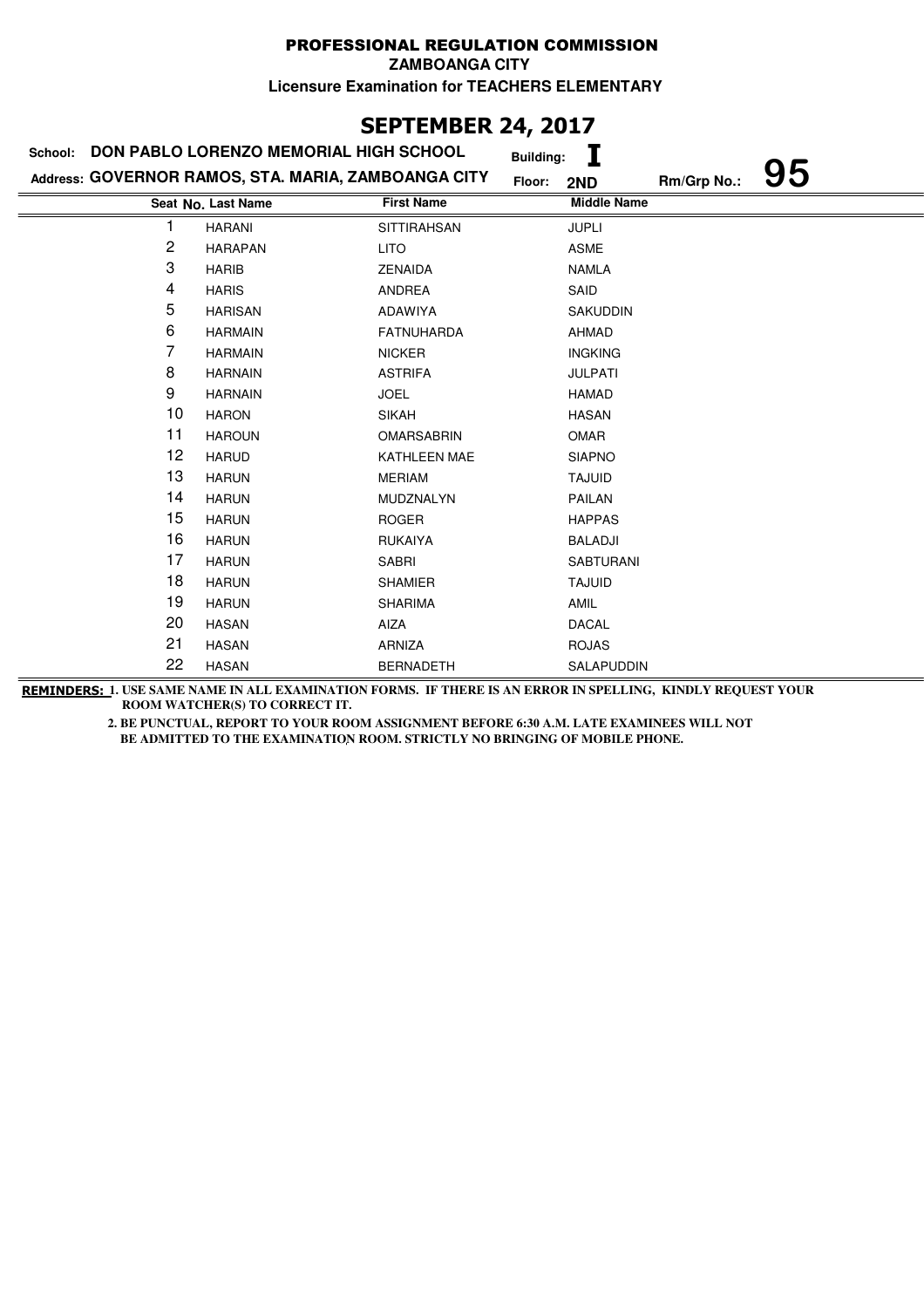### **SEPTEMBER 24, 2017**

|    | School: DON PABLO LORENZO MEMORIAL HIGH SCHOOL      |                   | <b>Building:</b> |                    |             |    |
|----|-----------------------------------------------------|-------------------|------------------|--------------------|-------------|----|
|    | Address: GOVERNOR RAMOS, STA. MARIA, ZAMBOANGA CITY |                   | Floor:           | 2ND                | Rm/Grp No.: | 96 |
|    | Seat No. Last Name                                  | <b>First Name</b> |                  | <b>Middle Name</b> |             |    |
|    | <b>HASAN</b>                                        | <b>NURWASIFF</b>  |                  | <b>SALAPUDDIN</b>  |             |    |
| 2  | <b>HASAN</b>                                        | RHADZMAR          |                  | MANGGONA           |             |    |
| 3  | <b>HASAN</b>                                        | <b>RUAISA</b>     |                  | <b>HATTING</b>     |             |    |
| 4  | <b>HASAN</b>                                        | SAHARA            |                  | GAPLA              |             |    |
| 5  | <b>HASAN</b>                                        | SARAH             |                  | <b>BALABA</b>      |             |    |
| 6  | <b>HASAN</b>                                        | <b>SHERWINA</b>   |                  | JILALI             |             |    |
| 7  | <b>HASAN</b>                                        | SITTI SHERMINA    |                  | <b>MAMMAH</b>      |             |    |
| 8  | <b>HASHIEM</b>                                      | <b>MINDA</b>      |                  | <b>FRANCO</b>      |             |    |
| 9  | <b>HASHIM</b>                                       | AIZA              |                  | <b>REVILLAME</b>   |             |    |
| 10 | <b>HASHIM</b>                                       | <b>ALBAIYA</b>    |                  | <b>OMBRA</b>       |             |    |
| 11 | <b>HASHIM</b>                                       | ANALYN            |                  | <b>SAHIPA</b>      |             |    |
| 12 | <b>HASHIM</b>                                       | <b>HALIMA</b>     |                  | <b>ABDURAFFI</b>   |             |    |
| 13 | <b>HASHIM</b>                                       | <b>MERIAM</b>     |                  | <b>SAHIPA</b>      |             |    |
| 14 | <b>HASHIM</b>                                       | <b>NURISA</b>     |                  | <b>DAMSID</b>      |             |    |
| 15 | <b>HASHIM</b>                                       | <b>SHARA</b>      |                  | <b>ALAPAO</b>      |             |    |
| 16 | <b>HASI</b>                                         | <b>INDAHMINA</b>  |                  | <b>ARBOL</b>       |             |    |
| 17 | <b>HASIM</b>                                        | AJIJA             |                  | ANSA               |             |    |
| 18 | <b>HASIM</b>                                        | <b>ANOLISA</b>    |                  | <b>JULAID</b>      |             |    |
| 19 | <b>HASIM</b>                                        | <b>FERDALISA</b>  |                  | <b>ABDULLA</b>     |             |    |
| 20 | <b>HASIM</b>                                        | NURULYAKIN        |                  | JUMAMPAL           |             |    |
| 21 | <b>HASIM</b>                                        | <b>OLYD</b>       |                  | ZAKILAN            |             |    |
| 22 | <b>HASIM</b>                                        | <b>PARIDA</b>     |                  | <b>ADOKA</b>       |             |    |

**REMINDERS: 1. USE SAME NAME IN ALL EXAMINATION FORMS. IF THERE IS AN ERROR IN SPELLING, KINDLY REQUEST YOUR ROOM WATCHER(S) TO CORRECT IT.**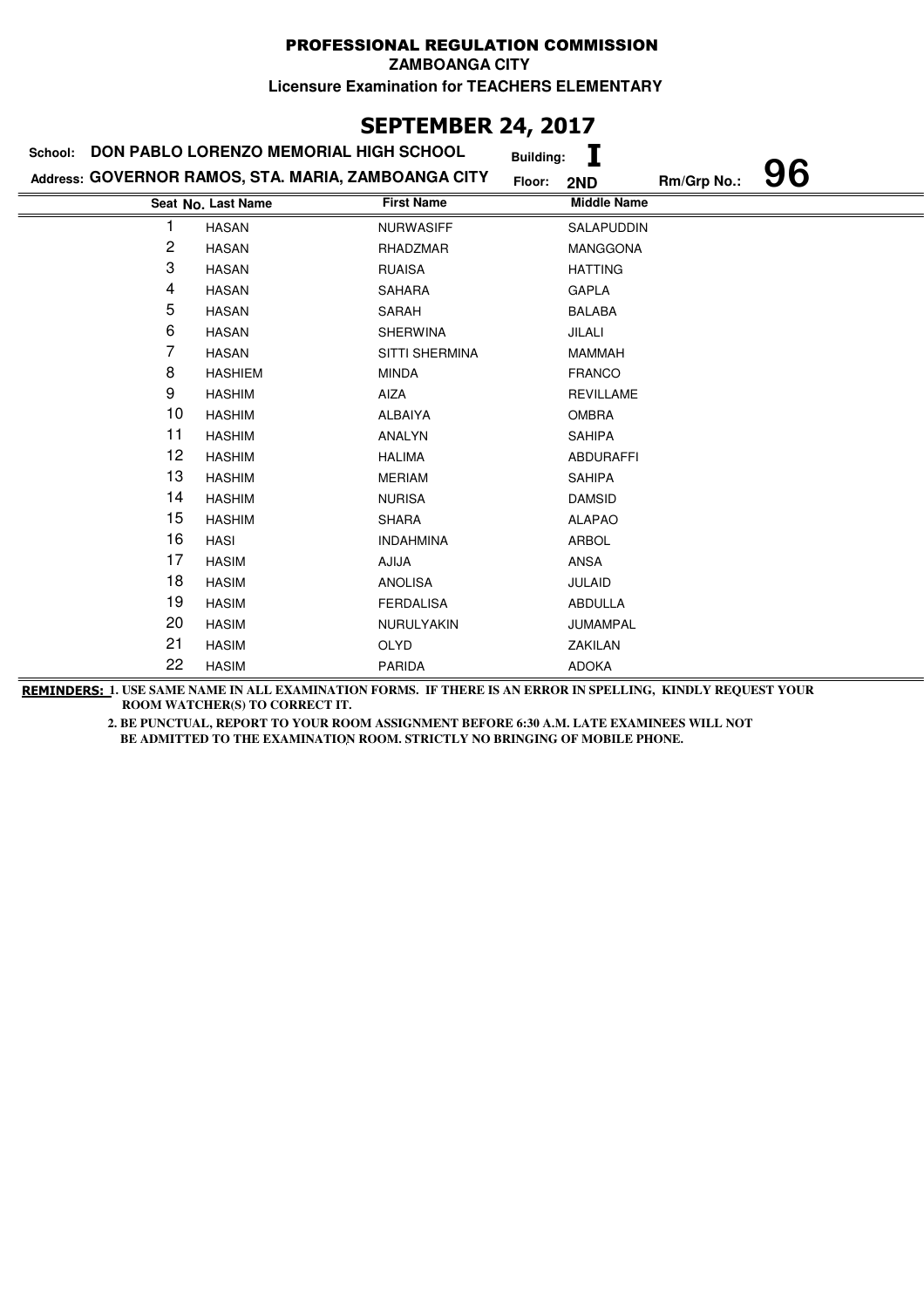**ZAMBOANGA CITY**

**Licensure Examination for TEACHERS ELEMENTARY**

### **SEPTEMBER 24, 2017**

| School: | <b>DON PABLO LORENZO MEMORIAL HIGH SCHOOL</b>       |                     | Ţ<br><b>Building:</b>                        |  |
|---------|-----------------------------------------------------|---------------------|----------------------------------------------|--|
|         | Address: GOVERNOR RAMOS, STA. MARIA, ZAMBOANGA CITY |                     | 97<br>Rm/Grp No.:<br>Floor:<br><b>GROUND</b> |  |
|         | Seat No. Last Name                                  | <b>First Name</b>   | <b>Middle Name</b>                           |  |
|         | <b>HASIM</b>                                        | <b>SAHARA</b>       | <b>ASMARA</b>                                |  |
| 2       | <b>HASSAN</b>                                       | <b>AHNRAIDA</b>     | <b>HARADJI</b>                               |  |
| 3       | <b>HASSAN</b>                                       | ALDIZAN             | <b>TAIB</b>                                  |  |
| 4       | <b>HASSAN</b>                                       | <b>ALMURA</b>       | ILAJI                                        |  |
| 5       | <b>HASSAN</b>                                       | <b>AMERKHAN</b>     | <b>INEL</b>                                  |  |
| 6       | <b>HASSAN</b>                                       | AMILIA              | KARANI                                       |  |
| 7       | <b>HASSAN</b>                                       | <b>ARHUMA</b>       | JANALUN                                      |  |
| 8       | <b>HASSAN</b>                                       | <b>ARSIDA</b>       | SAKALURAN                                    |  |
| 9       | <b>HASSAN</b>                                       | <b>BASIR</b>        | ARASAIN                                      |  |
| 10      | <b>HASSAN</b>                                       | <b>CARMINA</b>      | <b>MANGUMMA</b>                              |  |
| 11      | <b>HASSAN</b>                                       | <b>EDIEMAR</b>      | <b>IBRAHIM</b>                               |  |
| 12      | <b>HASSAN</b>                                       | <b>ERNA</b>         | <b>ALBANI</b>                                |  |
| 13      | <b>HASSAN</b>                                       | <b>ESNAIDA</b>      | KARANI                                       |  |
| 14      | <b>HASSAN</b>                                       | <b>FATIMA ZAHRA</b> | <b>OMBRA</b>                                 |  |
| 15      | <b>HASSAN</b>                                       | <b>HAFIZA</b>       | KARANI                                       |  |
| 16      | <b>HASSAN</b>                                       | <b>KINANA</b>       | <b>HAYUDINI</b>                              |  |
| 17      | <b>HASSAN</b>                                       | <b>MARCELYN</b>     | <b>MANDANG</b>                               |  |
| 18      | <b>HASSAN</b>                                       | NUR-AINA            | <b>SULAIMAN</b>                              |  |
| 19      | <b>HASSAN</b>                                       | <b>NURHIMA</b>      | <b>HADJIRUL</b>                              |  |
| 20      | <b>HASSAN</b>                                       | <b>NURISA</b>       | DANSALAN                                     |  |
| 21      | <b>HASSAN</b>                                       | <b>NURJANNA</b>     | <b>HASSAN</b>                                |  |
| 22      | <b>HASSAN</b>                                       | <b>NURMAHAL</b>     | <b>SULBANI</b>                               |  |

**REMINDERS: 1. USE SAME NAME IN ALL EXAMINATION FORMS. IF THERE IS AN ERROR IN SPELLING, KINDLY REQUEST YOUR ROOM WATCHER(S) TO CORRECT IT.**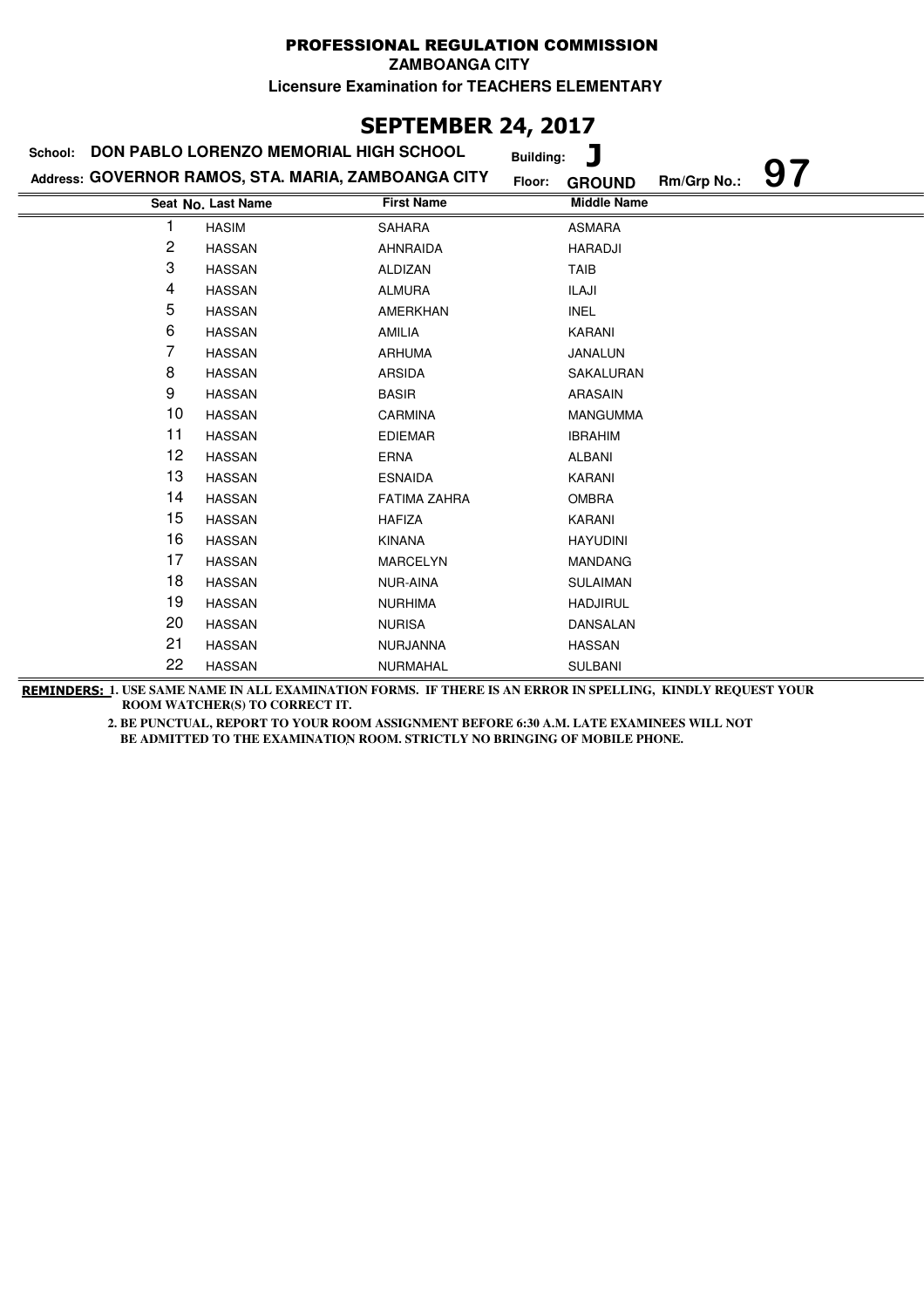**ZAMBOANGA CITY**

**Licensure Examination for TEACHERS ELEMENTARY**

## **SEPTEMBER 24, 2017**

|    | School: DON PABLO LORENZO MEMORIAL HIGH SCHOOL      |                   | J<br><b>Building:</b>              |
|----|-----------------------------------------------------|-------------------|------------------------------------|
|    | Address: GOVERNOR RAMOS, STA. MARIA, ZAMBOANGA CITY | Floor:            | 98<br>Rm/Grp No.:<br><b>GROUND</b> |
|    | Seat No. Last Name                                  | <b>First Name</b> | <b>Middle Name</b>                 |
|    | <b>HASSAN</b>                                       | <b>NURWINA</b>    | ABDUNNADAR                         |
| 2  | <b>HASSAN</b>                                       | PERIAL            | <b>IBRAHIM</b>                     |
| 3  | <b>HASSAN</b>                                       | RAIDA             | <b>AMANSA</b>                      |
| 4  | <b>HASSAN</b>                                       | RAJIA             | MAHALAIL                           |
| 5  | <b>HASSAN</b>                                       | RIZMA             | <b>ABDUSALIM</b>                   |
| 6  | <b>HASSAN</b>                                       | <b>SITTI HAWA</b> | <b>JAKARIA</b>                     |
| 7  | <b>HASSAN</b>                                       | <b>URDUJA</b>     | <b>DIONGA</b>                      |
| 8  | <b>HASSAN</b>                                       | <b>YUSHRA</b>     | <b>TANASARA</b>                    |
| 9  | <b>HASSAN</b>                                       | ZAINA             | <b>ISMAEL</b>                      |
| 10 | <b>HATAIE</b>                                       | <b>SARIPA</b>     | ARABANI                            |
| 11 | <b>HATAM</b>                                        | <b>CHRISTINE</b>  | <b>TAYAG</b>                       |
| 12 | <b>HATAMAN</b>                                      | RAYNA             | SAID                               |
| 13 | <b>HATAN</b>                                        | <b>HULWA</b>      | <b>BARAHIM</b>                     |
| 14 | <b>HAVIR</b>                                        | NADZARIF          | SARAL                              |
| 15 | <b>HAWAN</b>                                        | ANNALIZA          | <b>TAHSIN</b>                      |
| 16 | <b>HAWARI</b>                                       | <b>SHERNA</b>     | <b>YUSOP</b>                       |
| 17 | <b>HAWARI</b>                                       | <b>SHEVA</b>      | ARIP                               |
| 18 | <b>HAYUDINI</b>                                     | <b>JAVIRA</b>     | <b>JACARIA</b>                     |
| 19 | <b>HAYUDINI</b>                                     | <b>NURHINA</b>    | <b>UDJAH</b>                       |
| 20 | <b>HAYUDINI</b>                                     | SANDRA            | AJAN                               |
| 21 | <b>HELEN</b>                                        | <b>ANTONETTE</b>  | <b>SIGLOS</b>                      |
| 22 | <b>HELODIALA</b>                                    | <b>MARY APPLE</b> |                                    |

**REMINDERS: 1. USE SAME NAME IN ALL EXAMINATION FORMS. IF THERE IS AN ERROR IN SPELLING, KINDLY REQUEST YOUR ROOM WATCHER(S) TO CORRECT IT.**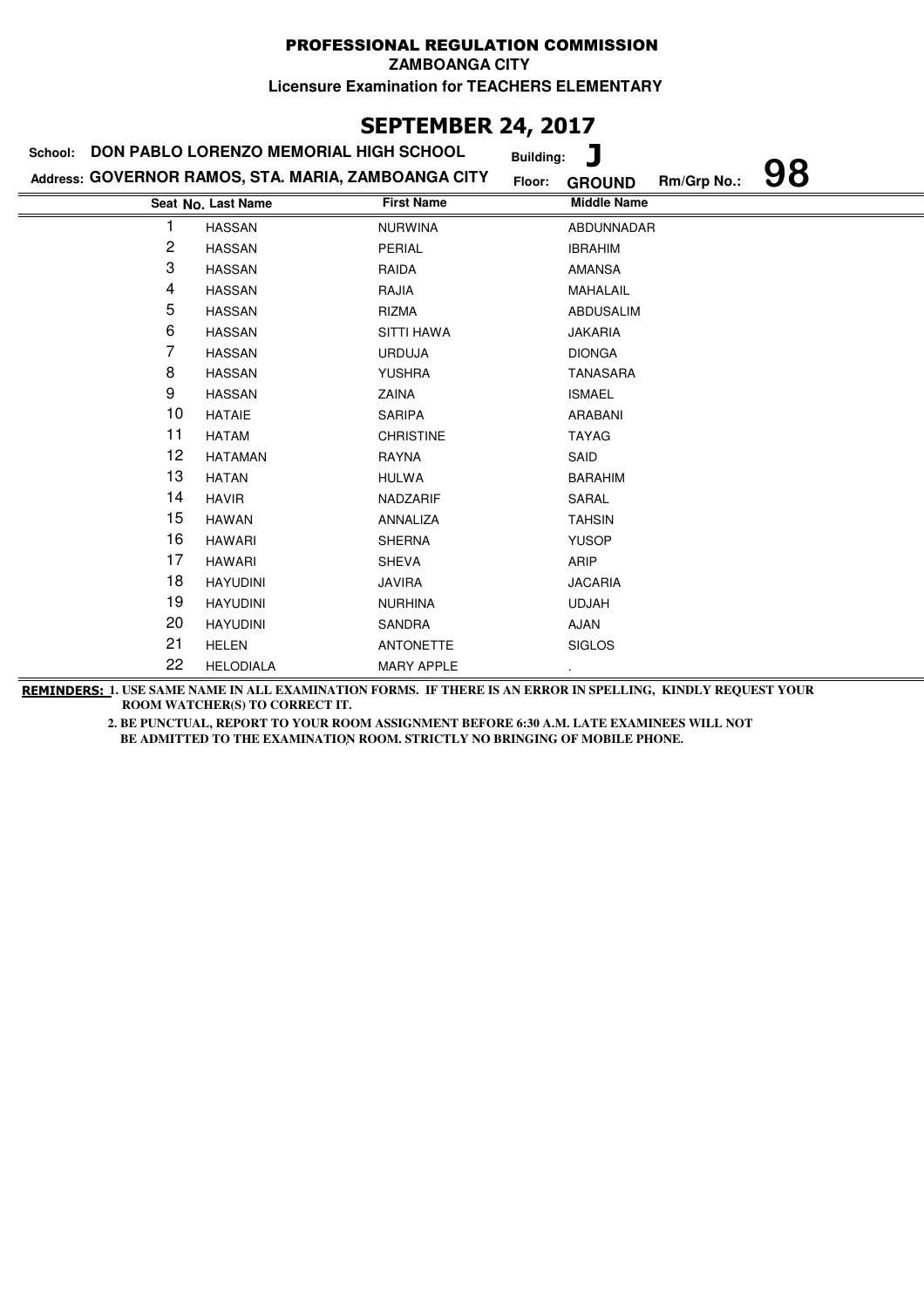**ZAMBOANGA CITY**

**Licensure Examination for TEACHERS ELEMENTARY**

### **SEPTEMBER 24, 2017**

### **Last Name First Name Middle Name Seat No. Address: GOVERNOR RAMOS, STA. MARIA, ZAMBOANGA CITY School: DON PABLO LORENZO MEMORIAL HIGH SCHOOL Building: J Floor: GROUND Rm/Grp No.: 99** 1 HENERAL ANNURA ABDURAHIM 2 HERADO SOLER KIM GARCIA 3 HERMOSILLA JENY MYR PAGOTAISIDRO 4 HINAY ANECITA CESAR 5 HIPOLITO PATRICK ESTIMO 6 HIRAMIS ESTRELLA FERRATER 7 HISSAN NURISA MUTLAH 8 HIYANG PUTLIH TADZMAHAL MUKSAN 9 HJI ALSALI SWENDRALYN JUAINI 10 HJI MANSUL RADZMINA SABAL 11 HJI NUR-AMIN FERDANA KIMAL 12 HO AISA'LEY TANJI 13 HOJILLA RUBIE ANN LAPE 14 HORTIZANO AI-AI AI-AI ANDUL 15 HUESCA RICHELLE CALUBIA 16 HUETE RAQUEL BAQUEL VELASCO 17 HUGO SUSEMAR PINGKIAN 18 HUMPIL REAHGAY FERRER 19 HUNDING RALPH MARREN RENIEDO 20 HUSIN LANIE LANIE MAILAN 21 HUSIN NHORSIMA SADIKIN 22 HUSSAM AILYN SAPPARI

**REMINDERS: 1. USE SAME NAME IN ALL EXAMINATION FORMS. IF THERE IS AN ERROR IN SPELLING, KINDLY REQUEST YOUR ROOM WATCHER(S) TO CORRECT IT.**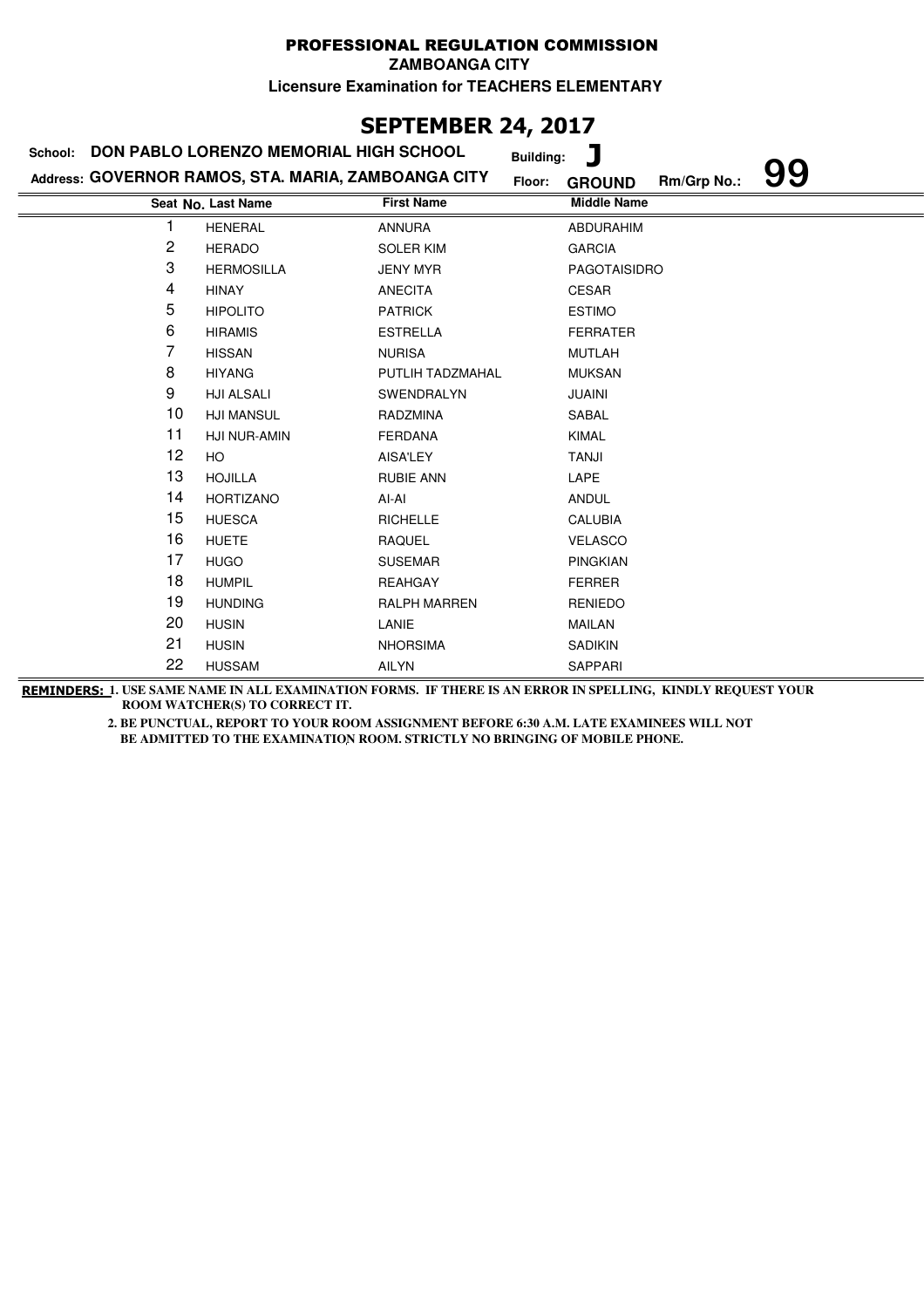**ZAMBOANGA CITY**

**Licensure Examination for TEACHERS ELEMENTARY**

## **SEPTEMBER 24, 2017**

| School: | DON PABLO LORENZO MEMORIAL HIGH SCHOOL              |                   | <b>Building:</b>        |             |            |
|---------|-----------------------------------------------------|-------------------|-------------------------|-------------|------------|
|         | Address: GOVERNOR RAMOS, STA. MARIA, ZAMBOANGA CITY |                   | Floor:<br><b>GROUND</b> | Rm/Grp No.: | <b>100</b> |
|         | Seat No. Last Name                                  | <b>First Name</b> | <b>Middle Name</b>      |             |            |
|         | <b>HUSSIEN</b>                                      | <b>MARIVIC</b>    | <b>LOMOLJO</b>          |             |            |
| 2       | <b>HUSSIN</b>                                       | <b>AKKIRA</b>     | <b>MANDING</b>          |             |            |
| 3       | <b>HUSSIN</b>                                       | <b>ASMINA</b>     | AMIL                    |             |            |
| 4       | <b>HUSSIN</b>                                       | <b>FAISALYN</b>   | <b>SAMPANG</b>          |             |            |
| 5       | <b>HUSSIN</b>                                       | <b>FERDALYN</b>   | SADDANG                 |             |            |
| 6       | <b>HUSSIN</b>                                       | <b>GERALDINE</b>  | TINAMBACAN              |             |            |
| 7       | <b>HUSSIN</b>                                       | <b>IRUMMANIS</b>  | <b>ABURAHIM</b>         |             |            |
| 8       | <b>HUSSIN</b>                                       | <b>JINNANG</b>    | <b>HASHIM</b>           |             |            |
| 9       | <b>HUSSIN</b>                                       | LIM               | <b>IDRIS</b>            |             |            |
| 10      | <b>HUSSIN</b>                                       | <b>MUKIM</b>      | <b>JAHARA</b>           |             |            |
| 11      | <b>HUSSIN</b>                                       | <b>MUSAKKAR</b>   | JALIL                   |             |            |
| 12      | <b>HUSSIN</b>                                       | <b>MYRFAINA</b>   | <b>ALFAD</b>            |             |            |
| 13      | <b>HUSSIN</b>                                       | <b>NARWIDA</b>    | <b>YUSOP</b>            |             |            |
| 14      | <b>HUSSIN</b>                                       | RHADZMAHAL        | <b>MOHAMMAD</b>         |             |            |
| 15      | <b>HUSSIN</b>                                       | <b>ROSALIE</b>    | <b>INARIL</b>           |             |            |
| 16      | <b>HUSSIN</b>                                       | <b>SELWINA</b>    | <b>BASALUDDIN</b>       |             |            |
| 17      | <b>HUSSIN</b>                                       | <b>SETRALYN</b>   | <b>BILLY</b>            |             |            |
| 18      | <b>HUSSIN</b>                                       | <b>SHIELA</b>     | <b>NUR</b>              |             |            |
| 19      | <b>HUSSIN</b>                                       | <b>ZUFAIDA</b>    | <b>TARAWI</b>           |             |            |
| 20      | <b>HYNSON</b>                                       | JANET             | <b>ELLOREN</b>          |             |            |
| 21      | <b>IBAÑEZ</b>                                       | <b>HANNIELORE</b> | <b>ATILANO</b>          |             |            |
| 22      | <b>IBBA</b>                                         | <b>NIKSON</b>     | MANDANGAN               |             |            |

**REMINDERS: 1. USE SAME NAME IN ALL EXAMINATION FORMS. IF THERE IS AN ERROR IN SPELLING, KINDLY REQUEST YOUR ROOM WATCHER(S) TO CORRECT IT.**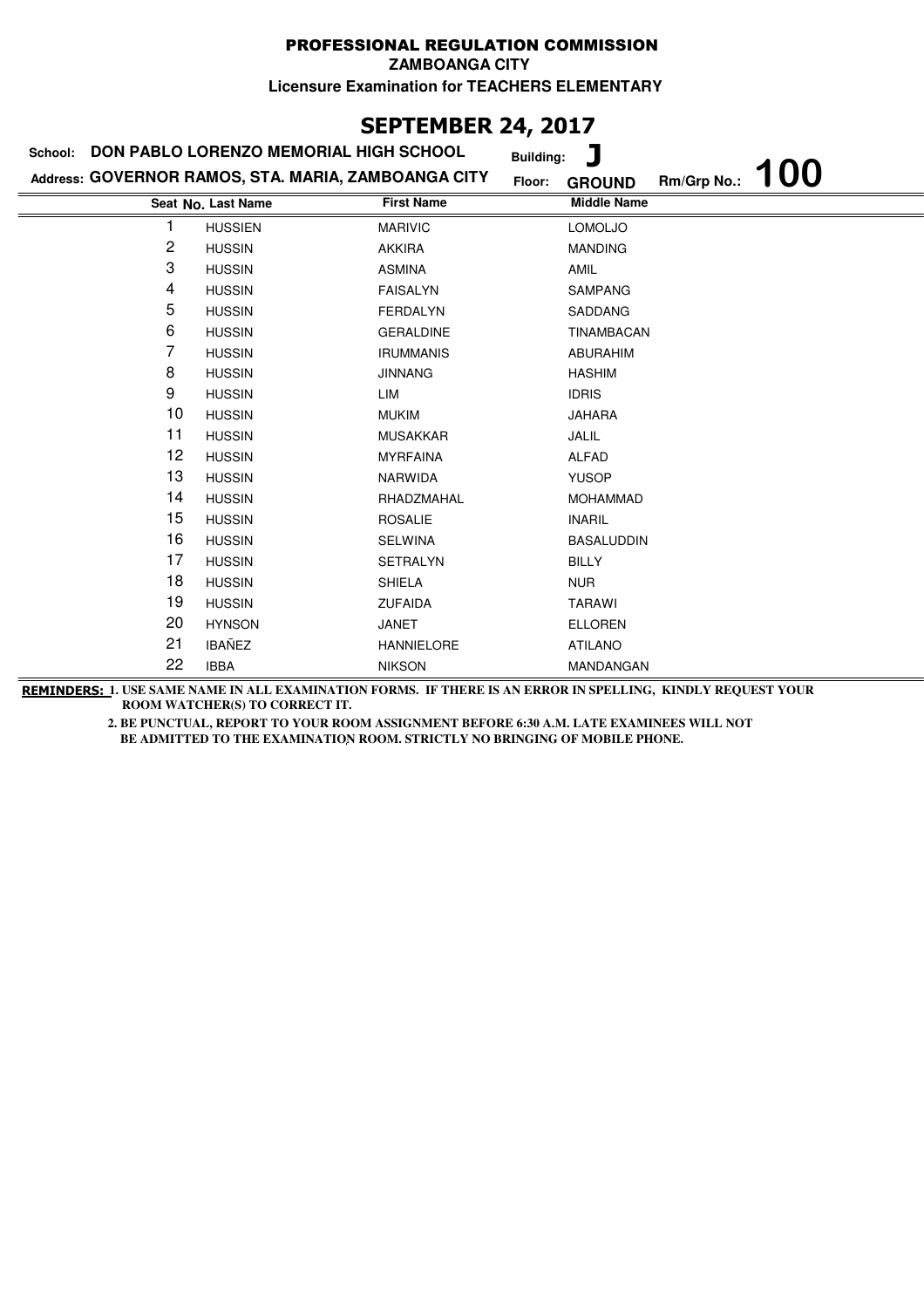### **SEPTEMBER 24, 2017**

| School: | DON PABLO LORENZO MEMORIAL HIGH SCHOOL              |                    | ٦<br><b>Building:</b> |             |     |
|---------|-----------------------------------------------------|--------------------|-----------------------|-------------|-----|
|         | Address: GOVERNOR RAMOS, STA. MARIA, ZAMBOANGA CITY | Floor:             | 2ND                   | Rm/Grp No.: | 101 |
|         | Seat No. Last Name                                  | <b>First Name</b>  | <b>Middle Name</b>    |             |     |
|         | <b>IBBA</b>                                         | <b>NURHANUR</b>    | <b>YUSOP</b>          |             |     |
| 2       | <b>IBBA</b>                                         | <b>SURAIMA</b>     | <b>TANJARI</b>        |             |     |
| 3       | <b>IBBANG</b>                                       | DADAH              | <b>PULUK</b>          |             |     |
| 4       | <b>IBBO</b>                                         | RAHINA             | JAJI                  |             |     |
| 5       | <b>IBBUHAN</b>                                      | <b>MIRHAMAR</b>    | AMIL                  |             |     |
| 6       | <b>IBNO</b>                                         | BABE-DARLYN        | SAILILLA              |             |     |
| 7       | <b>IBNO</b>                                         | BANI               | <b>HAMISAIN</b>       |             |     |
| 8       | <b>IBNO</b>                                         | <b>NURHUSSIN</b>   | <b>DIZON</b>          |             |     |
| 9       | <b>IBNO</b>                                         | <b>RINA</b>        | <b>INDANAN</b>        |             |     |
| 10      | <b>IBNOHAJAD</b>                                    | <b>MAISARAH</b>    | <b>MANSUL</b>         |             |     |
| 11      | <b>IBNOHAJAD</b>                                    | NORFHADZRA         | <b>MOHAMMAD</b>       |             |     |
| 12      | <b>IBNOHAJAR</b>                                    | <b>ANISA</b>       | AKMADUL               |             |     |
| 13      | <b>IBNOHARIB</b>                                    | <b>SHAREIN</b>     | ABDUHALIM             |             |     |
| 14      | <b>IBNOHASAN</b>                                    | <b>JURATUL</b>     | ALLARI                |             |     |
| 15      | <b>IBNOHASIB</b>                                    | NUR-HALINA         | <b>JUPURANI</b>       |             |     |
| 16      | <b>IBNOHASIM</b>                                    | <b>MARHAN</b>      | <b>MALIK</b>          |             |     |
| 17      | <b>IBNORAJAN</b>                                    | SANDRA             | <b>ALIH</b>           |             |     |
| 18      | <b>IBRAHIM</b>                                      | <b>ALNAHAR</b>     | <b>ASING</b>          |             |     |
| 19      | <b>IBRAHIM</b>                                      | <b>FATIMA AIZA</b> | <b>MOH'D SAID</b>     |             |     |
| 20      | <b>IBRAHIM</b>                                      | <b>HOMER</b>       | ABDULSATAL            |             |     |
| 21      | <b>IBRAHIM</b>                                      | <b>JAMILA</b>      | <b>JAINUDDIN</b>      |             |     |
| 22      | <b>IBRAHIM</b>                                      | <b>JAWADA</b>      | JALILUDDIN            |             |     |

**REMINDERS: 1. USE SAME NAME IN ALL EXAMINATION FORMS. IF THERE IS AN ERROR IN SPELLING, KINDLY REQUEST YOUR ROOM WATCHER(S) TO CORRECT IT.**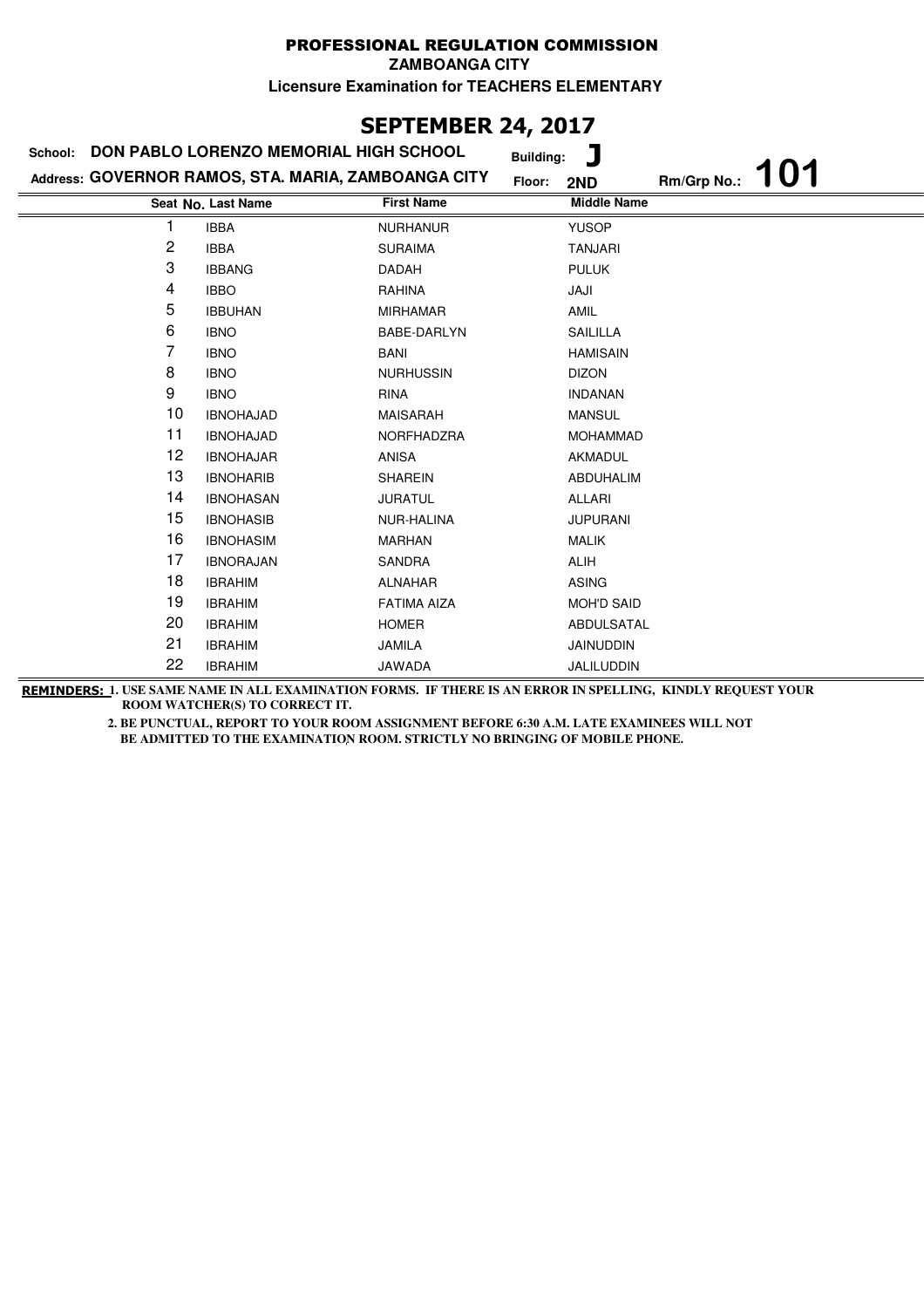**ZAMBOANGA CITY**

**Licensure Examination for TEACHERS ELEMENTARY**

### **SEPTEMBER 24, 2017**

| School:        | DON PABLO LORENZO MEMORIAL HIGH SCHOOL              |                    | T<br><b>Building:</b> |                           |
|----------------|-----------------------------------------------------|--------------------|-----------------------|---------------------------|
|                | Address: GOVERNOR RAMOS, STA. MARIA, ZAMBOANGA CITY |                    | Floor:<br>2ND         | <b>102</b><br>Rm/Grp No.: |
|                | Seat No. Last Name                                  | <b>First Name</b>  | <b>Middle Name</b>    |                           |
|                | <b>IBRAHIM</b>                                      | <b>JHURMINA</b>    | JULKARNAIN            |                           |
| $\overline{c}$ | <b>IBRAHIM</b>                                      | JULIA              | <b>ONG</b>            |                           |
| 3              | <b>IBRAHIM</b>                                      | <b>MIDZFAR</b>     | <b>ASAALI</b>         |                           |
| 4              | <b>IBRAHIM</b>                                      | <b>NIPKHON</b>     | <b>MASAHUD</b>        |                           |
| 5              | <b>IBRAHIM</b>                                      | <b>NURFAIDA</b>    | <b>ALIH</b>           |                           |
| 6              | <b>IBRAHIM</b>                                      | <b>SHARA</b>       | HAJAD                 |                           |
| 7              | <b>IBRAHIM</b>                                      | <b>SITTI FAIDA</b> | <b>AJAID</b>          |                           |
| 8              | <b>IDARUS</b>                                       | ADZLAN             | PAEL                  |                           |
| 9              | <b>IDARUS</b>                                       | <b>MIRIAM</b>      | <b>GADDONG</b>        |                           |
| 10             | <b>IDARUS</b>                                       | <b>NURSALYN</b>    | ABDURAHMAN            |                           |
| 11             | <b>IDDAN</b>                                        | <b>IRENE</b>       | <b>SALIHAN</b>        |                           |
| 12             | <b>IDDI</b>                                         | <b>EMBRAIDA</b>    | <b>DAMSIK</b>         |                           |
| 13             | IDDI                                                | <b>JOHNRAIZHAR</b> | <b>ALLIAN</b>         |                           |
| 14             | <b>IDDIG</b>                                        | <b>BARADUDDIN</b>  | <b>JAMION</b>         |                           |
| 15             | <b>IDILIS</b>                                       | <b>ERNALYN</b>     | <b>PAWAKI</b>         |                           |
| 16             | <b>IDJAL</b>                                        | ANA                | AMIL                  |                           |
| 17             | IDJI                                                | <b>RUSLAN</b>      | <b>JIKIRI</b>         |                           |
| 18             | <b>IDJIRANI</b>                                     | AIDA               | JAI                   |                           |
| 19             | <b>IDJONG</b>                                       | <b>AYANG</b>       | <b>HAJIRI</b>         |                           |
| 20             | <b>IDLANA</b>                                       | <b>MHIDRINA</b>    | SAWANG                |                           |
| 21             | <b>IDLANA</b>                                       | <b>REYHAMNA</b>    | <b>UTUATTIK</b>       |                           |
| 22             | <b>IDRES</b>                                        | <b>JARMA</b>       | LIM                   |                           |

**REMINDERS: 1. USE SAME NAME IN ALL EXAMINATION FORMS. IF THERE IS AN ERROR IN SPELLING, KINDLY REQUEST YOUR ROOM WATCHER(S) TO CORRECT IT.**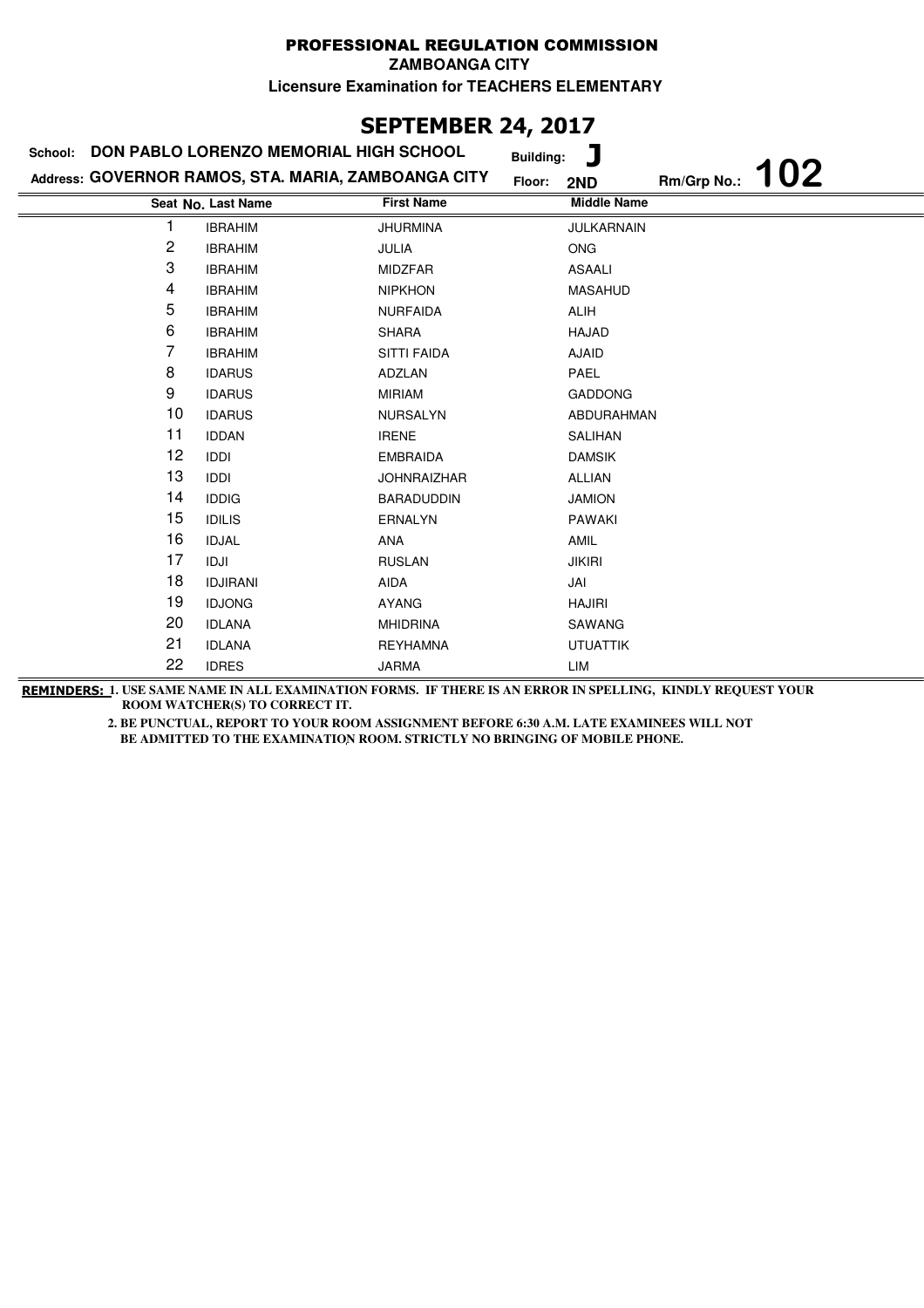**ZAMBOANGA CITY**

**Licensure Examination for TEACHERS ELEMENTARY**

# **SEPTEMBER 24, 2017**

| School: | DON PABLO LORENZO MEMORIAL HIGH SCHOOL              | <b>Building:</b>  | ٦                         |
|---------|-----------------------------------------------------|-------------------|---------------------------|
|         | Address: GOVERNOR RAMOS, STA. MARIA, ZAMBOANGA CITY | Floor:            | 103<br>Rm/Grp No.:<br>2ND |
|         | Seat No. Last Name                                  | <b>First Name</b> | <b>Middle Name</b>        |
|         | <b>IDRIS</b>                                        | <b>HARIDJA</b>    | <b>ASKANDAL</b>           |
| 2       | <b>IDRIS</b>                                        | <b>MERDILYN</b>   | <b>IRIJANI</b>            |
| 3       | <b>IDRIS</b>                                        | RAIHAN            | <b>ESNAIN</b>             |
| 4       | <b>IDRIS</b>                                        | <b>RASHIMA</b>    | SARIDUL                   |
| 5       | <b>IDRISSALAM</b>                                   | <b>HADZRIN</b>    | <b>ABDULMOHMIN</b>        |
| 6       | <b>IGASAN</b>                                       | <b>CARMEN</b>     | ASSAN                     |
| 7       | <b>IGASAN</b>                                       | YAP               | <b>KASHIM</b>             |
| 8       | <b>IGLESIA</b>                                      | <b>JAYLINE</b>    | <b>ALPA</b>               |
| 9       | <b>IGLORIA</b>                                      | <b>GLAIZA MAE</b> | <b>BEDAYO</b>             |
| 10      | <b>IGNACIO</b>                                      | <b>CATHERINE</b>  | <b>FERRER</b>             |
| 11      | <b>IGNACIO</b>                                      | <b>JAYSON</b>     | LU                        |
| 12      | <b>ILAHAN</b>                                       | NUR-NIHAR         | <b>IBRAHIM</b>            |
| 13      | <b>ILAIDA</b>                                       | <b>JENELYN</b>    | <b>ING</b>                |
| 14      | ILAJI                                               | FATIMA SYLVIA MAE | <b>ALLADIN</b>            |
| 15      | <b>IMAMEL</b>                                       | APSA              | ABDURAJAK                 |
| 16      | <b>IMAMIL</b>                                       | <b>FERWINA</b>    | <b>HATAB</b>              |
| 17      | <b>IMAMIL</b>                                       | <b>JEHADA</b>     | JAWALI                    |
| 18      | <b>IMAMIL</b>                                       | MHAY-ANN          | <b>BARIDJI</b>            |
| 19      | <b>IMDANI</b>                                       | <b>ALBASIR</b>    | KALAYAKAN                 |
| 20      | <b>IMDANI</b>                                       | <b>EDWIN</b>      | SARAIL                    |
| 21      | <b>IMLAN</b>                                        | <b>NURDIYA</b>    | <b>IBRAHIM</b>            |
| 22      | <b>IMLANI</b>                                       | <b>NORHAIMA</b>   | <b>MUSA</b>               |

**REMINDERS: 1. USE SAME NAME IN ALL EXAMINATION FORMS. IF THERE IS AN ERROR IN SPELLING, KINDLY REQUEST YOUR ROOM WATCHER(S) TO CORRECT IT.**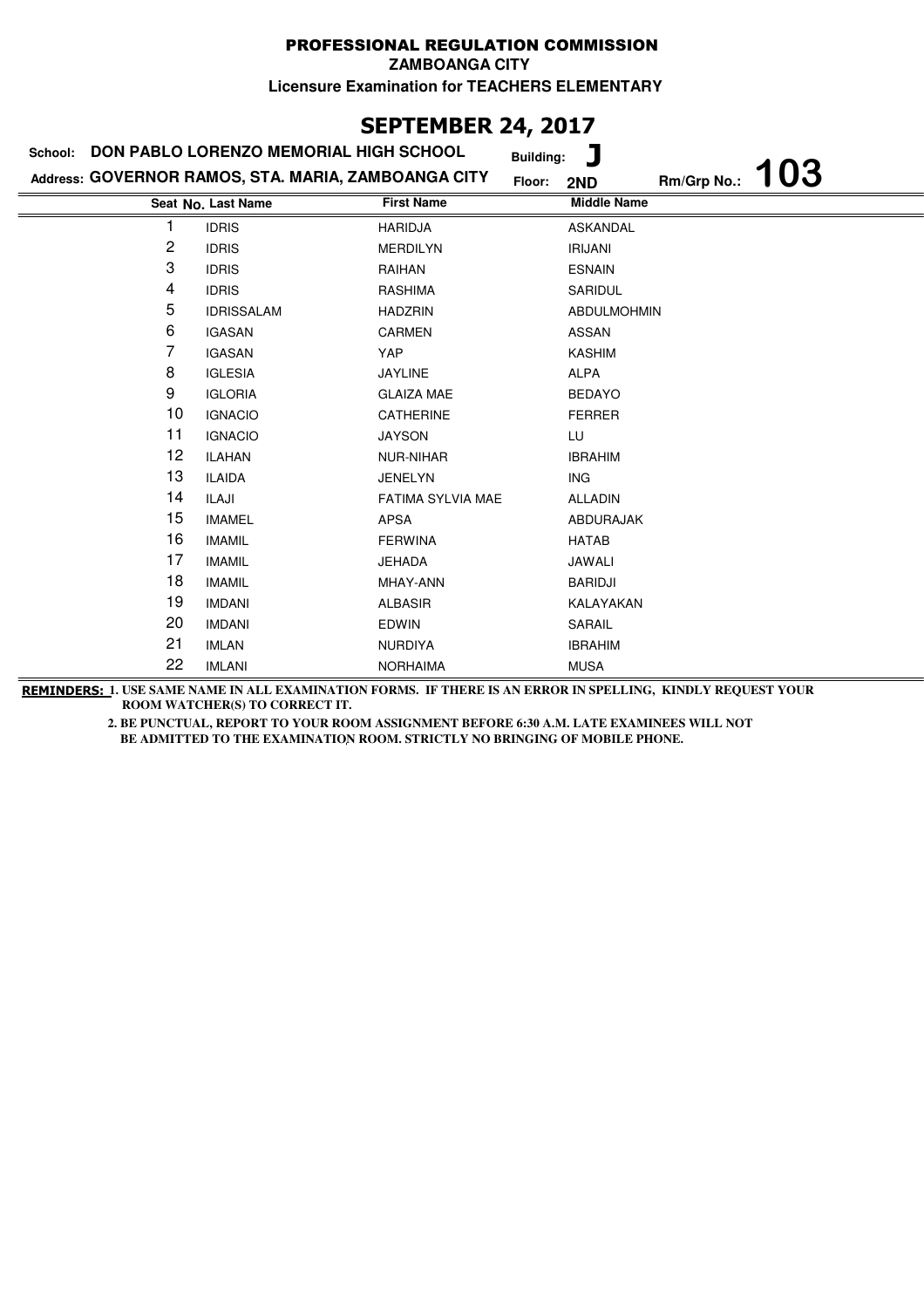**ZAMBOANGA CITY**

**Licensure Examination for TEACHERS ELEMENTARY**

# **SEPTEMBER 24, 2017**

| School: | DON PABLO LORENZO MEMORIAL HIGH SCHOOL              | <b>Building:</b>         | Κ                                   |
|---------|-----------------------------------------------------|--------------------------|-------------------------------------|
|         | Address: GOVERNOR RAMOS, STA. MARIA, ZAMBOANGA CITY | Floor:                   | 104<br>Rm/Grp No.:<br><b>GROUND</b> |
|         | Seat No. Last Name                                  | <b>First Name</b>        | <b>Middle Name</b>                  |
|         | <b>IMPAL</b>                                        | <b>RISTY</b>             | <b>VALENCIA</b>                     |
| 2       | <b>IMPANG</b>                                       | <b>FAUJIA</b>            | <b>ESMANG</b>                       |
| 3       | <b>IMPERIAL</b>                                     | <b>EMERITA</b>           | <b>TANGLONG</b>                     |
| 4       | <b>IMUY</b>                                         | ANALYN                   | AKBILI                              |
| 5       | <b>INANI</b>                                        | <b>RICHANA</b>           | ARAHAM                              |
| 6       | <b>INARIL</b>                                       | <b>ROWENA</b>            | <b>IDLANA</b>                       |
| 7       | <b>INCLAN</b>                                       | <b>BABY GIRL KAITLYN</b> | <b>SADIO</b>                        |
| 8       | <b>INDAL</b>                                        | <b>PAKSAH</b>            | <b>HAIRULLA</b>                     |
| 9       | <b>INDAL</b>                                        | RADIA                    | <b>MASDAL</b>                       |
| 10      | <b>INDANAN</b>                                      | <b>MAOJIA</b>            | <b>TARADJI</b>                      |
| 11      | <b>INDANAN</b>                                      | OMAR                     | <b>HAMAN</b>                        |
| 12      | <b>INDANAN</b>                                      | SHERHAN                  | SAHI                                |
| 13      | <b>INDASAN</b>                                      | <b>MEHELYN</b>           | <b>HADJULA</b>                      |
| 14      | <b>INDASAN</b>                                      | <b>SITTI NALHA</b>       | HABBI                               |
| 15      | <b>INDAYO</b>                                       | <b>NICOMAR</b>           | SALABSAB                            |
| 16      | <b>INDIN</b>                                        | <b>JIASMIN</b>           | <b>MUALLIB</b>                      |
| 17      | <b>INDIOSANA</b>                                    | <b>ALMALYN GRACE</b>     | <b>BULACOY</b>                      |
| 18      | <b>INFANTE</b>                                      | <b>BABIELYN</b>          | ANGELES                             |
| 19      | <b>INILOG</b>                                       | <b>HELEN</b>             | <b>BURALO</b>                       |
| 20      | <b>INION</b>                                        | <b>DINDO</b>             | ABNE                                |
| 21      | <b>INSAEL</b>                                       | <b>ROHANA</b>            | <b>DUGASAN</b>                      |
| 22      | <b>INSAIL</b>                                       | ANALIZA                  | <b>INSAIL</b>                       |

**REMINDERS: 1. USE SAME NAME IN ALL EXAMINATION FORMS. IF THERE IS AN ERROR IN SPELLING, KINDLY REQUEST YOUR ROOM WATCHER(S) TO CORRECT IT.**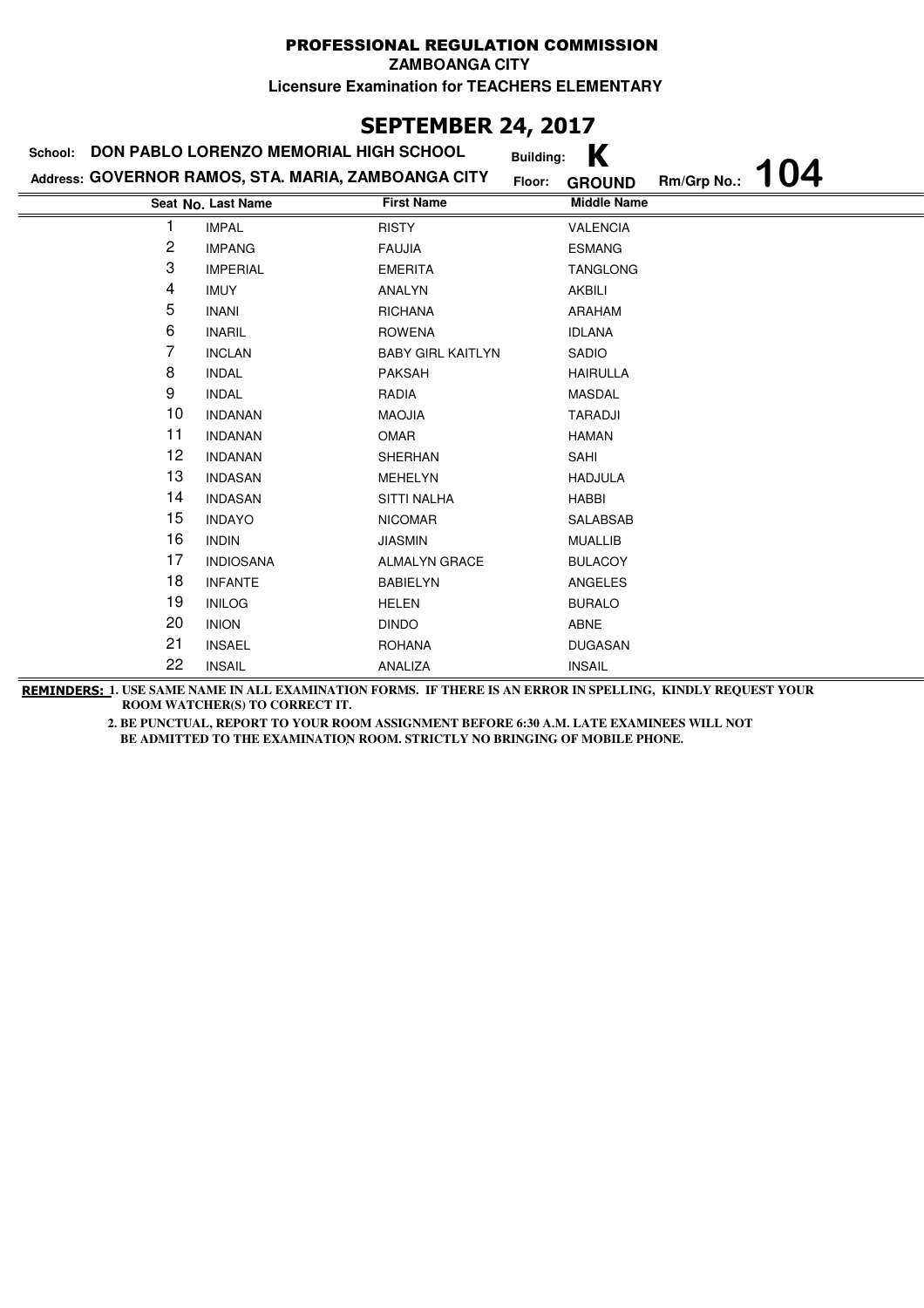**ZAMBOANGA CITY**

**Licensure Examination for TEACHERS ELEMENTARY**

# **SEPTEMBER 24, 2017**

| School: | DON PABLO LORENZO MEMORIAL HIGH SCHOOL              |                    | Κ<br><b>Building:</b>               |
|---------|-----------------------------------------------------|--------------------|-------------------------------------|
|         | Address: GOVERNOR RAMOS, STA. MARIA, ZAMBOANGA CITY | Floor:             | 105<br>Rm/Grp No.:<br><b>GROUND</b> |
|         | Seat No. Last Name                                  | <b>First Name</b>  | <b>Middle Name</b>                  |
| 1       | <b>INSAIL</b>                                       | <b>MUDZNA</b>      | <b>INSAIL</b>                       |
| 2       | <b>INSAIL</b>                                       | <b>RUFAIDA</b>     | <b>DUGASAN</b>                      |
| 3       | <b>INSAIL</b>                                       | SHEILA MAE         | <b>BURANIS</b>                      |
| 4       | <b>INSAIL</b>                                       | <b>VINA</b>        | ANDAL                               |
| 5       | <b>IPA</b>                                          | <b>BERLYN</b>      | ILAJI                               |
| 6       | <b>IPA</b>                                          | <b>MERCADO</b>     | KALIM                               |
| 7       | <b>IRAHANI</b>                                      | SHARA-AISA         | ABDULHAKIM                          |
| 8       | <b>IRAJI</b>                                        | AHMAD DIDAT        | <b>ASTIHAN</b>                      |
| 9       | <b>IRAJI</b>                                        | <b>HILDALYN</b>    | KAHAL                               |
| 10      | <b>IRAJI</b>                                        | <b>NURMENIE</b>    | ASTIAN                              |
| 11      | <b>IRAJI</b>                                        | <b>SITTI RAKMA</b> | JUMAHALI                            |
| 12      | <b>IRALAN</b>                                       | <b>HUDJAIFA</b>    | <b>MALANDE</b>                      |
| 13      | <b>IRALAN</b>                                       | RAMLA              | <b>MALANDE</b>                      |
| 14      | <b>IRAN</b>                                         | <b>IRENE</b>       | <b>SAMORIN</b>                      |
| 15      | <b>IRARI</b>                                        | <b>SITTI RAMLA</b> | TAN                                 |
| 16      | <b>IRIBANI</b>                                      | <b>ALFAIZA</b>     | <b>TAHIL</b>                        |
| 17      | <b>IRIBANI</b>                                      | <b>JUBAIRA</b>     | <b>KABITYA</b>                      |
| 18      | <b>IRIBANI</b>                                      | ZAHRA-JOY          | CRUZ                                |
| 19      | <b>IRIJIN</b>                                       | <b>REHANA</b>      | <b>TIMPAHAN</b>                     |
| 20      | <b>IRIKANI</b>                                      | NUR-HIDAYA         | ARAKANI                             |
| 21      | <b>IRILIS</b>                                       | <b>NORALYN</b>     | <b>IDJIRANI</b>                     |
| 22      | <b>IRIN</b>                                         | <b>NURSIA</b>      | <b>SABTURANI</b>                    |

**REMINDERS: 1. USE SAME NAME IN ALL EXAMINATION FORMS. IF THERE IS AN ERROR IN SPELLING, KINDLY REQUEST YOUR ROOM WATCHER(S) TO CORRECT IT.**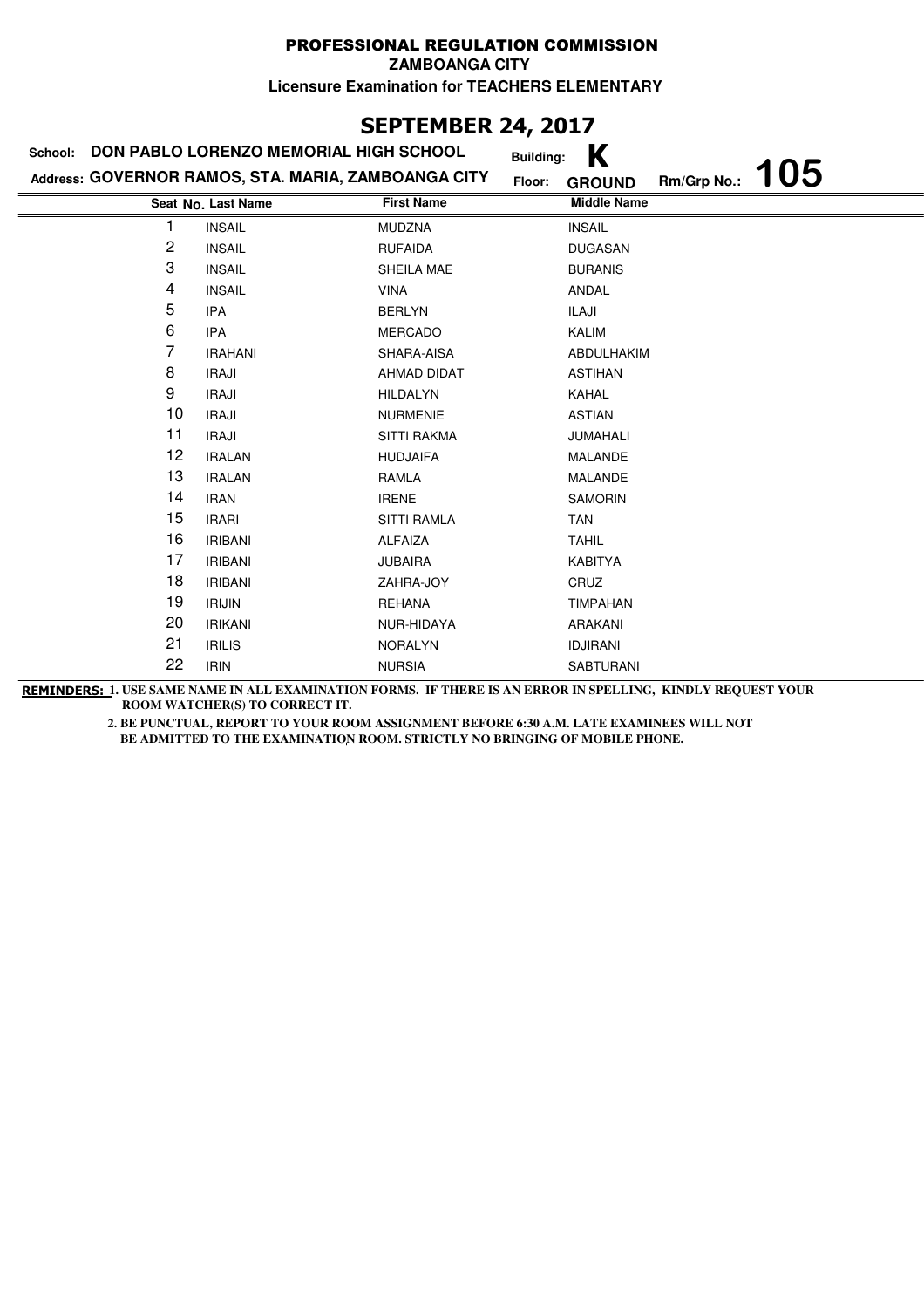**ZAMBOANGA CITY**

**Licensure Examination for TEACHERS ELEMENTARY**

# **SEPTEMBER 24, 2017**

| School: | DON PABLO LORENZO MEMORIAL HIGH SCHOOL              | <b>Building:</b>   | K                                          |
|---------|-----------------------------------------------------|--------------------|--------------------------------------------|
|         | Address: GOVERNOR RAMOS, STA. MARIA, ZAMBOANGA CITY | Floor:             | <b>106</b><br>Rm/Grp No.:<br><b>GROUND</b> |
|         | Seat No. Last Name                                  | <b>First Name</b>  | <b>Middle Name</b>                         |
|         | <b>IRRIP</b>                                        | MOHAMMAD-AL        | KARA                                       |
| 2       | <b>ISA</b>                                          | ARZONA             | ABDURAJAK                                  |
| 3       | <b>ISA</b>                                          | <b>NURHANA</b>     | <b>AHIL</b>                                |
| 4       | <b>ISA</b>                                          | <b>RUFAIMA</b>     | MANDANGAN                                  |
| 5       | <b>ISAHAC</b>                                       | CALNALASA          | JAMALUDDIN                                 |
| 6       | <b>ISAHAC</b>                                       | MUTAIYAM           | <b>MARUJIN</b>                             |
| 7       | <b>ISAHAC</b>                                       | <b>PERNISA</b>     | <b>JUMAT</b>                               |
| 8       | <b>ISAW</b>                                         | <b>JULIMAE</b>     | <b>VILLEJO</b>                             |
| 9       | <b>ISERAIL</b>                                      | ARNALYN            | <b>JARADON</b>                             |
| 10      | <b>ISERAIL</b>                                      | <b>DONNA</b>       | <b>BANDAHALA</b>                           |
| 11      | <b>ISHMAEL</b>                                      | <b>BISRAHIM</b>    | JALAIDI                                    |
| 12      | <b>ISHMAEL</b>                                      | <b>IBRAM</b>       | SALCEDO                                    |
| 13      | <b>ISHMAEL</b>                                      | <b>NAUFAR</b>      | SALCEDO                                    |
| 14      | <b>ISHMAEL</b>                                      | <b>SITTI SABRA</b> | <b>YUSOP</b>                               |
| 15      | <b>ISIDRO</b>                                       | <b>JULIETA</b>     | <b>GUEVARRA</b>                            |
| 16      | <b>ISKANDAL</b>                                     | <b>IRENE</b>       | <b>HUSSIN</b>                              |
| 17      | <b>ISKANDAL</b>                                     | MELY               | <b>SUHAILI</b>                             |
| 18      | <b>ISKANDAL</b>                                     | <b>SATURNINA</b>   | ABDULKARIM                                 |
| 19      | <b>ISMAEL</b>                                       | <b>AKEEM</b>       | <b>TAN</b>                                 |
| 20      | <b>ISMAEL</b>                                       | AL-CELYN           | AMMIH                                      |
| 21      | <b>ISMAEL</b>                                       | ALPHADZRI          | <b>ADJILANI</b>                            |
| 22      | <b>ISMAEL</b>                                       | <b>DELMAR</b>      | <b>JACKARIA</b>                            |

**REMINDERS: 1. USE SAME NAME IN ALL EXAMINATION FORMS. IF THERE IS AN ERROR IN SPELLING, KINDLY REQUEST YOUR ROOM WATCHER(S) TO CORRECT IT.**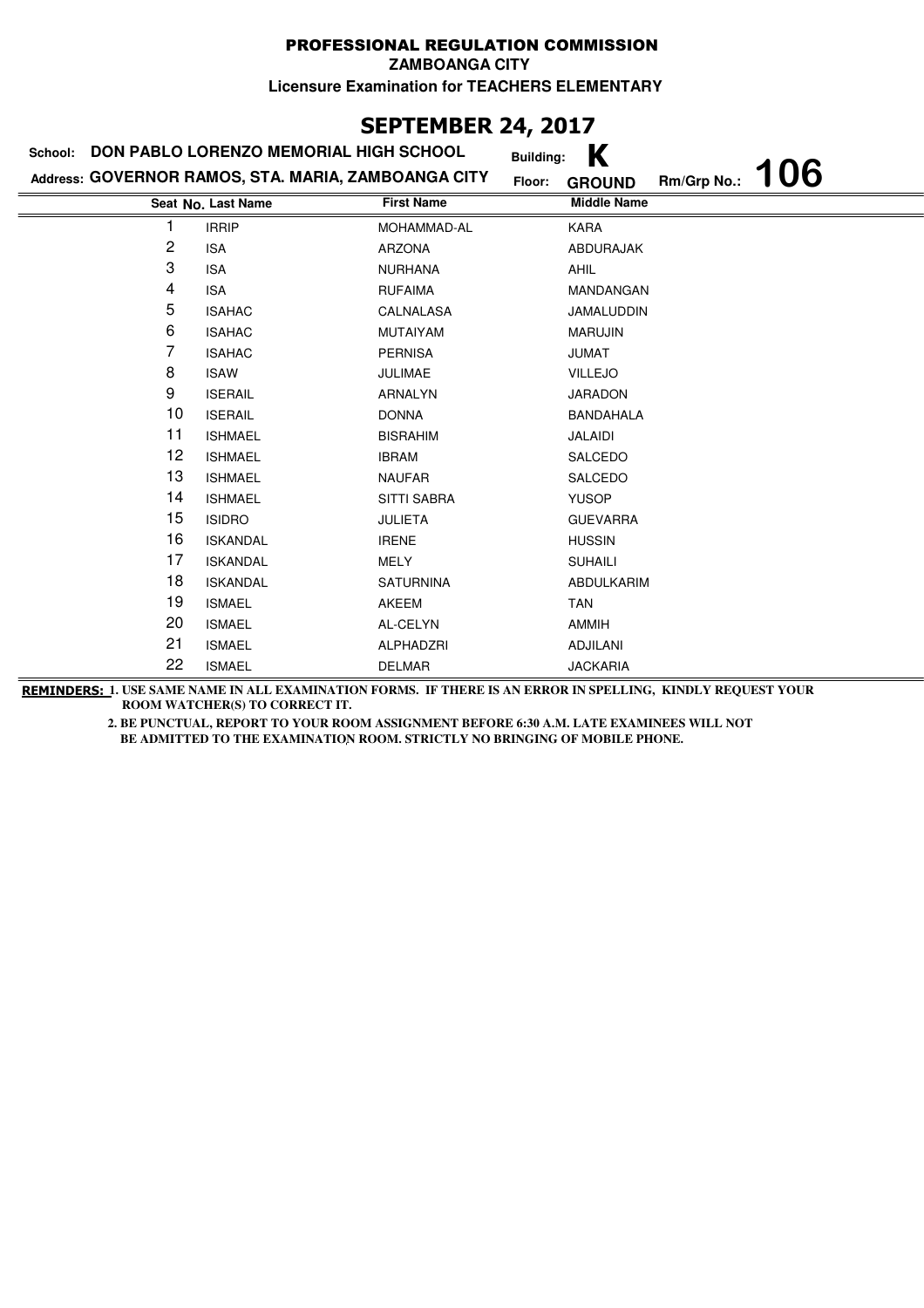**ZAMBOANGA CITY**

**Licensure Examination for TEACHERS ELEMENTARY**

# **SEPTEMBER 24, 2017**

| School: | DON PABLO LORENZO MEMORIAL HIGH SCHOOL              |                   | K<br><b>Building:</b>   |             |            |
|---------|-----------------------------------------------------|-------------------|-------------------------|-------------|------------|
|         | Address: GOVERNOR RAMOS, STA. MARIA, ZAMBOANGA CITY |                   | Floor:<br><b>GROUND</b> | Rm/Grp No.: | <b>107</b> |
|         | Seat No. Last Name                                  | <b>First Name</b> | <b>Middle Name</b>      |             |            |
| 1       | <b>ISMAEL</b>                                       | <b>FAIDARIZA</b>  | <b>IGASAN</b>           |             |            |
| 2       | <b>ISMAEL</b>                                       | <b>FAIJA</b>      | <b>GABRIEL</b>          |             |            |
| 3       | <b>ISMAEL</b>                                       | <b>FANIDA</b>     | <b>SENDATOK</b>         |             |            |
| 4       | <b>ISMAEL</b>                                       | <b>FARIDA</b>     | LADJA                   |             |            |
| 5       | <b>ISMAEL</b>                                       | <b>HELNA</b>      | <b>HUSSIN</b>           |             |            |
| 6       | <b>ISMAEL</b>                                       | <b>HUSNITA</b>    | <b>ALSAD</b>            |             |            |
| 7       | <b>ISMAEL</b>                                       | KAMRA             | ALBAJI                  |             |            |
| 8       | <b>ISMAEL</b>                                       | <b>KASDIYATUL</b> | SALAPUDDIN              |             |            |
| 9       | <b>ISMAEL</b>                                       | <b>KECELYN</b>    | AMMIH                   |             |            |
| 10      | <b>ISMAEL</b>                                       | <b>MERHAMA</b>    | SARADI                  |             |            |
| 11      | <b>ISMAEL</b>                                       | MUAWIJU           | SAYADDI                 |             |            |
| 12      | <b>ISMAEL</b>                                       | <b>NARSISA</b>    | <b>HADJILANI</b>        |             |            |
| 13      | <b>ISMAEL</b>                                       | <b>NATASSA</b>    | SABDANI                 |             |            |
| 14      | <b>ISMAEL</b>                                       | <b>NURSITA</b>    | <b>MAJINDE</b>          |             |            |
| 15      | <b>ISMAEL</b>                                       | <b>PAHAD</b>      | <b>JAKARIA</b>          |             |            |
| 16      | <b>ISMAEL</b>                                       | RADZTA            | <b>URONG</b>            |             |            |
| 17      | <b>ISMAEL</b>                                       | RAFAIZA           | <b>JAMMA</b>            |             |            |
| 18      | <b>ISMAEL</b>                                       | RITTIH            | <b>MAMMAH</b>           |             |            |
| 19      | <b>ISMAEL</b>                                       | <b>RUWAIDA</b>    | HADJI                   |             |            |
| 20      | <b>ISMAEL</b>                                       | <b>SATRINA</b>    | <b>BANDONG</b>          |             |            |
| 21      | <b>ISMAEL</b>                                       | SHARIFA-AINI      | <b>LAMANSA</b>          |             |            |
| 22      | <b>ISMAEL</b>                                       | <b>SHERMAIDA</b>  | <b>CHUA</b>             |             |            |

**REMINDERS: 1. USE SAME NAME IN ALL EXAMINATION FORMS. IF THERE IS AN ERROR IN SPELLING, KINDLY REQUEST YOUR ROOM WATCHER(S) TO CORRECT IT.**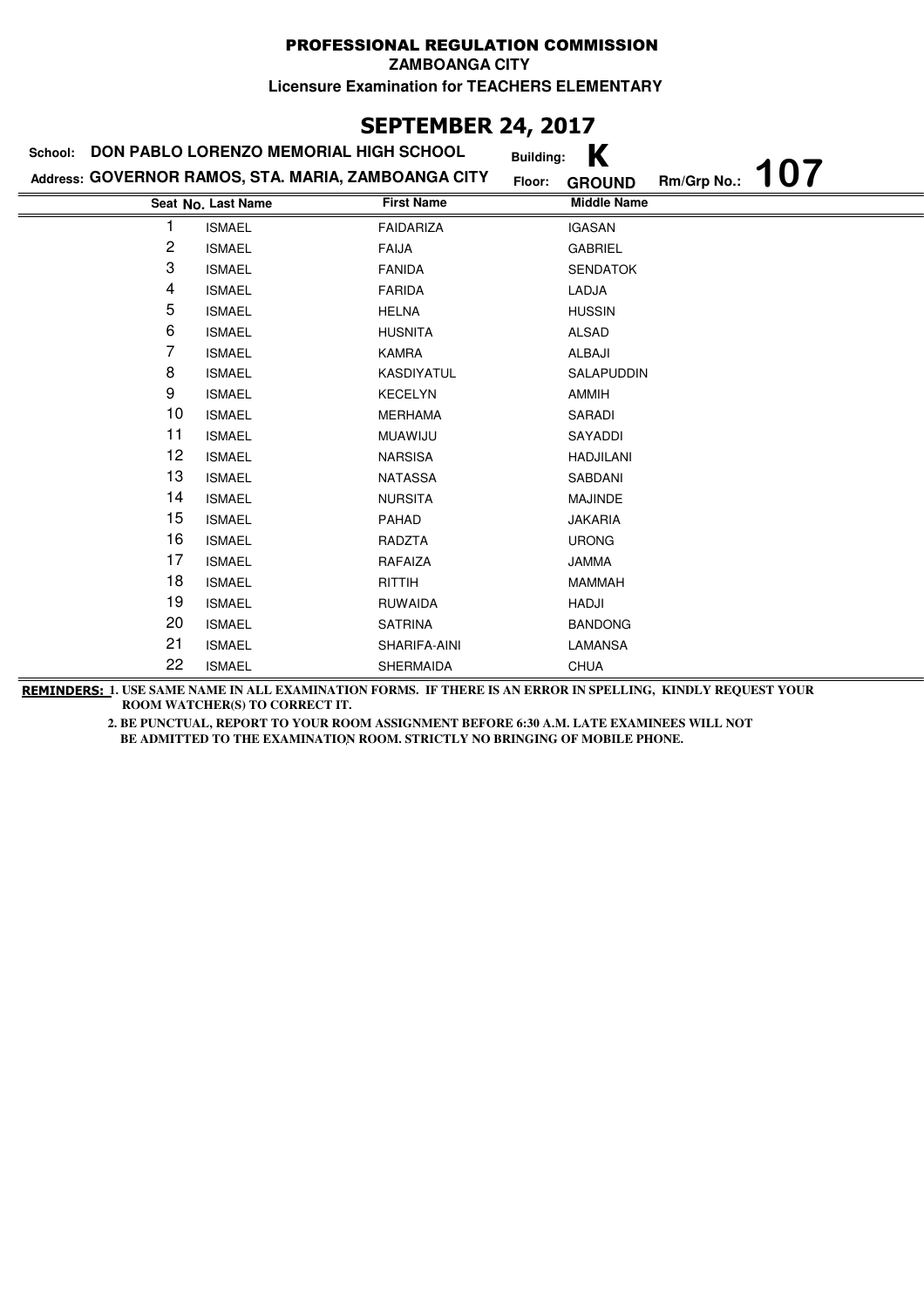### **SEPTEMBER 24, 2017**

| DON PABLO LORENZO MEMORIAL HIGH SCHOOL<br>School: |                                                     | K<br><b>Building:</b> |                |                    |            |
|---------------------------------------------------|-----------------------------------------------------|-----------------------|----------------|--------------------|------------|
|                                                   | Address: GOVERNOR RAMOS, STA. MARIA, ZAMBOANGA CITY |                       | Floor:<br>2ND  | Rm/Grp No.:        | <b>108</b> |
|                                                   | Seat No. Last Name                                  | <b>First Name</b>     |                | <b>Middle Name</b> |            |
|                                                   | <b>ISMAEL</b>                                       | <b>SUDERMAN</b>       | <b>BASSAL</b>  |                    |            |
| 2                                                 | <b>ISMAEL</b>                                       | <b>WILMA</b>          |                | SALAPUDDIN         |            |
| 3                                                 | <b>ISMAH</b>                                        | <b>SHATRA</b>         |                | ABDULHALIM         |            |
| 4                                                 | <b>ISMAIL</b>                                       | <b>FATIMA SARRA</b>   | <b>USMAN</b>   |                    |            |
| 5                                                 | <b>ISMAIL</b>                                       | <b>MUAMAR</b>         |                | ABDULGANIH         |            |
| 6                                                 | <b>ISMAIL</b>                                       | <b>PARSON</b>         |                | ABUBAKAR           |            |
| 7                                                 | <b>ISMAIL</b>                                       | RADZKHUMAR            | <b>USMAN</b>   |                    |            |
| 8                                                 | <b>ISMAIL</b>                                       | RAHIMA                | <b>BERALDE</b> |                    |            |
| 9                                                 | <b>ISMAILA</b>                                      | YADANA                |                | <b>MOHAMMAD</b>    |            |
| 10                                                | <b>ISMAN</b>                                        | <b>NIHMA</b>          | <b>BASINTI</b> |                    |            |
| 11                                                | <b>ISMAN</b>                                        | <b>NURBA</b>          | <b>TAJALLA</b> |                    |            |
| 12                                                | <b>ISMAN</b>                                        | RAIZA                 | <b>JUWAK</b>   |                    |            |
| 13                                                | <b>ISMOH</b>                                        | <b>ALDAM</b>          | KAHAL          |                    |            |
| 14                                                | <b>ISMOH</b>                                        | <b>NURKAIMA</b>       | KAHAL          |                    |            |
| 15                                                | <b>ISMULA</b>                                       | ADZNAL                | <b>NUHON</b>   |                    |            |
| 16                                                | <b>ISMULA</b>                                       | <b>LINDA</b>          | <b>TANTUNG</b> |                    |            |
| 17                                                | <b>ISMULA</b>                                       | PADILLA               |                | ABDUHALIM          |            |
| 18                                                | <b>ISNAIN</b>                                       | <b>CARMINA</b>        | <b>DALANG</b>  |                    |            |
| 19                                                | <b>ISNAIN</b>                                       | <b>JESAR</b>          |                | MALAHARAN          |            |
| 20                                                | <b>ISNAIN</b>                                       | <b>MICHELYN</b>       | ABDULA         |                    |            |
| 21                                                | <b>ISNAJI</b>                                       | <b>ALSIMAR</b>        | <b>SUMAIL</b>  |                    |            |
| 22                                                | <b>ISNAJI</b>                                       | RAIZA                 | SALI           |                    |            |

**REMINDERS: 1. USE SAME NAME IN ALL EXAMINATION FORMS. IF THERE IS AN ERROR IN SPELLING, KINDLY REQUEST YOUR ROOM WATCHER(S) TO CORRECT IT.**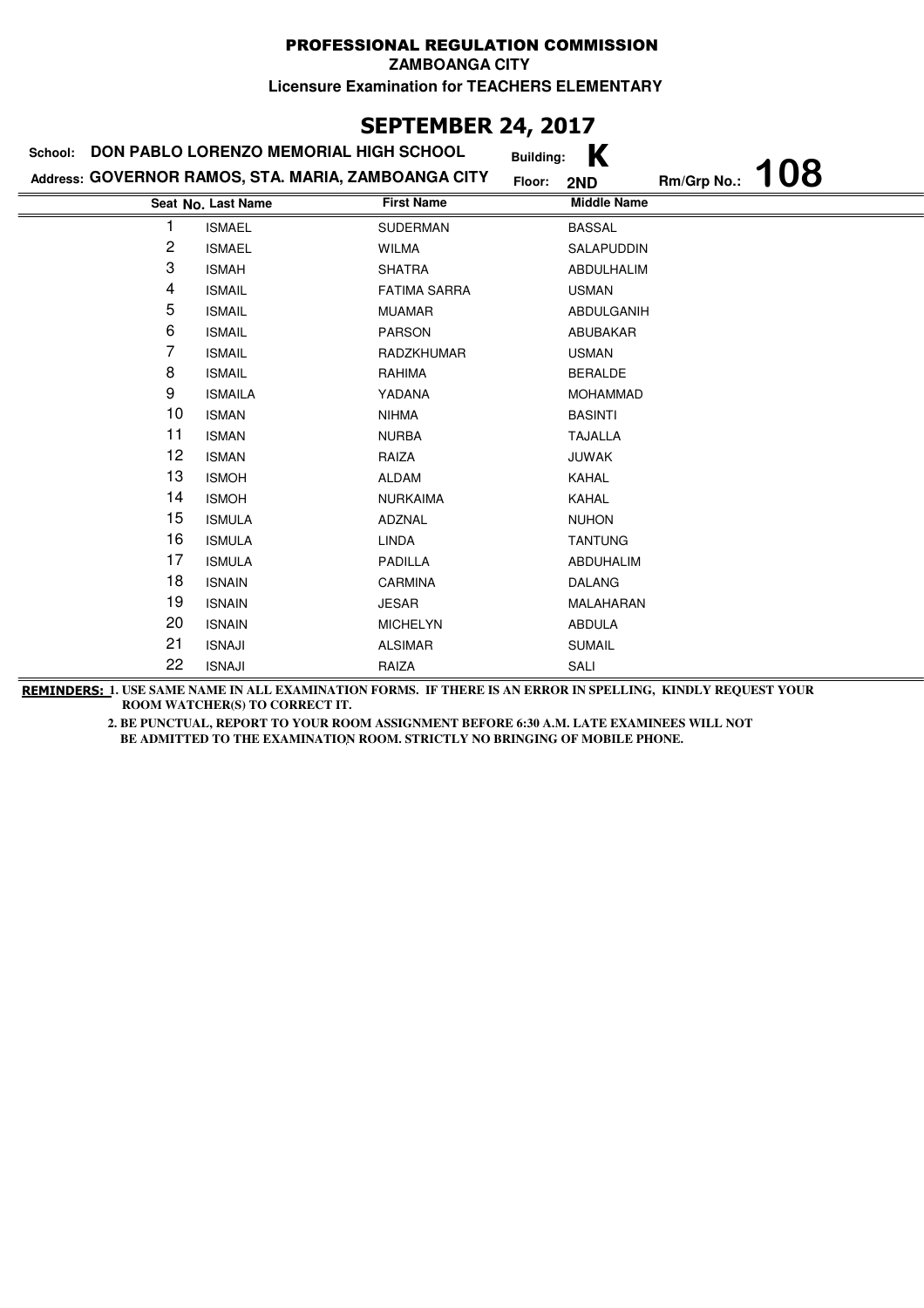### **SEPTEMBER 24, 2017**

| School: | DON PABLO LORENZO MEMORIAL HIGH SCHOOL              |                   | K<br><b>Building:</b> |             |            |
|---------|-----------------------------------------------------|-------------------|-----------------------|-------------|------------|
|         | Address: GOVERNOR RAMOS, STA. MARIA, ZAMBOANGA CITY |                   | Floor:<br>2ND         | Rm/Grp No.: | <b>109</b> |
|         | Seat No. Last Name                                  | <b>First Name</b> | <b>Middle Name</b>    |             |            |
|         | <b>ISNANG</b>                                       | <b>SHALIMA</b>    | MALAMBUAN             |             |            |
| 2       | <b>ISNANG</b>                                       | <b>UMMOKALSUM</b> | SALI                  |             |            |
| 3       | <b>ISNANI</b>                                       | <b>DENIEZA</b>    | <b>SANGKA</b>         |             |            |
| 4       | <b>ISNANI</b>                                       | <b>JAYSAIDA</b>   | SAIPUDIN              |             |            |
| 5       | <b>ISNANI</b>                                       | <b>NURHIBA</b>    | <b>HAMBALI</b>        |             |            |
| 6       | <b>ISNIJUL</b>                                      | <b>DURNI</b>      | <b>ISMAEL</b>         |             |            |
| 7       | <b>ISNIRUL</b>                                      | <b>YUSEF</b>      | <b>ANTING</b>         |             |            |
| 8       | <b>ISONG</b>                                        | <b>NURBIDRI</b>   | <b>MARAH</b>          |             |            |
| 9       | <b>ISPAL</b>                                        | NIZZA             | <b>LIDJOH</b>         |             |            |
| 10      | <b>ISTIRAM</b>                                      | <b>WARNA</b>      | <b>ANDOL</b>          |             |            |
| 11      | <b>ISUL</b>                                         | <b>HAMAMA</b>     | <b>ISMAN</b>          |             |            |
| 12      | <b>ISUL</b>                                         | <b>SARMA</b>      | <b>ISMAN</b>          |             |            |
| 13      | IYA                                                 | SONOR             | <b>HAPI</b>           |             |            |
| 14      | <b>JAAFAR</b>                                       | <b>FATIMA</b>     | ADJA                  |             |            |
| 15      | <b>JAAFAR</b>                                       | <b>GERNALYN</b>   | <b>SALIGAK</b>        |             |            |
| 16      | <b>JAAFAR</b>                                       | <b>HALIMA</b>     | <b>ISMANG</b>         |             |            |
| 17      | <b>JAAFAR</b>                                       | <b>JANDRA</b>     | SARAHAN               |             |            |
| 18      | <b>JAAFAR</b>                                       | NUR-IN            | <b>DAMIH</b>          |             |            |
| 19      | <b>JAAFAR</b>                                       | RADZMINA          | <b>HASAN</b>          |             |            |
| 20      | JAAFAR                                              | RAFI-AHMED        | <b>SICANGCO</b>       |             |            |
| 21      | <b>JAAFAR</b>                                       | <b>SALNA</b>      | AMAT                  |             |            |
| 22      | <b>JAAFAR</b>                                       | <b>SATRINA</b>    | <b>ALIAGGA</b>        |             |            |

**REMINDERS: 1. USE SAME NAME IN ALL EXAMINATION FORMS. IF THERE IS AN ERROR IN SPELLING, KINDLY REQUEST YOUR ROOM WATCHER(S) TO CORRECT IT.**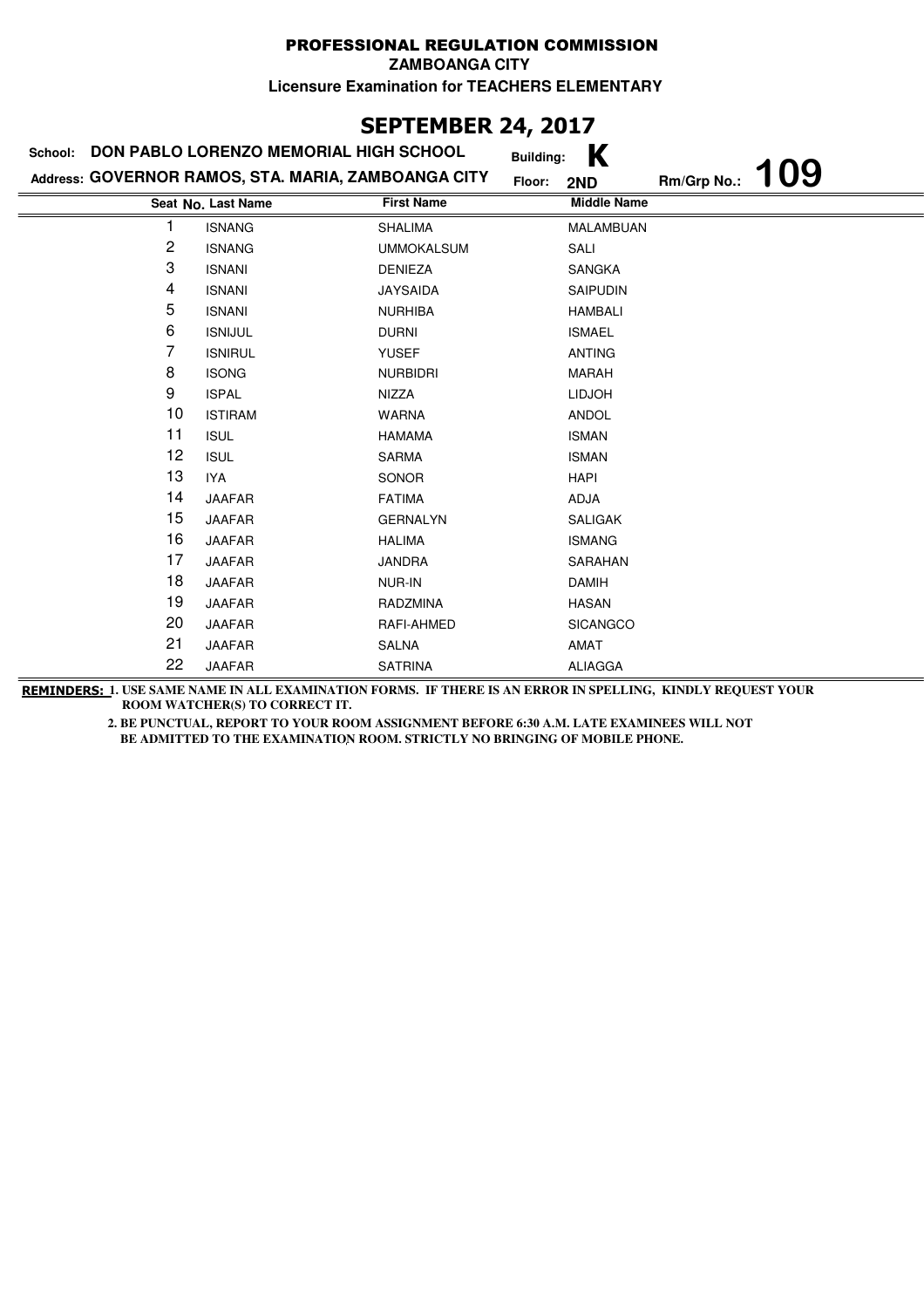# **SEPTEMBER 24, 2017**

| DON PABLO LORENZO MEMORIAL HIGH SCHOOL<br>School: |                                                     | K<br><b>Building:</b> |                    |             |            |
|---------------------------------------------------|-----------------------------------------------------|-----------------------|--------------------|-------------|------------|
|                                                   | Address: GOVERNOR RAMOS, STA. MARIA, ZAMBOANGA CITY |                       | Floor:<br>2ND      | Rm/Grp No.: | <b>110</b> |
|                                                   | Seat No. Last Name                                  | <b>First Name</b>     | <b>Middle Name</b> |             |            |
|                                                   | <b>JAAFAR</b>                                       | <b>SURAIDA</b>        | <b>HASIM</b>       |             |            |
| 2                                                 | JAALAIN                                             | <b>SHELDA</b>         | <b>INGOH</b>       |             |            |
| 3                                                 | JAANAL                                              | <b>ADZMIA</b>         | JAANAL             |             |            |
| 4                                                 | JAAPAL                                              | <b>ARLINA</b>         | KADIL              |             |            |
| 5                                                 | <b>JABARANI</b>                                     | SHARIFA-AINI          | <b>SALIH</b>       |             |            |
| 6                                                 | <b>JABULLA</b>                                      | LANIE-CLARIZE         | <b>ISARAT</b>      |             |            |
| 7                                                 | <b>JACINTO</b>                                      | <b>ALEINE</b>         | GALVEZ             |             |            |
| 8                                                 | <b>JACINTO</b>                                      | <b>JAYSON</b>         | <b>GENERAL</b>     |             |            |
| 9                                                 | <b>JACKARIA</b>                                     | <b>FATMA LYSSA</b>    | SALLIALAM          |             |            |
| 10                                                | <b>JACKARIA</b>                                     | JERARD                | <b>DADDIH</b>      |             |            |
| 11                                                | <b>JACKARIA</b>                                     | <b>KHADIJA</b>        | SANUH              |             |            |
| 12                                                | <b>JACKARIE</b>                                     | <b>NURMINIE</b>       | SANAANI            |             |            |
| 13                                                | <b>JACKATUL</b>                                     | <b>NASRA</b>          | <b>KAMALUL</b>     |             |            |
| 14                                                | JADJULI                                             | ANDRADA               | <b>MALIK</b>       |             |            |
| 15                                                | JADJULI                                             | <b>BENNASIR</b>       | <b>HAJIRI</b>      |             |            |
| 16                                                | JADJULI                                             | <b>NUR-AINI</b>       | SAHADANI           |             |            |
| 17                                                | JADJULI                                             | <b>NURATA</b>         | <b>HAJIRI</b>      |             |            |
| 18                                                | JADJULI                                             | SHARNALYN             | ALIHASSAN          |             |            |
| 19                                                | JAFAR                                               | NURSHYQUIN            | <b>ARCADIO</b>     |             |            |
| 20                                                | <b>JAHAMA</b>                                       | NUR-AZEEMA            | <b>TAWASIL</b>     |             |            |
| 21                                                | <b>JAHANG</b>                                       | <b>EVELYN</b>         | <b>ATIBING</b>     |             |            |
| 22                                                | <b>JAHIMODDEN</b>                                   | <b>AIZA</b>           | <b>SANGKULA</b>    |             |            |

**REMINDERS: 1. USE SAME NAME IN ALL EXAMINATION FORMS. IF THERE IS AN ERROR IN SPELLING, KINDLY REQUEST YOUR ROOM WATCHER(S) TO CORRECT IT.**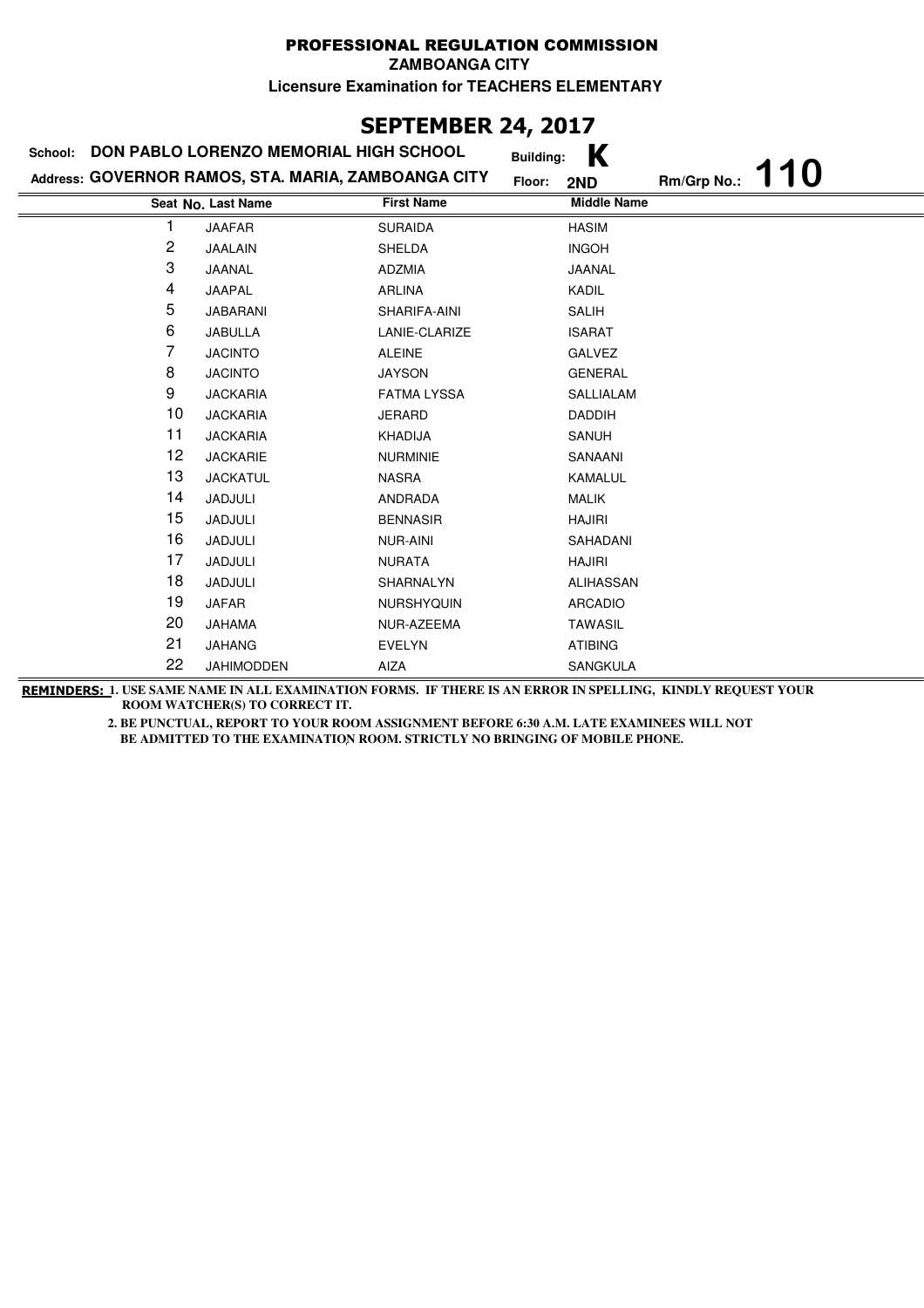### **SEPTEMBER 24, 2017**

| School:        | DON PABLO LORENZO MEMORIAL HIGH SCHOOL              |                     | K<br><b>Building:</b> |             |  |
|----------------|-----------------------------------------------------|---------------------|-----------------------|-------------|--|
|                | Address: GOVERNOR RAMOS, STA. MARIA, ZAMBOANGA CITY |                     | Floor:<br>2ND         | Rm/Grp No.: |  |
|                | Seat No. Last Name                                  | <b>First Name</b>   | <b>Middle Name</b>    |             |  |
|                | <b>JAHIMODDEN</b>                                   | <b>RUFFA</b>        | <b>SANGKULA</b>       |             |  |
| $\overline{c}$ | <b>JAHMAN</b>                                       | <b>NORJAINA</b>     | <b>JUMDANI</b>        |             |  |
| 3              | JAI                                                 | <b>MASRUN</b>       | <b>JUMLANG</b>        |             |  |
| 4              | <b>JAIDDIN</b>                                      | <b>SITTI NURINA</b> | PANSALANG             |             |  |
| 5              | <b>JAILAN</b>                                       | <b>RUAIDA</b>       | <b>JIKIRI</b>         |             |  |
| 6              | <b>JAILANG</b>                                      | DONNA NAZHEEBA      | IYA                   |             |  |
| 7              | JAILANI                                             | ADELYN              | <b>SAHALI</b>         |             |  |
| 8              | JAILANI                                             | AIRA                | <b>TORRES</b>         |             |  |
| 9              | JAILANI                                             | <b>BANDUN</b>       | <b>BASLANI</b>        |             |  |
| 10             | JAILANI                                             | <b>EMMA</b>         | <b>BASLANI</b>        |             |  |
| 11             | JAILANI                                             | <b>MUKRI</b>        | <b>ALPHA</b>          |             |  |
| 12             | JAILANI                                             | <b>NUR-AIMAN</b>    | AMAN                  |             |  |
| 13             | JAILANI                                             | <b>NURIA</b>        | <b>ADJIRANI</b>       |             |  |
| 14             | <b>JAILANI</b>                                      | RADAM               | <b>LIOZO</b>          |             |  |
| 15             | <b>JAILON</b>                                       | <b>SALPIYA</b>      | <b>DEO</b>            |             |  |
| 16             | JAIMAN                                              | <b>JURRA</b>        | <b>HALIPA</b>         |             |  |
| 17             | JAIME                                               | ANGELIE             | <b>DONQUE</b>         |             |  |
| 18             | JAIN                                                | JUDY-ANNE           | <b>ASIH</b>           |             |  |
| 19             | JAIN                                                | <b>MARJOSA</b>      | <b>ANANG</b>          |             |  |
| 20             | JAIN                                                | <b>SITTI RUAIDA</b> | <b>JAMA</b>           |             |  |
| 21             | JAINAL                                              | AYANG KARIMA        | <b>YUSOP</b>          |             |  |
| 22             | JAINAL                                              | SHIERNADIA          | <b>GARINGAN</b>       |             |  |

**REMINDERS: 1. USE SAME NAME IN ALL EXAMINATION FORMS. IF THERE IS AN ERROR IN SPELLING, KINDLY REQUEST YOUR ROOM WATCHER(S) TO CORRECT IT.**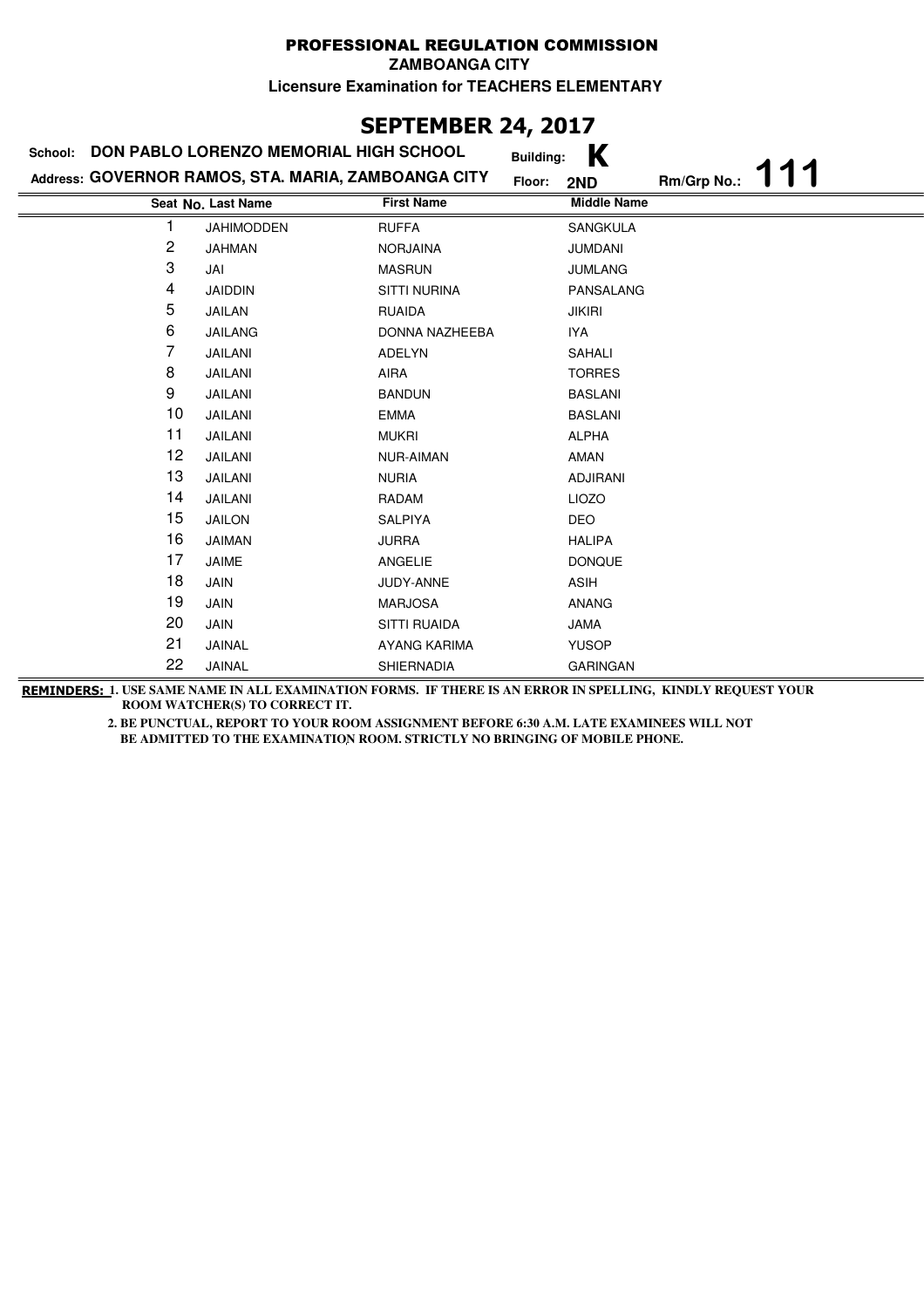## **SEPTEMBER 24, 2017**

| <b>DON PABLO LORENZO MEMORIAL HIGH SCHOOL</b><br>School: |                                                     |                     | K<br><b>Building:</b> |                    |
|----------------------------------------------------------|-----------------------------------------------------|---------------------|-----------------------|--------------------|
|                                                          | Address: GOVERNOR RAMOS, STA. MARIA, ZAMBOANGA CITY | Floor:              | 2ND                   | 112<br>Rm/Grp No.: |
|                                                          | Seat No. Last Name                                  | <b>First Name</b>   | <b>Middle Name</b>    |                    |
|                                                          | <b>JAINAL</b>                                       | <b>SITTI RAHMA</b>  | <b>MABIYULA</b>       |                    |
| 2                                                        | <b>JAINUDDIN</b>                                    | <b>ADZNI FABILA</b> | <b>USMAN</b>          |                    |
| 3                                                        | JAINUDDIN                                           | HUJAYMA             | <b>MUSTAMAD</b>       |                    |
| 4                                                        | JAINUDDIN                                           | <b>MORANIZA</b>     | <b>MUSA</b>           |                    |
| 5                                                        | JAINULLA                                            | <b>DELMA</b>        | SALI                  |                    |
| 6                                                        | JAINULLA                                            | <b>RISMA</b>        | SALI                  |                    |
| 7                                                        | JAIYADI                                             | <b>SIRAIDA</b>      | <b>HINGKI</b>         |                    |
| 8                                                        | <b>JAJALIS</b>                                      | <b>MARSIN</b>       | SALI                  |                    |
| 9                                                        | JAJI                                                | ANNI                | <b>HASSIM</b>         |                    |
| 10                                                       | JAJI                                                | <b>DARWIZA</b>      | <b>AHIRON</b>         |                    |
| 11                                                       | JAJI                                                | <b>HARIJA</b>       | <b>UYONG</b>          |                    |
| 12                                                       | JAJI                                                | <b>SUPPAIRA</b>     | <b>ABDUHARI</b>       |                    |
| 13                                                       | JAJI                                                | <b>WELLY</b>        | <b>ABBISANI</b>       |                    |
| 14                                                       | <b>JAKARIA</b>                                      | <b>ALNALYN</b>      | <b>MOHAMMAD</b>       |                    |
| 15                                                       | <b>JAKARIA</b>                                      | RAQUIVA             | JAJI                  |                    |
| 16                                                       | <b>JAKARIA</b>                                      | RHOAINA             | JAJI                  |                    |
| 17                                                       | <b>JAKARIYA</b>                                     | <b>KINNA</b>        | ARAJIL                |                    |
| 18                                                       | <b>JAKEPSON</b>                                     | AYDINAL             | <b>HALIPI</b>         |                    |
| 19                                                       | JAL                                                 | SHERMAHAL           | <b>HAYUDINI</b>       |                    |
| 20                                                       | JALAD                                               | JULMA               | TINGKASAN             |                    |
| 21                                                       | JALADAIN                                            | <b>NURALYN</b>      | <b>MUKATIL</b>        |                    |
| 22                                                       | JALAIDE                                             | ARDEN               | ABDURAKMAN            |                    |

**REMINDERS: 1. USE SAME NAME IN ALL EXAMINATION FORMS. IF THERE IS AN ERROR IN SPELLING, KINDLY REQUEST YOUR ROOM WATCHER(S) TO CORRECT IT.**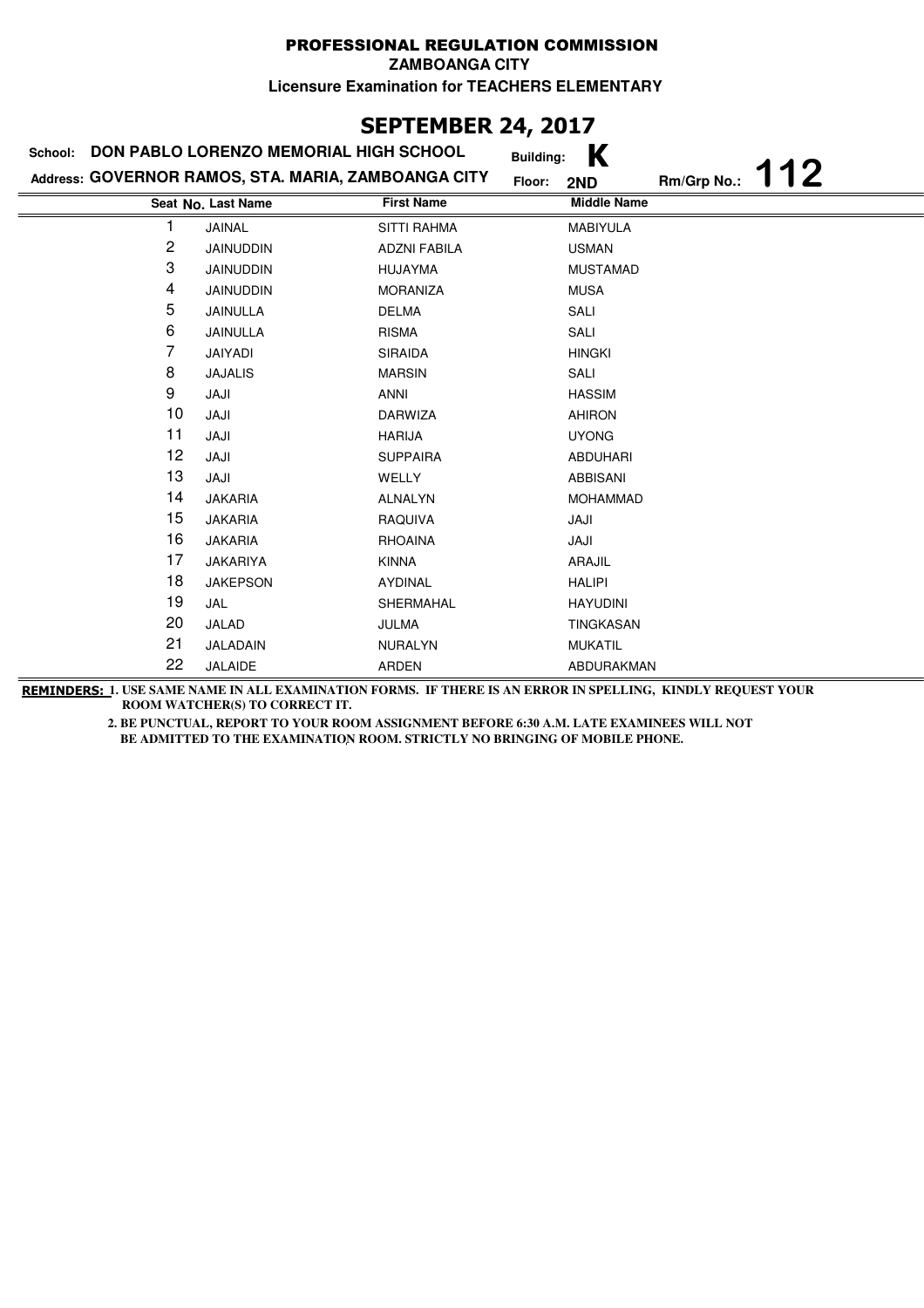**ZAMBOANGA CITY**

**Licensure Examination for TEACHERS ELEMENTARY**

# **SEPTEMBER 24, 2017**

| DON PABLO LORENZO MEMORIAL HIGH SCHOOL<br>School: |                                                     |                          | <b>Building:</b>                    |
|---------------------------------------------------|-----------------------------------------------------|--------------------------|-------------------------------------|
|                                                   | Address: GOVERNOR RAMOS, STA. MARIA, ZAMBOANGA CITY | Floor:                   | 113<br>Rm/Grp No.:<br><b>GROUND</b> |
|                                                   | Seat No. Last Name                                  | <b>First Name</b>        | <b>Middle Name</b>                  |
|                                                   | JALAIDE                                             | <b>HURUN-INN</b>         | ABDURAKMAN                          |
| 2                                                 | <b>JALAIDE</b>                                      | <b>JUMHARIJA</b>         | <b>HASID</b>                        |
| 3                                                 | JALAIDE                                             | KHATLIYA                 | ABDULLAH                            |
| 4                                                 | <b>JALAIDE</b>                                      | <b>MAHADER</b>           | ABDURAKMAN                          |
| 5                                                 | <b>JALAIDE</b>                                      | <b>MARLENE</b>           | KULAYAN                             |
| 6                                                 | JALAIDE                                             | <b>SHAIMA</b>            | ABDURAKMAN                          |
| 7                                                 | <b>JALAIDI</b>                                      | <b>MISRALYN</b>          | <b>ASJALI</b>                       |
| 8                                                 | JALAL                                               | NUR-AMALINA              | <b>JAULANG</b>                      |
| 9                                                 | JALALAIN                                            | <b>ARMAN</b>             | <b>MANINGGIL</b>                    |
| 10                                                | JALALI                                              | JAY-ANN                  | KALBI                               |
| 11                                                | JALALI                                              | NADZRA                   | <b>KIRAM</b>                        |
| 12                                                | JALALI                                              | <b>NURYATI</b>           | <b>IBBA</b>                         |
| 13                                                | JALALI                                              | <b>WARDA</b>             | YAHCOB                              |
| 14                                                | JALALUDDIN                                          | <b>ANINA</b>             | <b>BESIN</b>                        |
| 15                                                | JALALUDDIN                                          | <b>MELISA</b>            | <b>ALIBBON</b>                      |
| 16                                                | JALALUDDIN                                          | PATMAHALDA               | <b>AQUINO</b>                       |
| 17                                                | JALALUL                                             | <b>FATIMA KHIESDAIMA</b> | <b>SAHIBUL</b>                      |
| 18                                                | JALANE                                              | <b>EDDIE</b>             | <b>ANDONG</b>                       |
| 19                                                | <b>JALAO</b>                                        | <b>RISAMAE</b>           | SALVADOR                            |
| 20                                                | <b>JALAS</b>                                        | AL-JIBIN                 | <b>JULAID</b>                       |
| 21                                                | <b>JALAS</b>                                        | <b>BABY JAIMA</b>        | <b>BASLANI</b>                      |
| 22                                                | <b>JALAS</b>                                        | <b>GREEDEN</b>           | <b>IKIRAN</b>                       |

**REMINDERS: 1. USE SAME NAME IN ALL EXAMINATION FORMS. IF THERE IS AN ERROR IN SPELLING, KINDLY REQUEST YOUR ROOM WATCHER(S) TO CORRECT IT.**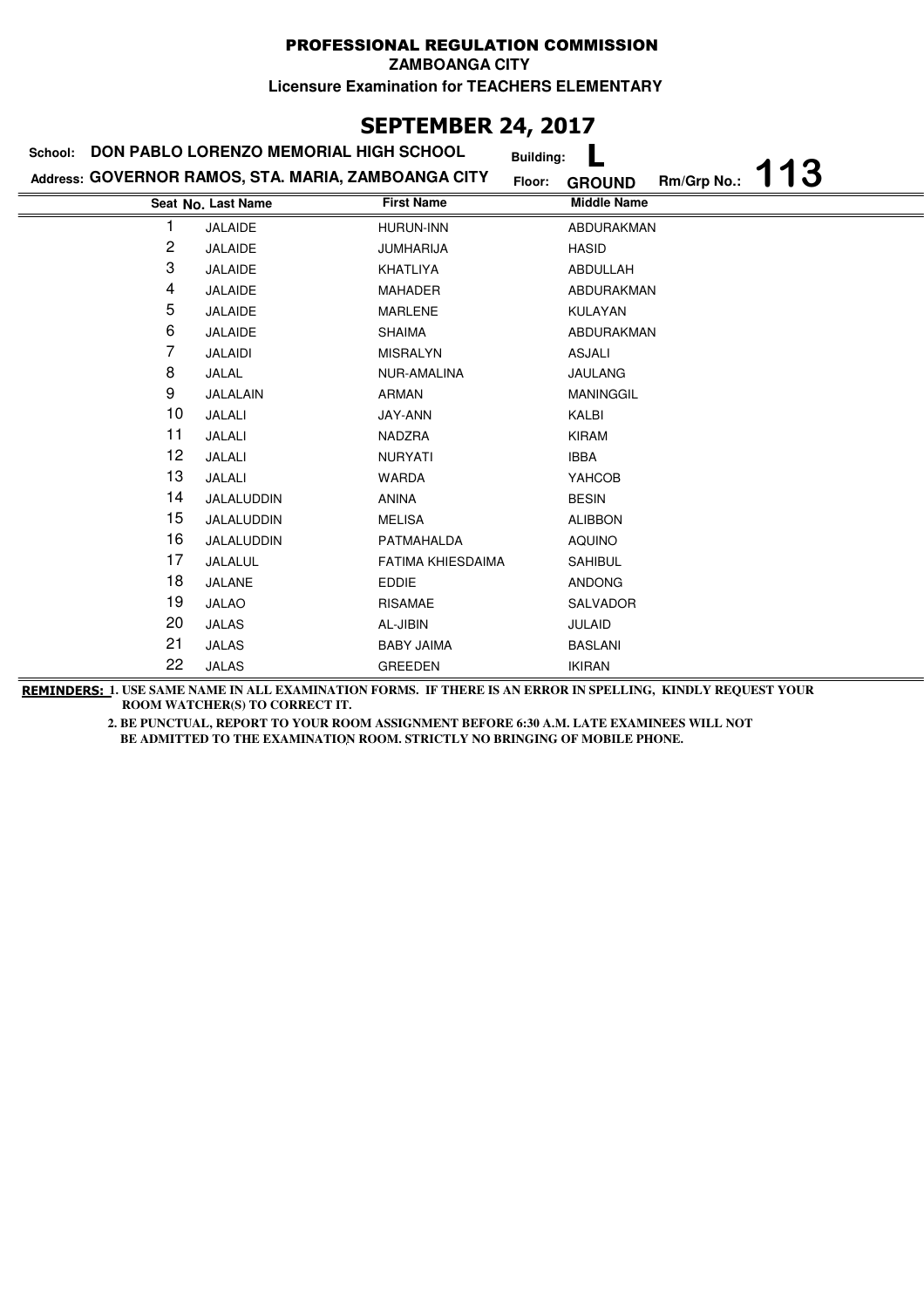**ZAMBOANGA CITY**

**Licensure Examination for TEACHERS ELEMENTARY**

# **SEPTEMBER 24, 2017**

| School: | DON PABLO LORENZO MEMORIAL HIGH SCHOOL              |                   | <b>Building:</b> |                    |             |   |
|---------|-----------------------------------------------------|-------------------|------------------|--------------------|-------------|---|
|         | Address: GOVERNOR RAMOS, STA. MARIA, ZAMBOANGA CITY |                   | Floor:           | <b>GROUND</b>      | Rm/Grp No.: | 4 |
|         | Seat No. Last Name                                  | <b>First Name</b> |                  | <b>Middle Name</b> |             |   |
| 1       | JALI                                                | <b>ALKAMAR</b>    |                  | <b>BAGINDA</b>     |             |   |
| 2       | JALI                                                | <b>SHELA</b>      |                  | ABDUGAPAR          |             |   |
| 3       | JALIL                                               | <b>ALBASIL</b>    |                  | ESAY               |             |   |
| 4       | JALIL                                               | <b>ALBASIL</b>    |                  | <b>SAHIMUL</b>     |             |   |
| 5       | JALIL                                               | JAMIL             |                  | <b>DALAWIS</b>     |             |   |
| 6       | JALIL                                               | KAUGAN            |                  | ABDUKAHAL          |             |   |
| 7       | JALIL                                               | <b>LUSHIMA</b>    |                  | TAYAH              |             |   |
| 8       | JALIL                                               | <b>MURSIDI</b>    |                  | <b>IGNACIO</b>     |             |   |
| 9       | JALIL                                               | RHASHIDA          |                  | JAINAL             |             |   |
| 10      | JALIL                                               | <b>SYLVIA</b>     |                  | TAYAH              |             |   |
| 11      | JALILUL                                             | ALBASAR           |                  | <b>ABDULLA</b>     |             |   |
| 12      | JALILUL                                             | <b>FATMA</b>      |                  | <b>NUR</b>         |             |   |
| 13      | JALILUL                                             | <b>NURJANNA</b>   |                  | <b>BANDOY</b>      |             |   |
| 14      | JALILUL                                             | <b>RUBY</b>       |                  | ASGARI             |             |   |
| 15      | JALILUL                                             | <b>WILLIAM</b>    |                  | <b>SABTULA</b>     |             |   |
| 16      | <b>JALJALES</b>                                     | <b>HABEL</b>      |                  | AROYO              |             |   |
| 17      | JALLAW                                              | <b>LORNA</b>      |                  | AHAJA              |             |   |
| 18      | JALMAANI                                            | <b>MONAWATY</b>   |                  | LAYDAN             |             |   |
| 19      | JALMAANI                                            | <b>NURSIBA</b>    |                  | <b>APSAN</b>       |             |   |
| 20      | JALMAANI                                            | VHIA              |                  | <b>SAHIBIN</b>     |             |   |
| 21      | JAMAD                                               | <b>AL-NASRIF</b>  |                  | <b>USMAN</b>       |             |   |
| 22      | JAMAD                                               | ANIZA             |                  | <b>ABSARI</b>      |             |   |

**REMINDERS: 1. USE SAME NAME IN ALL EXAMINATION FORMS. IF THERE IS AN ERROR IN SPELLING, KINDLY REQUEST YOUR ROOM WATCHER(S) TO CORRECT IT.**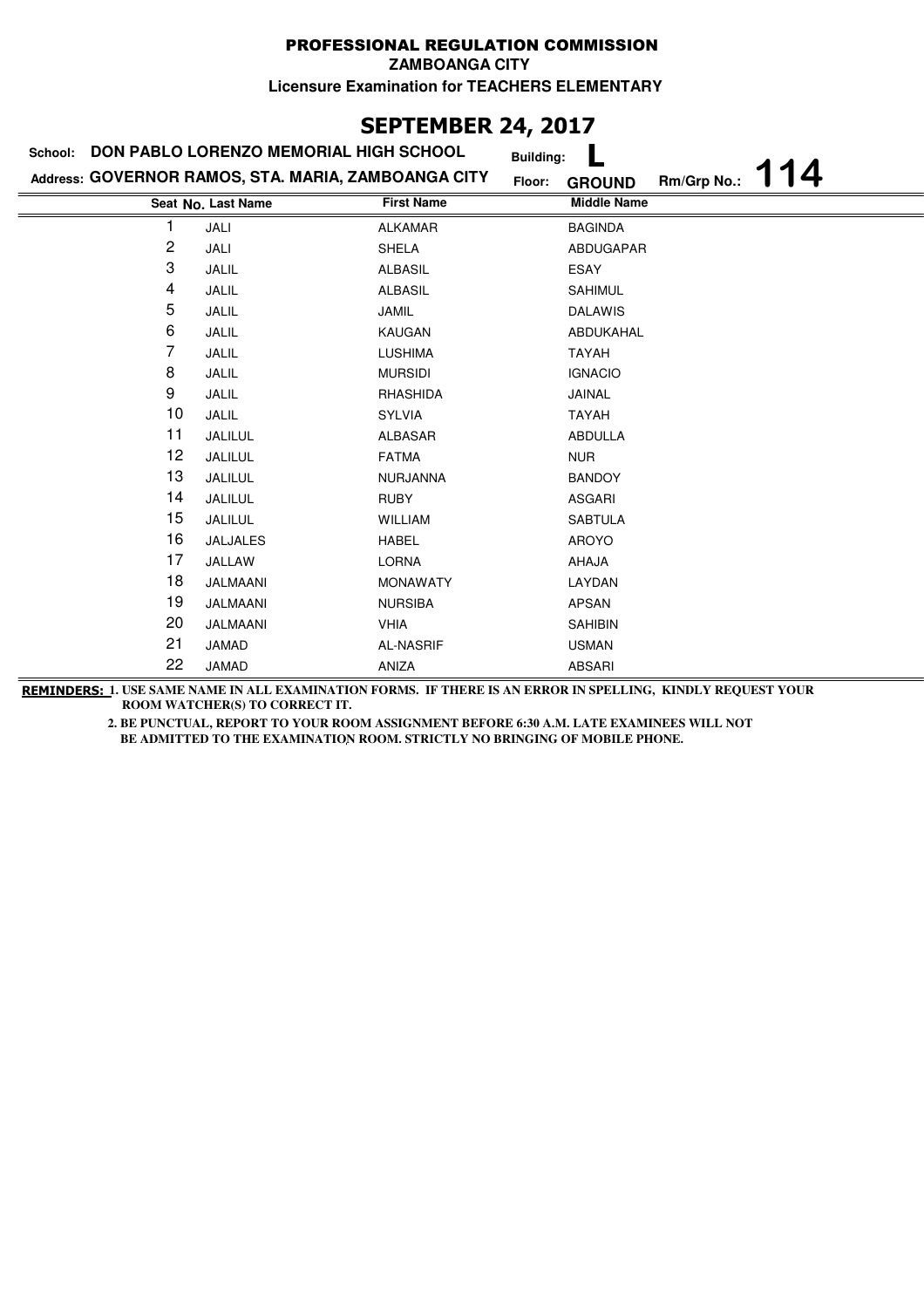**ZAMBOANGA CITY**

**Licensure Examination for TEACHERS ELEMENTARY**

# **SEPTEMBER 24, 2017**

| DON PABLO LORENZO MEMORIAL HIGH SCHOOL<br>School: |                                                     |                   | <b>Building:</b>                   |
|---------------------------------------------------|-----------------------------------------------------|-------------------|------------------------------------|
|                                                   | Address: GOVERNOR RAMOS, STA. MARIA, ZAMBOANGA CITY | Floor:            | 15<br>Rm/Grp No.:<br><b>GROUND</b> |
|                                                   | Seat No. Last Name                                  | <b>First Name</b> | <b>Middle Name</b>                 |
| 1                                                 | <b>JAMAD</b>                                        | <b>JANILYN</b>    | <b>MAHAIL</b>                      |
| 2                                                 | JAMAD                                               | <b>JASHIED</b>    | <b>EDRIS</b>                       |
| 3                                                 | <b>JAMADIN</b>                                      | <b>MERLINDA</b>   | SABDANI                            |
| 4                                                 | JAMAIL                                              | <b>INDIRA</b>     | <b>JUHUNG</b>                      |
| 5                                                 | JAMALDIN                                            | <b>NORIE</b>      | <b>ASAKIL</b>                      |
| 6                                                 | <b>JAMALUDDIN</b>                                   | FATIMA NAJWA      | MADLAHUDDIN                        |
| 7                                                 | JAMALUDDIN                                          | <b>JAYFFERSON</b> | <b>HADJIBAIN</b>                   |
| 8                                                 | <b>JAMALUDDIN</b>                                   | <b>RIZALYN</b>    | ABDURASAR                          |
| 9                                                 | JAMALUL                                             | <b>ASHIYA</b>     | <b>ABDURAUP</b>                    |
| 10                                                | JAMALUL                                             | <b>BURHAN</b>     | <b>ABDURASID</b>                   |
| 11                                                | JAMALUL                                             | <b>MERIAM</b>     | <b>SAHIRON</b>                     |
| 12                                                | JAMALUL                                             | NADZRA            | JAJI                               |
| 13                                                | JAMALUL                                             | <b>RUMAIDA</b>    | <b>PATTA</b>                       |
| 14                                                | <b>JAMANG</b>                                       | <b>RAFFY</b>      | ARAJI                              |
| 15                                                | <b>JAMANG</b>                                       | SHERYL MAE        | <b>BATAN</b>                       |
| 16                                                | <b>JAMANI</b>                                       | AL-ZHUDA          | <b>MUSTAFA</b>                     |
| 17                                                | <b>JAMANI</b>                                       | KHALID            | SARAIL                             |
| 18                                                | <b>JAMAO</b>                                        | <b>SALIMA</b>     | <b>ASMAD</b>                       |
| 19                                                | <b>JAMASALI</b>                                     | MOHAMMAD RIDZUAN  | <b>JULKARNAIN</b>                  |
| 20                                                | JAMASALI                                            | <b>NARGIS</b>     | ABDUKARIL                          |
| 21                                                | <b>JAMASALI</b>                                     | QURAISIYA         | SAKANDAL                           |
| 22                                                | <b>JAMDANI</b>                                      | <b>SHERMA</b>     | <b>MADJURAN</b>                    |

**REMINDERS: 1. USE SAME NAME IN ALL EXAMINATION FORMS. IF THERE IS AN ERROR IN SPELLING, KINDLY REQUEST YOUR ROOM WATCHER(S) TO CORRECT IT.**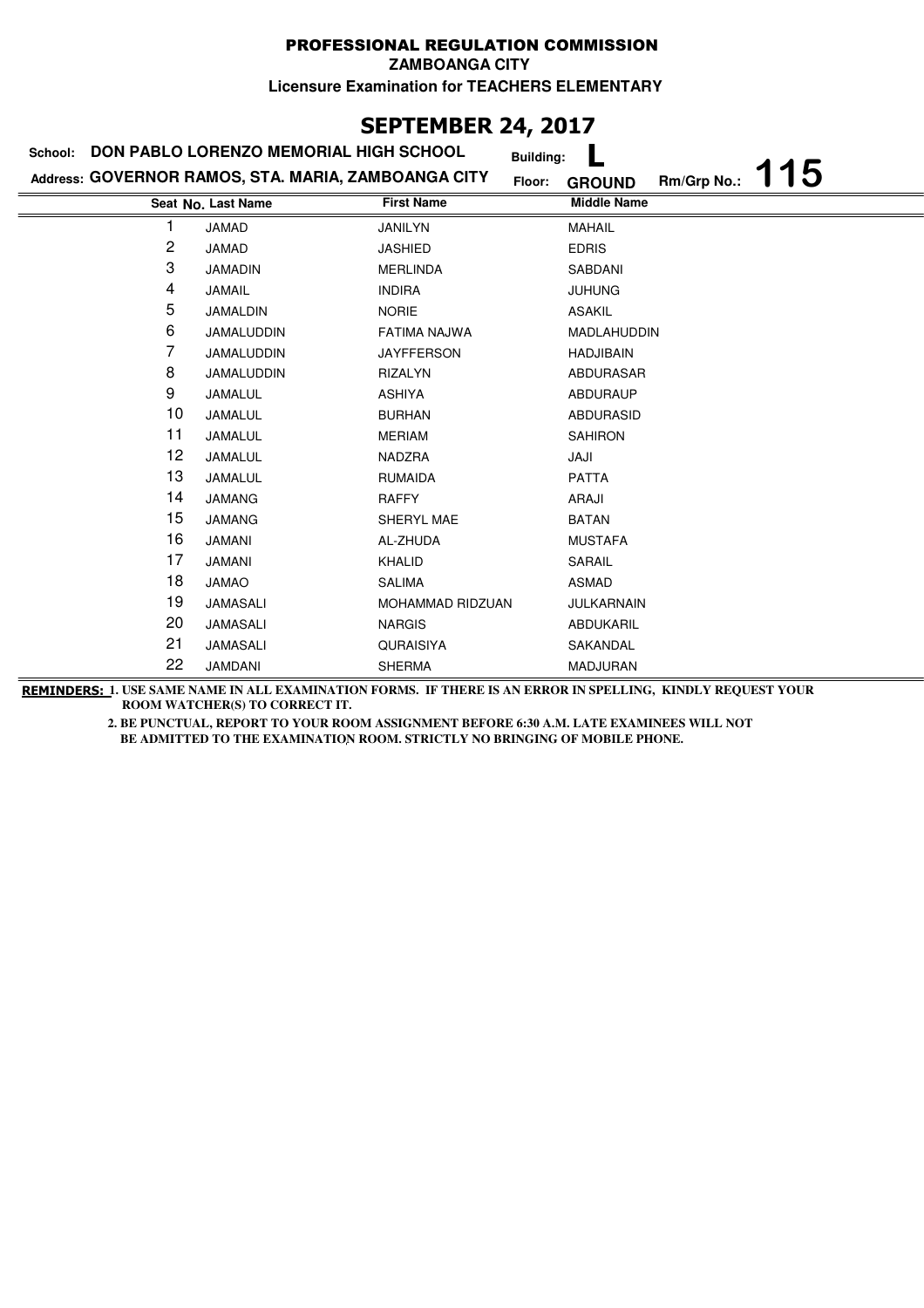**ZAMBOANGA CITY**

**Licensure Examination for TEACHERS ELEMENTARY**

# **SEPTEMBER 24, 2017**

| DON PABLO LORENZO MEMORIAL HIGH SCHOOL<br>School: |                                                     |                    | <b>Building:</b> |                    |             |    |
|---------------------------------------------------|-----------------------------------------------------|--------------------|------------------|--------------------|-------------|----|
|                                                   | Address: GOVERNOR RAMOS, STA. MARIA, ZAMBOANGA CITY |                    | Floor:           | <b>GROUND</b>      | Rm/Grp No.: | 16 |
|                                                   | Seat No. Last Name                                  | <b>First Name</b>  |                  | <b>Middle Name</b> |             |    |
|                                                   | <b>JAMHALI</b>                                      | <b>MUDZNA</b>      |                  | KAHIL              |             |    |
| 2                                                 | <b>JAMHARI</b>                                      | <b>NENA</b>        |                  | SARAIL             |             |    |
| 3                                                 | <b>JAMHARI</b>                                      | <b>NUR-AINI</b>    |                  | LAJIM              |             |    |
| 4                                                 | JAMIL                                               | MARY-JANE          |                  | <b>ASANI</b>       |             |    |
| 5                                                 | <b>JAMIL</b>                                        | <b>MERHADA</b>     |                  | <b>SALIH</b>       |             |    |
| 6                                                 | <b>JAMIL</b>                                        | <b>SULPICIA</b>    |                  | <b>MAING</b>       |             |    |
| 7                                                 | JAMILI                                              | <b>ADELAIDA</b>    |                  | MOHAMMAD           |             |    |
| 8                                                 | <b>JAMILON</b>                                      | <b>ASIRA</b>       |                  | <b>JAINOLA</b>     |             |    |
| 9                                                 | <b>JAMIRI</b>                                       | <b>NURHILA</b>     |                  | <b>TARADJI</b>     |             |    |
| 10                                                | <b>JAMIRI</b>                                       | <b>RASHIDA MAE</b> |                  | <b>TANGKUSAN</b>   |             |    |
| 11                                                | JAMIUL                                              | <b>BISMUN</b>      |                  | SALI               |             |    |
| 12                                                | <b>JAMIUL</b>                                       | <b>SITTI AISA</b>  |                  | <b>HASSAN</b>      |             |    |
| 13                                                | JAMJAHARI                                           | <b>SAUDA</b>       |                  | LIPAE              |             |    |
| 14                                                | JAMLANA                                             | <b>JISMAN</b>      |                  | <b>ALIBBON</b>     |             |    |
| 15                                                | <b>JAMLANI</b>                                      | <b>ALMAIDA</b>     |                  | <b>HALUN</b>       |             |    |
| 16                                                | <b>JAMMA</b>                                        | <b>SARMIA</b>      |                  | <b>JUMALIN</b>     |             |    |
| 17                                                | <b>JAMMANG</b>                                      | <b>NURMALYN</b>    |                  | ARAJANI            |             |    |
| 18                                                | <b>JAMMANG</b>                                      | <b>SABINA</b>      |                  | <b>HAMSARANI</b>   |             |    |
| 19                                                | <b>JAMSURI</b>                                      | <b>EMMELYNE</b>    |                  | <b>BAIRULLA</b>    |             |    |
| 20                                                | <b>JAMUD</b>                                        | <b>WADZNA</b>      |                  | RASID              |             |    |
| 21                                                | JAN                                                 | AILYN              |                  | LADJAKAHAL         |             |    |
| 22                                                | JANALHATIB                                          | <b>NADIFA</b>      |                  | AYATAL             |             |    |

**REMINDERS: 1. USE SAME NAME IN ALL EXAMINATION FORMS. IF THERE IS AN ERROR IN SPELLING, KINDLY REQUEST YOUR ROOM WATCHER(S) TO CORRECT IT.**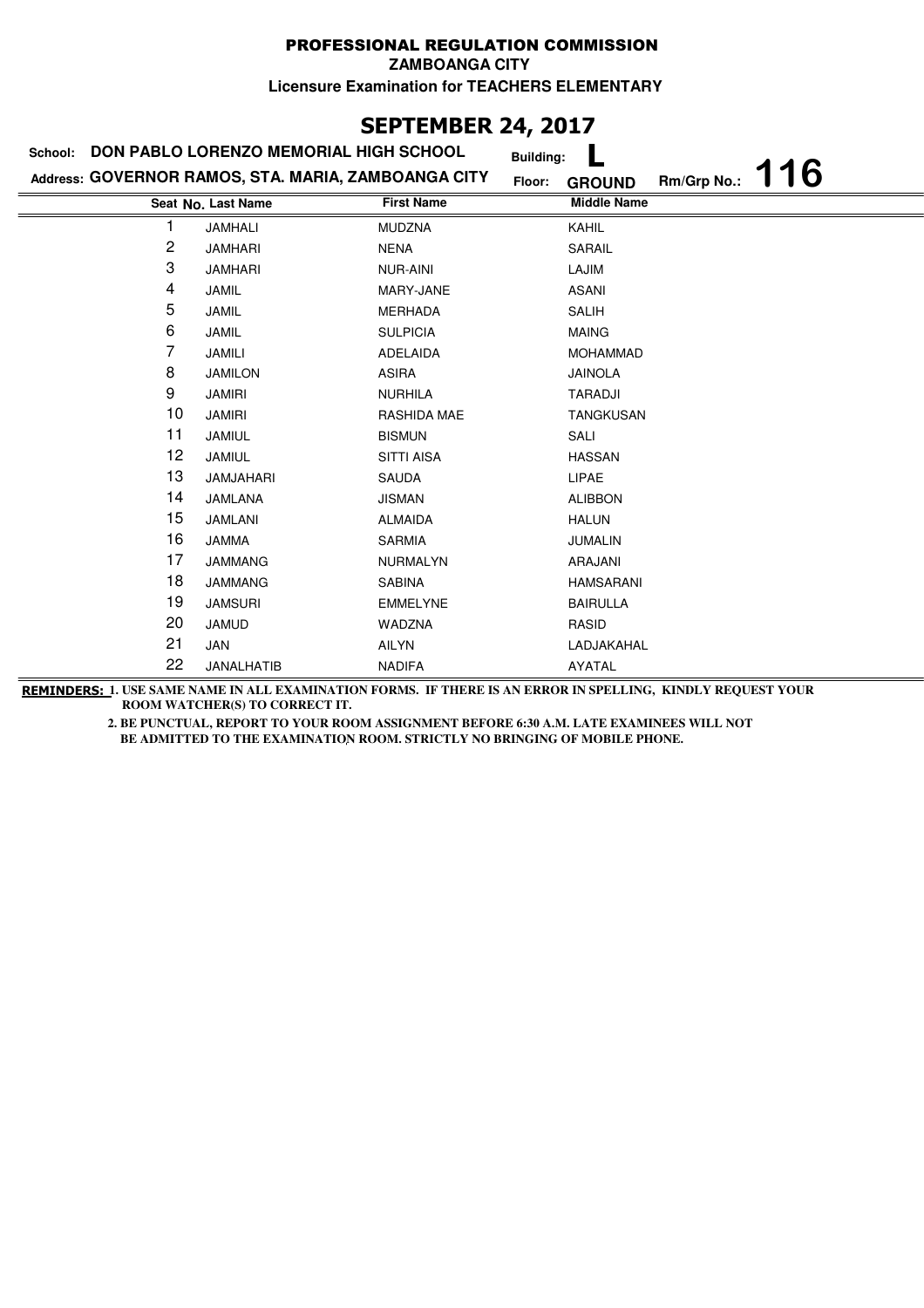# **SEPTEMBER 24, 2017**

|    | School: DON PABLO LORENZO MEMORIAL HIGH SCHOOL      |                        |                                   |             |    |
|----|-----------------------------------------------------|------------------------|-----------------------------------|-------------|----|
|    | Address: GOVERNOR RAMOS, STA. MARIA, ZAMBOANGA CITY |                        | <b>Building:</b><br>Floor:<br>2ND | Rm/Grp No.: | 17 |
|    | Seat No. Last Name                                  | <b>First Name</b>      | <b>Middle Name</b>                |             |    |
| 1  | <b>JANANG</b>                                       | <b>ANING</b>           | <b>MANTUNGUK</b>                  |             |    |
| 2  | <b>JANANG</b>                                       | <b>SAUDI JR</b>        | <b>MAHIDDA</b>                    |             |    |
| 3  | <b>JANATUL</b>                                      | <b>NORFA</b>           | <b>MUSA</b>                       |             |    |
| 4  | <b>JANDONERO</b>                                    | <b>JOANNA</b>          | PELEGRIN                          |             |    |
| 5  | JANDUL                                              | <b>NUJUM</b>           | <b>BALITUNG</b>                   |             |    |
| 6  | JANI                                                | <b>ARMINA</b>          | <b>ADJID</b>                      |             |    |
| 7  | JANJANI                                             | <b>MAR-FAISA</b>       | AHADANI                           |             |    |
| 8  | JANJANI                                             | <b>NURHINA</b>         | AHADANI                           |             |    |
| 9  | <b>JANJAWI</b>                                      | MEDZMAHAR              | ABDUKADIL                         |             |    |
| 10 | <b>JANTICA</b>                                      | <b>BENJAMIN JR</b>     | ABEJO                             |             |    |
| 11 | JANUL                                               | NUR-AIZA               | QUEZON                            |             |    |
| 12 | JARADOL                                             | <b>NURHIDA</b>         | <b>IRAHAM</b>                     |             |    |
| 13 | JARAN                                               | RADZMAHAL              | ANGDULAN                          |             |    |
| 14 | <b>JARANI</b>                                       | <b>EDNA</b>            | PAEL                              |             |    |
| 15 | <b>JARUNI</b>                                       | <b>MUSSAH</b>          | <b>JAMSANI</b>                    |             |    |
| 16 | <b>JASANI</b>                                       | <b>FATIMAH SHARIJA</b> | ALLI                              |             |    |
| 17 | <b>JATICO</b>                                       | <b>JUDY ANN</b>        | <b>TUGA</b>                       |             |    |
| 18 | <b>JATULLA</b>                                      | PABEL                  | MAJALUDDIN                        |             |    |
| 19 | JAUDDIN                                             | <b>JUMIARA</b>         | <b>TABARASA</b>                   |             |    |
| 20 | <b>JAUDDIN</b>                                      | <b>MILITA</b>          | SAILILLA                          |             |    |
| 21 | <b>JAUHARI</b>                                      | <b>FATMA</b>           | <b>JAMMANG</b>                    |             |    |
| 22 | <b>JAUHARI</b>                                      | <b>SALA</b>            | AMDAD                             |             |    |

**REMINDERS: 1. USE SAME NAME IN ALL EXAMINATION FORMS. IF THERE IS AN ERROR IN SPELLING, KINDLY REQUEST YOUR ROOM WATCHER(S) TO CORRECT IT.**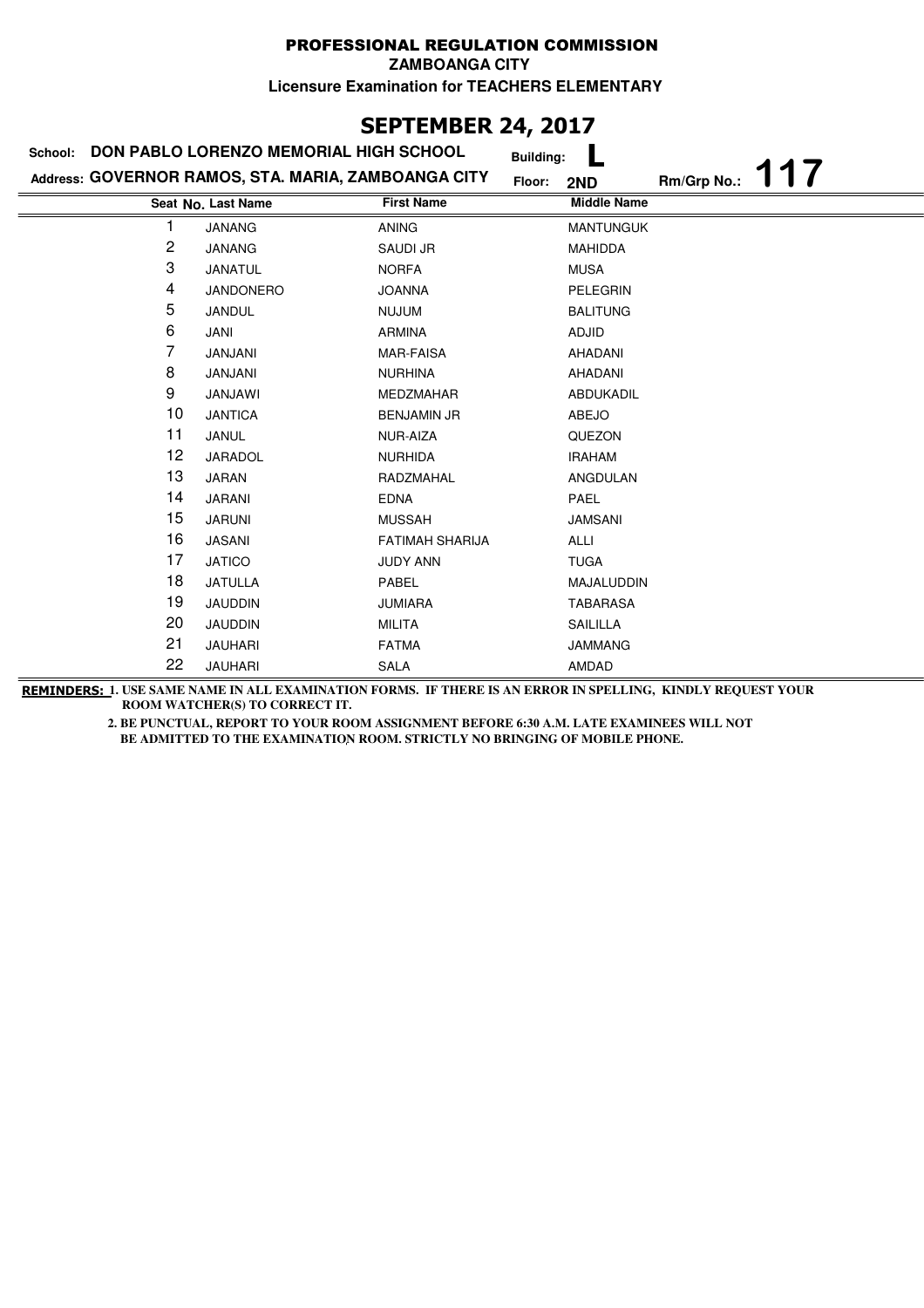# **SEPTEMBER 24, 2017**

| DON PABLO LORENZO MEMORIAL HIGH SCHOOL<br>School: |                                                     |                   | <b>Building:</b>   |                   |
|---------------------------------------------------|-----------------------------------------------------|-------------------|--------------------|-------------------|
|                                                   | Address: GOVERNOR RAMOS, STA. MARIA, ZAMBOANGA CITY |                   | Floor:<br>2ND      | 18<br>Rm/Grp No.: |
|                                                   | Seat No. Last Name                                  | <b>First Name</b> | <b>Middle Name</b> |                   |
|                                                   | JAUJAN                                              | <b>HAMIDA</b>     | <b>IBNOHASIM</b>   |                   |
| 2                                                 | <b>JAUSAN</b>                                       | <b>HASIMA</b>     | KABUNGSUHAN        |                   |
| 3                                                 | <b>JAUSAN</b>                                       | <b>NURHAINA</b>   | LADJAHALI          |                   |
| 4                                                 | JAWAD                                               | <b>BIBILYN</b>    | <b>ASIMUDDIN</b>   |                   |
| 5                                                 | JAWAD                                               | <b>ELMALYN</b>    | <b>ASIMUDDIN</b>   |                   |
| 6                                                 | JAWAD                                               | <b>MINANG</b>     | <b>ASIMUDDIN</b>   |                   |
| 7                                                 | JAWAD                                               | <b>RINA</b>       | JAILAW             |                   |
| 8                                                 | JAWADDIL                                            | <b>ROMINA</b>     | <b>JAUHALI</b>     |                   |
| 9                                                 | JAWADIL                                             | AWJAN             | <b>TAKAHAN</b>     |                   |
| 10                                                | JAWADIL                                             | <b>KIMBERLYN</b>  | KALAH              |                   |
| 11                                                | JAWADIL                                             | <b>SITTI ALSA</b> | JAY                |                   |
| 12                                                | <b>JAWADIN</b>                                      | ABUBAKAR          | <b>ALLAMA</b>      |                   |
| 13                                                | JAWALI                                              | AILEEN            | <b>BAHANG</b>      |                   |
| 14                                                | JAWARAN                                             | MOH.GAN           | <b>HALIS</b>       |                   |
| 15                                                | <b>JAWARI</b>                                       | <b>ARDELINA</b>   | <b>MANTASARA</b>   |                   |
| 16                                                | <b>JAWARI</b>                                       | <b>JAYPEE</b>     | <b>ULAMA</b>       |                   |
| 17                                                | <b>JAWARI</b>                                       | <b>KIMAR</b>      | ALAWI              |                   |
| 18                                                | <b>JAWARI</b>                                       | NARIDZMA          | <b>ULAMA</b>       |                   |
| 19                                                | <b>JAWATAN</b>                                      | JAMAR             | <b>UTUHARI</b>     |                   |
| 20                                                | JAWATI                                              | <b>RHODORA</b>    | <b>TANJILI</b>     |                   |
| 21                                                | JAYARI                                              | AL-RAHIMIN        | NUL-JAMBRI         |                   |
| 22                                                | <b>JENANI</b>                                       | <b>AYANG</b>      | SAMSAIN            |                   |

**REMINDERS: 1. USE SAME NAME IN ALL EXAMINATION FORMS. IF THERE IS AN ERROR IN SPELLING, KINDLY REQUEST YOUR ROOM WATCHER(S) TO CORRECT IT.**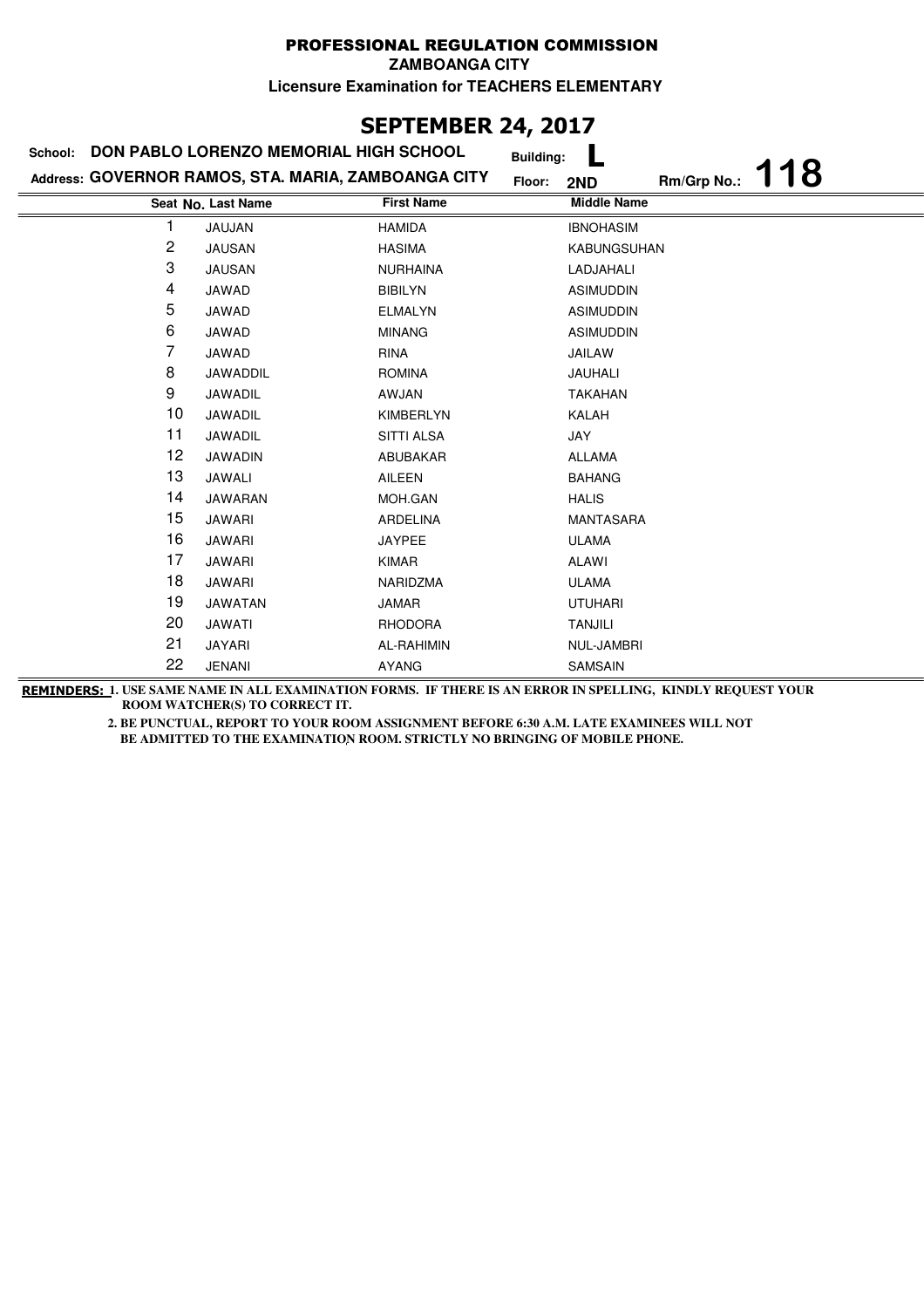# **SEPTEMBER 24, 2017**

| School:        | DON PABLO LORENZO MEMORIAL HIGH SCHOOL              | <b>Building:</b>  |                    |             |    |
|----------------|-----------------------------------------------------|-------------------|--------------------|-------------|----|
|                | Address: GOVERNOR RAMOS, STA. MARIA, ZAMBOANGA CITY | Floor:            | 2ND                | Rm/Grp No.: | 19 |
|                | Seat No. Last Name                                  | <b>First Name</b> | <b>Middle Name</b> |             |    |
|                | <b>JERRY</b>                                        | <b>LOVELY</b>     | YAHIYA             |             |    |
| $\overline{c}$ | <b>JIBOH</b>                                        | PERMAHAL          | <b>MASBON</b>      |             |    |
| 3              | <b>JIHAD</b>                                        | <b>ERMILYN</b>    | <b>ISNANI</b>      |             |    |
| 4              | <b>JIHAY</b>                                        | <b>VALERIE</b>    | <b>GUILLEN</b>     |             |    |
| 5              | <b>JIHIM</b>                                        | <b>MURAIDA</b>    | <b>IBNO</b>        |             |    |
| 6              | <b>JIHIRI</b>                                       | <b>NERFALYN</b>   | <b>AMSAIN</b>      |             |    |
| 7              | <b>JIKIRANI</b>                                     | ADZMILYN          | <b>NINDI</b>       |             |    |
| 8              | <b>JIKIRANI</b>                                     | <b>NAIDA</b>      | <b>ASIRI</b>       |             |    |
| 9              | <b>JIKIRI</b>                                       | <b>TALIB</b>      | <b>MOHAMMAD</b>    |             |    |
| 10             | <b>JILHANI</b>                                      | <b>ANALIN</b>     | <b>SABTULA</b>     |             |    |
| 11             | <b>JIMBANG</b>                                      | <b>MARSILYNA</b>  | SALAHUDDIN         |             |    |
| 12             | <b>JIMBANG</b>                                      | <b>SAPHIA</b>     | SALAHUDDIN         |             |    |
| 13             | <b>JIMENEZ</b>                                      | ANALIE            | <b>AYROSO</b>      |             |    |
| 14             | <b>JIMLAN</b>                                       | HANNE KREESHA JOY | <b>SAMSON</b>      |             |    |
| 15             | <b>JIMLAN</b>                                       | <b>JENALYN</b>    | ANSANG             |             |    |
| 16             | <b>JIMLANI</b>                                      | ALBIYA            | <b>SAMPANG</b>     |             |    |
| 17             | <b>JIMLANI</b>                                      | LANGKA            | <b>SAMPANG</b>     |             |    |
| 18             | <b>JIMLANI</b>                                      | <b>SHEARHA</b>    | <b>ADIL</b>        |             |    |
| 19             | <b>JINGON</b>                                       | <b>BONWARD</b>    | LIM                |             |    |
| 20             | <b>JINNO</b>                                        | <b>NIJAR</b>      | <b>ANNI</b>        |             |    |
| 21             | <b>JINNU</b>                                        | RA-AINA           | LAJA               |             |    |
| 22             | <b>JINNUL</b>                                       | <b>BHAGINDA</b>   | <b>DUMILI</b>      |             |    |

**REMINDERS: 1. USE SAME NAME IN ALL EXAMINATION FORMS. IF THERE IS AN ERROR IN SPELLING, KINDLY REQUEST YOUR ROOM WATCHER(S) TO CORRECT IT.**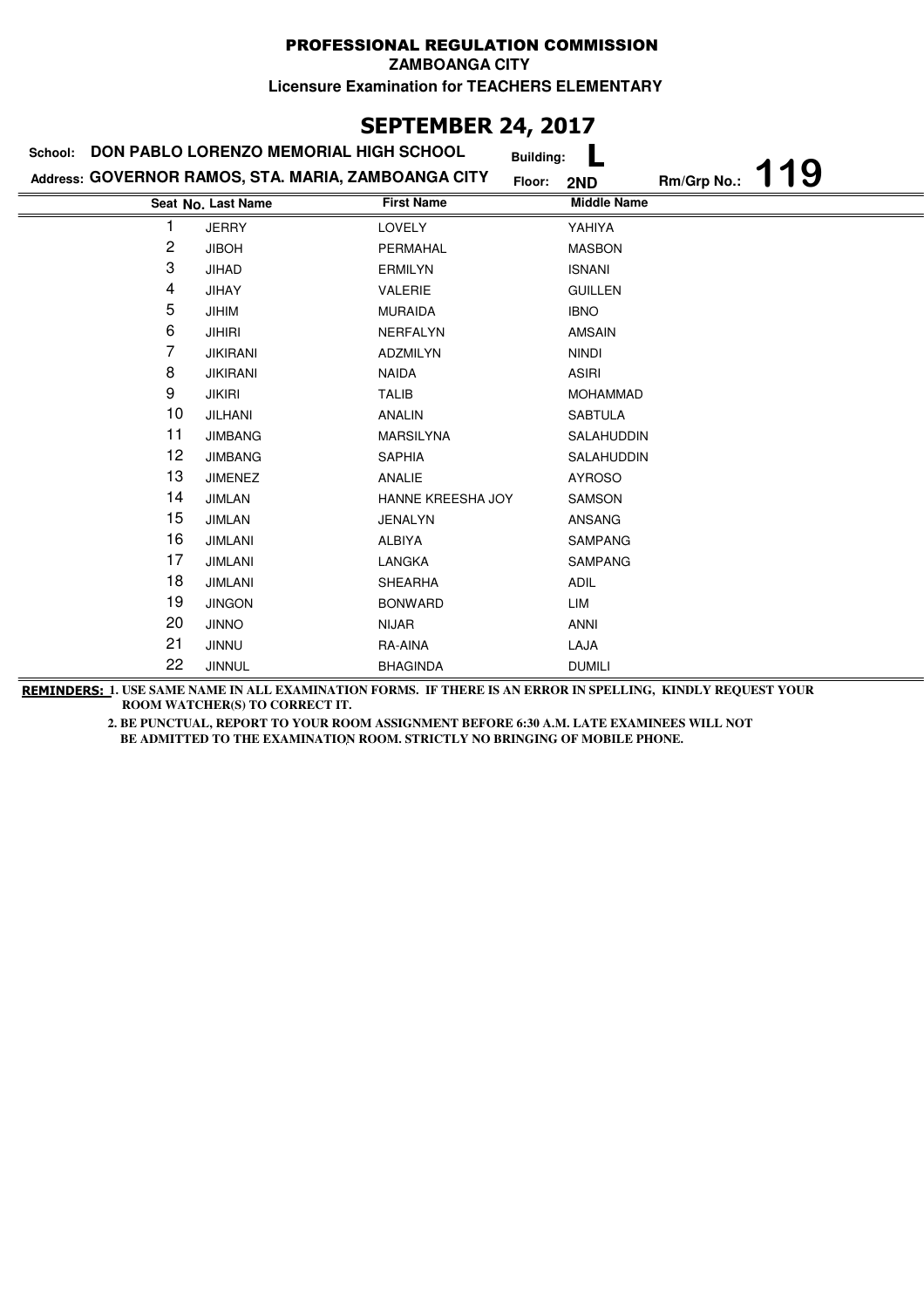# **SEPTEMBER 24, 2017**

| School: | DON PABLO LORENZO MEMORIAL HIGH SCHOOL              |                     | <b>Building:</b>   |             |            |
|---------|-----------------------------------------------------|---------------------|--------------------|-------------|------------|
|         | Address: GOVERNOR RAMOS, STA. MARIA, ZAMBOANGA CITY |                     | Floor:<br>2ND      | Rm/Grp No.: | <b>120</b> |
|         | Seat No. Last Name                                  | <b>First Name</b>   | <b>Middle Name</b> |             |            |
|         | <b>JINNUL</b>                                       | <b>BINJIMAR</b>     | <b>AYYUB</b>       |             |            |
| 2       | <b>JINNUL</b>                                       | <b>KHALID</b>       | <b>DUMILE</b>      |             |            |
| 3       | <b>JIRAN</b>                                        | AL-SHAIMA           | <b>MISUARI</b>     |             |            |
| 4       | <b>JIRAN</b>                                        | <b>ARSENIA</b>      | LADJA              |             |            |
| 5       | <b>JIRING</b>                                       | ALJIBAR             | SANAIN             |             |            |
| 6       | <b>JOE</b>                                          | ALBAZAR             | <b>HASSAN</b>      |             |            |
| 7       | <b>JOE</b>                                          | <b>SALIP YACOB</b>  | <b>UMAD</b>        |             |            |
| 8       | <b>JOE</b>                                          | <b>SHAIHA</b>       | <b>MERCADO</b>     |             |            |
| 9       | <b>JOEWALI</b>                                      | <b>KUMALAH</b>      | ANNUARI            |             |            |
| 10      | <b>JOLA</b>                                         | <b>AINIE</b>        | <b>BAKAR</b>       |             |            |
| 11      | <b>JOSMEL</b>                                       | <b>JOAYMEL</b>      | SANAANI            |             |            |
| 12      | <b>JUAINI</b>                                       | <b>GLADEEMER</b>    | ANNI               |             |            |
| 13      | <b>JUAINI</b>                                       | <b>JOHNMAR</b>      | <b>USMANALIH</b>   |             |            |
| 14      | <b>JUAINI</b>                                       | <b>WILNA</b>        | SAPPARI            |             |            |
| 15      | JUAN                                                | <b>ROXAN</b>        | <b>RAPAJON</b>     |             |            |
| 16      | <b>JUATON</b>                                       | <b>BIVERLY</b>      | <b>GALLANO</b>     |             |            |
| 17      | <b>JUATON</b>                                       | <b>CRISELLE MAE</b> | <b>MORGIA</b>      |             |            |
| 18      | JUAY                                                | <b>EBNER</b>        | <b>MOHAMMAD</b>    |             |            |
| 19      | <b>JUBAIL</b>                                       | ANALIZA             | ARANAL             |             |            |
| 20      | <b>JUBAIL</b>                                       | <b>RUFAIDA</b>      | SAPPAYANI          |             |            |
| 21      | <b>JUBAIL</b>                                       | <b>WAJIHA</b>       | SAPPAYANI          |             |            |
| 22      | <b>JUDAINI</b>                                      | <b>JOFAINA</b>      | QUE                |             |            |

**REMINDERS: 1. USE SAME NAME IN ALL EXAMINATION FORMS. IF THERE IS AN ERROR IN SPELLING, KINDLY REQUEST YOUR ROOM WATCHER(S) TO CORRECT IT.**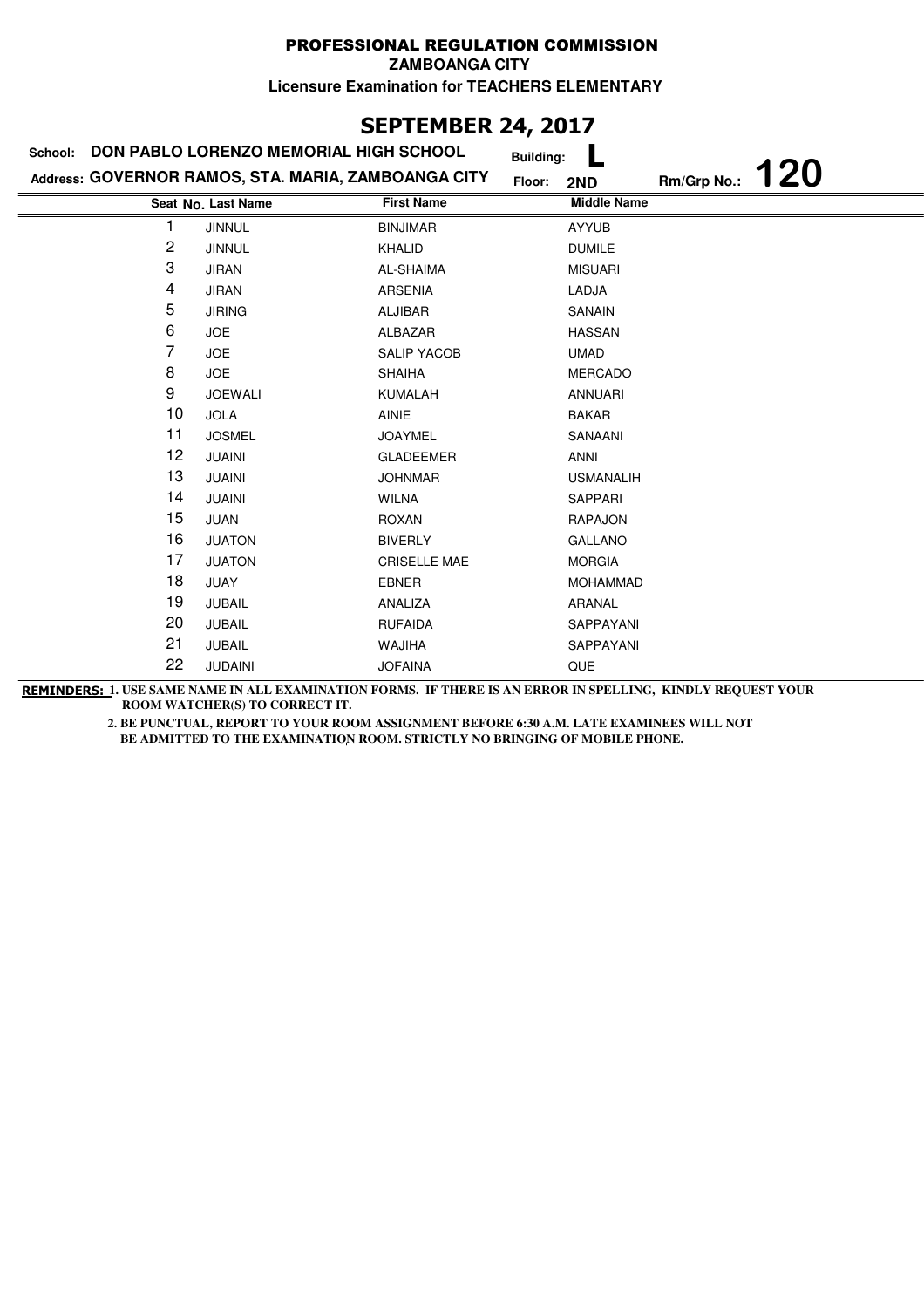# **SEPTEMBER 24, 2017**

| School: | DON PABLO LORENZO MEMORIAL HIGH SCHOOL              |                    |                                   |             |     |
|---------|-----------------------------------------------------|--------------------|-----------------------------------|-------------|-----|
|         | Address: GOVERNOR RAMOS, STA. MARIA, ZAMBOANGA CITY |                    | <b>Building:</b><br>Floor:<br>2ND | Rm/Grp No.: | 121 |
|         | Seat No. Last Name                                  | <b>First Name</b>  | <b>Middle Name</b>                |             |     |
| 1       | <b>JUDAN</b>                                        | <b>SHIELAMAR</b>   | JAILANI                           |             |     |
| 2       | <b>JUDIL</b>                                        | ADZHAR             | <b>LAKIBUL</b>                    |             |     |
| 3       | <b>JUELA</b>                                        | <b>ADRIAN</b>      | <b>MALIK</b>                      |             |     |
| 4       | JUHAILI                                             | <b>JOEDIL</b>      | <b>INDINO</b>                     |             |     |
| 5       | JUHAN                                               | <b>JUHARA</b>      | <b>SAHIBUDDIN</b>                 |             |     |
| 6       | JUHAN                                               | LEA                | <b>IGNACIO</b>                    |             |     |
| 7       | JUHANIN                                             | <b>HAMIDA</b>      | <b>HASANAL</b>                    |             |     |
| 8       | <b>JUHUDI</b>                                       | <b>IMMIR</b>       | SAWABI                            |             |     |
| 9       | <b>JUKUY</b>                                        | SANCEL             | LANDI                             |             |     |
| 10      | JUL                                                 | AHMEDRIZA          | <b>KUHUTAN</b>                    |             |     |
| 11      | JUL                                                 | <b>MUSLINA</b>     | <b>UDDIN</b>                      |             |     |
| 12      | JUL                                                 | <b>SURANA</b>      | <b>SAMSURIN</b>                   |             |     |
| 13      | JUL-ALBI                                            | <b>JOVELIZA</b>    | AWALI                             |             |     |
| 14      | <b>JUL-AMBRI</b>                                    | <b>FERJANNA</b>    | SALI                              |             |     |
| 15      | <b>JUL-AMBRI</b>                                    | SHEIRMALYN         | SANOH                             |             |     |
| 16      | <b>JUL-ASPI</b>                                     | <b>SITTI RAISA</b> | <b>BADDANG</b>                    |             |     |
| 17      | JULAILI                                             | <b>MAING</b>       | EBBANG                            |             |     |
| 18      | JULAILI                                             | <b>MERIAM</b>      | MANDANGAN                         |             |     |
| 19      | <b>JULAIN</b>                                       | <b>ARHANA</b>      | JUMADIL                           |             |     |
| 20      | <b>JULAIN</b>                                       | MER-AINIZA         | <b>ANUDDIN</b>                    |             |     |
| 21      | JULAKMAD                                            | <b>NURSIDA</b>     | ABDUKAHAL                         |             |     |
| 22      | JULAKMAD                                            | <b>SATRA</b>       | <b>AKSAN</b>                      |             |     |

**REMINDERS: 1. USE SAME NAME IN ALL EXAMINATION FORMS. IF THERE IS AN ERROR IN SPELLING, KINDLY REQUEST YOUR ROOM WATCHER(S) TO CORRECT IT.**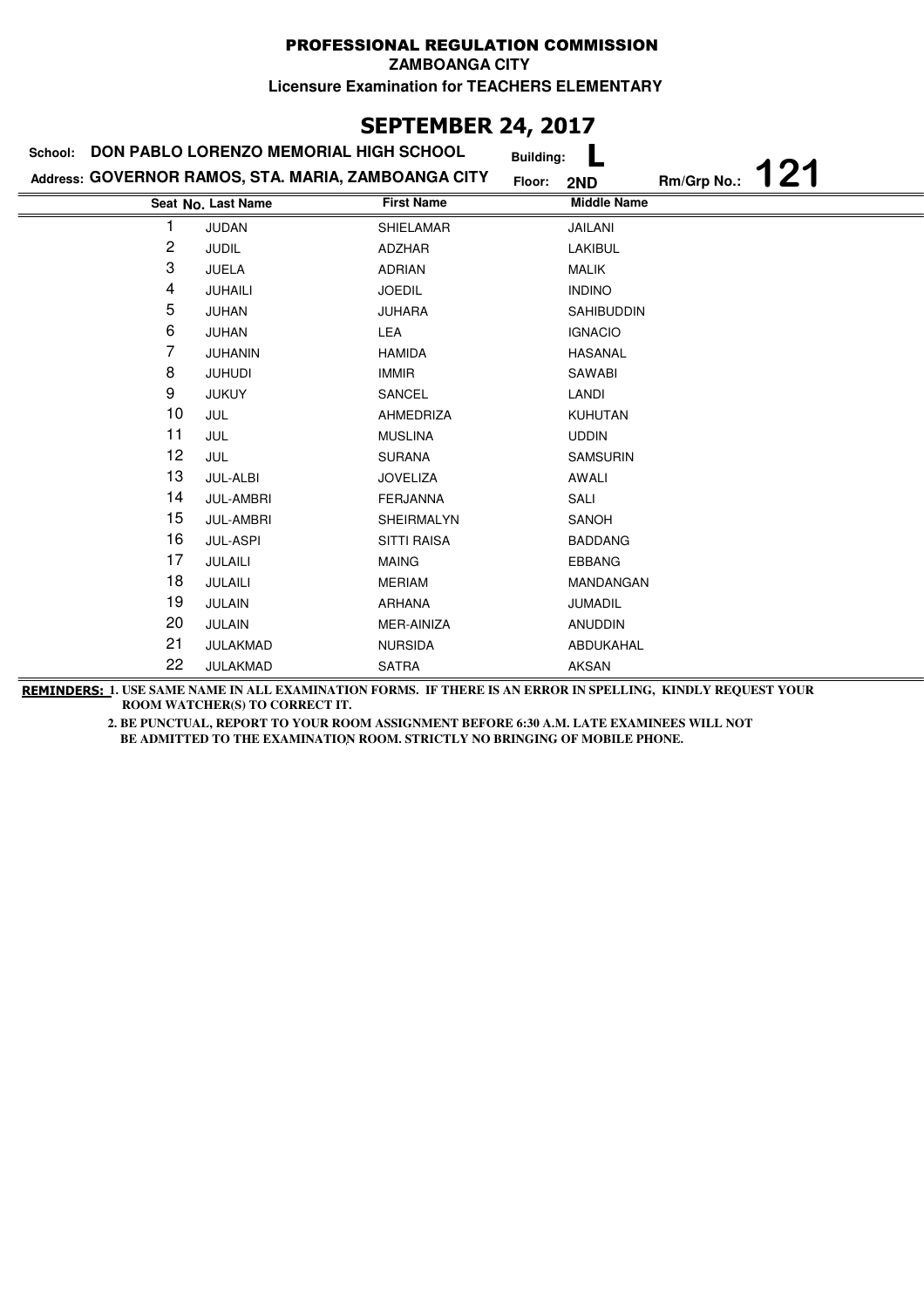**ZAMBOANGA CITY**

**Licensure Examination for TEACHERS ELEMENTARY**

## **SEPTEMBER 24, 2017**

| <b>DON PABLO LORENZO MEMORIAL HIGH SCHOOL</b><br>School: |                                                     |                   | M<br><b>Building:</b>               |
|----------------------------------------------------------|-----------------------------------------------------|-------------------|-------------------------------------|
|                                                          | Address: GOVERNOR RAMOS, STA. MARIA, ZAMBOANGA CITY | Floor:            | 122<br>Rm/Grp No.:<br><b>GROUND</b> |
|                                                          | Seat No. Last Name                                  | <b>First Name</b> | <b>Middle Name</b>                  |
|                                                          | <b>JULAMBRI</b>                                     | <b>WILMA</b>      | <b>ALPHA</b>                        |
| 2                                                        | <b>JULHAKIM</b>                                     | <b>NUR-AISHA</b>  | <b>ABDUL</b>                        |
| 3                                                        | <b>JULHARI</b>                                      | <b>NUR-AINA</b>   | <b>BUHALI</b>                       |
| 4                                                        | JULHASAN                                            | <b>PIRWINA</b>    | SAY-IN                              |
| 5                                                        | <b>JULHATAB</b>                                     | <b>RUHANA</b>     | <b>JUMADIL</b>                      |
| 6                                                        | <b>JULHIJIRI</b>                                    | IBN-ZEID          | JAIYANI                             |
| 7                                                        | JULIAN                                              | <b>JESSIT</b>     | <b>DELOS REYES</b>                  |
| 8                                                        | JULJANI                                             | <b>ALWENZHAR</b>  | IKU                                 |
| 9                                                        | JULKANAIN                                           | <b>HUJAIMA</b>    | <b>KASIRI</b>                       |
| 10                                                       | JULKANAIN                                           | RAIDA             | <b>HADJULANI</b>                    |
| 11                                                       | JULKANAIN                                           | RAWINA            | <b>KASIRI</b>                       |
| 12                                                       | <b>JULKARNAIN</b>                                   | AL-GEMAR          | <b>HARUN</b>                        |
| 13                                                       | <b>JULKIPLI</b>                                     | CHUZIA            | LUTIAN                              |
| 14                                                       | <b>JULKIPLI</b>                                     | <b>JUVELYN</b>    | <b>BAKIL</b>                        |
| 15                                                       | JULLI                                               | <b>NURFAIDA</b>   | <b>BAKIL</b>                        |
| 16                                                       | JULMALI                                             | <b>RUMAIDA</b>    | <b>IMAMIL</b>                       |
| 17                                                       | <b>JULPARA</b>                                      | <b>KUENOR</b>     | SANI                                |
| 18                                                       | <b>JULPARA</b>                                      | <b>RUGAYFA</b>    | <b>HADJIRUL</b>                     |
| 19                                                       | <b>JULPETRE</b>                                     | <b>ALMA</b>       | AKSAN                               |
| 20                                                       | <b>JULSALI</b>                                      | <b>NORMALYN</b>   | <b>DANDUN</b>                       |
| 21                                                       | <b>JUMAANI</b>                                      | <b>ALBIMAR</b>    | ARAJAMA                             |
| 22                                                       | <b>JUMAANI</b>                                      | <b>MERIAM</b>     | PARIDJAL                            |

**REMINDERS: 1. USE SAME NAME IN ALL EXAMINATION FORMS. IF THERE IS AN ERROR IN SPELLING, KINDLY REQUEST YOUR ROOM WATCHER(S) TO CORRECT IT.**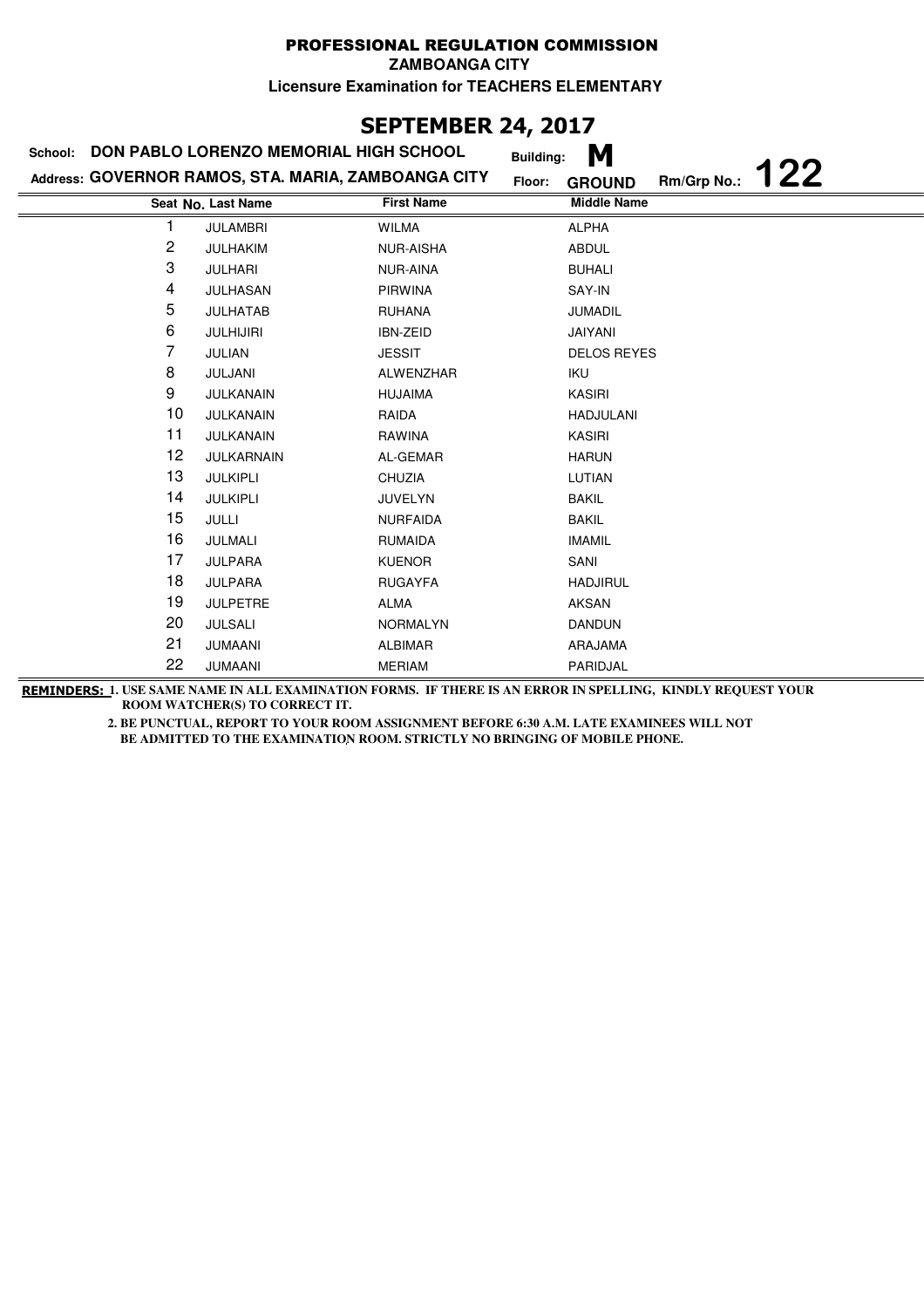#### PROFESSIONAL REGULATION COMMISSION **ZAMBOANGA CITY**

**Licensure Examination for TEACHERS ELEMENTARY**

# **SEPTEMBER 24, 2017**

| School: | DON PABLO LORENZO MEMORIAL HIGH SCHOOL              |                   | M<br><b>Building:</b>   |             |            |
|---------|-----------------------------------------------------|-------------------|-------------------------|-------------|------------|
|         | Address: GOVERNOR RAMOS, STA. MARIA, ZAMBOANGA CITY |                   | Floor:<br><b>GROUND</b> | Rm/Grp No.: | <b>123</b> |
|         | Seat No. Last Name                                  | <b>First Name</b> | <b>Middle Name</b>      |             |            |
|         | <b>JUMAARIN</b>                                     | <b>HAPIJA</b>     | <b>SALASIM</b>          |             |            |
| 2       | <b>JUMADIL</b>                                      | <b>FADZRAMA</b>   | <b>KULONG</b>           |             |            |
| 3       | <b>JUMADIL</b>                                      | <b>FARISA</b>     | <b>UNGGA</b>            |             |            |
| 4       | <b>JUMADIL</b>                                      | <b>FATIMA</b>     | <b>SALAC</b>            |             |            |
| 5       | <b>JUMADIL</b>                                      | <b>MURZAD</b>     | MAHALAIL                |             |            |
| 6       | <b>JUMADIL</b>                                      | <b>NERMA</b>      | JAIN                    |             |            |
| 7       | <b>JUMADIL</b>                                      | <b>ROHELYN</b>    | <b>PULA</b>             |             |            |
| 8       | JUMADIL                                             | SAADA             | JALANI                  |             |            |
| 9       | <b>JUMADIL</b>                                      | SHARNALYN         | <b>ABURAN</b>           |             |            |
| 10      | JUMADIL                                             | <b>YUSHRA</b>     | SARIHANI                |             |            |
| 11      | JUMAHALI                                            | <b>FERDAUZIA</b>  | <b>HASSAN</b>           |             |            |
| 12      | JUMAHALI                                            | <b>NURMALYN</b>   | ESSAN                   |             |            |
| 13      | JUMAHALI                                            | <b>ROHANA</b>     | ABELGAS                 |             |            |
| 14      | JUMALA                                              | <b>JEMALYN</b>    | <b>SANGKULA</b>         |             |            |
| 15      | JUMALA                                              | <b>MASDUM</b>     | <b>DAMMANG</b>          |             |            |
| 16      | JUMALA                                              | <b>VIRNAIDA</b>   | AHMAD                   |             |            |
| 17      | <b>JUMAR</b>                                        | <b>MARGINA</b>    | JAILANI                 |             |            |
| 18      | JUMAWAN                                             | <b>JUDITH</b>     | PRENDINGUE              |             |            |
| 19      | <b>JUMDAH</b>                                       | <b>AILYN</b>      | <b>TAIB</b>             |             |            |
| 20      | JUMDAIL                                             | AIDA              | ERIBANI                 |             |            |
| 21      | JUMDAIL                                             | LINDA             | <b>PACKAM</b>           |             |            |
| 22      | <b>JUMDAIL</b>                                      | <b>NURSILYN</b>   | SARIHASAN               |             |            |

**REMINDERS: 1. USE SAME NAME IN ALL EXAMINATION FORMS. IF THERE IS AN ERROR IN SPELLING, KINDLY REQUEST YOUR ROOM WATCHER(S) TO CORRECT IT.**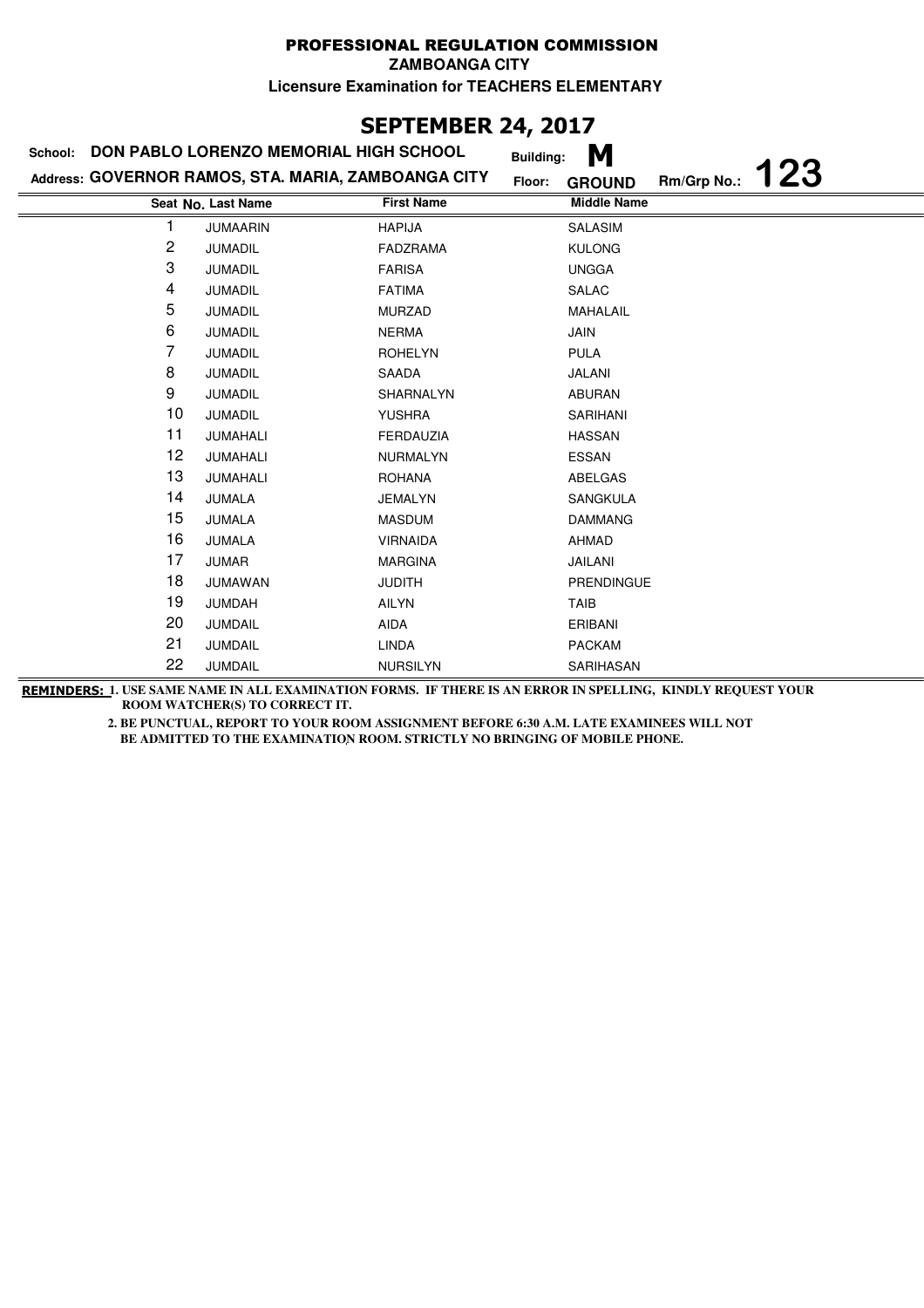**ZAMBOANGA CITY**

**Licensure Examination for TEACHERS ELEMENTARY**

## **SEPTEMBER 24, 2017**

| School: | DON PABLO LORENZO MEMORIAL HIGH SCHOOL              | <b>Building:</b>   | M                                   |
|---------|-----------------------------------------------------|--------------------|-------------------------------------|
|         | Address: GOVERNOR RAMOS, STA. MARIA, ZAMBOANGA CITY | Floor:             | 124<br>Rm/Grp No.:<br><b>GROUND</b> |
|         | Seat No. Last Name                                  | <b>First Name</b>  | <b>Middle Name</b>                  |
|         | <b>JUMDAINI</b>                                     | <b>FATIMANILFA</b> | <b>EKONG</b>                        |
| 2       | <b>JUMDAINI</b>                                     | JAAFAR             | <b>HADJARUDDIN</b>                  |
| 3       | <b>JUMDANA</b>                                      | <b>NURMINA</b>     | <b>ABDURASA</b>                     |
| 4       | <b>JUMDANI</b>                                      | <b>NANCY</b>       | ABDURASAD                           |
| 5       | <b>JUMHALI</b>                                      | <b>MARSHANA</b>    | <b>GULAM</b>                        |
| 6       | JUMLI                                               | <b>FATIMA ANNE</b> | <b>IBRAHIM</b>                      |
| 7       | <b>JUMSALI</b>                                      | <b>FAIJA</b>       | TAN                                 |
| 8       | JUN                                                 | <b>MALDIYA</b>     | <b>SAKILAN</b>                      |
| 9       | <b>JUNAID</b>                                       | <b>DARWISA</b>     | <b>ABDURASID</b>                    |
| 10      | <b>JUNAIDE</b>                                      | <b>THARHATA</b>    | TATI                                |
| 11      | <b>JUNAIDIE</b>                                     | <b>NURANA</b>      | <b>BAIRULLA</b>                     |
| 12      | <b>JUNAIN</b>                                       | <b>ARDEN</b>       | GARGAR                              |
| 13      | <b>JUNDAM</b>                                       | <b>APSIDI</b>      | <b>MUHAJILI</b>                     |
| 14      | <b>JUNDAM</b>                                       | <b>JIMMY</b>       | <b>SALILING</b>                     |
| 15      | <b>JUNDAM</b>                                       | <b>NURHAINA</b>    | <b>SALILING</b>                     |
| 16      | <b>JUNTILLA</b>                                     | MANELYN            | <b>GUANZON</b>                      |
| 17      | <b>JUPACKAL</b>                                     | <b>ALJUNER</b>     | ABUBAKAR                            |
| 18      | JUPAKKAL                                            | <b>SHAHADA</b>     | <b>UDJAIL</b>                       |
| 19      | <b>JUPLI</b>                                        | <b>SARNA</b>       | ABDULLA                             |
| 20      | <b>JUPURI</b>                                       | <b>BENGELLIO</b>   | <b>BULDANI</b>                      |
| 21      | <b>JURIPAE</b>                                      | PHILADELPHIA       | SAHABIL                             |
| 22      | <b>JURRAN</b>                                       | <b>BENSAL</b>      | <b>LIPAIE</b>                       |

**REMINDERS: 1. USE SAME NAME IN ALL EXAMINATION FORMS. IF THERE IS AN ERROR IN SPELLING, KINDLY REQUEST YOUR ROOM WATCHER(S) TO CORRECT IT.**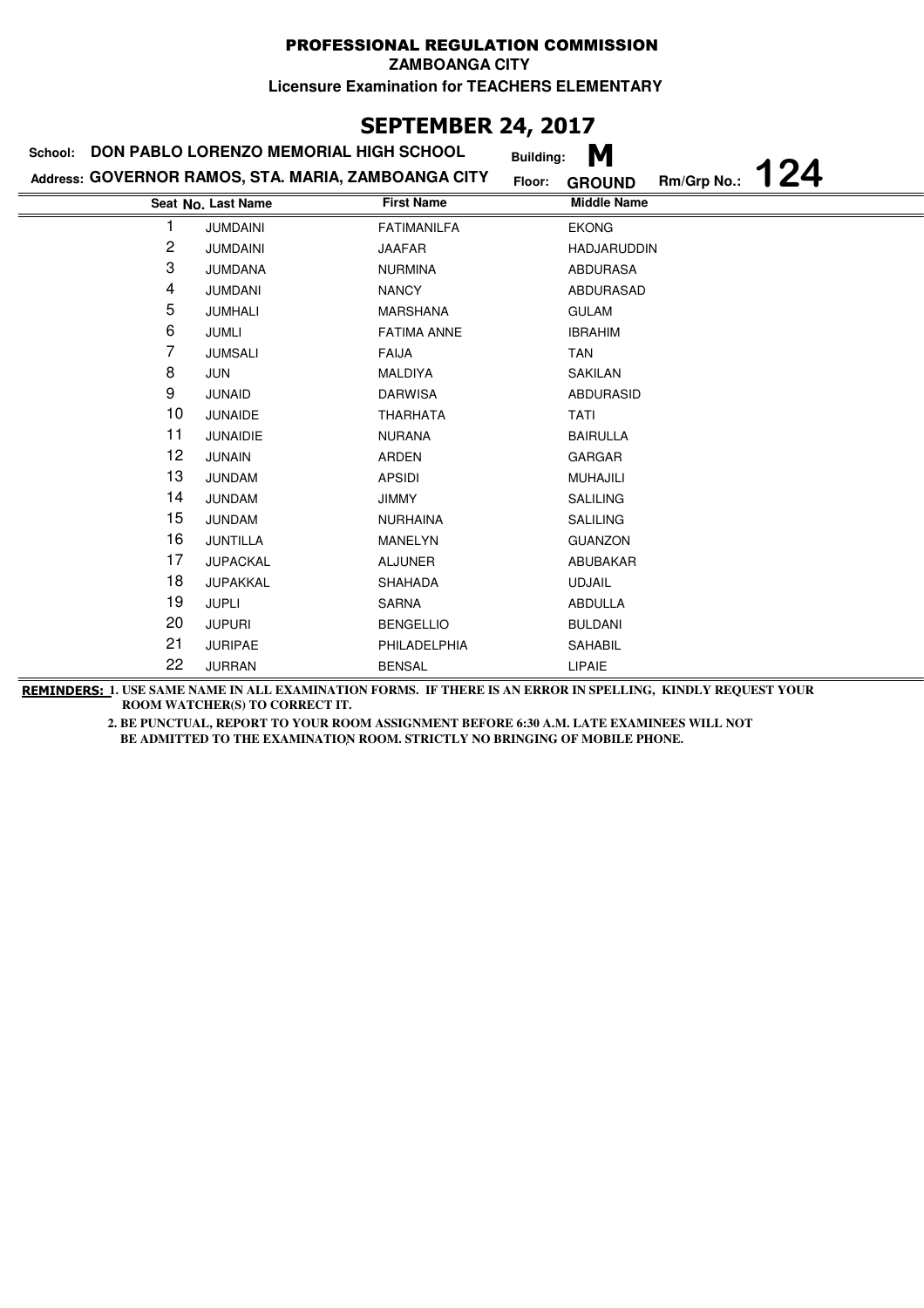**ZAMBOANGA CITY**

**Licensure Examination for TEACHERS ELEMENTARY**

# **SEPTEMBER 24, 2017**

| School: | DON PABLO LORENZO MEMORIAL HIGH SCHOOL              | <b>Building:</b>  | M                                   |
|---------|-----------------------------------------------------|-------------------|-------------------------------------|
|         | Address: GOVERNOR RAMOS, STA. MARIA, ZAMBOANGA CITY | Floor:            | 125<br>Rm/Grp No.:<br><b>GROUND</b> |
|         | Seat No. Last Name                                  | <b>First Name</b> | <b>Middle Name</b>                  |
| 1       | <b>KABIRUL</b>                                      | <b>KIMRILINA</b>  | <b>SANGKULA</b>                     |
| 2       | <b>KABIRUN</b>                                      | <b>HAJIRA</b>     | <b>HAIRAL</b>                       |
| 3       | <b>KADDAM</b>                                       | <b>MILHAM</b>     | <b>SUMAHOG</b>                      |
| 4       | KADIL                                               | <b>NIHADA</b>     | <b>ASANUL</b>                       |
| 5       | KADIL                                               | <b>NURFAINA</b>   | <b>MUKSAN</b>                       |
| 6       | KADIL                                               | <b>NURKINTAM</b>  | <b>PASIHUL</b>                      |
| 7       | KADIL                                               | <b>NURVINA</b>    | <b>VALENCIA</b>                     |
| 8       | KADIL                                               | <b>SUKRANA</b>    | <b>TALIB</b>                        |
| 9       | <b>KAHAL</b>                                        | SARIFA-AINA       | <b>IBNI</b>                         |
| 10      | KAHAL                                               | <b>SURAYA</b>     | <b>JAMIUL</b>                       |
| 11      | KAHALUDDIN                                          | <b>HARYANTI</b>   | <b>BAKIL</b>                        |
| 12      | KAHIL                                               | <b>MUMAIDA</b>    | SABAL                               |
| 13      | <b>KAHIL</b>                                        | NADZLA            | SABAL                               |
| 14      | <b>KAHING</b>                                       | <b>SAIDA</b>      | <b>ASAIN</b>                        |
| 15      | <b>KAHONG</b>                                       | <b>JOHNRENER</b>  | AMILASAN                            |
| 16      | <b>KAIGUAN</b>                                      | <b>RONA</b>       | <b>HULIYU</b>                       |
| 17      | <b>KAING</b>                                        | JAY-AR            | QUILATON                            |
| 18      | <b>KAINNONG</b>                                     | SITTI KAUSAR      | SARIOL                              |
| 19      | <b>KAIRAN</b>                                       | <b>ALKAIDAR</b>   | AMDAD                               |
| 20      | KALAHUDDIN                                          | <b>SUAIDA</b>     | SANDALUDDIN                         |
| 21      | KALAYAKAN                                           | <b>MUDZNA</b>     | <b>ENGGAL</b>                       |
| 22      | KALAYAKAN                                           | <b>NURHAIDA</b>   | ABDURAJAK                           |

**REMINDERS: 1. USE SAME NAME IN ALL EXAMINATION FORMS. IF THERE IS AN ERROR IN SPELLING, KINDLY REQUEST YOUR ROOM WATCHER(S) TO CORRECT IT.**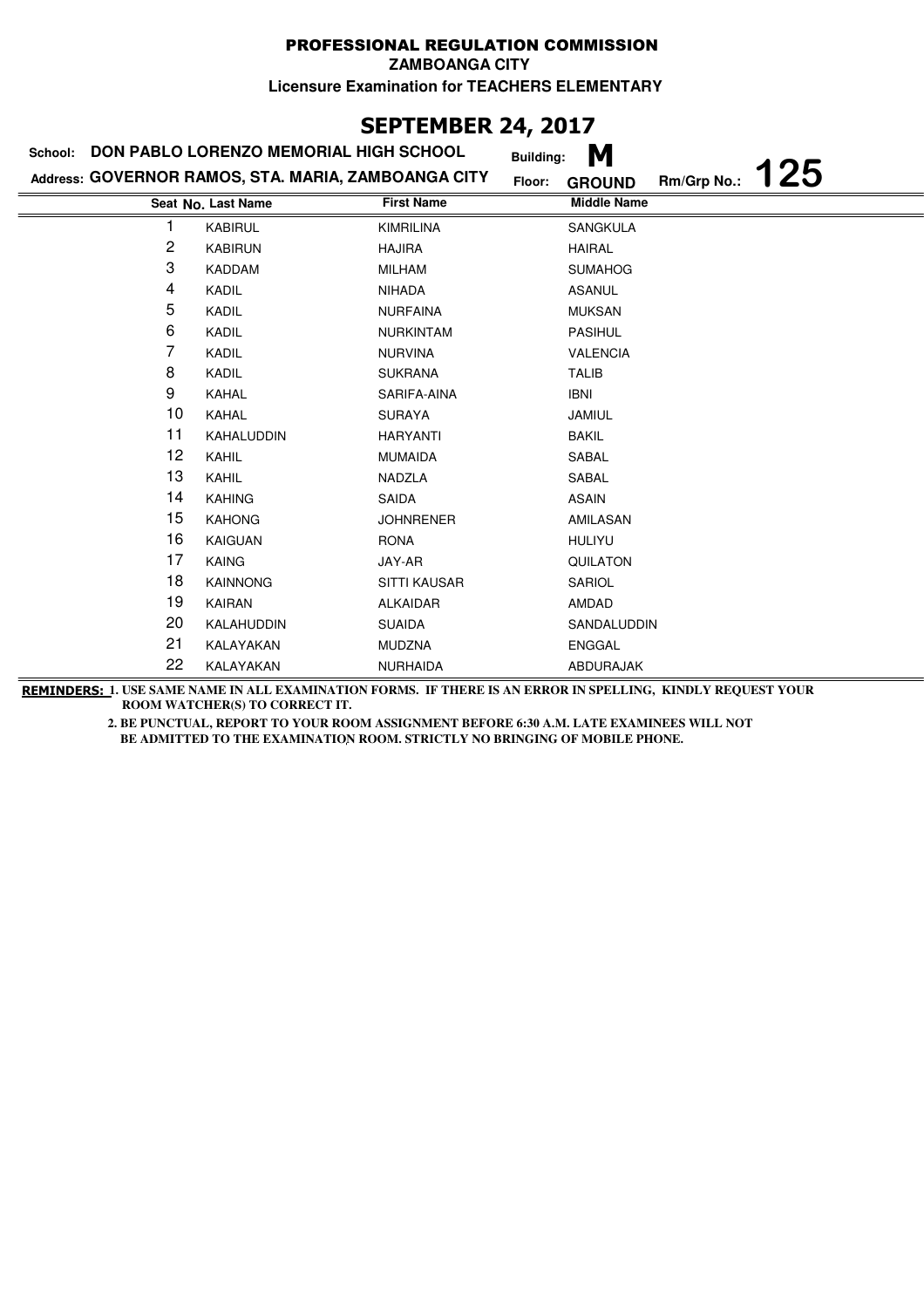**ZAMBOANGA CITY**

**Licensure Examination for TEACHERS ELEMENTARY**

# **SEPTEMBER 24, 2017**

| School:        | DON PABLO LORENZO MEMORIAL HIGH SCHOOL              |                      | M<br><b>Building:</b>                      |
|----------------|-----------------------------------------------------|----------------------|--------------------------------------------|
|                | Address: GOVERNOR RAMOS, STA. MARIA, ZAMBOANGA CITY | Floor:               | <b>126</b><br>Rm/Grp No.:<br><b>GROUND</b> |
|                | Seat No. Last Name                                  | <b>First Name</b>    | <b>Middle Name</b>                         |
|                | KALBI                                               | <b>FATIMA HARIN</b>  | SALI                                       |
| $\overline{c}$ | KALBI                                               | <b>FERDALYN</b>      | <b>AMING</b>                               |
| 3              | KALBI                                               | <b>IRENE</b>         | <b>SAHIJUAN</b>                            |
| 4              | KALBI                                               | <b>MAHARLY</b>       | SALAHUDDIN                                 |
| 5              | KALBI                                               | NUR-IN               | HAJI                                       |
| 6              | KALI                                                | NUR-HAYPA            | <b>ALIH</b>                                |
| 7              | <b>KALIM</b>                                        | <b>SHEMARIM</b>      | <b>TAN</b>                                 |
| 8              | <b>KALIM</b>                                        | <b>SURATI</b>        | <b>HADJING</b>                             |
| 9              | <b>KALIMUDDIN</b>                                   | <b>SHERNALYN</b>     | <b>KIRAM</b>                               |
| 10             | KALINGGALAN                                         | <b>FATMA</b>         | <b>DADALIS</b>                             |
| 11             | KALINGGALAN                                         | RADZHATA             | <b>UNGGAL</b>                              |
| 12             | <b>KALLUNG</b>                                      | <b>KATHY JOY</b>     | <b>CAPILA</b>                              |
| 13             | KAMIL                                               | SHERMALYN            | <b>JALLAO</b>                              |
| 14             | <b>KAMJAN</b>                                       | <b>SHARIFA</b>       | LADJA                                      |
| 15             | <b>KAMLANI</b>                                      | <b>INDERA</b>        | <b>TAWASIL</b>                             |
| 16             | <b>KAMLANI</b>                                      | <b>KHELISTINA</b>    | <b>TAWASIL</b>                             |
| 17             | <b>KAMLANI</b>                                      | <b>MARWINA</b>       | JAAL                                       |
| 18             | KAMLIAN                                             | <b>DANJEIB</b>       | ABDULMONAP                                 |
| 19             | <b>KAMLON</b>                                       | AL-SAID              | <b>SARABI</b>                              |
| 20             | <b>KAMLON</b>                                       | BASARON LYNN-DEAR IV | ARRIP                                      |
| 21             | <b>KAMMAK</b>                                       | NUR-AINA             | <b>MAMAH</b>                               |
| 22             | <b>KAMONG</b>                                       | NOR-ANA              | LADJA                                      |

**REMINDERS: 1. USE SAME NAME IN ALL EXAMINATION FORMS. IF THERE IS AN ERROR IN SPELLING, KINDLY REQUEST YOUR ROOM WATCHER(S) TO CORRECT IT.**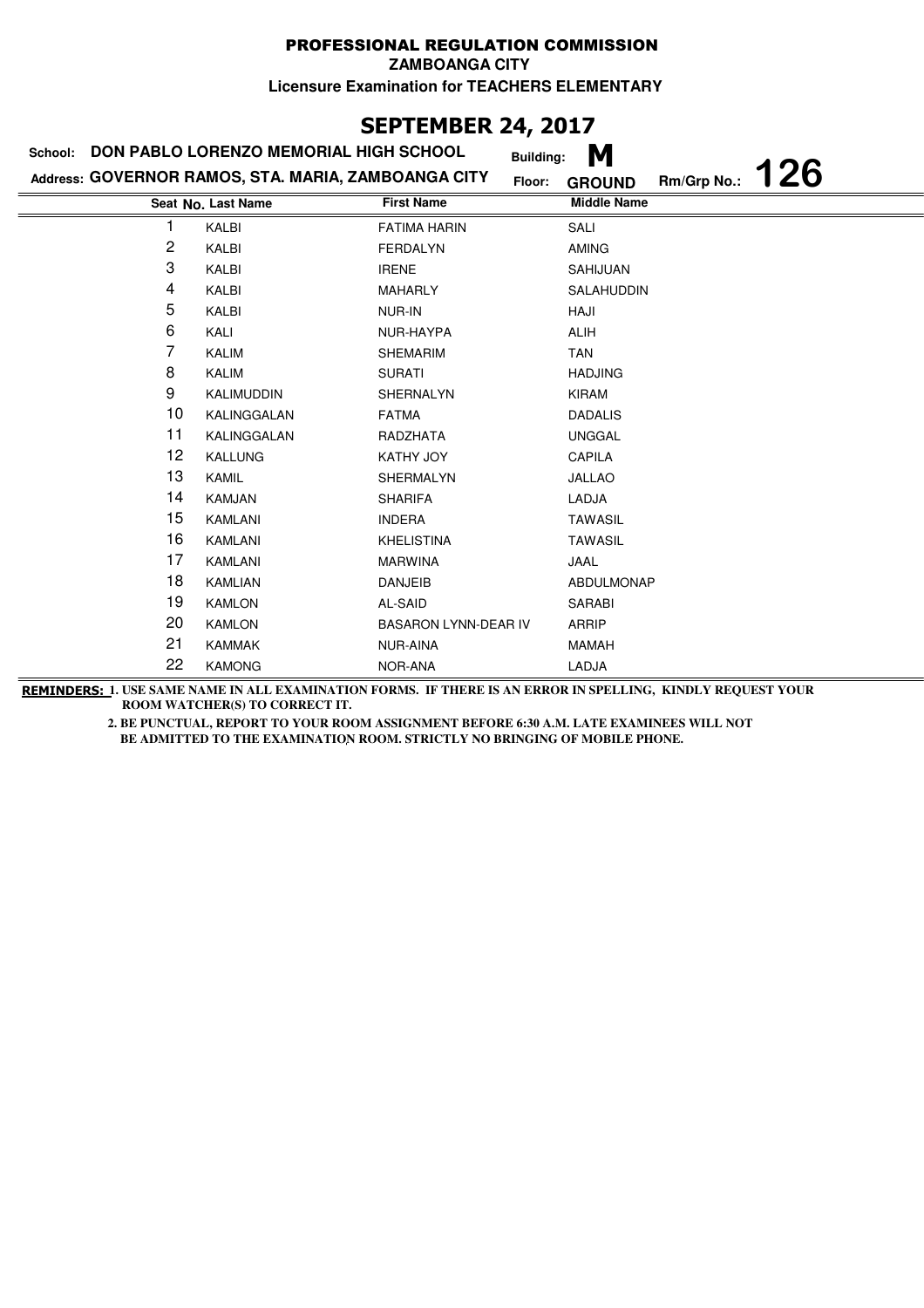# **SEPTEMBER 24, 2017**

| School: | DON PABLO LORENZO MEMORIAL HIGH SCHOOL              |                   | <b>Building:</b> | M                  |             |            |
|---------|-----------------------------------------------------|-------------------|------------------|--------------------|-------------|------------|
|         | Address: GOVERNOR RAMOS, STA. MARIA, ZAMBOANGA CITY |                   | Floor:           | 2ND                | Rm/Grp No.: | <b>127</b> |
|         | Seat No. Last Name                                  | <b>First Name</b> |                  | <b>Middle Name</b> |             |            |
| 1       | <b>KANDAH</b>                                       | <b>ARMINA</b>     |                  | JAJI               |             |            |
| 2       | <b>KANDANG</b>                                      | ABDULMOGNI        |                  | ABDULGANIH         |             |            |
| 3       | <b>KANDANG</b>                                      | <b>NURULHUDA</b>  |                  | <b>RIDJIKIH</b>    |             |            |
| 4       | <b>KANDAS</b>                                       | <b>SHABAR</b>     |                  | <b>IDARUS</b>      |             |            |
| 5       | KANDAYA                                             | <b>BIDDARIYA</b>  |                  | <b>BAKARA</b>      |             |            |
| 6       | <b>KANDING</b>                                      | <b>ROZALIA</b>    |                  | <b>MASAHUD</b>     |             |            |
| 7       | KANGAH                                              | <b>JURMA</b>      |                  | <b>IRAJI</b>       |             |            |
| 8       | <b>KANGILUHAN</b>                                   | AL-MUJIB          |                  | PAJIJI             |             |            |
| 9       | <b>KARAS</b>                                        | PRAMALYN          |                  | <b>TIMBASAL</b>    |             |            |
| 10      | KARIL                                               | <b>JOAN</b>       |                  | CAUT               |             |            |
| 11      | <b>KARIM</b>                                        | <b>ALVIN</b>      |                  | <b>ABUHAJI</b>     |             |            |
| 12      | <b>KARIM</b>                                        | FARHATADZ         |                  | <b>ABDURAHIM</b>   |             |            |
| 13      | <b>KARIM</b>                                        | <b>RAJUM</b>      |                  | ABDELLA            |             |            |
| 14      | <b>KARING</b>                                       | <b>NURMINA</b>    |                  | <b>MOHAMMAD</b>    |             |            |
| 15      | <b>KARRAM</b>                                       | <b>JANNA</b>      |                  | <b>ASAKIL</b>      |             |            |
| 16      | <b>KASANARIN</b>                                    | <b>RICHEL</b>     |                  | CABAYAO            |             |            |
| 17      | <b>KASHIM</b>                                       | <b>BOBITA</b>     |                  | <b>NURSALI</b>     |             |            |
| 18      | <b>KASHIM</b>                                       | <b>ELNALYN</b>    |                  | <b>SAMPANG</b>     |             |            |
| 19      | <b>KASHIM</b>                                       | <b>ISAW</b>       |                  | <b>ALAMANSA</b>    |             |            |
| 20      | <b>KASHIM</b>                                       | <b>MARCILYN</b>   |                  | SAMPANG            |             |            |
| 21      | <b>KASIM</b>                                        | <b>EDRAIZA</b>    |                  | <b>GARDAN</b>      |             |            |
| 22      | <b>KASIM</b>                                        | <b>EMRAIDA</b>    |                  | <b>JAMMANG</b>     |             |            |

**REMINDERS: 1. USE SAME NAME IN ALL EXAMINATION FORMS. IF THERE IS AN ERROR IN SPELLING, KINDLY REQUEST YOUR ROOM WATCHER(S) TO CORRECT IT.**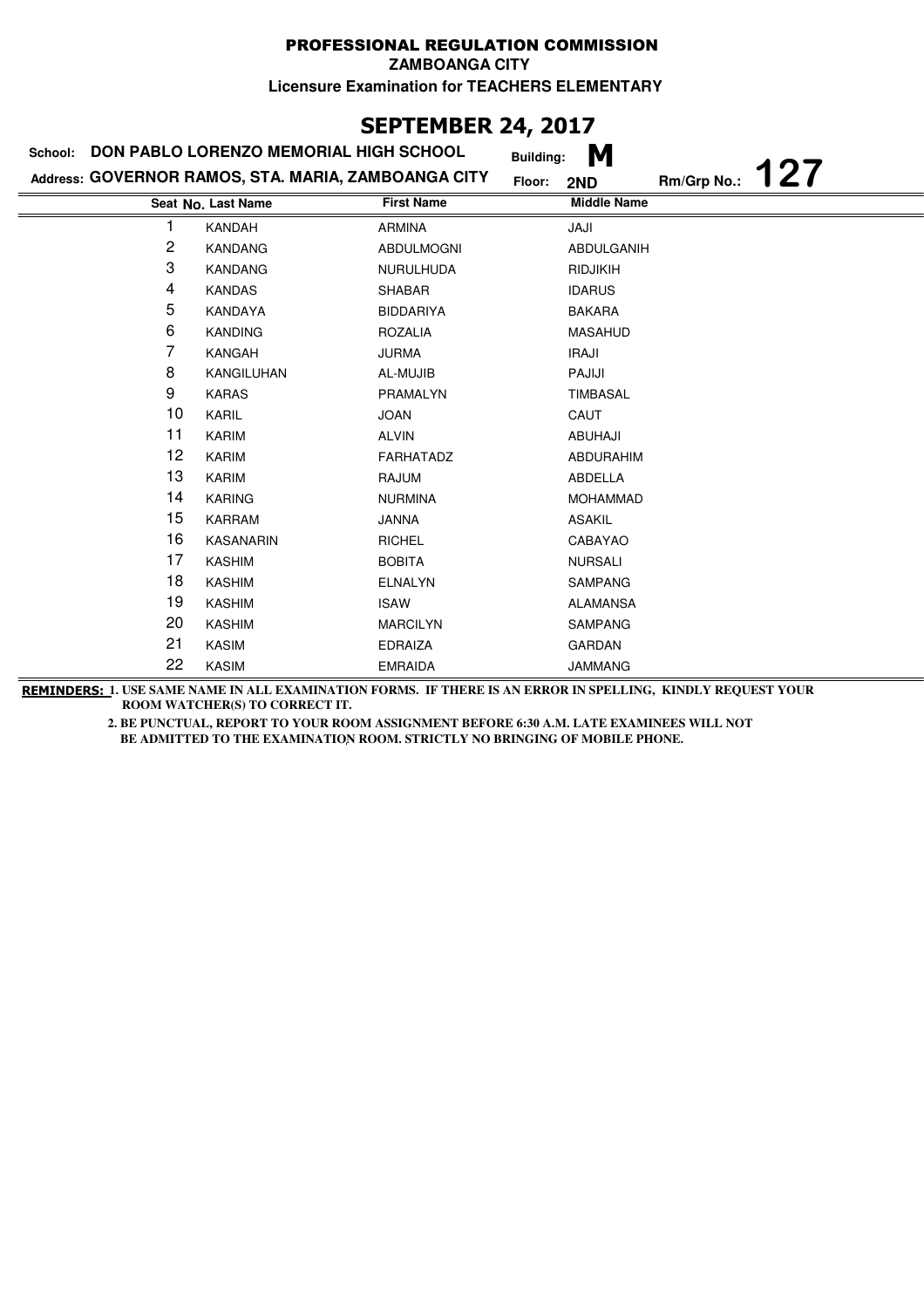#### PROFESSIONAL REGULATION COMMISSION **ZAMBOANGA CITY**

**Licensure Examination for TEACHERS ELEMENTARY**

# **SEPTEMBER 24, 2017**

| School: | DON PABLO LORENZO MEMORIAL HIGH SCHOOL              |                    | M<br><b>Building:</b> |             |     |
|---------|-----------------------------------------------------|--------------------|-----------------------|-------------|-----|
|         | Address: GOVERNOR RAMOS, STA. MARIA, ZAMBOANGA CITY |                    | Floor:<br>2ND         | Rm/Grp No.: | 128 |
|         | Seat No. Last Name                                  | <b>First Name</b>  | <b>Middle Name</b>    |             |     |
|         | <b>KASIM</b>                                        | <b>GADAH</b>       | <b>KINISTAL</b>       |             |     |
| 2       | <b>KASIM</b>                                        | <b>JOCELYN</b>     | <b>ANTAI</b>          |             |     |
| 3       | <b>KASIM</b>                                        | <b>MARAKAG</b>     | <b>JALA</b>           |             |     |
| 4       | <b>KASIM</b>                                        | <b>NAJER</b>       | <b>MOHAMMAD</b>       |             |     |
| 5       | <b>KASIM</b>                                        | <b>NURMALYN</b>    | <b>DAUL</b>           |             |     |
| 6       | <b>KASIM</b>                                        | <b>PAULYNE</b>     | <b>IMAO</b>           |             |     |
| 7       | <b>KASIM</b>                                        | SANDRAYEESA        | <b>IMAO</b>           |             |     |
| 8       | <b>KASIM</b>                                        | <b>SARIFA</b>      | <b>TOTONG</b>         |             |     |
| 9       | <b>KASIM</b>                                        | <b>SITTI HUSNA</b> | <b>JALA</b>           |             |     |
| 10      | <b>KASIM</b>                                        | <b>WARDA</b>       | <b>OMAR</b>           |             |     |
| 11      | <b>KASTIRI</b>                                      | <b>ROSELYN</b>     | JUMADIL               |             |     |
| 12      | <b>KASTULAN</b>                                     | <b>DURMI</b>       | <b>TSAJILI</b>        |             |     |
| 13      | <b>KASTULAN</b>                                     | <b>ELMA</b>        | <b>JOE</b>            |             |     |
| 14      | KASULA                                              | <b>SHAIMA</b>      | ARPA                  |             |     |
| 15      | KAUTO                                               | RAHIMA             | ALIH                  |             |     |
| 16      | <b>KAYGUAN</b>                                      | <b>SHINGSHE</b>    | <b>JIKIRI</b>         |             |     |
| 17      | <b>KAYTING</b>                                      | NURUL-AINIE        | <b>BAGINDA</b>        |             |     |
| 18      | <b>KHAN</b>                                         | <b>ELEKMAL</b>     | <b>HAIL</b>           |             |     |
| 19      | <b>KHAN</b>                                         | <b>HALIM</b>       | <b>HAIL</b>           |             |     |
| 20      | KIBTIANI                                            | APPLE JANE         | SALBI                 |             |     |
| 21      | KILAT                                               | JELYN              | <b>HITALADA</b>       |             |     |
| 22      | KILAT                                               | <b>RODYNA</b>      | PRAGAMAC              |             |     |

**REMINDERS: 1. USE SAME NAME IN ALL EXAMINATION FORMS. IF THERE IS AN ERROR IN SPELLING, KINDLY REQUEST YOUR ROOM WATCHER(S) TO CORRECT IT.**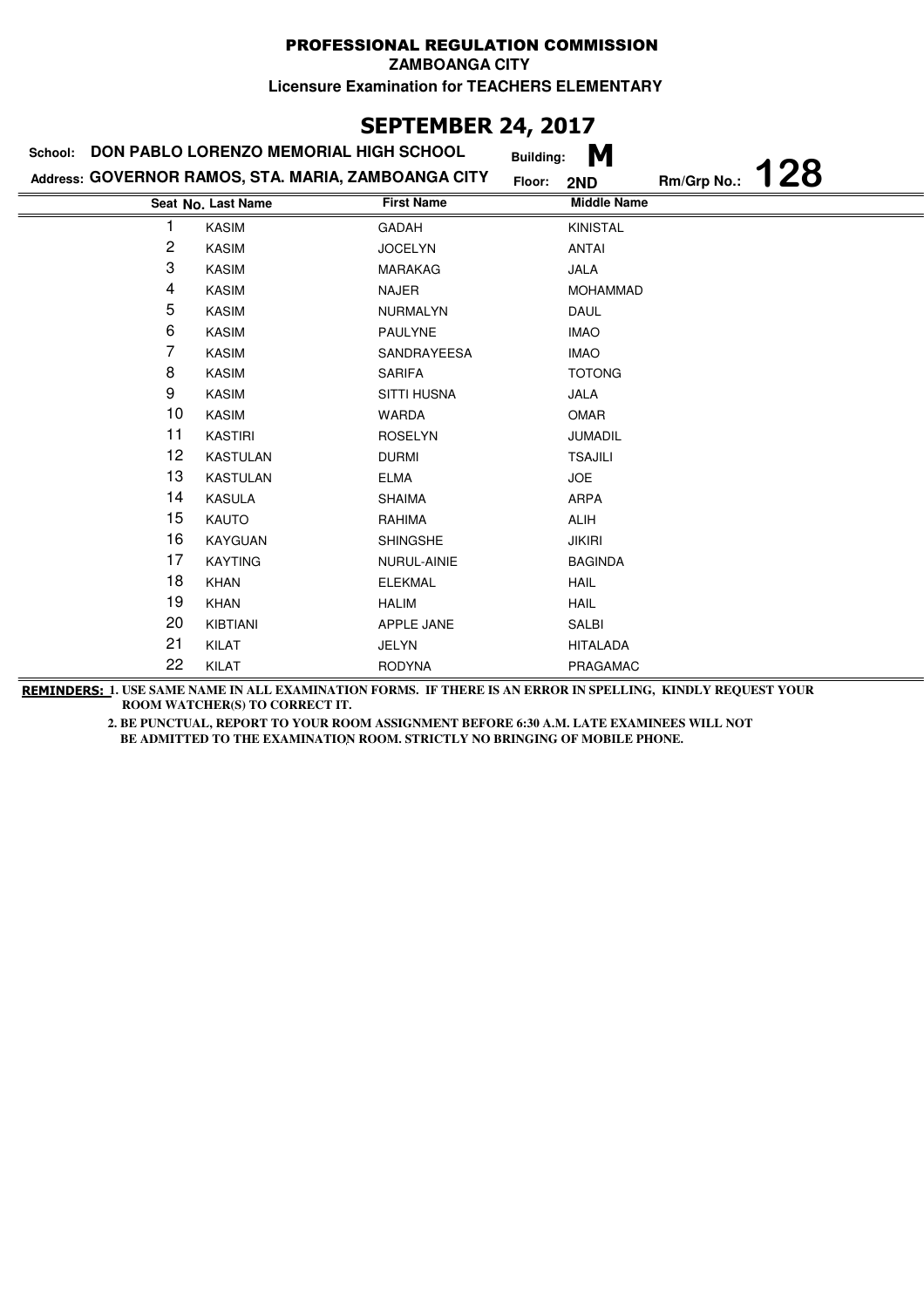# **SEPTEMBER 24, 2017**

| School: | DON PABLO LORENZO MEMORIAL HIGH SCHOOL              | <b>Building:</b>      | M                                |
|---------|-----------------------------------------------------|-----------------------|----------------------------------|
|         | Address: GOVERNOR RAMOS, STA. MARIA, ZAMBOANGA CITY | Floor:                | <b>129</b><br>Rm/Grp No.:<br>2ND |
|         | Seat No. Last Name                                  | <b>First Name</b>     | <b>Middle Name</b>               |
|         | <b>KILATON</b>                                      | <b>LOIS LANE</b>      | PATAYTAY                         |
| 2       | <b>KILINGUIN</b>                                    | <b>MERLYN</b>         | <b>VENIDA</b>                    |
| 3       | KIMBLE                                              | <b>DENIZAR</b>        | <b>ABSARI</b>                    |
| 4       | <b>KIMHONG</b>                                      | <b>DERMINDA</b>       | <b>SUBLE</b>                     |
| 5       | <b>KIMSON</b>                                       | <b>SUHAINA</b>        | <b>MANGKABONG</b>                |
| 6       | <b>KINAW</b>                                        | <b>PATERNA</b>        | SALA                             |
| 7       | <b>KIPLI</b>                                        | <b>BABYLITA</b>       | LAPET                            |
| 8       | <b>KIPTIANI</b>                                     | RAJIA                 | <b>HALIPI</b>                    |
| 9       | <b>KIRAH</b>                                        | SAHADA                | <b>IRELES</b>                    |
| 10      | <b>KIRAM</b>                                        | <b>HASSA</b>          | <b>KIDAN</b>                     |
| 11      | <b>KIRAM</b>                                        | <b>IMRAIDA</b>        | <b>ISMAN</b>                     |
| 12      | <b>KIRAM</b>                                        | NADZLA                | <b>KIDAN</b>                     |
| 13      | <b>KIRAM</b>                                        | <b>NURSIDA</b>        | <b>ABDUL</b>                     |
| 14      | <b>KIRAM</b>                                        | YARTINA               | <b>HAJIBIN</b>                   |
| 15      | <b>KISUN</b>                                        | <b>LELENG</b>         | <b>NUKUH</b>                     |
| 16      | <b>KNAIK</b>                                        | <b>NARGESS</b>        | SAWADJAAN                        |
| 17      | <b>KONG</b>                                         | <b>AL-MARITA</b>      | <b>IRALAN</b>                    |
| 18      | <b>KONG</b>                                         | <b>FATIMA RIMALEE</b> | TULUNJAIN                        |
| 19      | <b>KONG</b>                                         | <b>RUSBERT</b>        | <b>FALCASANTOS</b>               |
| 20      | <b>KUDA</b>                                         | RAZUL JAY             | <b>GORRA</b>                     |
| 21      | KUHUTAN                                             | <b>INNA</b>           | <b>ANNUARI</b>                   |
| 22      | KUHUTAN                                             | <b>SERMAHAR</b>       | <b>INDANAN</b>                   |

**REMINDERS: 1. USE SAME NAME IN ALL EXAMINATION FORMS. IF THERE IS AN ERROR IN SPELLING, KINDLY REQUEST YOUR ROOM WATCHER(S) TO CORRECT IT.**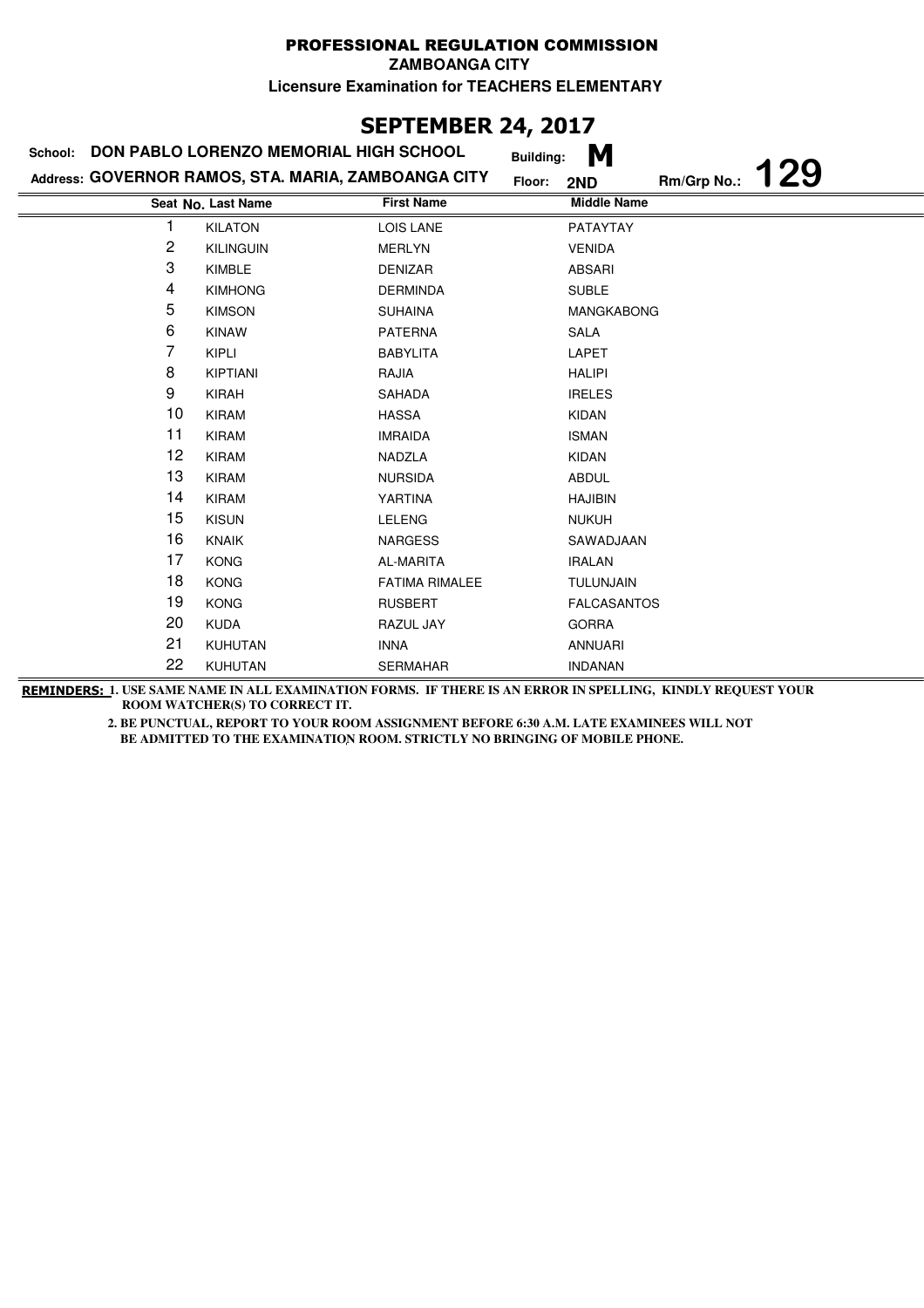# **SEPTEMBER 24, 2017**

| DON PABLO LORENZO MEMORIAL HIGH SCHOOL<br>School: |                                                     |                       | M<br><b>Building:</b> |             |            |
|---------------------------------------------------|-----------------------------------------------------|-----------------------|-----------------------|-------------|------------|
|                                                   | Address: GOVERNOR RAMOS, STA. MARIA, ZAMBOANGA CITY |                       | Floor:<br>2ND         | Rm/Grp No.: | <b>130</b> |
|                                                   | Seat No. Last Name                                  | <b>First Name</b>     | <b>Middle Name</b>    |             |            |
|                                                   | <b>KULANI</b>                                       | <b>ALKHAIDA</b>       | <b>DAMANG</b>         |             |            |
| 2                                                 | <b>KULANI</b>                                       | SAIRUL III            | <b>DAMANG</b>         |             |            |
| 3                                                 | KULLALUL                                            | RABIA                 | <b>KAMMARING</b>      |             |            |
| 4                                                 | KURARAL                                             | <b>NURHAIMA</b>       | SALAJIM               |             |            |
| 5                                                 | <b>KUSAW</b>                                        | <b>DALMA</b>          | <b>MANSANG</b>        |             |            |
| 6                                                 | <b>KUYONG</b>                                       | <b>ELTA</b>           | ULAH                  |             |            |
| 7                                                 | <b>KUYONG</b>                                       | NOIMERIZA             | <b>SUHUD</b>          |             |            |
| 8                                                 | <b>KUYONG</b>                                       | RAIYAN                | KASA                  |             |            |
| 9                                                 | <b>LABARTINOS</b>                                   | <b>ANDRI MARC</b>     | DE LEON               |             |            |
| 10                                                | LABIAN                                              | LARRY                 | SANGCADAN             |             |            |
| 11                                                | <b>LABON</b>                                        | SAMID                 | LAKIBUL               |             |            |
| 12                                                | <b>LABRADOR</b>                                     | <b>CHRISTY DORINE</b> | <b>EUGENIO</b>        |             |            |
| 13                                                | <b>LABUEN</b>                                       | <b>KATE CHARLYN</b>   | <b>EQUILA</b>         |             |            |
| 14                                                | <b>LABUGA</b>                                       | <b>ROSEMARIE</b>      | <b>ANTIAMPO</b>       |             |            |
| 15                                                | <b>LABUGA</b>                                       | <b>ROWENA</b>         | <b>ANTIAMPO</b>       |             |            |
| 16                                                | LACABE                                              | <b>MARIA DOLORES</b>  | <b>VERZOSA</b>        |             |            |
| 17                                                | LACANDULA                                           | <b>NELYN</b>          | <b>FELICIANO</b>      |             |            |
| 18                                                | LACASANDILI                                         | <b>ASNA</b>           | ABU                   |             |            |
| 19                                                | LACBAO                                              | <b>DINA</b>           | <b>BAING</b>          |             |            |
| 20                                                | LACBAO                                              | <b>RAISA</b>          | <b>BAING</b>          |             |            |
| 21                                                | LACBAY                                              | <b>FATIMA MARA</b>    | <b>HADJIBAIN</b>      |             |            |
| 22                                                | LADAGA                                              | RICHARD               | DAI                   |             |            |

**REMINDERS: 1. USE SAME NAME IN ALL EXAMINATION FORMS. IF THERE IS AN ERROR IN SPELLING, KINDLY REQUEST YOUR ROOM WATCHER(S) TO CORRECT IT.**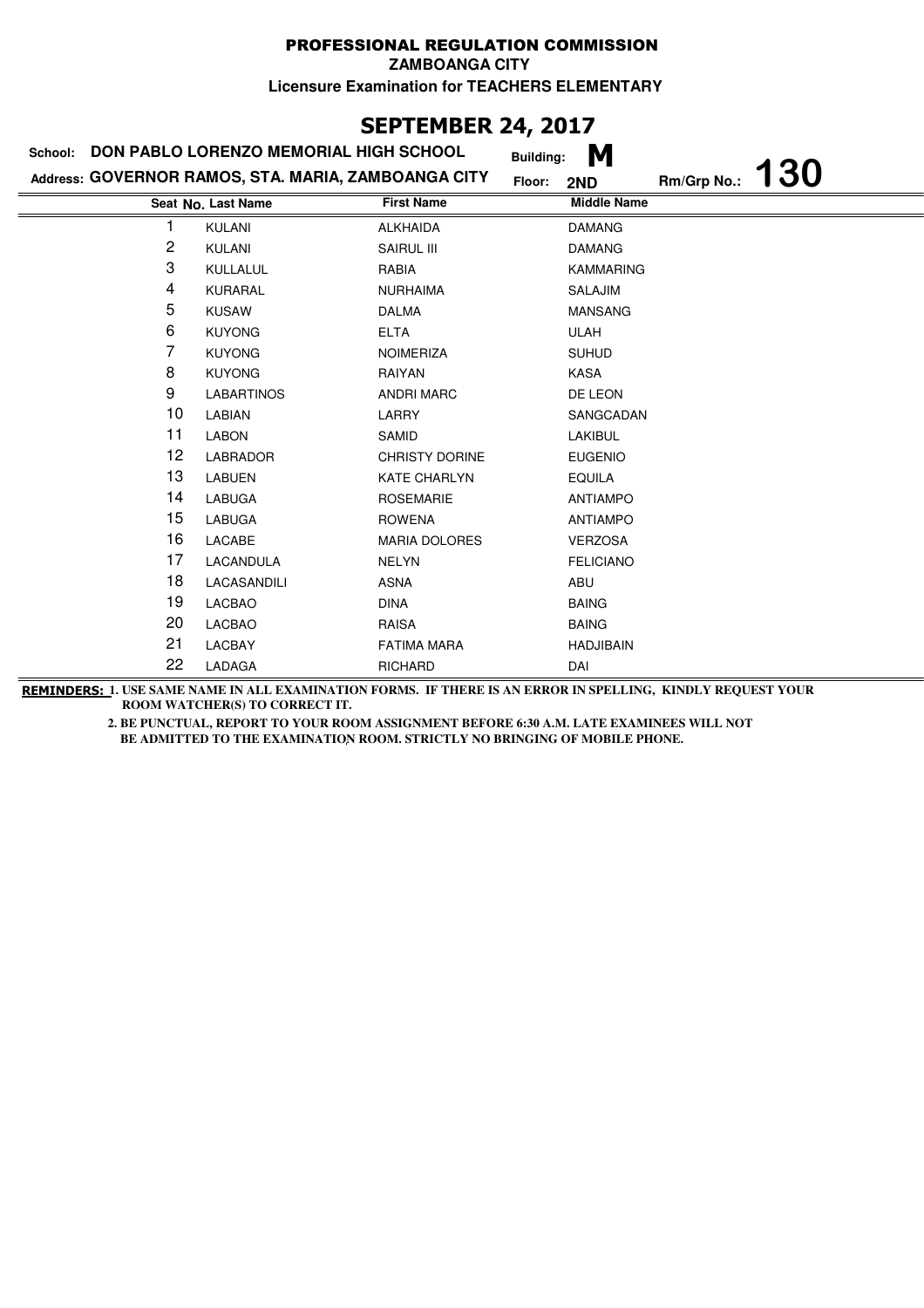# **SEPTEMBER 24, 2017**

| School: | DON PABLO LORENZO MEMORIAL HIGH SCHOOL              | <b>Building:</b>  | M                                |
|---------|-----------------------------------------------------|-------------------|----------------------------------|
|         | Address: GOVERNOR RAMOS, STA. MARIA, ZAMBOANGA CITY | Floor:            | <b>131</b><br>Rm/Grp No.:<br>2ND |
|         | Seat No. Last Name                                  | <b>First Name</b> | <b>Middle Name</b>               |
|         | LADJA                                               | <b>BABY RAISA</b> | <b>ABDULGAPOL</b>                |
| 2       | LADJA                                               | <b>BALDAYA</b>    | <b>PAEL</b>                      |
| 3       | LADJA                                               | <b>BARUN</b>      | <b>TAPEENG</b>                   |
| 4       | LADJA                                               | <b>FAIDA</b>      | <b>DAMOT</b>                     |
| 5       | LADJA                                               | <b>GERMALYN</b>   | SAHIJUAN                         |
| 6       | LADJA                                               | <b>JULHAYRA</b>   | <b>JUHORI</b>                    |
| 7       | LADJA                                               | MADZARPHY         | <b>SABTULA</b>                   |
| 8       | LADJA                                               | <b>MYRANUR</b>    | SABDANI                          |
| 9       | LADJA                                               | <b>NURHAYA</b>    | <b>SAHIBUL</b>                   |
| 10      | LADJA                                               | <b>UBAYYA</b>     | AMPARA                           |
| 11      | LADJAALAM                                           | <b>BRENDA</b>     | LADJAHALI                        |
| 12      | LADJAANANG                                          | <b>AURORA</b>     | <b>ALEJO</b>                     |
| 13      | LADJAANANG                                          | <b>MOJEER</b>     | ADILANSAD                        |
| 14      | LADJAHALI                                           | <b>NURFAISA</b>   | <b>ABTOH</b>                     |
| 15      | LADJAHARI                                           | <b>KANSIDA</b>    | <b>BAMA</b>                      |
| 16      | LADJAHASAN                                          | <b>FATMA</b>      | SARABI                           |
| 17      | LADJALAWAN                                          | <b>ALMIDA</b>     | <b>JOE</b>                       |
| 18      | LADJAMAIN                                           | SAIDA             | ABUBAKAR                         |
| 19      | LADJAMATLI                                          | WADJRAINA         | <b>HAMDI</b>                     |
| 20      | LADJID                                              | <b>SHERILYN</b>   | <b>MUKAIL</b>                    |
| 21      | LAGAM                                               | <b>FERDAUCIA</b>  | <b>SILBIN</b>                    |
| 22      | LAGAM                                               | <b>SABTURAY</b>   | <b>ASARI</b>                     |

**REMINDERS: 1. USE SAME NAME IN ALL EXAMINATION FORMS. IF THERE IS AN ERROR IN SPELLING, KINDLY REQUEST YOUR ROOM WATCHER(S) TO CORRECT IT.**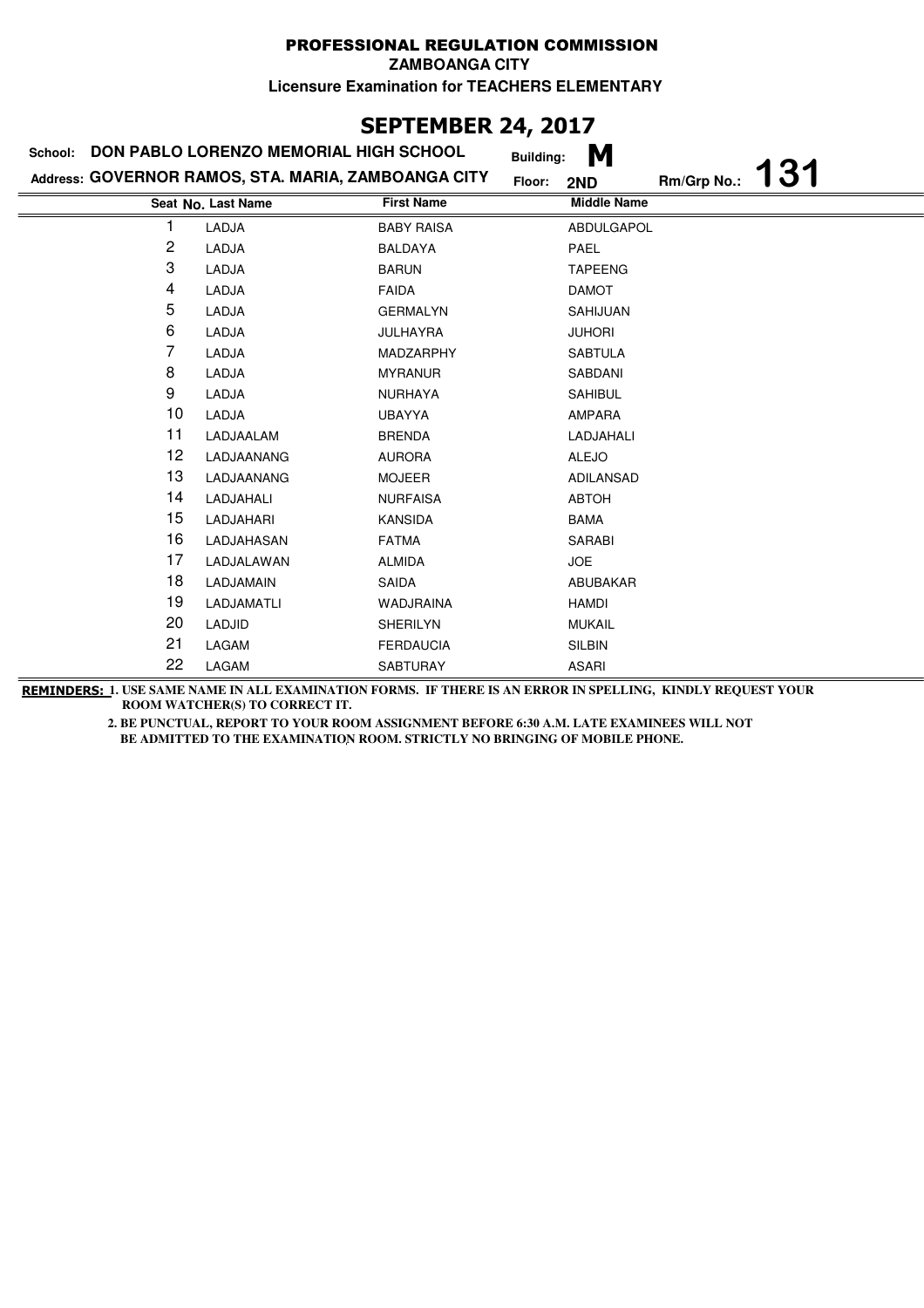**ZAMBOANGA CITY**

**Licensure Examination for TEACHERS ELEMENTARY**

# **SEPTEMBER 24, 2017**

| School:                 | DON PABLO LORENZO MEMORIAL HIGH SCHOOL              |                    | N<br><b>Building:</b>                         |  |
|-------------------------|-----------------------------------------------------|--------------------|-----------------------------------------------|--|
|                         | Address: GOVERNOR RAMOS, STA. MARIA, ZAMBOANGA CITY |                    | 132<br>Rm/Grp No.:<br>Floor:<br><b>GROUND</b> |  |
|                         | Seat No. Last Name                                  | <b>First Name</b>  | <b>Middle Name</b>                            |  |
|                         | LAGANG                                              | <b>EDEN GRACE</b>  | <b>GARCIA</b>                                 |  |
| $\overline{\mathbf{c}}$ | LAGAY                                               | <b>FERMAIDA</b>    | ABUBAKAR                                      |  |
| 3                       | LAGRIMAS                                            | IMEE               | SONER                                         |  |
| 4                       | LAGUNAY                                             | <b>MELVIN</b>      | <b>PAALISBO</b>                               |  |
| 5                       | LAIKAN                                              | <b>MERJITA</b>     | JURI                                          |  |
| 6                       | LAILAH                                              | <b>ALMAIDA</b>     | ANGARAH                                       |  |
| 7                       | LAIN                                                | <b>ADZMIN</b>      | <b>RAKING</b>                                 |  |
| 8                       | LAJA                                                | ABIGAEL            | ADILANSAD                                     |  |
| 9                       | LAJA                                                | <b>MADISAR</b>     | <b>SIRRASID</b>                               |  |
| 10                      | LAJA                                                | MAR-EEN            | <b>HATAMAN</b>                                |  |
| 11                      | LAJA                                                | <b>NURSIDA</b>     | RASAD                                         |  |
| 12                      | LAJA                                                | SAPIYA             | ADILANSAD                                     |  |
| 13                      | LAKI                                                | <b>ALONA</b>       | SALI                                          |  |
| 14                      | LAKIBUL                                             | <b>ELIZA</b>       | <b>HASSAN</b>                                 |  |
| 15                      | LAKIBUL                                             | MADZMA             | ABUBAKAR                                      |  |
| 16                      | <b>LAKIBUL</b>                                      | <b>MENNA</b>       | <b>PUNGLOH</b>                                |  |
| 17                      | LAKIM                                               | <b>KARSUMA</b>     | <b>HALIMAO</b>                                |  |
| 18                      | LALIH                                               | <b>HULMAH</b>      | NUMMAANI                                      |  |
| 19                      | LALIYAH                                             | <b>ABDUL BASIR</b> | <b>ALIPON</b>                                 |  |
| 20                      | LALIYAH                                             | <b>FATMA</b>       | <b>ALIPON</b>                                 |  |
| 21                      | LALIYAH                                             | <b>MONA</b>        | <b>ALIPON</b>                                 |  |
| 22                      | LALIYAH                                             | RAYANA             | <b>NAING</b>                                  |  |

**REMINDERS: 1. USE SAME NAME IN ALL EXAMINATION FORMS. IF THERE IS AN ERROR IN SPELLING, KINDLY REQUEST YOUR ROOM WATCHER(S) TO CORRECT IT.**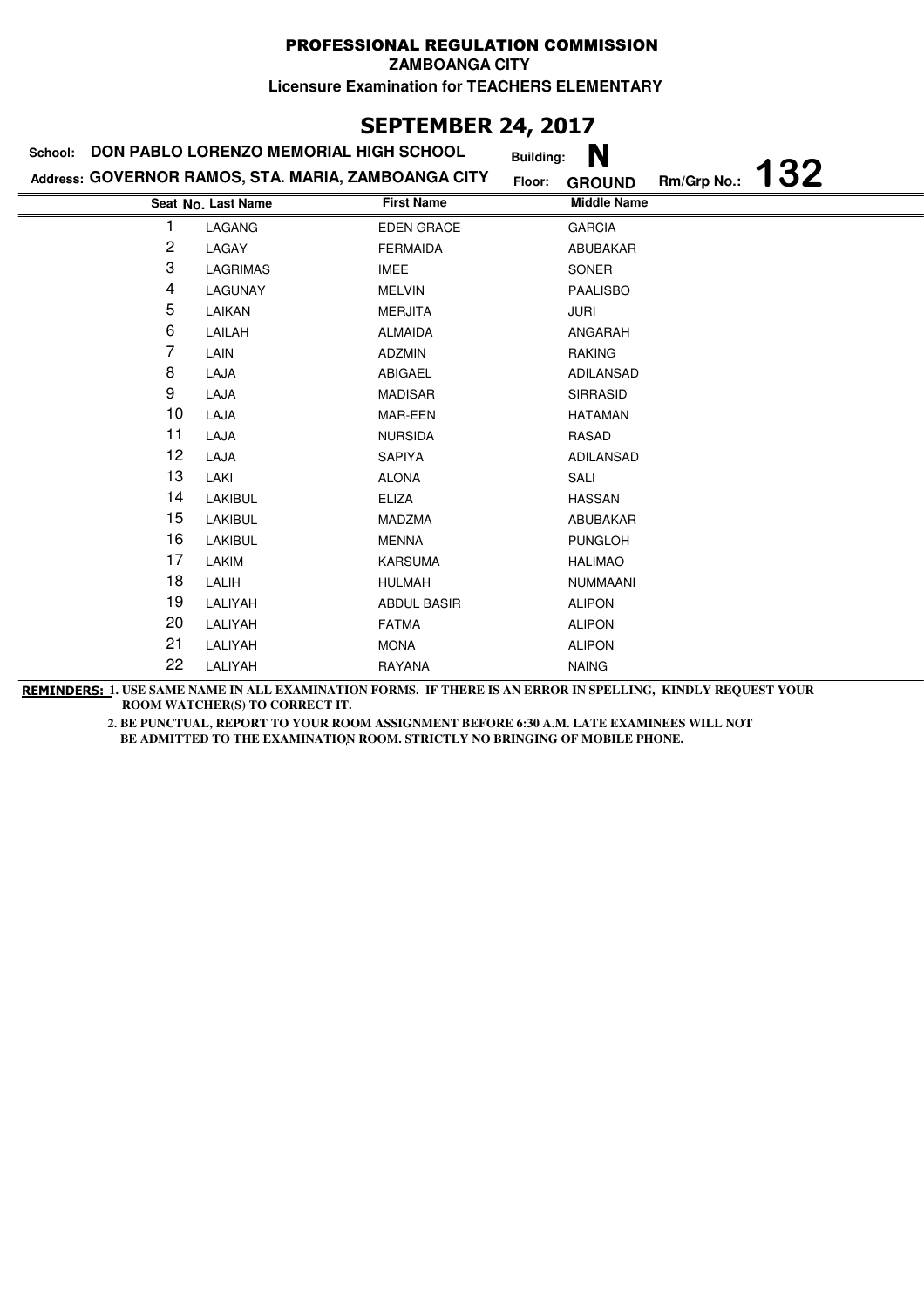**ZAMBOANGA CITY**

**Licensure Examination for TEACHERS ELEMENTARY**

# **SEPTEMBER 24, 2017**

| School: | DON PABLO LORENZO MEMORIAL HIGH SCHOOL              |                   | <b>Building:</b> | N                  |             |            |
|---------|-----------------------------------------------------|-------------------|------------------|--------------------|-------------|------------|
|         | Address: GOVERNOR RAMOS, STA. MARIA, ZAMBOANGA CITY |                   | Floor:           | <b>GROUND</b>      | Rm/Grp No.: | <b>133</b> |
|         | Seat No. Last Name                                  | <b>First Name</b> |                  | <b>Middle Name</b> |             |            |
| 1       | LALLIYO                                             | <b>NIRMA</b>      |                  | <b>INDAHI</b>      |             |            |
| 2       | LAMAYO                                              | ROSE ANN GRACE    |                  | <b>JAAFAR</b>      |             |            |
| 3       | LANDUNGAN                                           | AL-SAMAD          |                  | <b>ULOD</b>        |             |            |
| 4       | LANDUNGAN                                           | <b>FATIMA</b>     |                  | <b>ULOD</b>        |             |            |
| 5       | LANG                                                | <b>JOHN DAVE</b>  |                  | CARREON            |             |            |
| 6       | LANGGAMON                                           | <b>EMILY</b>      |                  | <b>DOMINGO</b>     |             |            |
| 7       | <b>LANIGAO</b>                                      | <b>KIMBERLY</b>   |                  | AREVALO            |             |            |
| 8       | LAO                                                 | <b>REYNAMIE</b>   |                  | <b>ALTOVEROS</b>   |             |            |
| 9       | LAPE                                                | <b>EMMELOU</b>    |                  | <b>DEITA</b>       |             |            |
| 10      | <b>LAPOÑETE</b>                                     | <b>EDIZA</b>      |                  | <b>BORNALES</b>    |             |            |
| 11      | <b>LAQUIO</b>                                       | <b>MICHELL</b>    |                  | <b>JACINTO</b>     |             |            |
| 12      | LARDIZABAL                                          | MARY-ANN          |                  | VILLAPLANA         |             |            |
| 13      | LARIMAN                                             | <b>MERCISSA</b>   |                  | JANNATUL           |             |            |
| 14      | LASAL                                               | ASAD              |                  | <b>MODJOL</b>      |             |            |
| 15      | LATASAN                                             | <b>AGNES</b>      |                  | <b>BORCES</b>      |             |            |
| 16      | LATIF                                               | <b>NELSON</b>     |                  | ALHARI             |             |            |
| 17      | LATIP                                               | <b>ENA</b>        |                  | <b>DUGASAN</b>     |             |            |
| 18      | LATIP                                               | <b>MARY JANE</b>  |                  | <b>HAPAL</b>       |             |            |
| 19      | LATIP                                               | RASHMIYA          |                  | <b>IGNACIO</b>     |             |            |
| 20      | LATIP                                               | <b>VANESSA</b>    |                  | <b>AMERICA</b>     |             |            |
| 21      | <b>LAUDIN</b>                                       | LATIPA            |                  | SALASAY            |             |            |
| 22      | <b>LAURENTE</b>                                     | <b>AIRA</b>       |                  | <b>BANICO</b>      |             |            |

**REMINDERS: 1. USE SAME NAME IN ALL EXAMINATION FORMS. IF THERE IS AN ERROR IN SPELLING, KINDLY REQUEST YOUR ROOM WATCHER(S) TO CORRECT IT.**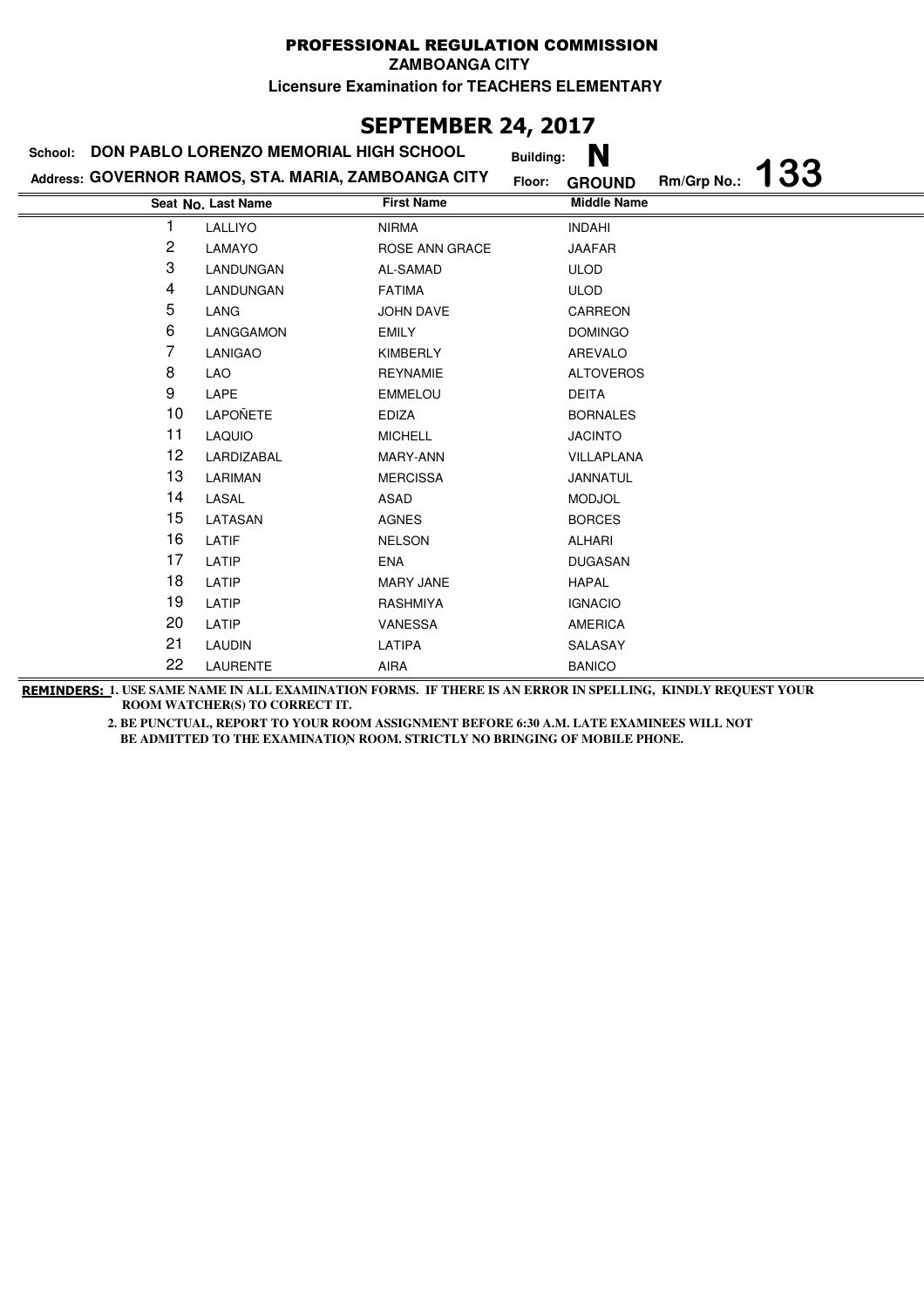**ZAMBOANGA CITY**

**Licensure Examination for TEACHERS ELEMENTARY**

## **SEPTEMBER 24, 2017**

#### **Last Name Middle Name Address: GOVERNOR RAMOS, STA. MARIA, ZAMBOANGA CITY School: DON PABLO LORENZO MEMORIAL HIGH SCHOOL Building: N Floor: GROUND Rm/Grp No.: 134 Seat No.** 1 LAURIAGA EVA GELACIO 2 LAURIE MARIVEL ECHAVIA 3 LAURITO MEDALYN SANGCOM 4 LAYONG IMBRAIDA JAMAD 5 LAZARO JULIANNE CAMILLE STA. TERESA 6 LEDESMA CHARITY DIANNE ENRIQUEZ 7 LEGASPI JUDITH JAMIRO 8 LEOGAN GLEIDI BATUIGAS 9 LEON SALHA DAUD 10 LEPASANA CAREN MIE MARTONIA 11 LEPASANA JOAQUIN MARTONIA 12 LESEN SARIFA MUHAMMADTAHIL 13 LEYSON APRIL JOY GUERRERO 14 LIALAH GADALI MARAJUKI 15 LIANG MARGIE SIETE 16 LIBAN EMER ROSE DOÑOS 17 LIBO JENNIE ROSE GANADOS 18 LIBRADO JERLYN ALICER 19 LIGUID DIANA JANE MENDOLA 20 LIGUID SHANNON SHANNON MENDOLA 21 LIM ALVIN ALVIN 22 LIM FARHA TAMLANI

**REMINDERS: 1. USE SAME NAME IN ALL EXAMINATION FORMS. IF THERE IS AN ERROR IN SPELLING, KINDLY REQUEST YOUR ROOM WATCHER(S) TO CORRECT IT.**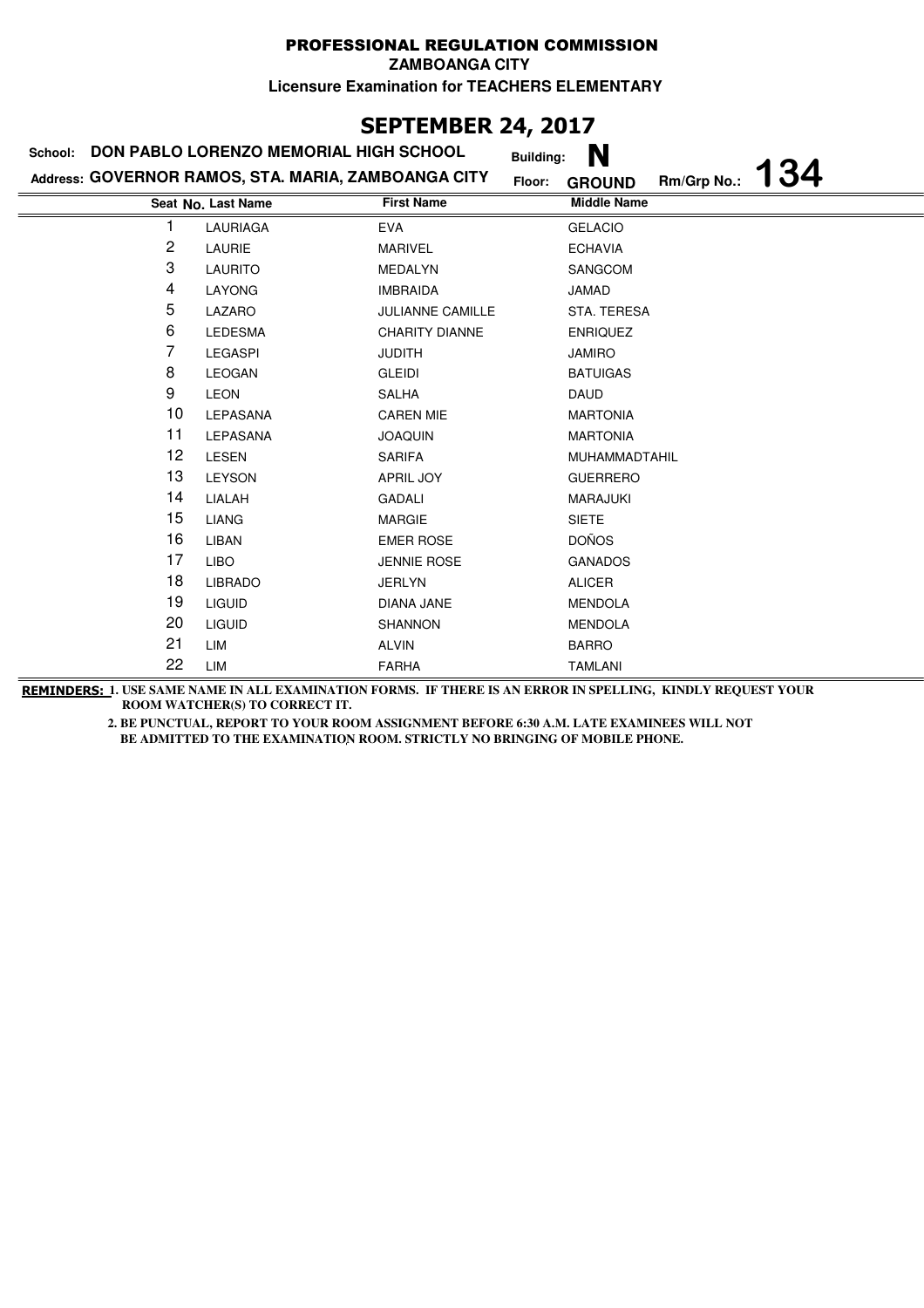# **SEPTEMBER 24, 2017**

| School: | DON PABLO LORENZO MEMORIAL HIGH SCHOOL              |                   | <b>Building:</b> | N                  |             |            |
|---------|-----------------------------------------------------|-------------------|------------------|--------------------|-------------|------------|
|         | Address: GOVERNOR RAMOS, STA. MARIA, ZAMBOANGA CITY |                   | Floor:           | 2ND                | Rm/Grp No.: | <b>135</b> |
|         | Seat No. Last Name                                  | <b>First Name</b> |                  | <b>Middle Name</b> |             |            |
|         | LIM                                                 | MADZKHAN          |                  | <b>DASTALA</b>     |             |            |
| 2       | LIM                                                 | <b>MAUREEN</b>    |                  | SAMLANI            |             |            |
| 3       | LIM                                                 | <b>NELYN</b>      |                  | <b>KATARIO</b>     |             |            |
| 4       | LIM                                                 | NUR-ADZMIN        |                  | <b>MAULE</b>       |             |            |
| 5       | LIM                                                 | <b>SHEANIE</b>    |                  | <b>HUTBAH</b>      |             |            |
| 6       | <b>LIMANDONG</b>                                    | <b>ROMANA</b>     |                  | <b>KARIL</b>       |             |            |
| 7       | LIMARE                                              | <b>DAN KEVIN</b>  |                  | <b>ALBAN</b>       |             |            |
| 8       | LIMARE                                              | <b>KRISTINE</b>   |                  | <b>ALBAN</b>       |             |            |
| 9       | <b>LIMBAGA</b>                                      | SARAH JANE        |                  | RAMO               |             |            |
| 10      | LIMEN                                               | ANNA MAE          |                  | MANALOPILAR        |             |            |
| 11      | <b>LIMEN</b>                                        | ANNIE             |                  | PERALTA            |             |            |
| 12      | <b>LIMEN</b>                                        | <b>JAYLYN</b>     |                  | <b>ALFONSO</b>     |             |            |
| 13      | <b>LIMEN</b>                                        | <b>REYJENE</b>    |                  | <b>POLIRAN</b>     |             |            |
| 14      | <b>LIMERO</b>                                       | <b>ABDULNASI</b>  |                  | <b>ISARIL</b>      |             |            |
| 15      | <b>LIMERO</b>                                       | ROMAIDA           |                  | <b>ISARIL</b>      |             |            |
| 16      | <b>LIMPASAN</b>                                     | ANANGSALLA        |                  | SARAIL             |             |            |
| 17      | LIMPASAN                                            | <b>NURSAIFA</b>   |                  | <b>NASARANI</b>    |             |            |
| 18      | <b>LIMPASAN</b>                                     | REYADA            |                  | <b>ASKALI</b>      |             |            |
| 19      | <b>LIMUG</b>                                        | ABDULRACHID       |                  | <b>USMAN</b>       |             |            |
| 20      | LINGANAN                                            | KIMBERLY JAY      |                  | <b>SIOKO</b>       |             |            |
| 21      | LINGGISAN                                           | <b>FARNIZA</b>    |                  | MANALUL            |             |            |
| 22      | <b>LIPAE</b>                                        | AL-AMEER          |                  | <b>GANIE</b>       |             |            |

**REMINDERS: 1. USE SAME NAME IN ALL EXAMINATION FORMS. IF THERE IS AN ERROR IN SPELLING, KINDLY REQUEST YOUR ROOM WATCHER(S) TO CORRECT IT.**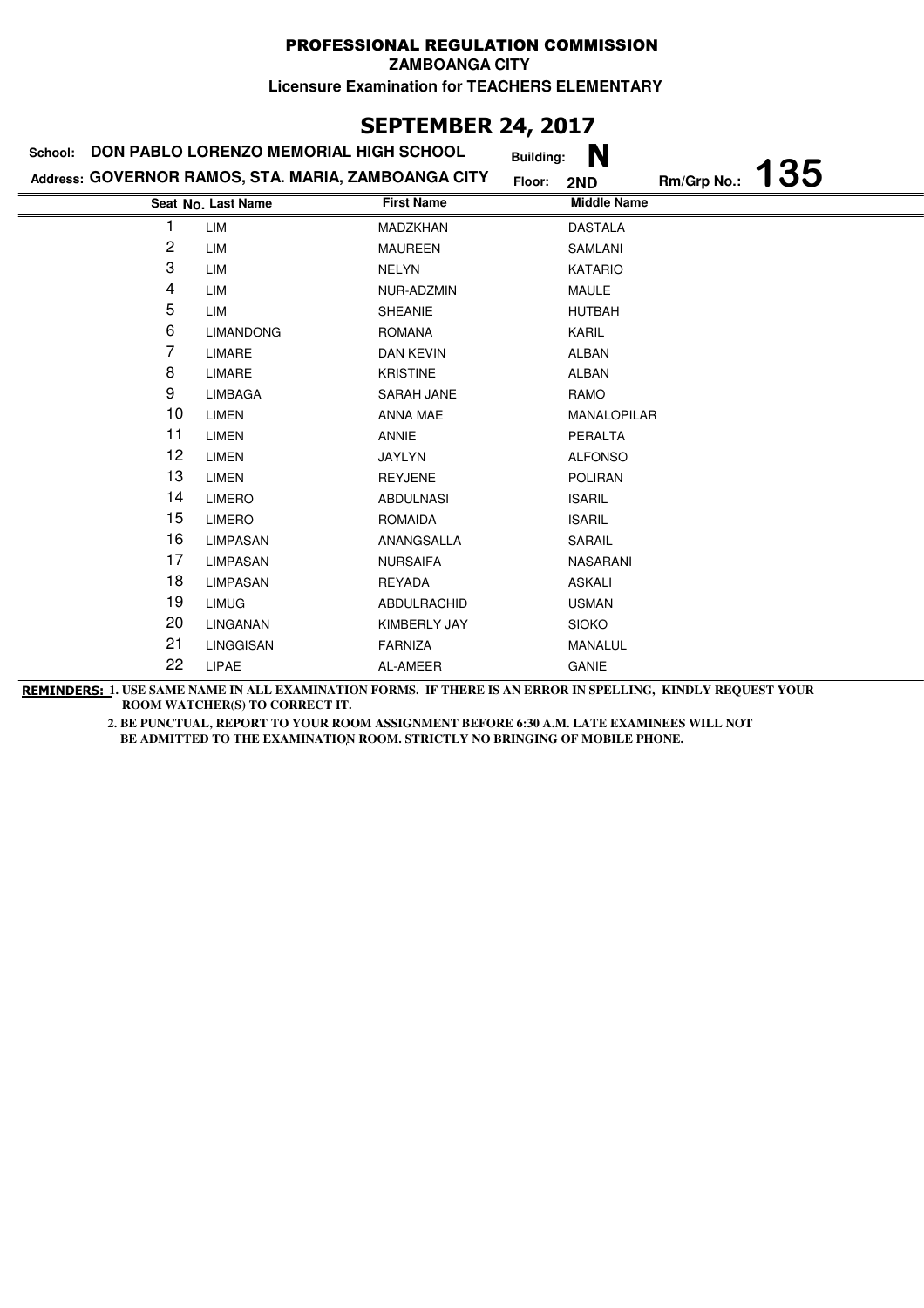# **SEPTEMBER 24, 2017**

| School: | DON PABLO LORENZO MEMORIAL HIGH SCHOOL              |                    | N<br><b>Building:</b> |             |            |
|---------|-----------------------------------------------------|--------------------|-----------------------|-------------|------------|
|         | Address: GOVERNOR RAMOS, STA. MARIA, ZAMBOANGA CITY |                    | Floor:<br>2ND         | Rm/Grp No.: | <b>136</b> |
|         | Seat No. Last Name                                  | <b>First Name</b>  | <b>Middle Name</b>    |             |            |
| 1       | <b>LIPAE</b>                                        | <b>JAYPEE</b>      | <b>HUSSAIN</b>        |             |            |
| 2       | LIPAE                                               | <b>SALMA</b>       | <b>JIKIRE</b>         |             |            |
| 3       | LIPAE                                               | <b>SARHA</b>       | <b>DASALI</b>         |             |            |
| 4       | LIPALDA                                             | <b>ADZMIN</b>      | <b>GOBERNO</b>        |             |            |
| 5       | <b>LIPAYO</b>                                       | <b>REGINE ROSE</b> | <b>BAYAWA</b>         |             |            |
| 6       | <b>LISBOS</b>                                       | <b>REGANE</b>      | <b>BELLO</b>          |             |            |
| 7       | <b>LLANTO</b>                                       | <b>CHERRY</b>      | <b>RESTOJAS</b>       |             |            |
| 8       | <b>LOMOTOS</b>                                      | <b>LEAH GRACE</b>  | <b>TUBOG</b>          |             |            |
| 9       | <b>LOPEZ</b>                                        | <b>HELEN</b>       | VILLANUEVA            |             |            |
| 10      | <b>LORENZO</b>                                      | <b>JENVER IDOL</b> | <b>EVARDO</b>         |             |            |
| 11      | <b>LORENZO</b>                                      | <b>MARICAR</b>     | <b>BELANDRES</b>      |             |            |
| 12      | <b>LORETE</b>                                       | <b>EMMAR ED</b>    | <b>LUCUSIA</b>        |             |            |
| 13      | <b>LORION</b>                                       | RHADEL             | VILLAGANTE            |             |            |
| 14      | LOY                                                 | <b>ROHILYN</b>     | <b>JAMMAHARI</b>      |             |            |
| 15      | LOZANO                                              | <b>MAUREEN</b>     | <b>JALAIDE</b>        |             |            |
| 16      | LU                                                  | <b>KATHERINE</b>   | <b>BUNDA</b>          |             |            |
| 17      | <b>LUANG</b>                                        | ROSE VILLA         | <b>SUMER</b>          |             |            |
| 18      | <b>LUBATON</b>                                      | MA. MICHAELA       | <b>DAGUN</b>          |             |            |
| 19      | <b>LUBON</b>                                        | RUSSEL JAY         | <b>AVENIDO</b>        |             |            |
| 20      | LUCHAVEZ                                            | ANGIE              | <b>CISMAR</b>         |             |            |
| 21      | <b>LUCHING</b>                                      | <b>MERCEDES</b>    | <b>AGURA</b>          |             |            |
| 22      | LUEGA                                               | <b>MAY QUEEN</b>   | <b>TOLENTINO</b>      |             |            |

**REMINDERS: 1. USE SAME NAME IN ALL EXAMINATION FORMS. IF THERE IS AN ERROR IN SPELLING, KINDLY REQUEST YOUR ROOM WATCHER(S) TO CORRECT IT.**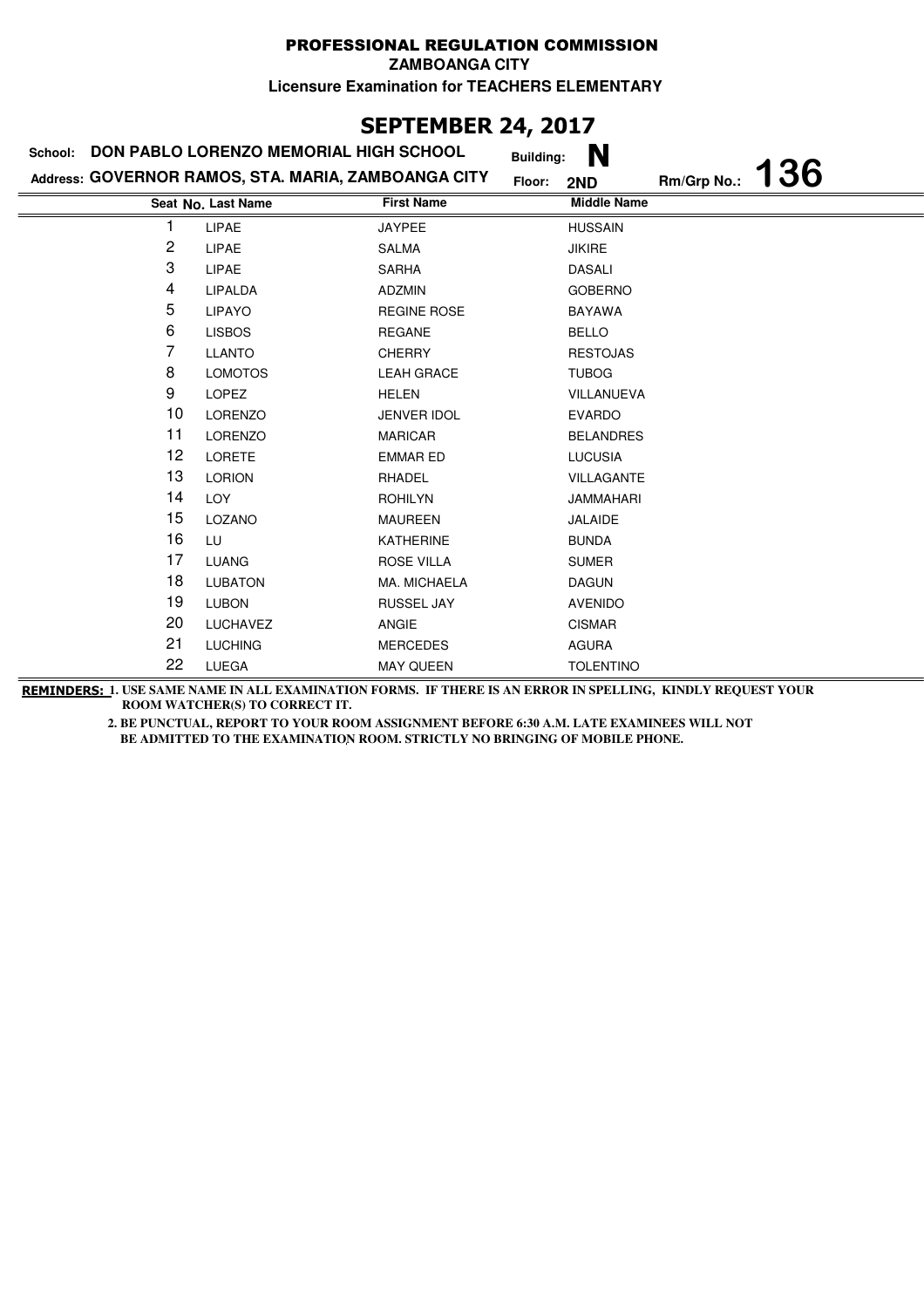# **SEPTEMBER 24, 2017**

| School: | DON PABLO LORENZO MEMORIAL HIGH SCHOOL              |                       | N<br><b>Building:</b> |                    |            |
|---------|-----------------------------------------------------|-----------------------|-----------------------|--------------------|------------|
|         | Address: GOVERNOR RAMOS, STA. MARIA, ZAMBOANGA CITY |                       | Floor:<br>2ND         | Rm/Grp No.:        | <b>137</b> |
|         | Seat No. Last Name                                  | <b>First Name</b>     |                       | <b>Middle Name</b> |            |
| 1       | <b>LUGA</b>                                         | <b>JOVELYN</b>        | LAGARE                |                    |            |
| 2       | LUGATIMAN                                           | <b>MARIDOL</b>        | SAGAL                 |                    |            |
| 3       | LUGSANAY                                            | CRESEL                | <b>DAPAR</b>          |                    |            |
| 4       | <b>LUKKONG</b>                                      | <b>NORMINA</b>        | <b>ARASAIN</b>        |                    |            |
| 5       | <b>LUKMAN</b>                                       | LOR-AIMA              | SAHIDDAN              |                    |            |
| 6       | <b>LUKMAN</b>                                       | <b>NURISA</b>         | <b>AKIRAN</b>         |                    |            |
| 7       | <b>LUKMAN</b>                                       | RAMNASER              | SAID                  |                    |            |
| 8       | <b>LUMAGLAG</b>                                     | <b>APRA</b>           | <b>SAKILAN</b>        |                    |            |
| 9       | <b>LUMANDUNG</b>                                    | AILA                  | <b>TULOK</b>          |                    |            |
| 10      | <b>LUMAPAY</b>                                      | <b>RICHARD</b>        | <b>ANDO</b>           |                    |            |
| 11      | <b>LUMATAO</b>                                      | <b>KENNY</b>          |                       | <b>MEDEQUILLO</b>  |            |
| 12      | <b>LUMOCSO</b>                                      | ROSE JANE             | LAÑOJAN               |                    |            |
| 13      | <b>LUMPAPAC</b>                                     | <b>JENNIE</b>         | <b>DAMDANA</b>        |                    |            |
| 14      | <b>LUMPAPAC</b>                                     | <b>JESSA MAY</b>      | <b>MAALAO</b>         |                    |            |
| 15      | <b>LUMPAPAC</b>                                     | MARY MAE              | <b>EBOL</b>           |                    |            |
| 16      | <b>LUMPAPAC</b>                                     | <b>SHERWIN</b>        | <b>DANDANA</b>        |                    |            |
| 17      | <b>LUNA</b>                                         | <b>CRISTA ALVIGAY</b> | SAQUILAN              |                    |            |
| 18      | LUNA                                                | <b>ELISA</b>          | <b>PERFAS</b>         |                    |            |
| 19      | <b>LUNA</b>                                         | <b>GISELLE</b>        | <b>REPALDA</b>        |                    |            |
| 20      | <b>LUNA</b>                                         | <b>SEGUNDINA</b>      | <b>BUQUEG</b>         |                    |            |
| 21      | <b>LUNAS</b>                                        | <b>NORHIMA</b>        | <b>TASLIMIN</b>       |                    |            |
| 22      | <b>LUNGBUS</b>                                      | <b>MUADZ</b>          | ALAO                  |                    |            |

**REMINDERS: 1. USE SAME NAME IN ALL EXAMINATION FORMS. IF THERE IS AN ERROR IN SPELLING, KINDLY REQUEST YOUR ROOM WATCHER(S) TO CORRECT IT.**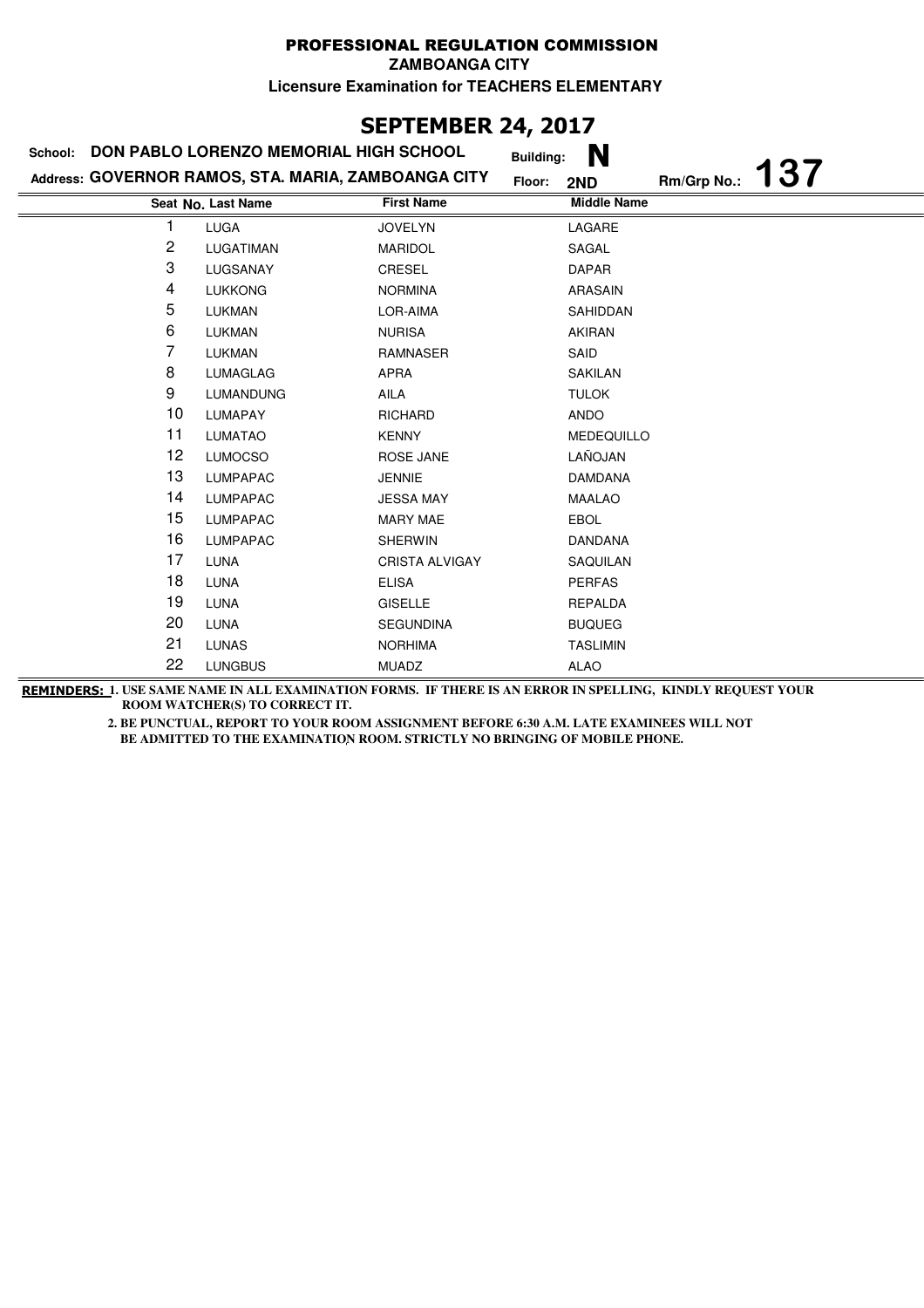# **SEPTEMBER 24, 2017**

| DON PABLO LORENZO MEMORIAL HIGH SCHOOL<br>School: |                                                     |                     | N<br><b>Building:</b> |             |            |
|---------------------------------------------------|-----------------------------------------------------|---------------------|-----------------------|-------------|------------|
|                                                   | Address: GOVERNOR RAMOS, STA. MARIA, ZAMBOANGA CITY |                     | Floor:<br>2ND         | Rm/Grp No.: | <b>138</b> |
|                                                   | Seat No. Last Name                                  | <b>First Name</b>   | <b>Middle Name</b>    |             |            |
|                                                   | <b>LUNSULAN</b>                                     | <b>FALERMA</b>      | <b>ASANNANG</b>       |             |            |
| 2                                                 | LUTIAN                                              | <b>KHAJIMA</b>      | <b>BAKIL</b>          |             |            |
| 3                                                 | LUTIAN                                              | <b>MARILYN</b>      | SARAIL                |             |            |
| 4                                                 | LUTIAN                                              | <b>YOCINDRA</b>     | <b>HADJIRUL</b>       |             |            |
| 5                                                 | LUYAO                                               | ANNY JANE           | <b>BENDANILLO</b>     |             |            |
| 6                                                 | <b>LUYAO</b>                                        | SHELAMAY            | GOOC                  |             |            |
| 7                                                 | <b>LUYO</b>                                         | <b>JERANE</b>       | DIAZ                  |             |            |
| 8                                                 | <b>MAADIL</b>                                       | <b>MUDZNA</b>       | <b>UMBAT</b>          |             |            |
| 9                                                 | <b>MAALA</b>                                        | <b>JESSICA</b>      | PEÑERO                |             |            |
| 10                                                | <b>MAALA</b>                                        | <b>ROZEL</b>        | PEÑERO                |             |            |
| 11                                                | <b>MAALUM</b>                                       | <b>JOSMIAIDA</b>    | <b>MONEL</b>          |             |            |
| 12                                                | <b>MAANG</b>                                        | RHESMA              | <b>KAMDON</b>         |             |            |
| 13                                                | <b>MAARIM</b>                                       | EDZNALYN            | <b>TARIBBUL</b>       |             |            |
| 14                                                | <b>MABAR</b>                                        | <b>NURISA</b>       | <b>NUBUA</b>          |             |            |
| 15                                                | MABAZZA                                             | <b>MARK JONIEL</b>  | AHAJANI               |             |            |
| 16                                                | <b>MABOL</b>                                        | <b>FARIZA</b>       | AHMAD                 |             |            |
| 17                                                | <b>MABUTING</b>                                     | <b>CRISTEL JOY</b>  | <b>LUDONG</b>         |             |            |
| 18                                                | <b>MACABENTA</b>                                    | <b>GIRLIE JOYCE</b> | GALEA                 |             |            |
| 19                                                | <b>MACABUAT</b>                                     | <b>ALYSSA</b>       | <b>ROJAS</b>          |             |            |
| 20                                                | <b>MACAJILOS</b>                                    | CHRISTAL JOY        | <b>QUINTAO</b>        |             |            |
| 21                                                | <b>MACAJILOS</b>                                    | JEFFE MAE           | <b>QUINTAO</b>        |             |            |
| 22                                                | <b>MACAPLA</b>                                      | <b>JUBERT</b>       | <b>DIGANG</b>         |             |            |

**REMINDERS: 1. USE SAME NAME IN ALL EXAMINATION FORMS. IF THERE IS AN ERROR IN SPELLING, KINDLY REQUEST YOUR ROOM WATCHER(S) TO CORRECT IT.**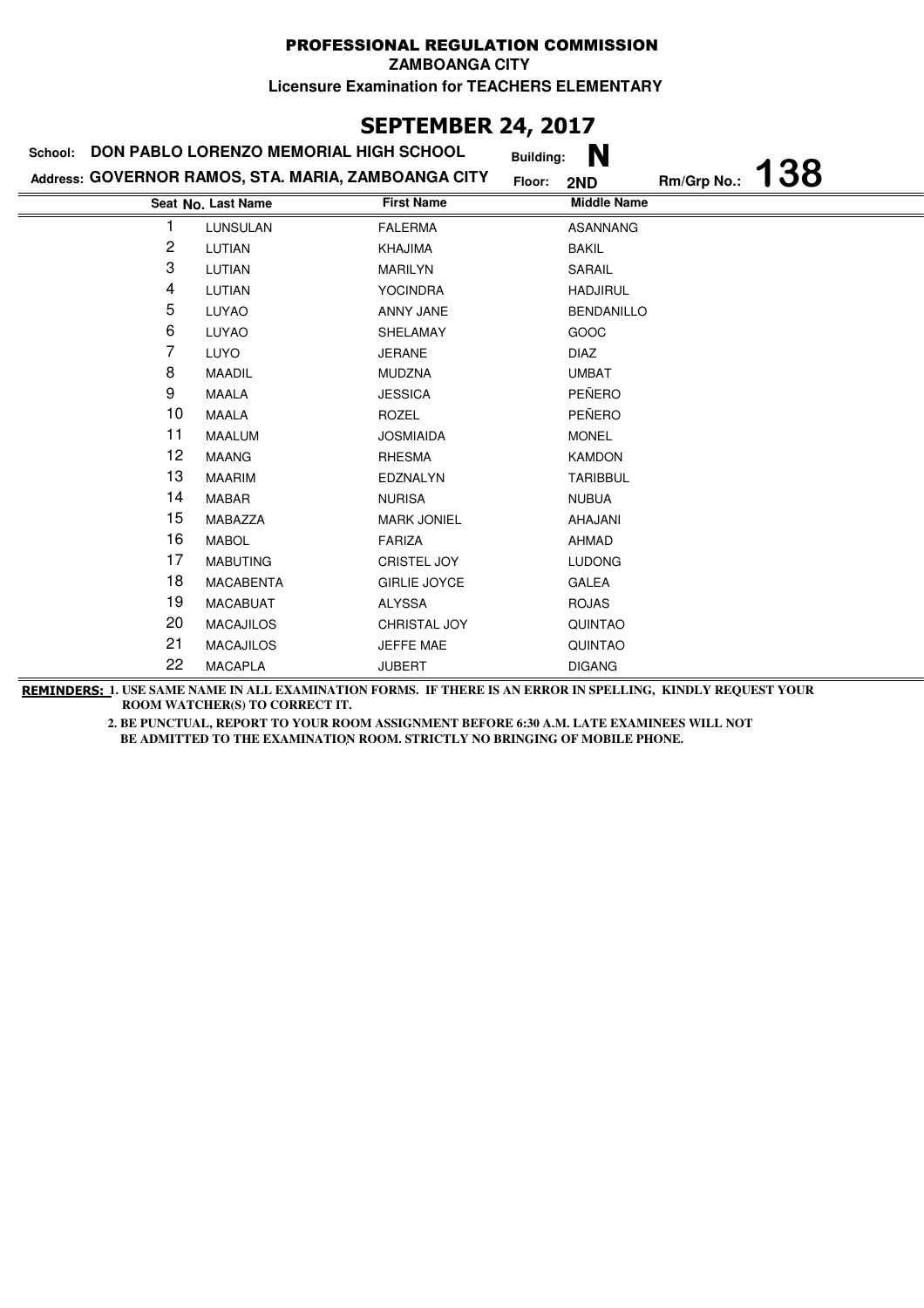# **SEPTEMBER 24, 2017**

| ZAMBOANGA NATIONAL HIGH SCHOOL - WEST<br>School: |                                             |                    | <b>MAIN</b><br><b>Building:</b> |
|--------------------------------------------------|---------------------------------------------|--------------------|---------------------------------|
|                                                  | Address: R.T. LIM BOULEVARD, ZAMBOANGA CITY | Floor:             | Rm/Grp No.:<br><b>GROUND</b>    |
|                                                  | Seat No. Last Name                          | <b>First Name</b>  | <b>Middle Name</b>              |
|                                                  | <b>MACATON</b>                              | <b>ANNIE ROSE</b>  | SAIDUL                          |
| 2                                                | <b>MACATUAL</b>                             | <b>JESSA ROSE</b>  | <b>BANGA</b>                    |
| 3                                                | <b>MACKLING</b>                             | <b>ARLYN</b>       | SAKILIN                         |
| 4                                                | <b>MACKLING</b>                             | <b>CATHERINE</b>   | <b>MOLTANI</b>                  |
| 5                                                | <b>MACROHON</b>                             | <b>MONA</b>        | <b>JACARIA</b>                  |
| 6                                                | MADAN                                       | <b>DARNA</b>       | <b>SAMPUROH</b>                 |
| 7                                                | <b>MADDAN</b>                               | <b>PERWINA</b>     | SADDALANI                       |
| 8                                                | <b>MADDAS</b>                               | <b>NURSILA</b>     | <b>AHARUL</b>                   |
| 9                                                | <b>MADDIYA</b>                              | <b>SHERILYN</b>    | <b>USMAN</b>                    |
| 10                                               | <b>MADIL</b>                                | <b>NARHA</b>       | <b>AKILI</b>                    |
| 11                                               | <b>MADISA</b>                               | ADZ-ANN            | <b>TOHDIKIH</b>                 |
| 12                                               | <b>MADISA</b>                               | <b>RUMAIDA</b>     | <b>ALLAMA</b>                   |
| 13                                               | <b>MADISA</b>                               | <b>SELMINA</b>     | <b>TOHDIKIH</b>                 |
| 14                                               | <b>MADJA</b>                                | <b>TADZMALYN</b>   | <b>SUSULAN</b>                  |
| 15                                               | MADJALUDDIN                                 | <b>WARRA</b>       | JALALI                          |
| 16                                               | <b>MADJID</b>                               | <b>FERMALIZA</b>   | <b>ISKAN</b>                    |
| 17                                               | <b>MADJIRUL</b>                             | <b>NURISA</b>      | <b>MATLIH</b>                   |
| 18                                               | <b>MADSAIK</b>                              | <b>DELWINA</b>     | <b>UMIH</b>                     |
| 19                                               | <b>MADSALI</b>                              | <b>NURSAIDA</b>    | <b>NURBASAN</b>                 |
| 20                                               | <b>MADYUSA</b>                              | <b>JUSILYA</b>     | <b>HASSAN</b>                   |
| 21                                               | MAELAJI                                     | <b>SITTIMAIJIM</b> | <b>ASILON</b>                   |

**REMINDERS: 1. USE SAME NAME IN ALL EXAMINATION FORMS. IF THERE IS AN ERROR IN SPELLING, KINDLY REQUEST YOUR ROOM WATCHER(S) TO CORRECT IT.**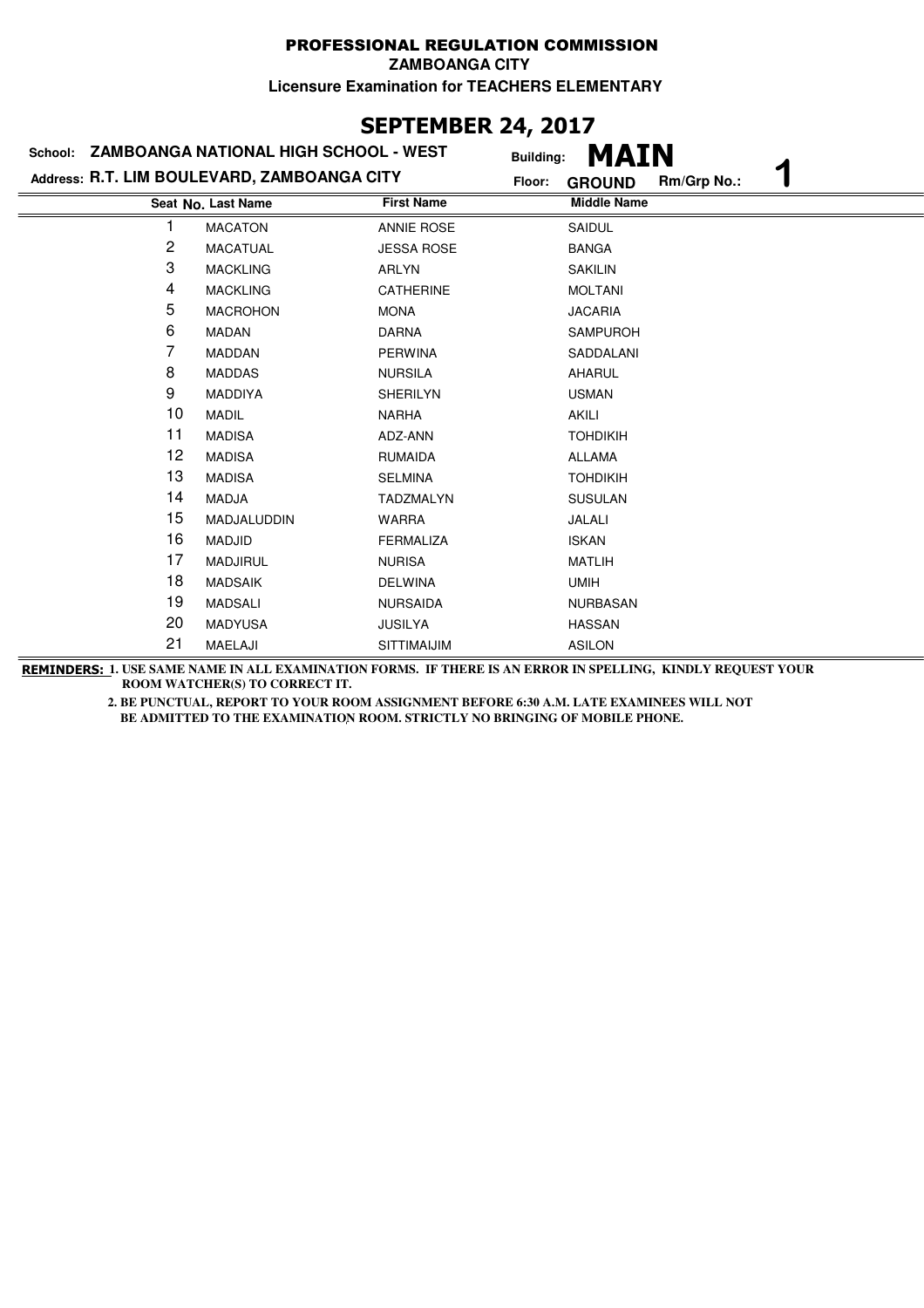# **SEPTEMBER 24, 2017**

| School: ZAMBOANGA NATIONAL HIGH SCHOOL - WEST |                                             |                    | MAIN<br><b>Building:</b>                 |
|-----------------------------------------------|---------------------------------------------|--------------------|------------------------------------------|
|                                               | Address: R.T. LIM BOULEVARD, ZAMBOANGA CITY |                    | $\bf{2}$<br>Rm/Grp No.:<br><b>GROUND</b> |
|                                               | Seat No. Last Name                          | <b>First Name</b>  | <b>Middle Name</b>                       |
|                                               | MAGADAN                                     | <b>MICHELLE</b>    | <b>BAGOOD</b>                            |
| 2                                             | <b>MAGADAN</b>                              | <b>RODERICK</b>    | <b>BALUCAN</b>                           |
| 3                                             | <b>MAGAIN</b>                               | <b>HAPSAIDA</b>    | ABDULLA                                  |
| 4                                             | <b>MAGASA</b>                               | <b>MARVIE</b>      | DAYAN                                    |
| 5                                             | <b>MAGAYON</b>                              | AIZA               | <b>MADISA</b>                            |
| 6                                             | <b>MAGDUA</b>                               | <b>MADELYN</b>     | <b>OFTANA</b>                            |
| 7                                             | <b>MAGHANOY</b>                             | <b>REBECCA</b>     | <b>JUDICPA</b>                           |
| 8                                             | <b>MAGHINAY</b>                             | <b>CHRISTY MAY</b> | <b>ACABO</b>                             |
| 9                                             | <b>MAGHINAY</b>                             | <b>ROSELDA</b>     | <b>DOMOGHO</b>                           |
| 10                                            | <b>MAGPUYO</b>                              | <b>JONALYN</b>     | <b>MARINAY</b>                           |
| 11                                            | MAGSALAY                                    | <b>JUNA MAE</b>    | <b>BAGOLOR</b>                           |
| 12                                            | MAGSAYO                                     | <b>JUNRIE</b>      | <b>PABLEO</b>                            |
| 13                                            | <b>MAGSAYO</b>                              | <b>SHEILA</b>      | <b>GONZALES</b>                          |
| 14                                            | <b>MAGTANGOB</b>                            | <b>MARY JOY</b>    | <b>DULAP</b>                             |
| 15                                            | MAHADALI                                    | NUZUL IDA          | <b>JAYARI</b>                            |
| 16                                            | <b>MAHADDI</b>                              | <b>MARLINA</b>     | <b>ASAALI</b>                            |
| 17                                            | <b>MAHADI</b>                               | AHMADJAN           | <b>IBRAHIM</b>                           |
| 18                                            | <b>MAHADI</b>                               | <b>ANDIL</b>       | <b>IBRAHIM</b>                           |
| 19                                            | <b>MAHAIL</b>                               | <b>HUSNA</b>       | <b>SURAIDI</b>                           |
| 20                                            | <b>MAHAIL</b>                               | <b>NIHAR</b>       | SARIOL                                   |
| 21                                            | <b>MAHAIL</b>                               | <b>SURINA</b>      | <b>SURAIDI</b>                           |

**REMINDERS: 1. USE SAME NAME IN ALL EXAMINATION FORMS. IF THERE IS AN ERROR IN SPELLING, KINDLY REQUEST YOUR ROOM WATCHER(S) TO CORRECT IT.**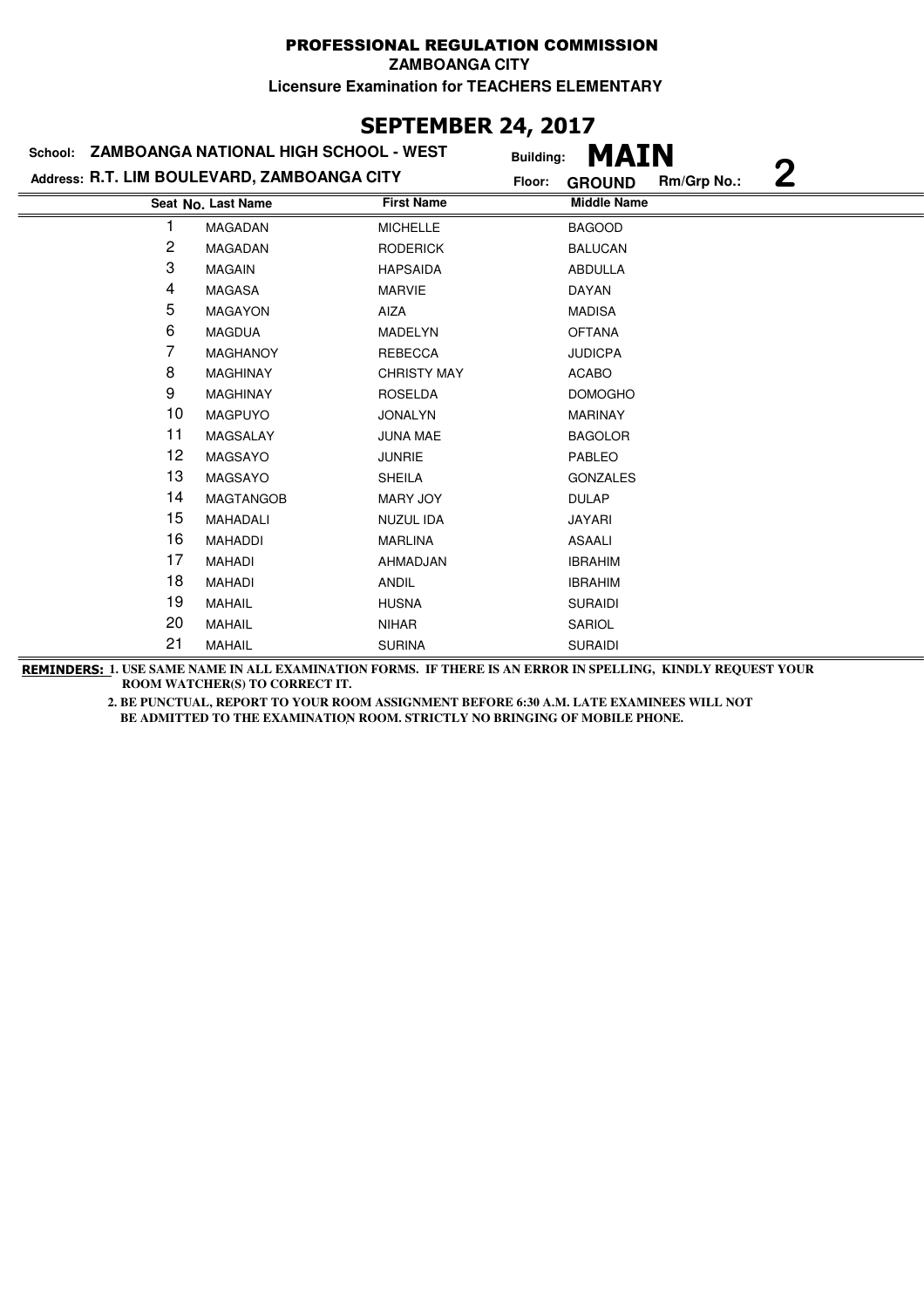# **SEPTEMBER 24, 2017**

| School: | <b>ZAMBOANGA NATIONAL HIGH SCHOOL - WEST</b> |                      | <b>MAIN</b><br><b>Building:</b>   |
|---------|----------------------------------------------|----------------------|-----------------------------------|
|         | Address: R.T. LIM BOULEVARD, ZAMBOANGA CITY  |                      | 3<br>Rm/Grp No.:<br><b>GROUND</b> |
|         | Seat No. Last Name                           | <b>First Name</b>    | <b>Middle Name</b>                |
| 1       | MAHALAIL                                     | <b>RAFAISA</b>       | <b>DAMMANG</b>                    |
| 2       | <b>MAHALAN</b>                               | <b>WELHUDA</b>       | <b>ISKANDAL</b>                   |
| 3       | <b>MAHALI</b>                                | SAUDI                | <b>TALISANAN</b>                  |
| 4       | <b>MAHALLI</b>                               | <b>SORAIDA</b>       | ARAJALON                          |
| 5       | <b>MAHAMOD</b>                               | <b>BABY LUX</b>      | <b>ADIS</b>                       |
| 6       | <b>MAHAMOD</b>                               | <b>GRACESHIELLE</b>  | <b>FLORES</b>                     |
| 7       | <b>MAHAMOD</b>                               | <b>HARIJA</b>        | <b>IDLANA</b>                     |
| 8       | <b>MAHAMOD</b>                               | <b>TADZMAHAL</b>     | <b>BUROY</b>                      |
| 9       | <b>MAHAMUD</b>                               | <b>MERHAMA</b>       | <b>JUNAIN</b>                     |
| 10      | <b>MAHAMUD</b>                               | SHERNALYN            | <b>JUMALA</b>                     |
| 11      | MAHAMUL                                      | <b>DERWIN</b>        | <b>HUIZ</b>                       |
| 12      | MAHARAIL                                     | <b>SHEILA</b>        | <b>NASIHUL</b>                    |
| 13      | <b>MAHARI</b>                                | <b>RITA</b>          | <b>TENORIO</b>                    |
| 14      | <b>MAHIR</b>                                 | <b>HAIBER</b>        | ASGAL                             |
| 15      | <b>MAHIR OS</b>                              | <b>MOHAMMAD AMIN</b> | <b>BEYUTA</b>                     |
| 16      | <b>MAISLING</b>                              | <b>AMELITA</b>       | <b>CASTRO</b>                     |
| 17      | <b>MAITO</b>                                 | <b>BARSIMA</b>       | <b>MUSTALI</b>                    |
| 18      | <b>MAITO</b>                                 | <b>SHIEKA</b>        | SALAPUDDIN                        |
| 19      | <b>MAJID</b>                                 | <b>HERMALYN</b>      | <b>JUAINI</b>                     |
| 20      | <b>MAJID</b>                                 | <b>NURMIYA</b>       | SAMSON                            |
| 21      | <b>MAJID</b>                                 | <b>PERDAUSIA</b>     | <b>BAHARON</b>                    |

**REMINDERS: 1. USE SAME NAME IN ALL EXAMINATION FORMS. IF THERE IS AN ERROR IN SPELLING, KINDLY REQUEST YOUR ROOM WATCHER(S) TO CORRECT IT.**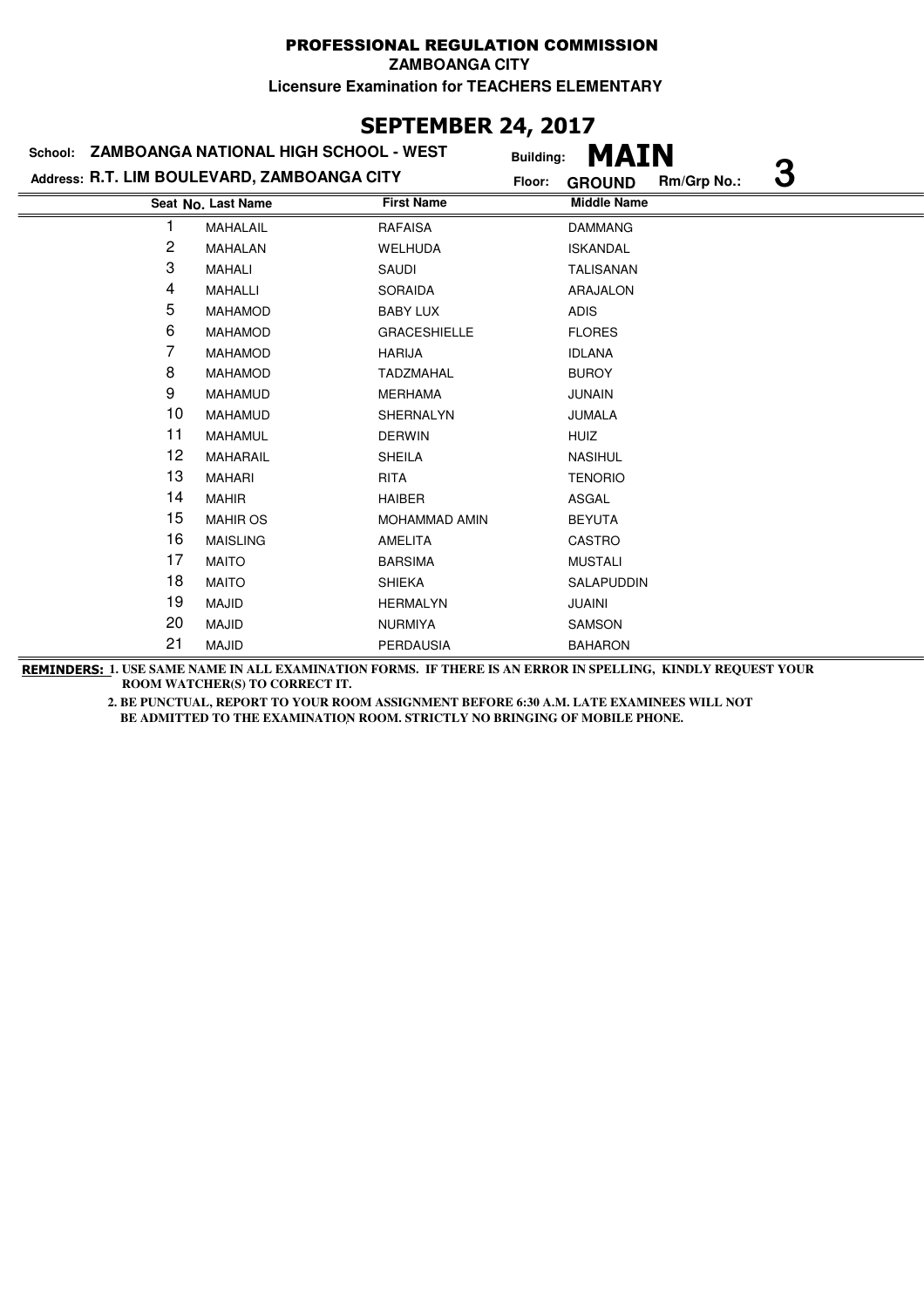# **SEPTEMBER 24, 2017**

| School: ZAMBOANGA NATIONAL HIGH SCHOOL - WEST |                                             |                     | MAIN<br><b>Building:</b>     |  |  |
|-----------------------------------------------|---------------------------------------------|---------------------|------------------------------|--|--|
|                                               | Address: R.T. LIM BOULEVARD, ZAMBOANGA CITY | Floor:              | Rm/Grp No.:<br><b>GROUND</b> |  |  |
|                                               | Seat No. Last Name                          | <b>First Name</b>   | <b>Middle Name</b>           |  |  |
|                                               | <b>MAJIDUL</b>                              | FA-HIMA             | <b>MAADIL</b>                |  |  |
| 2                                             | <b>MAJORINOS</b>                            | RODRIGO JR.         | <b>MELANO</b>                |  |  |
| 3                                             | <b>MAJUK</b>                                | <b>JUMRAIDA</b>     | SAHIMARDAN                   |  |  |
| 4                                             | <b>MAKASULOT</b>                            | <b>MADSAID</b>      | <b>GALBUN</b>                |  |  |
| 5                                             | MAKKAL                                      | <b>MUSLIMA</b>      | <b>IBRAHIM</b>               |  |  |
| 6                                             | <b>MALANDI</b>                              | <b>JORDAN</b>       | <b>SENGKOK</b>               |  |  |
| 7                                             | <b>MALAREJES</b>                            | <b>REA JANE</b>     | <b>HABIBULLA</b>             |  |  |
| 8                                             | MALAT                                       | <b>IRIS</b>         | <b>PANTALEON</b>             |  |  |
| 9                                             | <b>MALAT</b>                                | <b>MUNIR</b>        | <b>NASILIN</b>               |  |  |
| 10                                            | MALAT                                       | <b>NALIRAN</b>      | <b>SAMPUTUH</b>              |  |  |
| 11                                            | <b>MALAT</b>                                | <b>ROMY</b>         | <b>NASILIN</b>               |  |  |
| 12                                            | <b>MALAT</b>                                | <b>SHERIL</b>       | <b>PANTALEON</b>             |  |  |
| 13                                            | <b>MALATE</b>                               | <b>RAYSHA</b>       | <b>WADJING</b>               |  |  |
| 14                                            | <b>MALATE</b>                               | <b>RAZEMA</b>       | <b>WADJING</b>               |  |  |
| 15                                            | <b>MALCAMPO</b>                             | <b>LYNN</b>         | LIM                          |  |  |
| 16                                            | <b>MALDO</b>                                | <b>ELIZABETH</b>    | <b>DOMEN</b>                 |  |  |
| 17                                            | MALI                                        | <b>NOOR SHAREEF</b> | <b>DUYUGAN</b>               |  |  |
| 18                                            | MALI                                        | RAIDA               | ABUBAKAR                     |  |  |
| 19                                            | <b>MALIK</b>                                | <b>JAIDA</b>        | <b>UTUHARI</b>               |  |  |
| 20                                            | <b>MALIK</b>                                | <b>MARICEL</b>      | <b>USAD</b>                  |  |  |
| 21                                            | <b>MALIKI</b>                               | SARIDI              | <b>MADDAS</b>                |  |  |

**REMINDERS: 1. USE SAME NAME IN ALL EXAMINATION FORMS. IF THERE IS AN ERROR IN SPELLING, KINDLY REQUEST YOUR ROOM WATCHER(S) TO CORRECT IT.**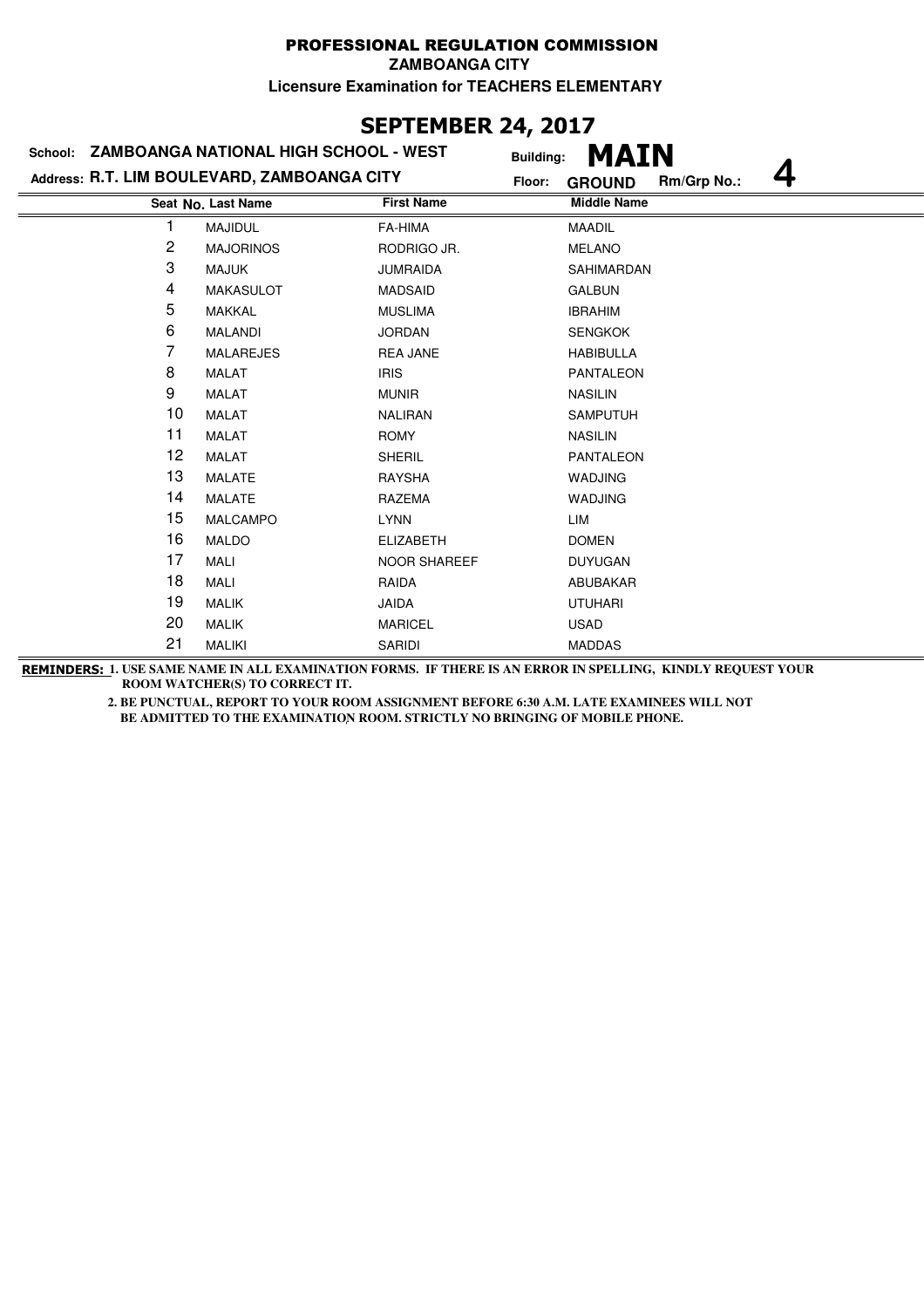# **SEPTEMBER 24, 2017**

| School: ZAMBOANGA NATIONAL HIGH SCHOOL - WEST |                                             | <b>Building:</b>  | MAIN                              |
|-----------------------------------------------|---------------------------------------------|-------------------|-----------------------------------|
|                                               | Address: R.T. LIM BOULEVARD, ZAMBOANGA CITY | Floor:            | 5<br>Rm/Grp No.:<br><b>GROUND</b> |
|                                               | Seat No. Last Name                          | <b>First Name</b> | <b>Middle Name</b>                |
|                                               | <b>MALIKI</b>                               | <b>SHAIKA</b>     | <b>IBRAHIM</b>                    |
| 2                                             | <b>MALINAO</b>                              | <b>OGIE</b>       | <b>MAGBOLOGTONG</b>               |
| 3                                             | <b>MALING</b>                               | <b>SUNIL</b>      | <b>NANI</b>                       |
| 4                                             | <b>MALINGIN</b>                             | <b>CHARIE MAE</b> | <b>MORALES</b>                    |
| 5                                             | <b>MALLANG</b>                              | AIZA              | <b>IBBA</b>                       |
| 6                                             | <b>MALLARI</b>                              | <b>JAYLYN</b>     | DELA CRUZ                         |
| 7                                             | <b>MALLATI</b>                              | <b>ALICIA</b>     | <b>FALCASANTOS</b>                |
| 8                                             | MALOLOY-ON                                  | <b>JEAR</b>       | CARO                              |
| 9                                             | <b>MALUDDIN</b>                             | <b>DARWISA</b>    | <b>ASAO</b>                       |
| 10                                            | <b>MALUN</b>                                | NURHADZNA         | <b>TAHLIN</b>                     |
| 11                                            | <b>MAMARAN</b>                              | <b>CHARLITA</b>   | <b>PANOY</b>                      |
| 12                                            | <b>MAMMAH</b>                               | <b>JONALYN</b>    | <b>ENRIQUEZ</b>                   |
| 13                                            | <b>MAMMAH</b>                               | <b>RASHERLYN</b>  | JALALUDDIN                        |
| 14                                            | <b>MAMOL</b>                                | <b>NAJOL</b>      | JAMALUL                           |
| 15                                            | <b>MANAGUIT</b>                             | ANA FE            | CADULLO                           |
| 16                                            | <b>MANAIT</b>                               | <b>ROGELIE</b>    | <b>TANGON</b>                     |
| 17                                            | MANAJIL                                     | <b>ELMALYN</b>    | <b>MOSTAL</b>                     |
| 18                                            | <b>MANAJIL</b>                              | <b>JIHADA</b>     | ABDUHASAD                         |
| 19                                            | <b>MANALAS</b>                              | <b>SHALMINA</b>   | MADLAHUDDIN                       |
| 20                                            | <b>MANALO</b>                               | <b>ADORNE</b>     | <b>AGUSTIN</b>                    |
| 21                                            | <b>MANALO</b>                               | <b>NIEVA</b>      | <b>BALNIG</b>                     |

**REMINDERS: 1. USE SAME NAME IN ALL EXAMINATION FORMS. IF THERE IS AN ERROR IN SPELLING, KINDLY REQUEST YOUR ROOM WATCHER(S) TO CORRECT IT.**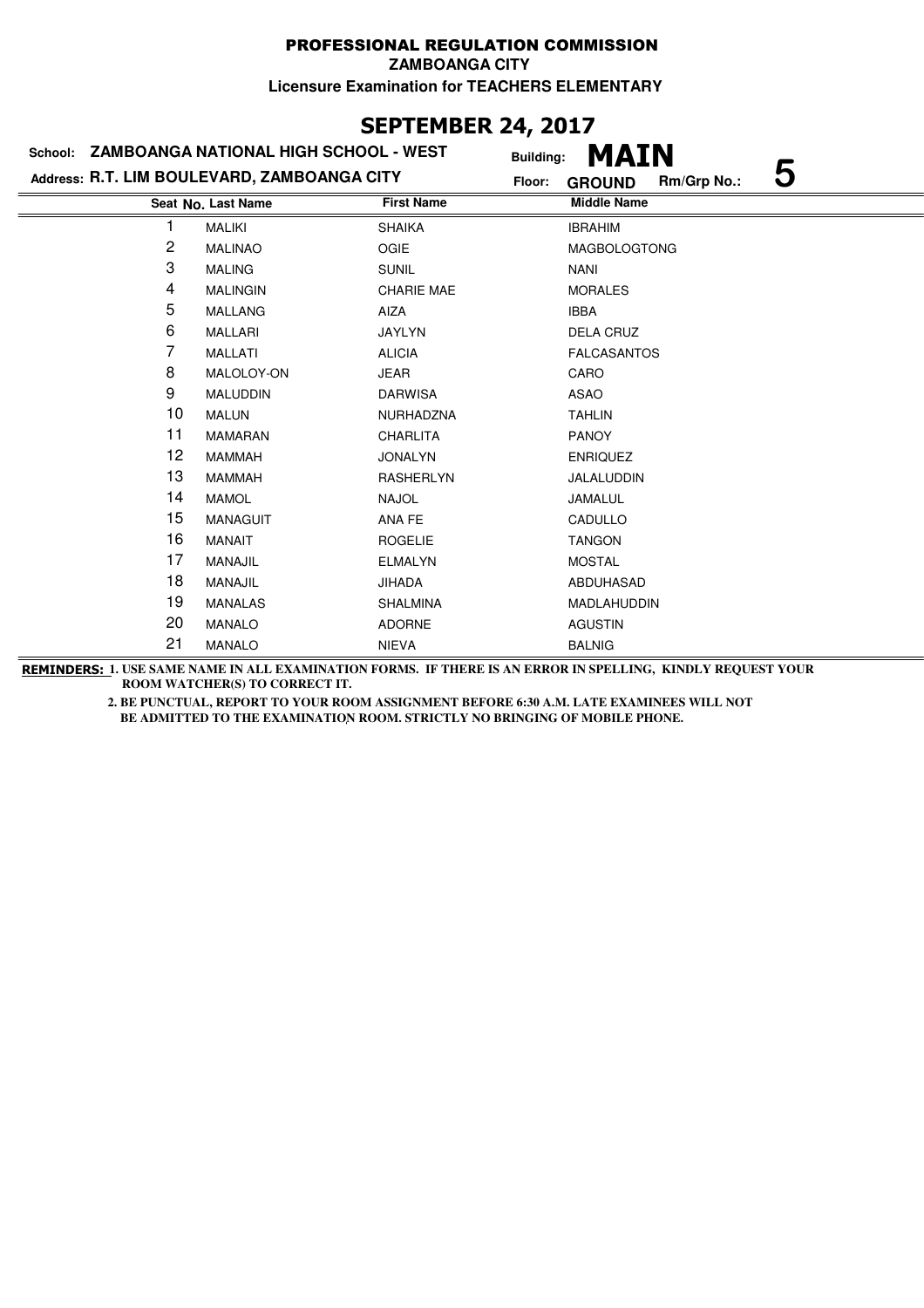# **SEPTEMBER 24, 2017**

| <b>ZAMBOANGA NATIONAL HIGH SCHOOL - WEST</b><br>School: |                    |                   | MAIN<br><b>Building:</b>          |
|---------------------------------------------------------|--------------------|-------------------|-----------------------------------|
| Address: R.T. LIM BOULEVARD, ZAMBOANGA CITY             |                    | Floor:            | 6<br>Rm/Grp No.:<br><b>GROUND</b> |
|                                                         | Seat No. Last Name | <b>First Name</b> | <b>Middle Name</b>                |
|                                                         | <b>MANAMAT</b>     | <b>SHERIN</b>     | <b>ATANI</b>                      |
| 2                                                       | <b>MANANGAT</b>    | <b>NURBIYA</b>    | <b>JUMAANI</b>                    |
| 3                                                       | MANANSANG          | <b>SUNAYDA</b>    | <b>ATAIN</b>                      |
| 4                                                       | MANAYTAY           | HANAH             | <b>DAGUINOTAS</b>                 |
| 5                                                       | <b>MANAYTAY</b>    | <b>HAZIEL</b>     | <b>DAGUINOTAS</b>                 |
| 6                                                       | <b>MANDA</b>       | <b>ROWENA</b>     | <b>ALIJUDDING</b>                 |
| 7                                                       | <b>MANDAH</b>      | <b>MALYN</b>      | SALIBANGSA                        |
| 8                                                       | MANDAI             | <b>EDNA</b>       | <b>MALIK</b>                      |
| 9                                                       | MANDANGAN          | <b>NURHIENA</b>   | <b>MANGAY</b>                     |
| 10                                                      | <b>MANDITONG</b>   | <b>HAJARA</b>     | <b>UNDANG</b>                     |
| 11                                                      | <b>MANDO</b>       | <b>ALMALYN</b>    | SALAJAN                           |
| 12                                                      | <b>MANDO</b>       | <b>HUJAYMA</b>    | <b>UDDIN</b>                      |
| 13                                                      | MANDOÑAHAN         | SHALLY MAE        | <b>BARDAGO</b>                    |
| 14                                                      | <b>MANDUN</b>      | RAIMA             | <b>JACARIA</b>                    |
| 15                                                      | <b>MANGKABONG</b>  | <b>CARNISA</b>    | <b>SAKKAM</b>                     |
| 16                                                      | <b>MANGKABONG</b>  | <b>GULAM</b>      | <b>PANDAO</b>                     |
| 17                                                      | <b>MANGKABONG</b>  | RADZMA            | JAUPAKAL                          |
| 18                                                      | <b>MANGKABUNG</b>  | <b>GILMA</b>      | <b>USMAN</b>                      |
| 19                                                      | <b>MANGONA</b>     | <b>FARISA</b>     | <b>MADHARUN</b>                   |
| 20                                                      | <b>MANGSAN</b>     | <b>ALMALYN</b>    | JUL                               |
| 21                                                      | <b>MANGSAN</b>     | <b>DARWISA</b>    | <b>ARAK</b>                       |

**REMINDERS: 1. USE SAME NAME IN ALL EXAMINATION FORMS. IF THERE IS AN ERROR IN SPELLING, KINDLY REQUEST YOUR ROOM WATCHER(S) TO CORRECT IT.**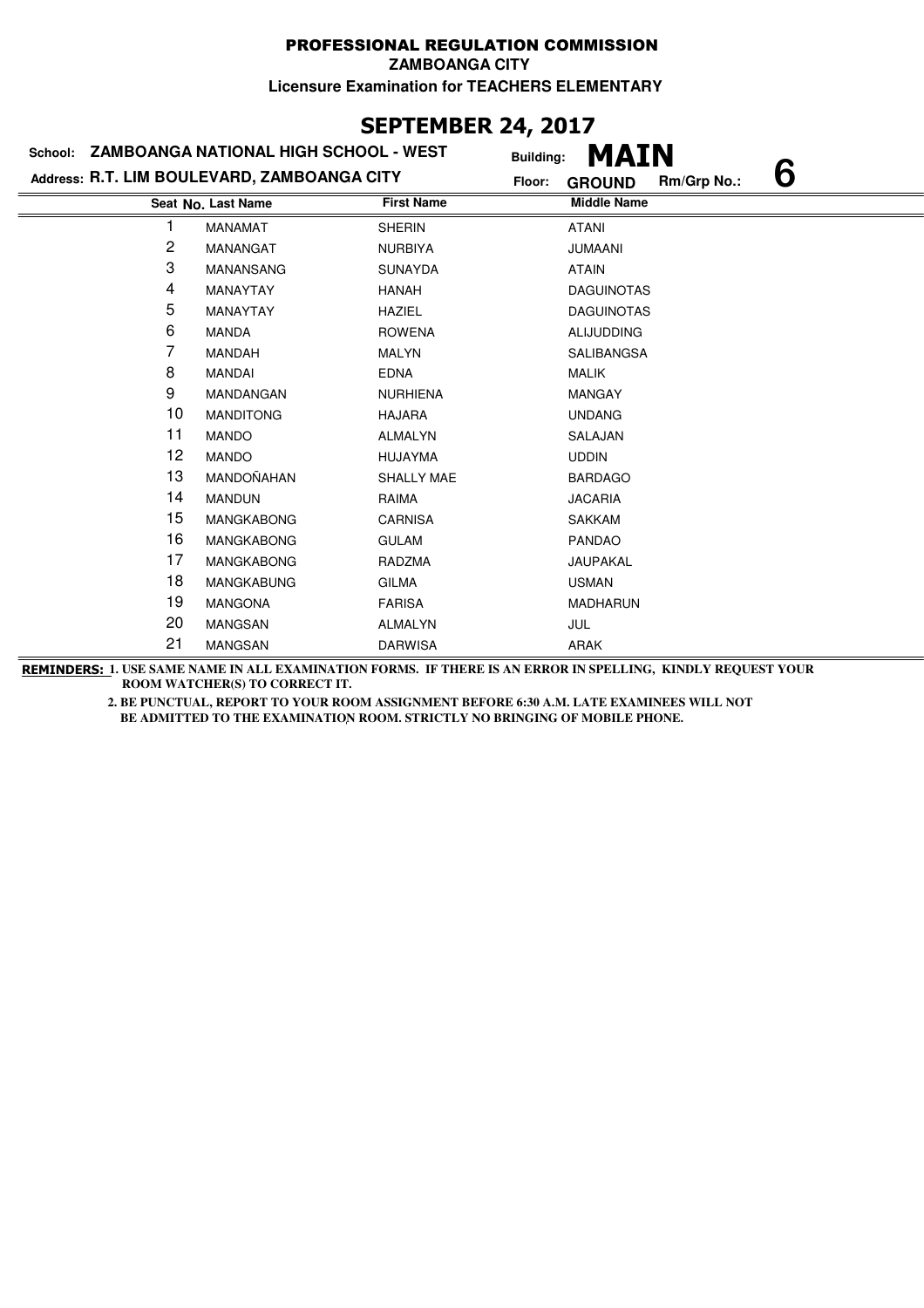# **SEPTEMBER 24, 2017**

| School: | ZAMBOANGA NATIONAL HIGH SCHOOL - WEST       | <b>Building:</b>  | <b>MAIN</b>                  |
|---------|---------------------------------------------|-------------------|------------------------------|
|         | Address: R.T. LIM BOULEVARD, ZAMBOANGA CITY | Floor:            | Rm/Grp No.:<br><b>GROUND</b> |
|         | Seat No. Last Name                          | <b>First Name</b> | <b>Middle Name</b>           |
|         | <b>MANGSAN</b>                              | <b>NURHATA</b>    | <b>KINSANG</b>               |
| 2       | <b>MANGURAY</b>                             | <b>JEAZZA</b>     | <b>GONZALES</b>              |
| 3       | MANI                                        | RADZMA            | <b>MALCAMPO</b>              |
| 4       | <b>MANICAP</b>                              | <b>MANILYN</b>    | <b>BATINO</b>                |
| 5       | <b>MANIGOS</b>                              | <b>LEONOR</b>     | <b>GUMELA</b>                |
| 6       | <b>MANILA</b>                               | KATE              | <b>DEMETILLO</b>             |
| 7       | <b>MANINGGI</b>                             | <b>EDMASHEL</b>   | ABDULPATTA                   |
| 8       | <b>MANINGO</b>                              | HONEY KATE        | <b>BAUTISTA</b>              |
| 9       | <b>MANINGO</b>                              | <b>JEFFREY</b>    | <b>BULAY</b>                 |
| 10      | MANJALANI                                   | <b>IDRIS</b>      | <b>UTUATTICK</b>             |
| 11      | MANJALANI                                   | LIGAYA            | ANJAWALI                     |
| 12      | <b>MANNAN</b>                               | <b>BENZAR</b>     | SAWADJAAN                    |
| 13      | <b>MANNAN</b>                               | MOHAMMAD JAINAL   | <b>MAULANA</b>               |
| 14      | <b>MANNAN</b>                               | <b>NURMINI</b>    | <b>MAULANA</b>               |
| 15      | <b>MANSING</b>                              | <b>JENESSA</b>    | <b>ALERTA</b>                |
| 16      | <b>MANSUL</b>                               | <b>ADALITA</b>    | <b>SABADDIN</b>              |
| 17      | <b>MANSUL</b>                               | <b>DARWINA</b>    | <b>YUSOP</b>                 |
| 18      | <b>MANSUL</b>                               | <b>NURITA</b>     | <b>UNSING</b>                |
| 19      | MANTAHINAY                                  | КC                | <b>CALABROSO</b>             |
| 20      | <b>MANTE</b>                                | <b>KRISTINE</b>   | <b>FLORES</b>                |
| 21      | <b>MANTING</b>                              | <b>ANNIELYN</b>   | <b>JUMAH</b>                 |

**REMINDERS: 1. USE SAME NAME IN ALL EXAMINATION FORMS. IF THERE IS AN ERROR IN SPELLING, KINDLY REQUEST YOUR ROOM WATCHER(S) TO CORRECT IT.**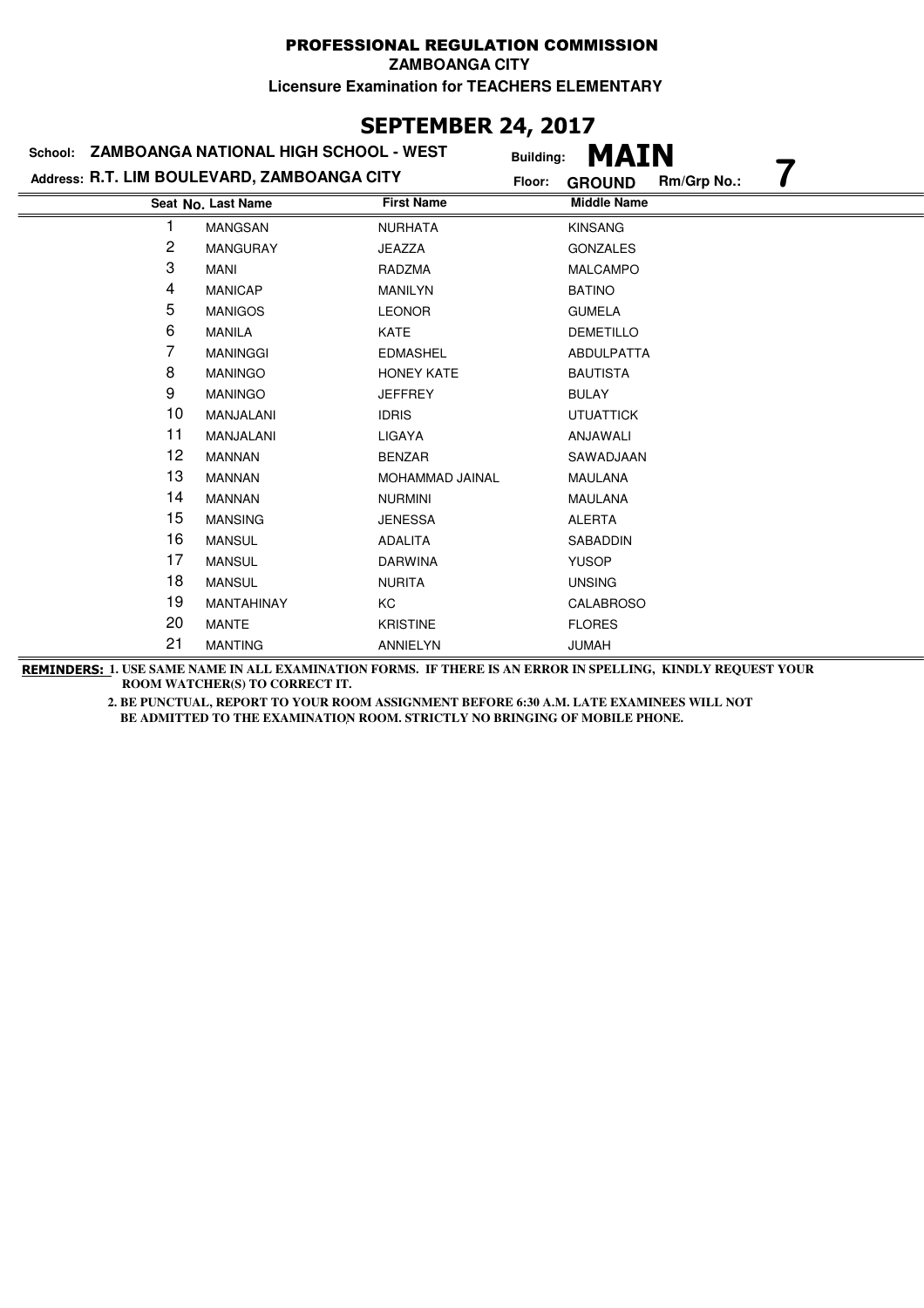# **SEPTEMBER 24, 2017**

| ZAMBOANGA NATIONAL HIGH SCHOOL - WEST<br>School:<br><b>Building:</b> |                                             |                   | MAIN                              |
|----------------------------------------------------------------------|---------------------------------------------|-------------------|-----------------------------------|
|                                                                      | Address: R.T. LIM BOULEVARD, ZAMBOANGA CITY | Floor:            | 8<br>Rm/Grp No.:<br><b>GROUND</b> |
|                                                                      | Seat No. Last Name                          | <b>First Name</b> | <b>Middle Name</b>                |
|                                                                      | <b>MANUEL</b>                               | <b>CRISANTA</b>   | <b>EDDIH</b>                      |
| 2                                                                    | <b>MANUEL</b>                               | <b>MARY JOY</b>   | <b>ALBERTO</b>                    |
| 3                                                                    | <b>MANUEL</b>                               | <b>NORA JHIMA</b> | JALALUDDIN                        |
| 4                                                                    | <b>MANUEL</b>                               | RHO-HANNA         | <b>SULAIMAN</b>                   |
| 5                                                                    | <b>MANUEL</b>                               | <b>SHERMA</b>     | <b>ALBANG</b>                     |
| 6                                                                    | <b>MANULON</b>                              | NURDAYANG         | LANDUNGAN                         |
| 7                                                                    | <b>MAPANDI</b>                              | SAUTI JR          | <b>KUMANTING</b>                  |
| 8                                                                    | <b>MARABBAN</b>                             | <b>HAILANA</b>    | <b>HAMSIRABI</b>                  |
| 9                                                                    | <b>MARAD</b>                                | <b>SHERIAM</b>    | <b>HAMMISANI</b>                  |
| 10                                                                   | MARAJAL                                     | <b>TITING</b>     | SARAHADIL                         |
| 11                                                                   | <b>MARAJAN</b>                              | <b>DARWISA</b>    | KABI                              |
| 12                                                                   | MARAJAN                                     | PARHAMIYA         | ANJAL                             |
| 13                                                                   | <b>MARAJAN</b>                              | <b>SATTARI</b>    | <b>ASANUL</b>                     |
| 14                                                                   | <b>MARAJANI</b>                             | <b>DARWISA</b>    | SAIYARI                           |
| 15                                                                   | <b>MARAJUKI</b>                             | <b>RESHIMA</b>    | <b>ABBAS</b>                      |
| 16                                                                   | <b>MARAJUKI</b>                             | <b>RUAIDA</b>     | ALIH                              |
| 17                                                                   | MARAJUKIE                                   | AL-DAZEM          | <b>MOHAMMAD</b>                   |
| 18                                                                   | <b>MARALI</b>                               | <b>NAHLA</b>      | AHAMAD                            |
| 19                                                                   | <b>MARALIL</b>                              | ARWA              | <b>ATTALUS</b>                    |
| 20                                                                   | <b>MARBIN</b>                               | <b>MARWISA</b>    | SALUWAN                           |
| 21                                                                   | <b>MARCERA</b>                              | <b>FAIJA</b>      | <b>EMLANI</b>                     |

**REMINDERS: 1. USE SAME NAME IN ALL EXAMINATION FORMS. IF THERE IS AN ERROR IN SPELLING, KINDLY REQUEST YOUR ROOM WATCHER(S) TO CORRECT IT.**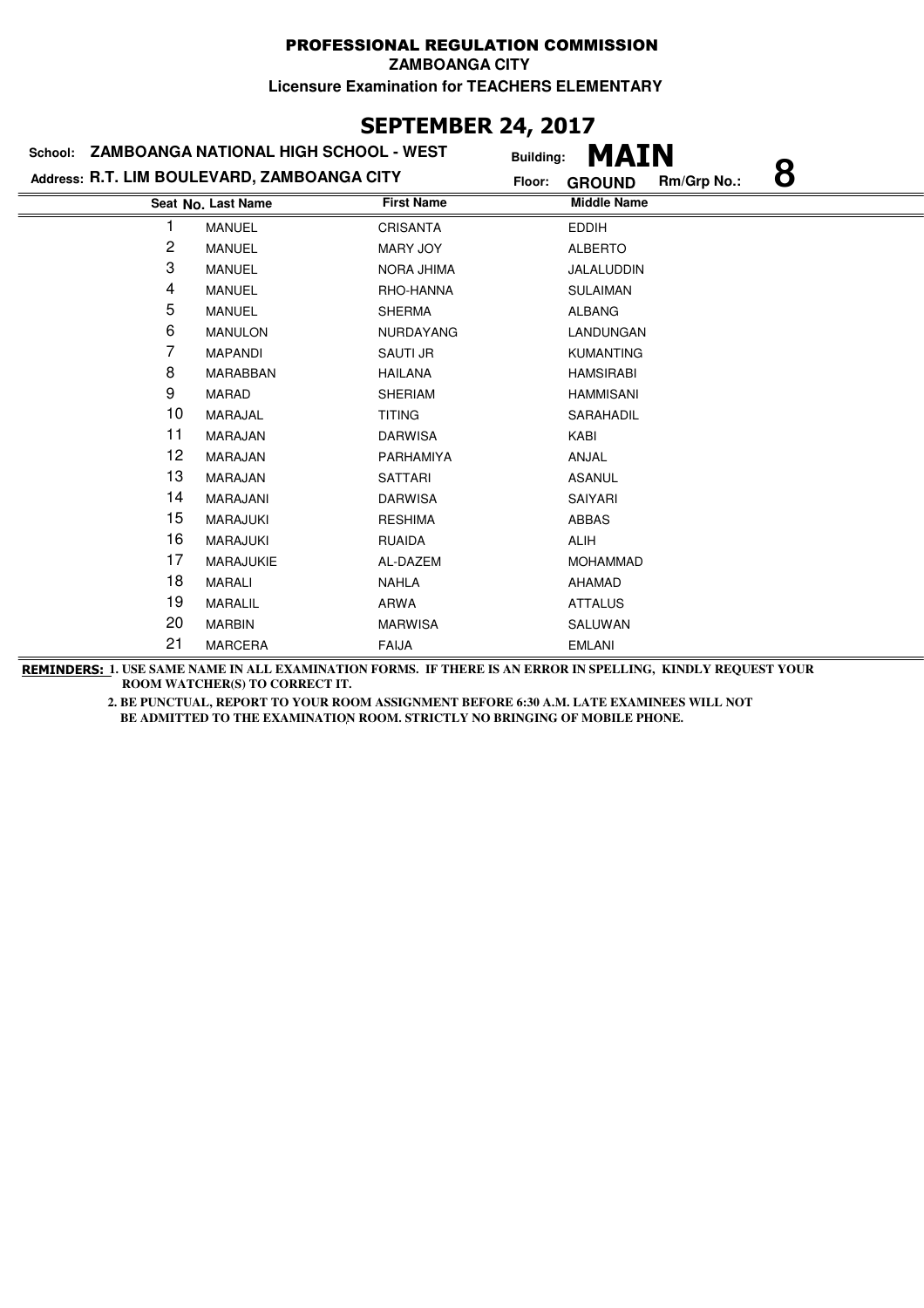# **SEPTEMBER 24, 2017**

| ZAMBOANGA NATIONAL HIGH SCHOOL - WEST<br>School: |                                             | <b>Building:</b>  | <b>MAIN</b>                       |
|--------------------------------------------------|---------------------------------------------|-------------------|-----------------------------------|
|                                                  | Address: R.T. LIM BOULEVARD, ZAMBOANGA CITY | Floor:            | 9<br>Rm/Grp No.:<br><b>GROUND</b> |
|                                                  | Seat No. Last Name                          | <b>First Name</b> | <b>Middle Name</b>                |
|                                                  | <b>MARCOS</b>                               | YOLLY AL          | <b>ALVAREZ</b>                    |
| 2                                                | MARHABAN                                    | <b>FADZRAINA</b>  | <b>KALAIM</b>                     |
| 3                                                | <b>MARIANO</b>                              | <b>MARY GRACE</b> | <b>NARTEA</b>                     |
| 4                                                | <b>MARIANO</b>                              | <b>RIZA MAE</b>   | <b>HERMOSILLA</b>                 |
| 5                                                | <b>MARIBONG</b>                             | <b>JOVELLA</b>    | <b>GALLOGO</b>                    |
| 6                                                | <b>MARIÑO</b>                               | <b>MARYCAR</b>    | <b>ALTOVEROS</b>                  |
| 7                                                | <b>MARQUEZ</b>                              | RHEA              | <b>RAMOS</b>                      |
| 8                                                | <b>MARTALLA</b>                             | <b>EDELYN</b>     | <b>IMANON</b>                     |
| 9                                                | <b>MARTIN</b>                               | <b>ROSALIA</b>    | <b>BUCOY</b>                      |
| 10                                               | <b>MARTINEZ</b>                             | <b>EVELYN</b>     | <b>COLUMNAS</b>                   |
| 11                                               | <b>MARTINEZ</b>                             | LEAH              | <b>CHAVEZ</b>                     |
| 12                                               | <b>MARTINEZ</b>                             | <b>MANILYN</b>    | <b>ASANON</b>                     |
| 13                                               | <b>MARTINEZ</b>                             | <b>MICHELLE</b>   | <b>GENES</b>                      |
| 14                                               | <b>MARTINEZ</b>                             | <b>NIKKOLA</b>    | <b>GETES</b>                      |
| 15                                               | <b>MARTINITO</b>                            | <b>ARLEN</b>      | <b>SANCHEZ</b>                    |
| 16                                               | <b>MARTIR</b>                               | <b>LENYBETH</b>   | <b>JUMALON</b>                    |
| 17                                               | <b>MARTONIA</b>                             | <b>JHOANA</b>     | <b>TABASA</b>                     |
| 18                                               | <b>MARTONIA</b>                             | <b>NHELMA</b>     | <b>TABASA</b>                     |
| 19                                               | <b>MARUJI</b>                               | <b>PINDAKUNG</b>  | <b>ANUDDIN</b>                    |
| 20                                               | <b>MARZON</b>                               | <b>MARY JANE</b>  | <b>SEPTIMO</b>                    |
| 21                                               | <b>MASAHUD</b>                              | <b>JULIHADA</b>   | H NUR                             |

**REMINDERS: 1. USE SAME NAME IN ALL EXAMINATION FORMS. IF THERE IS AN ERROR IN SPELLING, KINDLY REQUEST YOUR ROOM WATCHER(S) TO CORRECT IT.**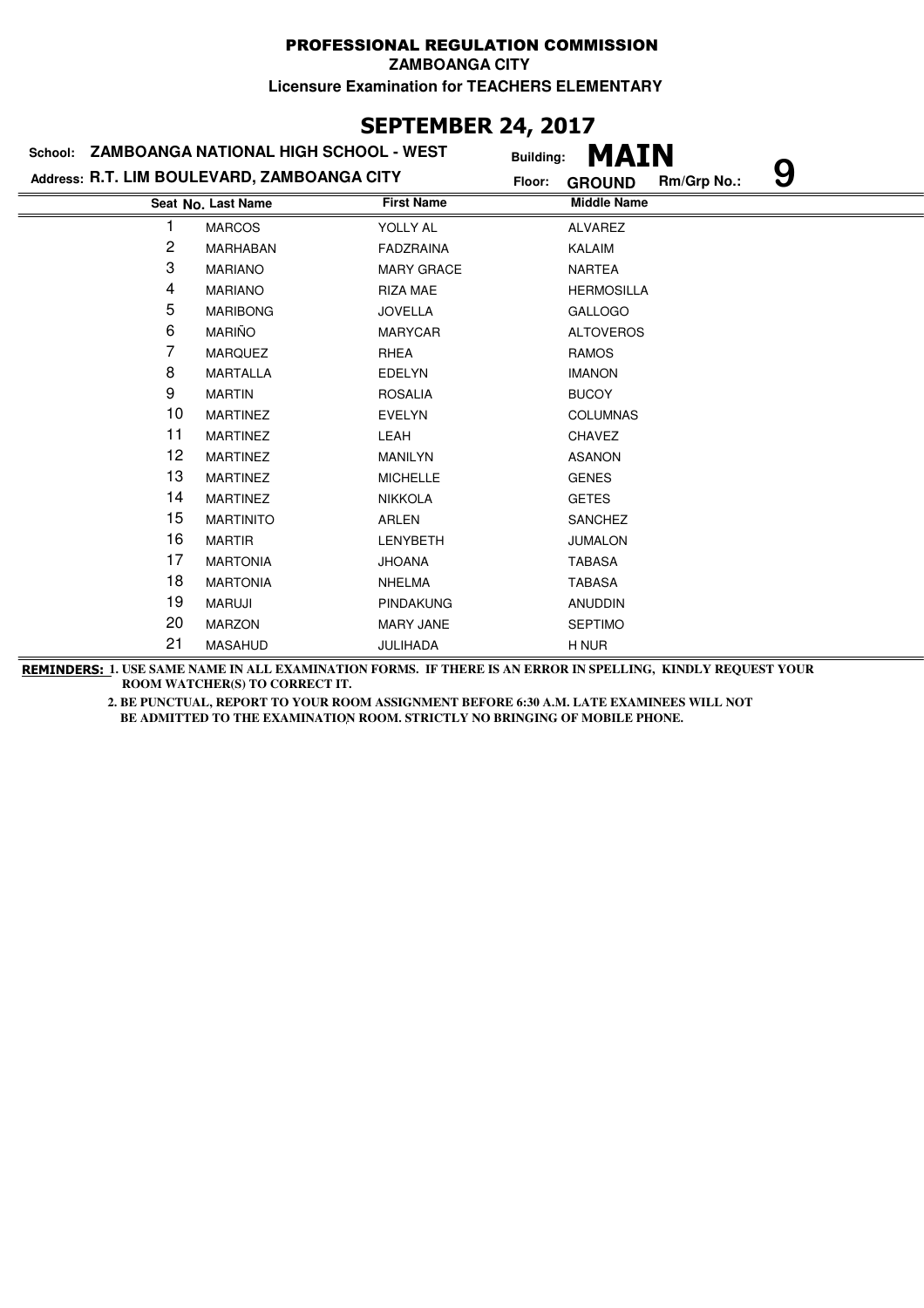# **SEPTEMBER 24, 2017**

| School: ZAMBOANGA NATIONAL HIGH SCHOOL - WEST |                    |                         | MAIN<br><b>Building:</b> |             |    |
|-----------------------------------------------|--------------------|-------------------------|--------------------------|-------------|----|
| Address: R.T. LIM BOULEVARD, ZAMBOANGA CITY   |                    |                         | Floor:<br><b>GROUND</b>  | Rm/Grp No.: | 10 |
|                                               | Seat No. Last Name | <b>First Name</b>       | <b>Middle Name</b>       |             |    |
|                                               | <b>MASAMAYOR</b>   | <b>KRYSTLE YVETTE</b>   | <b>BERNARDO</b>          |             |    |
| 2                                             | <b>MASAUD</b>      | <b>RONELIO</b>          | <b>SAMUNUD</b>           |             |    |
| 3                                             | <b>MASBIL</b>      | <b>DERMALYN</b>         | <b>HASIM</b>             |             |    |
| 4                                             | <b>MASBUD</b>      | <b>HJA SITTI FAIEZA</b> | <b>MAHALAN</b>           |             |    |
| 5                                             | <b>MASBUD</b>      | <b>INZIMAR</b>          | <b>OMAR</b>              |             |    |
| 6                                             | <b>MASBUD</b>      | <b>JAYFA</b>            | <b>SARABIL</b>           |             |    |
| 7                                             | <b>MASBUD</b>      | <b>SUKRAN</b>           | JAMALUDDIN               |             |    |
| 8                                             | <b>MASDAL</b>      | <b>ADZNAR</b>           | <b>PATA</b>              |             |    |
| 9                                             | <b>MASDAL</b>      | <b>ALTINA</b>           | <b>PATA</b>              |             |    |
| 10                                            | <b>MASDAL</b>      | <b>SALIP SATRIA</b>     | <b>BANGSA</b>            |             |    |
| 11                                            | <b>MASIHUL</b>     | <b>KATRINA</b>          | <b>KAMSA</b>             |             |    |
| 12                                            | <b>MASIL</b>       | <b>HERNALIN</b>         | BANDAHAL                 |             |    |
| 13                                            | <b>MASTUL</b>      | <b>MIRADA</b>           | JALI                     |             |    |
| 14                                            | <b>MASTUL</b>      | <b>NERISSA</b>          | <b>IDRISSALAM</b>        |             |    |
| 15                                            | <b>MASTUL</b>      | NURUL-AI                | <b>HAMJILANI</b>         |             |    |
| 16                                            | <b>MASTUL</b>      | <b>VERRY</b>            | <b>ISMAEL</b>            |             |    |
| 17                                            | <b>MASUHOL</b>     | <b>MUNIB</b>            | <b>MAACUL</b>            |             |    |
| 18                                            | <b>MATAL</b>       | <b>ALBAIYA</b>          | <b>JAILANI</b>           |             |    |
| 19                                            | <b>MATARUL</b>     | <b>NONA</b>             | <b>ALIAN</b>             |             |    |
| 20                                            | <b>MATARUL</b>     | <b>ROSALYN</b>          | SARAHAN                  |             |    |
| 21                                            | <b>MATARUL</b>     | <b>UBAIRA</b>           | <b>ARAKANI</b>           |             |    |

**REMINDERS: 1. USE SAME NAME IN ALL EXAMINATION FORMS. IF THERE IS AN ERROR IN SPELLING, KINDLY REQUEST YOUR ROOM WATCHER(S) TO CORRECT IT.**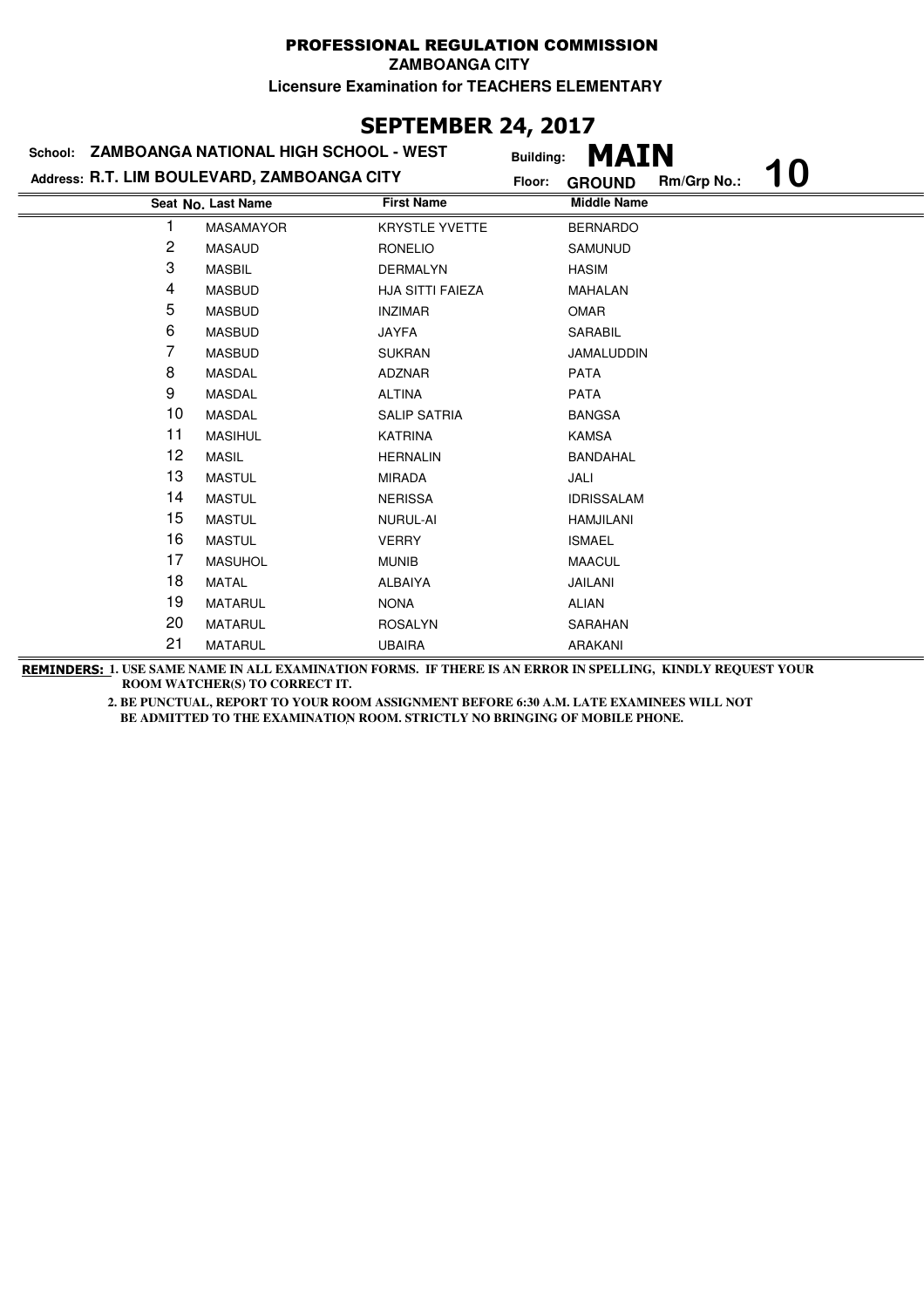### **SEPTEMBER 24, 2017**

|    | School: ZAMBOANGA NATIONAL HIGH SCHOOL - WEST | <b>Building:</b>   | <b>MAIN</b>                  |
|----|-----------------------------------------------|--------------------|------------------------------|
|    | Address: R.T. LIM BOULEVARD, ZAMBOANGA CITY   | Floor:             | Rm/Grp No.:<br><b>GROUND</b> |
|    | Seat No. Last Name                            | <b>First Name</b>  | <b>Middle Name</b>           |
|    | <b>MATIAS</b>                                 | <b>DAPSA</b>       | <b>TAYUH</b>                 |
| 2  | <b>MATINDO</b>                                | <b>MAYRA</b>       | <b>ASBITO</b>                |
| 3  | <b>MATLAH</b>                                 | ARMILIZA           | <b>ABUBAKAR</b>              |
| 4  | <b>MATLANI</b>                                | <b>NORALYN</b>     | CANDELARIA                   |
| 5  | <b>MATLIH</b>                                 | <b>RUHANNIE</b>    | <b>AGUIRRE</b>               |
| 6  | <b>MATOLO</b>                                 | <b>ALMALYN</b>     | <b>ILAHAN</b>                |
| 7  | <b>MATOLO</b>                                 | SAHIRADA           | LIPAE                        |
| 8  | <b>MATULAC</b>                                | CHARLLOTE          | <b>PALER</b>                 |
| 9  | <b>MATURAN</b>                                | <b>NURSIRAN</b>    | <b>LAGBAS</b>                |
| 10 | <b>MAUJON</b>                                 | <b>MOSADDIKHAN</b> | <b>IDARUS</b>                |
| 11 | <b>MAUJUN</b>                                 | <b>SHELLA</b>      | <b>SAMSON</b>                |
| 12 | MAULAHA                                       | <b>JAMAR</b>       | PATARANDANG                  |
| 13 | <b>MAULANA</b>                                | AL-RADZMIE         | <b>ASTAMI</b>                |
| 14 | <b>MAULANA</b>                                | AR-ZIYA            | <b>BAHARAIN</b>              |
| 15 | <b>MAULANA</b>                                | PUTLIH NADIA       | <b>FEUGATE</b>               |
| 16 | <b>MAULANA</b>                                | RABIATUL-ARSHIA    | <b>SAHIRI</b>                |
| 17 | <b>MAULURANA</b>                              | SITTI-AISHA        | <b>KIAMSING</b>              |
| 18 | <b>MAUSOH</b>                                 | <b>HALIMA</b>      | <b>IBIH</b>                  |
| 19 | <b>MAUYAG</b>                                 | <b>NASRIMAH</b>    | <b>TABUACAR</b>              |
| 20 | <b>MAWAL</b>                                  | <b>SAJIRA</b>      | <b>LABON</b>                 |
| 21 | MAYAN                                         | <b>NHIL</b>        | SAHIJUAN                     |

**REMINDERS: 1. USE SAME NAME IN ALL EXAMINATION FORMS. IF THERE IS AN ERROR IN SPELLING, KINDLY REQUEST YOUR ROOM WATCHER(S) TO CORRECT IT.**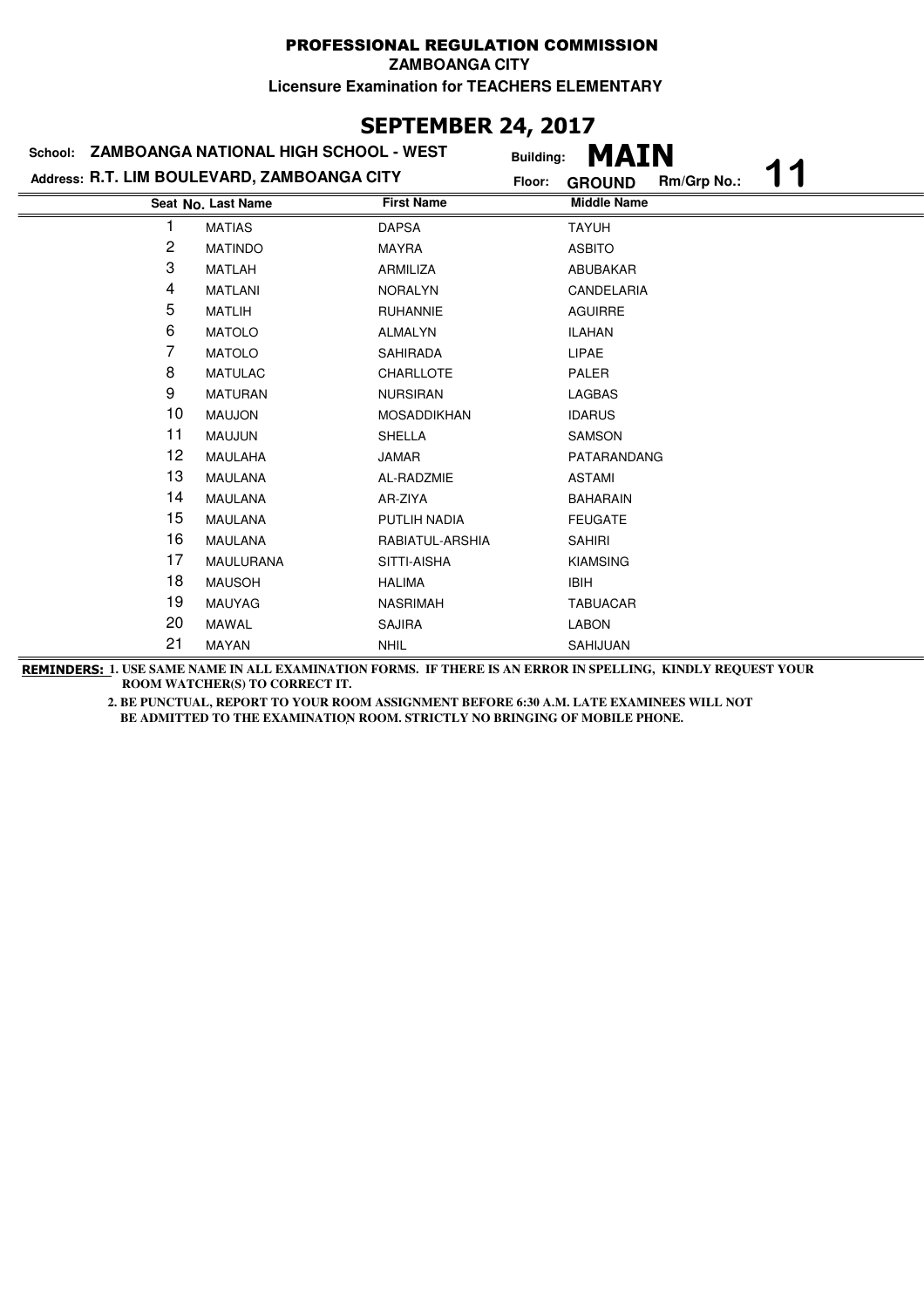### **SEPTEMBER 24, 2017**

|    | School: ZAMBOANGA NATIONAL HIGH SCHOOL - WEST | <b>Building:</b>  | <b>MAIN</b>                        |
|----|-----------------------------------------------|-------------------|------------------------------------|
|    | Address: R.T. LIM BOULEVARD, ZAMBOANGA CITY   | Floor:            | 12<br>Rm/Grp No.:<br><b>GROUND</b> |
|    | Seat No. Last Name                            | <b>First Name</b> | <b>Middle Name</b>                 |
|    | <b>MAYOR</b>                                  | CRISELDA          | <b>BULKIA</b>                      |
| 2  | MAÑALAS                                       | <b>FARSHANI</b>   | <b>ANCHETA</b>                     |
| 3  | MAÑALAS                                       | <b>NIHMA</b>      | <b>JAMIL</b>                       |
| 4  | MEAY                                          | CARLITA           | <b>ANTOR</b>                       |
| 5  | MEDEZ                                         | <b>FRITZEL</b>    | <b>HAMOY</b>                       |
| 6  | <b>MEGO</b>                                   | <b>SURAYA</b>     | <b>TAHIR</b>                       |
| 7  | <b>MELANO</b>                                 | <b>ROSALIE</b>    | <b>DEJITO</b>                      |
| 8  | <b>MELINDO</b>                                | <b>ROMEL</b>      | <b>HADJI MANNAN</b>                |
| 9  | <b>MELITANTE</b>                              | <b>HANILYN</b>    | <b>GANIH</b>                       |
| 10 | <b>MELITANTE</b>                              | <b>JASIRA</b>     | <b>GANIH</b>                       |
| 11 | <b>MEMBRIDO</b>                               | <b>MARY JOY</b>   | DE LEON                            |
| 12 | <b>MENDEZ</b>                                 | ARNEL             | <b>AUTIDA</b>                      |
| 13 | <b>MENDOZA</b>                                | <b>CLAIRE</b>     | <b>VENTOLERO</b>                   |
| 14 | <b>MENDOZA</b>                                | DENZEL ROSE       | <b>OWA</b>                         |
| 15 | <b>MENDOZA</b>                                | <b>ELA MAE</b>    |                                    |
| 16 | <b>MENDOZA</b>                                | <b>JEAN MARRY</b> | PANTALEON                          |
| 17 | <b>MENDOZA</b>                                | <b>JEANETTE</b>   | <b>BALTAZAR</b>                    |
| 18 | <b>MERADON</b>                                | <b>DEVELINA</b>   | <b>ABDUL</b>                       |
| 19 | <b>MERCADO</b>                                | <b>IAN REY</b>    | CALASANG                           |
| 20 | <b>MERCADO</b>                                | <b>IRENE</b>      | CALASANG                           |
| 21 | <b>MERCADO</b>                                | <b>MARY ANN</b>   | CALASANG                           |

**REMINDERS: 1. USE SAME NAME IN ALL EXAMINATION FORMS. IF THERE IS AN ERROR IN SPELLING, KINDLY REQUEST YOUR ROOM WATCHER(S) TO CORRECT IT.**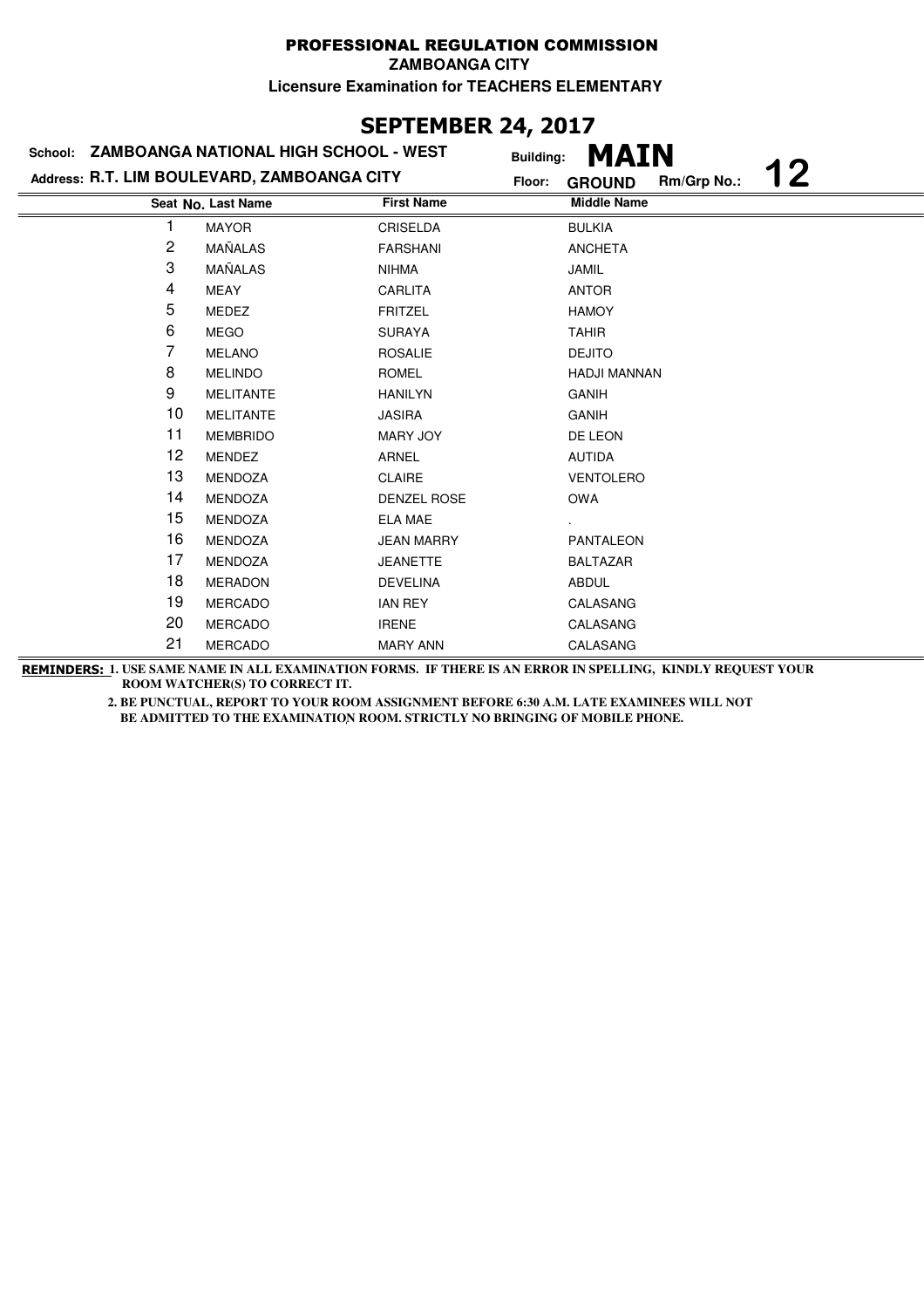### **SEPTEMBER 24, 2017**

|    | School: ZAMBOANGA NATIONAL HIGH SCHOOL - WEST | <b>Building:</b>    | MAIN                                      |
|----|-----------------------------------------------|---------------------|-------------------------------------------|
|    | Address: R.T. LIM BOULEVARD, ZAMBOANGA CITY   | Floor:              | <b>13</b><br>Rm/Grp No.:<br><b>GROUND</b> |
|    | Seat No. Last Name                            | <b>First Name</b>   | <b>Middle Name</b>                        |
|    | <b>MERIDA</b>                                 | <b>JUVELYN</b>      | <b>MABIA</b>                              |
| 2  | MIER                                          | <b>JEFRREY JR</b>   | <b>HASIM</b>                              |
| 3  | <b>MIGUEL</b>                                 | <b>JEANETTE</b>     | <b>JALON</b>                              |
| 4  | <b>MIGUEL</b>                                 | <b>ROSHAINA</b>     | <b>UTONG</b>                              |
| 5  | <b>MIHADUN</b>                                | <b>ALNIHAR</b>      | <b>HASHIM</b>                             |
| 6  | <b>MIHAJI</b>                                 | <b>FRAIDA</b>       | ABDUKAHIL                                 |
| 7  | <b>MIHIRAJUL</b>                              | <b>RUAIDA</b>       | HARAJAM                                   |
| 8  | <b>MIJAN</b>                                  | <b>NURKINTAM</b>    | <b>TAHA</b>                               |
| 9  | <b>MIJAN</b>                                  | <b>PERMINA</b>      | <b>ALIUDDIN</b>                           |
| 10 | <b>MIJAR</b>                                  | <b>MORSHIEFA</b>    | <b>HADANI</b>                             |
| 11 | <b>MIJARES</b>                                | <b>RUBYJANE</b>     | CARIÑO                                    |
| 12 | <b>MIJUH</b>                                  | <b>JABIDA</b>       | <b>ALSID</b>                              |
| 13 | <b>MILAHAD</b>                                | <b>NEHAMA</b>       | <b>SAUDDIN</b>                            |
| 14 | <b>MILGARIL</b>                               | <b>ROWENA</b>       | <b>SAMPANG</b>                            |
| 15 | <b>MINGGO</b>                                 | <b>MARIA LORENA</b> | CRUZ                                      |
| 16 | <b>MINSALAT</b>                               | SADDAM              | SARAIL                                    |
| 17 | <b>MIRABUENA</b>                              | <b>ELIEJANE</b>     | <b>LORETE</b>                             |
| 18 | <b>MIRABUENA</b>                              | NIZA                |                                           |
| 19 | <b>MIRABUENO</b>                              | <b>CANDY</b>        | <b>ALBERCA</b>                            |
| 20 | <b>MIRABUENO</b>                              | <b>DENNIS</b>       | <b>PROSPERO</b>                           |
| 21 | <b>MIRANDA</b>                                | <b>BERHAMA</b>      | <b>MUDJAHIRIN</b>                         |

**REMINDERS: 1. USE SAME NAME IN ALL EXAMINATION FORMS. IF THERE IS AN ERROR IN SPELLING, KINDLY REQUEST YOUR ROOM WATCHER(S) TO CORRECT IT.**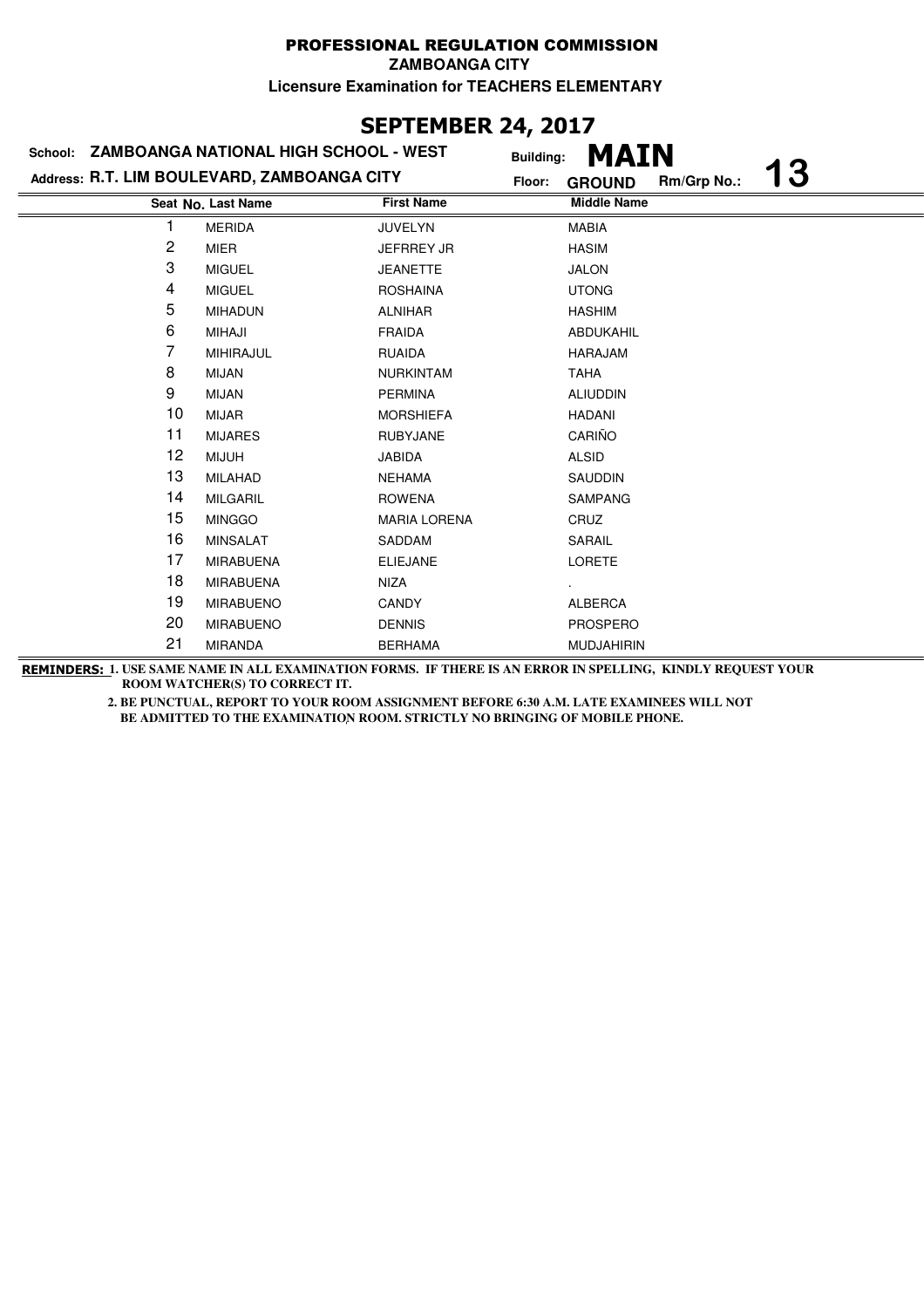### **SEPTEMBER 24, 2017**

| School: ZAMBOANGA NATIONAL HIGH SCHOOL - WEST |                                             |                   | <b>MAIN</b><br><b>Building:</b> |             |   |
|-----------------------------------------------|---------------------------------------------|-------------------|---------------------------------|-------------|---|
|                                               | Address: R.T. LIM BOULEVARD, ZAMBOANGA CITY | Floor:            | 2ND                             | Rm/Grp No.: | 4 |
|                                               | Seat No. Last Name                          | <b>First Name</b> | <b>Middle Name</b>              |             |   |
|                                               | <b>MIRANDA</b>                              | <b>NURSHIDA</b>   | <b>BAKIL</b>                    |             |   |
| 2                                             | <b>MIRASOL</b>                              | <b>IMIE LOU</b>   | <b>MONTAÑO</b>                  |             |   |
| 3                                             | <b>MIRASOL</b>                              | <b>JULIE ANN</b>  | <b>DELA PAZ</b>                 |             |   |
| 4                                             | <b>MIRKUSIN</b>                             | NURHIDZKA         | <b>INNI</b>                     |             |   |
| 5                                             | <b>MIRKUSIN</b>                             | NURHIDZRA         | <b>INNI</b>                     |             |   |
| 6                                             | <b>MIRKUSIN</b>                             | <b>RAMADIN</b>    | <b>TANJILUL</b>                 |             |   |
| 7                                             | <b>MISIRAN</b>                              | JUR-AIZA          | ABDUSARAM                       |             |   |
| 8                                             | <b>MISONG</b>                               | <b>SUGAIDA</b>    | <b>KARIM</b>                    |             |   |
| 9                                             | <b>MISTUL</b>                               | RHAYAN            | <b>ABDULAUP</b>                 |             |   |
| 10                                            | <b>MISUARI</b>                              | <b>HAIREN</b>     | AMIH                            |             |   |
| 11                                            | <b>MISUARI</b>                              | MAHADIL           | SABDANI                         |             |   |
| 12                                            | <b>MISUARI</b>                              | <b>MARSIA</b>     | <b>SALIM</b>                    |             |   |
| 13                                            | <b>MISUARI</b>                              | <b>NURSIBA</b>    | <b>SAKILI</b>                   |             |   |
| 14                                            | <b>MOH KASIM</b>                            | <b>ABDURRAFIE</b> | <b>SAIRI</b>                    |             |   |
| 15                                            | <b>MOH SALI</b>                             | <b>RISALINA</b>   | SAHIDJUAN                       |             |   |
| 16                                            | MOH. HUSSEIN                                | <b>BENSHALE</b>   | <b>JAMALUDDIN</b>               |             |   |
| 17                                            | <b>MOHAMAD</b>                              | <b>FARIDA</b>     | AHARUDDIN                       |             |   |
| 18                                            | <b>MOHAMMAD</b>                             | <b>ADELAIDA</b>   | HAJAD                           |             |   |
| 19                                            | <b>MOHAMMAD</b>                             | <b>ALMALYN</b>    | <b>HARADAIN</b>                 |             |   |
| 20                                            | <b>MOHAMMAD</b>                             | <b>ALNABER</b>    | <b>ABDUL</b>                    |             |   |
| 21                                            | <b>MOHAMMAD</b>                             | <b>ALNASRIN</b>   | <b>GAPPAL</b>                   |             |   |

**REMINDERS: 1. USE SAME NAME IN ALL EXAMINATION FORMS. IF THERE IS AN ERROR IN SPELLING, KINDLY REQUEST YOUR ROOM WATCHER(S) TO CORRECT IT.**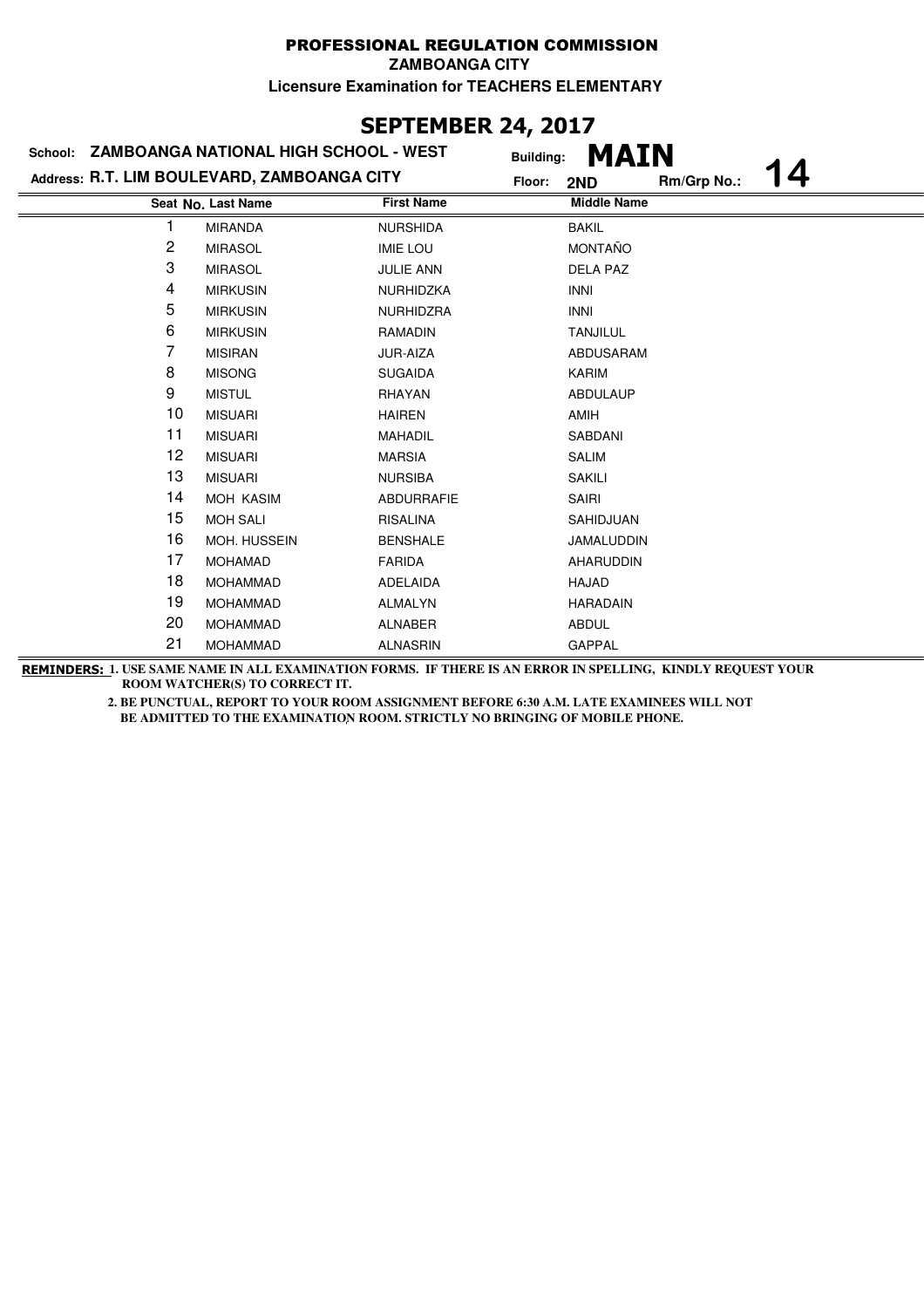# **SEPTEMBER 24, 2017**

| School: ZAMBOANGA NATIONAL HIGH SCHOOL - WEST |                                             |                   | <b>MAIN</b><br><b>Building:</b> |             |    |
|-----------------------------------------------|---------------------------------------------|-------------------|---------------------------------|-------------|----|
|                                               | Address: R.T. LIM BOULEVARD, ZAMBOANGA CITY | Floor:            | 2ND                             | Rm/Grp No.: | 15 |
|                                               | Seat No. Last Name                          | <b>First Name</b> | <b>Middle Name</b>              |             |    |
|                                               | <b>MOHAMMAD</b>                             | <b>ANARIKA</b>    | <b>JACKARYA</b>                 |             |    |
| 2                                             | <b>MOHAMMAD</b>                             | <b>CRISMALYN</b>  | <b>ISMAEL</b>                   |             |    |
| 3                                             | <b>MOHAMMAD</b>                             | <b>DANESA</b>     | ABDULGAFAR                      |             |    |
| 4                                             | <b>MOHAMMAD</b>                             | <b>DINA</b>       | <b>ALIMIN</b>                   |             |    |
| 5                                             | <b>MOHAMMAD</b>                             | <b>ELOIZA</b>     | MUDJASAM                        |             |    |
| 6                                             | <b>MOHAMMAD</b>                             | <b>FATMA</b>      | BANJAL                          |             |    |
| 7                                             | <b>MOHAMMAD</b>                             | <b>FHATRA</b>     | <b>BONGBONG</b>                 |             |    |
| 8                                             | <b>MOHAMMAD</b>                             | <b>HAISA</b>      | SABDANI                         |             |    |
| 9                                             | <b>MOHAMMAD</b>                             | <b>INTAN</b>      | <b>KARANAIN</b>                 |             |    |
| 10                                            | <b>MOHAMMAD</b>                             | <b>JALMAIDA</b>   | <b>TADJI</b>                    |             |    |
| 11                                            | <b>MOHAMMAD</b>                             | <b>JANINA</b>     | <b>ISKANDAL</b>                 |             |    |
| 12                                            | <b>MOHAMMAD</b>                             | <b>JUMHARIJA</b>  | JALANI                          |             |    |
| 13                                            | <b>MOHAMMAD</b>                             | <b>MELAMAE</b>    | <b>COTALES</b>                  |             |    |
| 14                                            | <b>MOHAMMAD</b>                             | <b>MERADZ</b>     | <b>JACKARIA</b>                 |             |    |
| 15                                            | <b>MOHAMMAD</b>                             | <b>MUKAAD</b>     | <b>AMILHUSSIN</b>               |             |    |
| 16                                            | <b>MOHAMMAD</b>                             | <b>NASRA</b>      | SALLANI                         |             |    |
| 17                                            | <b>MOHAMMAD</b>                             | <b>NORISA</b>     | <b>NUR-AMIN</b>                 |             |    |
| 18                                            | <b>MOHAMMAD</b>                             | <b>NORMALYN</b>   | <b>GAPPAL</b>                   |             |    |
| 19                                            | <b>MOHAMMAD</b>                             | <b>PERUSA</b>     | <b>ISMAEL</b>                   |             |    |
| 20                                            | <b>MOHAMMAD</b>                             | RADZMA            | <b>HAJAN</b>                    |             |    |
| 21                                            | <b>MOHAMMAD</b>                             | RADZMA            | <b>JUMRANI</b>                  |             |    |

**REMINDERS: 1. USE SAME NAME IN ALL EXAMINATION FORMS. IF THERE IS AN ERROR IN SPELLING, KINDLY REQUEST YOUR ROOM WATCHER(S) TO CORRECT IT.**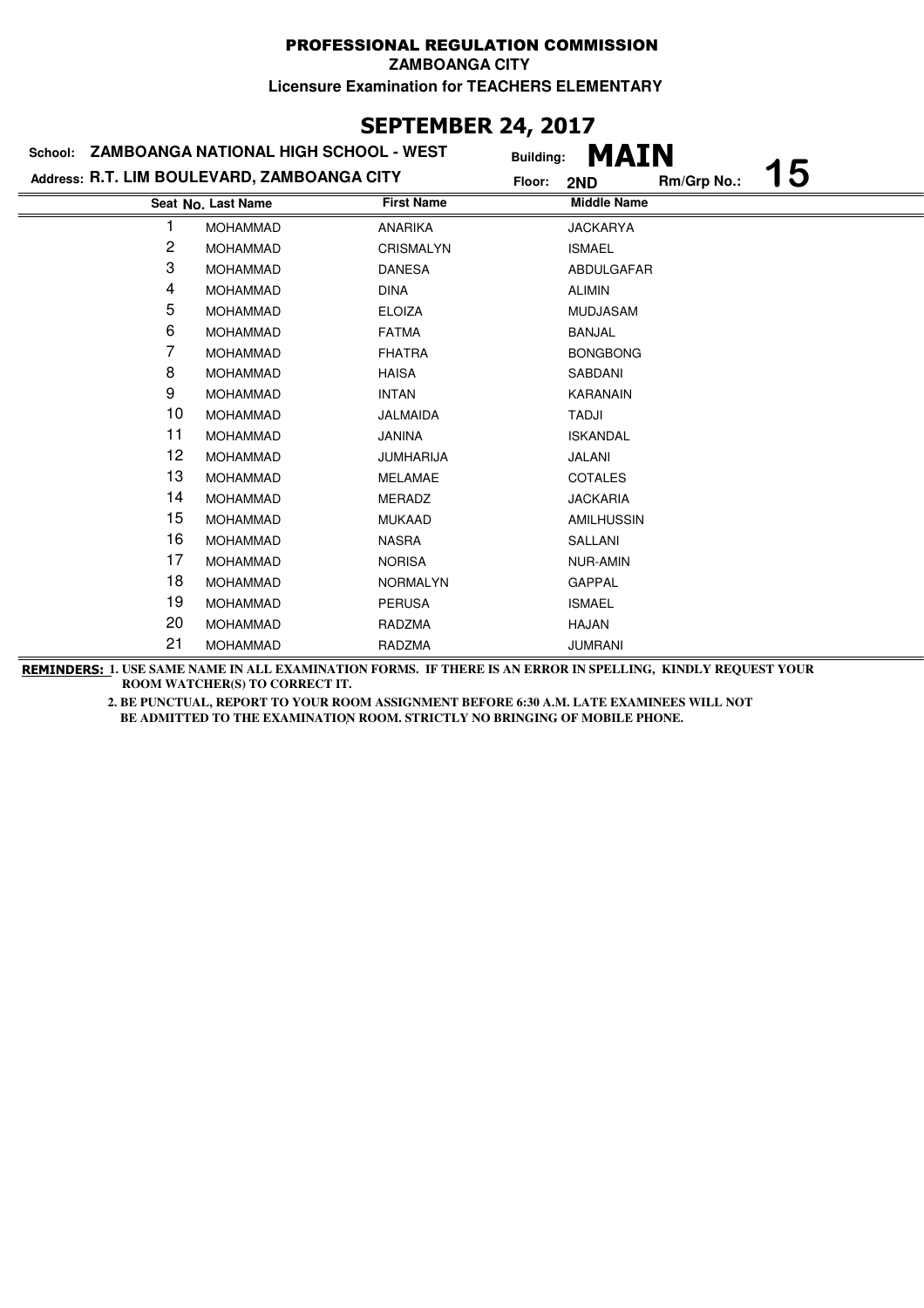# **SEPTEMBER 24, 2017**

| School: ZAMBOANGA NATIONAL HIGH SCHOOL - WEST |                       | <b>MAIN</b><br><b>Building:</b> |                                    |  |
|-----------------------------------------------|-----------------------|---------------------------------|------------------------------------|--|
| Address: R.T. LIM BOULEVARD, ZAMBOANGA CITY   |                       |                                 | 16<br>Rm/Grp No.:<br>Floor:<br>2ND |  |
|                                               | Seat No. Last Name    | <b>First Name</b>               | <b>Middle Name</b>                 |  |
|                                               | <b>MOHAMMAD</b>       | <b>RIZMA</b>                    | <b>SOLIS</b>                       |  |
| 2                                             | <b>MOHAMMAD</b>       | <b>ROHANI</b>                   | <b>ANTHAM</b>                      |  |
| 3                                             | <b>MOHAMMAD</b>       | <b>SAIMA</b>                    | AMISANI                            |  |
| 4                                             | <b>MOHAMMAD</b>       | <b>SHANI</b>                    | <b>MOHAMMAD</b>                    |  |
| 5                                             | <b>MOHAMMAD</b>       | <b>YELTSIN</b>                  | <b>HADJULA</b>                     |  |
| 6                                             | <b>MOHAMMAD ALI</b>   | ANEZIA                          | <b>PANGILAN</b>                    |  |
| 7                                             | <b>MOHAMMAD ALI</b>   | <b>ISNAIRA</b>                  | <b>DAUD</b>                        |  |
| 8                                             | <b>MOHAMMAD ALI</b>   | SAJIDA                          | <b>MASAHUD</b>                     |  |
| 9                                             | <b>MOHAMMAD NASIL</b> | <b>HASMINA</b>                  | <b>TAUSAN</b>                      |  |
| 10                                            | <b>MOHAMMAD SHA</b>   | <b>SATRINA</b>                  | ARASA                              |  |
| 11                                            | MOHAMMAD-ALI          | <b>KWEENTASHA</b>               | <b>NUR</b>                         |  |
| 12                                            | MOHAMMADALI           | <b>LILY</b>                     | <b>TALIB</b>                       |  |
| 13                                            | <b>MOHAMOD</b>        | SALMA                           | <b>DULAHIM</b>                     |  |
| 14                                            | MOHD, MONEL           | <b>SHERWINA</b>                 | <b>MUHADDAM</b>                    |  |
| 15                                            | <b>MOLAS</b>          | MAEBELLE                        | <b>VELASCO</b>                     |  |
| 16                                            | <b>MOLDE</b>          | <b>DINA</b>                     | ARAL                               |  |
| 17                                            | <b>MOLIJON</b>        | <b>HONEYLYN</b>                 | <b>PLANTA</b>                      |  |
| 18                                            | <b>MOLONIAS</b>       | KRIZZA MAE                      | <b>ALBISO</b>                      |  |
| 19                                            | <b>MONIER</b>         | <b>BENHAR</b>                   | <b>PADIWAN</b>                     |  |
| 20                                            | <b>MONIL</b>          | <b>RASMA</b>                    | <b>MIHANG</b>                      |  |
| 21                                            | <b>MONTANO</b>        | <b>DAPHNE</b>                   | <b>SERONDO</b>                     |  |

**REMINDERS: 1. USE SAME NAME IN ALL EXAMINATION FORMS. IF THERE IS AN ERROR IN SPELLING, KINDLY REQUEST YOUR ROOM WATCHER(S) TO CORRECT IT.**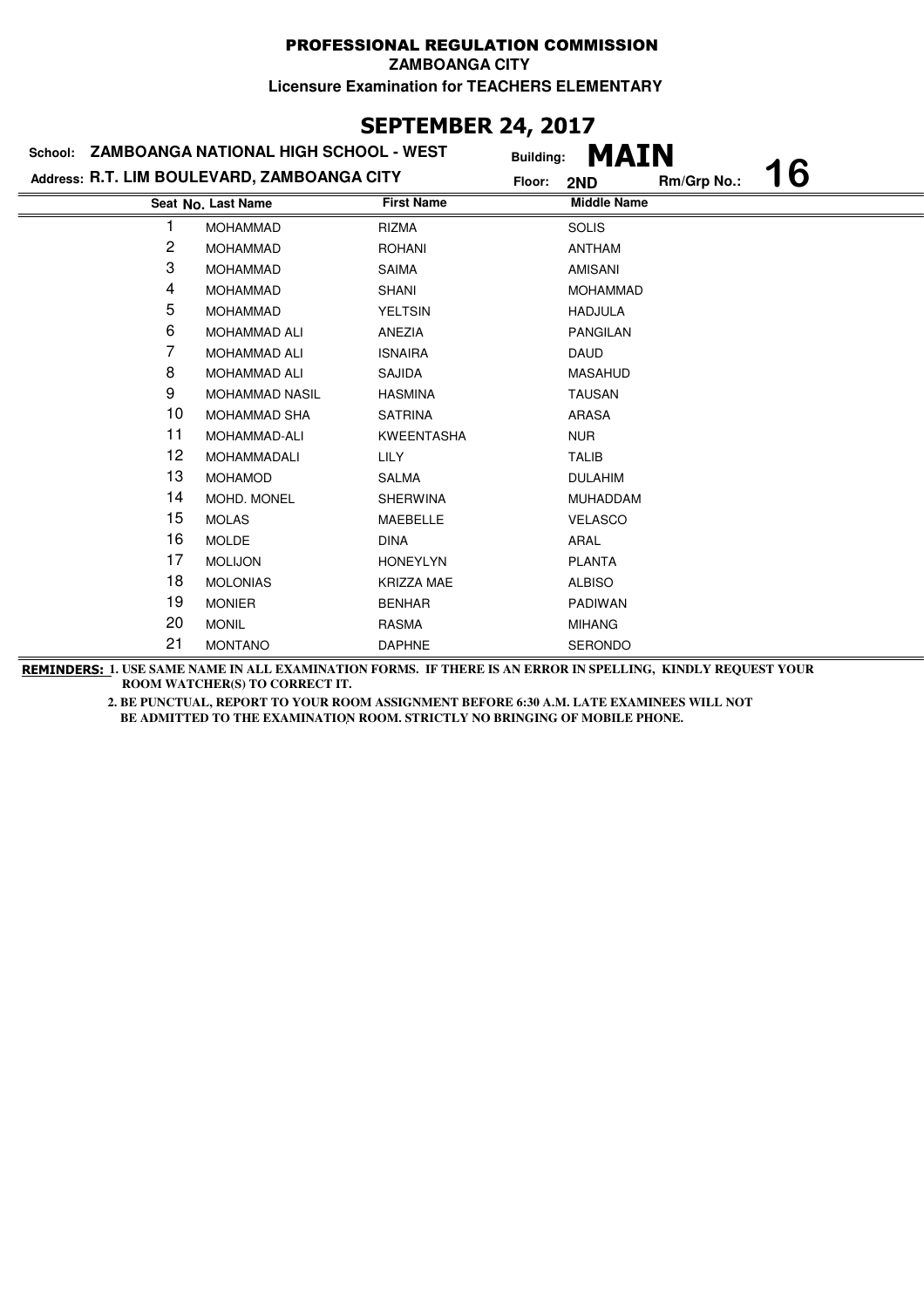# **SEPTEMBER 24, 2017**

| School: ZAMBOANGA NATIONAL HIGH SCHOOL - WEST |                                             |                     | <b>MAIN</b><br><b>Building:</b> |             |  |
|-----------------------------------------------|---------------------------------------------|---------------------|---------------------------------|-------------|--|
|                                               | Address: R.T. LIM BOULEVARD, ZAMBOANGA CITY | Floor:              | 2ND                             | Rm/Grp No.: |  |
|                                               | Seat No. Last Name                          | <b>First Name</b>   | <b>Middle Name</b>              |             |  |
|                                               | <b>MONTAÑO</b>                              | <b>TERESITA</b>     | CRUZ                            |             |  |
| 2                                             | <b>MONTE</b>                                | <b>ELLA MAE</b>     | <b>SAN LUIS</b>                 |             |  |
| 3                                             | <b>MONTE</b>                                | <b>MARK</b>         | <b>DECIN</b>                    |             |  |
| 4                                             | <b>MONTE</b>                                | <b>MARY GRACE</b>   | SANTILLAN                       |             |  |
| 5                                             | MONTECALBO                                  | ANABEL              | <b>RUBIO</b>                    |             |  |
| 6                                             | <b>MONTECILLO</b>                           | <b>NICHOLLE</b>     | <b>SOLON</b>                    |             |  |
| 7                                             | <b>MONTECILLO</b>                           | RANEL               | <b>RABOR</b>                    |             |  |
| 8                                             | <b>MONTECILLO</b>                           | <b>RUBY MAE</b>     | <b>RABOR</b>                    |             |  |
| 9                                             | <b>MONTEJO</b>                              | <b>ASIAH</b>        | <b>JALIL</b>                    |             |  |
| 10                                            | <b>MONTOYA</b>                              | <b>ELJEAN</b>       | <b>PALIS</b>                    |             |  |
| 11                                            | <b>MORA</b>                                 | <b>JAMILA</b>       | SALWA                           |             |  |
| 12                                            | <b>MORALES</b>                              | MAJID               | <b>OTONG</b>                    |             |  |
| 13                                            | <b>MORALES</b>                              | <b>MARIAM</b>       | ABDULLA                         |             |  |
| 14                                            | <b>MORDAN</b>                               | <b>FARIZA</b>       | <b>ASMAUNG</b>                  |             |  |
| 15                                            | <b>MORTALLA</b>                             | ANA MAE             | ABAJAR                          |             |  |
| 16                                            | <b>MORTEJO</b>                              | <b>CINDY CLAIRE</b> | <b>BONGCAS</b>                  |             |  |
| 17                                            | <b>MORVIE</b>                               | <b>NURAISA</b>      | <b>BADDIRI</b>                  |             |  |
| 18                                            | <b>MOSEB</b>                                | <b>NURHATTA</b>     | SADJAANI                        |             |  |
| 19                                            | <b>MOSTALI</b>                              | <b>ROSILYN</b>      | <b>ALIH</b>                     |             |  |
| 20                                            | <b>MOWA</b>                                 | <b>NASRIA</b>       | <b>MADJOHA</b>                  |             |  |
| 21                                            | <b>MUALLIB</b>                              | <b>SHARIFA</b>      | <b>ESPILIN</b>                  |             |  |

**REMINDERS: 1. USE SAME NAME IN ALL EXAMINATION FORMS. IF THERE IS AN ERROR IN SPELLING, KINDLY REQUEST YOUR ROOM WATCHER(S) TO CORRECT IT.**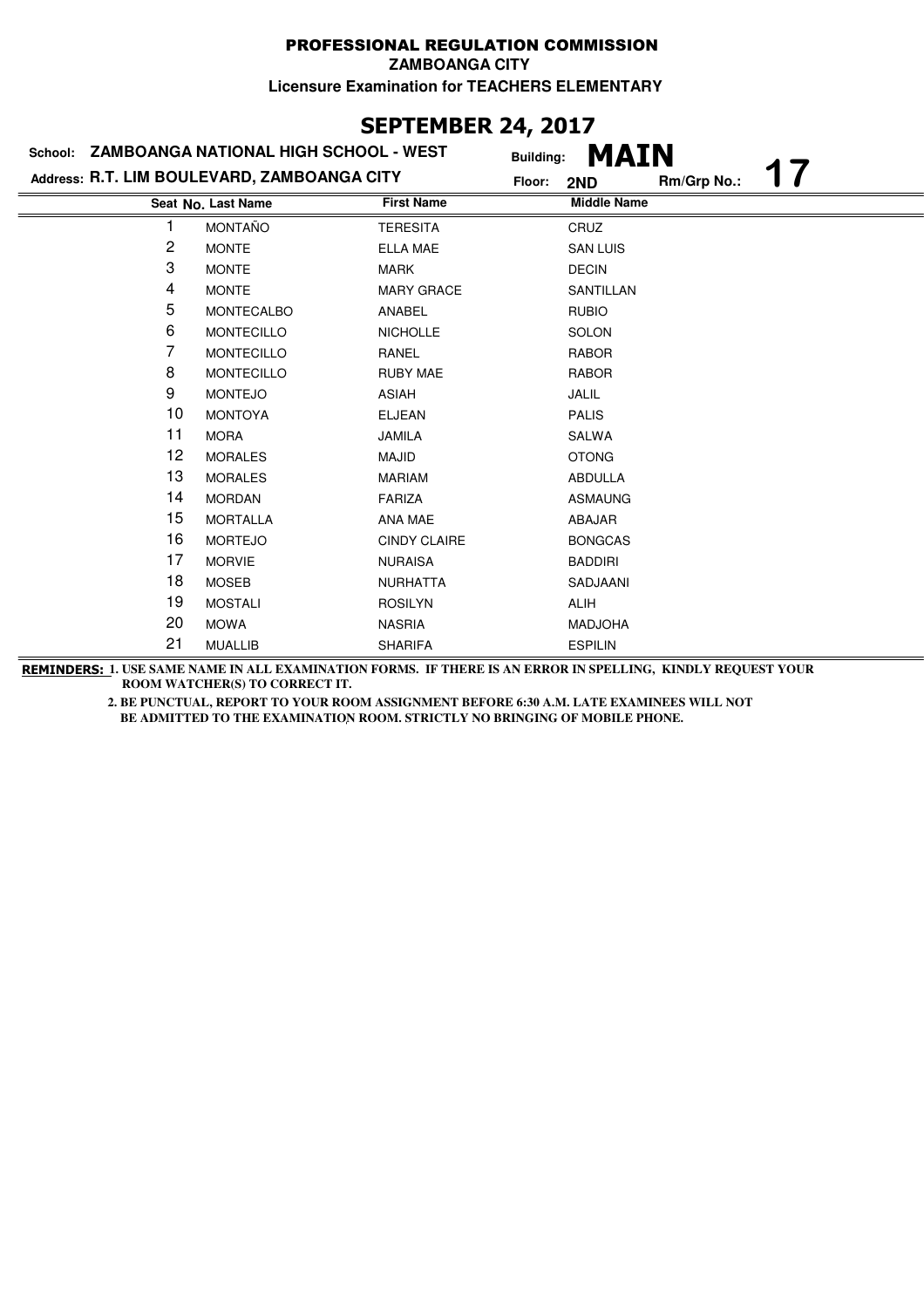# **SEPTEMBER 24, 2017**

| School: ZAMBOANGA NATIONAL HIGH SCHOOL - WEST |                                             |                      | <b>MAIN</b><br><b>Building:</b> |             |    |
|-----------------------------------------------|---------------------------------------------|----------------------|---------------------------------|-------------|----|
|                                               | Address: R.T. LIM BOULEVARD, ZAMBOANGA CITY | Floor:               | 2ND                             | Rm/Grp No.: | 18 |
|                                               | Seat No. Last Name                          | <b>First Name</b>    | <b>Middle Name</b>              |             |    |
|                                               | <b>MUDAH</b>                                | <b>HADJA BERQUIS</b> | <b>ALSAD</b>                    |             |    |
| 2                                             | <b>MUDDASIL</b>                             | <b>JAIDA</b>         | PASLANGAN                       |             |    |
| 3                                             | <b>MUDJA</b>                                | <b>MUSRINA</b>       | RADJAH                          |             |    |
| 4                                             | <b>MUDJAHIRIN</b>                           | <b>PARSIM</b>        | TAJI                            |             |    |
| 5                                             | <b>MUDJASAM</b>                             | SHER-MICA            | <b>WILLIE</b>                   |             |    |
| 6                                             | <b>MUDJILON</b>                             | <b>EDISON</b>        | <b>NUHI</b>                     |             |    |
| 7                                             | MUHADDAL                                    | NURUL-IN             | ARALUDDIN                       |             |    |
| 8                                             | MUHADJARUN                                  | <b>HUDJAIMA</b>      | SAPI-E                          |             |    |
| 9                                             | <b>MUHAJIL</b>                              | <b>EDZNALYN</b>      | <b>INGGIH</b>                   |             |    |
| 10                                            | <b>MUHAJIL</b>                              | <b>NAJER</b>         | <b>VENTURA</b>                  |             |    |
| 11                                            | <b>MUHAJIR</b>                              | <b>MUHAIMIN</b>      | JUHAN                           |             |    |
| 12                                            | <b>MUHAJIRI</b>                             | <b>MUKTADIR</b>      | SALI                            |             |    |
| 13                                            | <b>MUHALI</b>                               | <b>ALNA</b>          | <b>MOHAMMAD</b>                 |             |    |
| 14                                            | <b>MUHALI</b>                               | KHATIJAH             | JANANI                          |             |    |
| 15                                            | <b>MUHALI</b>                               | <b>MERDELYN</b>      | <b>MOHAMMAD</b>                 |             |    |
| 16                                            | <b>MUHALI</b>                               | <b>SHAINALYN</b>     | <b>BADULI</b>                   |             |    |
| 17                                            | <b>MUHALLI</b>                              | <b>AMIL</b>          | <b>POTTO</b>                    |             |    |
| 18                                            | <b>MUHALLI</b>                              | ZENAIDA              | <b>KASTULAN</b>                 |             |    |
| 19                                            | <b>MUHARAL</b>                              | <b>SHERWIDA</b>      | ABDURASAR                       |             |    |
| 20                                            | <b>MUHARI</b>                               | AHIJAN               | <b>ISA</b>                      |             |    |
| 21                                            | <b>MUHARRAL</b>                             | <b>MUAMMAR</b>       | <b>TABUDDIN</b>                 |             |    |

**REMINDERS: 1. USE SAME NAME IN ALL EXAMINATION FORMS. IF THERE IS AN ERROR IN SPELLING, KINDLY REQUEST YOUR ROOM WATCHER(S) TO CORRECT IT.**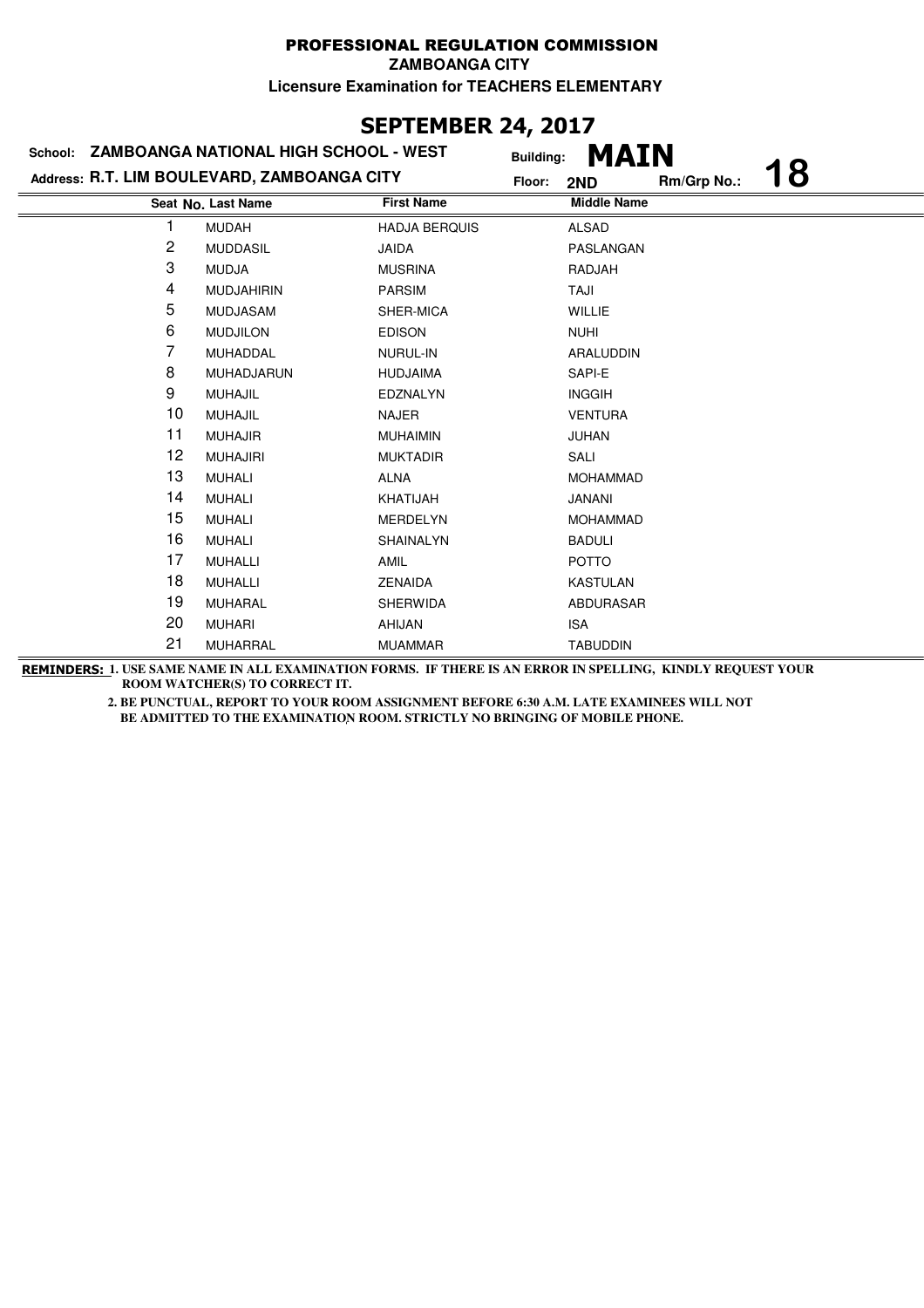### **SEPTEMBER 24, 2017**

| School: ZAMBOANGA NATIONAL HIGH SCHOOL - WEST |                  |                    |                                             |                            |                                   |
|-----------------------------------------------|------------------|--------------------|---------------------------------------------|----------------------------|-----------------------------------|
|                                               |                  |                    | 2ND                                         | Rm/Grp No.:                | 19                                |
|                                               |                  | <b>First Name</b>  |                                             |                            |                                   |
|                                               | <b>MUHARRAM</b>  | <b>ARLYN</b>       | <b>ASADIL</b>                               |                            |                                   |
| 2                                             | <b>MUHARRAM</b>  | <b>RUSNA</b>       | <b>ASAH</b>                                 |                            |                                   |
| 3                                             | <b>MUHARRAM</b>  | <b>SHARINA</b>     | <b>IRIN</b>                                 |                            |                                   |
| 4                                             | <b>MUHTALIB</b>  | <b>MARJINA</b>     | <b>MARJUKI</b>                              |                            |                                   |
| 5                                             | <b>MUHURIM</b>   | <b>MARWINA</b>     | <b>SAMPANG</b>                              |                            |                                   |
| 6                                             | <b>MUIN</b>      | <b>BENHAMIN</b>    | <b>HASHIM</b>                               |                            |                                   |
| 7                                             | <b>MUIN</b>      | <b>JUNAIDA</b>     | <b>MOHAMAD</b>                              |                            |                                   |
| 8                                             | MUJAJILUN        | <b>SITTI MARHA</b> | ABAD                                        |                            |                                   |
| 9                                             | MUJAKKAL         | <b>ROSALYN</b>     | <b>UNAID</b>                                |                            |                                   |
| 10                                            | MUJALLALIL       | ORTIZ              | <b>UBAN</b>                                 |                            |                                   |
| 11                                            | <b>MUJAMON</b>   | <b>LINGKATUN</b>   | <b>ASARIN</b>                               |                            |                                   |
| 12                                            | <b>MUKALID</b>   | <b>MADZDIA</b>     | <b>BASARA</b>                               |                            |                                   |
| 13                                            | <b>MUKALID</b>   | <b>MUSARRADA</b>   | TADI                                        |                            |                                   |
| 14                                            | <b>MUKALIL</b>   | <b>SHERNIHAR</b>   | <b>HABI</b>                                 |                            |                                   |
| 15                                            | <b>MUKAMMALI</b> | <b>IBSAR</b>       | <b>JUMDANAN</b>                             |                            |                                   |
| 16                                            | <b>MUKARRAM</b>  | NURJILYNE          | <b>MAWALI</b>                               |                            |                                   |
| 17                                            | <b>MUKSAN</b>    | <b>ADELINA</b>     | <b>BIRAL</b>                                |                            |                                   |
| 18                                            | <b>MUKSAN</b>    | FHADZMALYN         | <b>TAYONG</b>                               |                            |                                   |
| 19                                            | <b>MUKSAN</b>    | RAHIT              | ABDULKALIM                                  |                            |                                   |
| 20                                            | <b>MUKSAN</b>    | <b>ROHANNA</b>     | <b>MAAMON</b>                               |                            |                                   |
| 21                                            | <b>MUKSAN</b>    | SHERWINA           | <b>JAKMANI</b>                              |                            |                                   |
|                                               |                  | Seat No. Last Name | Address: R.T. LIM BOULEVARD, ZAMBOANGA CITY | <b>Building:</b><br>Floor: | <b>MAIN</b><br><b>Middle Name</b> |

**REMINDERS: 1. USE SAME NAME IN ALL EXAMINATION FORMS. IF THERE IS AN ERROR IN SPELLING, KINDLY REQUEST YOUR ROOM WATCHER(S) TO CORRECT IT.**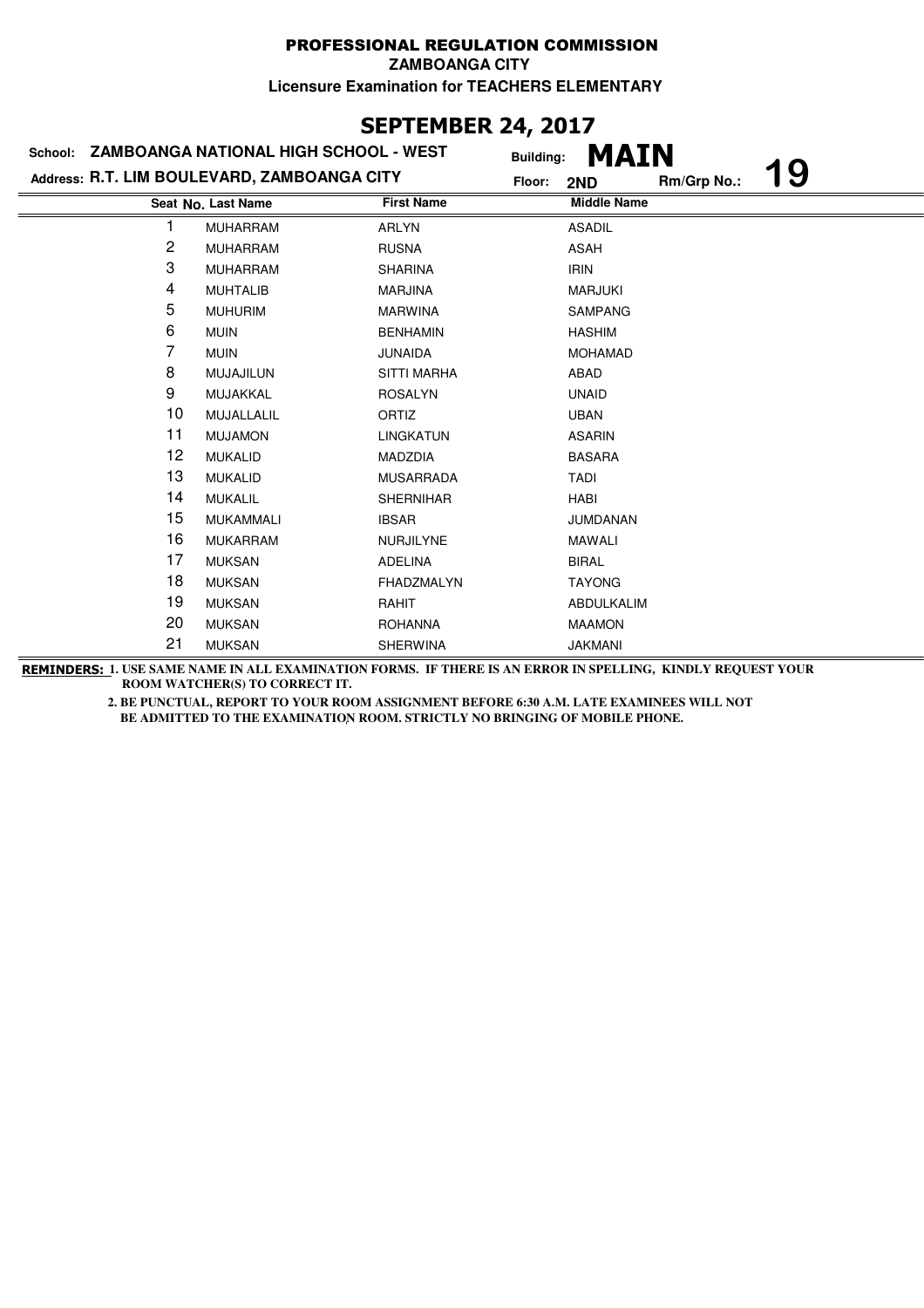# **SEPTEMBER 24, 2017**

| School: ZAMBOANGA NATIONAL HIGH SCHOOL - WEST |                                             |                     | <b>MAIN</b><br><b>Building:</b> |             |    |
|-----------------------------------------------|---------------------------------------------|---------------------|---------------------------------|-------------|----|
|                                               | Address: R.T. LIM BOULEVARD, ZAMBOANGA CITY | Floor:              | 2ND                             | Rm/Grp No.: | 20 |
|                                               | Seat No. Last Name                          | <b>First Name</b>   | <b>Middle Name</b>              |             |    |
|                                               | <b>MUL</b>                                  | <b>HAJIJUL</b>      | <b>MUDJA</b>                    |             |    |
| 2                                             | <b>MULIL</b>                                | <b>KAMRA</b>        | <b>APPLASIN</b>                 |             |    |
| 3                                             | <b>MULLONG</b>                              | <b>ALBARAN</b>      | <b>JAAMIL</b>                   |             |    |
| 4                                             | <b>MULSAHI</b>                              | <b>ZENATRA</b>      | PIRILLANA                       |             |    |
| 5                                             | <b>MUNAL</b>                                | <b>MUNSAIBA</b>     | <b>RASUL</b>                    |             |    |
| 6                                             | <b>MUNDOC</b>                               | <b>MARSAIDA</b>     | <b>JUMAIDIM</b>                 |             |    |
| 7                                             | <b>MUNIF</b>                                | <b>SITTI RUAINA</b> | BAIL                            |             |    |
| 8                                             | <b>MUNIR</b>                                | <b>ADZFHAR</b>      | <b>SARIPUL</b>                  |             |    |
| 9                                             | <b>MUNIR</b>                                | <b>MUDZFAR</b>      | <b>NOHI</b>                     |             |    |
| 10                                            | MUNJALAL                                    | <b>JECYLAIDA</b>    | JUJI                            |             |    |
| 11                                            | <b>MURABBIL</b>                             | WILMA               | KALAYAKAN                       |             |    |
| 12                                            | <b>MURAH</b>                                | <b>SITTI SHARHA</b> | <b>USAD</b>                     |             |    |
| 13                                            | <b>MURAIBIN</b>                             | MARIBEL             | <b>AUKASA</b>                   |             |    |
| 14                                            | <b>MURIB</b>                                | <b>MURAIDA</b>      | JAUD                            |             |    |
| 15                                            | <b>MURPHY</b>                               | <b>DIRHANA</b>      | <b>JAMIRUL</b>                  |             |    |
| 16                                            | <b>MURSIDI</b>                              | <b>DARWINA</b>      | ANDAN                           |             |    |
| 17                                            | <b>MUSA</b>                                 | FERDY-AIDA          | ARASANI                         |             |    |
| 18                                            | <b>MUSA</b>                                 | <b>JEHADA</b>       | KANGAL                          |             |    |
| 19                                            | <b>MUSA</b>                                 | <b>MUSRINA</b>      | <b>ALIH</b>                     |             |    |
| 20                                            | <b>MUSA</b>                                 | NOR-ANA             | KAIRAL                          |             |    |
| 21                                            | <b>MUSA</b>                                 | <b>NUR-AIMA</b>     | <b>JUDDA</b>                    |             |    |

**REMINDERS: 1. USE SAME NAME IN ALL EXAMINATION FORMS. IF THERE IS AN ERROR IN SPELLING, KINDLY REQUEST YOUR ROOM WATCHER(S) TO CORRECT IT.**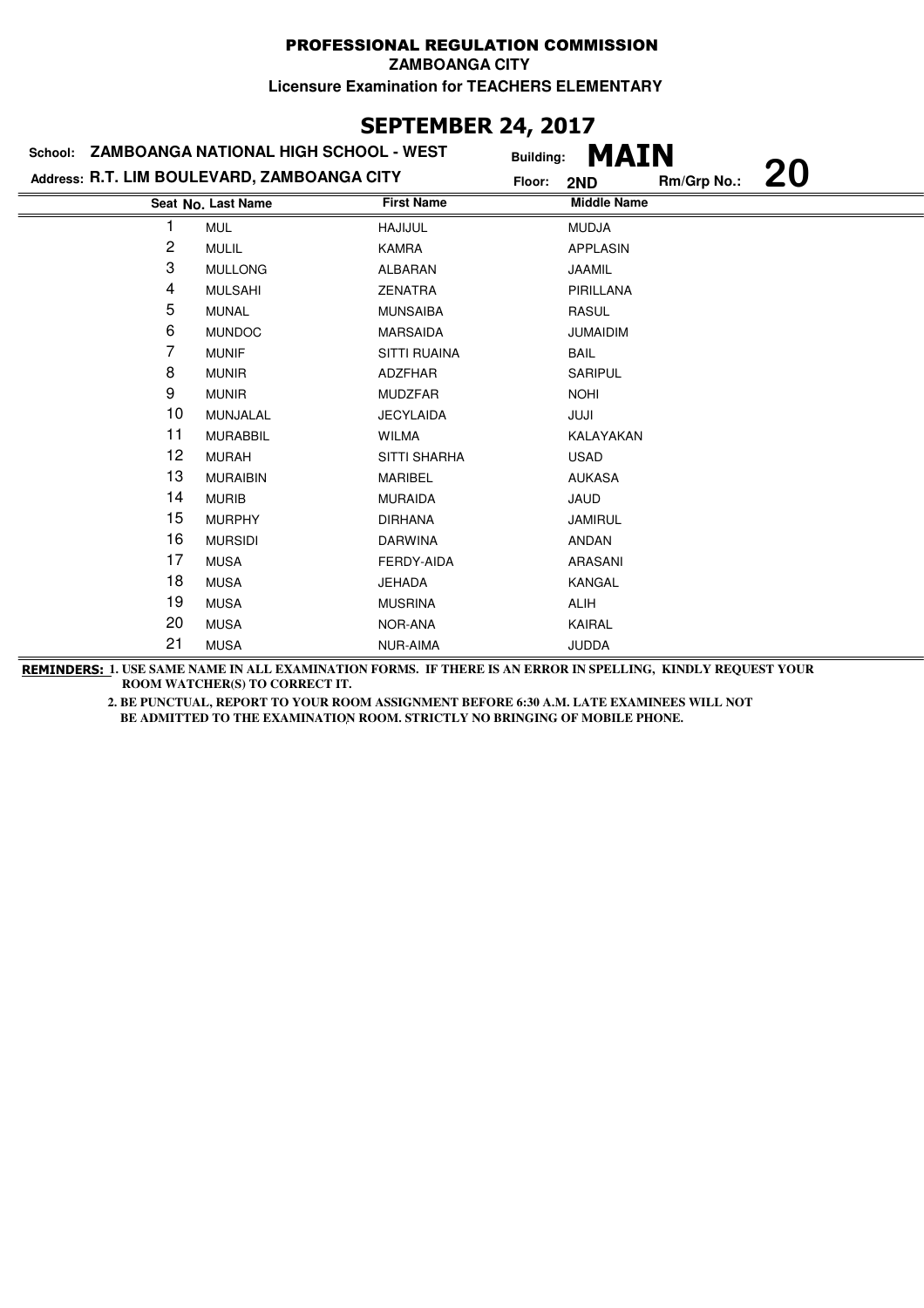### **SEPTEMBER 24, 2017**

| School: ZAMBOANGA NATIONAL HIGH SCHOOL - WEST |                                             |                       | <b>MAIN</b><br><b>Building:</b> |             |  |
|-----------------------------------------------|---------------------------------------------|-----------------------|---------------------------------|-------------|--|
|                                               | Address: R.T. LIM BOULEVARD, ZAMBOANGA CITY | Floor:                | 2ND                             | Rm/Grp No.: |  |
|                                               | Seat No. Last Name                          | <b>First Name</b>     | <b>Middle Name</b>              |             |  |
|                                               | <b>MUSA</b>                                 | <b>NUR-AISA</b>       | <b>TURABIN</b>                  |             |  |
| $\overline{c}$                                | <b>MUSA</b>                                 | <b>NURDIZA</b>        | <b>SAHID</b>                    |             |  |
| 3                                             | <b>MUSA</b>                                 | <b>NURSHIEVA</b>      | <b>JAKIEL</b>                   |             |  |
| 4                                             | <b>MUSA</b>                                 | <b>RAISA</b>          | <b>JAALA</b>                    |             |  |
| 5                                             | <b>MUSA</b>                                 | <b>SITTINAYYA</b>     | PIHOH                           |             |  |
| 6                                             | <b>MUSAD</b>                                | <b>KHALID</b>         | <b>MOHAMMAD</b>                 |             |  |
| 7                                             | <b>MUSADDAL</b>                             | <b>KIMIL</b>          | <b>MALALI</b>                   |             |  |
| 8                                             | <b>MUSAHARI</b>                             | <b>FATIMA-AISHA</b>   | <b>DAUD</b>                     |             |  |
| 9                                             | <b>MUSAHARI</b>                             | NING-NING             | <b>SADDANG</b>                  |             |  |
| 10                                            | <b>MUSAYYA</b>                              | TAIB                  | <b>LAGOY</b>                    |             |  |
| 11                                            | <b>MUSIN</b>                                | <b>ASIMA</b>          | SANAMI                          |             |  |
| 12                                            | <b>MUSLAIN</b>                              | <b>MAIDA</b>          | <b>ESPITAL</b>                  |             |  |
| 13                                            | <b>MUSLAREZ</b>                             | <b>CHRISTINE JANE</b> | <b>TIMBAS</b>                   |             |  |
| 14                                            | <b>MUSLIMIN</b>                             | <b>ASRAB</b>          | ULIRAL                          |             |  |
| 15                                            | <b>MUSSIK</b>                               | SALBIYA               | SALAJIM                         |             |  |
| 16                                            | <b>MUSTADI</b>                              | SHERMALYN             | <b>AJAM</b>                     |             |  |
| 17                                            | <b>MUSTALA</b>                              | <b>JAYNE RAIDA</b>    | <b>MUALLIP</b>                  |             |  |
| 18                                            | <b>MUSTALA</b>                              | <b>JURMINA</b>        | <b>MUALLIP</b>                  |             |  |
| 19                                            | <b>MUSTAMIL</b>                             | RAIZA                 | <b>MAHAMUD</b>                  |             |  |
| 20                                            | <b>MUSTAPHA</b>                             | <b>ASNA</b>           | <b>SULBIN</b>                   |             |  |
| 21                                            | <b>MUSTAPHA</b>                             | <b>GRACITA</b>        | <b>SULAN</b>                    |             |  |

**REMINDERS: 1. USE SAME NAME IN ALL EXAMINATION FORMS. IF THERE IS AN ERROR IN SPELLING, KINDLY REQUEST YOUR ROOM WATCHER(S) TO CORRECT IT.**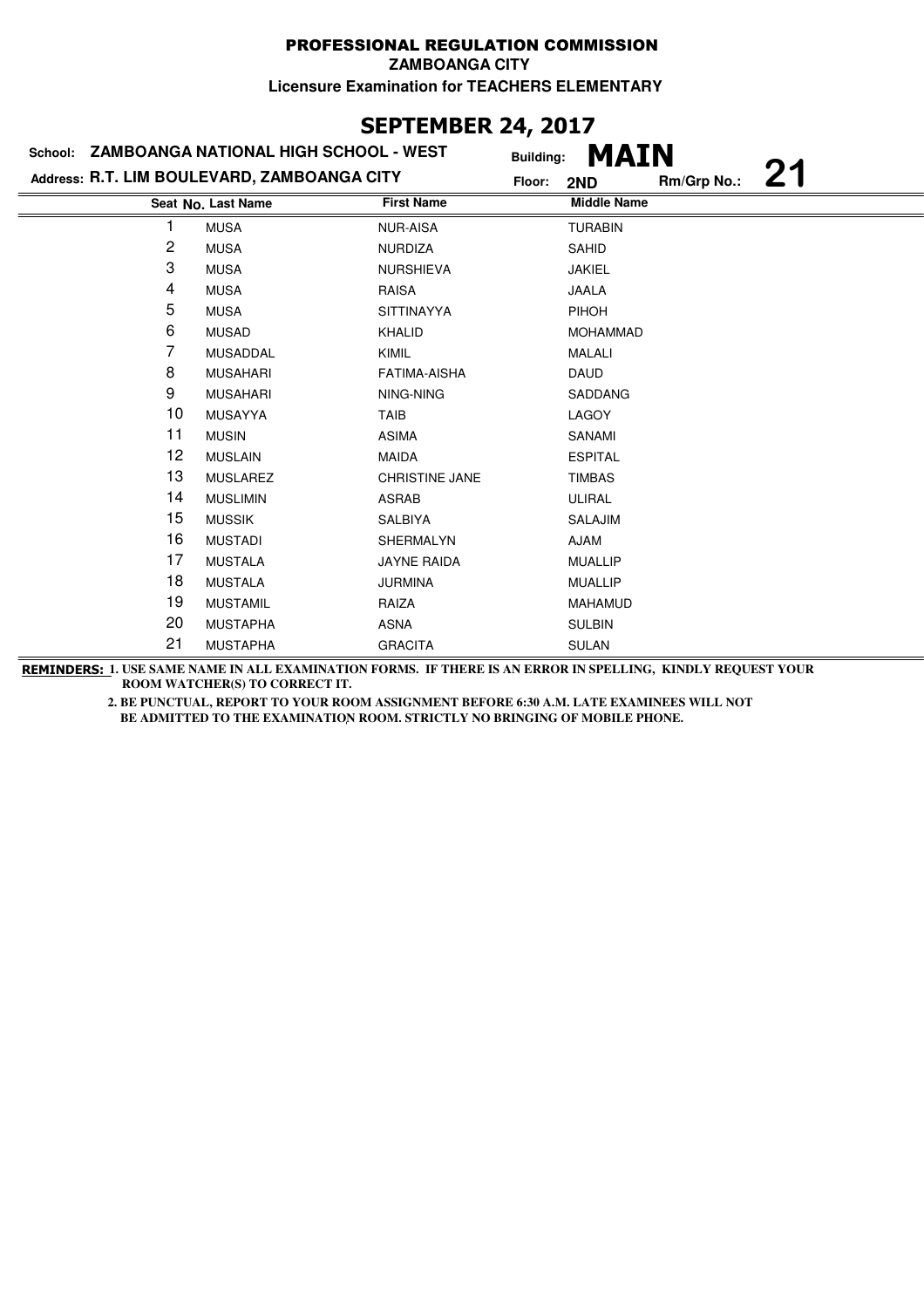### **SEPTEMBER 24, 2017**

| School: ZAMBOANGA NATIONAL HIGH SCHOOL - WEST |                 | <b>Building:</b>   |                                             |             |                                   |
|-----------------------------------------------|-----------------|--------------------|---------------------------------------------|-------------|-----------------------------------|
|                                               |                 |                    | Floor:<br>2ND                               | Rm/Grp No.: | 22                                |
|                                               |                 | <b>First Name</b>  |                                             |             |                                   |
|                                               | <b>MUTALIB</b>  | <b>MURANA</b>      | LATIP                                       |             |                                   |
| 2                                             | <b>MUTLAH</b>   | <b>REZIELINA</b>   | <b>SINGGI</b>                               |             |                                   |
| 3                                             | <b>MUTLAH</b>   | <b>SHERMIDA</b>    | <b>JUHAILY</b>                              |             |                                   |
| 4                                             | <b>MUTTALIB</b> | <b>NURSIMA</b>     | <b>DAUD</b>                                 |             |                                   |
| 5                                             | <b>MUYCO</b>    | <b>JESSA FE</b>    | MAGBANUA                                    |             |                                   |
| 6                                             | <b>MUZARIN</b>  | <b>SHEEVA</b>      | DALU                                        |             |                                   |
| 7                                             | MUÑEZ           | <b>MADELYN</b>     | <b>LIMPAHAN</b>                             |             |                                   |
| 8                                             | MUÑEZ           | <b>MARY ANN</b>    | <b>SITONES</b>                              |             |                                   |
| 9                                             | <b>MUÑOZ</b>    | <b>ALMALYN</b>     | LAKIBUL                                     |             |                                   |
| 10                                            | <b>NACORDA</b>  | ANGELA             | <b>VILLAR</b>                               |             |                                   |
| 11                                            | <b>NACORDA</b>  | <b>IVY FAYE</b>    | <b>BALANGUE</b>                             |             |                                   |
| 12                                            | <b>NAGDAR</b>   | <b>BENISER</b>     | <b>NAMLI</b>                                |             |                                   |
| 13                                            | <b>NAING</b>    | <b>RIZMA</b>       | <b>HUSSIN</b>                               |             |                                   |
| 14                                            | <b>NAING</b>    | SARAH              | <b>ABDUL</b>                                |             |                                   |
| 15                                            | <b>NAJAR</b>    | <b>OMAR</b>        | <b>IBBA</b>                                 |             |                                   |
| 16                                            | <b>NAJAR</b>    | RADZMALYN          | <b>ISNAJI</b>                               |             |                                   |
| 17                                            | NALUDDIN        | <b>ALNALYN</b>     | <b>BARA</b>                                 |             |                                   |
| 18                                            | <b>NAMA</b>     | ALMA               | <b>ESCUADRO</b>                             |             |                                   |
| 19                                            | <b>NAMLA</b>    | <b>JURHAIDA</b>    | <b>ASARI</b>                                |             |                                   |
| 20                                            | <b>NAMLI</b>    | <b>FARNAIZA</b>    | <b>INDASAN</b>                              |             |                                   |
| 21                                            | <b>NAMLI</b>    | <b>JACQUELINE</b>  | <b>MAMMAH</b>                               |             |                                   |
|                                               |                 | Seat No. Last Name | Address: R.T. LIM BOULEVARD, ZAMBOANGA CITY |             | <b>MAIN</b><br><b>Middle Name</b> |

**REMINDERS: 1. USE SAME NAME IN ALL EXAMINATION FORMS. IF THERE IS AN ERROR IN SPELLING, KINDLY REQUEST YOUR ROOM WATCHER(S) TO CORRECT IT.**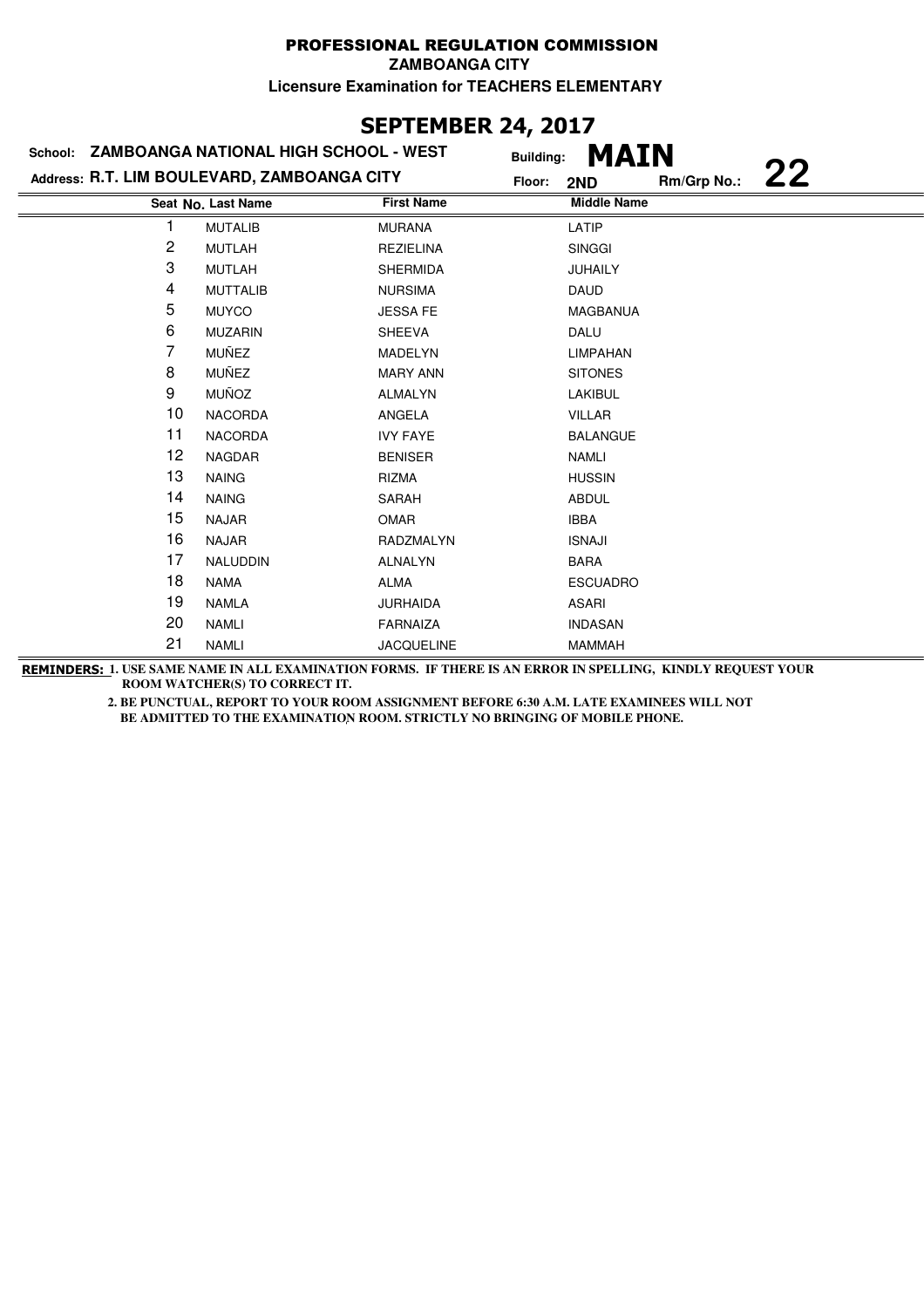### **SEPTEMBER 24, 2017**

|    | School: ZAMBOANGA NATIONAL HIGH SCHOOL - WEST | <b>Building:</b>   | <b>MAIN</b>        |             |           |
|----|-----------------------------------------------|--------------------|--------------------|-------------|-----------|
|    | Address: R.T. LIM BOULEVARD, ZAMBOANGA CITY   | Floor:             | 2ND                | Rm/Grp No.: | <b>23</b> |
|    | Seat No. Last Name                            | <b>First Name</b>  | <b>Middle Name</b> |             |           |
|    | <b>NAMLI</b>                                  | <b>SABTURA</b>     | <b>AMANG</b>       |             |           |
| 2  | <b>NAMOC</b>                                  | <b>MARIEL</b>      | <b>URSAIZ</b>      |             |           |
| 3  | <b>NAPIGKIT</b>                               | <b>KENT</b>        | <b>MAGLANGIT</b>   |             |           |
| 4  | <b>NAPUECAS</b>                               | <b>GEDEON</b>      | <b>VELOS</b>       |             |           |
| 5  | <b>NARIMIN</b>                                | <b>REHAB</b>       | MUHADJARUN         |             |           |
| 6  | <b>NASA</b>                                   | <b>AINIE</b>       | <b>BITTONG</b>     |             |           |
| 7  | NASALUDDIN                                    | <b>NUR-YASIDA</b>  | <b>ABDUL</b>       |             |           |
| 8  | <b>NASALUN</b>                                | <b>DELMA</b>       | <b>AMBAHUNG</b>    |             |           |
| 9  | <b>NASAN</b>                                  | <b>HAMIDA</b>      | <b>MUHKABIN</b>    |             |           |
| 10 | NASARI                                        | JAINALYN           | <b>JATULLA</b>     |             |           |
| 11 | <b>NASARUDDIN</b>                             | <b>MAHRUFFA</b>    | <b>AMUDDIN</b>     |             |           |
| 12 | <b>NASIBOL</b>                                | <b>FARIDA</b>      | <b>IDJIRAN</b>     |             |           |
| 13 | <b>NASIR</b>                                  | AL-JIMAL           | S                  |             |           |
| 14 | <b>NASIRI</b>                                 | ARNALIZA           | SIRAJI             |             |           |
| 15 | <b>NASSAIL</b>                                | ABDULHAN           | <b>ASIMUDDIN</b>   |             |           |
| 16 | <b>NASSAL</b>                                 | <b>JULMA</b>       | <b>MOHAMMAD</b>    |             |           |
| 17 | <b>NASSER</b>                                 | <b>FARHAM</b>      | <b>BASSAL</b>      |             |           |
| 18 | <b>NASSER</b>                                 | MARYCARLYN         | <b>UBANAN</b>      |             |           |
| 19 | <b>NASSER</b>                                 | SHERMALYN          | SAHILADJAN         |             |           |
| 20 | <b>NASSER</b>                                 | <b>SITTI NAHLA</b> | <b>AMINUDDIN</b>   |             |           |
| 21 | <b>NAVARETTE</b>                              | <b>CYRENE</b>      | AM-IS              |             |           |

**REMINDERS: 1. USE SAME NAME IN ALL EXAMINATION FORMS. IF THERE IS AN ERROR IN SPELLING, KINDLY REQUEST YOUR ROOM WATCHER(S) TO CORRECT IT.**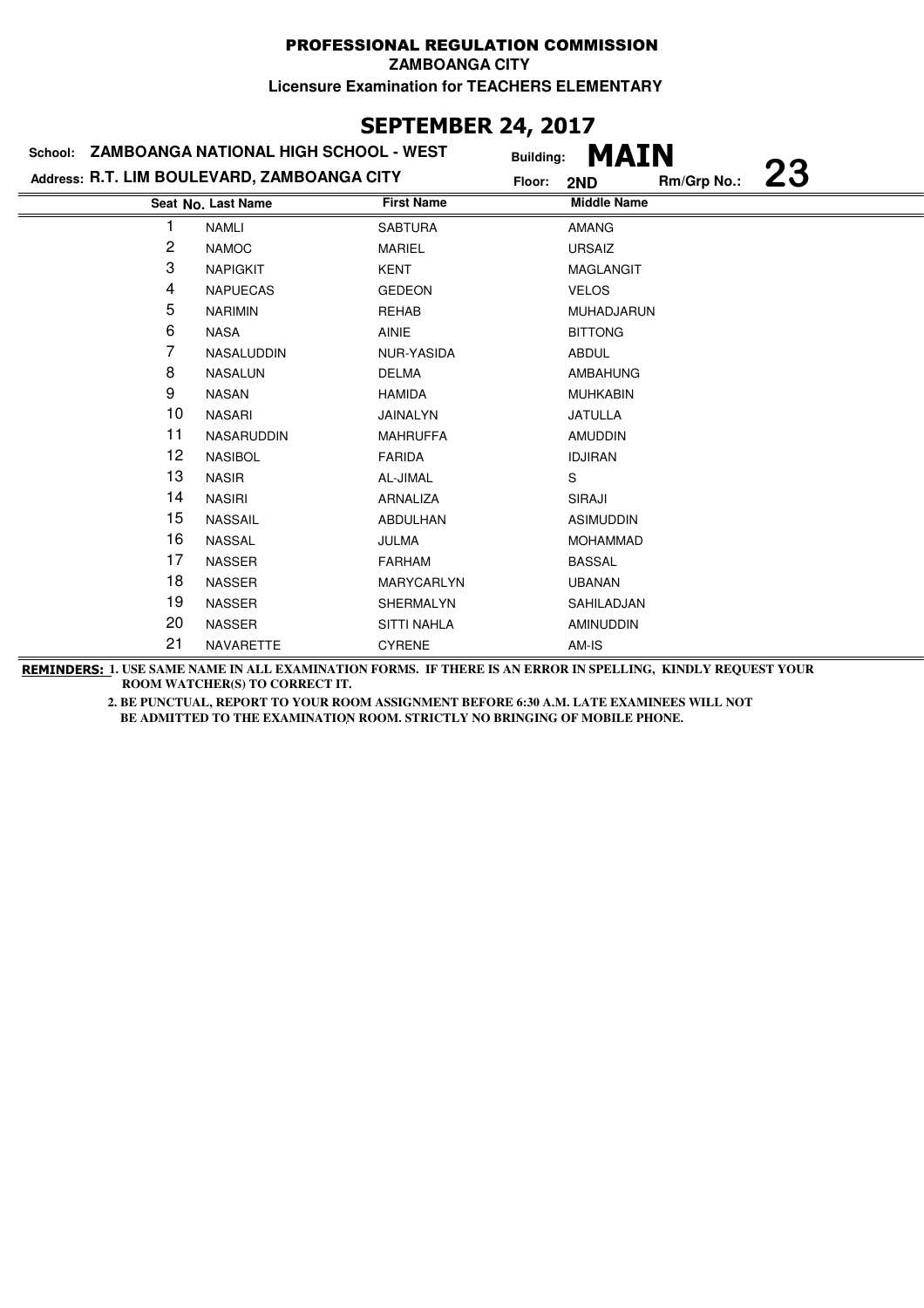# **SEPTEMBER 24, 2017**

|    | School: ZAMBOANGA NATIONAL HIGH SCHOOL - WEST | <b>Building:</b>       | <b>MAIN</b>        |             |    |
|----|-----------------------------------------------|------------------------|--------------------|-------------|----|
|    | Address: R.T. LIM BOULEVARD, ZAMBOANGA CITY   | Floor:                 | 2ND                | Rm/Grp No.: | 24 |
|    | Seat No. Last Name                            | <b>First Name</b>      | <b>Middle Name</b> |             |    |
|    | NAVARETTE                                     | <b>FREDELYN</b>        | <b>BAJAO</b>       |             |    |
| 2  | <b>NAVATA</b>                                 | <b>SHAREEN</b>         | SAIDUL             |             |    |
| 3  | <b>NAWADIL</b>                                | <b>MUDZNA</b>          | <b>ALIMUDDIN</b>   |             |    |
| 4  | <b>NAZARINO</b>                               | <b>JENNIBETH</b>       | <b>VILLA</b>       |             |    |
| 5  | <b>NEMENZO</b>                                | <b>GRACE</b>           | <b>DALO</b>        |             |    |
| 6  | <b>NGALLIH</b>                                | <b>MINERVA</b>         | CRUZ               |             |    |
| 7  | <b>NICE</b>                                   | <b>MILSHADE</b>        | <b>SOLINDOM</b>    |             |    |
| 8  | <b>NIERRA</b>                                 | <b>FLERRY FAITH</b>    | SAPAL              |             |    |
| 9  | <b>NIESAS</b>                                 | <b>JULIE ANNE</b>      | <b>SUBRADO</b>     |             |    |
| 10 | <b>NIETO</b>                                  | <b>IDZMAR</b>          | <b>IBBA</b>        |             |    |
| 11 | <b>NIETO</b>                                  | <b>MORBEN</b>          | <b>LAURENTE</b>    |             |    |
| 12 | <b>NIEVES</b>                                 | <b>RAY JAMES</b>       | <b>BANGVIS</b>     |             |    |
| 13 | <b>NIN</b>                                    | <b>NASHRA</b>          | MUHADDAL           |             |    |
| 14 | <b>NINI</b>                                   | SITTI WILDA            | <b>HUSSAM</b>      |             |    |
| 15 | <b>NIPAH</b>                                  | SAJID                  | <b>TAHSIN</b>      |             |    |
| 16 | <b>NISAL</b>                                  | <b>FAUJIA</b>          | LABASTILLA         |             |    |
| 17 | <b>NISPEROS</b>                               | <b>CHRISTIAN DAYLE</b> | <b>KWAN</b>        |             |    |
| 18 | <b>NOAY</b>                                   | <b>MA MAY ANNE</b>     | <b>SALMIN</b>      |             |    |
| 19 | <b>NOBLE</b>                                  | <b>JANICA JOY</b>      | <b>SIAROT</b>      |             |    |
| 20 | <b>NOBLEZA</b>                                | <b>GILDA</b>           | <b>ESTRADA</b>     |             |    |
| 21 | <b>NOBOG</b>                                  | <b>ROWENA</b>          | <b>RODRIGUEZ</b>   |             |    |
|    |                                               |                        |                    |             |    |

**REMINDERS: 1. USE SAME NAME IN ALL EXAMINATION FORMS. IF THERE IS AN ERROR IN SPELLING, KINDLY REQUEST YOUR ROOM WATCHER(S) TO CORRECT IT.**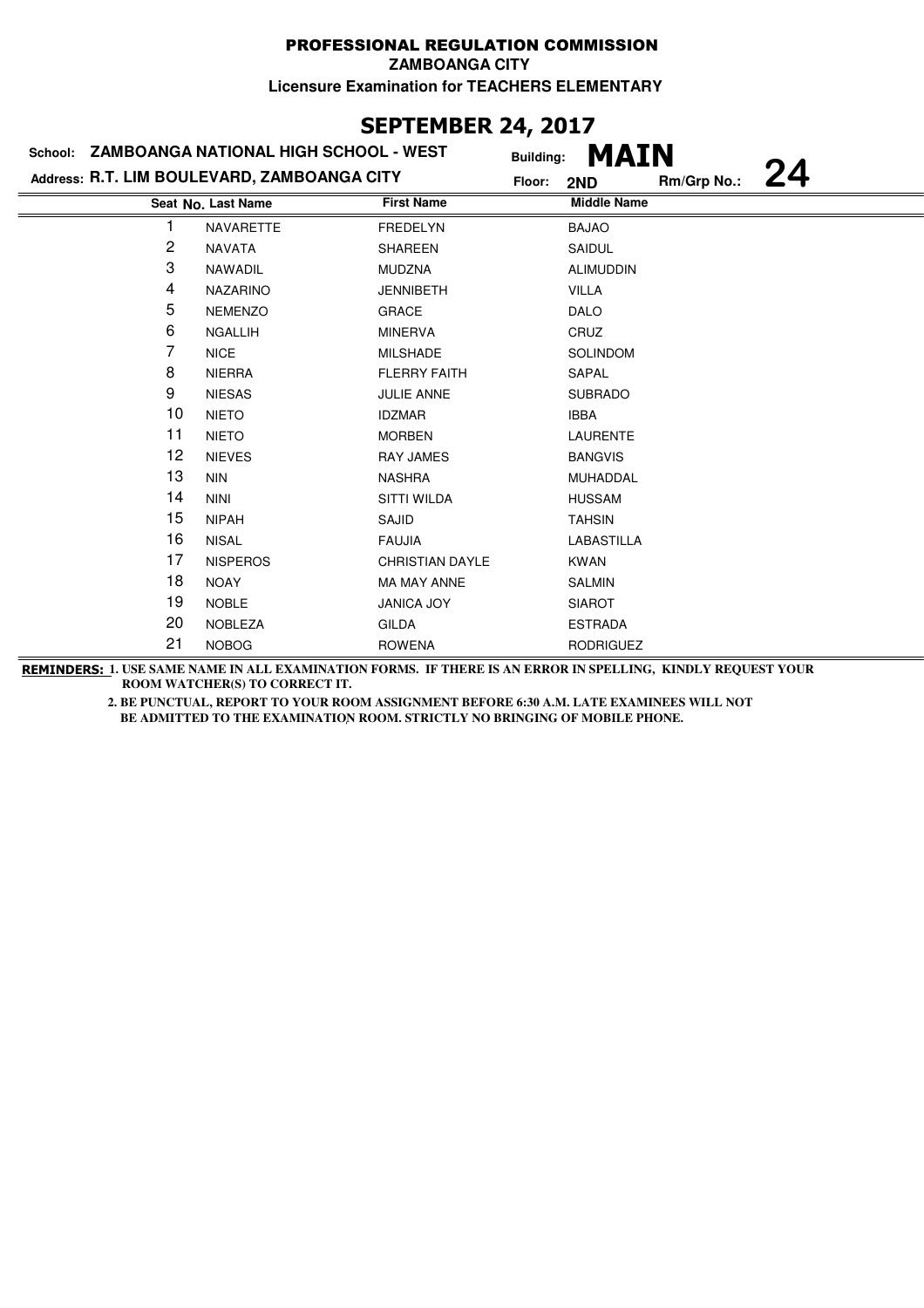# **SEPTEMBER 24, 2017**

| School: ZAMBOANGA NATIONAL HIGH SCHOOL - WEST |                    |                   | <b>MAIN</b><br><b>Building:</b> |             |    |
|-----------------------------------------------|--------------------|-------------------|---------------------------------|-------------|----|
| Address: R.T. LIM BOULEVARD, ZAMBOANGA CITY   |                    |                   | Floor:<br>2ND                   | Rm/Grp No.: | 25 |
|                                               | Seat No. Last Name | <b>First Name</b> | <b>Middle Name</b>              |             |    |
|                                               | <b>NOEL</b>        | <b>JAMAIMA</b>    | <b>GUMIAL</b>                   |             |    |
| 2                                             | <b>NOGAS</b>       | DANICCA CEL       | DEL RIO                         |             |    |
| 3                                             | <b>NONACIDO</b>    | <b>JAYCEL</b>     | <b>MASALIG</b>                  |             |    |
| 4                                             | <b>NONO</b>        | <b>JOAN</b>       | AHIRI                           |             |    |
| 5                                             | <b>NOOH</b>        | <b>ASDA</b>       | <b>KASSIM</b>                   |             |    |
| 6                                             | <b>NOOR</b>        | AMBRAYA           | SALWAN                          |             |    |
| 7                                             | <b>NOOR</b>        | <b>MARILYN</b>    | IBIL                            |             |    |
| 8                                             | <b>NOOT</b>        | <b>REGIE</b>      | <b>TAPALES</b>                  |             |    |
| 9                                             | <b>NORO</b>        | <b>FRANCES</b>    | <b>DECIERDO</b>                 |             |    |
| 10                                            | <b>NUGRAMA</b>     | WENALYN           | <b>PASTIANI</b>                 |             |    |
| 11                                            | <b>NUHON</b>       | <b>RUHAIBA</b>    | <b>SUHOD</b>                    |             |    |
| 12                                            | <b>NUKI</b>        | <b>HAIMA</b>      | <b>IMMAL</b>                    |             |    |
| 13                                            | <b>NUKI</b>        | <b>MELISSA</b>    | <b>IMMAL</b>                    |             |    |
| 14                                            | <b>NULHAMDI</b>    | <b>JULIET</b>     | <b>JAKIRI</b>                   |             |    |
| 15                                            | <b>NULJAID</b>     | <b>STEPHANIE</b>  | AKIMUDDIN                       |             |    |
| 16                                            | <b>NULUDDIN</b>    | <b>JENDA</b>      | ABDULGANIH                      |             |    |
| 17                                            | <b>NUR</b>         | <b>ABDULBASIT</b> | <b>ADIL</b>                     |             |    |
| 18                                            | <b>NUR</b>         | AL-MAHDI          | ABDURAHMAN                      |             |    |
| 19                                            | <b>NURHASAN</b>    | <b>SHERHANA</b>   | <b>JACKUAN</b>                  |             |    |
| 20                                            | <b>NURHUSIN</b>    | <b>SHARMINI</b>   | <b>IDLANG</b>                   |             |    |
| 21                                            | <b>NURHUSSIN</b>   | LAHU              | <b>ALLIM</b>                    |             |    |

**REMINDERS: 1. USE SAME NAME IN ALL EXAMINATION FORMS. IF THERE IS AN ERROR IN SPELLING, KINDLY REQUEST YOUR ROOM WATCHER(S) TO CORRECT IT.**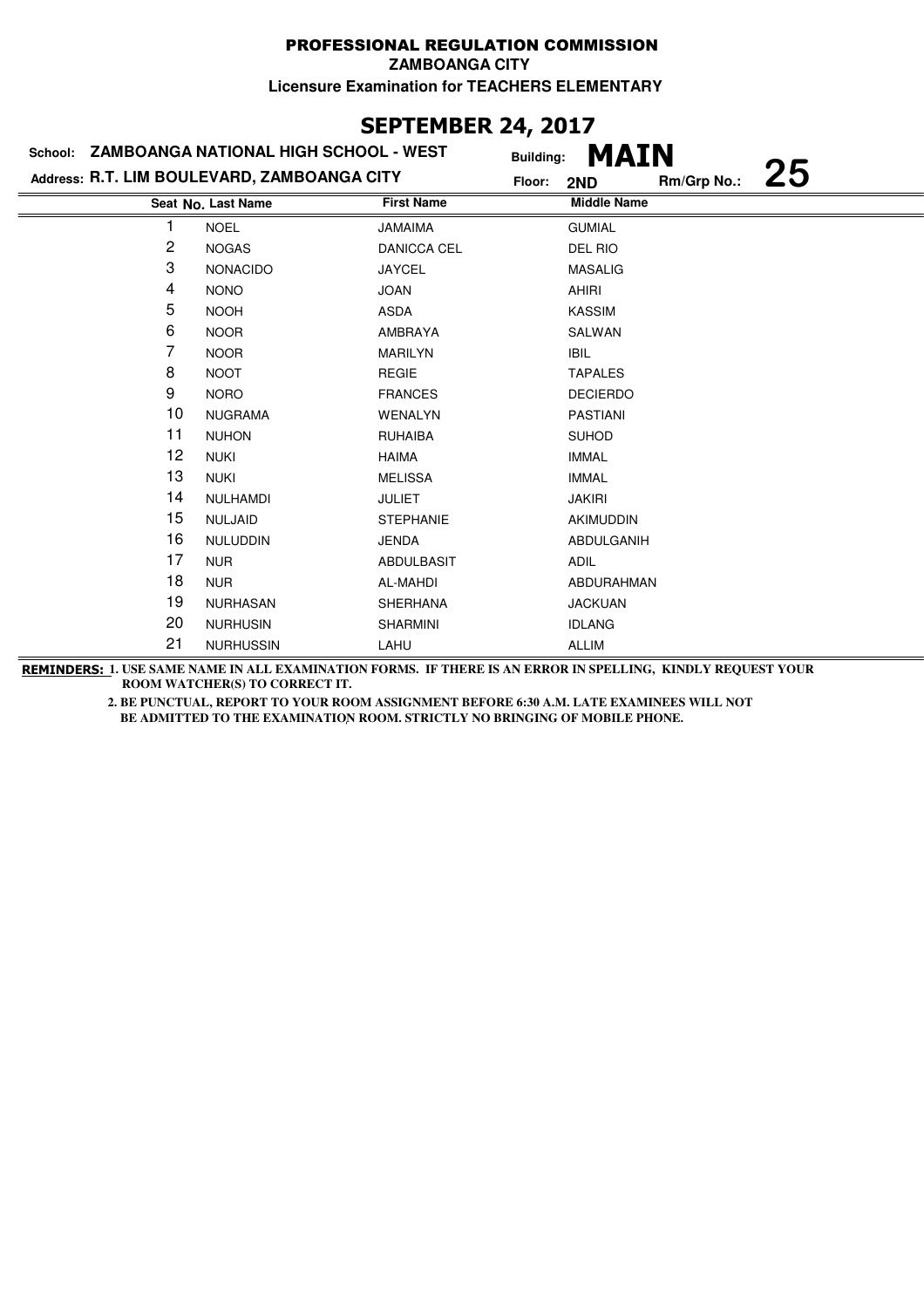### **SEPTEMBER 24, 2017**

|    | School: ZAMBOANGA NATIONAL HIGH SCHOOL - WEST | <b>Building:</b>           | <b>MAIN</b>        |             |    |
|----|-----------------------------------------------|----------------------------|--------------------|-------------|----|
|    | Address: R.T. LIM BOULEVARD, ZAMBOANGA CITY   | Floor:                     | 2ND                | Rm/Grp No.: | 26 |
|    | Seat No. Last Name                            | <b>First Name</b>          | <b>Middle Name</b> |             |    |
|    | <b>NURHUSSIN</b>                              | <b>NURLYNA</b>             | <b>SUHAILI</b>     |             |    |
| 2  | <b>NURI</b>                                   | <b>WENDY</b>               | <b>ARANETA</b>     |             |    |
| 3  | <b>NURKADIL</b>                               | MOH. FAIZAL                | <b>ALLING</b>      |             |    |
| 4  | <b>NURKARIM</b>                               | <b>KATRINA</b>             | <b>ANDALAN</b>     |             |    |
| 5  | <b>NURSANI</b>                                | <b>HARIJA</b>              | <b>ALBANI</b>      |             |    |
| 6  | <b>NURUDDIN</b>                               | <b>NURLAILA</b>            | <b>CAMLIAN</b>     |             |    |
| 7  | <b>NURULLA</b>                                | <b>FATIMA DELKA CIANIE</b> | <b>JATULLA</b>     |             |    |
| 8  | <b>NUYAD</b>                                  | <b>JHECILL</b>             | PARDILLO           |             |    |
| 9  | <b>OBRA</b>                                   | <b>MANILYN</b>             | <b>TIALAN</b>      |             |    |
| 10 | <b>OCDENARIA</b>                              | <b>CARL ANGELO</b>         | <b>ESCABARTE</b>   |             |    |
| 11 | <b>ODASAN</b>                                 | RAIHANA                    | <b>TAMPIPI</b>     |             |    |
| 12 | <b>OGDAMINA</b>                               | JE-AN                      | LABARETE           |             |    |
| 13 | OLAER                                         | <b>ADRIAN</b>              | <b>JOSEPH</b>      |             |    |
| 14 | <b>OLIVEROS</b>                               | <b>ELMER</b>               | CAÑO               |             |    |
| 15 | <b>OLMEDO</b>                                 | <b>MARY GRACE</b>          | VILLANUEVA         |             |    |
| 16 | <b>OMAMALIN</b>                               | <b>ELA MAE</b>             | <b>TIMOTEO</b>     |             |    |
| 17 | <b>OMAMALIN</b>                               | <b>IMIE</b>                | <b>BUSCAGAN</b>    |             |    |
| 18 | <b>OMAR</b>                                   | ABDULRAJAK                 | SABAL              |             |    |
| 19 | <b>OMAR</b>                                   | <b>BARARUDDIN</b>          | SABAL              |             |    |
| 20 | <b>OMAR</b>                                   | <b>DARWISA</b>             | ANUAL              |             |    |
| 21 | <b>OMAR</b>                                   | <b>EDWIN</b>               | <b>MAHARI</b>      |             |    |

**REMINDERS: 1. USE SAME NAME IN ALL EXAMINATION FORMS. IF THERE IS AN ERROR IN SPELLING, KINDLY REQUEST YOUR ROOM WATCHER(S) TO CORRECT IT.**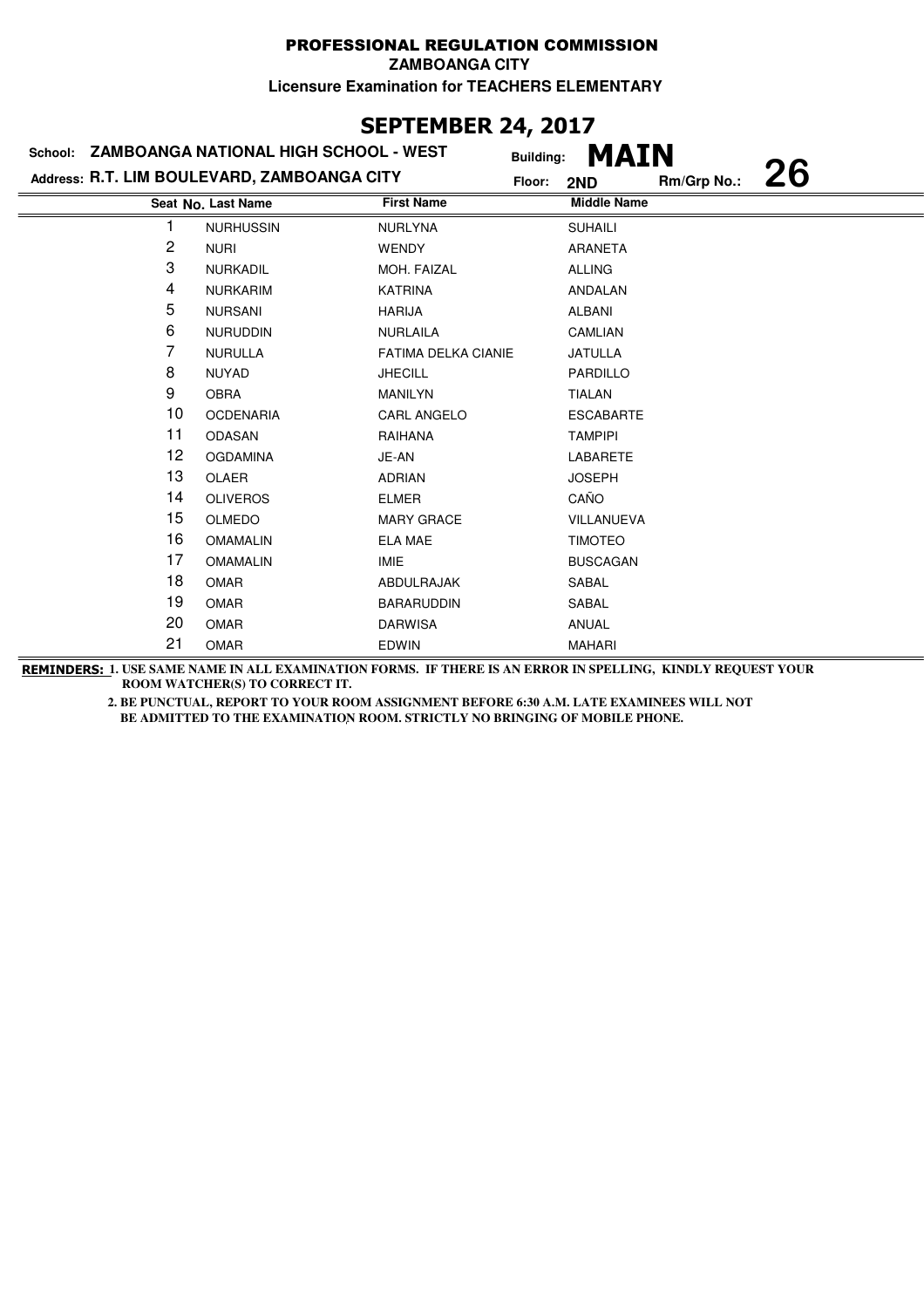### **SEPTEMBER 24, 2017**

|                | School: ZAMBOANGA NATIONAL HIGH SCHOOL - WEST | <b>Building:</b>     | <b>MAIN</b>        |             |    |
|----------------|-----------------------------------------------|----------------------|--------------------|-------------|----|
|                | Address: R.T. LIM BOULEVARD, ZAMBOANGA CITY   | Floor:               | 2ND                | Rm/Grp No.: | 27 |
|                | Seat No. Last Name                            | <b>First Name</b>    | <b>Middle Name</b> |             |    |
|                | <b>OMAR</b>                                   | <b>FARWINA</b>       | <b>SULAYMAN</b>    |             |    |
| $\overline{c}$ | <b>OMAR</b>                                   | FHADZNALYN           | JAIYANI            |             |    |
| 3              | <b>OMAR</b>                                   | <b>ISNIRIA</b>       | <b>ALPHA</b>       |             |    |
| 4              | <b>OMAR</b>                                   | <b>JULBIN</b>        | SALBAYANI          |             |    |
| 5              | <b>OMAR</b>                                   | <b>MARIAM</b>        | <b>BANOTA</b>      |             |    |
| 6              | <b>OMAR</b>                                   | <b>NAFIA</b>         | ABDURAHMAN         |             |    |
| 7              | <b>OMAR</b>                                   | <b>NORJANAH</b>      | ABDULCARIM         |             |    |
| 8              | <b>OMAR</b>                                   | <b>NULBIYA</b>       | ABDULMAJID         |             |    |
| 9              | <b>OMAR</b>                                   | NUR-AIZA             | WADZARANI          |             |    |
| 10             | <b>OMAR</b>                                   | <b>NURHANA</b>       | <b>ASAKIL</b>      |             |    |
| 11             | <b>OMAR</b>                                   | <b>NURIYA</b>        | <b>SINGWATT</b>    |             |    |
| 12             | <b>OMAR</b>                                   | RASHIDA              | <b>ISMAEL</b>      |             |    |
| 13             | <b>OMAR</b>                                   | <b>ROHERMA</b>       | SAID               |             |    |
| 14             | <b>OMAR</b>                                   | <b>SAKUR</b>         | <b>IKIRAM</b>      |             |    |
| 15             | <b>OMAR</b>                                   | <b>SALIHA</b>        | <b>ISMAEL</b>      |             |    |
| 16             | <b>OMARTAN</b>                                | <b>FHATIMAE</b>      | <b>ALLIAN</b>      |             |    |
| 17             | <b>OMAY</b>                                   | <b>FRITZIE JANE</b>  | <b>ACOSTA</b>      |             |    |
| 18             | <b>OMBAN</b>                                  | <b>LINDA</b>         | <b>MUBASSIRUL</b>  |             |    |
| 19             | <b>OMBINA</b>                                 | <b>MARIA CHRISTY</b> | <b>SULTAN</b>      |             |    |
| 20             | <b>OMBRA</b>                                  | <b>ANNURA</b>        | <b>MISUARI</b>     |             |    |
| 21             | <b>OMBRA</b>                                  | <b>PAKSA</b>         | <b>KAUSI</b>       |             |    |

**REMINDERS: 1. USE SAME NAME IN ALL EXAMINATION FORMS. IF THERE IS AN ERROR IN SPELLING, KINDLY REQUEST YOUR ROOM WATCHER(S) TO CORRECT IT.**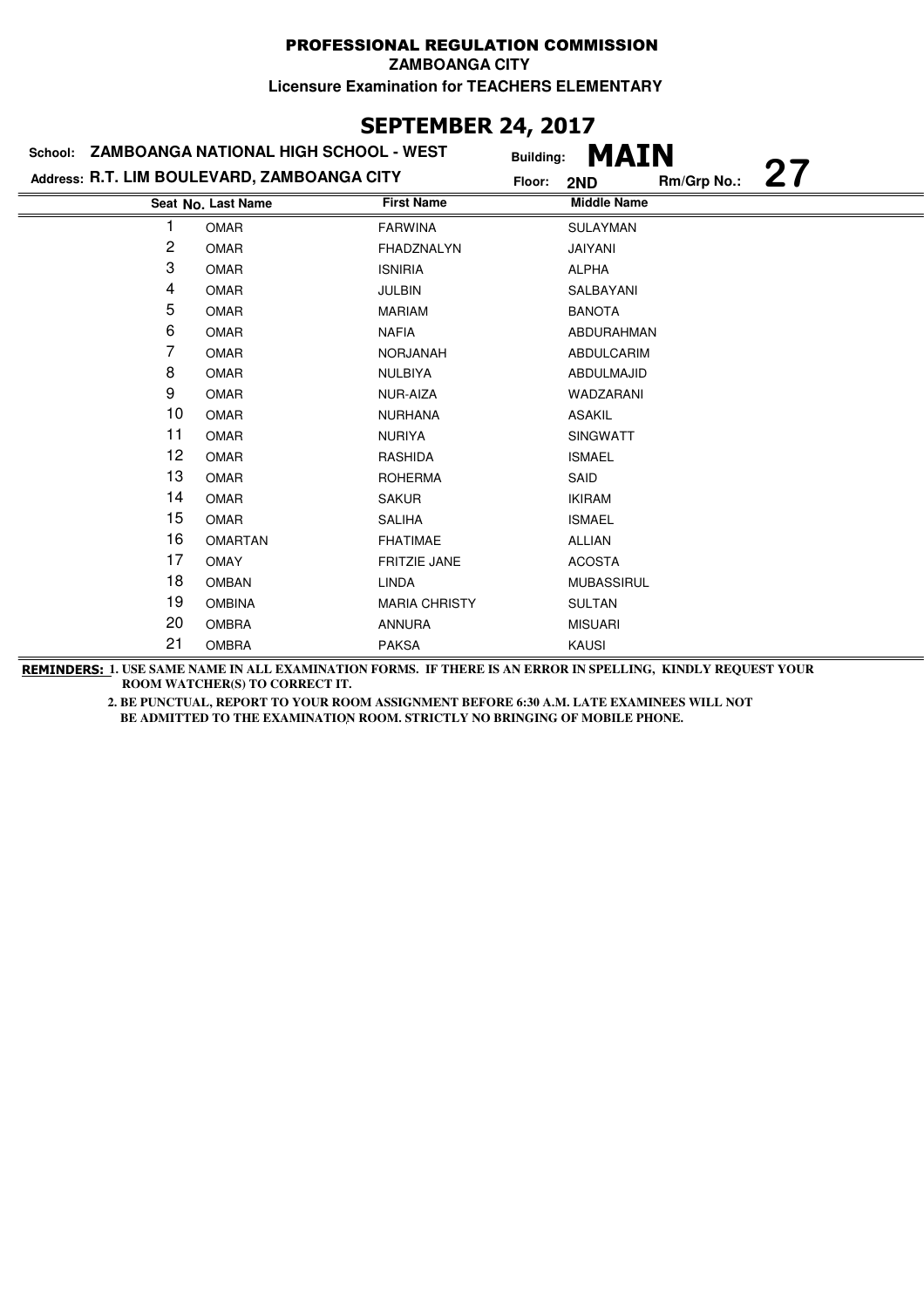### **SEPTEMBER 24, 2017**

|    | School: ZAMBOANGA NATIONAL HIGH SCHOOL - WEST |                       | <b>MAIN</b><br><b>Building:</b> |             |    |
|----|-----------------------------------------------|-----------------------|---------------------------------|-------------|----|
|    | Address: R.T. LIM BOULEVARD, ZAMBOANGA CITY   | Floor:                | 2ND                             | Rm/Grp No.: | 28 |
|    | Seat No. Last Name                            | <b>First Name</b>     | <b>Middle Name</b>              |             |    |
|    | <b>OMENG</b>                                  | <b>PATRICIA</b>       | <b>MUHAJIL</b>                  |             |    |
| 2  | <b>OMID</b>                                   | JAYBIE                | <b>SALORIA</b>                  |             |    |
| 3  | <b>ONDOG</b>                                  | <b>DANILYN</b>        | <b>EDAGA</b>                    |             |    |
| 4  | <b>ONOY</b>                                   | <b>NURMINA</b>        | <b>PONTONILA</b>                |             |    |
| 5  | <b>OPANES</b>                                 | <b>RINA CAREN</b>     | PELAEZ                          |             |    |
| 6  | <b>OPSIMA</b>                                 | SARAH MAE ANGELYN     | <b>PATRIS</b>                   |             |    |
| 7  | <b>ORAY</b>                                   | <b>ARLENE</b>         | <b>LUMABI</b>                   |             |    |
| 8  | <b>ORDENIZA</b>                               | <b>JENNY</b>          | CABALLERO                       |             |    |
| 9  | ORDOÑEZ                                       | <b>HAMIDA</b>         | <b>NANGKIL</b>                  |             |    |
| 10 | ORDOÑEZ                                       | <b>RADAMIR</b>        | <b>EDRIS</b>                    |             |    |
| 11 | ORENG                                         | <b>SITTI SAUDA</b>    | ABAO                            |             |    |
| 12 | <b>ORTEGA</b>                                 | <b>JOAN</b>           | <b>MAHINAY</b>                  |             |    |
| 13 | <b>ORTEGA</b>                                 | SARAJANE              | <b>CAMPOS</b>                   |             |    |
| 14 | ORTIZ                                         | <b>MERRY CRIS</b>     | <b>LAURIO</b>                   |             |    |
| 15 | <b>OSAMA</b>                                  | <b>GRACITA</b>        | <b>RONDON</b>                   |             |    |
| 16 | <b>OSCERA</b>                                 | <b>MICAH MEIFELOU</b> | <b>TARIPE</b>                   |             |    |
| 17 | <b>OSIAS</b>                                  | <b>MARJORIE</b>       | <b>SANTIAGO</b>                 |             |    |
| 18 | <b>OSMAN</b>                                  | MERRY JOY             | <b>CERNA</b>                    |             |    |
| 19 | OSTERO                                        | EDLYN ELAINE JOY      | <b>ALEJANDRO</b>                |             |    |
| 20 | <b>OTOALIH</b>                                | <b>CASMIRA</b>        | <b>MAMANG</b>                   |             |    |
| 21 | <b>OTTONG</b>                                 | <b>MANSURIA</b>       | <b>JAMANI</b>                   |             |    |

**REMINDERS: 1. USE SAME NAME IN ALL EXAMINATION FORMS. IF THERE IS AN ERROR IN SPELLING, KINDLY REQUEST YOUR ROOM WATCHER(S) TO CORRECT IT.**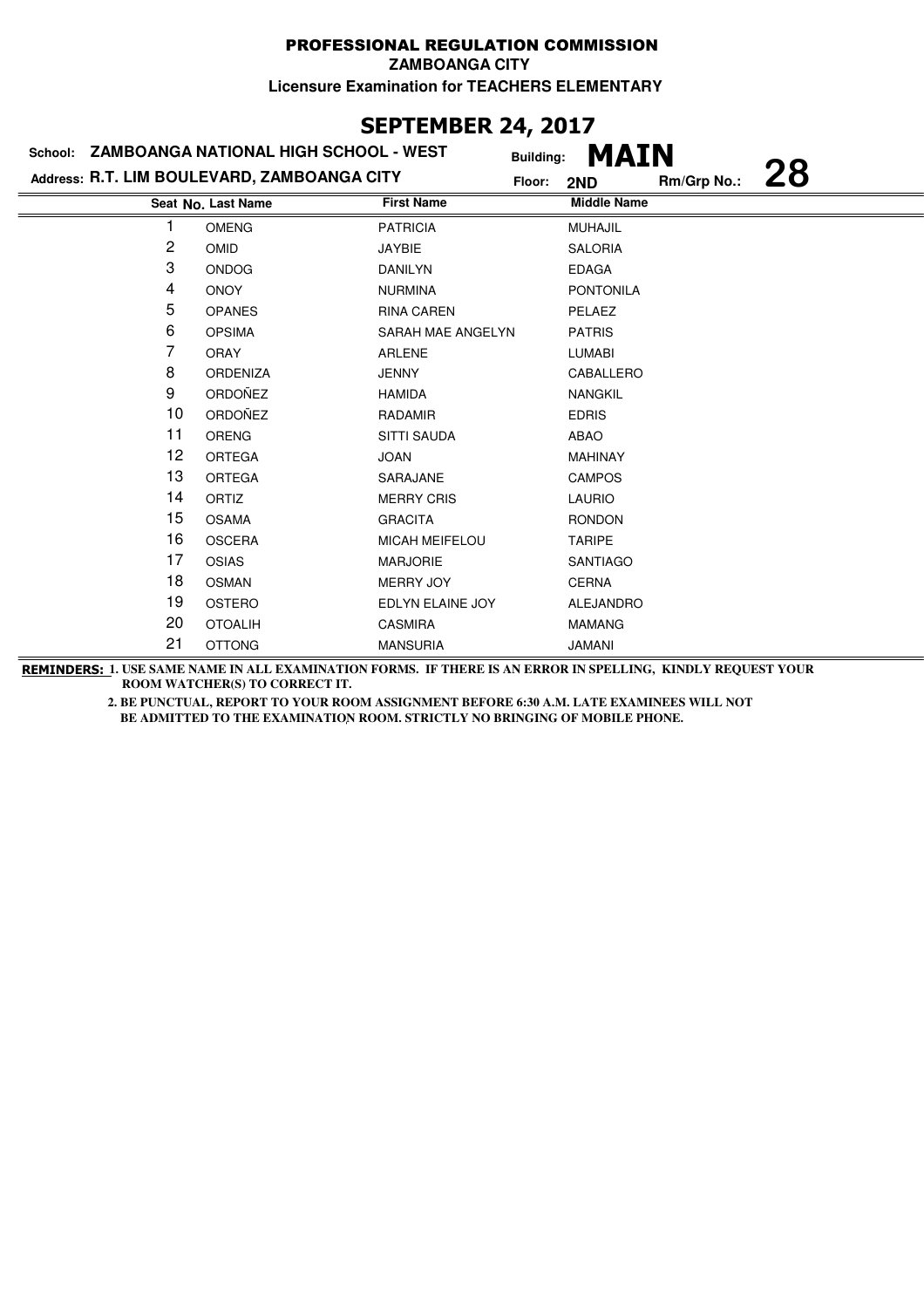# **SEPTEMBER 24, 2017**

|    | School: ZAMBOANGA NATIONAL HIGH SCHOOL - WEST | <b>Building:</b>  | <b>MAIN</b>        |             |    |
|----|-----------------------------------------------|-------------------|--------------------|-------------|----|
|    | Address: R.T. LIM BOULEVARD, ZAMBOANGA CITY   | Floor:            | 2ND                | Rm/Grp No.: | 29 |
|    | Seat No. Last Name                            | <b>First Name</b> | <b>Middle Name</b> |             |    |
|    | <b>PAALISBO</b>                               | <b>JOEVELIN</b>   | <b>ATAY</b>        |             |    |
| 2  | PABLEO                                        | <b>EMILY</b>      | <b>PRAJENOG</b>    |             |    |
| 3  | <b>PACIENCIA</b>                              | <b>JERYLYN</b>    | <b>VILOS</b>       |             |    |
| 4  | <b>PACIO</b>                                  | <b>JAMILA</b>     | <b>TAHIL</b>       |             |    |
| 5  | <b>PACULDO</b>                                | <b>HAZEL LYN</b>  | <b>PARAGAS</b>     |             |    |
| 6  | <b>PADECIO</b>                                | LIZLE             | GALO               |             |    |
| 7  | PADILLA                                       | GAT               | <b>CARIAGA</b>     |             |    |
| 8  | PADILLA                                       | <b>JOVELYN</b>    | <b>ALANIA</b>      |             |    |
| 9  | <b>PADILLA</b>                                | <b>REY GAI</b>    | <b>TRESBALLES</b>  |             |    |
| 10 | <b>PADIN</b>                                  | <b>BENZAR</b>     | <b>MANGAY</b>      |             |    |
| 11 | <b>PADOHINOG</b>                              | <b>JACQUELINE</b> | RAZ                |             |    |
| 12 | <b>PADUA</b>                                  | RAMCHAND          | <b>EMPERADO</b>    |             |    |
| 13 | PAEL                                          | <b>ARNIS</b>      | <b>MUKSAN</b>      |             |    |
| 14 | <b>PAGHACIAN</b>                              | <b>GIRLY</b>      | <b>MANGARING</b>   |             |    |
| 15 | PAGOTAISIDRO                                  | <b>PACITA</b>     | <b>DINDIN</b>      |             |    |
| 16 | <b>PAGSUGUIRON</b>                            | <b>JAYVEE</b>     | <b>GONZALES</b>    |             |    |
| 17 | <b>PAGSUGUIRON</b>                            | <b>REAH</b>       | <b>BULANON</b>     |             |    |
| 18 | <b>PAHAMUTANG</b>                             | <b>DONABEL</b>    | <b>ARINGOY</b>     |             |    |
| 19 | PAILAN                                        | <b>ALIYA</b>      | ALIH               |             |    |
| 20 | PAILDEN                                       | SHEILA MAE        | <b>ALABATA</b>     |             |    |
| 21 | <b>PAILON</b>                                 | <b>FERDILYN</b>   | PARAD              |             |    |

**REMINDERS: 1. USE SAME NAME IN ALL EXAMINATION FORMS. IF THERE IS AN ERROR IN SPELLING, KINDLY REQUEST YOUR ROOM WATCHER(S) TO CORRECT IT.**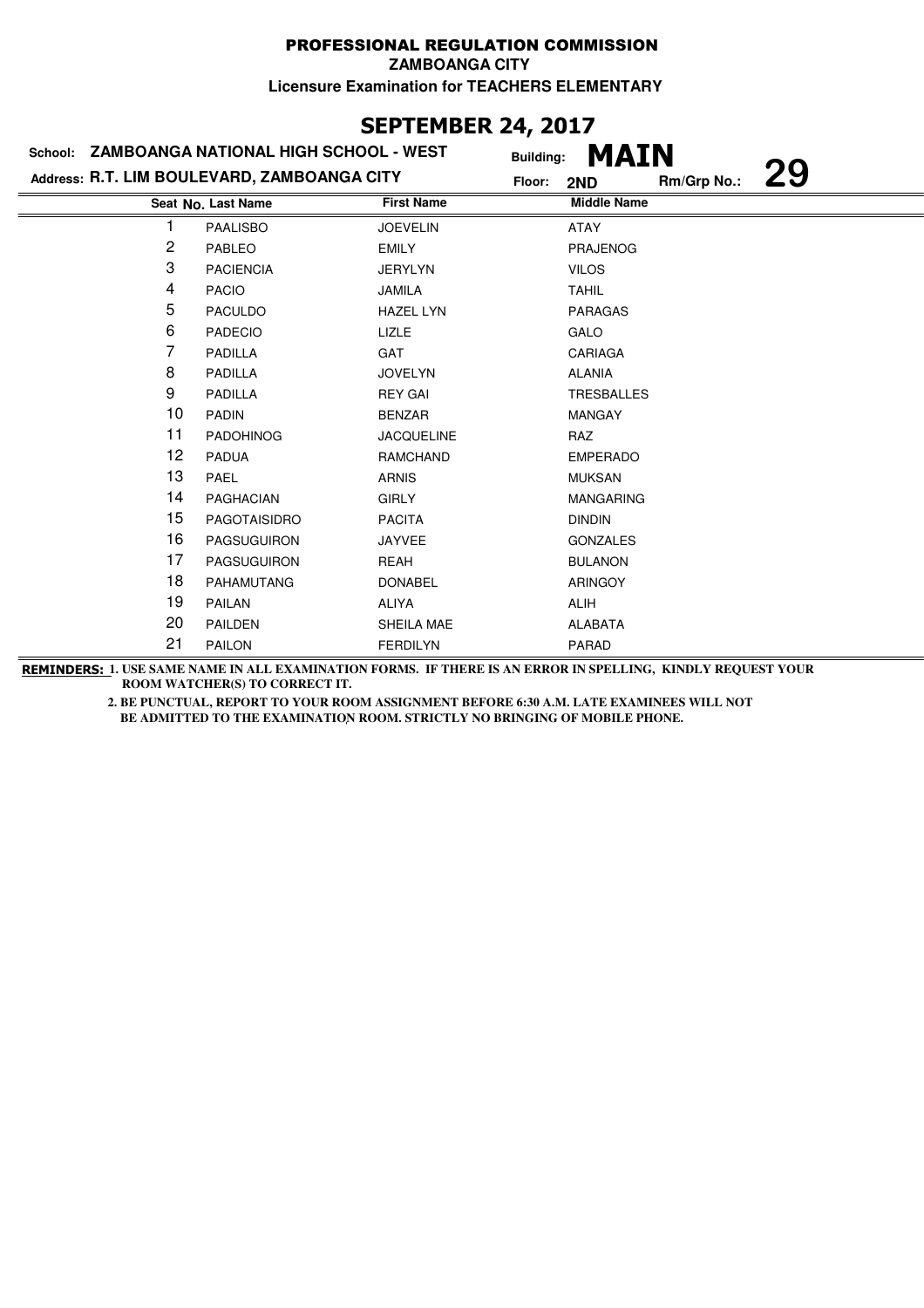### **SEPTEMBER 24, 2017**

|                | School: ZAMBOANGA NATIONAL HIGH SCHOOL - WEST |                   | <b>Building:</b> | <b>MAIN</b>        |             |           |
|----------------|-----------------------------------------------|-------------------|------------------|--------------------|-------------|-----------|
|                | Address: R.T. LIM BOULEVARD, ZAMBOANGA CITY   |                   | Floor:           | 2ND                | Rm/Grp No.: | <b>30</b> |
|                | Seat No. Last Name                            | <b>First Name</b> |                  | <b>Middle Name</b> |             |           |
|                | <b>PAILON</b>                                 | <b>MARAMISA</b>   |                  | PARAD              |             |           |
| $\overline{c}$ | PAJAGANAS                                     | <b>IRENE</b>      |                  | AGAO               |             |           |
| 3              | <b>PAJARTIN</b>                               | <b>MYMEL</b>      |                  | <b>PENISTAN</b>    |             |           |
| 4              | PAJIJI                                        | MOH. ELVIN        |                  | AWALUDDIN          |             |           |
| 5              | PAJIJI                                        | MOHAMMAD JHAN     |                  | JABIDI             |             |           |
| 6              | PAJIJI                                        | NUR-ANA           |                  | <b>JABIDI</b>      |             |           |
| 7              | PAJIJI                                        | <b>SHAMIMMA</b>   |                  | MAYA               |             |           |
| 8              | PAJIJI                                        | SHERWIN           |                  | AHADDI             |             |           |
| 9              | <b>PAKKAL</b>                                 | <b>ROBIE</b>      |                  | <b>TARANG</b>      |             |           |
| 10             | <b>PAKKIH</b>                                 | <b>ROSEMARIE</b>  |                  | <b>ALLAMA</b>      |             |           |
| 11             | <b>PALA</b>                                   | <b>NURSIDA</b>    |                  | <b>TAKBIL</b>      |             |           |
| 12             | PALAH                                         | <b>FERSIA</b>     |                  | SAHIDUL            |             |           |
| 13             | PALAHUDDIN                                    | MOHAMMAD JAINAL   |                  | MAR-UNA            |             |           |
| 14             | PALAHUDDIN                                    | SHENAL-IN         |                  | <b>UDJID</b>       |             |           |
| 15             | <b>PALAO</b>                                  | <b>NURAIDATUL</b> |                  | <b>PUTALAN</b>     |             |           |
| 16             | PALAR                                         | <b>MARK</b>       |                  | ABAJAR             |             |           |
| 17             | <b>PALAW</b>                                  | <b>SHAYMA</b>     |                  | PASPASAN           |             |           |
| 18             | <b>PALEN</b>                                  | MARIZ             |                  | <b>SUBIDO</b>      |             |           |
| 19             | <b>PALIN</b>                                  | ARLYN             |                  | <b>SARONA</b>      |             |           |
| 20             | <b>PALINTA</b>                                | <b>DAMRA</b>      |                  | <b>HASANAL</b>     |             |           |
| 21             | <b>PALMA</b>                                  | <b>JESSEREL</b>   |                  | VALENZUELA         |             |           |

**REMINDERS: 1. USE SAME NAME IN ALL EXAMINATION FORMS. IF THERE IS AN ERROR IN SPELLING, KINDLY REQUEST YOUR ROOM WATCHER(S) TO CORRECT IT.**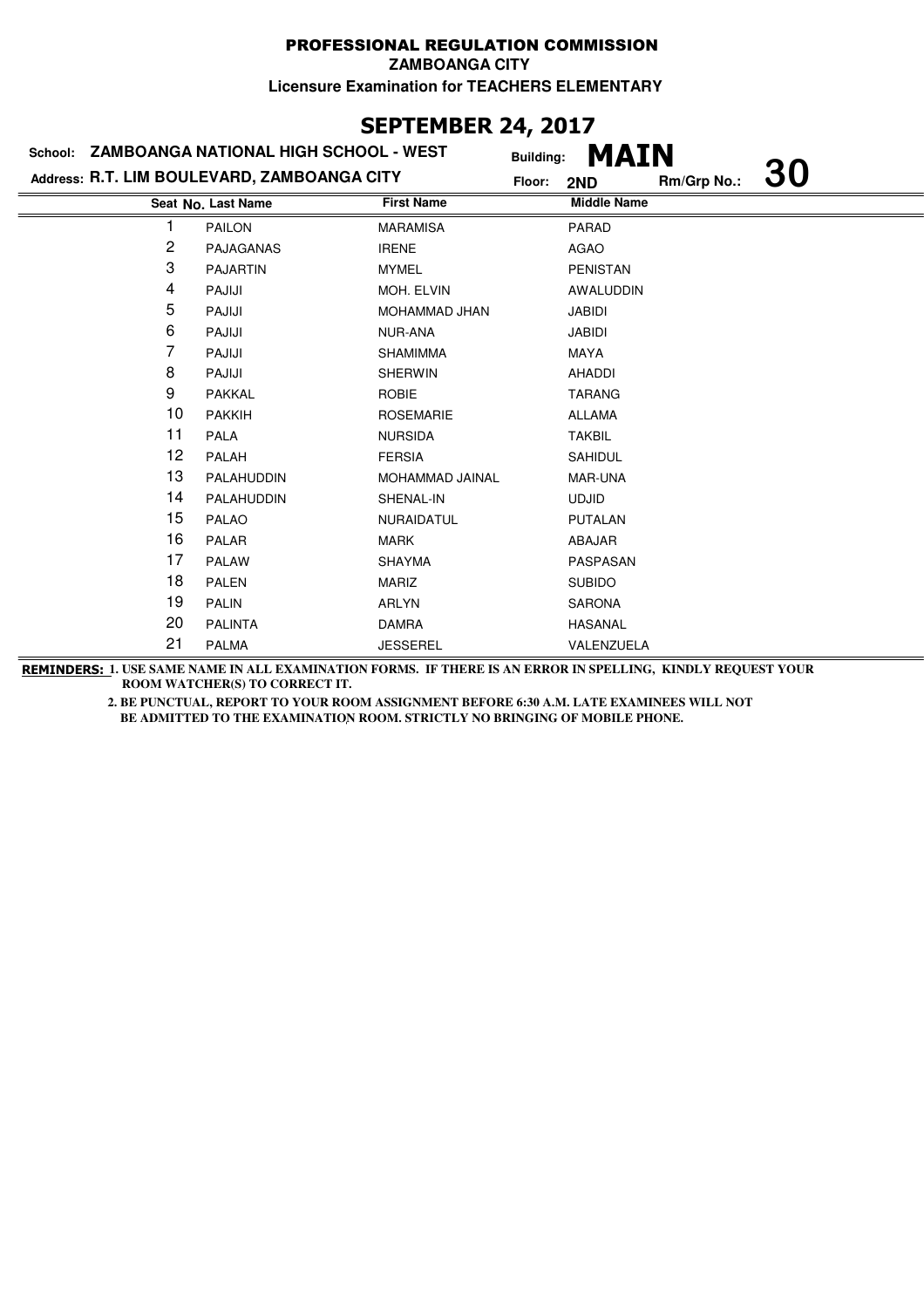### **SEPTEMBER 24, 2017**

| <b>MAIN</b>                                                                              |  |
|------------------------------------------------------------------------------------------|--|
| <b>31</b><br>Address: R.T. LIM BOULEVARD, ZAMBOANGA CITY<br>Rm/Grp No.:<br>Floor:<br>2ND |  |
| <b>First Name</b><br><b>Middle Name</b><br>Seat No. Last Name                            |  |
| <b>PALMES</b><br><b>APRIL</b><br><b>MAE</b>                                              |  |
| 2<br><b>PALUBON</b><br><b>VERNA</b><br><b>DESOY</b>                                      |  |
| 3<br><b>IMPERIAL</b><br><b>PAMALISON</b><br><b>SHEEVA</b>                                |  |
| 4<br><b>PAMALOY</b><br><b>FATRA</b><br>JAWAD                                             |  |
| 5<br><b>PAMAONG</b><br><b>VICKY</b><br><b>MALDO</b>                                      |  |
| 6<br><b>OMAR</b><br><b>PAMUDDIN</b><br><b>NURINA</b>                                     |  |
| 7<br><b>PANDUGA</b><br><b>FAUZIA</b><br>LIM                                              |  |
| 8<br><b>PANDUGA</b><br><b>KUNING</b><br><b>HANINA</b>                                    |  |
| 9<br><b>PANDUGA</b><br><b>MATUROL</b><br>SARAH-JANE                                      |  |
| 10<br><b>PANES</b><br><b>IRENE</b><br><b>SOLATORIO</b>                                   |  |
| 11<br>PANGAMBAYAN<br>AL-MOHAMED<br><b>REPAIE</b>                                         |  |
| 12<br>PANGAMBAYAN<br><b>YASHIER</b><br><b>RIPAIE</b>                                     |  |
| 13<br>PANGAMDAS<br><b>GELY</b><br><b>BATENG</b>                                          |  |
| 14<br>PANGAMDAS<br><b>RUSNA</b><br><b>NASIR</b>                                          |  |
| 15<br>PANGANORON<br><b>MADILYN</b><br><b>POMADA</b>                                      |  |
| 16<br><b>PANGILAN</b><br>LHENIE<br><b>ISMAEL</b>                                         |  |
| 17<br>PANGILAYAN<br><b>AMITA</b><br><b>JEZELMAIE</b>                                     |  |
| 18<br><b>PANGKOH</b><br><b>ALVENCULA</b><br><b>ABIRIN</b>                                |  |
| 19<br>PANGLIMA SARAHANI<br><b>ABDUL</b><br><b>JUMAHALI</b>                               |  |
| 20<br>PANIOROTAN<br><b>NUR-AISA</b><br><b>JAMANI</b>                                     |  |
| 21<br><b>PANIOROTAN</b><br>SARIYA<br><b>DAMMANG</b>                                      |  |

**REMINDERS: 1. USE SAME NAME IN ALL EXAMINATION FORMS. IF THERE IS AN ERROR IN SPELLING, KINDLY REQUEST YOUR ROOM WATCHER(S) TO CORRECT IT.**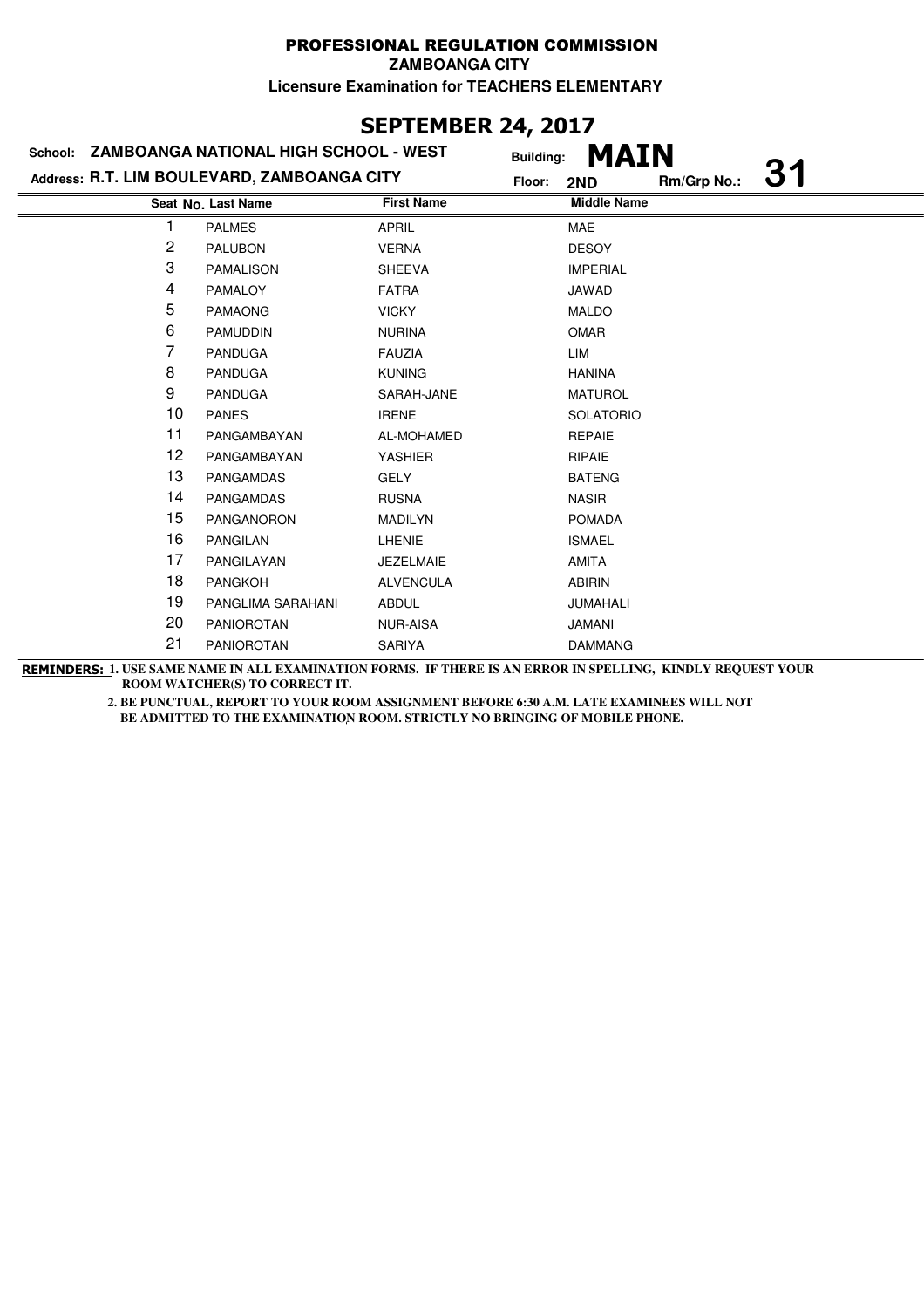### **SEPTEMBER 24, 2017**

|    | School: ZAMBOANGA NATIONAL HIGH SCHOOL - WEST |                    | <b>MAIN</b><br><b>Building:</b> |             |           |
|----|-----------------------------------------------|--------------------|---------------------------------|-------------|-----------|
|    | Address: R.T. LIM BOULEVARD, ZAMBOANGA CITY   |                    | Floor:<br>3RD                   | Rm/Grp No.: | <b>32</b> |
|    | Seat No. Last Name                            | <b>First Name</b>  | <b>Middle Name</b>              |             |           |
|    | <b>PANITERCE</b>                              | <b>OFELIA</b>      | RAMIREZ                         |             |           |
| 2  | <b>PANO</b>                                   | <b>GERALDINE</b>   | <b>ISNAIN</b>                   |             |           |
| 3  | <b>PANTALEON</b>                              | <b>GRESIELLE</b>   | <b>UNKNOWN</b>                  |             |           |
| 4  | <b>PANTALEON</b>                              | <b>RUBINA</b>      | <b>BANUT</b>                    |             |           |
| 5  | <b>PANTALITA</b>                              | DULCE CORAZON      | <b>FRANCISCO</b>                |             |           |
| 6  | <b>PANUNCIAR</b>                              | <b>JERMILYN</b>    | <b>ELMENASI</b>                 |             |           |
| 7  | PAPAYA                                        | ARIEL              | <b>DOLOGUIN</b>                 |             |           |
| 8  | <b>PAQUERO</b>                                | <b>ROSIBEL</b>     | <b>DELACRUZ</b>                 |             |           |
| 9  | <b>PAQUIT</b>                                 | <b>JOHNLOID</b>    | <b>BUNOCAN</b>                  |             |           |
| 10 | PARADERO                                      | <b>MARILOU</b>     | AWID                            |             |           |
| 11 | PARADJI                                       | NUR-IN             | URI-AN                          |             |           |
| 12 | <b>PARAGAS</b>                                | <b>FRINZ RAINA</b> | <b>ISNANI</b>                   |             |           |
| 13 | <b>PARAJA</b>                                 | <b>ALNALYN</b>     | DAHAMBAN                        |             |           |
| 14 | <b>PARAJA</b>                                 | <b>ALVIN</b>       | ASA                             |             |           |
| 15 | <b>PARAJA</b>                                 | <b>GADA</b>        | <b>BAKIL</b>                    |             |           |
| 16 | <b>PARAJA</b>                                 | <b>NIHMA</b>       | SALAMUDDIN                      |             |           |
| 17 | <b>PARING</b>                                 | LAISA              | <b>ARPON</b>                    |             |           |
| 18 | <b>PARTOSA</b>                                | <b>NELLIE MAE</b>  | LADAG                           |             |           |
| 19 | PASA                                          | <b>GENER</b>       | <b>BALILO</b>                   |             |           |
| 20 | <b>PASAGUE</b>                                | <b>ELVINGIO</b>    | <b>GONZALES</b>                 |             |           |
| 21 | <b>PASALAM</b>                                | <b>AQUINO</b>      | <b>MUNDOK</b>                   |             |           |
|    |                                               |                    |                                 |             |           |

**REMINDERS: 1. USE SAME NAME IN ALL EXAMINATION FORMS. IF THERE IS AN ERROR IN SPELLING, KINDLY REQUEST YOUR ROOM WATCHER(S) TO CORRECT IT.**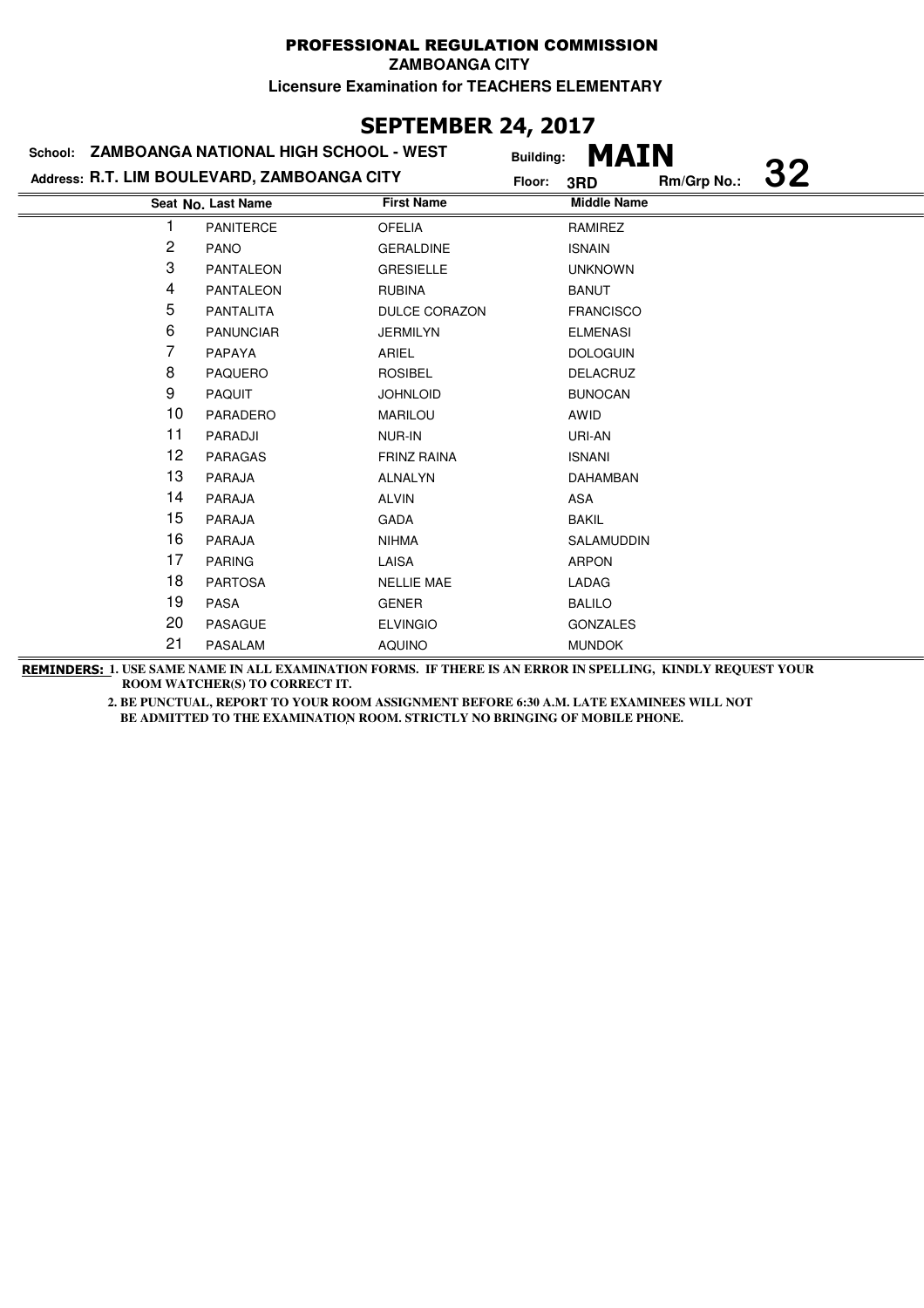### **SEPTEMBER 24, 2017**

|    | School: ZAMBOANGA NATIONAL HIGH SCHOOL - WEST |                        | <b>Building:</b> | <b>MAIN</b>        |             |           |
|----|-----------------------------------------------|------------------------|------------------|--------------------|-------------|-----------|
|    | Address: R.T. LIM BOULEVARD, ZAMBOANGA CITY   |                        | Floor:           | 3RD                | Rm/Grp No.: | <b>33</b> |
|    | Seat No. Last Name                            | <b>First Name</b>      |                  | <b>Middle Name</b> |             |           |
|    | <b>PASCUA</b>                                 | <b>LEONILA</b>         |                  | <b>CALAMBA</b>     |             |           |
| 2  | <b>PASCUA</b>                                 | <b>PATNA</b>           |                  | <b>TANGKAPA</b>    |             |           |
| 3  | <b>PASIGNA</b>                                | <b>MERRIEN JOY</b>     |                  | SAAVEDRA           |             |           |
| 4  | PASLANGAN                                     | SHERMAHAL              |                  | <b>HASSAN</b>      |             |           |
| 5  | PASPASAN                                      | <b>DADANG</b>          |                  | <b>IBNO</b>        |             |           |
| 6  | PASPASAN                                      | <b>FARHATA</b>         |                  | <b>JAMMANG</b>     |             |           |
| 7  | <b>PASTER</b>                                 | <b>JAMES</b>           |                  | <b>TURTOGO</b>     |             |           |
| 8  | <b>PASTORIL</b>                               | <b>IRENE</b>           |                  | <b>AGUTAYA</b>     |             |           |
| 9  | PATAHUDDIN                                    | <b>JEHAN</b>           |                  | <b>MUYONG</b>      |             |           |
| 10 | <b>PATALINGHUG</b>                            | <b>GRACE</b>           |                  | LAGO               |             |           |
| 11 | <b>PATARASA</b>                               | <b>FREENDHONA AINI</b> |                  | <b>MANJOORSA</b>   |             |           |
| 12 | <b>PATAYON</b>                                | <b>DONA</b>            |                  | <b>MUDIA</b>       |             |           |
| 13 | <b>PATLINGRAO</b>                             | JELLY                  |                  | <b>TAN</b>         |             |           |
| 14 | <b>PATRIA</b>                                 | <b>EDWIN</b>           |                  | <b>CONTURNO</b>    |             |           |
| 15 | <b>PATTA</b>                                  | <b>PURAIDA</b>         |                  | HAJAN              |             |           |
| 16 | <b>PATTA</b>                                  | <b>ROSEMYRNA</b>       |                  | AWADI              |             |           |
| 17 | <b>PAULETE</b>                                | <b>SHANISLYN</b>       |                  | <b>BANDAH</b>      |             |           |
| 18 | <b>PAULINO</b>                                | <b>BENJAMIN JR</b>     |                  | <b>CARUNGAY</b>    |             |           |
| 19 | <b>PAUSAL</b>                                 | <b>LYDIA</b>           |                  | ANDRADE            |             |           |
| 20 | <b>PAUTONG</b>                                | <b>BENSUAT</b>         |                  | <b>JAAFAR</b>      |             |           |
| 21 | <b>PAUTONG</b>                                | <b>HAFIDA</b>          |                  | <b>MARBU</b>       |             |           |

**REMINDERS: 1. USE SAME NAME IN ALL EXAMINATION FORMS. IF THERE IS AN ERROR IN SPELLING, KINDLY REQUEST YOUR ROOM WATCHER(S) TO CORRECT IT.**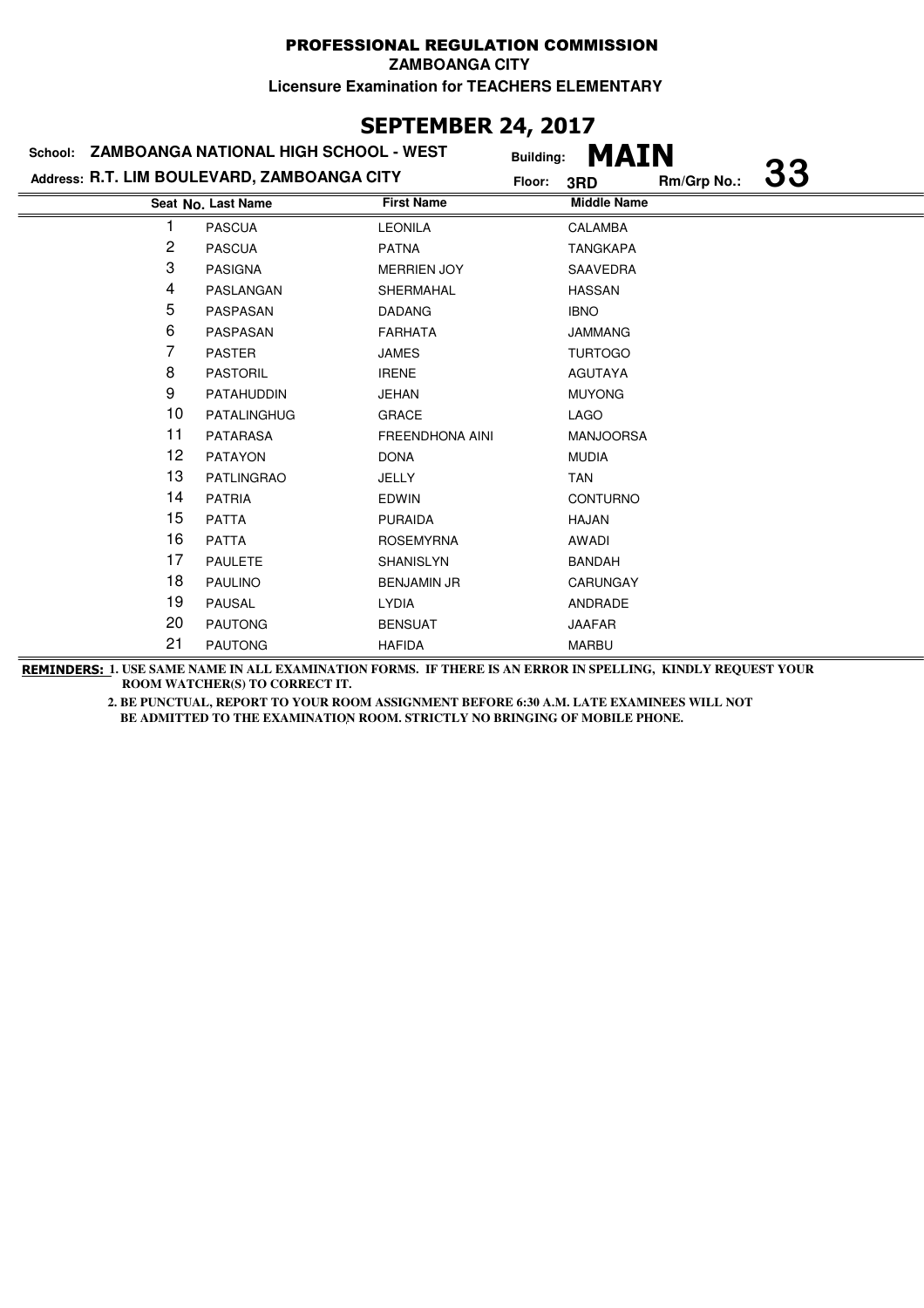### **SEPTEMBER 24, 2017**

|                | School: ZAMBOANGA NATIONAL HIGH SCHOOL - WEST | <b>Building:</b>     | <b>MAIN</b>        |             |           |
|----------------|-----------------------------------------------|----------------------|--------------------|-------------|-----------|
|                | Address: R.T. LIM BOULEVARD, ZAMBOANGA CITY   | Floor:               | 3RD                | Rm/Grp No.: | <b>34</b> |
|                | Seat No. Last Name                            | <b>First Name</b>    | <b>Middle Name</b> |             |           |
|                | <b>PAWA</b>                                   | <b>UMMULKHAIR</b>    | <b>INSAIL</b>      |             |           |
| $\overline{c}$ | <b>PAWAKI</b>                                 | <b>CLEOPATRA</b>     | <b>SAIDINA</b>     |             |           |
| 3              | <b>PAWAKI</b>                                 | <b>FERMINA</b>       | PANGAMBAYAN        |             |           |
| 4              | <b>PAYOPELIN</b>                              | <b>BRYNER</b>        | <b>REBUTAZO</b>    |             |           |
| 5              | <b>PAYUMO</b>                                 | RAIHAN               | <b>MUSAHARI</b>    |             |           |
| 6              | <b>PAYUSAN</b>                                | <b>JASON</b>         | <b>MAGHANOY</b>    |             |           |
| 7              | PAÑALAS                                       | <b>JESSA JOY</b>     | <b>TABOTABO</b>    |             |           |
| 8              | <b>PEDROSA</b>                                | <b>CHRISTINE</b>     | <b>GEPANAGA</b>    |             |           |
| 9              | <b>PEGARIDO</b>                               | <b>LORNA</b>         | SANICO             |             |           |
| 10             | PELANGCO                                      | <b>MARY JANE</b>     | <b>DUAMAN</b>      |             |           |
| 11             | PELANGCO                                      | <b>PERLY</b>         | <b>BAYOT</b>       |             |           |
| 12             | <b>PELIAS</b>                                 | <b>IRENE</b>         | <b>LUCERO</b>      |             |           |
| 13             | PENDATUN                                      | <b>ZAIFAH</b>        | <b>DAGUIO</b>      |             |           |
| 14             | <b>PEPE</b>                                   | <b>JAYLIN</b>        | APPI               |             |           |
| 15             | <b>PEPITO</b>                                 | <b>JOY ANN</b>       | <b>ENCARNACION</b> |             |           |
| 16             | <b>PERAS</b>                                  | <b>EMY</b>           | <b>BETOCA</b>      |             |           |
| 17             | PEREZ                                         | <b>CRISMAY</b>       | <b>PREPECIO</b>    |             |           |
| 18             | PEREZ                                         | <b>CRISTLE JAYNE</b> | <b>CABAS</b>       |             |           |
| 19             | PEREZ                                         | <b>KARENTH</b>       | <b>MAIDIN</b>      |             |           |
| 20             | PEREZ                                         | <b>MARLON</b>        | <b>BINAORO</b>     |             |           |
| 21             | PEREZ                                         | <b>STEPHANIE</b>     | <b>BANUA</b>       |             |           |

**REMINDERS: 1. USE SAME NAME IN ALL EXAMINATION FORMS. IF THERE IS AN ERROR IN SPELLING, KINDLY REQUEST YOUR ROOM WATCHER(S) TO CORRECT IT.**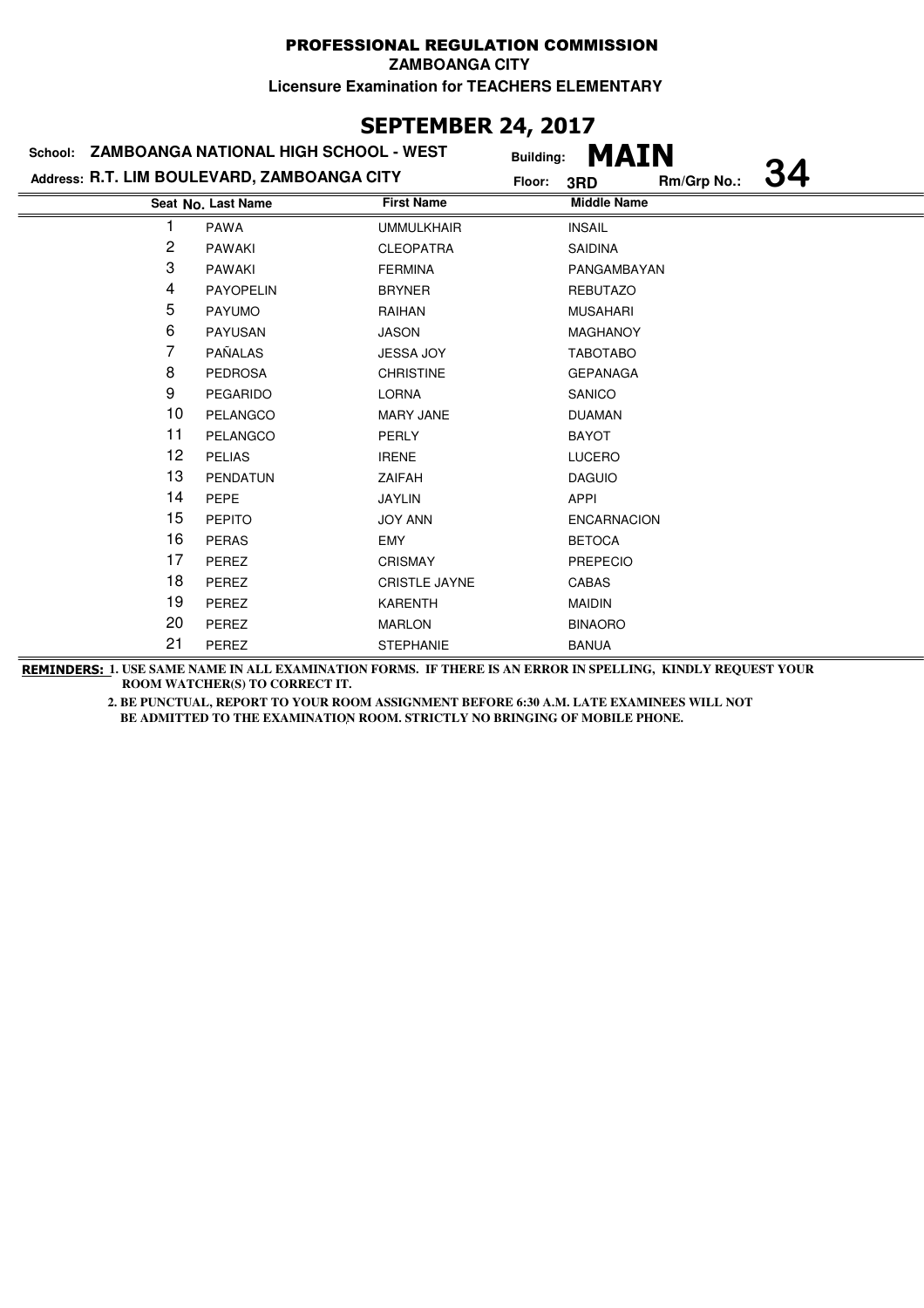### **SEPTEMBER 24, 2017**

|    | School: ZAMBOANGA NATIONAL HIGH SCHOOL - WEST | <b>Building:</b>   | MAIN               |             |           |
|----|-----------------------------------------------|--------------------|--------------------|-------------|-----------|
|    | Address: R.T. LIM BOULEVARD, ZAMBOANGA CITY   | Floor:             | 3RD                | Rm/Grp No.: | <b>35</b> |
|    | Seat No. Last Name                            | <b>First Name</b>  | <b>Middle Name</b> |             |           |
|    | <b>PERGES</b>                                 | VANGIE             | <b>TIALA</b>       |             |           |
| 2  | <b>PEROLINO</b>                               | <b>MARGIE</b>      | CABERTE            |             |           |
| 3  | <b>PERVANDOS</b>                              | <b>GLYDEL JOY</b>  | SANTILLAN          |             |           |
| 4  | <b>PET</b>                                    | <b>MIKO JAAFAR</b> | <b>ABING</b>       |             |           |
| 5  | PEÑAREZ                                       | <b>JOENAROSE</b>   | <b>TAGSIP</b>      |             |           |
| 6  | <b>PIAMONTE</b>                               | IVY                | SAYMAN             |             |           |
| 7  | <b>PIANSA</b>                                 | <b>NAJMA</b>       | <b>ABDULMUHSIN</b> |             |           |
| 8  | <b>PIDOR</b>                                  | <b>ANTHONY</b>     | <b>REVILLAS</b>    |             |           |
| 9  | <b>PIDOR</b>                                  | <b>IMIE</b>        | <b>DIGANG</b>      |             |           |
| 10 | <b>PIDUL</b>                                  | MUSSAH-IN          | <b>BAKIL</b>       |             |           |
| 11 | <b>PILING</b>                                 | <b>ROHINA</b>      | PANDUYA            |             |           |
| 12 | PILLINGAN                                     | AL-DAYA            | SAHI               |             |           |
| 13 | PILLINGAN                                     | <b>NURUNNIHAR</b>  | SAHI               |             |           |
| 14 | <b>PINEDA</b>                                 | <b>BERLYN</b>      | PELAREZ            |             |           |
| 15 | <b>PINEDA</b>                                 | <b>MANILYN</b>     | PELAREZ            |             |           |
| 16 | <b>PINGAY</b>                                 | <b>NURUNISA</b>    | LU                 |             |           |
| 17 | <b>PINGAY</b>                                 | <b>PURAIDA</b>     | <b>TERMIDZ</b>     |             |           |
| 18 | <b>PINGKIAN</b>                               | <b>RAQUEL</b>      | <b>PACULBA</b>     |             |           |
| 19 | <b>PINGOS</b>                                 | <b>JESSIE</b>      | <b>DUMABOC</b>     |             |           |
| 20 | <b>PINTASAN</b>                               | <b>FERZIA</b>      | <b>ABBILANI</b>    |             |           |
| 21 | <b>PIRIMIO</b>                                | <b>SARIMA</b>      | <b>KUTTU</b>       |             |           |
|    |                                               |                    |                    |             |           |

**REMINDERS: 1. USE SAME NAME IN ALL EXAMINATION FORMS. IF THERE IS AN ERROR IN SPELLING, KINDLY REQUEST YOUR ROOM WATCHER(S) TO CORRECT IT.**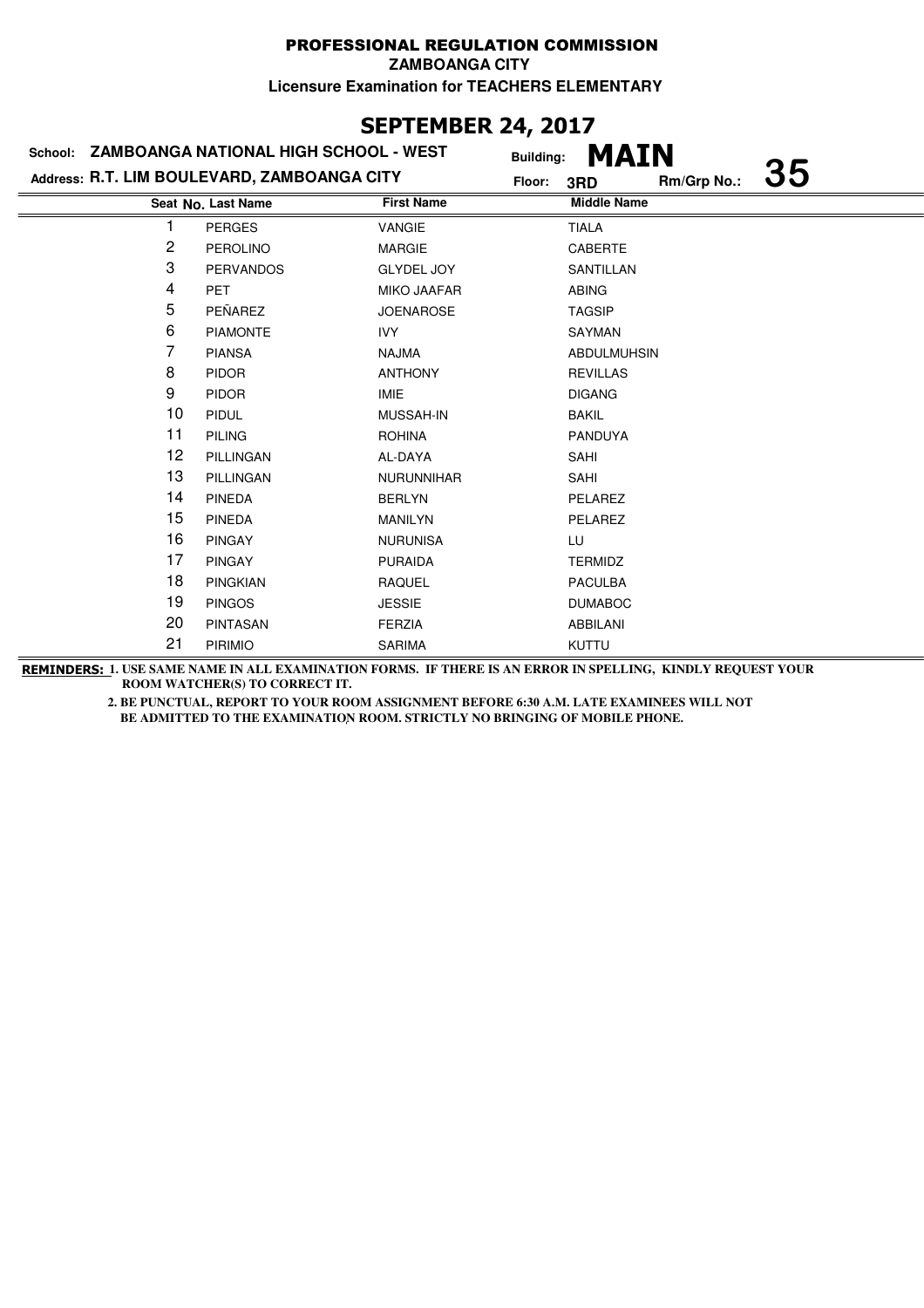# **SEPTEMBER 24, 2017**

|    | School: ZAMBOANGA NATIONAL HIGH SCHOOL - WEST | <b>Building:</b>  | <b>MAIN</b>        |             |           |
|----|-----------------------------------------------|-------------------|--------------------|-------------|-----------|
|    | Address: R.T. LIM BOULEVARD, ZAMBOANGA CITY   | Floor:            | 3RD                | Rm/Grp No.: | <b>36</b> |
|    | Seat No. Last Name                            | <b>First Name</b> | <b>Middle Name</b> |             |           |
|    | <b>PISALBON</b>                               | <b>JAYSON</b>     | <b>BUAGAS</b>      |             |           |
| 2  | <b>PITIH</b>                                  | ABDURASAD         | <b>MOHAMMAD</b>    |             |           |
| 3  | PLAÑA                                         | <b>RITCHELLE</b>  | RABOR              |             |           |
| 4  | <b>POCONG</b>                                 | <b>AQUILA</b>     | <b>OZARRAGA</b>    |             |           |
| 5  | <b>POGALES</b>                                | <b>LAIZA MAE</b>  | <b>CHAVEZ</b>      |             |           |
| 6  | <b>POLINAR</b>                                | <b>ROSELYN</b>    | <b>FELISAN</b>     |             |           |
| 7  | <b>POLLENZA</b>                               | <b>MELO JANE</b>  | LOPEZ              |             |           |
| 8  | <b>POLMAN</b>                                 | <b>MEDINA</b>     | <b>KISBIRI</b>     |             |           |
| 9  | <b>PON</b>                                    | <b>RAQUEL</b>     | <b>MONTECALVO</b>  |             |           |
| 10 | <b>PORRAS</b>                                 | ARLAN             | <b>VILLAREN</b>    |             |           |
| 11 | <b>PORRAS</b>                                 | <b>JOANN</b>      | <b>NAPATON</b>     |             |           |
| 12 | <b>PORRAS</b>                                 | <b>LILIBETH</b>   | <b>CASTOR</b>      |             |           |
| 13 | <b>POTESTAD</b>                               | <b>EUNICE</b>     | <b>DONALDO</b>     |             |           |
| 14 | <b>POTTO</b>                                  | <b>SHAMERA</b>    | <b>MARUJI</b>      |             |           |
| 15 | <b>PRAICO</b>                                 | <b>MELENDA</b>    | <b>CALAMBA</b>     |             |           |
| 16 | <b>PRIA</b>                                   | <b>MARGIE</b>     | CASTRO             |             |           |
| 17 | <b>PUA</b>                                    | <b>ALMOLIA</b>    | <b>BIYAG</b>       |             |           |
| 18 | <b>PUADA</b>                                  | ANGEL             | <b>RAMOS</b>       |             |           |
| 19 | <b>PUADA</b>                                  | <b>EVA MAE</b>    | <b>MAGDAMIT</b>    |             |           |
| 20 | <b>PUDDIN</b>                                 | <b>HAILAN</b>     | <b>BARSUBIA</b>    |             |           |
| 21 | <b>PUDDIN</b>                                 | <b>NORJEN</b>     | <b>BARSUBIA</b>    |             |           |

**REMINDERS: 1. USE SAME NAME IN ALL EXAMINATION FORMS. IF THERE IS AN ERROR IN SPELLING, KINDLY REQUEST YOUR ROOM WATCHER(S) TO CORRECT IT.**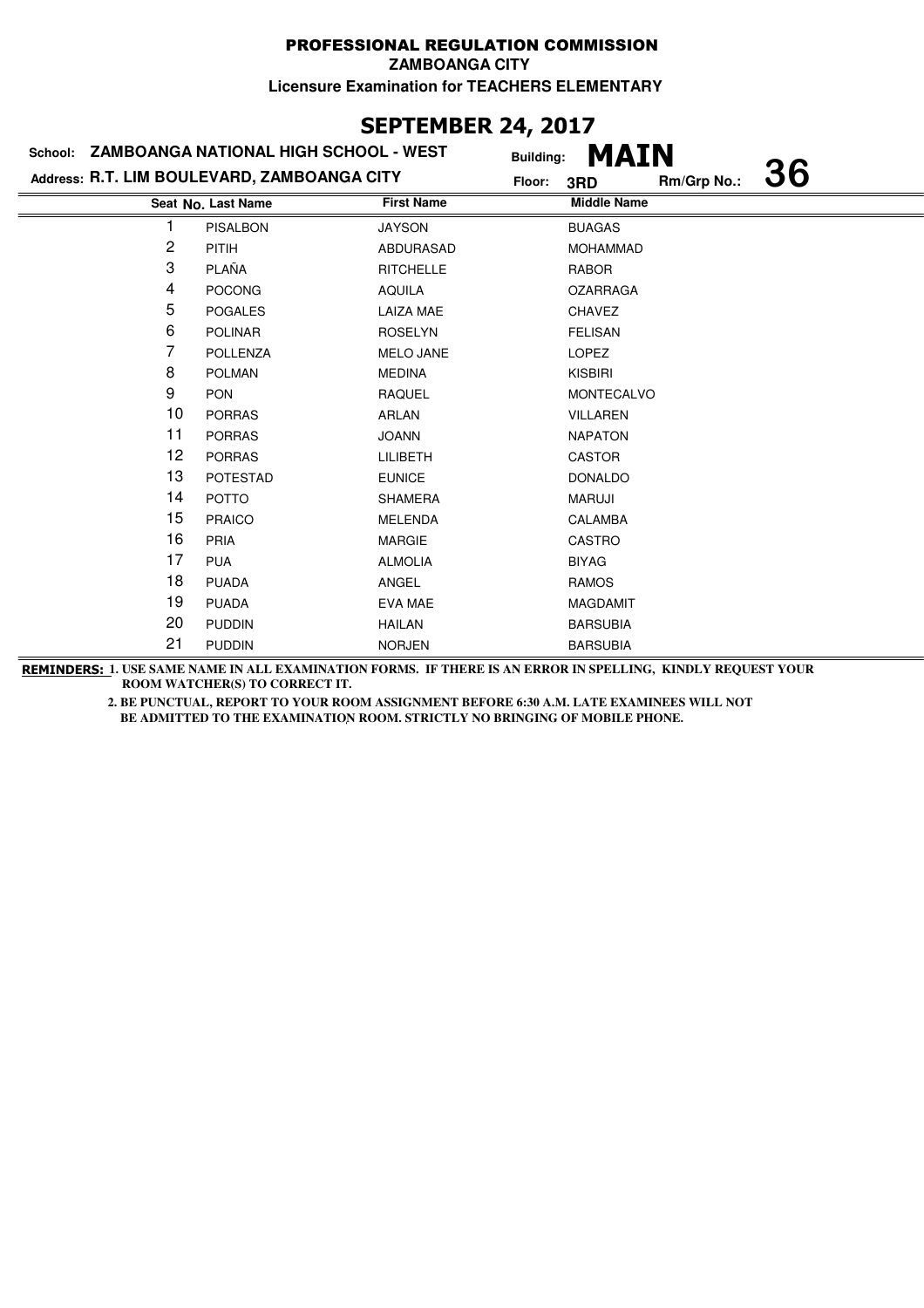# **SEPTEMBER 24, 2017**

| School: ZAMBOANGA NATIONAL HIGH SCHOOL - WEST |                    |                   | <b>MAIN</b><br><b>Building:</b>           |  |
|-----------------------------------------------|--------------------|-------------------|-------------------------------------------|--|
| Address: R.T. LIM BOULEVARD, ZAMBOANGA CITY   |                    |                   | <b>37</b><br>Rm/Grp No.:<br>Floor:<br>3RD |  |
|                                               | Seat No. Last Name | <b>First Name</b> | <b>Middle Name</b>                        |  |
|                                               | <b>PUDDIN</b>      | RAIZANA           | DE LA CRUZ                                |  |
| 2                                             | <b>PULALON</b>     | <b>ALNASHIR</b>   | <b>MUKSAN</b>                             |  |
| 3                                             | <b>PULALON</b>     | <b>SARMA</b>      | <b>PAWA</b>                               |  |
| 4                                             | <b>PULALON</b>     | UTTOH-AMMAN III   | <b>ISBANG</b>                             |  |
| 5                                             | <b>PUNAY</b>       | <b>MARK JOHN</b>  | <b>TEPACIA</b>                            |  |
| 6                                             | <b>PUNDING</b>     | <b>JERMALYN</b>   | <b>RAJIS</b>                              |  |
| 7                                             | <b>PUNGUTAN</b>    | <b>ALMALYN</b>    | <b>DODONG</b>                             |  |
| 8                                             | PUNGUTAN           | <b>MAGRIN</b>     | <b>PITING</b>                             |  |
| 9                                             | <b>PUNING</b>      | <b>NUYMA</b>      | JAJI                                      |  |
| 10                                            | <b>PUSOD</b>       | <b>MARNALY</b>    | CALOÑGE                                   |  |
| 11                                            | <b>PUTALAN</b>     | <b>ABUTALIB</b>   | <b>HALIMAO</b>                            |  |
| 12                                            | <b>PUTALAN</b>     | RAY-LANCE         | <b>GASPAR</b>                             |  |
| 13                                            | PUTALAN            | <b>SHERLYN</b>    | <b>HAMSILANI</b>                          |  |
| 14                                            | <b>PUTANI</b>      | ROBERT ROY        | RAGAY                                     |  |
| 15                                            | <b>PUTIH</b>       | <b>NURINA</b>     | <b>ABDULLA</b>                            |  |
| 16                                            | <b>PUTONG</b>      | <b>ALBASIL</b>    | <b>UDDIN</b>                              |  |
| 17                                            | <b>PUTONG</b>      | <b>ROHILYN</b>    | SAWADI                                    |  |
| 18                                            | PUYAWAN            | <b>FRANCHETTE</b> | <b>MOLENO</b>                             |  |
| 19                                            | <b>QUE</b>         | <b>MYRNA</b>      | GANIH                                     |  |
| 20                                            | QUIAMCO            | <b>GIRLIE</b>     | <b>GONZAGA</b>                            |  |
| 21                                            | <b>QUILLOPAS</b>   | <b>CRISTHEL</b>   | <b>AGAN</b>                               |  |

**REMINDERS: 1. USE SAME NAME IN ALL EXAMINATION FORMS. IF THERE IS AN ERROR IN SPELLING, KINDLY REQUEST YOUR ROOM WATCHER(S) TO CORRECT IT.**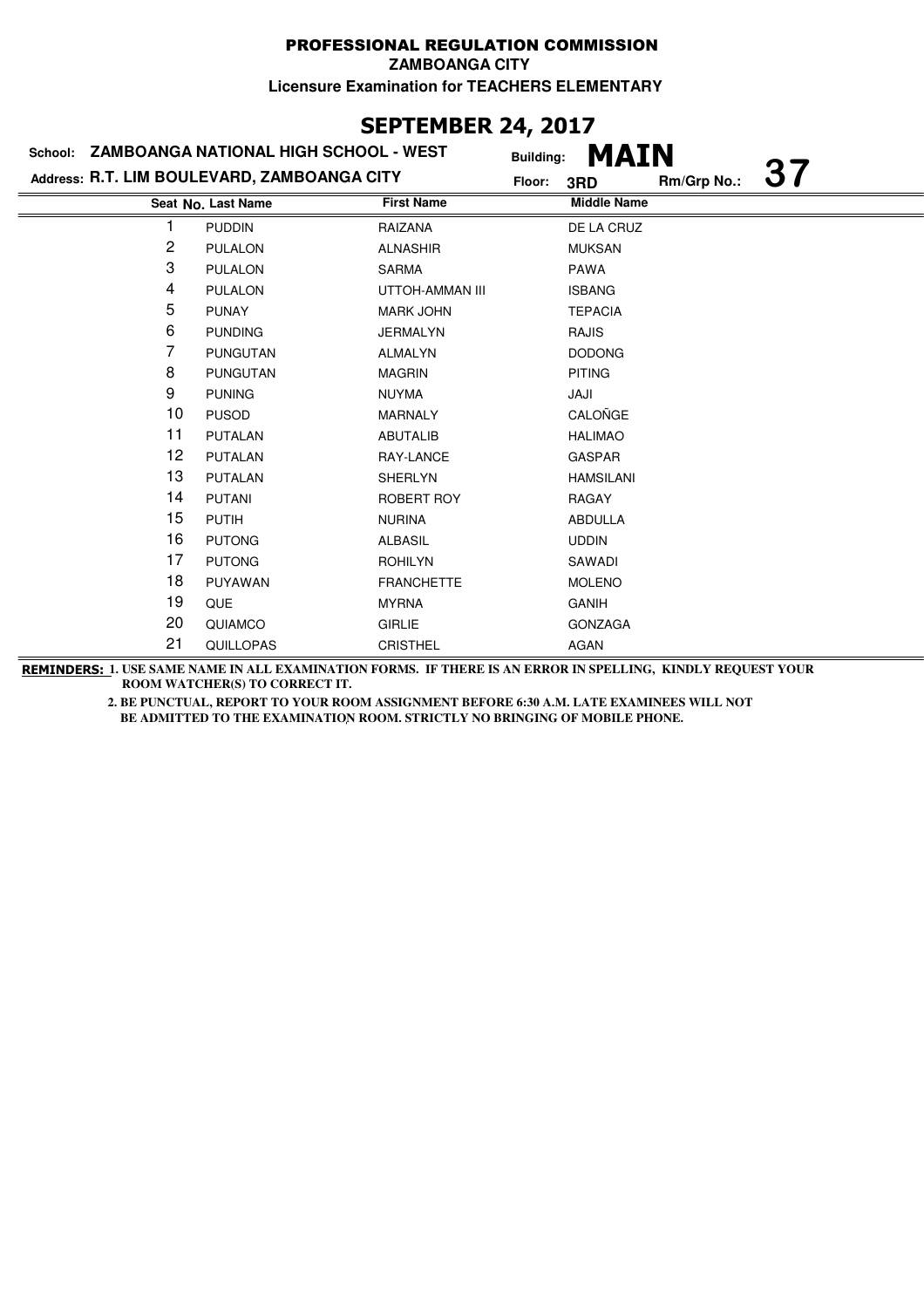### **SEPTEMBER 24, 2017**

|                                             | School: ZAMBOANGA NATIONAL HIGH SCHOOL - WEST | <b>Building:</b>   | <b>MAIN</b>        |             |           |
|---------------------------------------------|-----------------------------------------------|--------------------|--------------------|-------------|-----------|
| Address: R.T. LIM BOULEVARD, ZAMBOANGA CITY |                                               |                    | 3RD                | Rm/Grp No.: | <b>38</b> |
|                                             | Seat No. Last Name                            | <b>First Name</b>  | <b>Middle Name</b> |             |           |
|                                             | QUILOJANO                                     | <b>LORENA</b>      | <b>ESTRADA</b>     |             |           |
| 2                                           | QUINTO                                        | <b>RANNEL</b>      | <b>ANDRIANO</b>    |             |           |
| 3                                           | QUIOCO                                        | <b>SUSANA</b>      | OMAS-AS            |             |           |
| 4                                           | <b>QUIREM</b>                                 | <b>GESIL</b>       | <b>TORMON</b>      |             |           |
| 5                                           | <b>QUIRINO</b>                                | <b>ISNARA</b>      | <b>JUNIN</b>       |             |           |
| 6                                           | <b>QUIRIONES</b>                              | <b>MARIA CARLA</b> | <b>HASSAN</b>      |             |           |
| 7                                           | QUISALAN                                      | LIEZEL             | <b>ANOY</b>        |             |           |
| 8                                           | QUISIMUNDO                                    | PRETZEL            | <b>PAQUIT</b>      |             |           |
| 9                                           | QUIZO                                         | <b>ZENIA FAYE</b>  | <b>MUKOT</b>       |             |           |
| 10                                          | <b>RABAGO</b>                                 | <b>ALLAN</b>       | AMPARADO           |             |           |
| 11                                          | RABBAYANI                                     | <b>RUKIYA</b>      | <b>ISONG</b>       |             |           |
| 12                                          | RABI                                          | <b>LOREN</b>       | <b>MANAYON</b>     |             |           |
| 13                                          | <b>RABOR</b>                                  | <b>CINDY</b>       | PAGLINAWAN         |             |           |
| 14                                          | <b>RABOR</b>                                  | <b>REYNOLD</b>     | PAGLINAWAN         |             |           |
| 15                                          | RADDAIE                                       | RANA               | SARI               |             |           |
| 16                                          | RADJAH                                        | SHERDALYN          | <b>ISNAJI</b>      |             |           |
| 17                                          | RADJAIL                                       | <b>ARNALYN</b>     | <b>HASIM</b>       |             |           |
| 18                                          | RADJAIL                                       | <b>REYNA</b>       | <b>HAMJA</b>       |             |           |
| 19                                          | RADJAN                                        | ANALIZA            | <b>SAPPARI</b>     |             |           |
| 20                                          | RADJANI                                       | <b>JURMINA</b>     | <b>UTONG</b>       |             |           |
| 21                                          | RADJULI                                       | <b>FARMALYN</b>    | <b>ABDURAJA</b>    |             |           |

**REMINDERS: 1. USE SAME NAME IN ALL EXAMINATION FORMS. IF THERE IS AN ERROR IN SPELLING, KINDLY REQUEST YOUR ROOM WATCHER(S) TO CORRECT IT.**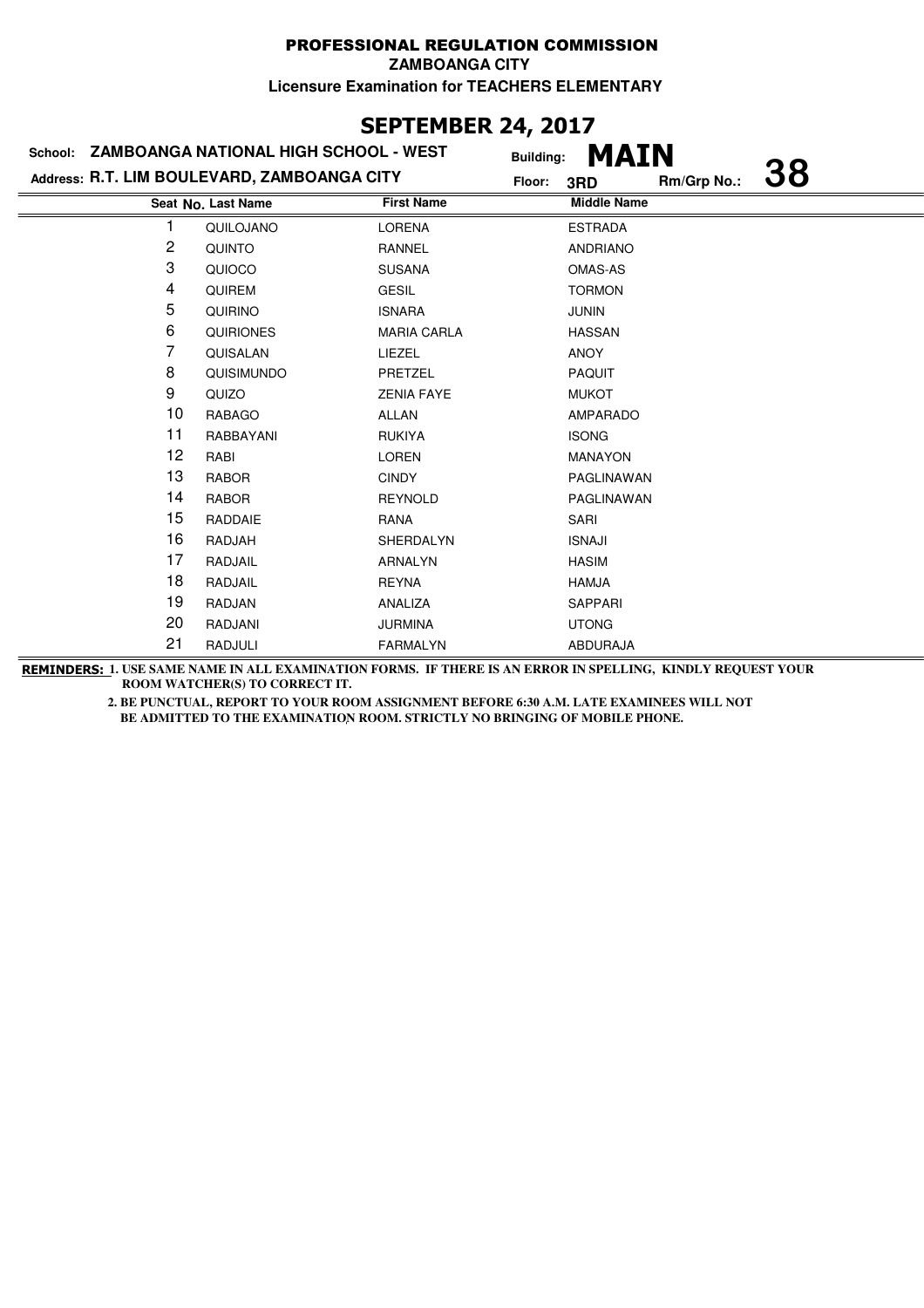# **SEPTEMBER 24, 2017**

|    | School: ZAMBOANGA NATIONAL HIGH SCHOOL - WEST | <b>Building:</b>    | <b>MAIN</b>        |             |           |
|----|-----------------------------------------------|---------------------|--------------------|-------------|-----------|
|    | Address: R.T. LIM BOULEVARD, ZAMBOANGA CITY   | Floor:              | 3RD                | Rm/Grp No.: | <b>39</b> |
|    | Seat No. Last Name                            | <b>First Name</b>   | <b>Middle Name</b> |             |           |
|    | RADJULI                                       | <b>SITTI HASMA</b>  | <b>JAMAN</b>       |             |           |
| 2  | <b>RADON</b>                                  | JHON-JHON           | <b>MAULANA</b>     |             |           |
| 3  | RAHIM                                         | NOORKAMIJAM         | ANGKAYA            |             |           |
| 4  | RAIE                                          | <b>NURSIA</b>       | <b>TAHIL</b>       |             |           |
| 5  | RAJA                                          | AMAR                | <b>JAYARI</b>      |             |           |
| 6  | RAJA                                          | <b>SHERMA</b>       | PILLINGAN          |             |           |
| 7  | RAJAL                                         | LAWRIL              | <b>IBIL</b>        |             |           |
| 8  | <b>RAJAN</b>                                  | <b>SURAYA</b>       | <b>JANA</b>        |             |           |
| 9  | RAJIK                                         | <b>MUKTAHIM</b>     | ABDUKALIM          |             |           |
| 10 | RAKIB                                         | <b>ALMINA</b>       | ASJADI             |             |           |
| 11 | <b>RAMON</b>                                  | <b>JENERY</b>       | <b>KILANAN</b>     |             |           |
| 12 | <b>RAMOS</b>                                  | ANNALIE             | <b>SAMSON</b>      |             |           |
| 13 | <b>RAMOS</b>                                  | <b>FRANCES AIRA</b> | <b>FALCASANTOS</b> |             |           |
| 14 | <b>RAMOS</b>                                  | <b>MARY JOY</b>     | <b>BAGBAG</b>      |             |           |
| 15 | <b>RAMOS</b>                                  | <b>ODESSA</b>       | CASTILLO           |             |           |
| 16 | <b>RAMOS</b>                                  | <b>RODETH</b>       | <b>RAMISO</b>      |             |           |
| 17 | <b>RAMOS</b>                                  | ROSELLE ANNE        | <b>AGATON</b>      |             |           |
| 18 | <b>RAMSANI</b>                                | <b>AMINA</b>        | <b>HAPSA</b>       |             |           |
| 19 | RAPIZ                                         | <b>DANICA ROSE</b>  | <b>COFINO</b>      |             |           |
| 20 | RAPIZ                                         | SHIELA MAE          | <b>MAGNO</b>       |             |           |
| 21 | <b>RASAD</b>                                  | <b>KIMBERLIN</b>    | <b>TAN</b>         |             |           |

**REMINDERS: 1. USE SAME NAME IN ALL EXAMINATION FORMS. IF THERE IS AN ERROR IN SPELLING, KINDLY REQUEST YOUR ROOM WATCHER(S) TO CORRECT IT.**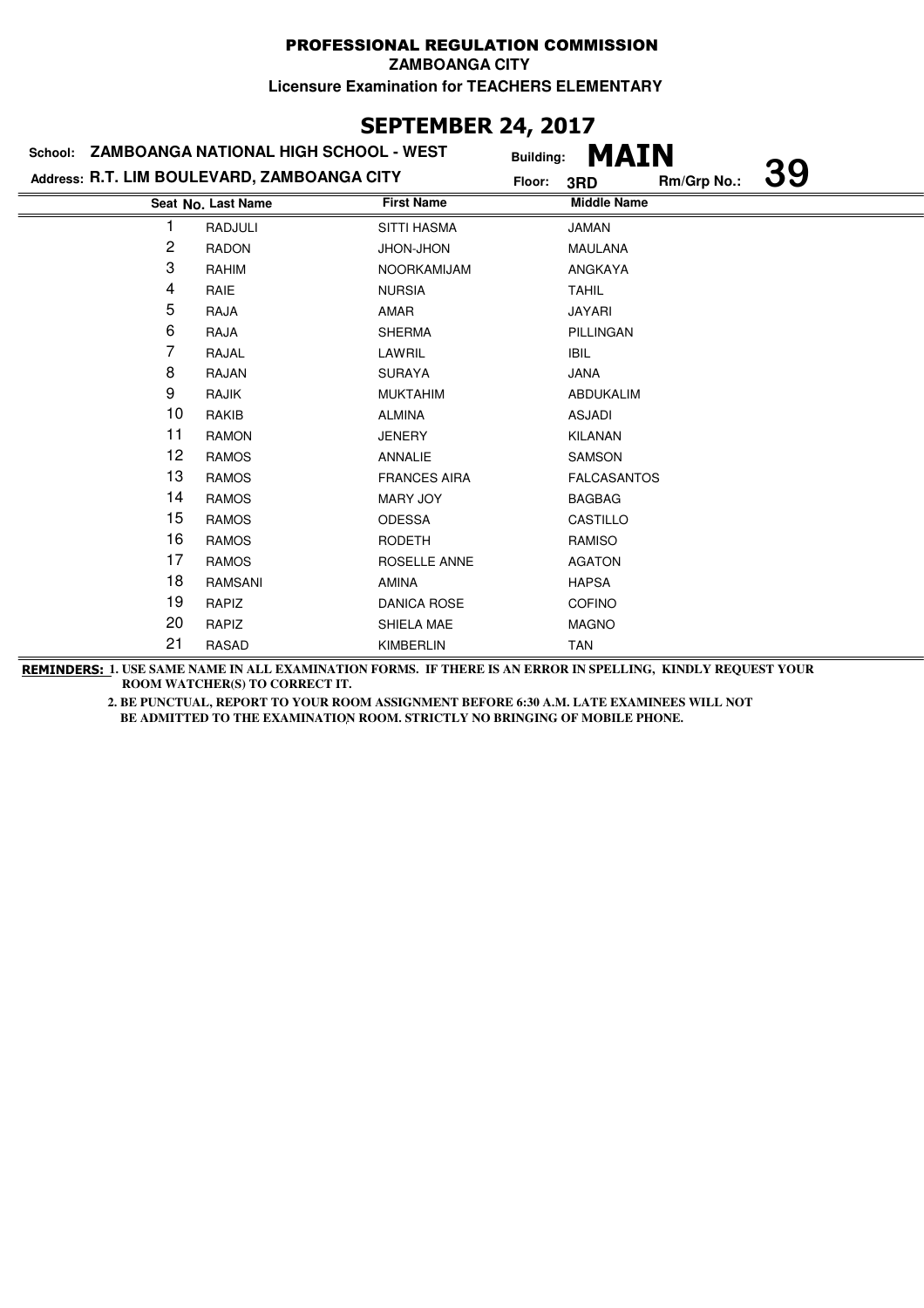# **SEPTEMBER 24, 2017**

|    | School: ZAMBOANGA NATIONAL HIGH SCHOOL - WEST |                     | <b>Building:</b> | <b>MAIN</b>          |             |  |
|----|-----------------------------------------------|---------------------|------------------|----------------------|-------------|--|
|    | Address: R.T. LIM BOULEVARD, ZAMBOANGA CITY   |                     | Floor:           | 3RD                  | Rm/Grp No.: |  |
|    | Seat No. Last Name                            | <b>First Name</b>   |                  | <b>Middle Name</b>   |             |  |
|    | <b>RASONA</b>                                 | <b>MICHELLE</b>     |                  | <b>DUJALE</b>        |             |  |
| 2  | <b>RASONA</b>                                 | MISHEL-AN           |                  | <b>TUMACAS</b>       |             |  |
| 3  | RATAG                                         | AL-GABRIEL          |                  | <b>INGKOH</b>        |             |  |
| 4  | <b>RATAG</b>                                  | <b>LYDIA</b>        |                  | <b>OMAR</b>          |             |  |
| 5  | <b>RATAG</b>                                  | <b>NURHANINA</b>    |                  | <b>RIDJIKI</b>       |             |  |
| 6  | RATAG                                         | <b>SAUDIA</b>       |                  | <b>HABIBUN</b>       |             |  |
| 7  | <b>REALIZA</b>                                | <b>CHONA</b>        |                  | <b>UGDAMINA</b>      |             |  |
| 8  | <b>REBOLLOS</b>                               | <b>MARK ANTHONY</b> |                  | <b>LABACANA CRUZ</b> |             |  |
| 9  | <b>REBUAN</b>                                 | <b>NANCY</b>        |                  | <b>INTI</b>          |             |  |
| 10 | <b>RECABO</b>                                 | <b>JERLIZA</b>      |                  | ZARATE               |             |  |
| 11 | <b>RECERONE</b>                               | <b>JELYN</b>        |                  | PAYE                 |             |  |
| 12 | <b>REDONDO</b>                                | <b>MIRASOL</b>      |                  | <b>GALLEPOSO</b>     |             |  |
| 13 | <b>REDUAN</b>                                 | <b>MAHADIL</b>      |                  | ABDULPATTA           |             |  |
| 14 | <b>RELUYA</b>                                 | <b>MARY GRACE</b>   |                  | ARAZA                |             |  |
| 15 | <b>REMANDIMAN</b>                             | <b>JOREN</b>        |                  | <b>RECAMADAS</b>     |             |  |
| 16 | <b>REMASOG</b>                                | <b>MAICO</b>        |                  | ROMEO                |             |  |
| 17 | <b>REMOLLO</b>                                | <b>MEDILYN</b>      |                  | <b>ELLIMA</b>        |             |  |
| 18 | <b>REMULTA</b>                                | <b>ROWENA</b>       |                  | <b>ESCARTIN</b>      |             |  |
| 19 | <b>RENDOQUE</b>                               | <b>JANINE GRACE</b> |                  | <b>MAQUILING</b>     |             |  |
| 20 | <b>REQUIRME</b>                               | <b>CELSA</b>        |                  | <b>HORTILANO</b>     |             |  |
| 21 | <b>RESADA</b>                                 | <b>JHIAR JAY</b>    |                  | <b>VILLADAR</b>      |             |  |

**REMINDERS: 1. USE SAME NAME IN ALL EXAMINATION FORMS. IF THERE IS AN ERROR IN SPELLING, KINDLY REQUEST YOUR ROOM WATCHER(S) TO CORRECT IT.**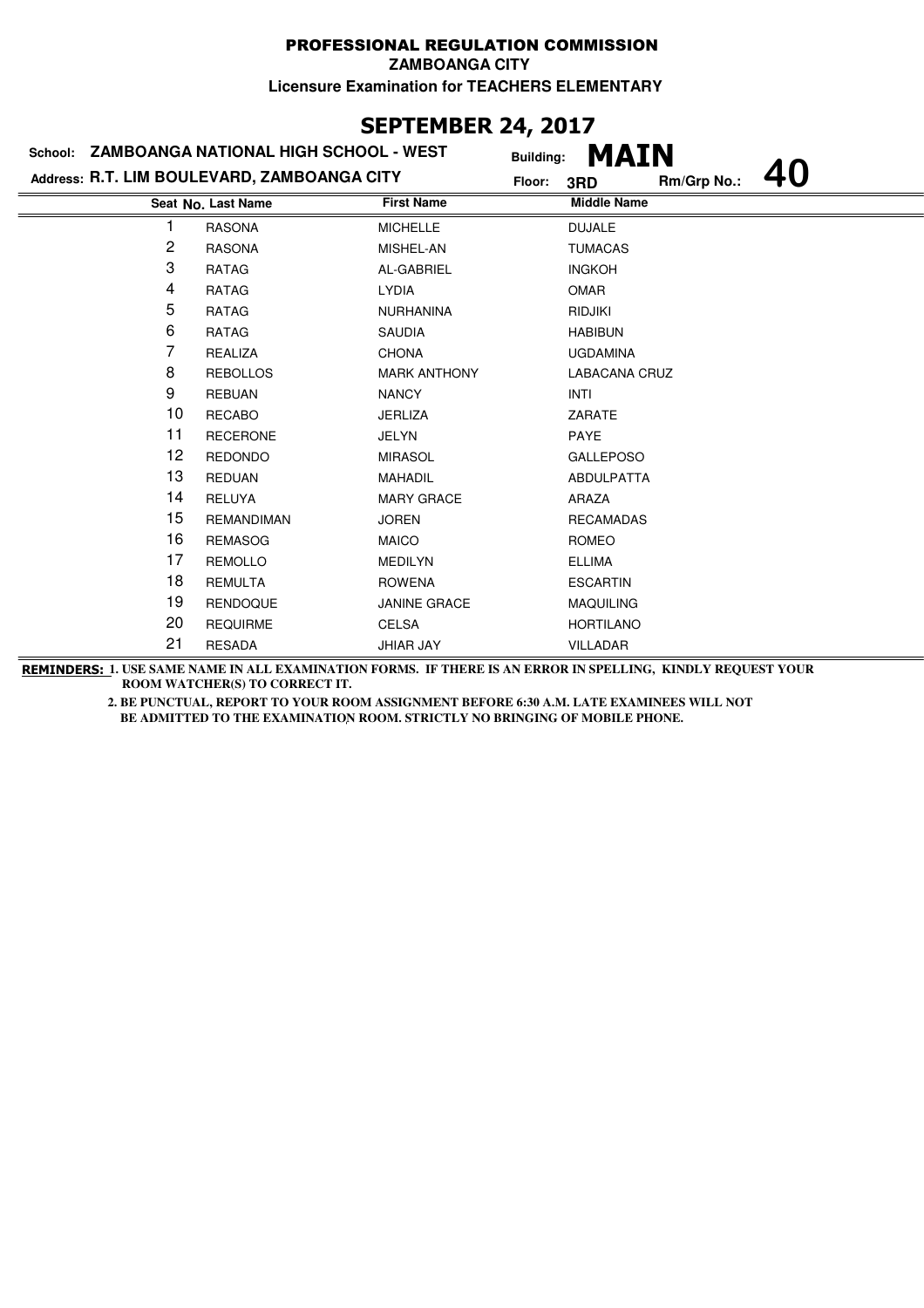# **SEPTEMBER 24, 2017**

| School: ZAMBOANGA NATIONAL HIGH SCHOOL - WEST |                    |                      | <b>Building:</b> | <b>MAIN</b>        |             |  |
|-----------------------------------------------|--------------------|----------------------|------------------|--------------------|-------------|--|
| Address: R.T. LIM BOULEVARD, ZAMBOANGA CITY   |                    |                      | Floor:           | 3RD                | Rm/Grp No.: |  |
|                                               | Seat No. Last Name | <b>First Name</b>    |                  | <b>Middle Name</b> |             |  |
|                                               | <b>RESING</b>      | <b>REZHERWI</b>      |                  | <b>TIKKAH</b>      |             |  |
| 2                                             | <b>REVILLA</b>     | LIAN                 |                  | SORONIO            |             |  |
| 3                                             | <b>REVILLA</b>     | LOVE JOY             |                  | <b>PUYOD</b>       |             |  |
| 4                                             | <b>REVILLA</b>     | <b>ROSEMARIE ANN</b> |                  | <b>SIASON</b>      |             |  |
| 5                                             | <b>REYES</b>       | <b>CALVIN MARK</b>   |                  | <b>GUANTERO</b>    |             |  |
| 6                                             | <b>REYES</b>       | <b>DIANA</b>         |                  | <b>TUGNA</b>       |             |  |
| 7                                             | <b>REYES</b>       | <b>JOSEPH</b>        |                  | <b>ADALIA</b>      |             |  |
| 8                                             | <b>REYES</b>       | <b>LOURIZ</b>        |                  | ARQUIZA            |             |  |
| 9                                             | <b>REYES</b>       | <b>MICHAELANGELO</b> |                  | <b>TUGNA</b>       |             |  |
| 10                                            | <b>REYES</b>       | <b>REGIE</b>         |                  | <b>SUMILHIG</b>    |             |  |
| 11                                            | <b>RIBAN</b>       | <b>MUJACKER</b>      |                  | <b>ISNANI</b>      |             |  |
| 12                                            | <b>RICAFORT</b>    | <b>RADILYN</b>       |                  | <b>BANDAH</b>      |             |  |
| 13                                            | <b>RICO</b>        | MARYJANE             |                  | <b>TAN</b>         |             |  |
| 14                                            | <b>RIDJIKIH</b>    | <b>NURHUDA</b>       |                  | HADJI              |             |  |
| 15                                            | <b>RIKAB</b>       | <b>DULINA</b>        |                  | AMMAN              |             |  |
| 16                                            | <b>RIKAB</b>       | <b>NUR-AUN</b>       |                  | ARAJANI            |             |  |
| 17                                            | <b>RIVERA</b>      | <b>CATHERINE</b>     |                  | <b>HUFALAR</b>     |             |  |
| 18                                            | <b>RIZAL</b>       | AL-SHAHEED           |                  | <b>JAUN</b>        |             |  |
| 19                                            | <b>RIZAL</b>       | <b>JIMMY</b>         |                  | <b>ASLAIN</b>      |             |  |
| 20                                            | <b>RIZAL</b>       | <b>MUNAY</b>         |                  | <b>JABAGAT</b>     |             |  |
| 21                                            | <b>RIZALDO</b>     | ANGEL KAYE           |                  | <b>ATIDO</b>       |             |  |

**REMINDERS: 1. USE SAME NAME IN ALL EXAMINATION FORMS. IF THERE IS AN ERROR IN SPELLING, KINDLY REQUEST YOUR ROOM WATCHER(S) TO CORRECT IT.**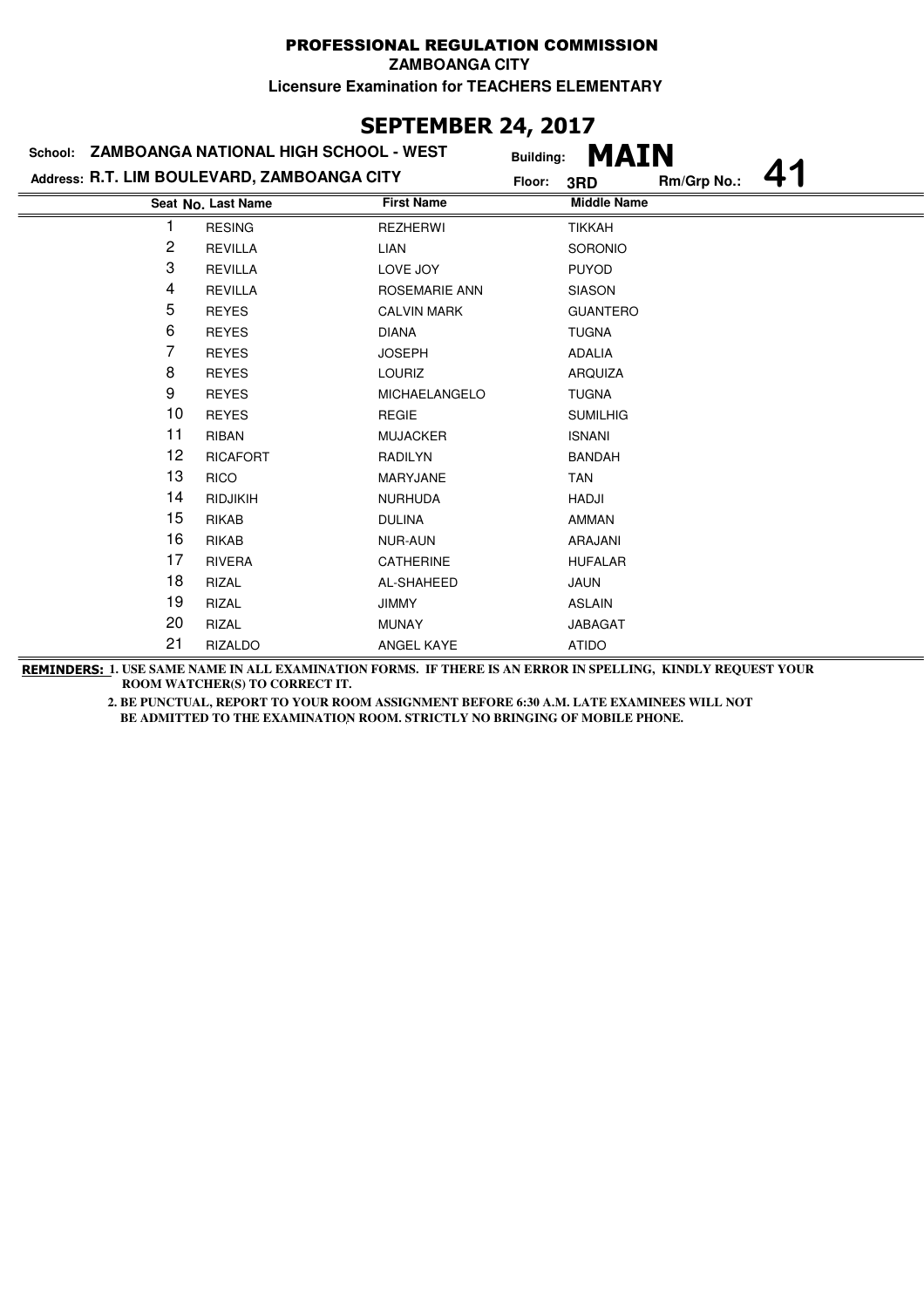# **SEPTEMBER 24, 2017**

|    |                  | Floor:                    | 3RD                                                                                          | Rm/Grp No.:      |                                                         |
|----|------------------|---------------------------|----------------------------------------------------------------------------------------------|------------------|---------------------------------------------------------|
|    |                  | <b>First Name</b>         | <b>Middle Name</b>                                                                           |                  |                                                         |
|    | <b>ROALES</b>    | <b>MARIA KRISTEL</b>      |                                                                                              |                  |                                                         |
| 2  | <b>ROBLICO</b>   | <b>RENAME</b>             | <b>DELASAG</b>                                                                               |                  |                                                         |
| 3  | <b>ROCAFORT</b>  | <b>LOVELY ROSE</b>        | CARREON                                                                                      |                  |                                                         |
| 4  | <b>ROCAMORA</b>  | ANALIE                    |                                                                                              |                  |                                                         |
| 5  | <b>RODRIGO</b>   | <b>NENJIE</b>             | <b>SILVESTRE</b>                                                                             |                  |                                                         |
| 6  | <b>RODRIGUEZ</b> | AILYN                     | <b>MARQUEZ</b>                                                                               |                  |                                                         |
| 7  | <b>RODRIGUEZ</b> | <b>CRYSTEL JOY</b>        |                                                                                              |                  |                                                         |
| 8  | <b>RODRIGUEZ</b> | LYZZA MAE                 | <b>RIVERA</b>                                                                                |                  |                                                         |
| 9  | <b>RODRIGUEZ</b> | <b>MARRIEL</b>            | <b>ABELA</b>                                                                                 |                  |                                                         |
| 10 | <b>RODRIGUEZ</b> | <b>MARY EFIPHANY JEAN</b> | <b>LAGO</b>                                                                                  |                  |                                                         |
| 11 | <b>RODRIGUEZ</b> | <b>VERONICA</b>           | <b>ZETA</b>                                                                                  |                  |                                                         |
| 12 | <b>ROGER</b>     | <b>NURMA</b>              | <b>ABDURAIS</b>                                                                              |                  |                                                         |
| 13 | <b>ROJAS</b>     | <b>JOSE JR</b>            | <b>PALIS</b>                                                                                 |                  |                                                         |
| 14 | <b>ROJIE</b>     | JENNY-ANN                 | <b>TARIS</b>                                                                                 |                  |                                                         |
| 15 | <b>ROJIE</b>     | SHERY-ANN                 | <b>TARIS</b>                                                                                 |                  |                                                         |
| 16 | <b>ROJO</b>      | <b>GEORGE</b>             | <b>MAHINAY</b>                                                                               |                  |                                                         |
| 17 | <b>ROJO</b>      | <b>QUIMBERLY</b>          | <b>MAHINAY</b>                                                                               |                  |                                                         |
| 18 | <b>ROLAND</b>    | <b>SITTI ASNA</b>         | MAGALUYAN                                                                                    |                  |                                                         |
| 19 | <b>ROLDAN</b>    | <b>JENNIFER</b>           | <b>FERRER</b>                                                                                |                  |                                                         |
| 20 | <b>ROMERO</b>    | ANJANETTE                 | <b>ADIL</b>                                                                                  |                  |                                                         |
| 21 | <b>RONDINA</b>   | <b>REYMUNDO</b>           |                                                                                              |                  |                                                         |
|    |                  | Seat No. Last Name        | School: ZAMBOANGA NATIONAL HIGH SCHOOL - WEST<br>Address: R.T. LIM BOULEVARD, ZAMBOANGA CITY | <b>Building:</b> | <b>MAIN</b><br><b>DEDICATORIA</b><br><b>DELA FUENTE</b> |

**REMINDERS: 1. USE SAME NAME IN ALL EXAMINATION FORMS. IF THERE IS AN ERROR IN SPELLING, KINDLY REQUEST YOUR ROOM WATCHER(S) TO CORRECT IT.**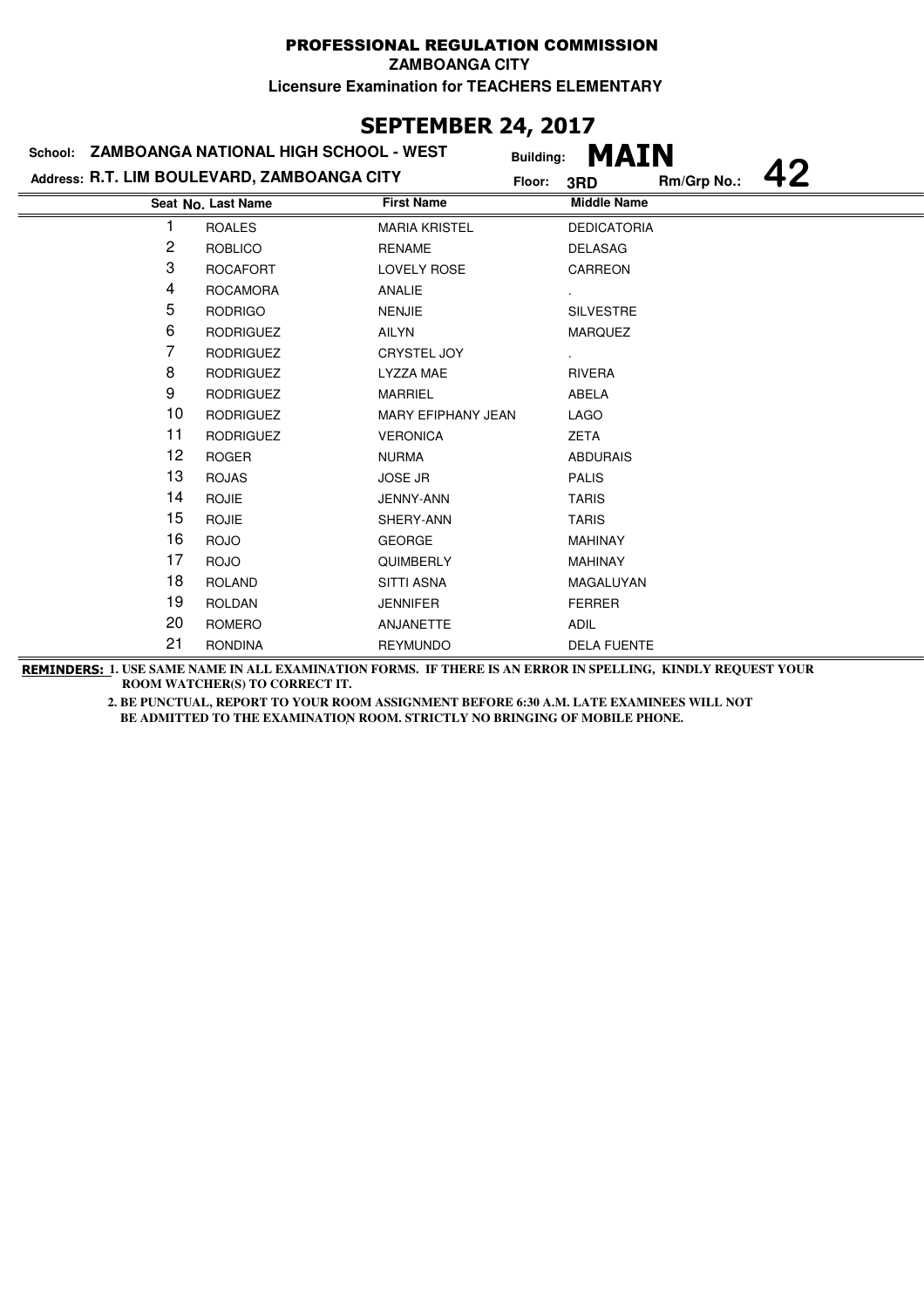### **SEPTEMBER 24, 2017**

|    | School: ZAMBOANGA NATIONAL HIGH SCHOOL - WEST | <b>Building:</b>       | <b>MAIN</b>        |             |           |
|----|-----------------------------------------------|------------------------|--------------------|-------------|-----------|
|    | Address: R.T. LIM BOULEVARD, ZAMBOANGA CITY   | Floor:                 | 3RD                | Rm/Grp No.: | <b>43</b> |
|    | Seat No. Last Name                            | <b>First Name</b>      | <b>Middle Name</b> |             |           |
|    | <b>RONIE</b>                                  | <b>KARWINA</b>         | <b>LANDONG</b>     |             |           |
| 2  | <b>ROSAL</b>                                  | <b>JINESA AMOR</b>     | <b>VILLAMOR</b>    |             |           |
| 3  | <b>ROSAL</b>                                  | <b>RICHEL MAE</b>      | CALONGE            |             |           |
| 4  | <b>ROSALES</b>                                | <b>NASHRA</b>          | <b>KAHIL</b>       |             |           |
| 5  | <b>ROSALES</b>                                | <b>RALPH</b>           | <b>FELISARTA</b>   |             |           |
| 6  | <b>ROSANA</b>                                 | <b>JAMIL</b>           | <b>SULAYMAN</b>    |             |           |
| 7  | <b>ROXAS</b>                                  | <b>JONATHAN</b>        | <b>ORTIGA</b>      |             |           |
| 8  | <b>ROZMIN</b>                                 | <b>SHERLYN</b>         | <b>SABTULA</b>     |             |           |
| 9  | <b>RUGASAN</b>                                | <b>FATIMA CZARINA</b>  | <b>AMING</b>       |             |           |
| 10 | <b>RUSTE</b>                                  | <b>JUNFRIEL</b>        | <b>POGOY</b>       |             |           |
| 11 | <b>SAABDULLA</b>                              | <b>SURAIDA</b>         | <b>ARADAIS</b>     |             |           |
| 12 | SAALI                                         | <b>AKLIMA</b>          | <b>JAMMA</b>       |             |           |
| 13 | SAAVEDRA                                      | ANGEL JANE             | <b>RAMONEZ</b>     |             |           |
| 14 | SAAVEDRA                                      | <b>ANNICK WINSYL</b>   | RAMIREZ            |             |           |
| 15 | SAAVEDRA                                      | CHRISTEL JOYCE         | CASTILLO           |             |           |
| 16 | SAAVEDRA                                      | <b>GLADYS</b>          | AMBE               |             |           |
| 17 | SAAVEDRA                                      | <b>MITOS</b>           | AMBE               |             |           |
| 18 | SAAVEDRA                                      | ROLANDO JR             | VIILLANUEVA        |             |           |
| 19 | SAAVEDRA                                      | <b>SHANE STEPHANIE</b> | <b>BABARAN</b>     |             |           |
| 20 | SAAVEDRA                                      | THOMY JOEL             | <b>ALFARO</b>      |             |           |
| 21 | SABAANI                                       | <b>NIDZMA</b>          | <b>HAYAL</b>       |             |           |

**REMINDERS: 1. USE SAME NAME IN ALL EXAMINATION FORMS. IF THERE IS AN ERROR IN SPELLING, KINDLY REQUEST YOUR ROOM WATCHER(S) TO CORRECT IT.**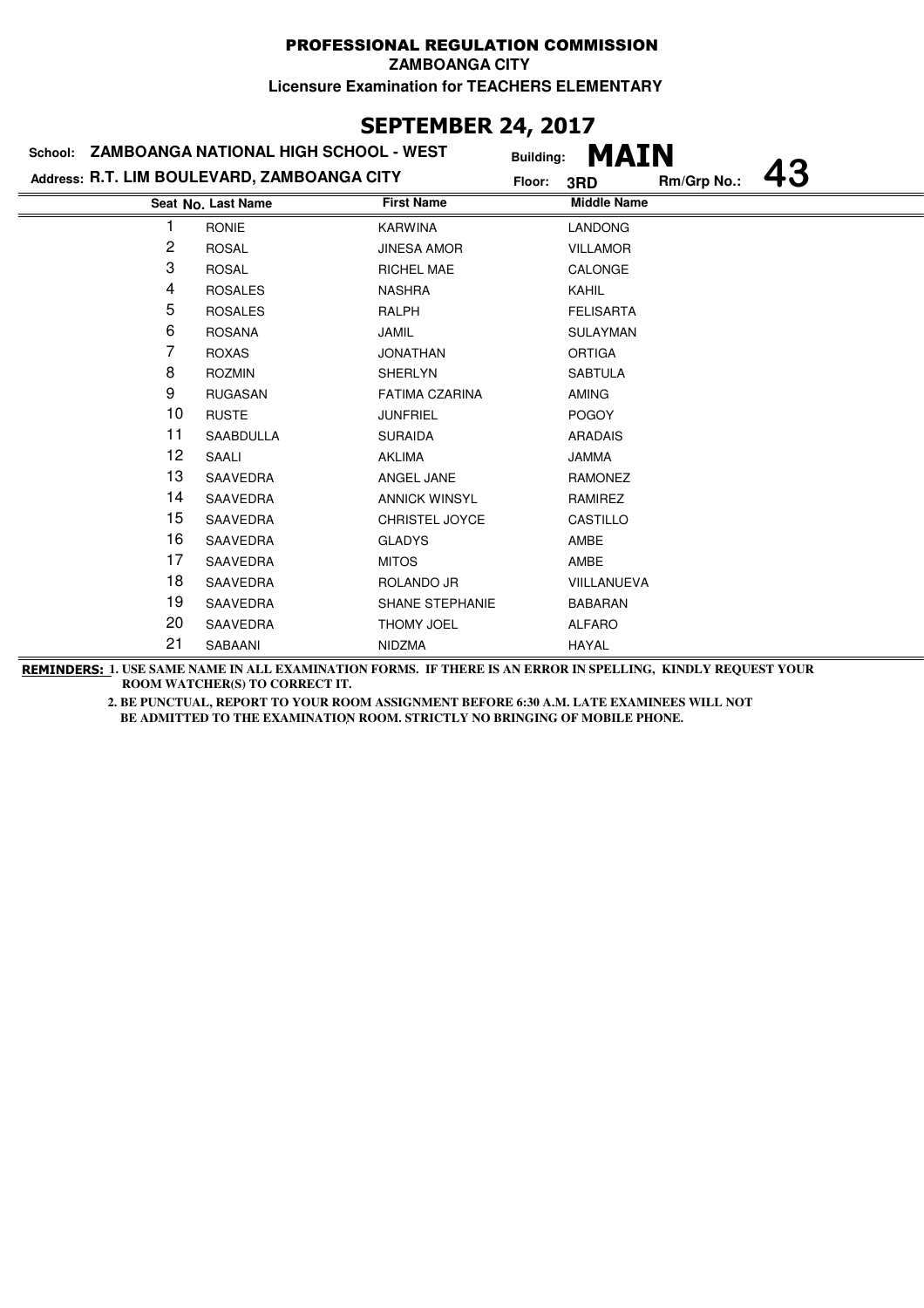### **SEPTEMBER 24, 2017**

|    | School: ZAMBOANGA NATIONAL HIGH SCHOOL - WEST | <b>Building:</b>   | <b>MAIN</b>        |             |  |
|----|-----------------------------------------------|--------------------|--------------------|-------------|--|
|    | Address: R.T. LIM BOULEVARD, ZAMBOANGA CITY   | Floor:             | 3RD                | Rm/Grp No.: |  |
|    | Seat No. Last Name                            | <b>First Name</b>  | <b>Middle Name</b> |             |  |
|    | <b>SABAC</b>                                  | <b>HELEN</b>       | <b>LACQUIO</b>     |             |  |
| 2  | SABADDIN                                      | <b>MUDZHAR</b>     | YACOB              |             |  |
| 3  | SABANAL                                       | <b>GENALIN</b>     | <b>DURA</b>        |             |  |
| 4  | SABANAL                                       | <b>RIZL FAYNE</b>  | CAMPIL             |             |  |
| 5  | SABANDAL                                      | <b>SHERFA</b>      | <b>PRENCIFEL</b>   |             |  |
| 6  | SABANGAN                                      | <b>DIANA JEAN</b>  | <b>SINON</b>       |             |  |
| 7  | SABARANI                                      | <b>NABIL</b>       | ALBA               |             |  |
| 8  | SABBAN                                        | <b>FATMA</b>       | <b>ALBANI</b>      |             |  |
| 9  | <b>SABBIRUL</b>                               | <b>ARMAIDA</b>     | <b>ADIL</b>        |             |  |
| 10 | <b>SABDAINI</b>                               | AINAL-IN           | ARADJI             |             |  |
| 11 | SABDANI                                       | <b>BERHAMA</b>     | <b>BARAIMAN</b>    |             |  |
| 12 | SABDANI                                       | <b>FAIZAL</b>      | <b>MOHAMMAD</b>    |             |  |
| 13 | SABDANI                                       | <b>FAUJIYA</b>     | CALIZ              |             |  |
| 14 | SABDANI                                       | <b>JOCELYN</b>     | <b>MAALI</b>       |             |  |
| 15 | SABDANI                                       | <b>KATHREENA</b>   | SALI               |             |  |
| 16 | SABDANI                                       | <b>RAHIENA</b>     | <b>BURIAS</b>      |             |  |
| 17 | <b>SABDILLA</b>                               | <b>MERNALYN</b>    | ABDULMAJID         |             |  |
| 18 | <b>SABDULLA</b>                               | ADELINA            | JUHAILI            |             |  |
| 19 | <b>SABIJON</b>                                | <b>CONEY CLAIR</b> | CAÑETE             |             |  |
| 20 | <b>SABILIN</b>                                | <b>MERY GLEN</b>   | <b>GARGAR</b>      |             |  |
| 21 | SABILLO                                       | <b>JOAN</b>        | <b>TUSING</b>      |             |  |

**REMINDERS: 1. USE SAME NAME IN ALL EXAMINATION FORMS. IF THERE IS AN ERROR IN SPELLING, KINDLY REQUEST YOUR ROOM WATCHER(S) TO CORRECT IT.**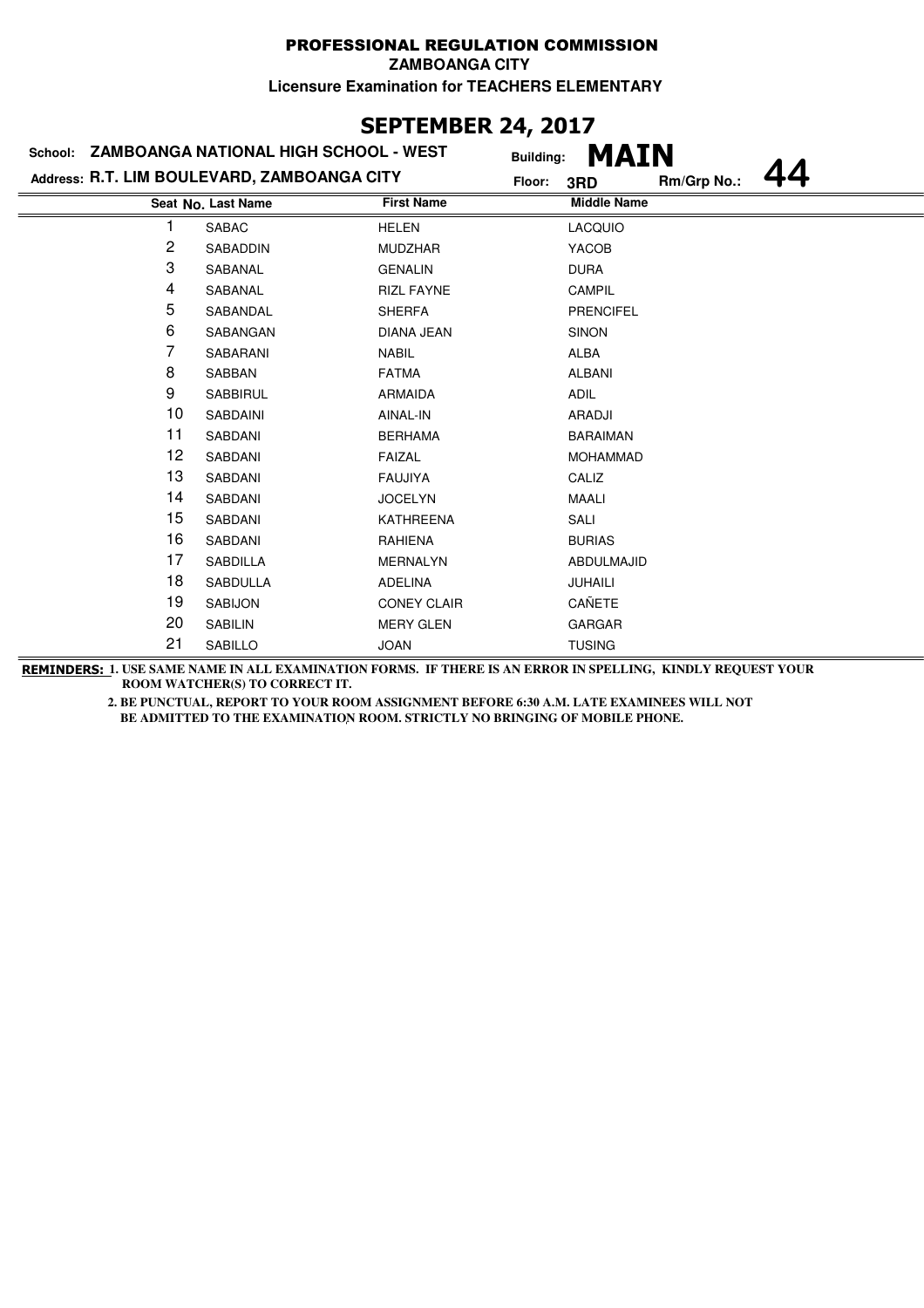### **SEPTEMBER 24, 2017**

|    | School: ZAMBOANGA NATIONAL HIGH SCHOOL - WEST | <b>Building:</b>    | <b>MAIN</b>        |             |    |
|----|-----------------------------------------------|---------------------|--------------------|-------------|----|
|    | Address: R.T. LIM BOULEVARD, ZAMBOANGA CITY   | Floor:              | 3RD                | Rm/Grp No.: | 45 |
|    | Seat No. Last Name                            | <b>First Name</b>   | <b>Middle Name</b> |             |    |
|    | SABILLO                                       | MIA                 | <b>CALUMPANG</b>   |             |    |
| 2  | SABIRAN                                       | <b>SHERIDA</b>      | AHARAJA            |             |    |
| 3  | <b>SABIRIN</b>                                | <b>SITTI AUNA</b>   | <b>ABON</b>        |             |    |
| 4  | <b>SABIRUL</b>                                | <b>TAYANG</b>       | SAHIBBAL           |             |    |
| 5  | SABLANI                                       | <b>RIMA</b>         | <b>TANJIL</b>      |             |    |
| 6  | <b>SABRI</b>                                  | SHERNALYN           | JADI               |             |    |
| 7  | <b>SABTAL</b>                                 | <b>ALVIN</b>        | <b>JIMLANI</b>     |             |    |
| 8  | <b>SABTAL</b>                                 | <b>JUAIN</b>        | <b>KOJE</b>        |             |    |
| 9  | <b>SABTAL</b>                                 | <b>NOLMAHAL</b>     | <b>JIMLANI</b>     |             |    |
| 10 | <b>SABTALIN</b>                               | <b>HASNA</b>        | <b>JABBAR</b>      |             |    |
| 11 | <b>SABTALIN</b>                               | <b>LORNA</b>        | <b>JABBAR</b>      |             |    |
| 12 | <b>SABTALIN</b>                               | NADZRA              | <b>JABAR</b>       |             |    |
| 13 | <b>SABTIRUL</b>                               | NURUL-RAHMA         | AHARADJI           |             |    |
| 14 | <b>SABTULA</b>                                | NAR-SAINA           | JUMAHALI           |             |    |
| 15 | <b>SABTULA</b>                                | <b>WARDA</b>        | <b>JIKIRON</b>     |             |    |
| 16 | <b>SABTULI</b>                                | <b>LINDA</b>        | <b>HAJIRI</b>      |             |    |
| 17 | <b>SABTULI</b>                                | <b>SITTI TALGAH</b> | <b>JUMDAIL</b>     |             |    |
| 18 | <b>SABTURANI</b>                              | <b>NARIZA</b>       | <b>AJIJUL</b>      |             |    |
| 19 | <b>SABTURANI</b>                              | <b>WHINAMAR</b>     | <b>HUSSIN</b>      |             |    |
| 20 | <b>SABTURIN</b>                               | SANIBA              | <b>MAHOTOH</b>     |             |    |
| 21 | SADALANI                                      | NADZDA              | <b>HANDANG</b>     |             |    |

**REMINDERS: 1. USE SAME NAME IN ALL EXAMINATION FORMS. IF THERE IS AN ERROR IN SPELLING, KINDLY REQUEST YOUR ROOM WATCHER(S) TO CORRECT IT.**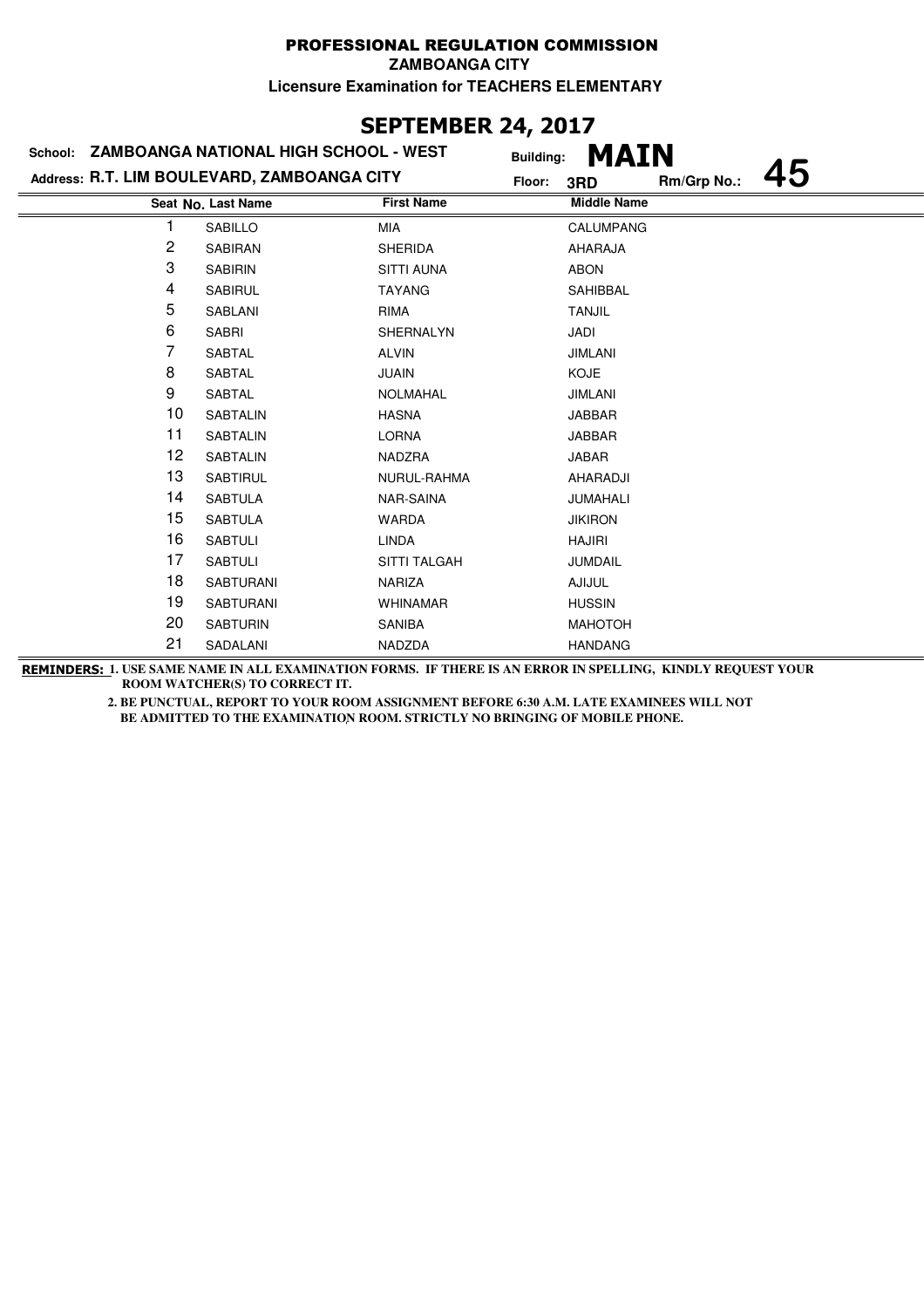# **SEPTEMBER 24, 2017**

|    | School: ZAMBOANGA NATIONAL HIGH SCHOOL - WEST | <b>Building:</b>   | <b>MAIN</b>        |             |  |
|----|-----------------------------------------------|--------------------|--------------------|-------------|--|
|    | Address: R.T. LIM BOULEVARD, ZAMBOANGA CITY   | Floor:             | 3RD                | Rm/Grp No.: |  |
|    | Seat No. Last Name                            | <b>First Name</b>  | <b>Middle Name</b> |             |  |
|    | SADDA-AIN                                     | <b>SALIM</b>       | <b>MUNTONG</b>     |             |  |
| 2  | SADDAE                                        | <b>ELMA</b>        | <b>HASSAN</b>      |             |  |
| 3  | SADDALAN                                      | SALWA              | <b>JAINUDDIN</b>   |             |  |
| 4  | SADDAMA                                       | <b>HALID</b>       | RAMSALI            |             |  |
| 5  | SADDANG                                       | <b>KILMA</b>       | HAJAD              |             |  |
| 6  | SADDAPAL                                      | JAAPAL             | <b>HIRAYAT</b>     |             |  |
| 7  | SADDARAMIL                                    | <b>ANALUNA</b>     | <b>BULKIN</b>      |             |  |
| 8  | SADIDUL                                       | <b>DIDDING</b>     | <b>IBARANI</b>     |             |  |
| 9  | SADIKAL                                       | <b>NHENING</b>     | ABDAH              |             |  |
| 10 | SADIKAL                                       | <b>SARIMA</b>      | ABDAH              |             |  |
| 11 | SADIO                                         | <b>EDEN</b>        | <b>ARNADO</b>      |             |  |
| 12 | SADJAANI                                      | <b>MAGDAR</b>      | JASA               |             |  |
| 13 | SADJAIL                                       | <b>NURFAINA</b>    | <b>SENCIO</b>      |             |  |
| 14 | SADJAIL                                       | <b>NURJIA</b>      | ARABI              |             |  |
| 15 | SAGADAN                                       | <b>RUBY MAE</b>    | <b>RAGAY</b>       |             |  |
| 16 | SAGGAP                                        | <b>ALMA</b>        | <b>ALIMUDDIN</b>   |             |  |
| 17 | SAGRADO                                       | <b>NATALIE</b>     | <b>MARCIAL</b>     |             |  |
| 18 | SAHAM                                         | <b>CRISTINA</b>    | ANJARAWAN          |             |  |
| 19 | <b>SAHAO</b>                                  | <b>BROWN</b>       | <b>ALDENESE</b>    |             |  |
| 20 | <b>SAHAO</b>                                  | <b>MARIA REGIE</b> | <b>FERRER</b>      |             |  |
| 21 | <b>SAHARIN</b>                                | <b>MUHMINA</b>     | <b>SAHARANI</b>    |             |  |

**REMINDERS: 1. USE SAME NAME IN ALL EXAMINATION FORMS. IF THERE IS AN ERROR IN SPELLING, KINDLY REQUEST YOUR ROOM WATCHER(S) TO CORRECT IT.**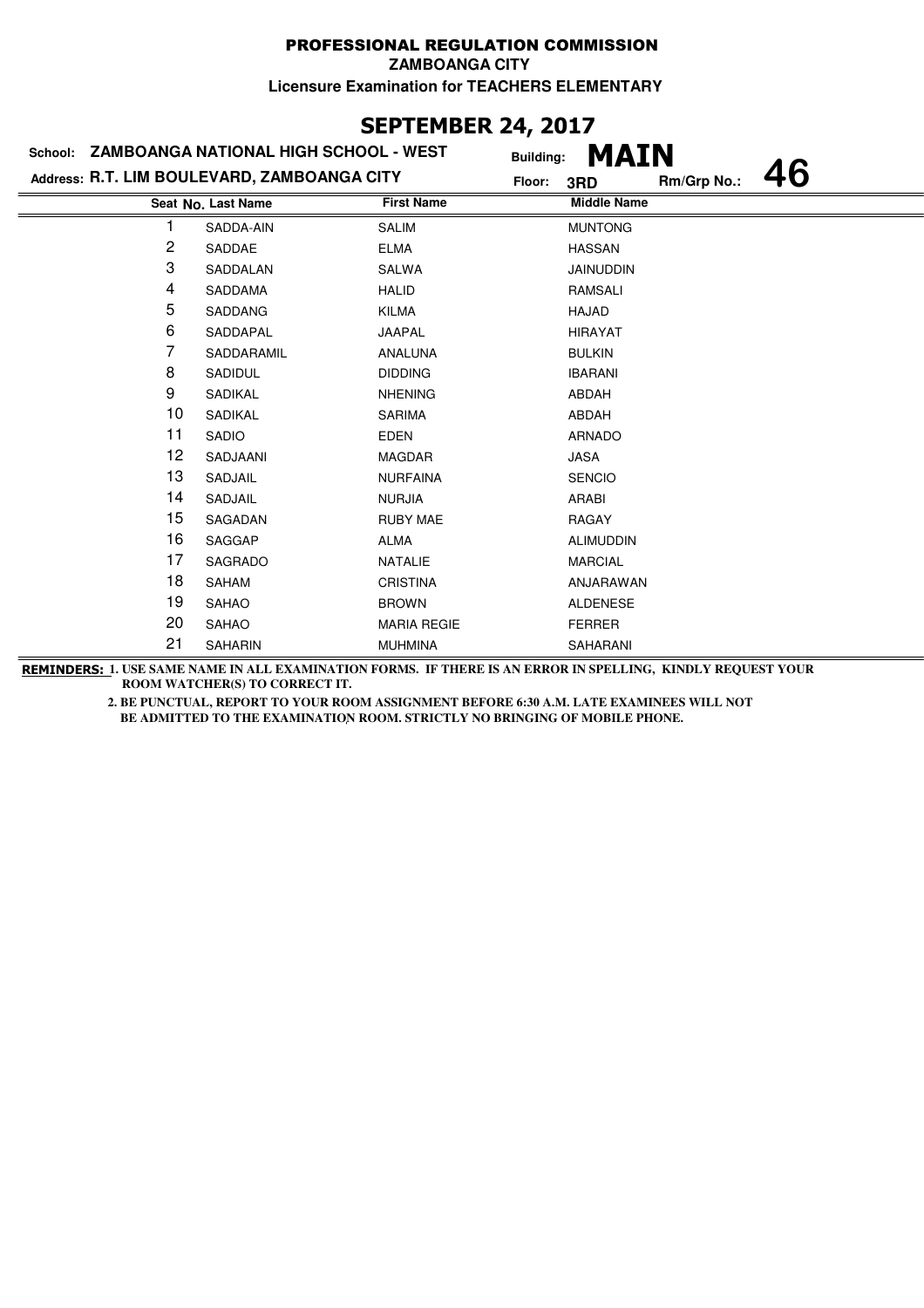#### PROFESSIONAL REGULATION COMMISSION **ZAMBOANGA CITY**

**Licensure Examination for TEACHERS ELEMENTARY**

## **SEPTEMBER 24, 2017**

|                | School: ZAMBOANGA NATIONAL HIGH SCHOOL - WEST | <b>Building:</b>  | <b>MAIN</b>        |             |  |
|----------------|-----------------------------------------------|-------------------|--------------------|-------------|--|
|                | Address: R.T. LIM BOULEVARD, ZAMBOANGA CITY   | Floor:            | 3RD                | Rm/Grp No.: |  |
|                | Seat No. Last Name                            | <b>First Name</b> | <b>Middle Name</b> |             |  |
|                | SAHI                                          | <b>ELDIZA</b>     | <b>BERTO</b>       |             |  |
| $\overline{c}$ | SAHI                                          | <b>GADA</b>       | JUL                |             |  |
| 3              | SAHI                                          | LAYLANIE          | ABDURAHMAN         |             |  |
| 4              | SAHI                                          | SARA-DANE         | LATIP              |             |  |
| 5              | <b>SAHIB</b>                                  | <b>ROHELMINA</b>  | <b>JAUSAN</b>      |             |  |
| 6              | SAHIBADDIN                                    | INDAH-INDAH       | <b>ALIH</b>        |             |  |
| 7              | <b>SAHIBBUL</b>                               | <b>NURHAIMA</b>   | AILI               |             |  |
| 8              | <b>SAHIBIL</b>                                | <b>LEONOR</b>     | <b>PUNING</b>      |             |  |
| 9              | <b>SAHIBUDDIN</b>                             | <b>MUHARRIM</b>   | LINSAHAN           |             |  |
| 10             | <b>SAHIBUDDIN</b>                             | <b>NURIYA</b>     | AMMAN              |             |  |
| 11             | <b>SAHIBUDDIN</b>                             | <b>RAHSINA</b>    | <b>INDASAN</b>     |             |  |
| 12             | <b>SAHIBUL</b>                                | <b>MASNUR</b>     | JABIDI             |             |  |
| 13             | SAHIBUL                                       | NUR-ADZLYN        | <b>JUPAKKAL</b>    |             |  |
| 14             | <b>SAHIBUL</b>                                | <b>SHEYRHINA</b>  | <b>SAJIRAN</b>     |             |  |
| 15             | SAHID                                         | <b>ALBASIR</b>    | <b>NURAIR</b>      |             |  |
| 16             | SAHID                                         | <b>NADIA</b>      | SAHIDDAL           |             |  |
| 17             | SAHIDDAL                                      | <b>HAIRUN</b>     | <b>SAMMAN</b>      |             |  |
| 18             | <b>SAHIDIN</b>                                | <b>JIHADA</b>     | <b>SAHIRON</b>     |             |  |
| 19             | SAHIDJAN                                      | <b>FERLINA</b>    | ARAJAM             |             |  |
| 20             | SAHIDJUAN                                     | <b>NIJAR</b>      | <b>ABUDDIN</b>     |             |  |
| 21             | SAHIDJUAN                                     | <b>ROWENA</b>     | PADIWAN            |             |  |

**REMINDERS: 1. USE SAME NAME IN ALL EXAMINATION FORMS. IF THERE IS AN ERROR IN SPELLING, KINDLY REQUEST YOUR ROOM WATCHER(S) TO CORRECT IT.**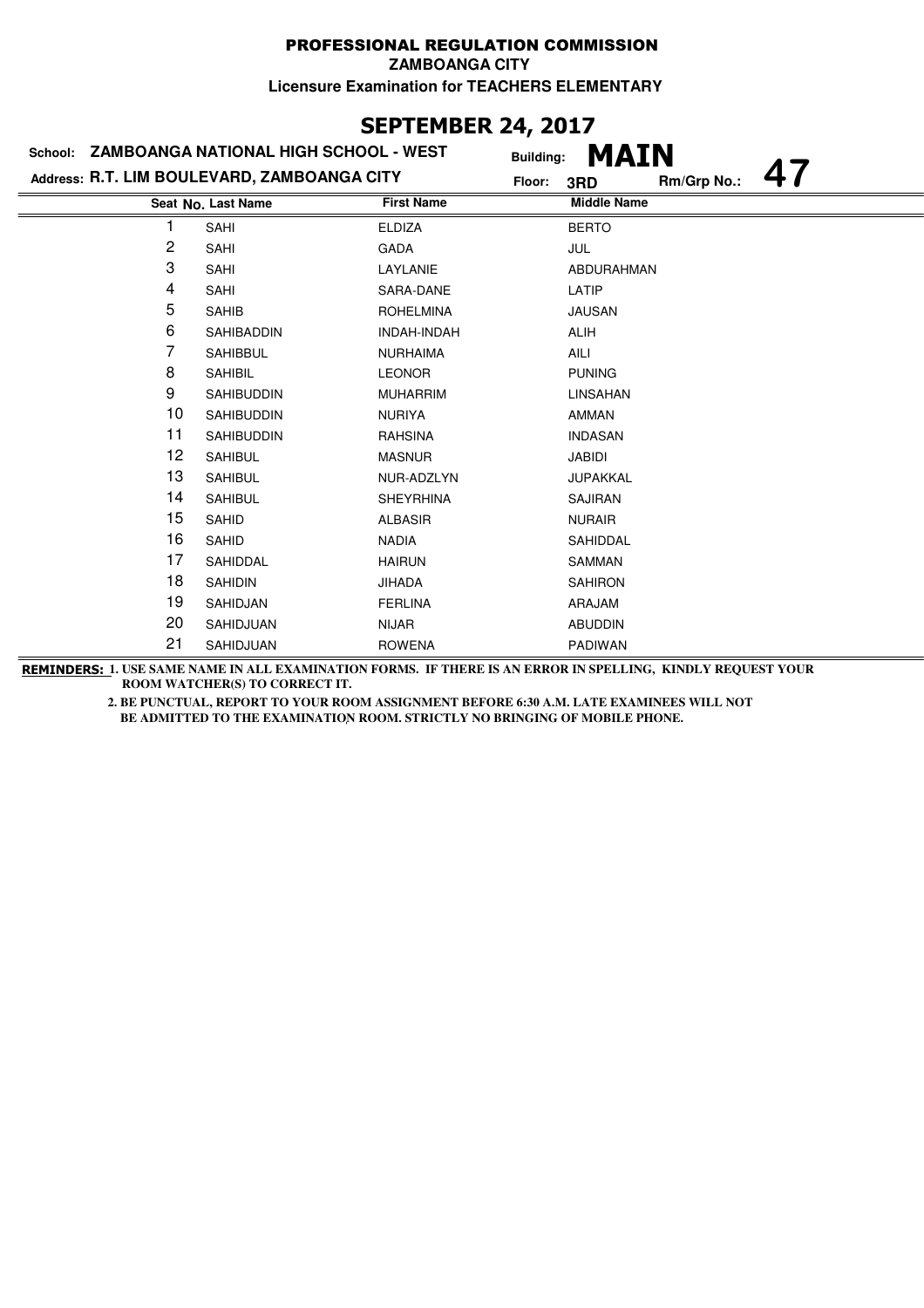## **SEPTEMBER 24, 2017**

|                | School: ZAMBOANGA NATIONAL HIGH SCHOOL - WEST | <b>Building:</b>  | <b>MAIN</b>        |             |    |
|----------------|-----------------------------------------------|-------------------|--------------------|-------------|----|
|                | Address: R.T. LIM BOULEVARD, ZAMBOANGA CITY   | Floor:            | 3RD                | Rm/Grp No.: | 48 |
|                | Seat No. Last Name                            | <b>First Name</b> | <b>Middle Name</b> |             |    |
|                | SAHIDJUAN                                     | <b>SHAIMA</b>     | ARAO               |             |    |
| $\overline{c}$ | SAHIJAL                                       | <b>WAIDA</b>      | <b>BASCONES</b>    |             |    |
| 3              | SAHIJUAN                                      | <b>FAIJA</b>      | JAWAJI             |             |    |
| 4              | SAHIJUAN                                      | <b>MERISA</b>     | JASA               |             |    |
| 5              | SAHIJUAN                                      | <b>NURHAIDA</b>   | <b>WAHID</b>       |             |    |
| 6              | <b>SAHIM</b>                                  | SARWEDA           | <b>AINALY</b>      |             |    |
| 7              | <b>SAHIPA</b>                                 | <b>MERIAM</b>     | <b>MOHAMMAD</b>    |             |    |
| 8              | <b>SAHIPA</b>                                 | <b>MERILYN</b>    | APAL               |             |    |
| 9              | <b>SAHIPA</b>                                 | <b>MUNAIRA</b>    | ABUBAKAR           |             |    |
| 10             | <b>SAHIPA</b>                                 | <b>NASHRA</b>     | LADJABANI          |             |    |
| 11             | <b>SAHIPA</b>                                 | <b>NUJUM</b>      | <b>BARIDJI</b>     |             |    |
| 12             | <b>SAHIPA</b>                                 | PUTLIH ANNANG     | JAL                |             |    |
| 13             | <b>SAHIRANI</b>                               | <b>ARANA</b>      | PARADJI            |             |    |
| 14             | <b>SAHIRIN</b>                                | <b>ARNALYN</b>    | ARABANG            |             |    |
| 15             | <b>SAHISA</b>                                 | <b>ARLYN</b>      | KALAYAKAN          |             |    |
| 16             | <b>SAHISA</b>                                 | <b>SADRA</b>      | SALI               |             |    |
| 17             | SAHIYAL                                       | <b>FHOADA</b>     | <b>JAAFAR</b>      |             |    |
| 18             | <b>SAHLANI</b>                                | <b>SITTI</b>      | <b>BURAHAN</b>     |             |    |
| 19             | SAI                                           | <b>DELMA</b>      | <b>BERDIGUEL</b>   |             |    |
| 20             | <b>SAIBONG</b>                                | <b>SOLMINA</b>    | <b>AKMAD</b>       |             |    |
| 21             | SAID                                          | <b>CORASON</b>    | <b>IKIT</b>        |             |    |

**REMINDERS: 1. USE SAME NAME IN ALL EXAMINATION FORMS. IF THERE IS AN ERROR IN SPELLING, KINDLY REQUEST YOUR ROOM WATCHER(S) TO CORRECT IT.**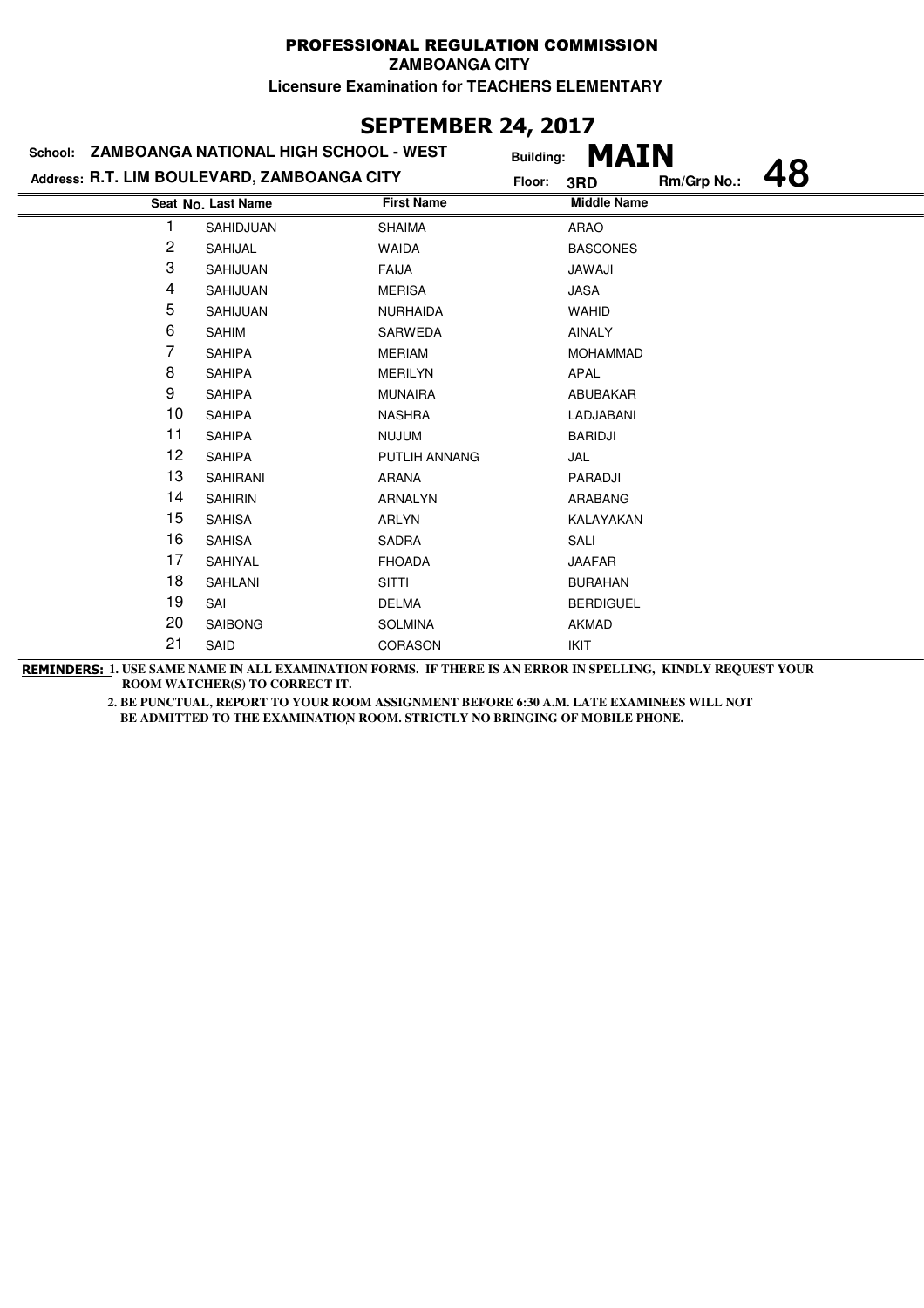### **SEPTEMBER 24, 2017**

| School: ZAMBOANGA NATIONAL HIGH SCHOOL - WEST |                                             | <b>Building:</b>  | <b>MAIN</b>        |             |    |
|-----------------------------------------------|---------------------------------------------|-------------------|--------------------|-------------|----|
|                                               | Address: R.T. LIM BOULEVARD, ZAMBOANGA CITY | Floor:            | 3RD                | Rm/Grp No.: | 19 |
|                                               | Seat No. Last Name                          | <b>First Name</b> | <b>Middle Name</b> |             |    |
|                                               | SAID                                        | <b>DALMUSSAH</b>  | <b>DAMMAN</b>      |             |    |
| 2                                             | SAID                                        | <b>DURISMA</b>    | <b>HASIM</b>       |             |    |
| 3                                             | SAID                                        | <b>FAHADZ</b>     | <b>PALINTA</b>     |             |    |
| 4                                             | SAID                                        | <b>HAPIBA</b>     | SALI               |             |    |
| 5                                             | SAID                                        | <b>JABIR</b>      | <b>PALINTA</b>     |             |    |
| 6                                             | SAID                                        | <b>SHUADA</b>     | <b>OMAR</b>        |             |    |
| 7                                             | SAID                                        | <b>TIMA</b>       | <b>ALLAM</b>       |             |    |
| 8                                             | SAIDANI                                     | MELBA             | JALIUDDIN          |             |    |
| 9                                             | SAIDAR                                      | <b>MARILYN</b>    | <b>JAMMAHARI</b>   |             |    |
| 10                                            | SAIDIMAN                                    | <b>JENALYN</b>    | <b>HAMID</b>       |             |    |
| 11                                            | SAIPUDDIN                                   | <b>ROSILYN</b>    | <b>ASIDUL</b>      |             |    |
| 12                                            | <b>SAIPUDIN</b>                             | RAJIDA            | <b>JURUKIL</b>     |             |    |
| 13                                            | SAIYADDI                                    | <b>JUNIE</b>      | ADJI               |             |    |
| 14                                            | SAIYADI                                     | <b>BAKSAN</b>     | <b>SAHISA</b>      |             |    |
| 15                                            | SAIYADI                                     | <b>NURSIBAL</b>   | <b>BARIS</b>       |             |    |
| 16                                            | SAIYARI                                     | <b>DILMINA</b>    | NADZMIL            |             |    |
| 17                                            | SAIYARI                                     | <b>FATMA</b>      | JAJI               |             |    |
| 18                                            | SAIYARI                                     | <b>LYDIA</b>      | <b>JUMSANI</b>     |             |    |
| 19                                            | <b>SAIYARI</b>                              | <b>SHEYCIA</b>    | ABSARANI           |             |    |
| 20                                            | SAJI                                        | <b>ALMA</b>       | ABDUHASAD          |             |    |
| 21                                            | SAJI                                        | <b>ALMISRA</b>    | ABDUHASAD          |             |    |

**REMINDERS: 1. USE SAME NAME IN ALL EXAMINATION FORMS. IF THERE IS AN ERROR IN SPELLING, KINDLY REQUEST YOUR ROOM WATCHER(S) TO CORRECT IT.**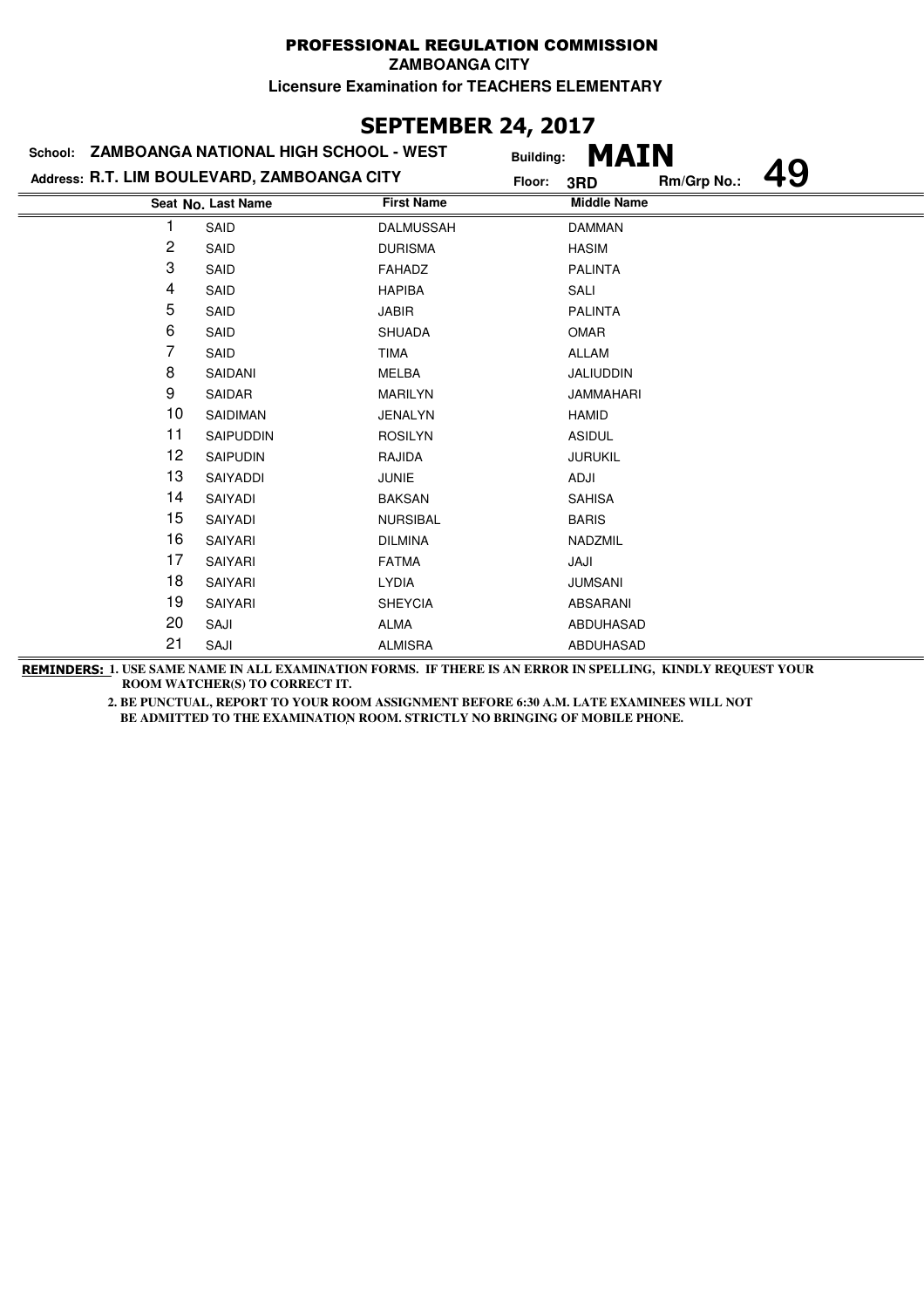## **SEPTEMBER 24, 2017**

| School: ZAMBOANGA NATIONAL HIGH SCHOOL - WEST |                    |                   | <b>OESTE</b><br><b>Building:</b>   |  |
|-----------------------------------------------|--------------------|-------------------|------------------------------------|--|
| Address: R.T. LIM BOULEVARD, ZAMBOANGA CITY   |                    |                   | 50<br>Rm/Grp No.:<br>Floor:<br>1ST |  |
|                                               | Seat No. Last Name | <b>First Name</b> | <b>Middle Name</b>                 |  |
|                                               | SAJILI             | <b>IDRIS</b>      | <b>SAKATTI</b>                     |  |
| 2                                             | SAJILI             | <b>NURJIA</b>     | <b>SUSUNAN</b>                     |  |
| 3                                             | SAJILI             | <b>SHERIENA</b>   | DALUDDIN                           |  |
| 4                                             | SAKADDIN           | <b>NURHIDA</b>    | <b>IGGONG</b>                      |  |
| 5                                             | SAKANDAL           | <b>AINALFATRA</b> | ABDULMAJID                         |  |
| 6                                             | SAKANDAL           | <b>FARISA</b>     | <b>MOHAMMAD</b>                    |  |
| 7                                             | SAKANDAL           | <b>JAINAB</b>     | JANJALANI                          |  |
| 8                                             | SAKANDAL           | <b>NAJAPHA</b>    | <b>MOHAMMAD</b>                    |  |
| 9                                             | <b>SAKIB</b>       | <b>JAIDA</b>      | <b>ASID</b>                        |  |
| 10                                            | <b>SAKIB</b>       | <b>SHERHANA</b>   | <b>BARI</b>                        |  |
| 11                                            | SAKILAN            | <b>FERMALYN</b>   | <b>AMING</b>                       |  |
| 12                                            | SAKILAN            | RADZMALYN         | AMING                              |  |
| 13                                            | <b>SAKILI</b>      | <b>HAWLASA</b>    | <b>SABTULI</b>                     |  |
| 14                                            | <b>SAKILI</b>      | <b>HELEN</b>      | <b>ISNANI</b>                      |  |
| 15                                            | <b>SAKIRAL</b>     | <b>IBING</b>      | SALASAIN                           |  |
| 16                                            | <b>SAKIRAL</b>     | <b>NURKIDA</b>    | <b>SABBI</b>                       |  |
| 17                                            | <b>SAKKAM</b>      | HJA IMELDA        | <b>ASMADUL</b>                     |  |
| 18                                            | <b>SAKKAM</b>      | <b>MARFAIKA</b>   | <b>DUGASAN</b>                     |  |
| 19                                            | <b>SAKKAM</b>      | <b>NURANA</b>     | <b>MOHAMMAD</b>                    |  |
| 20                                            | <b>SAKKAM</b>      | <b>NURHIMA</b>    | <b>JUPLI</b>                       |  |
| 21                                            | <b>SAKKAM</b>      | <b>NURMINA</b>    | <b>BARAHAMA</b>                    |  |

**REMINDERS: 1. USE SAME NAME IN ALL EXAMINATION FORMS. IF THERE IS AN ERROR IN SPELLING, KINDLY REQUEST YOUR ROOM WATCHER(S) TO CORRECT IT.**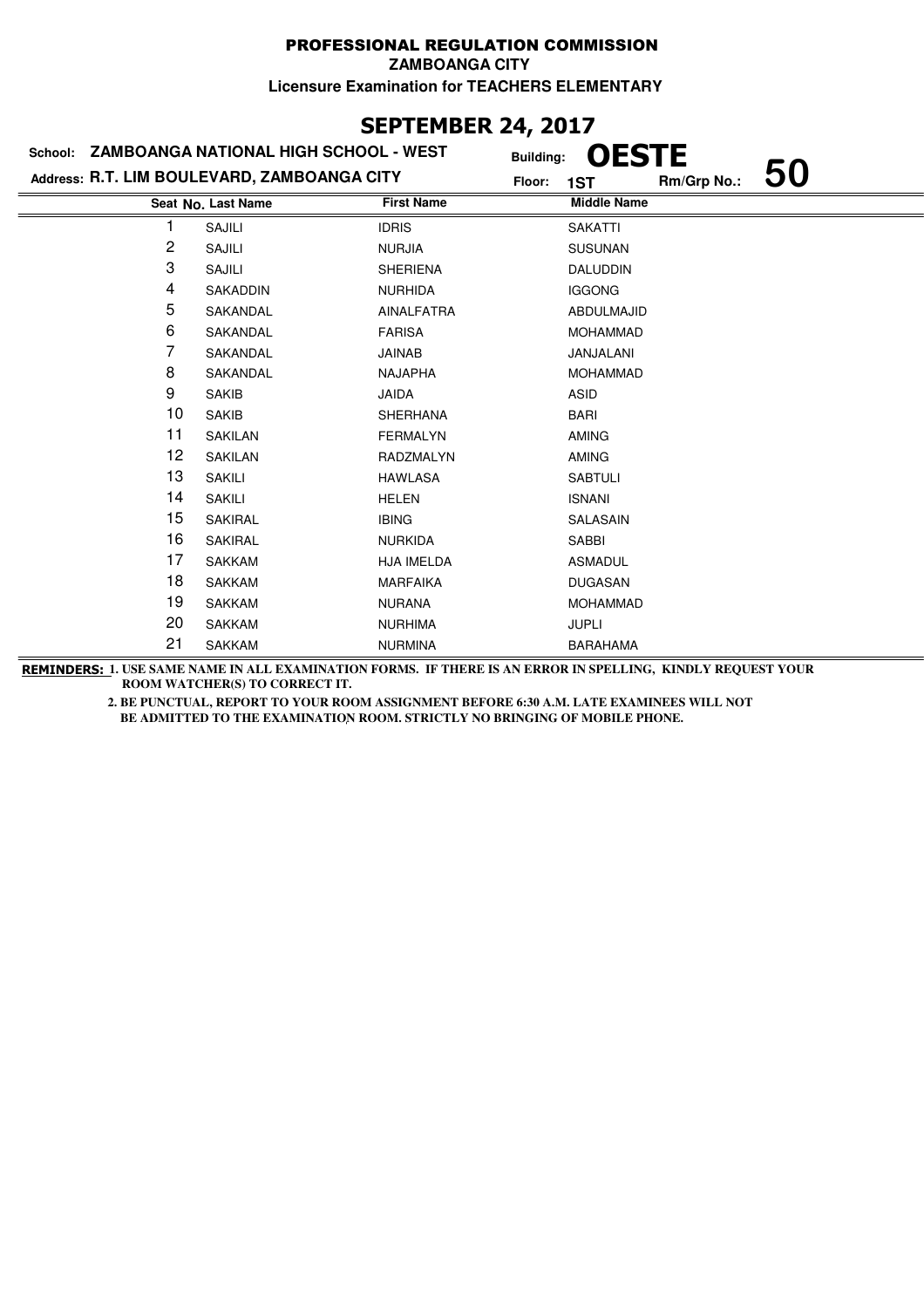## **SEPTEMBER 24, 2017**

| School:                                     | ZAMBOANGA NATIONAL HIGH SCHOOL - WEST |                   | <b>OESTE</b><br><b>Building:</b> |  |
|---------------------------------------------|---------------------------------------|-------------------|----------------------------------|--|
| Address: R.T. LIM BOULEVARD, ZAMBOANGA CITY |                                       |                   | Rm/Grp No.:<br>Floor:<br>1ST     |  |
|                                             | Seat No. Last Name                    | <b>First Name</b> | <b>Middle Name</b>               |  |
|                                             | <b>SAKKAM</b>                         | <b>NURSIA</b>     | <b>HAMMIRI</b>                   |  |
| 2                                           | <b>SAKKAM</b>                         | <b>RASUL</b>      | <b>JUPLI</b>                     |  |
| 3                                           | <b>SAKKAM</b>                         | <b>RISMALYN</b>   | <b>IDDONG</b>                    |  |
| 4                                           | <b>SAKUD</b>                          | SADDAM            | <b>BANUNG</b>                    |  |
| 5                                           | <b>SAKUL</b>                          | <b>ACHMED</b>     | ZONIO                            |  |
| 6                                           | <b>SALA</b>                           | <b>ERNALYN</b>    | <b>MUSTALI</b>                   |  |
| 7                                           | <b>SALA</b>                           | <b>JUDAYYA</b>    | KULAYAN                          |  |
| 8                                           | <b>SALA</b>                           | <b>JUMDAIYA</b>   | KULAYAN                          |  |
| 9                                           | <b>SALA</b>                           | <b>KHERMINA</b>   | <b>KUHUTAN</b>                   |  |
| 10                                          | <b>SALA</b>                           | <b>ROHANA</b>     | ASGARI                           |  |
| 11                                          | <b>SALA</b>                           | <b>SARIFA</b>     | ABUBAKAR                         |  |
| 12                                          | <b>SALA</b>                           | <b>WALSA</b>      | <b>SAHIOL</b>                    |  |
| 13                                          | SALABI                                | <b>NURIHA</b>     | <b>MUHTALIB</b>                  |  |
| 14                                          | SALAC                                 | ANELITA           | <b>LOOK</b>                      |  |
| 15                                          | <b>SALADA</b>                         | <b>RHENA VI</b>   | <b>REGES</b>                     |  |
| 16                                          | SALAH                                 | <b>ROAYSA</b>     | <b>TUNGAYAW</b>                  |  |
| 17                                          | SALAHI                                | <b>DARWISA</b>    | <b>MUTLAH</b>                    |  |
| 18                                          | <b>SALAHI</b>                         | <b>TADZMAHAL</b>  | <b>TAHIL</b>                     |  |
| 19                                          | SALAHUDDIN                            | JADDA             | <b>HALIL</b>                     |  |
| 20                                          | SALAHUDDIN                            | <b>NURHALIM</b>   | <b>SAHIPA</b>                    |  |
| 21                                          | SALAHUDDIN                            | <b>RASHIMA</b>    | <b>SABTULI</b>                   |  |
|                                             |                                       |                   |                                  |  |

**REMINDERS: 1. USE SAME NAME IN ALL EXAMINATION FORMS. IF THERE IS AN ERROR IN SPELLING, KINDLY REQUEST YOUR ROOM WATCHER(S) TO CORRECT IT.**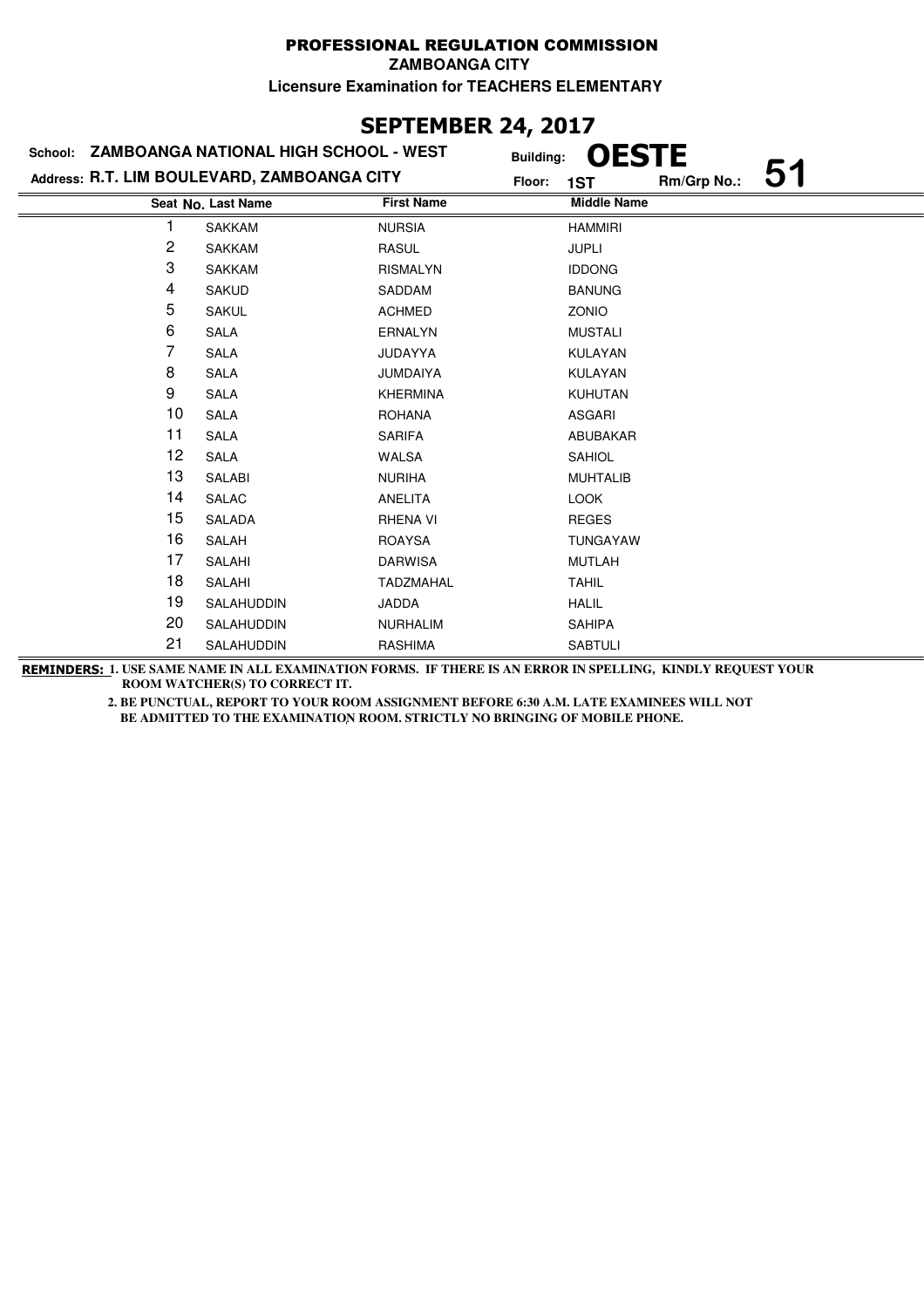## **SEPTEMBER 24, 2017**

|    | School: ZAMBOANGA NATIONAL HIGH SCHOOL - WEST | <b>Building:</b>       | <b>OESTE</b>       |             |    |
|----|-----------------------------------------------|------------------------|--------------------|-------------|----|
|    | Address: R.T. LIM BOULEVARD, ZAMBOANGA CITY   | Floor:                 | 1ST                | Rm/Grp No.: | 52 |
|    | Seat No. Last Name                            | <b>First Name</b>      | <b>Middle Name</b> |             |    |
|    | SALAIDE                                       | <b>FAIJA</b>           | <b>HAMSI</b>       |             |    |
| 2  | <b>SALAIDE</b>                                | <b>FERHAIDA</b>        | AMALUN             |             |    |
| 3  | SALAIN                                        | <b>BON</b>             | <b>MUSARIN</b>     |             |    |
| 4  | SALAIN                                        | <b>MANISA</b>          | <b>MUHIBOL</b>     |             |    |
| 5  | SALAIN                                        | <b>SITTI FARHA</b>     | KADIL              |             |    |
| 6  | <b>SALAJIM</b>                                | NUR-IN                 | <b>INDAMA</b>      |             |    |
| 7  | SALAM                                         | <b>NURAIYA</b>         | <b>SABTURANI</b>   |             |    |
| 8  | SALAM                                         | <b>RAINITY</b>         | <b>MAMINTANG</b>   |             |    |
| 9  | <b>SALAMANES</b>                              | <b>CHEN</b>            | <b>BACQUERO</b>    |             |    |
| 10 | SALAMANGKA                                    | <b>MINYA</b>           | ABDULKARIL         |             |    |
| 11 | SALANI                                        | <b>FERSIA</b>          | <b>PULA</b>        |             |    |
| 12 | SALAPUDDIN                                    | ABDULKARIM             | AMIL               |             |    |
| 13 | SALAPUDDIN                                    | <b>BANDON</b>          | <b>NURSALI</b>     |             |    |
| 14 | SALAPUDDIN                                    | <b>FATIMA SHEEREEN</b> | <b>AUSAD</b>       |             |    |
| 15 | SALAPUDDIN                                    | <b>HADIYA</b>          | <b>ISMAEL</b>      |             |    |
| 16 | SALAPUDDIN                                    | MARY JOY               | <b>ROXAS</b>       |             |    |
| 17 | SALAPUDDIN                                    | <b>MERIAM</b>          | <b>JAJALES</b>     |             |    |
| 18 | <b>SALASA</b>                                 | NUR-ADHA               | HJI ABDULGANIM     |             |    |
| 19 | SALASA                                        | <b>RUFAIDA</b>         | <b>SAIPUDDIN</b>   |             |    |
| 20 | SALBAYANI                                     | NAH-YAN                | <b>HAJARUDDIN</b>  |             |    |
| 21 | SALDO                                         | <b>FOURCILIZA</b>      | <b>ENERO</b>       |             |    |

**REMINDERS: 1. USE SAME NAME IN ALL EXAMINATION FORMS. IF THERE IS AN ERROR IN SPELLING, KINDLY REQUEST YOUR ROOM WATCHER(S) TO CORRECT IT.**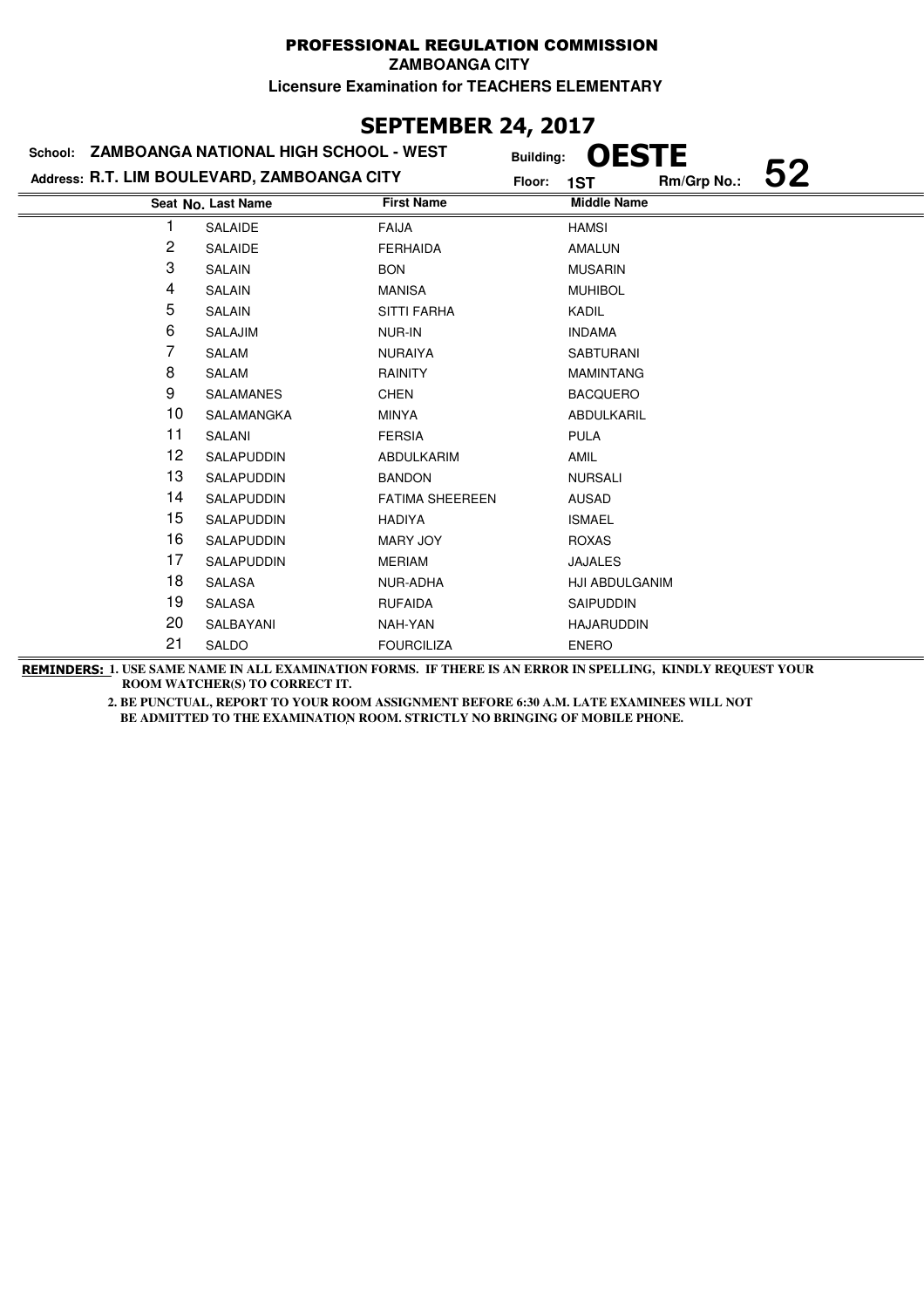## **SEPTEMBER 24, 2017**

|    | School: ZAMBOANGA NATIONAL HIGH SCHOOL - WEST | <b>Building:</b>     | <b>OESTE</b>       |             |    |
|----|-----------------------------------------------|----------------------|--------------------|-------------|----|
|    | Address: R.T. LIM BOULEVARD, ZAMBOANGA CITY   | Floor:               | 1ST                | Rm/Grp No.: | 53 |
|    | Seat No. Last Name                            | <b>First Name</b>    | <b>Middle Name</b> |             |    |
|    | <b>SALDON</b>                                 | <b>GIRLIE</b>        | <b>SECORSICON</b>  |             |    |
| 2  | <b>SALEM</b>                                  | <b>MONINA</b>        | <b>SUSULAN</b>     |             |    |
| 3  | SALI                                          | ALMAWIDA             | <b>ASJALI</b>      |             |    |
| 4  | SALI                                          | <b>ALSHIALYN</b>     | KADDA              |             |    |
| 5  | SALI                                          | <b>BASSAR</b>        | <b>ISMAEL</b>      |             |    |
| 6  | SALI                                          | <b>EDRIS</b>         | <b>FLORENCIO</b>   |             |    |
| 7  | SALI                                          | <b>FATIMA SHERFA</b> | ABAL               |             |    |
| 8  | SALI                                          | <b>FATIMA ZAHRA</b>  | <b>VERCEDE</b>     |             |    |
| 9  | SALI                                          | <b>HAMIRA</b>        | <b>HANANANG</b>    |             |    |
| 10 | SALI                                          | <b>JACKYLYN</b>      | <b>HADJIRUL</b>    |             |    |
| 11 | SALI                                          | <b>MARILYN</b>       | <b>SAIDIN</b>      |             |    |
| 12 | SALI                                          | MARLYN               | <b>SAYRULLA</b>    |             |    |
| 13 | SALI                                          | NADZMA               | SAIYADIL           |             |    |
| 14 | SALI                                          | <b>NADZRA</b>        | <b>MANNAN</b>      |             |    |
| 15 | SALI                                          | <b>NASHRA</b>        | <b>UPAO</b>        |             |    |
| 16 | SALI                                          | <b>NORAIYA</b>       | <b>PERIONG</b>     |             |    |
| 17 | SALI                                          | NUDZHA               | SALAHUDDIN         |             |    |
| 18 | SALI                                          | NULHAYA              | <b>IGASAN</b>      |             |    |
| 19 | SALI                                          | NUR-ANA              | AHMAD              |             |    |
| 20 | SALI                                          | NURDAYA              | <b>MOHAMMAD</b>    |             |    |
| 21 | SALI                                          | <b>NURHAIDA</b>      | DARI               |             |    |

**REMINDERS: 1. USE SAME NAME IN ALL EXAMINATION FORMS. IF THERE IS AN ERROR IN SPELLING, KINDLY REQUEST YOUR ROOM WATCHER(S) TO CORRECT IT.**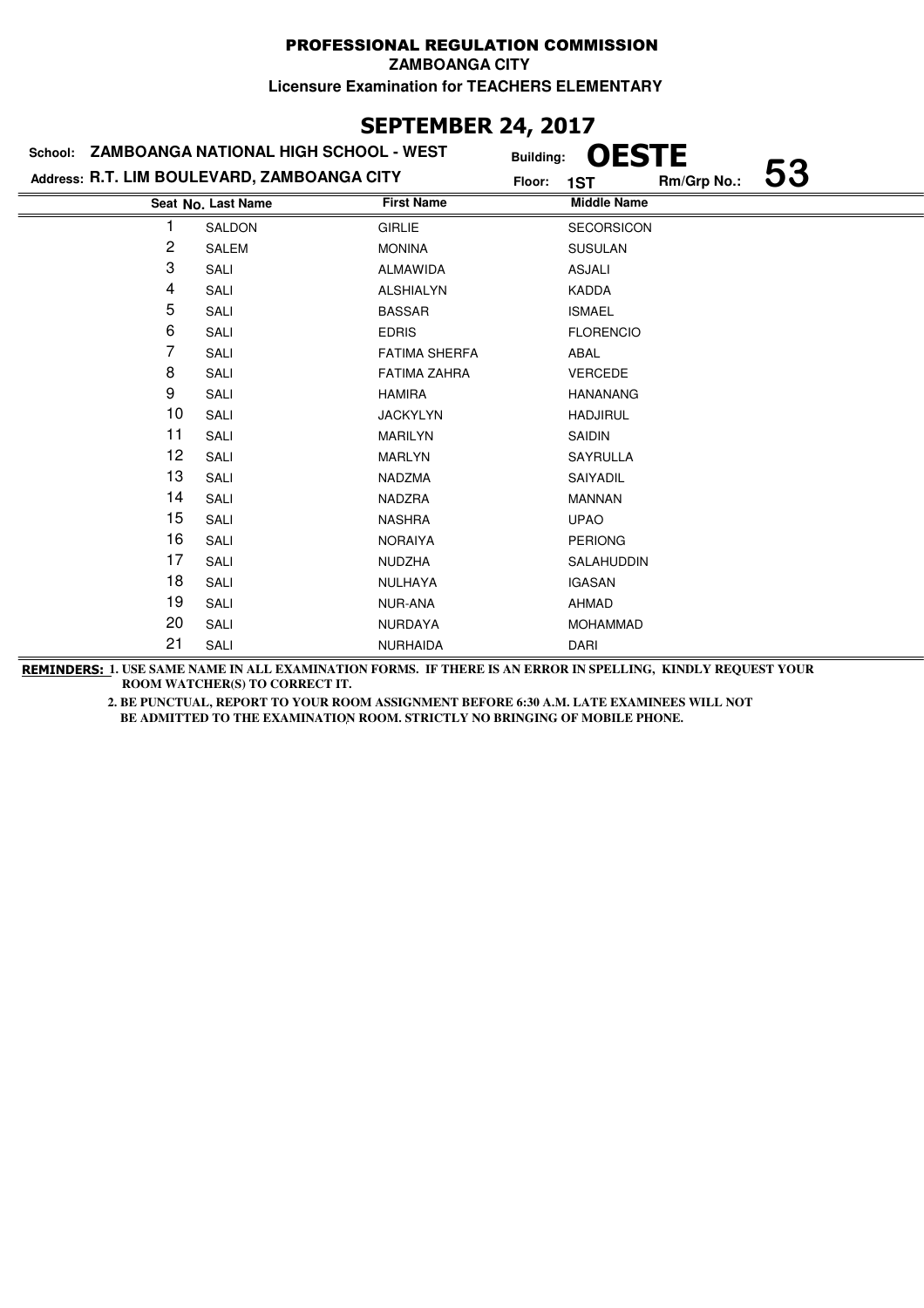#### PROFESSIONAL REGULATION COMMISSION **ZAMBOANGA CITY**

**Licensure Examination for TEACHERS ELEMENTARY**

# **SEPTEMBER 24, 2017**

|                | School: ZAMBOANGA NATIONAL HIGH SCHOOL - WEST | <b>Building:</b>        | <b>OESTE</b>       |             |  |
|----------------|-----------------------------------------------|-------------------------|--------------------|-------------|--|
|                | Address: R.T. LIM BOULEVARD, ZAMBOANGA CITY   | Floor:                  | 1ST                | Rm/Grp No.: |  |
|                | Seat No. Last Name                            | <b>First Name</b>       | <b>Middle Name</b> |             |  |
|                | SALI                                          | <b>NURIDA</b>           | <b>JAWIH</b>       |             |  |
| $\overline{c}$ | SALI                                          | <b>NURIL</b>            | <b>HARUN</b>       |             |  |
| 3              | SALI                                          | <b>NURMILYN</b>         | ADAH               |             |  |
| 4              | SALI                                          | <b>NURSIETA</b>         | <b>JUMDANI</b>     |             |  |
| 5              | SALI                                          | <b>ROSLIE</b>           | <b>ISAD</b>        |             |  |
| 6              | SALI                                          | <b>SARUJA</b>           | <b>ISMAEL</b>      |             |  |
| 7              | SALI                                          | SHARALYN                | AHIYAL             |             |  |
| 8              | SALI                                          | SHERALYN                | AMDAL              |             |  |
| 9              | SALI                                          | <b>SHERIDA</b>          | <b>ADJAO</b>       |             |  |
| 10             | SALI                                          | SHERMALYN               | <b>ABDULA</b>      |             |  |
| 11             | SALI                                          | <b>SYLVIA</b>           | <b>TAGAYAN</b>     |             |  |
| 12             | SALI                                          | <b>TADZMAHAL</b>        | AMALAN             |             |  |
| 13             | SALIBANDAN                                    | <b>NURIZA</b>           | AHADI              |             |  |
| 14             | SALIBANGSA                                    | <b>MERANA</b>           | SAMSARANI          |             |  |
| 15             | <b>SALIH</b>                                  | ANALYN                  | <b>ARSINIO</b>     |             |  |
| 16             | <b>SALIH</b>                                  | <b>FATIMA AMIRA</b>     | <b>ASRI</b>        |             |  |
| 17             | <b>SALIH</b>                                  | <b>FATIMA DESDIMONA</b> | <b>MUKTADA</b>     |             |  |
| 18             | <b>SALIH</b>                                  | <b>INDAHBAE</b>         | <b>ABBAS</b>       |             |  |
| 19             | <b>SALIH</b>                                  | <b>NUR-INA</b>          | <b>OMAR</b>        |             |  |
| 20             | <b>SALIH</b>                                  | <b>NURINA</b>           | <b>HASIDDIN</b>    |             |  |
| 21             | SALIHAN                                       | <b>MOHAMMAD YUSOP</b>   | <b>NURIH</b>       |             |  |

**REMINDERS: 1. USE SAME NAME IN ALL EXAMINATION FORMS. IF THERE IS AN ERROR IN SPELLING, KINDLY REQUEST YOUR ROOM WATCHER(S) TO CORRECT IT.**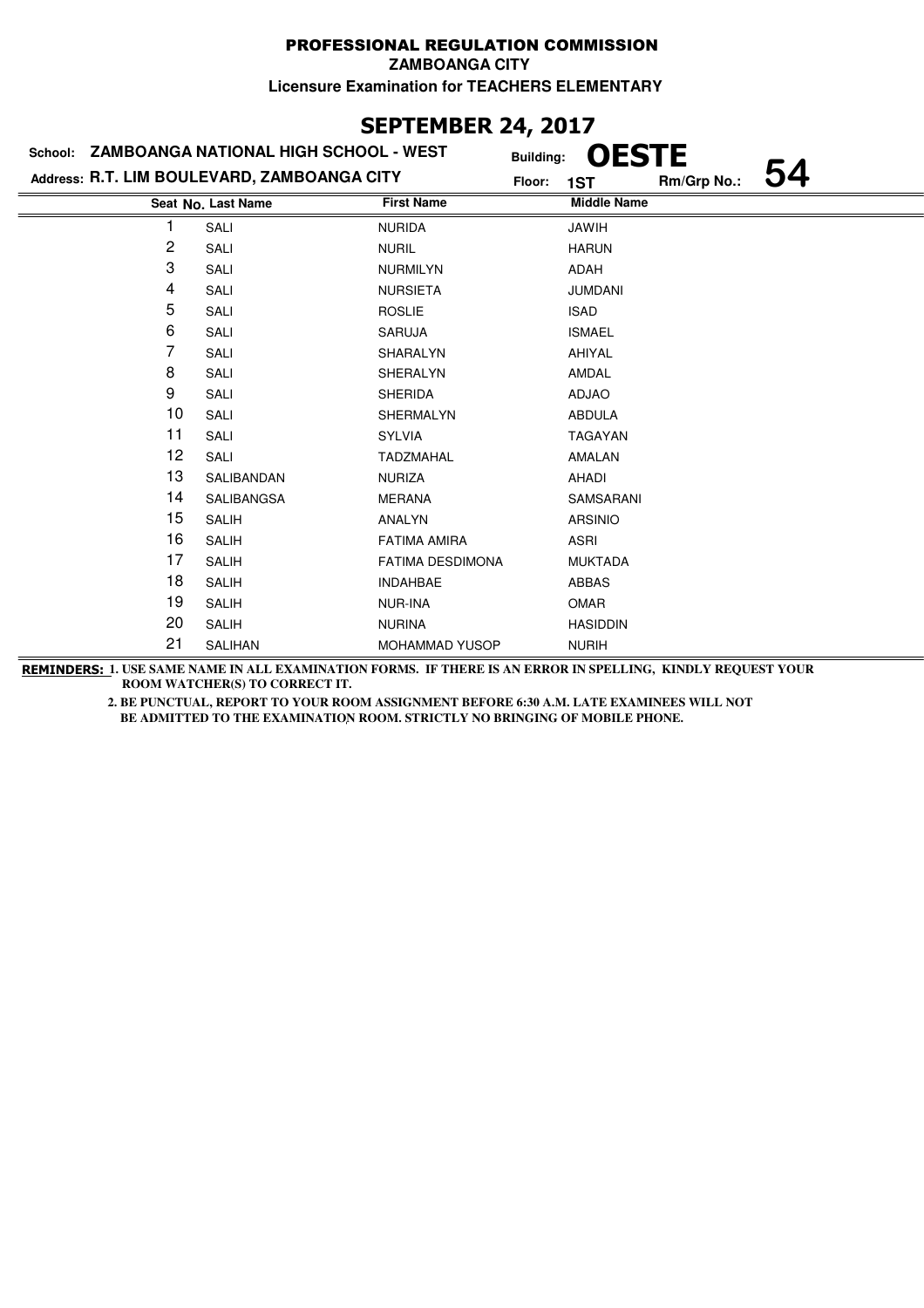### **SEPTEMBER 24, 2017**

|    | School: ZAMBOANGA NATIONAL HIGH SCHOOL - WEST | <b>Building:</b>  | <b>OESTE</b>       |             |    |
|----|-----------------------------------------------|-------------------|--------------------|-------------|----|
|    | Address: R.T. LIM BOULEVARD, ZAMBOANGA CITY   | Floor:            | 2ND                | Rm/Grp No.: | 55 |
|    | Seat No. Last Name                            | <b>First Name</b> | <b>Middle Name</b> |             |    |
|    | <b>SALIHUDDIN</b>                             | <b>FERMINA</b>    | <b>SAKKAM</b>      |             |    |
| 2  | <b>SALIHUDDIN</b>                             | <b>NUR-IMAN</b>   | <b>JAIDDIN</b>     |             |    |
| 3  | <b>SALIHUDDIN</b>                             | <b>ROSTINA</b>    | JUHAILI            |             |    |
| 4  | <b>SALIHUN</b>                                | CAREN             | <b>IBUL</b>        |             |    |
| 5  | <b>SALIHUN</b>                                | <b>MHARSHIEYA</b> | <b>IBUL</b>        |             |    |
| 6  | <b>SALIM</b>                                  | <b>NORMALYN</b>   | <b>RESUENTO</b>    |             |    |
| 7  | <b>SALING</b>                                 | <b>TADZMAHAL</b>  | <b>HASSAN</b>      |             |    |
| 8  | <b>SALISIN</b>                                | <b>BENHAINA</b>   | ABAH               |             |    |
| 9  | SALLAANI                                      | <b>NHEEVA</b>     | <b>NOOR</b>        |             |    |
| 10 | SALLANI                                       | <b>NURSAIMA</b>   | <b>KABUH</b>       |             |    |
| 11 | <b>SALLIM</b>                                 | RHADIA            | <b>NASALIN</b>     |             |    |
| 12 | <b>SALLIM</b>                                 | <b>SITTI SARA</b> | <b>SARABI</b>      |             |    |
| 13 | <b>SALON</b>                                  | <b>ALDRIN</b>     | <b>TORRES</b>      |             |    |
| 14 | <b>SALONGA</b>                                | <b>MERLYNDA</b>   | <b>PALA</b>        |             |    |
| 15 | <b>SALUAN</b>                                 | <b>ALWISHA</b>    | <b>JILHANO</b>     |             |    |
| 16 | <b>SALUNDAGA</b>                              | <b>MARIA MAE</b>  | <b>CAMPOS</b>      |             |    |
| 17 | SALVADOR                                      | <b>ANNIE</b>      | <b>JAYCO</b>       |             |    |
| 18 | <b>SALVADOR</b>                               | <b>JUDEL ANNE</b> | <b>MANALO</b>      |             |    |
| 19 | <b>SALVADOR</b>                               | <b>KAREN</b>      | LACSON             |             |    |
| 20 | <b>SALVADOR</b>                               | <b>MAYLA</b>      | <b>JAKARIA</b>     |             |    |
| 21 | SALVADOR                                      | <b>REYVIN</b>     | PANSACALA          |             |    |

**REMINDERS: 1. USE SAME NAME IN ALL EXAMINATION FORMS. IF THERE IS AN ERROR IN SPELLING, KINDLY REQUEST YOUR ROOM WATCHER(S) TO CORRECT IT.**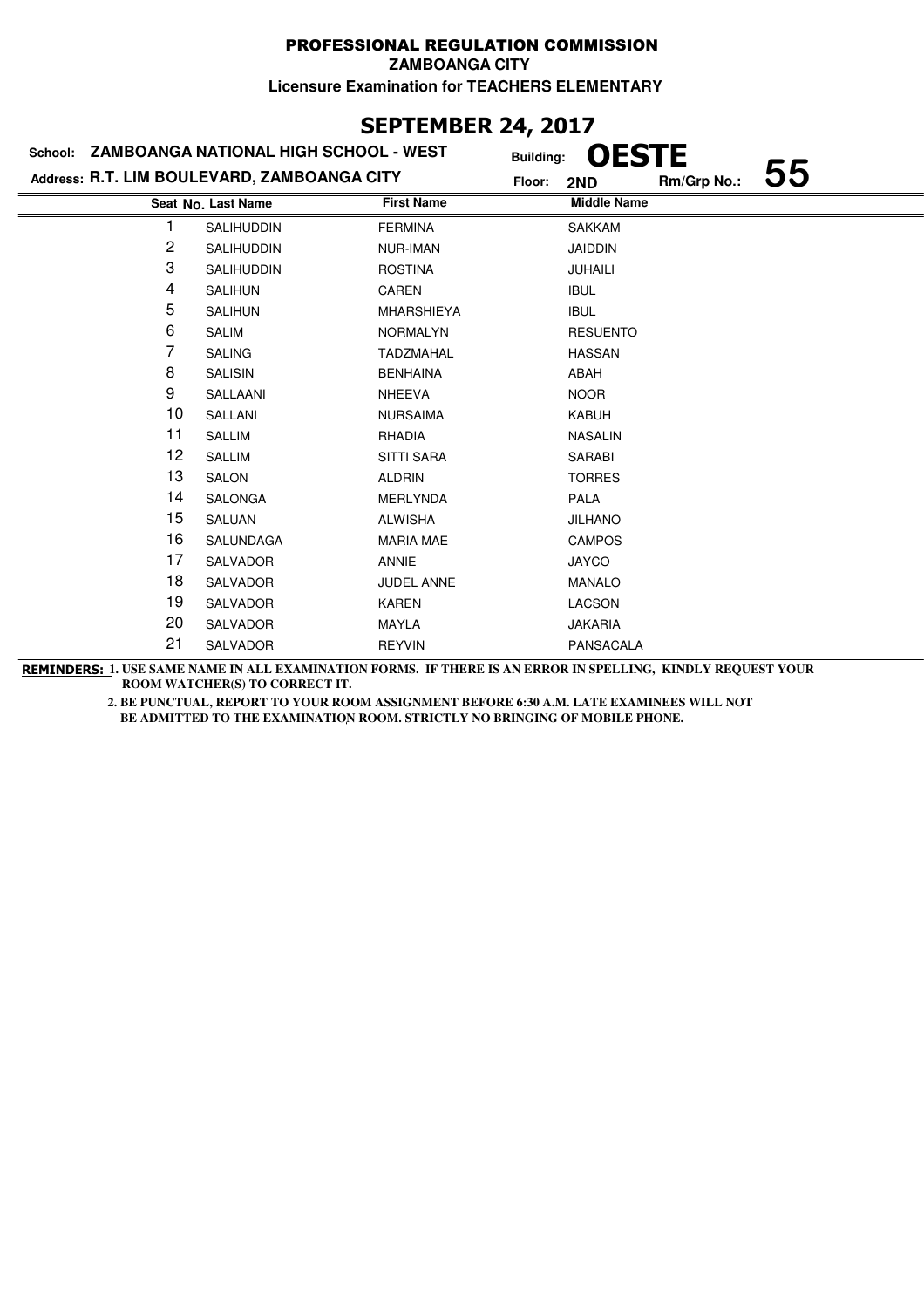## **SEPTEMBER 24, 2017**

| School: ZAMBOANGA NATIONAL HIGH SCHOOL - WEST |                    | <b>Building:</b>  | <b>OESTE</b>       |             |    |
|-----------------------------------------------|--------------------|-------------------|--------------------|-------------|----|
| Address: R.T. LIM BOULEVARD, ZAMBOANGA CITY   |                    | Floor:            | 2ND                | Rm/Grp No.: | 56 |
|                                               | Seat No. Last Name | <b>First Name</b> | <b>Middle Name</b> |             |    |
|                                               | SAMAD              | <b>SURINA</b>     | AMIL               |             |    |
| 2                                             | <b>SAMALIK</b>     | <b>CORY</b>       | SAKANDAL           |             |    |
| 3                                             | <b>SAMARINTA</b>   | <b>JENNIFER</b>   | LALINJAMAN         |             |    |
| 4                                             | <b>SAMAT</b>       | <b>JERMIDA</b>    | <b>JAINUDDIN</b>   |             |    |
| 5                                             | SAMBANI            | RADZMINA          | CARAMA             |             |    |
| 6                                             | SAMDANI            | <b>MARILYN</b>    | <b>DADIH</b>       |             |    |
| 7                                             | SAMIDUL            | <b>KARMINA</b>    | ABDULAJID          |             |    |
| 8                                             | <b>SAMIER</b>      | <b>MISRA</b>      | CASALIN            |             |    |
| 9                                             | SAMIMI             | JENIWARDZ         | KILIBAN            |             |    |
| 10                                            | <b>SAMIULLA</b>    | <b>NAWILA</b>     | <b>DAMMANG</b>     |             |    |
| 11                                            | <b>SAMIUN</b>      | <b>FATIMA</b>     | <b>AJANAB</b>      |             |    |
| 12                                            | <b>SAMLA</b>       | <b>NURKIJAH</b>   | <b>HALIDAN</b>     |             |    |
| 13                                            | SAMLANI            | MARSHALINA        | <b>DIONG</b>       |             |    |
| 14                                            | <b>SAMMAH</b>      | <b>DARWISA</b>    | <b>LAKIBUL</b>     |             |    |
| 15                                            | SAMMAL             | <b>NURISA</b>     | JAMI               |             |    |
| 16                                            | <b>SAMMAN</b>      | <b>ROSNA</b>      | LADJA              |             |    |
| 17                                            | <b>SAMPANG</b>     | <b>ABDULMAR</b>   | LADJA              |             |    |
| 18                                            | <b>SAMPANG</b>     | <b>ARSAID</b>     | TAJI               |             |    |
| 19                                            | <b>SAMPANG</b>     | JAY-AR            | HAMJA              |             |    |
| 20                                            | <b>SAMPANG</b>     | <b>NURFAIDA</b>   | SARAJI             |             |    |
| 21                                            | <b>SAMPANG</b>     | <b>PAMELA</b>     | <b>HAMSIRABI</b>   |             |    |

**REMINDERS: 1. USE SAME NAME IN ALL EXAMINATION FORMS. IF THERE IS AN ERROR IN SPELLING, KINDLY REQUEST YOUR ROOM WATCHER(S) TO CORRECT IT.**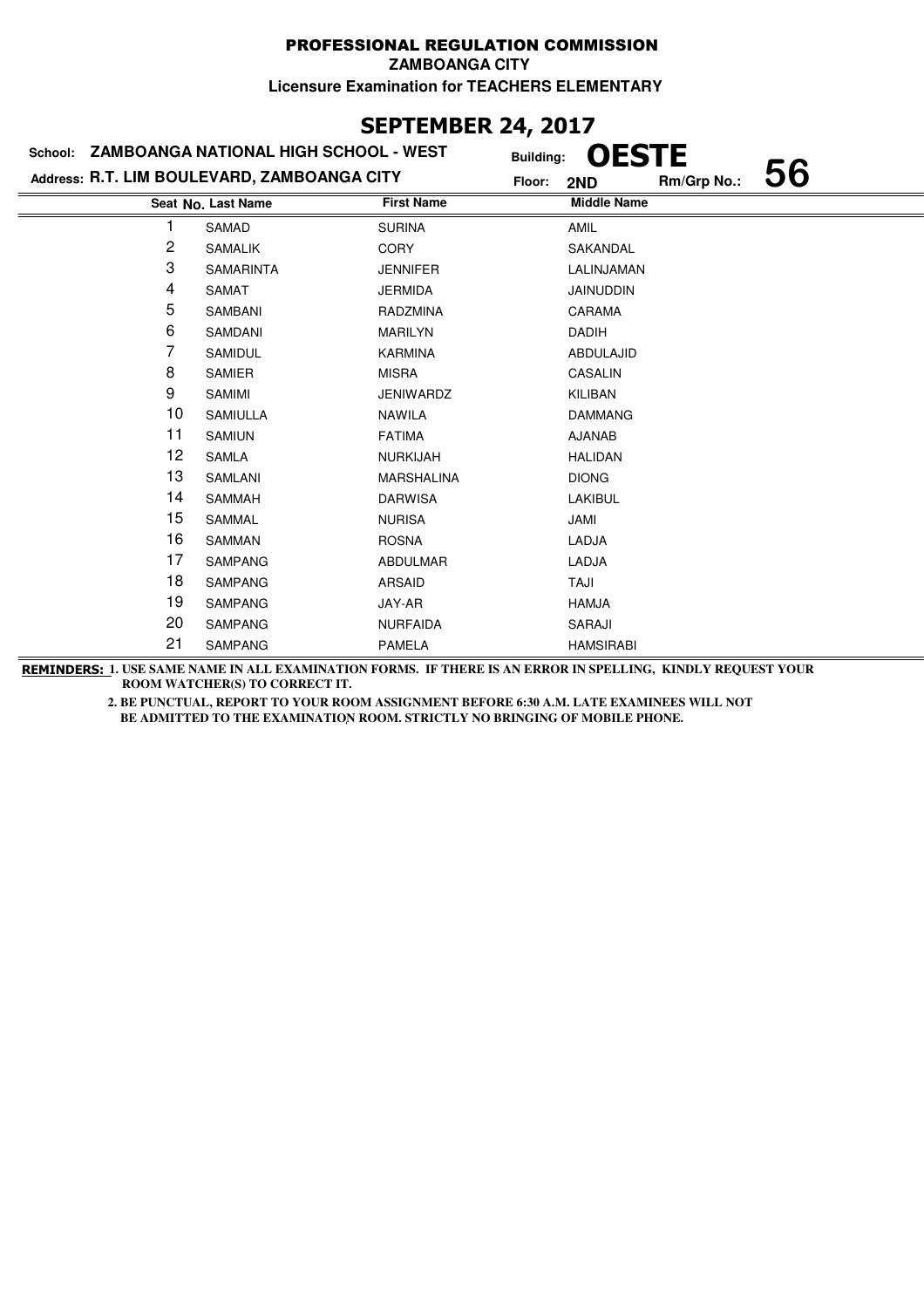## **SEPTEMBER 24, 2017**

| School: ZAMBOANGA NATIONAL HIGH SCHOOL - WEST |                         | <b>Building:</b>      | <b>OESTE</b>       |
|-----------------------------------------------|-------------------------|-----------------------|--------------------|
| Address: R.T. LIM BOULEVARD, ZAMBOANGA CITY   |                         | Floor:                | Rm/Grp No.:<br>2ND |
|                                               | Seat No. Last Name      | <b>First Name</b>     | <b>Middle Name</b> |
|                                               | <b>SAMPANG</b>          | <b>SATRINA</b>        | <b>HAMJA</b>       |
| 2                                             | <b>SAMPANG</b>          | <b>SHAIRA ANN</b>     | <b>ANNI</b>        |
| 3                                             | <b>SAMPUTAN</b>         | <b>GENNIVIE</b>       | <b>SANCHEZ</b>     |
| 4                                             | <b>SAMSI</b>            | <b>DORMILYN</b>       | <b>MAJINDI</b>     |
| 5                                             | <b>SAMSI</b>            | <b>NARWISA</b>        | SALI               |
| 6                                             | <b>SAMSI</b>            | <b>SARMINA</b>        | <b>KAMDUN</b>      |
| 7                                             | <b>SAMSON</b>           | <b>DERVINA</b>        | <b>DACALOS</b>     |
| 8                                             | <b>SAMUNUD</b>          | <b>ROMMEL</b>         | <b>BUTINGEL</b>    |
| 9                                             | <b>SAN BUENAVENTURA</b> | JAN LEE               | PADILLA            |
| 10                                            | <b>SAN LUIS</b>         | <b>CLAREN</b>         |                    |
| 11                                            | <b>SAN MIGUEL</b>       | <b>ELIDIA</b>         | <b>ONABIA</b>      |
| 12                                            | SANAN                   | <b>HADJIRIYA</b>      | DANSALAN           |
| 13                                            | <b>SANCHEZ</b>          | <b>BABY JANE</b>      | AMALAN             |
| 14                                            | <b>SANCHEZ</b>          | <b>KNETH JOY</b>      | CASALAN            |
| 15                                            | <b>SANCHEZ</b>          | <b>ROMEL</b>          | <b>DUMADI</b>      |
| 16                                            | <b>SANDIG</b>           | <b>RODNIE</b>         | PEDI               |
| 17                                            | SANGGADAN               | <b>REGINA</b>         | <b>FERNANDEZ</b>   |
| 18                                            | <b>SANGKA</b>           | <b>EDDIEZER</b>       | <b>PAPAKAN</b>     |
| 19                                            | SANGKAHAN               | <b>SITTI AISA</b>     | JAIMAN             |
| 20                                            | SANGKULA                | AL-AKBAR              | JULHARI            |
| 21                                            | <b>SANGKULA</b>         | DAYANG-DAYANG ALAYSSA | <b>NARBONITA</b>   |

**REMINDERS: 1. USE SAME NAME IN ALL EXAMINATION FORMS. IF THERE IS AN ERROR IN SPELLING, KINDLY REQUEST YOUR ROOM WATCHER(S) TO CORRECT IT.**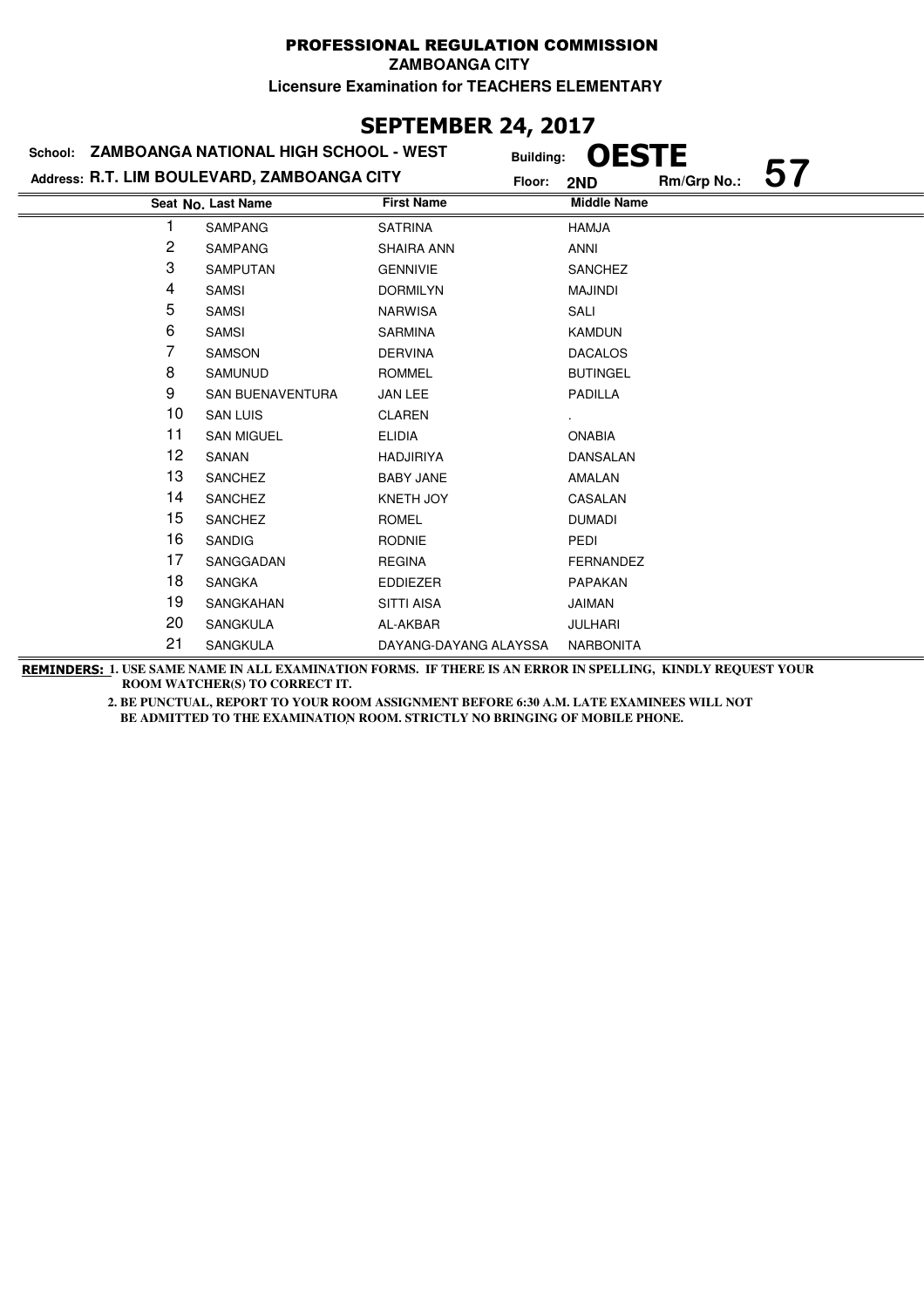### **SEPTEMBER 24, 2017**

|    | School: ZAMBOANGA NATIONAL HIGH SCHOOL - WEST | <b>Building:</b>     | <b>OESTE</b>       |             |    |
|----|-----------------------------------------------|----------------------|--------------------|-------------|----|
|    | Address: R.T. LIM BOULEVARD, ZAMBOANGA CITY   | Floor:               | 2ND                | Rm/Grp No.: | 58 |
|    | Seat No. Last Name                            | <b>First Name</b>    | <b>Middle Name</b> |             |    |
|    | <b>SANGKULA</b>                               | <b>IYNA</b>          | <b>HUSSIN</b>      |             |    |
| 2  | <b>SANGKULA</b>                               | <b>JERNALISA</b>     | <b>JULHARI</b>     |             |    |
| 3  | SANGKULA                                      | <b>MARY GRACE</b>    | <b>ARANAN</b>      |             |    |
| 4  | <b>SANGKULA</b>                               | <b>MASRIM</b>        | AHARADJI           |             |    |
| 5  | <b>SANGKULA</b>                               | <b>MUHAIMA</b>       | <b>PAWA</b>        |             |    |
| 6  | <b>SANGKULA</b>                               | <b>RUAINA</b>        | <b>SAKKAM</b>      |             |    |
| 7  | <b>SANGKULA</b>                               | SANNATUL             | <b>UNOK</b>        |             |    |
| 8  | SANGKULA                                      | <b>SHELMA</b>        | <b>SABTURANI</b>   |             |    |
| 9  | SANGKULA                                      | <b>VIVIYANA</b>      | <b>KOJE</b>        |             |    |
| 10 | SANGKULA                                      | <b>YUSOP</b>         | AHID               |             |    |
| 11 | SANI                                          | <b>MISRIFA</b>       | <b>SUAIB</b>       |             |    |
| 12 | SANIEL                                        | <b>JUVELYN</b>       | <b>TIANSON</b>     |             |    |
| 13 | <b>SANING</b>                                 | <b>ABDURASMI</b>     | <b>ASIM</b>        |             |    |
| 14 | <b>SANNANG</b>                                | <b>WEDZFAR</b>       | SAHIDJAN           |             |    |
| 15 | SANOGAL                                       | <b>CRISOSTOMO JR</b> | <b>RIVERA</b>      |             |    |
| 16 | SANSAWI                                       | <b>JUHURA</b>        | <b>HAMDANI</b>     |             |    |
| 17 | <b>SANTIAGO</b>                               | <b>MERYLEEN JOY</b>  | <b>PARAGAS</b>     |             |    |
| 18 | <b>SANTIAGO</b>                               | SHARMANE             | PUYAWAN            |             |    |
| 19 | SANTILLAN                                     | SANDRA               | NUÑAL              |             |    |
| 20 | SANTILLAN                                     | <b>SUZETTE</b>       | <b>TUTING</b>      |             |    |
| 21 | <b>SANTOS</b>                                 | <b>GRACE</b>         | <b>JUMAWAN</b>     |             |    |

**REMINDERS: 1. USE SAME NAME IN ALL EXAMINATION FORMS. IF THERE IS AN ERROR IN SPELLING, KINDLY REQUEST YOUR ROOM WATCHER(S) TO CORRECT IT.**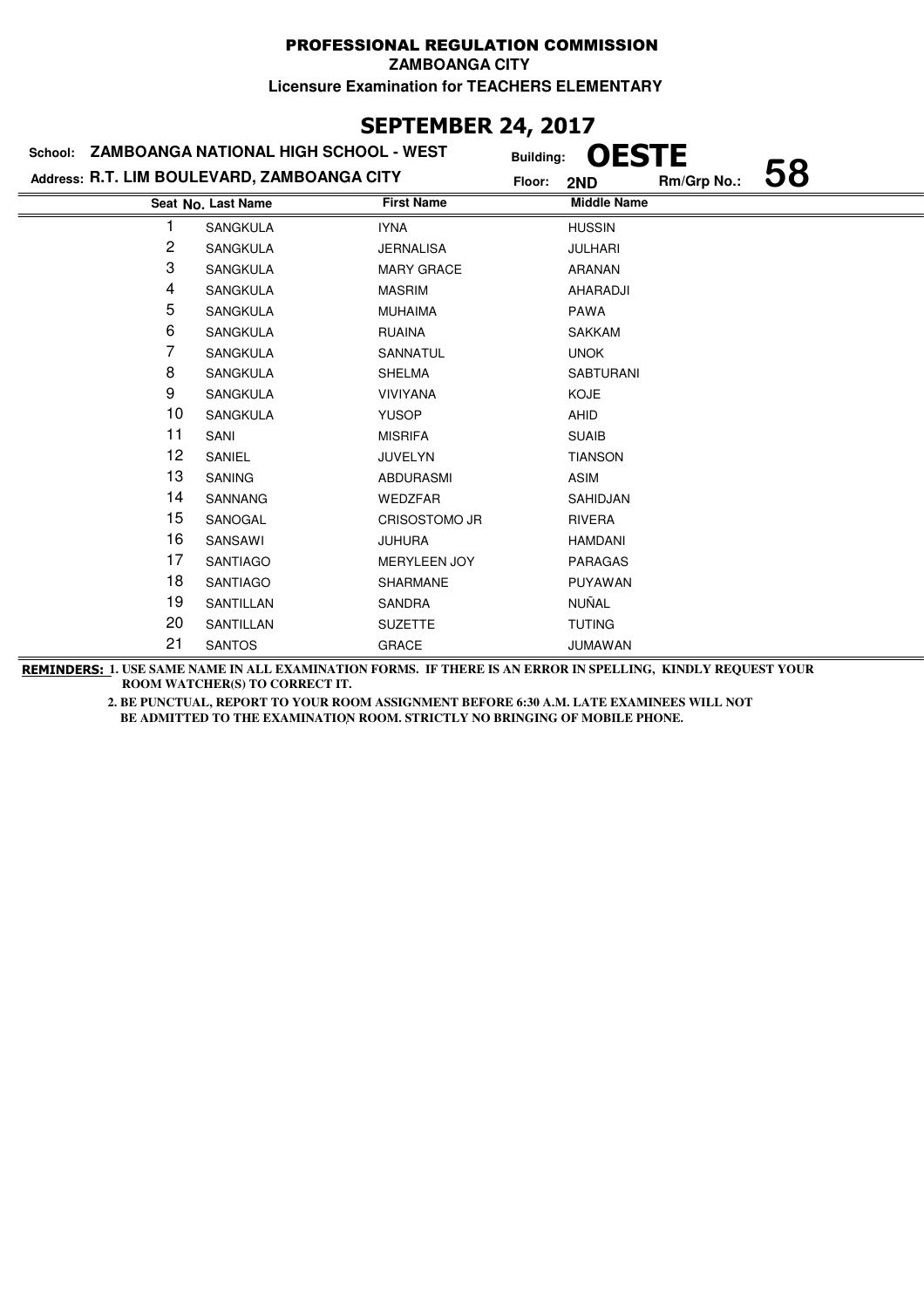## **SEPTEMBER 24, 2017**

|    | School: ZAMBOANGA NATIONAL HIGH SCHOOL - WEST | <b>Building:</b>   | <b>OESTE</b>       |             |  |
|----|-----------------------------------------------|--------------------|--------------------|-------------|--|
|    | Address: R.T. LIM BOULEVARD, ZAMBOANGA CITY   | Floor:             | 2ND                | Rm/Grp No.: |  |
|    | Seat No. Last Name                            | <b>First Name</b>  | <b>Middle Name</b> |             |  |
|    | SANUDDIN                                      | FATIMAH-AYSHA      | <b>YUSOP</b>       |             |  |
| 2  | SANUDDIN                                      | <b>FATIMASHYRA</b> | ABUBAKAR           |             |  |
| 3  | <b>SANUUK</b>                                 | <b>SAMSURA</b>     | <b>MARIJUL</b>     |             |  |
| 4  | SAPARI                                        | <b>ROSALINDA</b>   | JAANI              |             |  |
| 5  | <b>SAPIE</b>                                  | <b>EMMA</b>        | <b>AKMAD</b>       |             |  |
| 6  | <b>SAPIE</b>                                  | <b>MERILYN</b>     | <b>DAWAK</b>       |             |  |
| 7  | SAPIE                                         | RAIHANA            | JALMAANI           |             |  |
| 8  | <b>SAPILIN</b>                                | <b>NUR-AIN</b>     | <b>ABBAS</b>       |             |  |
| 9  | <b>SAPIRI</b>                                 | <b>PLUMER</b>      | ARIM               |             |  |
| 10 | <b>SAPPARI</b>                                | <b>DARWISA</b>     | <b>UNDING</b>      |             |  |
| 11 | <b>SAPPARI</b>                                | <b>FARNIZA</b>     | <b>ASMAD</b>       |             |  |
| 12 | <b>SAPPARI</b>                                | <b>NURHUDA</b>     | DIDA-AGUN          |             |  |
| 13 | <b>SAPPARI</b>                                | <b>WARDA</b>       | SAPPAYANI          |             |  |
| 14 | SAPPAYANI                                     | CARSUM             | <b>ABBAS</b>       |             |  |
| 15 | SAPPAYANI                                     | <b>STEPHANIE</b>   | <b>DAMSIK</b>      |             |  |
| 16 | <b>SAPPAYANI</b>                              | <b>TADZRAIDA</b>   | <b>ALLIAN</b>      |             |  |
| 17 | SARABAN                                       | RHAYHA             | <b>TUTTONG</b>     |             |  |
| 18 | <b>SARABI</b>                                 | <b>FRANCINE</b>    | VILLACERAN         |             |  |
| 19 | SARABI                                        | <b>NORHIMA</b>     | <b>BANGSA</b>      |             |  |
| 20 | <b>SARABI</b>                                 | <b>SILVA</b>       | MAWADI             |             |  |
| 21 | <b>SARABI</b>                                 | <b>SURAIMA</b>     | <b>MAWADI</b>      |             |  |

**REMINDERS: 1. USE SAME NAME IN ALL EXAMINATION FORMS. IF THERE IS AN ERROR IN SPELLING, KINDLY REQUEST YOUR ROOM WATCHER(S) TO CORRECT IT.**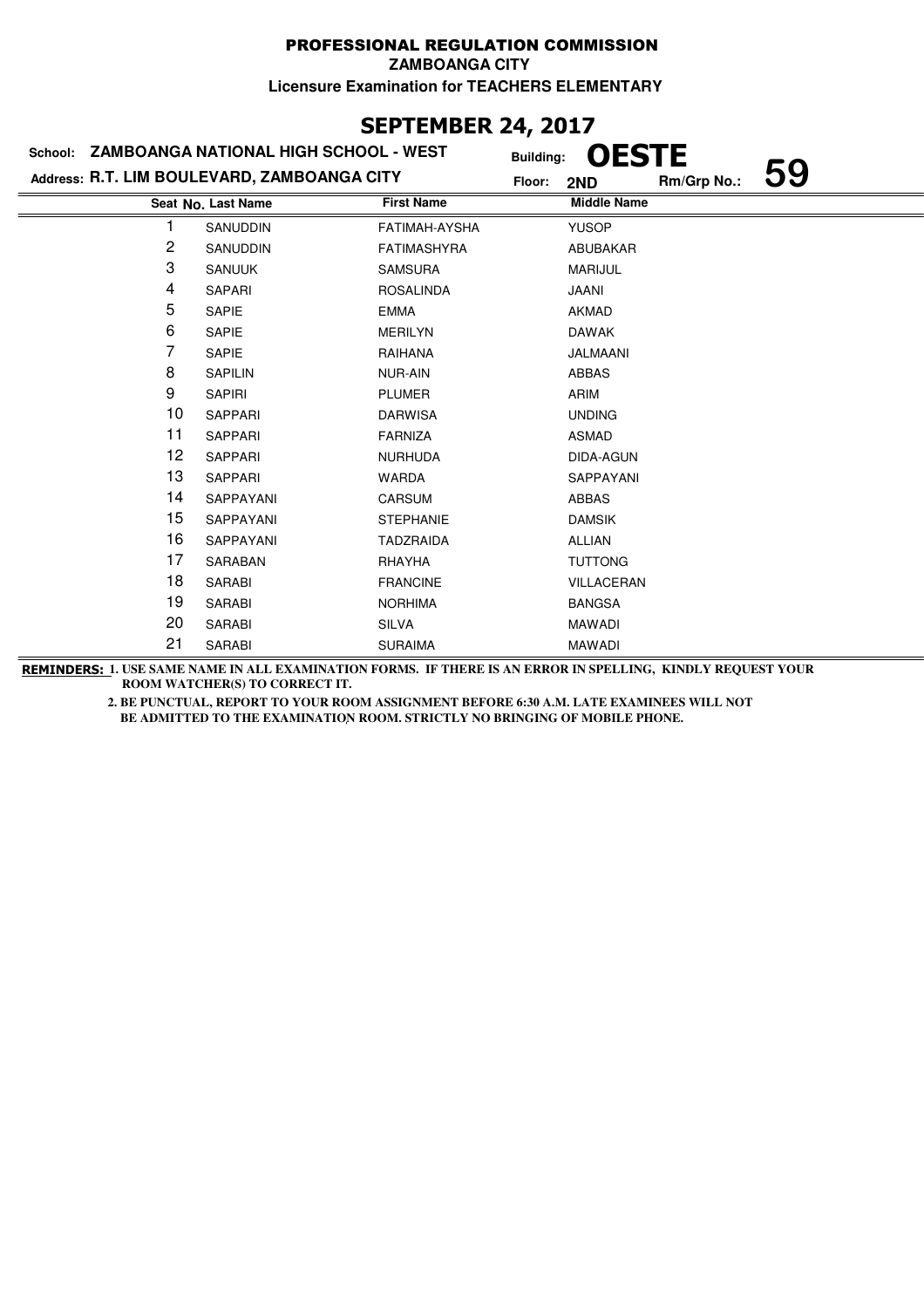# **SEPTEMBER 24, 2017**

| School: | ZAMBOANGA NATIONAL HIGH SCHOOL - WEST       |                    | <b>OESTE</b><br><b>Building:</b> |             |    |
|---------|---------------------------------------------|--------------------|----------------------------------|-------------|----|
|         | Address: R.T. LIM BOULEVARD, ZAMBOANGA CITY |                    | Floor:<br>3RD                    | Rm/Grp No.: | 60 |
|         | Seat No. Last Name                          | <b>First Name</b>  | <b>Middle Name</b>               |             |    |
|         | SARAHADIL                                   | ANALYN             | <b>UNGGA</b>                     |             |    |
| 2       | SARAHADIL                                   | <b>LINDA</b>       | <b>JUAIDI</b>                    |             |    |
| 3       | SARAHADIL                                   | <b>SUADA</b>       | <b>JALAIN</b>                    |             |    |
| 4       | SARAHAN                                     | LERMA              | SAID                             |             |    |
| 5       | SARAHANI                                    | <b>FATIMA ASSA</b> | MADJALUDDIN                      |             |    |
| 6       | SARAIE                                      | <b>KASHRA</b>      | <b>BUDDAHIM</b>                  |             |    |
| 7       | SARAIL                                      | <b>ALNASRI</b>     | <b>HIYA</b>                      |             |    |
| 8       | SARAIL                                      | <b>DORIZA</b>      | <b>NURBASAN</b>                  |             |    |
| 9       | SARAIL                                      | <b>JULMAIDA</b>    | <b>BAID</b>                      |             |    |
| 10      | SARAIL                                      | <b>NORALYN</b>     | ASAD                             |             |    |
| 11      | SARAIL                                      | NURUN-NAFISA       | <b>DUMATO</b>                    |             |    |
| 12      | SARAIL                                      | <b>RADZMALYN</b>   | <b>BADDARI</b>                   |             |    |
| 13      | SARAKIL                                     | RAINA              | <b>ABIRIN</b>                    |             |    |
| 14      | SARANI                                      | <b>FERDAUSI</b>    | <b>UTUNAIN</b>                   |             |    |
| 15      | SARANI                                      | <b>NADIM</b>       | <b>IBRAHIM</b>                   |             |    |
| 16      | <b>SARAPUDDIN</b>                           | <b>EVELYN</b>      | <b>PUTALAN</b>                   |             |    |
| 17      | SARAPUDDIN                                  | SHERNALYN          | MARAJUKI                         |             |    |
| 18      | SARCOL                                      | <b>FLORIE MAY</b>  | <b>DELOS REYES</b>               |             |    |
| 19      | SARDUA                                      | <b>ROBERT</b>      | <b>CASIPONG</b>                  |             |    |
| 20      | SARIAHMAD                                   | <b>PIANDAO</b>     | <b>ALIBASA</b>                   |             |    |
| 21      | <b>SARIBBON</b>                             | <b>DURIESA</b>     | <b>ARAPA</b>                     |             |    |

**REMINDERS: 1. USE SAME NAME IN ALL EXAMINATION FORMS. IF THERE IS AN ERROR IN SPELLING, KINDLY REQUEST YOUR ROOM WATCHER(S) TO CORRECT IT.**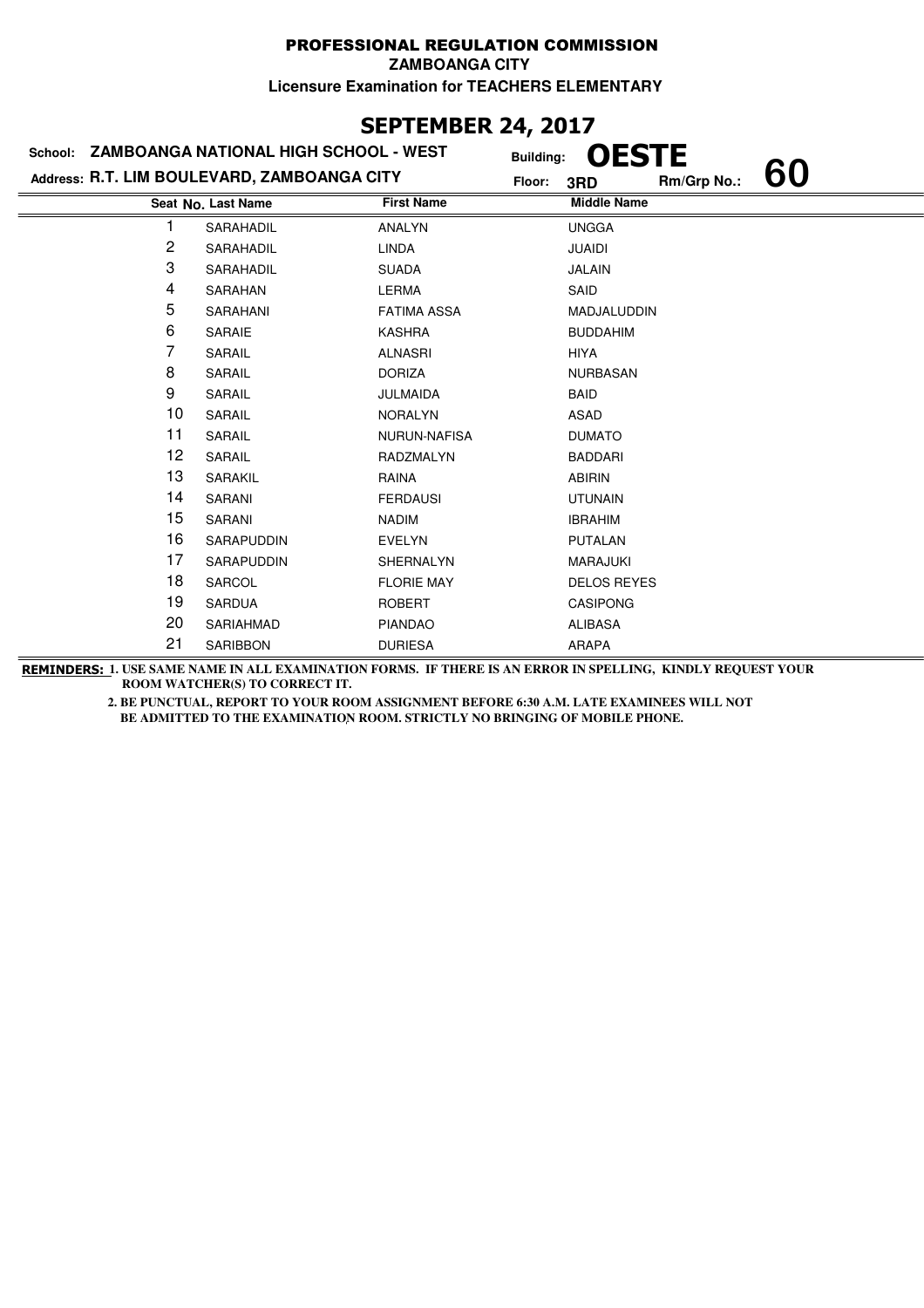# **SEPTEMBER 24, 2017**

|    | School: ZAMBOANGA NATIONAL HIGH SCHOOL - WEST | <b>Building:</b>    | <b>OESTE</b>       |             |    |
|----|-----------------------------------------------|---------------------|--------------------|-------------|----|
|    | Address: R.T. LIM BOULEVARD, ZAMBOANGA CITY   | Floor:              | 3RD                | Rm/Grp No.: | 61 |
|    | Seat No. Last Name                            | <b>First Name</b>   | <b>Middle Name</b> |             |    |
|    | SARIDJAN                                      | <b>NEMRA</b>        | <b>HADJULANI</b>   |             |    |
| 2  | <b>SARIKI</b>                                 | <b>EDEN</b>         | JANATUL            |             |    |
| 3  | <b>SARINO</b>                                 | <b>MERRY CRIS</b>   | <b>MIJARES</b>     |             |    |
| 4  | SARIOL                                        | <b>BASHER</b>       | AKMADUL            |             |    |
| 5  | SARIOL                                        | <b>FATRA</b>        | LAKIM              |             |    |
| 6  | SARIOL                                        | <b>ROAIDA</b>       | ATI                |             |    |
| 7  | SARIOL                                        | SAADIYA             | ANDAL              |             |    |
| 8  | SARIOL                                        | SANDRA              | <b>MANGKABONG</b>  |             |    |
| 9  | SARIUL                                        | <b>FATHMA</b>       | <b>IBBO</b>        |             |    |
| 10 | SARIUL                                        | <b>SURIA FERWIN</b> | TAHAJUDJIN         |             |    |
| 11 | <b>SAROMINES</b>                              | <b>THERESA</b>      | <b>SARMING</b>     |             |    |
| 12 | <b>SARRI</b>                                  | <b>ARMINA</b>       | AKAN               |             |    |
| 13 | SARSALEJO                                     | <b>ROWENA</b>       | GALLO              |             |    |
| 14 | <b>SARUANA</b>                                | <b>FATIMA IDA</b>   | <b>JIMENEZ</b>     |             |    |
| 15 | SASAPAN                                       | <b>ANISA</b>        | <b>GUMBAHALI</b>   |             |    |
| 16 | SASAPAN                                       | <b>SHERMA</b>       | <b>KISSAE</b>      |             |    |
| 17 | <b>SATTARI</b>                                | <b>MARIAMA</b>      | <b>AMIDDIN</b>     |             |    |
| 18 | <b>SATTARI</b>                                | <b>MINDA</b>        | <b>ISNAIN</b>      |             |    |
| 19 | <b>SATUR</b>                                  | SHENALOU            |                    |             |    |
| 20 | <b>SAUMAY</b>                                 | <b>NADIA</b>        | JALILUL            |             |    |
| 21 | <b>SAUPI</b>                                  | <b>TATTAH</b>       | SARIPUL            |             |    |

**REMINDERS: 1. USE SAME NAME IN ALL EXAMINATION FORMS. IF THERE IS AN ERROR IN SPELLING, KINDLY REQUEST YOUR ROOM WATCHER(S) TO CORRECT IT.**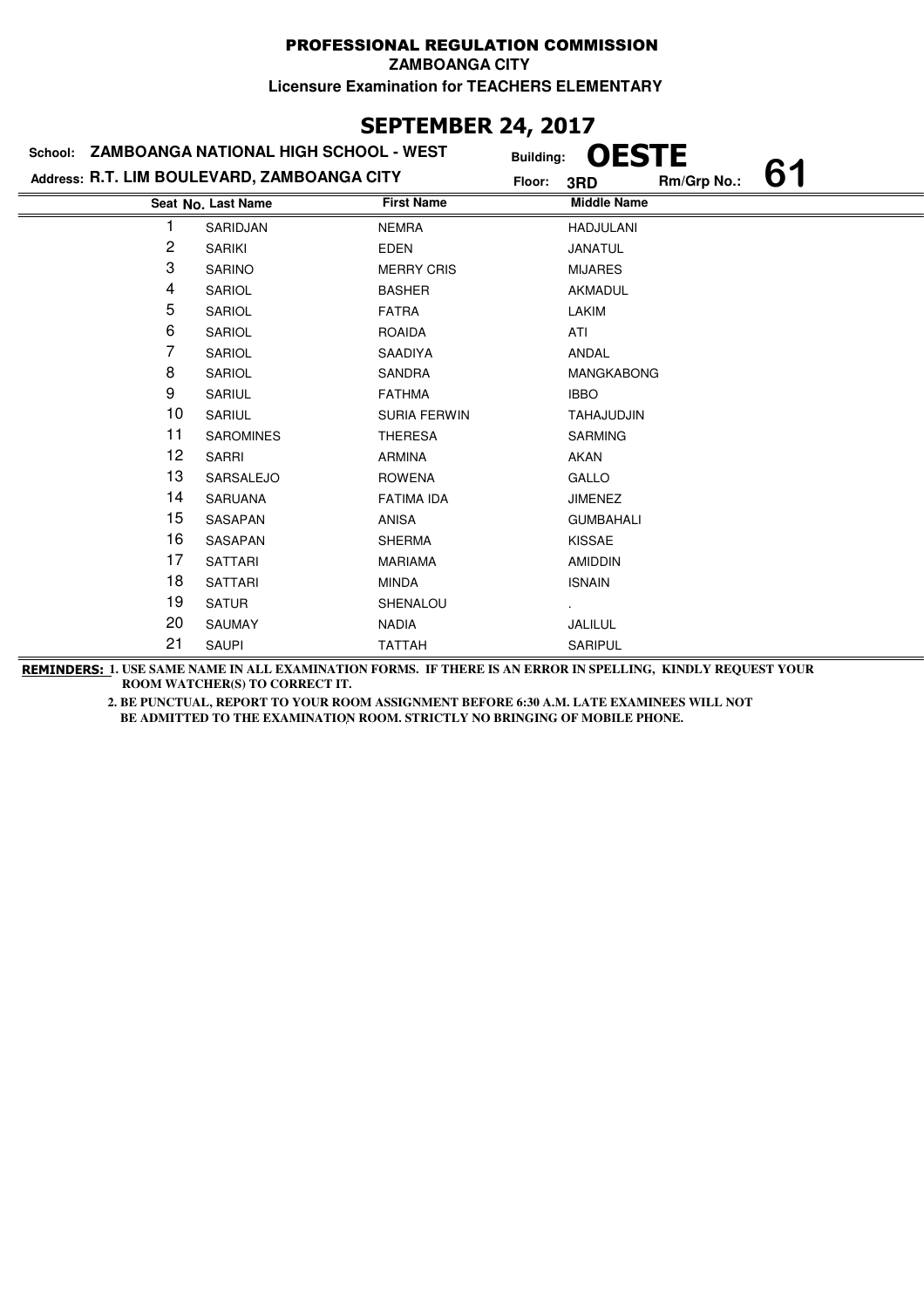# **SEPTEMBER 24, 2017**

|    | School: ZAMBOANGA NATIONAL HIGH SCHOOL - WEST | <b>Building:</b>   | <b>OESTE</b>       |             |    |
|----|-----------------------------------------------|--------------------|--------------------|-------------|----|
|    | Address: R.T. LIM BOULEVARD, ZAMBOANGA CITY   | Floor:             | 3RD                | Rm/Grp No.: | 62 |
|    | Seat No. Last Name                            | <b>First Name</b>  | <b>Middle Name</b> |             |    |
|    | SAWABAN                                       | <b>HANINA</b>      | <b>BAUDDIN</b>     |             |    |
| 2  | SAWABAN                                       | LUWALHATI          | <b>ISAHAK</b>      |             |    |
| 3  | SAWABI                                        | <b>ALFAIZA</b>     | <b>DASTALA</b>     |             |    |
| 4  | SAWADI                                        | AL-KHALID          | <b>ALAMA</b>       |             |    |
| 5  | SAWADI                                        | <b>MOHAMMAD</b>    | <b>ASAP</b>        |             |    |
| 6  | SAWADI                                        | <b>RADZMIR</b>     | <b>AMIL</b>        |             |    |
| 7  | SAWARIN                                       | <b>GEMA</b>        | SALI               |             |    |
| 8  | SAWARIN                                       | <b>HATIBIN</b>     | ABDUJABAL          |             |    |
| 9  | SAYADI                                        | <b>ANNORA</b>      | <b>GAFFOR</b>      |             |    |
| 10 | SAYADI                                        | <b>MERZALINA</b>   | <b>NASIRIN</b>     |             |    |
| 11 | SAYADI                                        | <b>SITTI SARA</b>  | SAHIBAD            |             |    |
| 12 | SAYARI                                        | <b>TAHIR</b>       | ABDULLA            |             |    |
| 13 | <b>SAYKULA</b>                                | <b>ALPHATA</b>     | ALI                |             |    |
| 14 | SAYLAN                                        | <b>SITTI AMINA</b> | <b>PUNTUKAN</b>    |             |    |
| 15 | SAYMAARAN                                     | <b>NURHIDA</b>     | <b>TAALAL</b>      |             |    |
| 16 | <b>SAYTAS</b>                                 | <b>ISABELITA</b>   | <b>MONTANO</b>     |             |    |
| 17 | SAYYADI                                       | <b>NURIAM</b>      | <b>EDRIS</b>       |             |    |
| 18 | <b>SEGAYO</b>                                 | <b>EMELIE</b>      | <b>SAQUILABON</b>  |             |    |
| 19 | <b>SEHABAN</b>                                | <b>MARMANUR</b>    | <b>ETING</b>       |             |    |
| 20 | <b>SELANOBA</b>                               | KATHLENE JOY       | <b>SUMILHIG</b>    |             |    |
| 21 | <b>SEMEROS</b>                                | <b>ROSE</b>        | <b>SALO</b>        |             |    |

**REMINDERS: 1. USE SAME NAME IN ALL EXAMINATION FORMS. IF THERE IS AN ERROR IN SPELLING, KINDLY REQUEST YOUR ROOM WATCHER(S) TO CORRECT IT.**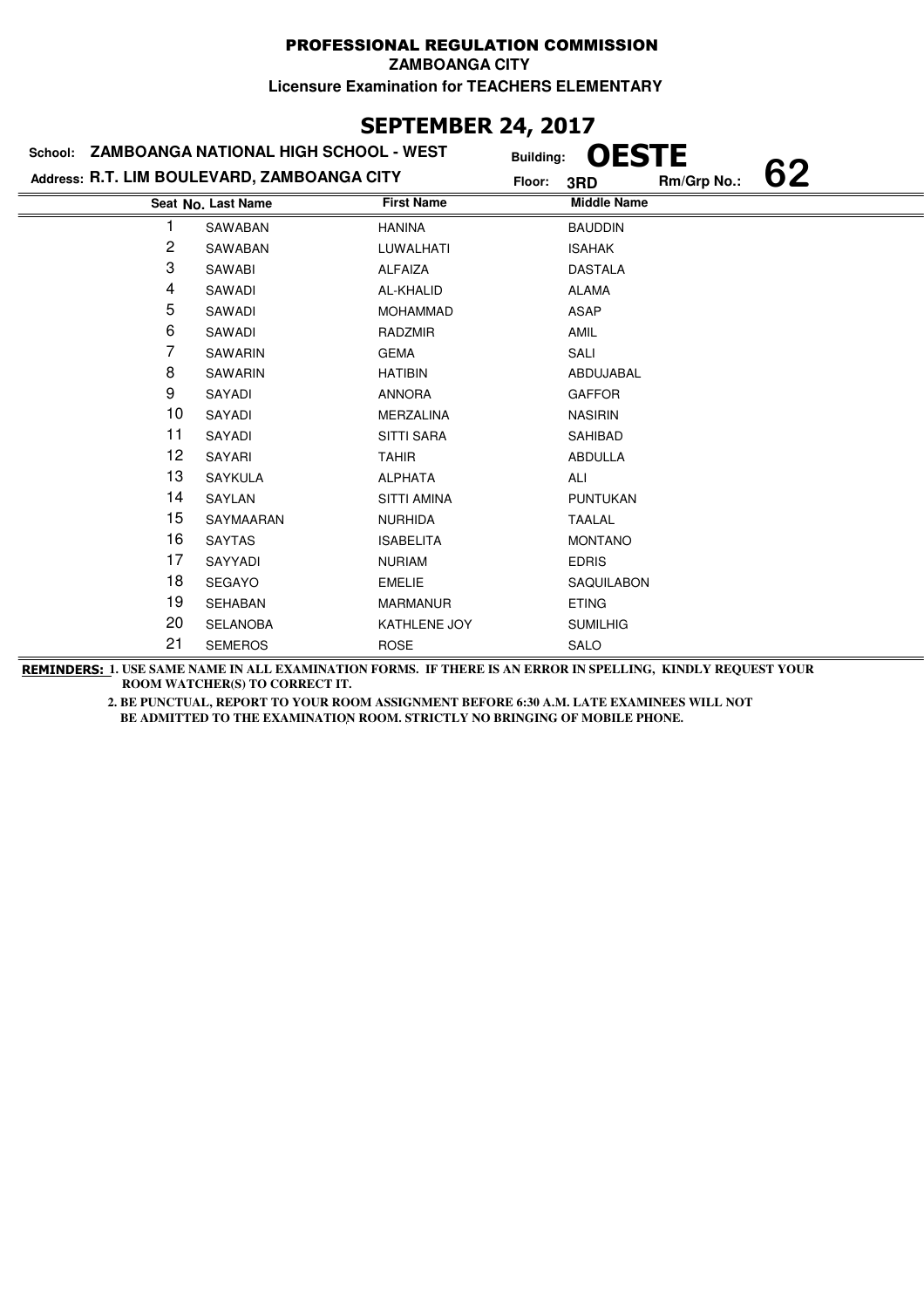## **SEPTEMBER 24, 2017**

| School: ZAMBOANGA NATIONAL HIGH SCHOOL - WEST |                     |                      | <b>OESTE</b><br><b>Building:</b>   |  |
|-----------------------------------------------|---------------------|----------------------|------------------------------------|--|
| Address: R.T. LIM BOULEVARD, ZAMBOANGA CITY   |                     |                      | 63<br>Rm/Grp No.:<br>Floor:<br>3RD |  |
|                                               | Seat No. Last Name  | <b>First Name</b>    | <b>Middle Name</b>                 |  |
|                                               | <b>SENADOS</b>      | <b>JONAS</b>         | <b>LAGUITAO</b>                    |  |
| 2                                             | <b>SENIT</b>        | <b>MARRY CRES</b>    | MAGDADARO                          |  |
| 3                                             | <b>SERENADO</b>     | <b>MICHELLE ANN</b>  | ROMERO                             |  |
| 4                                             | <b>SEREÑAS</b>      | <b>SHAYNNE ANNE</b>  | <b>ALDAY</b>                       |  |
| 5                                             | <b>SERGIO</b>       | <b>NURIMA</b>        | <b>ALFORQUE</b>                    |  |
| 6                                             | SERON               | <b>SHEILAMAE</b>     | <b>PONTEROS</b>                    |  |
| 7                                             | <b>SEVILLA</b>      | <b>MERLYN</b>        | CAGBABANUA                         |  |
| 8                                             | <b>SHAIK</b>        | RIDZNA               | <b>LAKING</b>                      |  |
| 9                                             | <b>SHALIM</b>       | <b>NELSA</b>         | HADJALUDDIN                        |  |
| 10                                            | <b>SHAMMAH</b>      | <b>FATIMA AMELIA</b> | <b>DAUD</b>                        |  |
| 11                                            | <b>SHARIEF</b>      | <b>NORILYN</b>       | <b>MASIHUL</b>                     |  |
| 12                                            | <b>SHARIF OMBRA</b> | <b>RINA</b>          | SAHIDJUAN                          |  |
| 13                                            | <b>SHUAIB</b>       | <b>RUMAIDA</b>       | <b>ERUN</b>                        |  |
| 14                                            | <b>SIANO</b>        | <b>DAISY</b>         | SAGALDA                            |  |
| 15                                            | <b>SIANO</b>        | <b>GINA</b>          | <b>ANDIGON</b>                     |  |
| 16                                            | <b>SIANO</b>        | <b>ROCEL</b>         | <b>OGARTE</b>                      |  |
| 17                                            | <b>SIAROT</b>       | MARY JOY             | <b>LANGUIDO</b>                    |  |
| 18                                            | <b>SIAROT</b>       | MARYJEAN             | <b>ANIÑON</b>                      |  |
| 19                                            | <b>SIASON</b>       | <b>MIKEE</b>         | LIM                                |  |
| 20                                            | <b>SIBALA</b>       | <b>OLIVER</b>        | <b>DAGOY</b>                       |  |
| 21                                            | <b>SIBANG</b>       | <b>SITTI AIZA</b>    | <b>HAMDAN</b>                      |  |

**REMINDERS: 1. USE SAME NAME IN ALL EXAMINATION FORMS. IF THERE IS AN ERROR IN SPELLING, KINDLY REQUEST YOUR ROOM WATCHER(S) TO CORRECT IT.**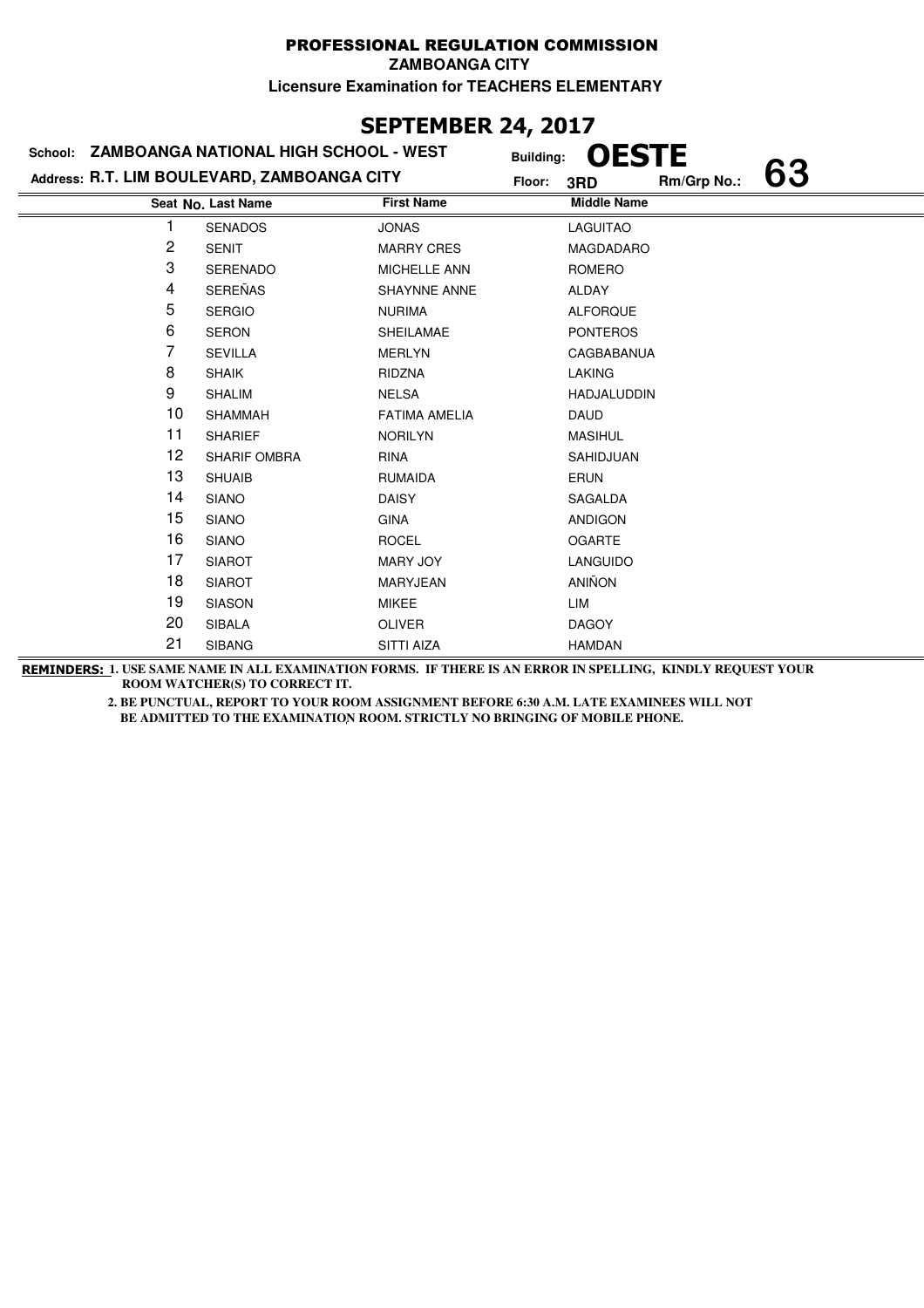### **SEPTEMBER 24, 2017**

|                    |                       | 3RD                                                                                          | Rm/Grp No.:                | 64                                               |
|--------------------|-----------------------|----------------------------------------------------------------------------------------------|----------------------------|--------------------------------------------------|
| Seat No. Last Name | <b>First Name</b>     |                                                                                              |                            |                                                  |
| <b>SIDDIK</b>      | <b>AYESHA</b>         | <b>MALANDE</b>                                                                               |                            |                                                  |
| <b>SIGBA</b>       | <b>LUCILLE</b>        |                                                                                              |                            |                                                  |
| SILAN              | <b>JINESSA</b>        | <b>BATUA</b>                                                                                 |                            |                                                  |
| <b>SILANDRON</b>   | <b>MARY CRIS</b>      | <b>CAERMARE</b>                                                                              |                            |                                                  |
| <b>SILBEN</b>      | <b>PERONA</b>         | <b>MUSIN</b>                                                                                 |                            |                                                  |
| <b>SILIG</b>       | <b>ANNIE</b>          | <b>CUARESMA</b>                                                                              |                            |                                                  |
| <b>SILVA</b>       | <b>DENNER KEITH</b>   | <b>PALAGTIW</b>                                                                              |                            |                                                  |
| <b>SILVA</b>       | <b>JENELYN</b>        | <b>GABUYA</b>                                                                                |                            |                                                  |
| <b>SILVANO</b>     | <b>RINAVYL</b>        | <b>ABRIA</b>                                                                                 |                            |                                                  |
| <b>SILVANO</b>     | <b>ROSELYN</b>        | <b>EBATADOS</b>                                                                              |                            |                                                  |
| <b>SILVESTRE</b>   | <b>AIVEE</b>          | <b>DEBARA</b>                                                                                |                            |                                                  |
| <b>SIMIHAG</b>     | <b>MAHMOR</b>         | <b>JALIL</b>                                                                                 |                            |                                                  |
| <b>SIMLANI</b>     | <b>RASHEENA</b>       | <b>HALUD</b>                                                                                 |                            |                                                  |
| <b>SIMON</b>       | <b>SURAYA</b>         | JAMALUD                                                                                      |                            |                                                  |
| <b>SINDAYEN</b>    | <b>NEVERLYN</b>       | LAYONG                                                                                       |                            |                                                  |
| <b>SINGLIAN</b>    | JEANETTE-IVY          | <b>BUGTONG</b>                                                                               |                            |                                                  |
| SINGOL             | <b>ALMA</b>           | <b>DIABO</b>                                                                                 |                            |                                                  |
| <b>SINGSON</b>     | <b>FRANCIS XAVIER</b> | <b>MATA</b>                                                                                  |                            |                                                  |
| <b>SIOSE</b>       | <b>JESSA</b>          | <b>MANAYON</b>                                                                               |                            |                                                  |
| SIRAJI             | AJIJA                 | <b>JAMIRI</b>                                                                                |                            |                                                  |
| SIRAJI             | <b>MARWINA</b>        | <b>TAULANI</b>                                                                               |                            |                                                  |
|                    |                       | School: ZAMBOANGA NATIONAL HIGH SCHOOL - WEST<br>Address: R.T. LIM BOULEVARD, ZAMBOANGA CITY | <b>Building:</b><br>Floor: | <b>OESTE</b><br><b>Middle Name</b><br>JALANDO-ON |

**REMINDERS: 1. USE SAME NAME IN ALL EXAMINATION FORMS. IF THERE IS AN ERROR IN SPELLING, KINDLY REQUEST YOUR ROOM WATCHER(S) TO CORRECT IT.**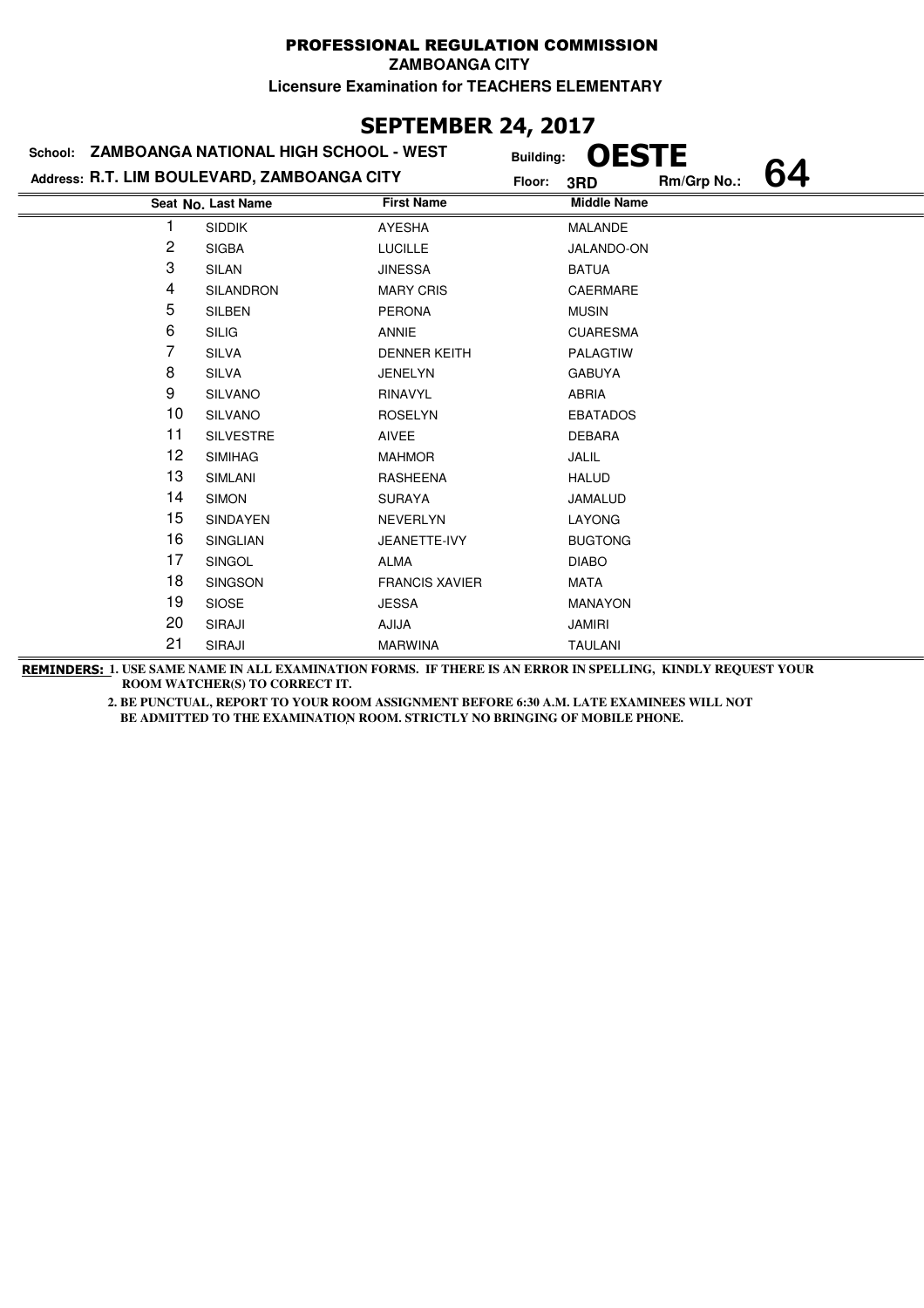#### PROFESSIONAL REGULATION COMMISSION **ZAMBOANGA CITY**

**Licensure Examination for TEACHERS ELEMENTARY**

## **SEPTEMBER 24, 2017**

|                | School: ZAMBOANGA NATIONAL HIGH SCHOOL - WEST | <b>Building:</b>    | <b>ESF</b>         |             |    |
|----------------|-----------------------------------------------|---------------------|--------------------|-------------|----|
|                | Address: R.T. LIM BOULEVARD, ZAMBOANGA CITY   | Floor:              |                    | Rm/Grp No.: | 65 |
|                | Seat No. Last Name                            | <b>First Name</b>   | <b>Middle Name</b> |             |    |
|                | <b>SIRILAN</b>                                | <b>JERALDINE</b>    | <b>RIVERA</b>      |             |    |
| $\overline{c}$ | <b>SIRISIP</b>                                | <b>KENNY</b>        | <b>MUTA</b>        |             |    |
| 3              | <b>SISA</b>                                   | <b>JUNAIDA</b>      | <b>DAMMAN</b>      |             |    |
| 4              | <b>SISAM</b>                                  | <b>NURFAIZA</b>     | <b>KISSAIE</b>     |             |    |
| 5              | <b>SISOY</b>                                  | <b>EMY ROSE</b>     | OPEÑA              |             |    |
| 6              | <b>SITIN</b>                                  | <b>ROSANA</b>       | <b>JAPARA</b>      |             |    |
| 7              | <b>SITIN</b>                                  | <b>SOPHIDA</b>      | <b>ALIUSMAN</b>    |             |    |
| 8              | <b>SITIN</b>                                  | <b>WIDA</b>         | <b>SITIN</b>       |             |    |
| 9              | <b>SOBELARIO</b>                              | <b>MARIA SHEILA</b> | <b>ALEGUIOJO</b>   |             |    |
| 10             | <b>SOLIS</b>                                  | <b>DANIELLE MAY</b> | <b>RUALO</b>       |             |    |
| 11             | <b>SOLITARIO</b>                              | <b>JONARD</b>       | <b>GUMADLAS</b>    |             |    |
| 12             | <b>SOLOMON</b>                                | <b>ELLEN</b>        | <b>GARCIA</b>      |             |    |
| 13             | SOLOMON                                       | <b>KRIDALE JOY</b>  | PETECIO            |             |    |
| 14             | <b>SONNY</b>                                  | <b>NURHINA</b>      | <b>ABDURAHIM</b>   |             |    |
| 15             | SOREÑO                                        | <b>EVERLY</b>       | <b>BALASA</b>      |             |    |
| 16             | <b>SORIA</b>                                  | <b>APRIL DAWN</b>   | <b>DALMAN</b>      |             |    |
| 17             | <b>SORIA</b>                                  | <b>JERLYN</b>       | <b>TOREJAS</b>     |             |    |
| 18             | SOUD                                          | <b>NORIDA</b>       | TAIB               |             |    |
| 19             | SUA -TOMBOC                                   | <b>VINIKKA</b>      | <b>LAORENTE</b>    |             |    |
| 20             | <b>SUAIB</b>                                  | NUR-SAADA           | <b>HASSAN</b>      |             |    |
| 21             | <b>SUAIB</b>                                  | <b>NURSIBA</b>      | <b>NURJILAM</b>    |             |    |

**REMINDERS: 1. USE SAME NAME IN ALL EXAMINATION FORMS. IF THERE IS AN ERROR IN SPELLING, KINDLY REQUEST YOUR ROOM WATCHER(S) TO CORRECT IT.**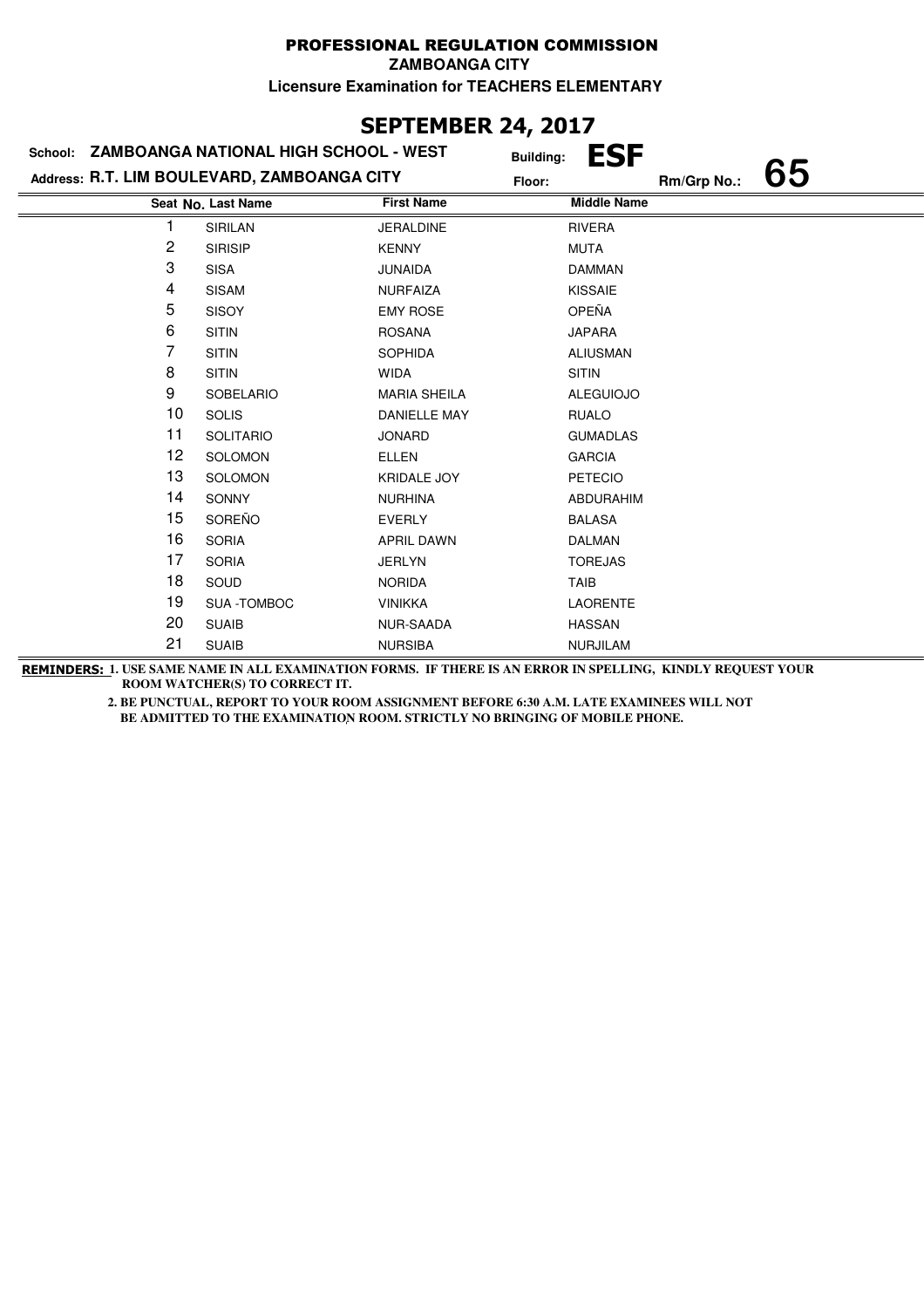#### PROFESSIONAL REGULATION COMMISSION **ZAMBOANGA CITY**

**Licensure Examination for TEACHERS ELEMENTARY**

## **SEPTEMBER 24, 2017**

|    | School: ZAMBOANGA NATIONAL HIGH SCHOOL - WEST |                        | <b>ESF</b><br><b>Building:</b> |             |    |
|----|-----------------------------------------------|------------------------|--------------------------------|-------------|----|
|    | Address: R.T. LIM BOULEVARD, ZAMBOANGA CITY   |                        | Floor:                         | Rm/Grp No.: | 66 |
|    | Seat No. Last Name                            | <b>First Name</b>      | <b>Middle Name</b>             |             |    |
|    | <b>SUAIB</b>                                  | RADZHANA               | <b>ALKILAN</b>                 |             |    |
| 2  | <b>SUAIBON</b>                                | <b>RONIE</b>           | <b>INSUN</b>                   |             |    |
| 3  | <b>SUANA</b>                                  | LIRA JOICE             | <b>CAING</b>                   |             |    |
| 4  | <b>SUAREZ</b>                                 | <b>PRINCESS</b>        | RAMILLANO                      |             |    |
| 5  | <b>SUBING</b>                                 | <b>NORHAN</b>          | <b>OSMAN</b>                   |             |    |
| 6  | <b>SUDIN</b>                                  | <b>ALMA</b>            | <b>JAYSON</b>                  |             |    |
| 7  | <b>SUFICIENCIA</b>                            | <b>WILMER</b>          | <b>MONION</b>                  |             |    |
| 8  | <b>SUHADAH</b>                                | <b>FATIMA RAIHANA</b>  | <b>JULKANAIN</b>               |             |    |
| 9  | <b>SUHAILI</b>                                | <b>EDNALYN</b>         | <b>BANDAHALA</b>               |             |    |
| 10 | <b>SUHAILI</b>                                | RAIDA                  | <b>SALIDAIN</b>                |             |    |
| 11 | <b>SUHARTO</b>                                | <b>MARIAM LISBETH</b>  | <b>SAIRUL</b>                  |             |    |
| 12 | <b>SUHOD</b>                                  | <b>MOHAMMAD ASHRAF</b> | <b>ELIAS</b>                   |             |    |
| 13 | <b>SUHOD</b>                                  | NOORUR-RAHMA           | SAILILLA                       |             |    |
| 14 | <b>SUHOD</b>                                  | NUR-AIZA               | <b>GAFOR</b>                   |             |    |
| 15 | <b>SUHOD</b>                                  | <b>NURAIDA</b>         | SAILILLA                       |             |    |
| 16 | <b>SUHURI</b>                                 | <b>NURBAIYA</b>        | SADJARI                        |             |    |
| 17 | <b>SUKARNO</b>                                | <b>MOHAMMAD ALIH</b>   | <b>JIKIRON</b>                 |             |    |
| 18 | <b>SULAIMAN</b>                               | <b>HARIMAR</b>         | SARAIL                         |             |    |
| 19 | <b>SULAIMAN</b>                               | <b>JENALYN</b>         | <b>JAALAIN</b>                 |             |    |
| 20 | <b>SULAIMAN</b>                               | <b>MINDA SARA</b>      | <b>ASARAL</b>                  |             |    |
| 21 | <b>SULAIMAN</b>                               | <b>NURISA</b>          | <b>SIHON</b>                   |             |    |
|    |                                               |                        |                                |             |    |

**REMINDERS: 1. USE SAME NAME IN ALL EXAMINATION FORMS. IF THERE IS AN ERROR IN SPELLING, KINDLY REQUEST YOUR ROOM WATCHER(S) TO CORRECT IT.**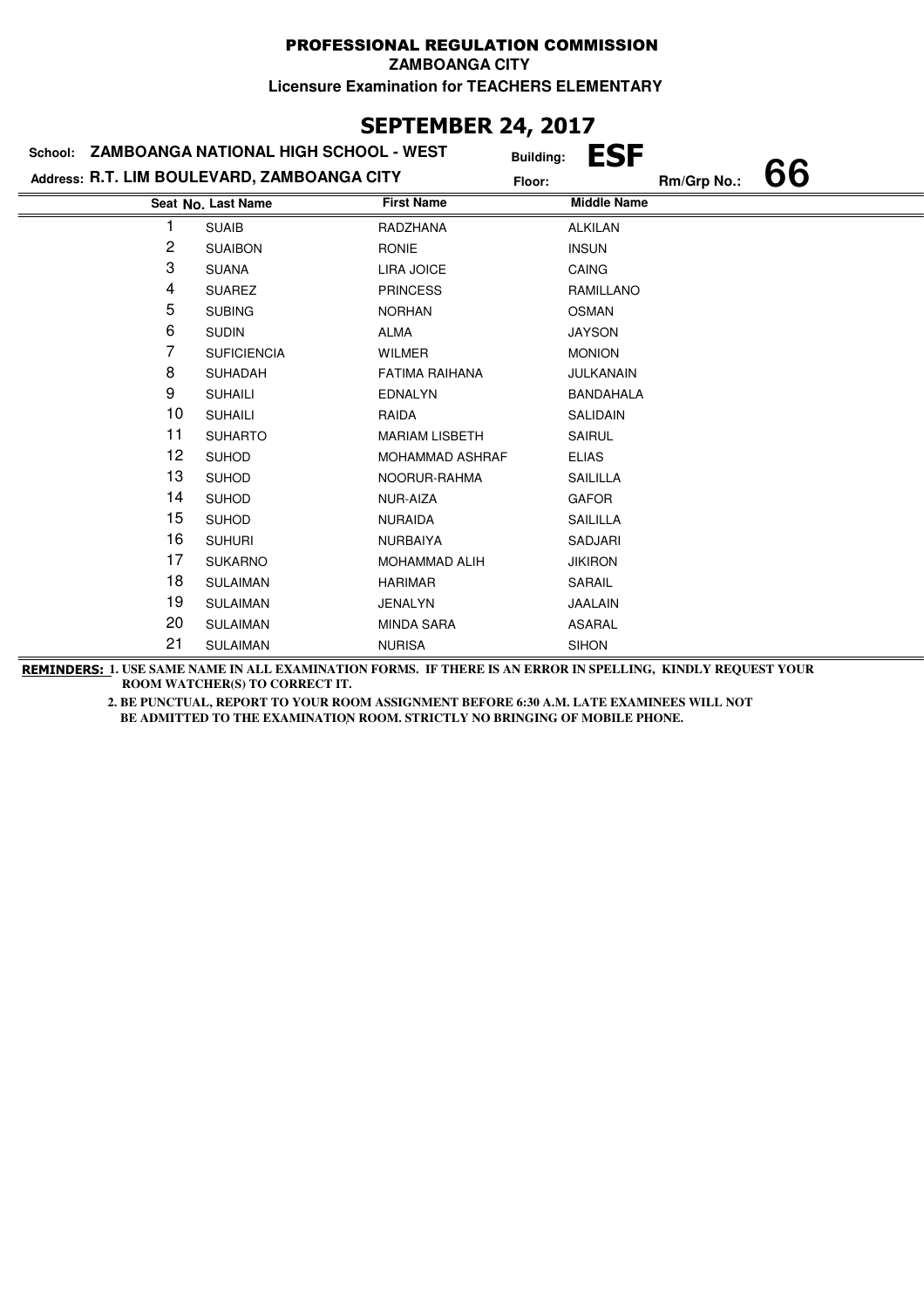### **SEPTEMBER 24, 2017**

| School: | ZAMBOANGA NATIONAL HIGH SCHOOL - WEST       | <b>Building:</b>    | <b>ESF</b>         |             |    |
|---------|---------------------------------------------|---------------------|--------------------|-------------|----|
|         | Address: R.T. LIM BOULEVARD, ZAMBOANGA CITY | Floor:              |                    | Rm/Grp No.: | 67 |
|         | Seat No. Last Name                          | <b>First Name</b>   | <b>Middle Name</b> |             |    |
|         | <b>SULAIMAN</b>                             | RAIHAN              | <b>ASAAD</b>       |             |    |
| 2       | <b>SULAIMAN</b>                             | <b>SAHDIYA</b>      | DABI               |             |    |
| 3       | <b>SULAN</b>                                | <b>JANETH</b>       | SABRAN             |             |    |
| 4       | <b>SULAY</b>                                | <b>NUR-AISA</b>     | <b>MUHAJIL</b>     |             |    |
| 5       | <b>SULAYMAN</b>                             | <b>BARAYA</b>       | SULAYMAN           |             |    |
| 6       | <b>SULAYMAN</b>                             | <b>BENJIE</b>       | <b>KADARA</b>      |             |    |
| 7       | <b>SULAYMAN</b>                             | <b>MUDZLE</b>       | <b>UBBUS</b>       |             |    |
| 8       | <b>SULAYMAN</b>                             | <b>NASRIN</b>       | <b>MASAHUD</b>     |             |    |
| 9       | <b>SULAYMAN</b>                             | <b>SITTI APSHA</b>  | ABDURAHMAN         |             |    |
| 10      | <b>SULAYMAN</b>                             | <b>WINNIE FREDA</b> | <b>PARAD</b>       |             |    |
| 11      | <b>SULAYMAN</b>                             | ZULKAIDAL           | ABDULLA            |             |    |
| 12      | <b>SULDIN</b>                               | <b>NAISA</b>        | <b>NAKIB</b>       |             |    |
| 13      | <b>SULPICIO</b>                             | AINALYN             | JAINULLA           |             |    |
| 14      | <b>SULPICIO</b>                             | ELYN-JANE           | <b>JINULLA</b>     |             |    |
| 15      | <b>SULTAN</b>                               | ANJIE               | <b>MANAYTAY</b>    |             |    |
| 16      | <b>SULTAN</b>                               | ROSE JANE           | <b>TAMALA</b>      |             |    |
| 17      | <b>SUMACAY</b>                              | <b>JOSEPHINE</b>    | <b>SUMAGO</b>      |             |    |
| 18      | <b>SUMAGA</b>                               | <b>CRISTY</b>       | <b>ELIAN</b>       |             |    |
| 19      | <b>SUMALINOG</b>                            | <b>CLAIRE</b>       | <b>BOHOLST</b>     |             |    |
| 20      | <b>SUMANGSANG</b>                           | <b>MURSAJID</b>     | ABDULGANIH         |             |    |
| 21      | <b>SUMANGSANG</b>                           | <b>NUL ASNIN</b>    | ABDULGANIH         |             |    |

**REMINDERS: 1. USE SAME NAME IN ALL EXAMINATION FORMS. IF THERE IS AN ERROR IN SPELLING, KINDLY REQUEST YOUR ROOM WATCHER(S) TO CORRECT IT.**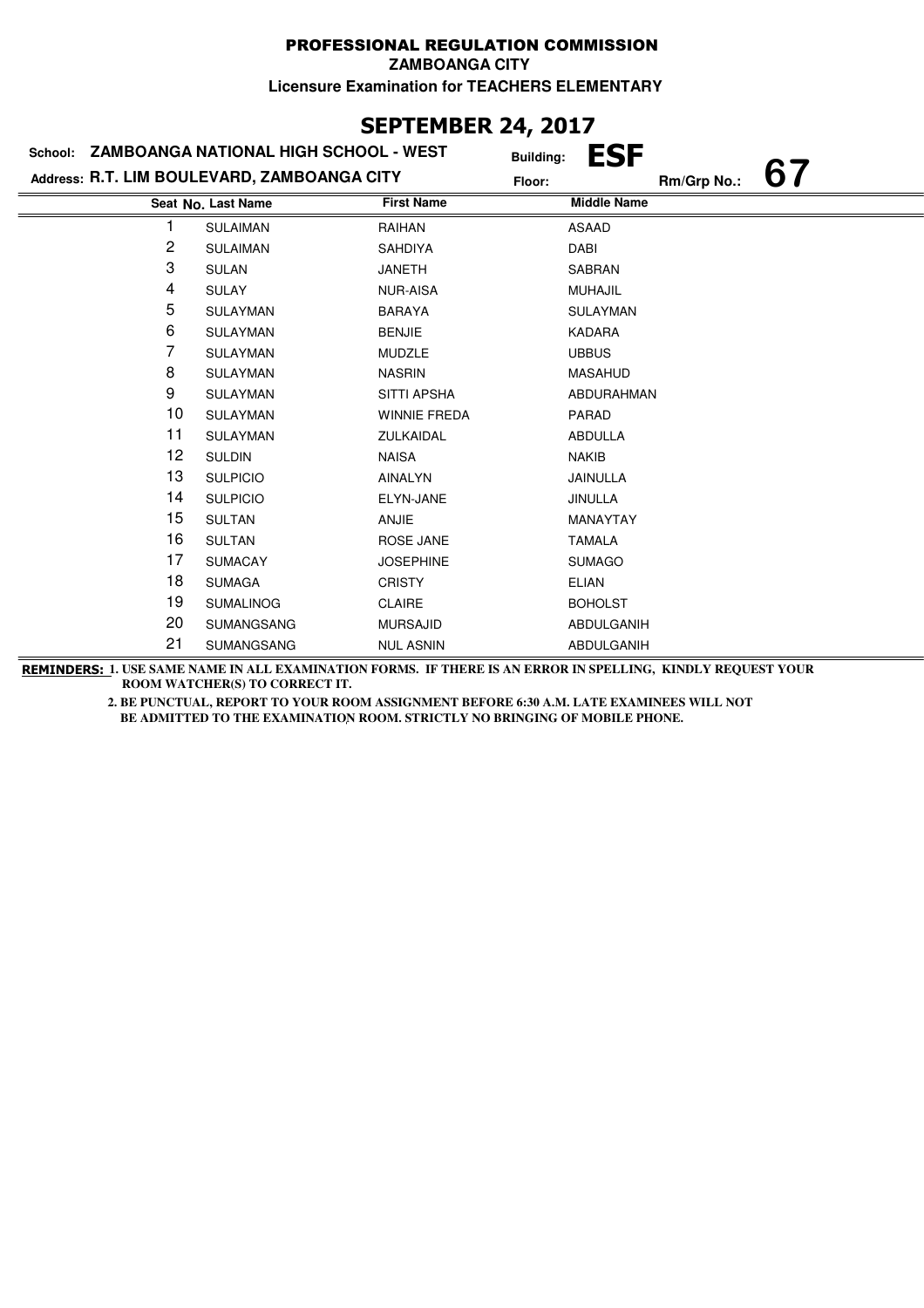## **SEPTEMBER 24, 2017**

| School: | ZAMBOANGA NATIONAL HIGH SCHOOL - WEST       | <b>Building:</b>  | ESF                |             |    |
|---------|---------------------------------------------|-------------------|--------------------|-------------|----|
|         | Address: R.T. LIM BOULEVARD, ZAMBOANGA CITY | Floor:            |                    | Rm/Grp No.: | 68 |
|         | Seat No. Last Name                          | <b>First Name</b> | <b>Middle Name</b> |             |    |
|         | <b>SUMANGSANG</b>                           | NURHAMIDA         | ABDULGANIH         |             |    |
| 2       | <b>SUMANGSANG</b>                           | YAMARSALI         | ABDULGANI          |             |    |
| 3       | <b>SUMAYANG</b>                             | <b>GENESIS</b>    | DUL-ANA            |             |    |
| 4       | <b>SUMAYANG</b>                             | <b>JENNEIRVER</b> | <b>REDIDO</b>      |             |    |
| 5       | <b>SUMBING</b>                              | SHARIZZA          | SAPAL              |             |    |
| 6       | <b>SUMIBO</b>                               | <b>MARICRIS</b>   | CASALAN            |             |    |
| 7       | <b>SUMICAD</b>                              | <b>BENJIE</b>     | <b>BATALAN</b>     |             |    |
| 8       | <b>SUMICAD</b>                              | <b>ROEL</b>       | CARIAGA            |             |    |
| 9       | <b>SUMILAC</b>                              | <b>GINA</b>       | <b>TAMPOY</b>      |             |    |
| 10      | <b>SUMIYAYA</b>                             | SHIELA MAE        | <b>TUBAT</b>       |             |    |
| 11      | <b>SUMODLAYON</b>                           | SHEILA MAY        | <b>MALINGIN</b>    |             |    |
| 12      | <b>SUMOSA</b>                               | <b>RICHARD</b>    | LAGUYO             |             |    |
| 13      | <b>SUMUGO</b>                               | JELLY             | <b>BUNTAG</b>      |             |    |
| 14      | <b>SURAIDI</b>                              | ANA               | <b>IKONG</b>       |             |    |
| 15      | <b>SUREM</b>                                | <b>CRISTY</b>     | <b>BACABIS</b>     |             |    |
| 16      | <b>SUSULAN</b>                              | <b>STEPHANIE</b>  | <b>CARRIAGA</b>    |             |    |
| 17      | <b>SUWAIB</b>                               | <b>SHAMER</b>     | <b>DAMMANG</b>     |             |    |
| 18      | <b>SUYA</b>                                 | SALASIYA          | <b>TENENTE</b>     |             |    |
| 19      | <b>SUYOM</b>                                | <b>BEVERLY</b>    | CARIÑO             |             |    |
| 20      | <b>SUYONG</b>                               | <b>AKRIM</b>      | <b>USMAN</b>       |             |    |
| 21      | <b>SUYONG</b>                               | SADDAM            | <b>IBRAHIM</b>     |             |    |

**REMINDERS: 1. USE SAME NAME IN ALL EXAMINATION FORMS. IF THERE IS AN ERROR IN SPELLING, KINDLY REQUEST YOUR ROOM WATCHER(S) TO CORRECT IT.**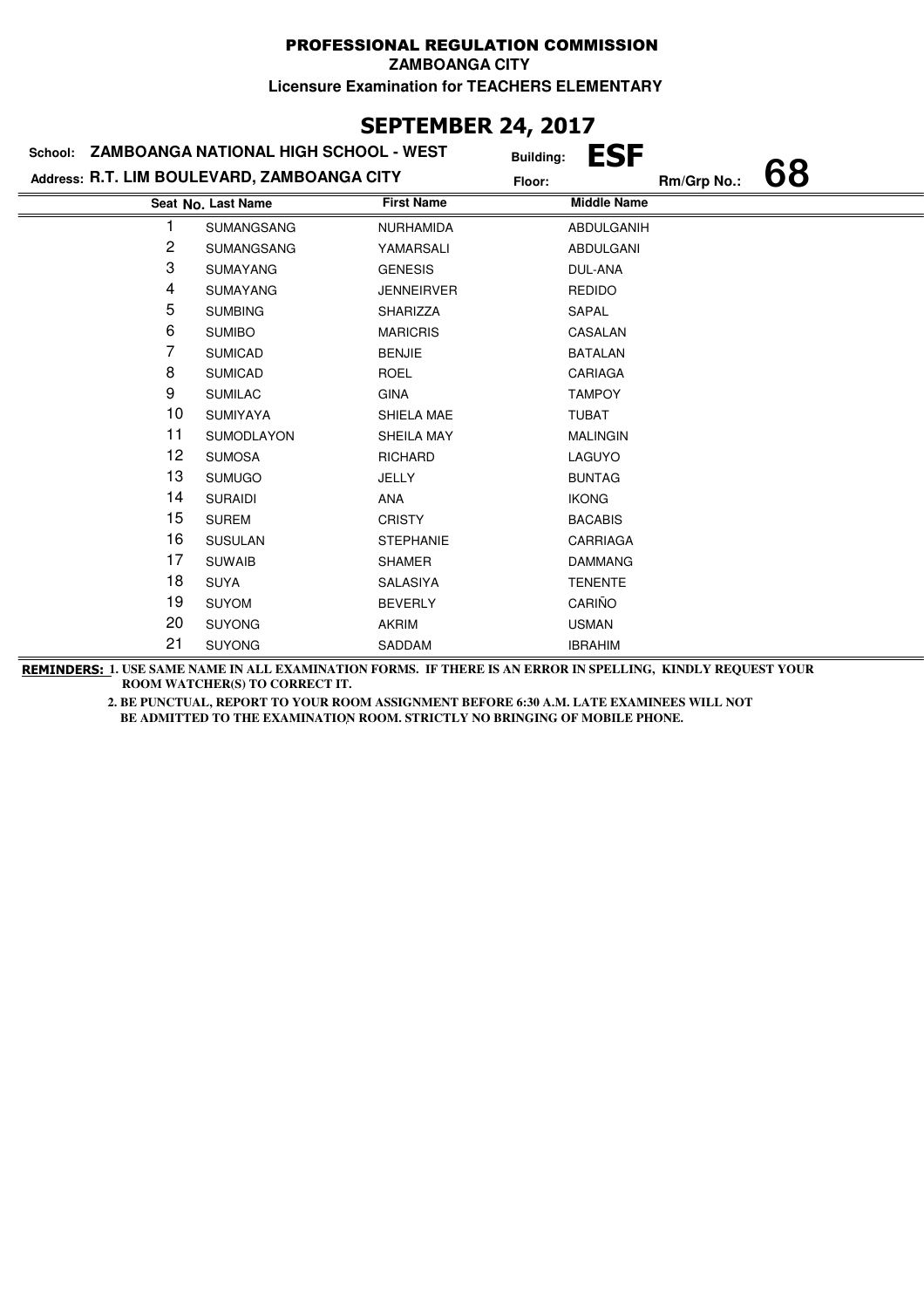**ZAMBOANGA CITY**

**Licensure Examination for TEACHERS ELEMENTARY**

# **SEPTEMBER 24, 2017**

| School: | <b>WESTERN MINDANAO STATE UNIVERSITY</b>      | <b>Building:</b>       | 'LA                |             |
|---------|-----------------------------------------------|------------------------|--------------------|-------------|
|         | Address: NORMAL RD, BALIWASAN, ZAMBOANGA CITY | Floor:                 |                    | Rm/Grp No.: |
|         | Seat No. Last Name                            | <b>First Name</b>      | <b>Middle Name</b> |             |
|         | <b>TAALAL</b>                                 | <b>HUDAIBIA</b>        | SADDAH             |             |
| 2       | <b>TAALAL</b>                                 | <b>RADSKA</b>          | <b>COPEL</b>       |             |
| 3       | <b>TAALIM</b>                                 | JEAN-ZORAIDA           | <b>BUSCADO</b>     |             |
| 4       | <b>TAAMON</b>                                 | RAWISA                 | ERALA              |             |
| 5       | <b>TABANAO</b>                                | <b>MARICEL</b>         | <b>ALDIANO</b>     |             |
| 6       | <b>TABARASA</b>                               | ABDULHAKIM             | <b>AKMAD</b>       |             |
| 7       | <b>TABE</b>                                   | <b>IVY JOY</b>         | <b>COANG</b>       |             |
| 8       | <b>TABILIRAN</b>                              | <b>KRYSTYL GAY</b>     | <b>PACHECO</b>     |             |
| 9       | <b>TABILISMA</b>                              | <b>CHERRYL</b>         | <b>MAMARIL</b>     |             |
| 10      | <b>TABON</b>                                  | <b>MARY DYLL</b>       | <b>VALLE</b>       |             |
| 11      | <b>TABUDDIN</b>                               | <b>RUSNA</b>           | <b>ANNI</b>        |             |
| 12      | <b>TACKONG</b>                                | <b>FATIMA REGINA</b>   | <b>MUSAHARI</b>    |             |
| 13      | <b>TADJAH</b>                                 | RADZMIL                | <b>TAWASIL</b>     |             |
| 14      | <b>TADJAI</b>                                 | SARIYA                 | <b>LIPAIE</b>      |             |
| 15      | <b>TADLAS</b>                                 | <b>ZENNY</b>           | AWITAN             |             |
| 16      | <b>TAGALOG</b>                                | <b>CHARITO OPHELIA</b> | LUNZAGA            |             |
| 17      | <b>TAGAYAN</b>                                | <b>FARIDA</b>          | <b>KINSANG</b>     |             |
| 18      | TAGAYAN                                       | <b>JUNIFAR</b>         | <b>UNSUNG</b>      |             |
| 19      | <b>TAGAYAN</b>                                | <b>SALIMIN</b>         | <b>KINSANG</b>     |             |
| 20      | <b>TAGHOY</b>                                 | <b>EMELY</b>           | <b>ESBER</b>       |             |

**REMINDERS: 1. USE SAME NAME IN ALL EXAMINATION FORMS. IF THERE IS AN ERROR IN SPELLING, KINDLY REQUEST YOUR ROOM WATCHER(S) TO CORRECT IT.**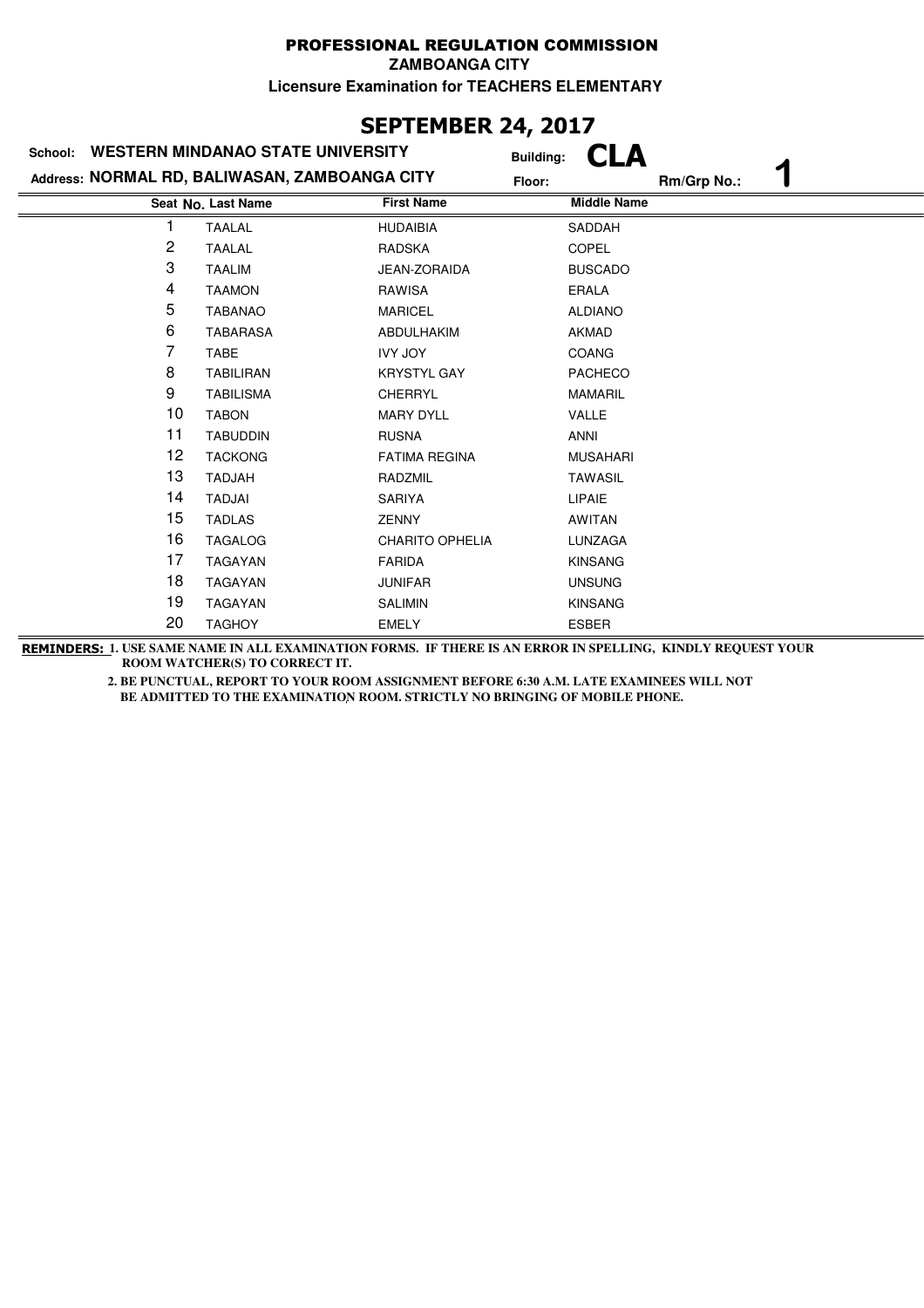**ZAMBOANGA CITY**

**Licensure Examination for TEACHERS ELEMENTARY**

# **SEPTEMBER 24, 2017**

| <b>WESTERN MINDANAO STATE UNIVERSITY</b><br>School: |                                               |                     | <b>Building:</b>   |
|-----------------------------------------------------|-----------------------------------------------|---------------------|--------------------|
|                                                     | Address: NORMAL RD, BALIWASAN, ZAMBOANGA CITY | Floor:              | 2<br>Rm/Grp No.:   |
|                                                     | Seat No. Last Name                            | <b>First Name</b>   | <b>Middle Name</b> |
|                                                     | <b>TAGLINAO</b>                               | <b>JEMARIE</b>      | LAGUITAN           |
| 2                                                   | <b>TAGOB</b>                                  | <b>JEFRE ROY</b>    | CATALBAS           |
| 3                                                   | <b>TAGUIAM</b>                                | <b>MARILYN</b>      | <b>SIRING</b>      |
| 4                                                   | <b>TAGUINOD</b>                               | <b>CYRILE</b>       | <b>MARASIGAN</b>   |
| 5                                                   | <b>TAGURA</b>                                 | <b>BETTY JEAN</b>   | <b>VISAYA</b>      |
| 6                                                   | <b>TAHA</b>                                   | AL-KHALID           | <b>ABDULHANI</b>   |
| 7                                                   | <b>TAHA</b>                                   | <b>FATIMA RIEDA</b> | <b>DELOS REYES</b> |
| 8                                                   | <b>TAHA</b>                                   | <b>NURJANNA</b>     | ABDULHANI          |
| 9                                                   | <b>TAHA</b>                                   | <b>RUAINA</b>       | <b>KASIM</b>       |
| 10                                                  | <b>TAHIL</b>                                  | AL-DHEMAR           | <b>IDJAS</b>       |
| 11                                                  | <b>TAHIL</b>                                  | <b>ALNAJIV</b>      | <b>TALIM</b>       |
| 12                                                  | <b>TAHIL</b>                                  | ANGELIE             | <b>SIGLOS</b>      |
| 13                                                  | <b>TAHIL</b>                                  | <b>FARHAIDA</b>     | ABDURAKMAN         |
| 14                                                  | <b>TAHIL</b>                                  | <b>JUMURA</b>       | <b>BARAHIM</b>     |
| 15                                                  | <b>TAHIL</b>                                  | <b>MIDZFAR</b>      | <b>USMAN</b>       |
| 16                                                  | <b>TAHIL</b>                                  | <b>MUHAIMIN</b>     | TAJI               |
| 17                                                  | <b>TAHIL</b>                                  | <b>PERSIA</b>       | QALBI              |
| 18                                                  | <b>TAHIL</b>                                  | <b>RUMAISHA</b>     | ABDURAKMAN         |
| 19                                                  | <b>TAHIL</b>                                  | SHER-AINA           | <b>BUHAWI</b>      |
| 20                                                  | <b>TAHIL</b>                                  | SHERMAHAL           | AMMAD              |

**REMINDERS: 1. USE SAME NAME IN ALL EXAMINATION FORMS. IF THERE IS AN ERROR IN SPELLING, KINDLY REQUEST YOUR ROOM WATCHER(S) TO CORRECT IT.**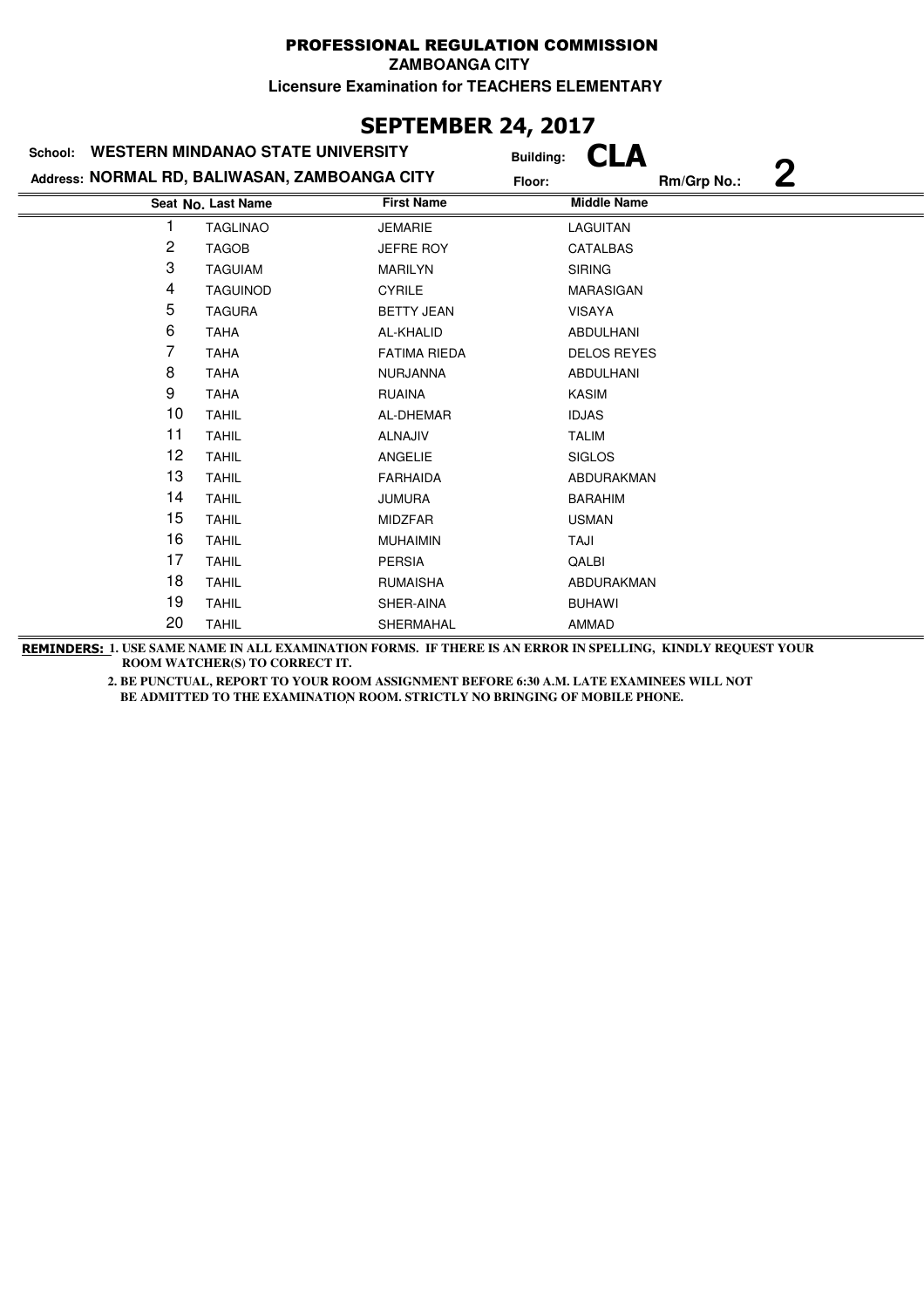**ZAMBOANGA CITY**

**Licensure Examination for TEACHERS ELEMENTARY**

# **SEPTEMBER 24, 2017**

| School:        | <b>WESTERN MINDANAO STATE UNIVERSITY</b>      | <b>Building:</b>  | CLA                |             |   |
|----------------|-----------------------------------------------|-------------------|--------------------|-------------|---|
|                | Address: NORMAL RD, BALIWASAN, ZAMBOANGA CITY | Floor:            |                    | Rm/Grp No.: | З |
|                | Seat No. Last Name                            | <b>First Name</b> | <b>Middle Name</b> |             |   |
|                | <b>TAHILUDDIN</b>                             | <b>FAIZA</b>      | DAYAN              |             |   |
| $\overline{c}$ | <b>TAHIR</b>                                  | <b>RIDUAN</b>     | <b>MUHIDDIN</b>    |             |   |
| 3              | <b>TAHIR</b>                                  | <b>SAKUR</b>      | SABDANI            |             |   |
| 4              | <b>TAHIR</b>                                  | SHALMAFIL         | <b>MEGO</b>        |             |   |
| 5              | <b>TAIB</b>                                   | KHADIZA           | <b>JAIN</b>        |             |   |
| 6              | <b>TAIB</b>                                   | <b>SOPHIA</b>     | <b>JAIN</b>        |             |   |
| 7              | TAJI                                          | <b>CARMEN</b>     | <b>DAHMAN</b>      |             |   |
| 8              | <b>TAJOS</b>                                  | <b>GERALDINE</b>  | <b>AUTIDA</b>      |             |   |
| 9              | <b>TAJUL</b>                                  | AL-FHASTRA        | SALIM              |             |   |
| 10             | <b>TAJUL</b>                                  | <b>NURHALYN</b>   | <b>ASDANG</b>      |             |   |
| 11             | <b>TAKAHAN</b>                                | <b>HERMALYN</b>   | <b>ISMAEL</b>      |             |   |
| 12             | <b>TAKBILANI</b>                              | <b>SADRIA</b>     | DAIYAN             |             |   |
| 13             | <b>TAKBIRUL</b>                               | MADJAMAL          | <b>BUDJALI</b>     |             |   |
| 14             | <b>TALABUDDIN</b>                             | <b>SUHARTO</b>    | <b>ABUHON</b>      |             |   |
| 15             | <b>TALADJIE</b>                               | <b>ERMALYN</b>    | ASID               |             |   |
| 16             | <b>TALAUGON</b>                               | <b>GENIE</b>      | <b>BOHOLST</b>     |             |   |
| 17             | <b>TALHATA</b>                                | LAYLA             | <b>AJABLI</b>      |             |   |
| 18             | <b>TALIB</b>                                  | <b>MAHADIL</b>    | <b>ABDULLA</b>     |             |   |
| 19             | <b>TALIB</b>                                  | <b>NURAISA</b>    | <b>BARBUN</b>      |             |   |
| 20             | <b>TALIB</b>                                  | <b>SHADA</b>      | <b>SALIM</b>       |             |   |

**REMINDERS: 1. USE SAME NAME IN ALL EXAMINATION FORMS. IF THERE IS AN ERROR IN SPELLING, KINDLY REQUEST YOUR ROOM WATCHER(S) TO CORRECT IT.**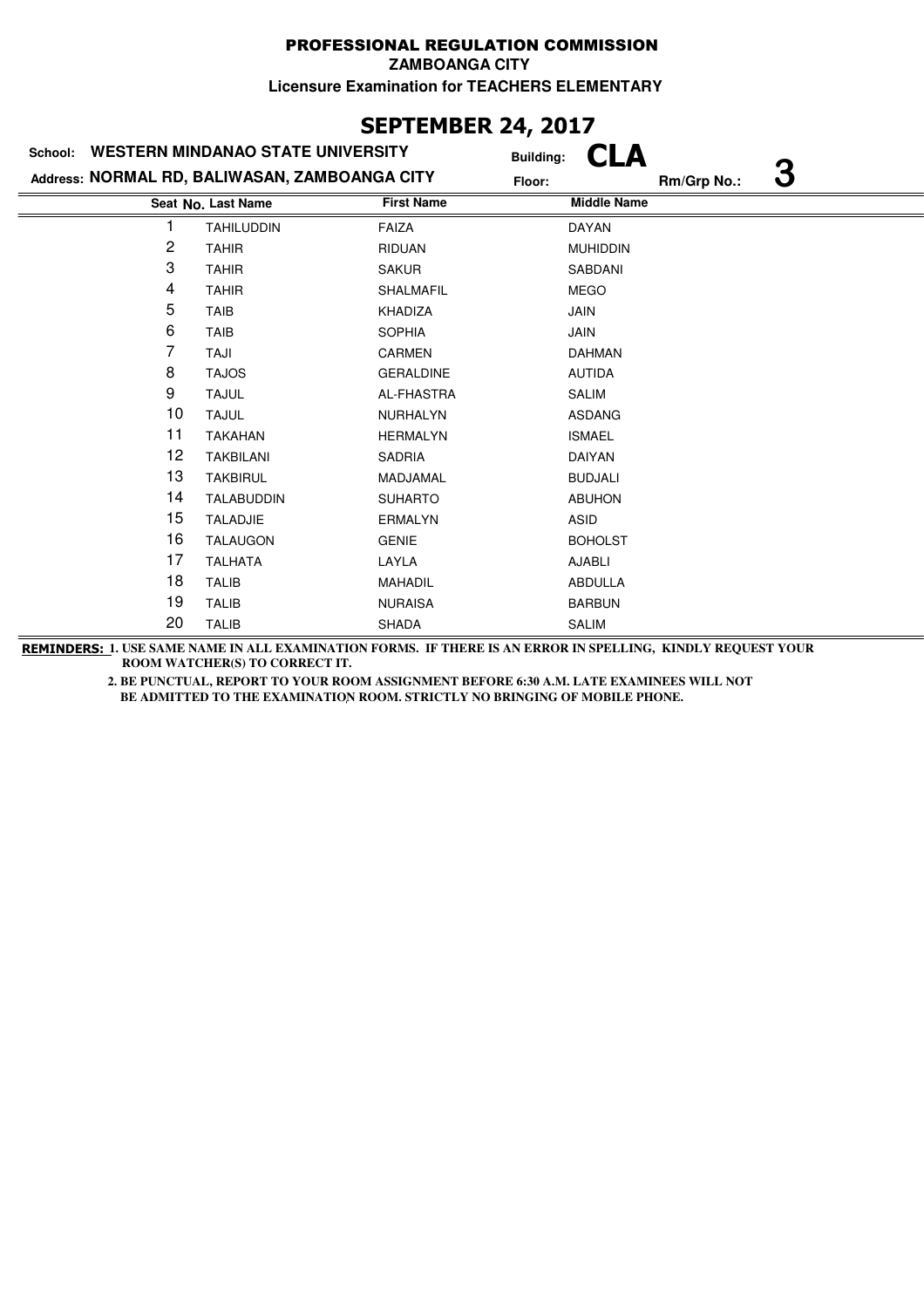**ZAMBOANGA CITY**

**Licensure Examination for TEACHERS ELEMENTARY**

# **SEPTEMBER 24, 2017**

| <b>WESTERN MINDANAO STATE UNIVERSITY</b><br>School: |                                               |                   | <b>Building:</b>   |             |  |
|-----------------------------------------------------|-----------------------------------------------|-------------------|--------------------|-------------|--|
|                                                     | Address: NORMAL RD, BALIWASAN, ZAMBOANGA CITY | Floor:            |                    | Rm/Grp No.: |  |
|                                                     | Seat No. Last Name                            | <b>First Name</b> | <b>Middle Name</b> |             |  |
|                                                     | <b>TALIB</b>                                  | <b>SHERHADA</b>   | <b>AUSAD</b>       |             |  |
| 2                                                   | <b>TALIKAN</b>                                | ZHERIDAN          | <b>ISKANDAL</b>    |             |  |
| 3                                                   | <b>TALISON</b>                                | <b>ELVIE</b>      | <b>PALISO</b>      |             |  |
| 4                                                   | <b>TALUDJOG</b>                               | <b>NAIDA</b>      | ABDURAHMAN         |             |  |
| 5                                                   | <b>TAMANO</b>                                 | <b>RADIYA</b>     | <b>ARAIN</b>       |             |  |
| 6                                                   | <b>TAMBAG</b>                                 | <b>CHARISH</b>    | SABANAL            |             |  |
| 7                                                   | <b>TAMBAG</b>                                 | <b>DULFA</b>      | SARDAN             |             |  |
| 8                                                   | <b>TAMISIN</b>                                | KAYZZANDRA ANN    | <b>FERNANDO</b>    |             |  |
| 9                                                   | <b>TAMMANG</b>                                | <b>ABDULGURUB</b> | <b>JAMIH</b>       |             |  |
| 10                                                  | <b>TAMPADONG</b>                              | <b>JULIET</b>     | <b>CONCEPCION</b>  |             |  |
| 11                                                  | <b>TAMPAKAN</b>                               | <b>DORNIS</b>     | JUL                |             |  |
| 12                                                  | <b>TAMPAKAN</b>                               | <b>YUZENDRA</b>   | <b>SAHALI</b>      |             |  |
| 13                                                  | <b>TAN</b>                                    | <b>CRISTINE</b>   | <b>ENAD</b>        |             |  |
| 14                                                  | <b>TAN</b>                                    | <b>ERNITITA</b>   | <b>ABDUL</b>       |             |  |
| 15                                                  | <b>TAN</b>                                    | MARY JOY          | <b>FELISILDA</b>   |             |  |
| 16                                                  | <b>TANAH</b>                                  | <b>HALDUMA</b>    | <b>IMLAN</b>       |             |  |
| 17                                                  | <b>TANDAIH</b>                                | <b>FATHMARIZA</b> | SARIOL             |             |  |
| 18                                                  | <b>TANDIH</b>                                 | <b>JARMAIDA</b>   | <b>HASSIM</b>      |             |  |
| 19                                                  | <b>TANDIH</b>                                 | KAIZER            | <b>ARRAJI</b>      |             |  |
| 20                                                  | <b>TANDING</b>                                | <b>ELITA</b>      | <b>ASALUL</b>      |             |  |

**REMINDERS: 1. USE SAME NAME IN ALL EXAMINATION FORMS. IF THERE IS AN ERROR IN SPELLING, KINDLY REQUEST YOUR ROOM WATCHER(S) TO CORRECT IT.**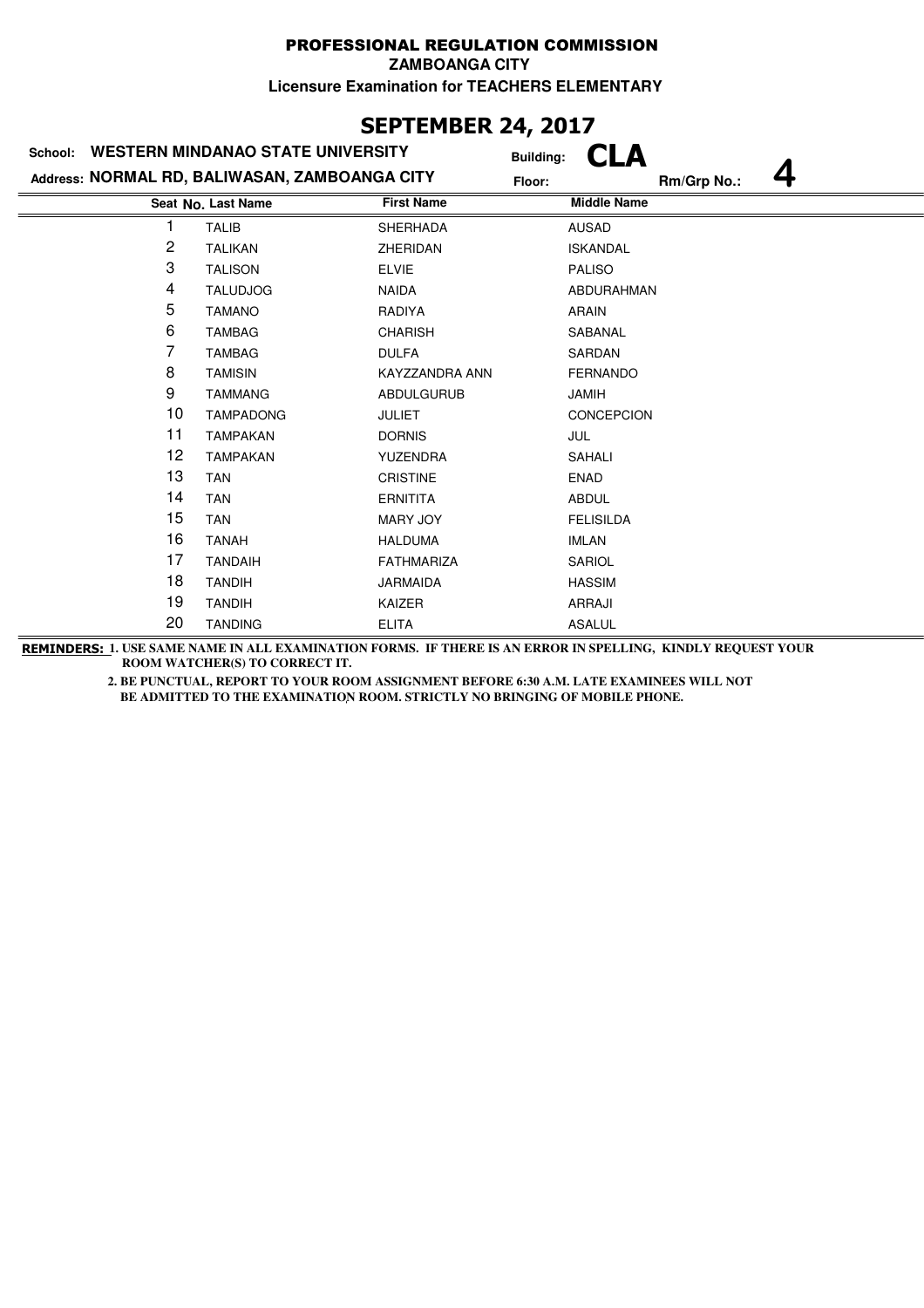**ZAMBOANGA CITY**

**Licensure Examination for TEACHERS ELEMENTARY**

# **SEPTEMBER 24, 2017**

| <b>WESTERN MINDANAO STATE UNIVERSITY</b><br>School: |                                               |                   | CLA<br><b>Building:</b> |                  |  |
|-----------------------------------------------------|-----------------------------------------------|-------------------|-------------------------|------------------|--|
|                                                     | Address: NORMAL RD, BALIWASAN, ZAMBOANGA CITY |                   | Floor:                  | 5<br>Rm/Grp No.: |  |
|                                                     | Seat No. Last Name                            | <b>First Name</b> | <b>Middle Name</b>      |                  |  |
|                                                     | <b>TANGING</b>                                | <b>DAYANARA</b>   | <b>TIAH</b>             |                  |  |
| 2                                                   | <b>TANGING</b>                                | <b>GERONIMA</b>   | <b>TINGUAN</b>          |                  |  |
| 3                                                   | <b>TANGING</b>                                | <b>RADEEM</b>     | <b>TINGUAN</b>          |                  |  |
| 4                                                   | <b>TANGKAPA</b>                               | <b>FAWJIA</b>     | <b>GUMANDING</b>        |                  |  |
| 5                                                   | <b>TANGKAPA</b>                               | <b>HERMA</b>      | PINAGAL                 |                  |  |
| 6                                                   | <b>TANI</b>                                   | <b>DARWISA</b>    | <b>AJAN</b>             |                  |  |
| 7                                                   | <b>TANIHUL</b>                                | EDZNALYN          | <b>HARUN</b>            |                  |  |
| 8                                                   | TANJI                                         | FATIMA-ADRIANA    | JAID                    |                  |  |
| 9                                                   | <b>TANJILI</b>                                | <b>NURHAINA</b>   | <b>ABDULMASIK</b>       |                  |  |
| 10                                                  | <b>TANJILIL</b>                               | <b>CARMINA</b>    | ABDURAJAK               |                  |  |
| 11                                                  | <b>TANJILIL</b>                               | <b>CAROLINA</b>   | ABDURAJAK               |                  |  |
| 12                                                  | <b>TANONG</b>                                 | RAIZA             | <b>JIHARAN</b>          |                  |  |
| 13                                                  | <b>TANTONG</b>                                | JUL-HARRY         | SAY-IN                  |                  |  |
| 14                                                  | <b>TANTUNG</b>                                | <b>FATMA-INA</b>  | <b>KAMINDAO</b>         |                  |  |
| 15                                                  | <b>TANTUNG</b>                                | NURFAHAD          | <b>JALAMPA</b>          |                  |  |
| 16                                                  | <b>TANTUNG</b>                                | <b>NURIATUL</b>   | <b>KAMINDAO</b>         |                  |  |
| 17                                                  | <b>TAPEENG</b>                                | <b>HARIJA</b>     | <b>BALILING</b>         |                  |  |
| 18                                                  | <b>TAPSI</b>                                  | <b>NADZMA</b>     | <b>BARIWA</b>           |                  |  |
| 19                                                  | <b>TAPSI</b>                                  | <b>PAKSA</b>      | LIMBAYAN                |                  |  |
| 20                                                  | <b>TAPSIRUN</b>                               | <b>ULWIYA</b>     | <b>MISTIRI</b>          |                  |  |

**REMINDERS: 1. USE SAME NAME IN ALL EXAMINATION FORMS. IF THERE IS AN ERROR IN SPELLING, KINDLY REQUEST YOUR ROOM WATCHER(S) TO CORRECT IT.**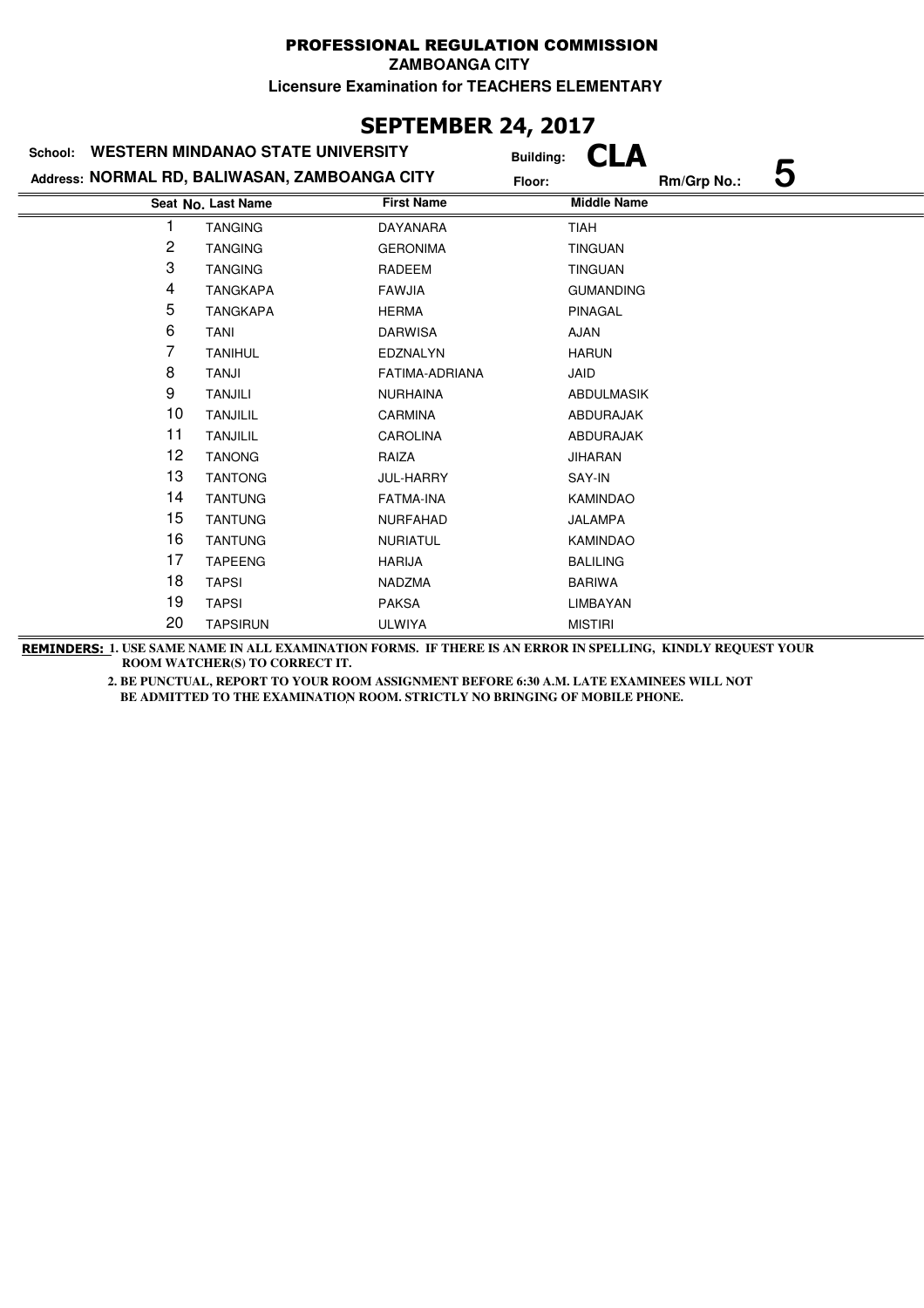**ZAMBOANGA CITY**

**Licensure Examination for TEACHERS ELEMENTARY**

# **SEPTEMBER 24, 2017**

| <b>WESTERN MINDANAO STATE UNIVERSITY</b><br>School: |                                               |                    | CLA<br><b>Building:</b> |
|-----------------------------------------------------|-----------------------------------------------|--------------------|-------------------------|
|                                                     | Address: NORMAL RD, BALIWASAN, ZAMBOANGA CITY | Floor:             | 6<br>Rm/Grp No.:        |
|                                                     | Seat No. Last Name                            | <b>First Name</b>  | <b>Middle Name</b>      |
|                                                     | <b>TARABASA</b>                               | <b>SATRA</b>       | <b>ABDULMAIN</b>        |
| 2                                                   | <b>TARADJI</b>                                | ALDEN              | TAJUWID                 |
| 3                                                   | <b>TARADJI</b>                                | <b>LORICIA</b>     | <b>ANNI</b>             |
| 4                                                   | <b>TARADJI</b>                                | <b>SHUAFIC</b>     | ANNI                    |
| 5                                                   | <b>TARAJI</b>                                 | <b>FERDAUZIA</b>   | <b>TAHASSAM</b>         |
| 6                                                   | <b>TARAJI</b>                                 | <b>TADZRIMAR</b>   | <b>TAHASSAM</b>         |
| 7                                                   | <b>TARAMMAN</b>                               | <b>NIRHADA</b>     | <b>NAJAR</b>            |
| 8                                                   | <b>TARIS</b>                                  | <b>JEYJOMAR</b>    | ABUHAJI                 |
| 9                                                   | <b>TARUNGAN</b>                               | <b>MARICEL</b>     | <b>BULLECER</b>         |
| 10                                                  | <b>TAUGIAG</b>                                | <b>JAIME JONES</b> | <b>LUMPAPAC</b>         |
| 11                                                  | <b>TAUGIAG</b>                                | <b>JOAN NERRY</b>  | <b>MUDJA</b>            |
| 12                                                  | <b>TAULAN</b>                                 | ANALYN             | SALI                    |
| 13                                                  | <b>TAWASIL</b>                                | <b>GEMAYEL</b>     | <b>ONG</b>              |
| 14                                                  | <b>TAWASIL</b>                                | <b>MIRZALIM</b>    | <b>ARAKAMA</b>          |
| 15                                                  | <b>TAWASIL</b>                                | <b>NUR-AISA</b>    | <b>UMAH</b>             |
| 16                                                  | <b>TAWASIL</b>                                | <b>NURMAIJA</b>    | ABDUHALIM               |
| 17                                                  | <b>TAY</b>                                    | <b>FAUZIA</b>      | LIM                     |
| 18                                                  | <b>TAYONG</b>                                 | ALNAJAR            | <b>ASDALA</b>           |
| 19                                                  | <b>TAYRUS</b>                                 | <b>MARY ANN</b>    | ASOY                    |
| 20                                                  | <b>TAÑADA</b>                                 | NADZMA             | <b>DAMMAN</b>           |

**REMINDERS: 1. USE SAME NAME IN ALL EXAMINATION FORMS. IF THERE IS AN ERROR IN SPELLING, KINDLY REQUEST YOUR ROOM WATCHER(S) TO CORRECT IT.**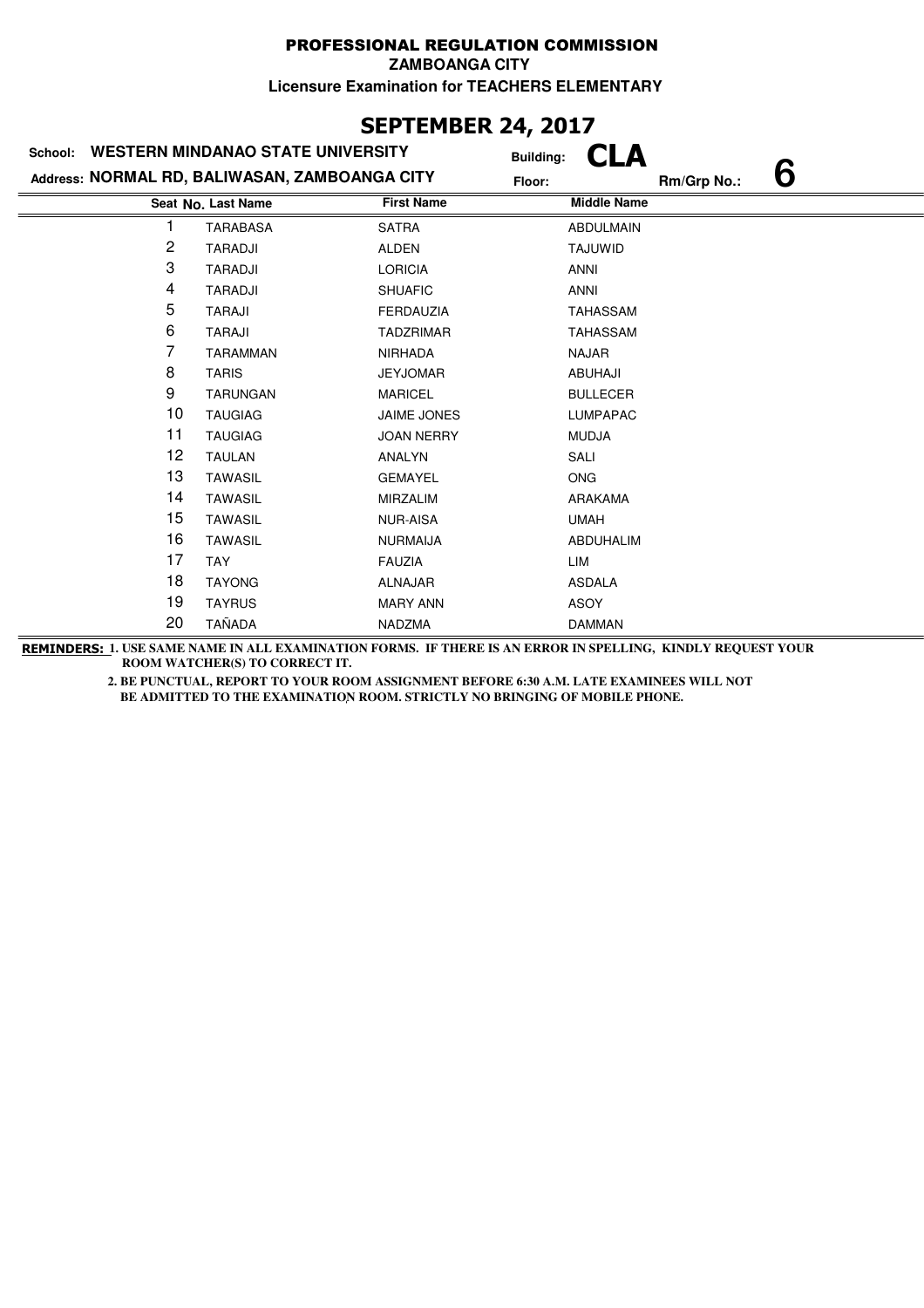**ZAMBOANGA CITY**

**Licensure Examination for TEACHERS ELEMENTARY**

# **SEPTEMBER 24, 2017**

| School: | <b>WESTERN MINDANAO STATE UNIVERSITY</b>      | <b>Building:</b>    | LA                 |             |  |
|---------|-----------------------------------------------|---------------------|--------------------|-------------|--|
|         | Address: NORMAL RD, BALIWASAN, ZAMBOANGA CITY | Floor:              |                    | Rm/Grp No.: |  |
|         | Seat No. Last Name                            | <b>First Name</b>   | <b>Middle Name</b> |             |  |
|         | <b>TELARMA</b>                                | <b>GENEPET</b>      | <b>ACABO</b>       |             |  |
| 2       | <b>TELOMPROS</b>                              | <b>MERY ANN</b>     | <b>BULANON</b>     |             |  |
| 3       | <b>TELOMPROS</b>                              | <b>RIC</b>          | CORNELIO           |             |  |
| 4       | <b>TEMPORADA</b>                              | <b>JENALYN</b>      | <b>AYONTING</b>    |             |  |
| 5       | <b>TENDERO</b>                                | <b>DIANE GAY</b>    | CANOY              |             |  |
| 6       | <b>TENDERO</b>                                | MAY                 | <b>CANOY</b>       |             |  |
| 7       | <b>TERO</b>                                   | <b>MELDY</b>        | <b>GALLETO</b>     |             |  |
| 8       | <b>TEVES</b>                                  | <b>JAMIE GRACE</b>  | LIM                |             |  |
| 9       | <b>TEYAB</b>                                  | <b>JUSTINE JULY</b> | <b>MOSQUEDA</b>    |             |  |
| 10      | <b>THOMAS</b>                                 | <b>NORMIDA</b>      | <b>GUAY</b>        |             |  |
| 11      | <b>THUCO</b>                                  | <b>EMELLIA</b>      | <b>MURIH</b>       |             |  |
| 12      | <b>TIALAN</b>                                 | <b>MYERNA</b>       | <b>LUCMAN</b>      |             |  |
| 13      | <b>TIBLAN</b>                                 | ADZMAN              | <b>HAPIE</b>       |             |  |
| 14      | <b>TIBLANI</b>                                | <b>ALZHAID</b>      | <b>GANIH</b>       |             |  |
| 15      | TIBLANI                                       | <b>NABIR</b>        | <b>ANTONIO</b>     |             |  |
| 16      | <b>TIGABANGSA</b>                             | <b>SITTI AISHA</b>  | MOHAMMAD JADI      |             |  |
| 17      | <b>TILAH</b>                                  | <b>ALNIJAR</b>      | <b>AHIRON</b>      |             |  |
| 18      | <b>TIMBASAL</b>                               | <b>NORMIE</b>       | <b>SOLIS</b>       |             |  |
| 19      | <b>TIMBASAL</b>                               | <b>RUHANA</b>       | <b>MAGAYON</b>     |             |  |
| 20      | <b>TIMBOSOL</b>                               | <b>MARAMBA</b>      | SAMSON             |             |  |
| 21      | <b>TIMOTEO</b>                                | <b>JOMALYN</b>      | <b>CASIPE</b>      |             |  |

**REMINDERS: 1. USE SAME NAME IN ALL EXAMINATION FORMS. IF THERE IS AN ERROR IN SPELLING, KINDLY REQUEST YOUR ROOM WATCHER(S) TO CORRECT IT.**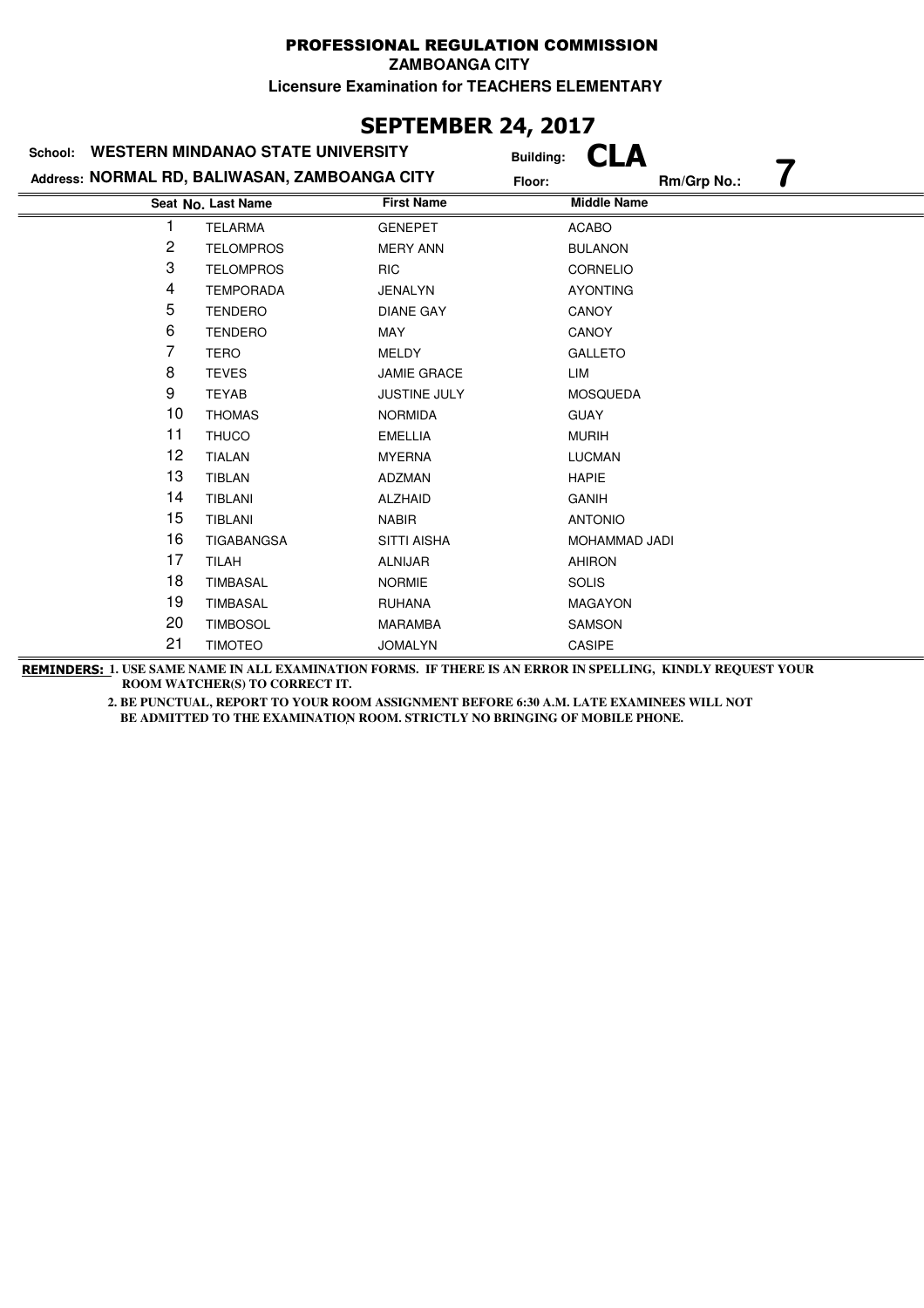**ZAMBOANGA CITY**

**Licensure Examination for TEACHERS ELEMENTARY**

# **SEPTEMBER 24, 2017**

| School:                                       | <b>WESTERN MINDANAO STATE UNIVERSITY</b> |                     | <b>Building:</b>   |             |   |  |
|-----------------------------------------------|------------------------------------------|---------------------|--------------------|-------------|---|--|
| Address: NORMAL RD, BALIWASAN, ZAMBOANGA CITY |                                          |                     | Floor:             | Rm/Grp No.: | 8 |  |
|                                               | Seat No. Last Name                       | <b>First Name</b>   | <b>Middle Name</b> |             |   |  |
|                                               | <b>TIMPAHAN</b>                          | SITTI NADIA RIZA    | <b>MAMMAH</b>      |             |   |  |
| 2                                             | <b>TIMTIM</b>                            | LAWRENCE            | <b>BIALE</b>       |             |   |  |
| 3                                             | <b>TIMTIM</b>                            | <b>MARILOU</b>      | <b>GUIDABEN</b>    |             |   |  |
| 4                                             | <b>TIMUAY</b>                            | <b>AHMAD FATHIE</b> | AHMAD              |             |   |  |
| 5                                             | <b>TINGAL</b>                            | <b>JOVIE</b>        | <b>RAMOS</b>       |             |   |  |
| 6                                             | <b>TINGKASAN</b>                         | AL-YASHIER          | ABDUHALIM          |             |   |  |
| 7                                             | <b>TINGKASAN</b>                         | ALFRINZKHAN         | <b>JULABSARA</b>   |             |   |  |
| 8                                             | <b>TINGKAY</b>                           | SAADA               | <b>ADEL</b>        |             |   |  |
| 9                                             | <b>TINGUHA</b>                           | REÑEL               | PEÑARANDA          |             |   |  |
| 10                                            | <b>TINGUHA</b>                           | <b>ROSIE</b>        | PEÑARANDA          |             |   |  |
| 11                                            | <b>TIPLAHAN</b>                          | <b>NURSIYA</b>      | <b>BANDAHALA</b>   |             |   |  |
| 12                                            | <b>TIPLANI</b>                           | AMAL                | <b>AMINUDDIN</b>   |             |   |  |
| 13                                            | <b>TIPLANI</b>                           | ANGEL GRACE         | <b>DAIMBA</b>      |             |   |  |
| 14                                            | <b>TIPUAN</b>                            | <b>LORILEI</b>      | ARELLANO           |             |   |  |
| 15                                            | <b>TITING</b>                            | <b>NURHUDA</b>      | <b>IKIRAM</b>      |             |   |  |
| 16                                            | <b>TITOM</b>                             | <b>MALONE</b>       | <b>ANCHEZ</b>      |             |   |  |
| 17                                            | <b>TITONG</b>                            | ALHANA              | <b>NURANI</b>      |             |   |  |
| 18                                            | <b>TITONG</b>                            | <b>NELSA</b>        | <b>NURANI</b>      |             |   |  |
| 19                                            | <b>TOBAK</b>                             | <b>JANENA</b>       | <b>MADJUNI</b>     |             |   |  |
| 20                                            | <b>TOBAK</b>                             | <b>NORMINA</b>      | <b>MADJUINI</b>    |             |   |  |
| 21                                            | <b>TOLEDO</b>                            | <b>SHEILA MARIE</b> | <b>RUIZ</b>        |             |   |  |
|                                               |                                          |                     |                    |             |   |  |

**REMINDERS: 1. USE SAME NAME IN ALL EXAMINATION FORMS. IF THERE IS AN ERROR IN SPELLING, KINDLY REQUEST YOUR ROOM WATCHER(S) TO CORRECT IT.**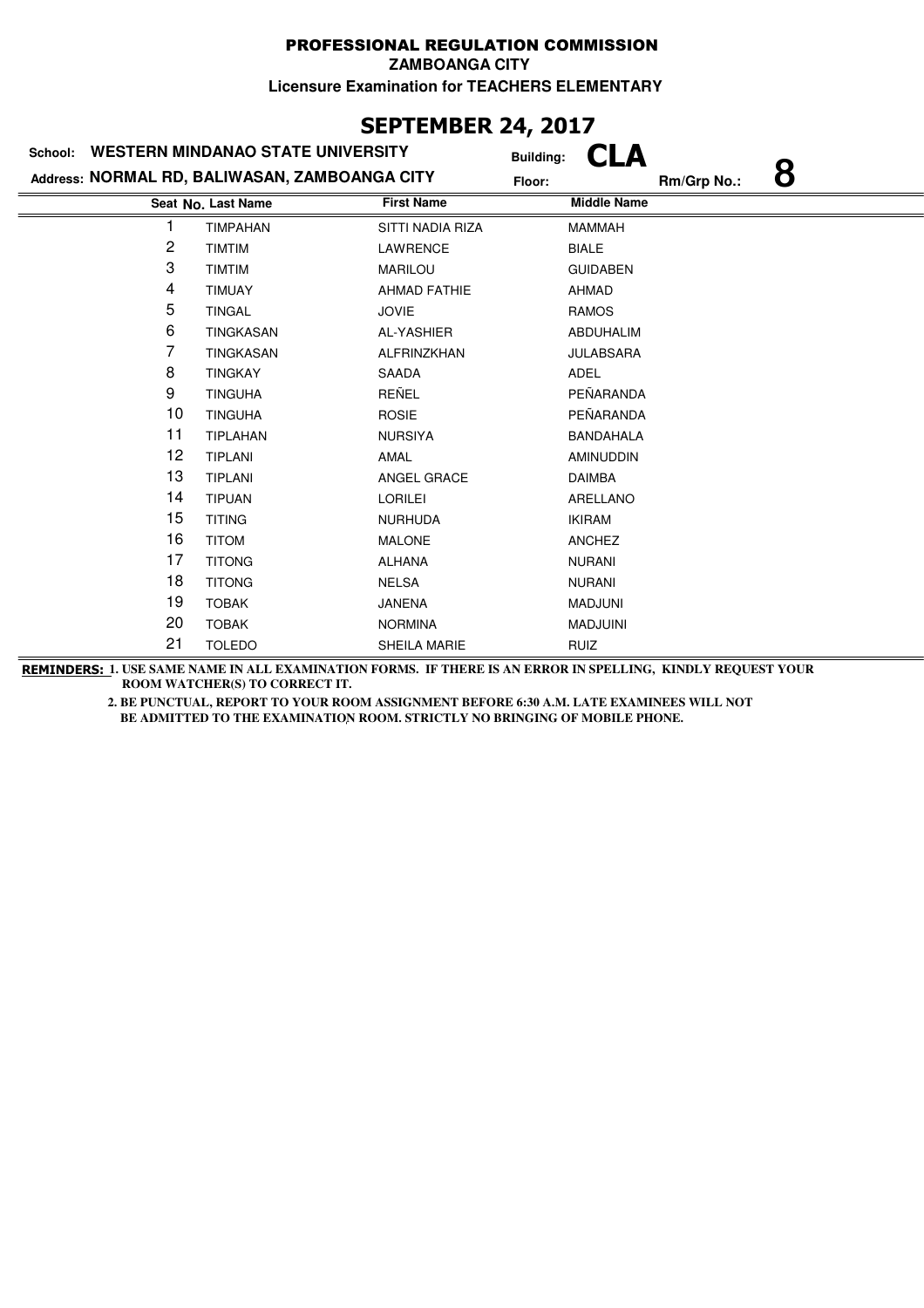#### PROFESSIONAL REGULATION COMMISSION **ZAMBOANGA CITY**

**Licensure Examination for TEACHERS ELEMENTARY**

## **SEPTEMBER 24, 2017**

| School:        | <b>WESTERN MINDANAO STATE UNIVERSITY</b>      | <b>Building:</b>     |                    |             |   |
|----------------|-----------------------------------------------|----------------------|--------------------|-------------|---|
|                | Address: NORMAL RD, BALIWASAN, ZAMBOANGA CITY | Floor:               |                    | Rm/Grp No.: | 9 |
|                | Seat No. Last Name                            | <b>First Name</b>    | <b>Middle Name</b> |             |   |
|                | <b>TOLORIO</b>                                | <b>EDELESA</b>       | <b>ABARQUES</b>    |             |   |
| $\overline{c}$ | <b>TOMBOC</b>                                 | <b>MERIAM</b>        | <b>AMING</b>       |             |   |
| 3              | <b>TOME</b>                                   | <b>APRILOVE</b>      | <b>CAIPANG</b>     |             |   |
| 4              | <b>TOMPONG</b>                                | <b>RONILO</b>        | <b>CURAMBAO</b>    |             |   |
| 5              | <b>TOQUERO</b>                                | <b>ROGELYN</b>       | <b>BICOY</b>       |             |   |
| 6              | <b>TOQUERO</b>                                | <b>ROGELYN</b>       | PATANGAN           |             |   |
| 7              | <b>TOREJAS</b>                                | KAYCEE MAE           | <b>GENENE</b>      |             |   |
| 8              | <b>TOREJAS</b>                                | <b>MARY GRACE</b>    | <b>PAMINI</b>      |             |   |
| 9              | <b>TOREJAS</b>                                | <b>MELANIE</b>       | <b>SERAFICA</b>    |             |   |
| 10             | <b>TORMIS</b>                                 | <b>ROXAN</b>         | <b>AUDITOR</b>     |             |   |
| 11             | <b>TORRE</b>                                  | <b>JESON</b>         | <b>MABELO</b>      |             |   |
| 12             | <b>TORRES</b>                                 | <b>MARIECRIS</b>     | <b>MORALES</b>     |             |   |
| 13             | <b>TORRES</b>                                 | <b>RHANA MARIE</b>   | LACAY              |             |   |
| 14             | <b>TORRES</b>                                 | <b>VERNADETH</b>     | <b>MARCIAL</b>     |             |   |
| 15             | <b>TORTAL</b>                                 | <b>MARVELOUS ACE</b> | <b>GEMINA</b>      |             |   |
| 16             | <b>TOTO</b>                                   | RADZHATA             | <b>INDALMANI</b>   |             |   |
| 17             | <b>TOTOH</b>                                  | <b>ANIDA</b>         | SALI               |             |   |
| 18             | <b>TOTOH</b>                                  | <b>VANESSA</b>       | <b>CAMING</b>      |             |   |
| 19             | <b>TRAGICO</b>                                | SHIELA MAY           | <b>CABIGONA</b>    |             |   |
| 20             | <b>TRENCHERA</b>                              | <b>BENHAR</b>        | SARAKIL            |             |   |
| 21             | <b>TRIAMBULO</b>                              | <b>JOHANNE MARIE</b> | <b>NAPIGKIT</b>    |             |   |

**REMINDERS: 1. USE SAME NAME IN ALL EXAMINATION FORMS. IF THERE IS AN ERROR IN SPELLING, KINDLY REQUEST YOUR ROOM WATCHER(S) TO CORRECT IT.**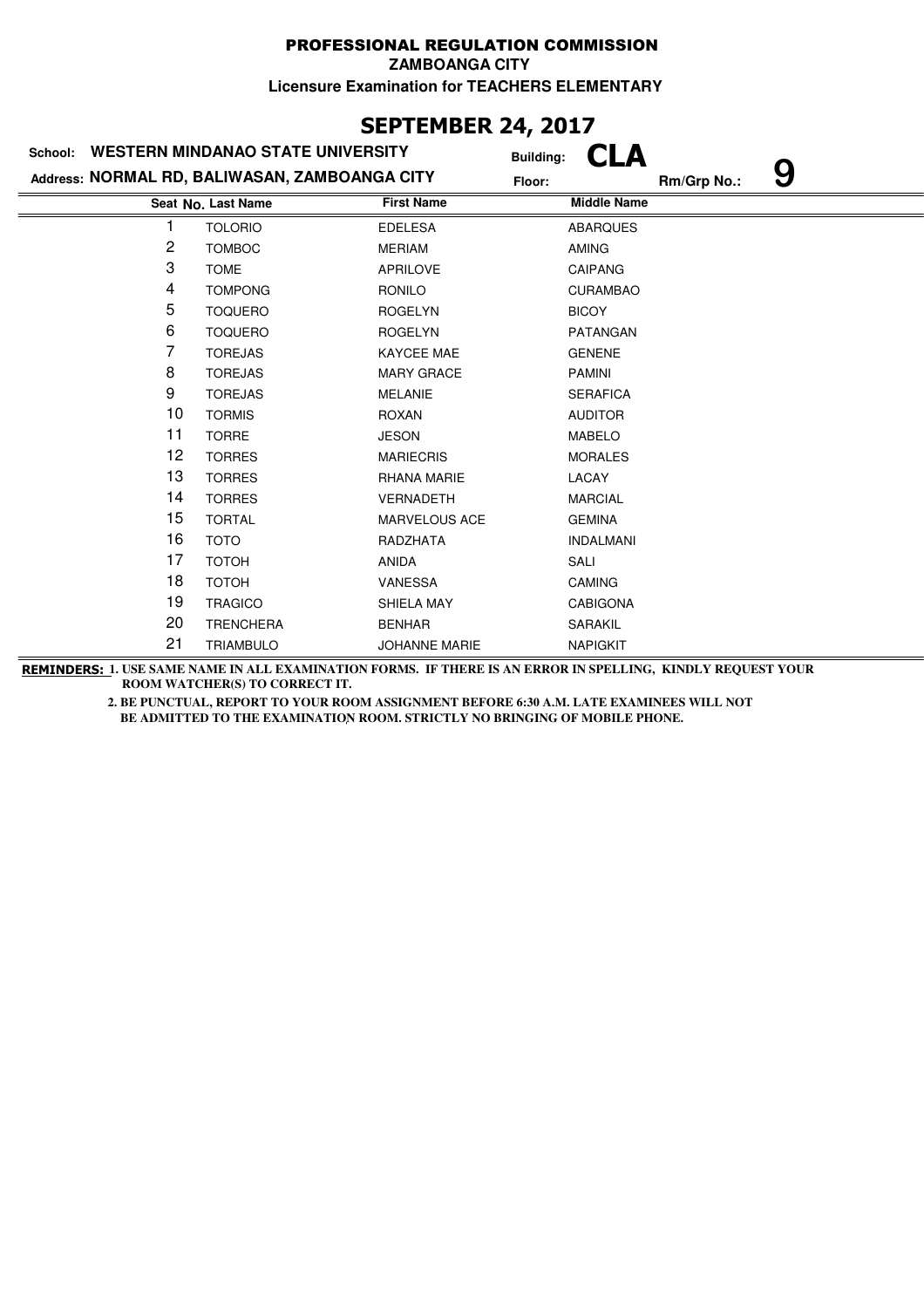**ZAMBOANGA CITY**

**Licensure Examination for TEACHERS ELEMENTARY**

### **SEPTEMBER 24, 2017**

| School: | <b>WESTERN MINDANAO STATE UNIVERSITY</b>      | <b>Building:</b>      |                    |             |    |
|---------|-----------------------------------------------|-----------------------|--------------------|-------------|----|
|         | Address: NORMAL RD, BALIWASAN, ZAMBOANGA CITY | Floor:                |                    | Rm/Grp No.: | 10 |
|         | Seat No. Last Name                            | <b>First Name</b>     | <b>Middle Name</b> |             |    |
|         | <b>TRIBUNALO</b>                              | <b>JELY</b>           | <b>SERAFICA</b>    |             |    |
| 2       | <b>TRILLANES</b>                              | <b>JOYLINE</b>        | <b>BOLENG</b>      |             |    |
| 3       | <b>TRINIDAD</b>                               | RHICA MAE             | <b>BAJADO</b>      |             |    |
| 4       | <b>TROPEZADO</b>                              | <b>ROXAN</b>          | <b>ALABAT</b>      |             |    |
| 5       | <b>TRUMATA</b>                                | <b>KARL</b>           | <b>BALINGIT</b>    |             |    |
| 6       | <b>TRUMATA</b>                                | <b>RICHELL</b>        | <b>MAGHANOY</b>    |             |    |
| 7       | <b>TUBALLA</b>                                | <b>EVANGELINE</b>     | AMPER              |             |    |
| 8       | <b>TUBIL</b>                                  | <b>DONNAH</b>         | <b>DINOROG</b>     |             |    |
| 9       | <b>TUBIL</b>                                  | LITZCEL               | <b>DELACRUZ</b>    |             |    |
| 10      | <b>TUBLE</b>                                  | <b>FLORENEL</b>       | <b>ROJAS</b>       |             |    |
| 11      | <b>TUBONGBANUA</b>                            | <b>NELFLOR</b>        | <b>BAROLO</b>      |             |    |
| 12      | <b>TUGADE</b>                                 | <b>JONALYN</b>        | <b>GADAYAN</b>     |             |    |
| 13      | <b>TUGNA</b>                                  | <b>EROLYN</b>         | <b>PANON</b>       |             |    |
| 14      | <b>TULIAO</b>                                 | <b>RHEALENE</b>       | <b>MERTALIA</b>    |             |    |
| 15      | <b>TULUNSAY</b>                               | ABELISA               | <b>ELIMINIO</b>    |             |    |
| 16      | <b>TUMBAIL</b>                                | AL-MUHAMER            | <b>BORONG</b>      |             |    |
| 17      | <b>TUMBAIL</b>                                | <b>MUNALYN</b>        | <b>BORONG</b>      |             |    |
| 18      | <b>TUNGUPON</b>                               | <b>FATIMAHJUBAIRA</b> | <b>ALDAM</b>       |             |    |
| 19      | <b>TUNTONG</b>                                | <b>SAKIRAWWA</b>      | <b>NASILIN</b>     |             |    |
| 20      | <b>TURABIN</b>                                | <b>JUMAHADIYA</b>     | <b>WAHAB</b>       |             |    |
| 21      | <b>TURNO</b>                                  | JUAN                  | <b>SUAN</b>        |             |    |

**REMINDERS: 1. USE SAME NAME IN ALL EXAMINATION FORMS. IF THERE IS AN ERROR IN SPELLING, KINDLY REQUEST YOUR ROOM WATCHER(S) TO CORRECT IT.**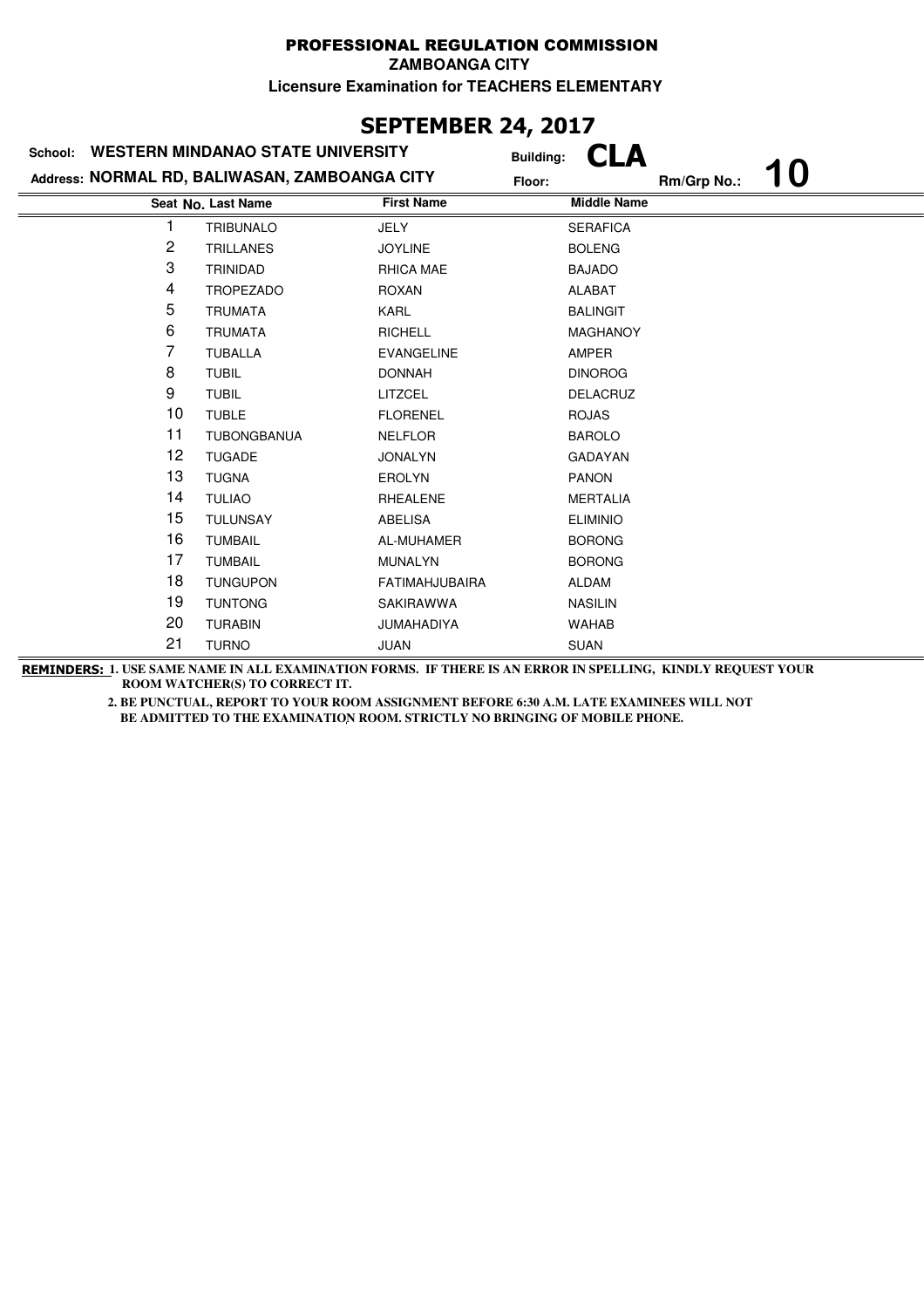**ZAMBOANGA CITY**

**Licensure Examination for TEACHERS ELEMENTARY**

# **SEPTEMBER 24, 2017**

| School: | <b>WESTERN MINDANAO STATE UNIVERSITY</b>      | <b>Building:</b>     |                    |             |  |
|---------|-----------------------------------------------|----------------------|--------------------|-------------|--|
|         | Address: NORMAL RD, BALIWASAN, ZAMBOANGA CITY | Floor:               |                    | Rm/Grp No.: |  |
|         | Seat No. Last Name                            | <b>First Name</b>    | <b>Middle Name</b> |             |  |
|         | <b>TURNO</b>                                  | <b>NERISSA</b>       | <b>BALAGOT</b>     |             |  |
| 2       | <b>TURONG</b>                                 | SAWIDA               | <b>MALIK</b>       |             |  |
| 3       | <b>TURUJAUN</b>                               | <b>DAMUNA</b>        | <b>TIMBOSOL</b>    |             |  |
| 4       | <b>TUSAY</b>                                  | <b>SENAIMA</b>       | SAIDDI             |             |  |
| 5       | <b>TUTOR</b>                                  | <b>EVELYN</b>        | <b>MOHAMMAD</b>    |             |  |
| 6       | <b>TUTUAN</b>                                 | <b>SAPIA</b>         | <b>SUA</b>         |             |  |
| 7       | <b>TUÑACAO</b>                                | <b>MYLEEN</b>        | <b>MISAMIS</b>     |             |  |
| 8       | <b>UBALDE</b>                                 | RAY-JAY              | <b>MOORE</b>       |             |  |
| 9       | <b>UBAY</b>                                   | <b>JEANNE</b>        | <b>BACALSO</b>     |             |  |
| 10      | <b>UBBIN</b>                                  | ALNIDZRA             | <b>HAJAN</b>       |             |  |
| 11      | <b>UCAB</b>                                   | <b>MARDYLL FRITZ</b> | SIONOMIO           |             |  |
| 12      | <b>UDDIN</b>                                  | AL-MAHAL             | <b>PAWAKI</b>      |             |  |
| 13      | <b>UDDIN</b>                                  | <b>ALGIBRAN</b>      | <b>MARAJAN</b>     |             |  |
| 14      | <b>UDDIN</b>                                  | JULIA                | <b>PAWAKI</b>      |             |  |
| 15      | <b>UDDIN</b>                                  | <b>MOHAMMAD SAUD</b> | <b>KARUN</b>       |             |  |
| 16      | <b>UDDIN</b>                                  | <b>MUDZNA</b>        | <b>BASIRUDDIN</b>  |             |  |
| 17      | <b>UDDIN</b>                                  | <b>MUIN</b>          | <b>AMING</b>       |             |  |
| 18      | <b>UDING</b>                                  | <b>MARHAMA</b>       | ABDURAHMAN         |             |  |
| 19      | <b>UDING</b>                                  | PHYRVI-IN            | <b>HASSAN</b>      |             |  |
| 20      | <b>UGATES</b>                                 | <b>ARVIE N-DAY</b>   | SALGARINO          |             |  |
| 21      | <b>UGSOK</b>                                  | <b>EVELYN</b>        | <b>SARONA</b>      |             |  |
|         |                                               |                      |                    |             |  |

**REMINDERS: 1. USE SAME NAME IN ALL EXAMINATION FORMS. IF THERE IS AN ERROR IN SPELLING, KINDLY REQUEST YOUR ROOM WATCHER(S) TO CORRECT IT.**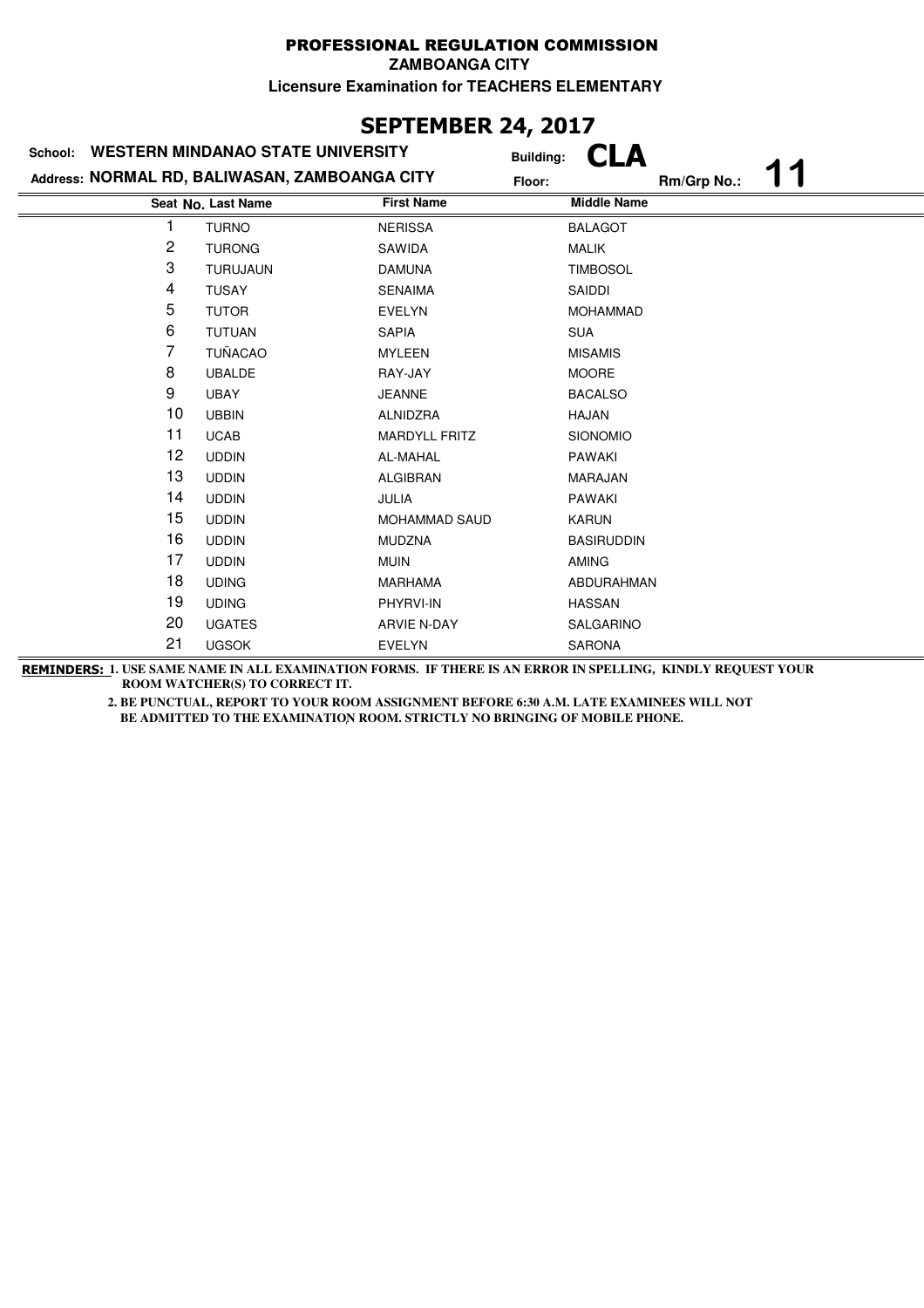**ZAMBOANGA CITY**

**Licensure Examination for TEACHERS ELEMENTARY**

### **SEPTEMBER 24, 2017**

| School: | <b>WESTERN MINDANAO STATE UNIVERSITY</b>      | <b>Building:</b>  |                    |             |    |
|---------|-----------------------------------------------|-------------------|--------------------|-------------|----|
|         | Address: NORMAL RD, BALIWASAN, ZAMBOANGA CITY | Floor:            |                    | Rm/Grp No.: | 12 |
|         | Seat No. Last Name                            | <b>First Name</b> | <b>Middle Name</b> |             |    |
| 1       | ULA                                           | <b>AIRISA</b>     | <b>DULAHIM</b>     |             |    |
| 2       | <b>ULAMA</b>                                  | AMALIA            | ASIM               |             |    |
| 3       | <b>ULAMA</b>                                  | <b>ELWINA</b>     | ASAAD              |             |    |
| 4       | <b>ULAMA</b>                                  | SITTI RAFIDHA     | ASIM               |             |    |
| 5       | <b>ULLA</b>                                   | <b>LYDIAN</b>     | <b>AMIRUL</b>      |             |    |
| 6       | <b>ULLAH</b>                                  | <b>KATHRYN</b>    | <b>MAHARAIL</b>    |             |    |
| 7       | <b>ULLASARI</b>                               | <b>GREZALYN</b>   | <b>SITIN</b>       |             |    |
| 8       | <b>ULLING</b>                                 | <b>DULMI</b>      | <b>ASANJI</b>      |             |    |
| 9       | <b>ULLOK</b>                                  | <b>RAQUISA</b>    | ABUBAKAR           |             |    |
| 10      | <b>ULLONG</b>                                 | <b>PALMA</b>      | <b>HARADJI</b>     |             |    |
| 11      | <b>ULOD</b>                                   | AL-ASRAF          | <b>MURIH</b>       |             |    |
| 12      | <b>UMABONG</b>                                | <b>MEQDHAD</b>    | <b>UDDIN</b>       |             |    |
| 13      | <b>UMAL</b>                                   | AL-MUZEEL         | <b>MANGOMA</b>     |             |    |
| 14      | <b>UMBAC</b>                                  | <b>LORNA</b>      | <b>BANJAR</b>      |             |    |
| 15      | <b>UMBAK</b>                                  | <b>CHARITY</b>    | <b>SAHID</b>       |             |    |
| 16      | <b>UMBAT</b>                                  | <b>ABRASIL</b>    | <b>AMING</b>       |             |    |
| 17      | <b>UMDA</b>                                   | <b>RAFCA</b>      | <b>BALUAN</b>      |             |    |
| 18      | <b>UMMAL</b>                                  | <b>ALPAIDA</b>    | <b>TADDA</b>       |             |    |
| 19      | <b>UMMAL</b>                                  | <b>NURANA</b>     | <b>GADJALI</b>     |             |    |
| 20      | <b>UMMAT</b>                                  | <b>MUSTAPA</b>    | <b>ALAWI</b>       |             |    |
| 21      | <b>UNABIA</b>                                 | <b>CAROLINE</b>   | <b>OLIVA</b>       |             |    |

**REMINDERS: 1. USE SAME NAME IN ALL EXAMINATION FORMS. IF THERE IS AN ERROR IN SPELLING, KINDLY REQUEST YOUR ROOM WATCHER(S) TO CORRECT IT.**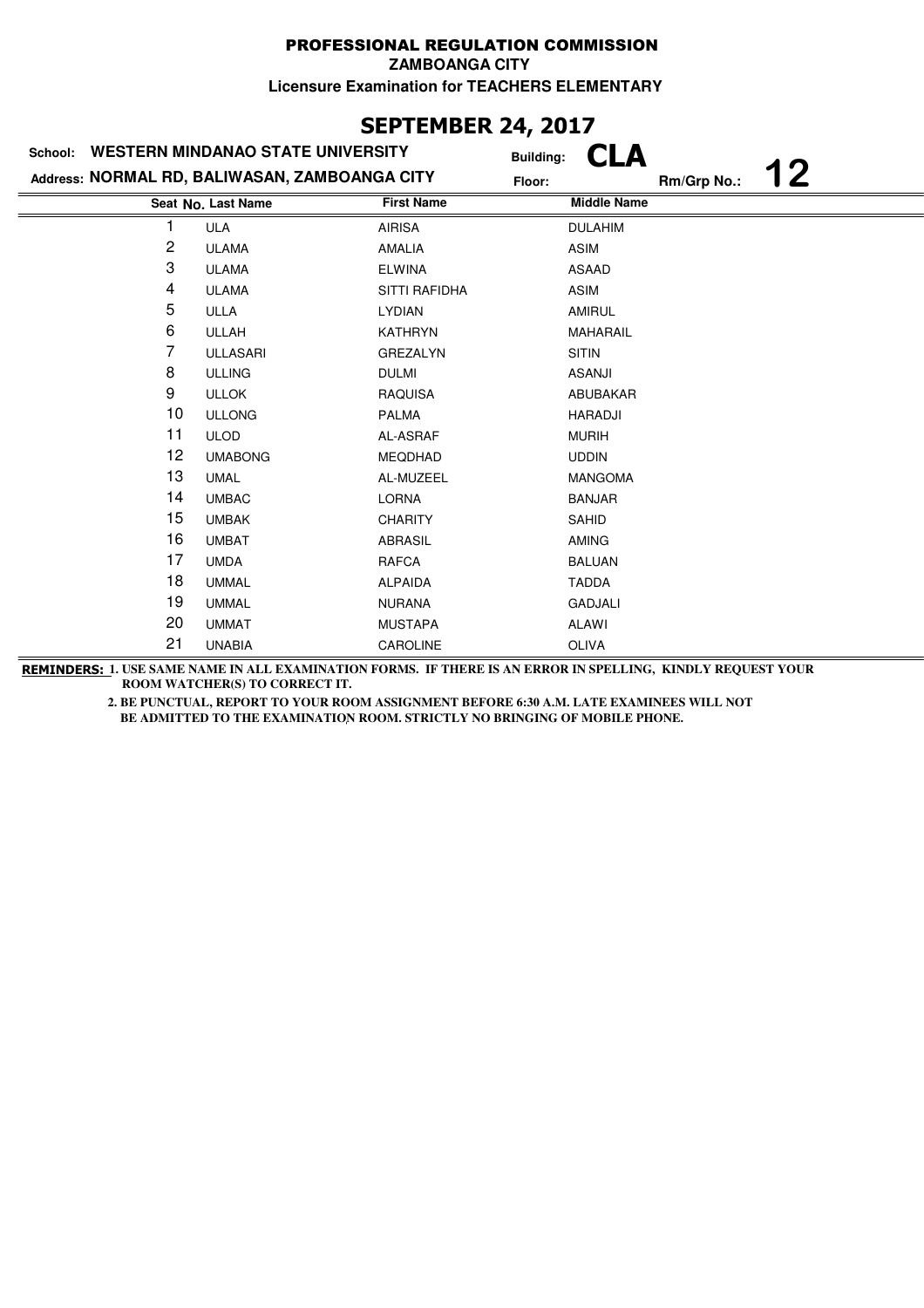**ZAMBOANGA CITY**

**Licensure Examination for TEACHERS ELEMENTARY**

### **SEPTEMBER 24, 2017**

| School:        | <b>WESTERN MINDANAO STATE UNIVERSITY</b>      | <b>Building:</b>  |                    |             |    |
|----------------|-----------------------------------------------|-------------------|--------------------|-------------|----|
|                | Address: NORMAL RD, BALIWASAN, ZAMBOANGA CITY | Floor:            |                    | Rm/Grp No.: | 13 |
|                | Seat No. Last Name                            | <b>First Name</b> | <b>Middle Name</b> |             |    |
|                | <b>UNAID</b>                                  | RAHAYU            | <b>JUDAIN</b>      |             |    |
| $\overline{c}$ | <b>UNDIN</b>                                  | <b>JERMALINA</b>  | <b>JAMASALI</b>    |             |    |
| 3              | <b>UNDIN</b>                                  | <b>KIMAR</b>      | <b>KALAM</b>       |             |    |
| 4              | <b>UNDIN</b>                                  | <b>LERMA</b>      | <b>HALING</b>      |             |    |
| 5              | <b>UNDIN</b>                                  | <b>WARNA</b>      | <b>HALING</b>      |             |    |
| 6              | <b>UNDING</b>                                 | <b>ALMALYN</b>    | <b>MARJUKIN</b>    |             |    |
| 7              | <b>UNDING</b>                                 | <b>DOMING</b>     | <b>BATUTO</b>      |             |    |
| 8              | <b>UNDING</b>                                 | <b>HELEN</b>      | JALALI             |             |    |
| 9              | <b>UNDING</b>                                 | <b>JULIET</b>     | <b>BENTULAN</b>    |             |    |
| 10             | <b>UNDING</b>                                 | <b>NURHIMA</b>    | ARADDI             |             |    |
| 11             | <b>UNDING</b>                                 | SARAH             | VILLANEZA          |             |    |
| 12             | <b>UNDOLAG</b>                                | <b>TEOFILO JR</b> | ALAS-AS            |             |    |
| 13             | <b>UNOK</b>                                   | <b>JAYMAR</b>     | <b>MANDAIN</b>     |             |    |
| 14             | <b>UNOTAN</b>                                 | <b>FARHANA</b>    | <b>ALIPARA</b>     |             |    |
| 15             | <b>UNSON</b>                                  | <b>GIGI ROSE</b>  | <b>GATTOC</b>      |             |    |
| 16             | <b>URBODA</b>                                 | <b>JESSICA</b>    | <b>CANTUTAY</b>    |             |    |
| 17             | <b>URO</b>                                    | <b>MARIEJOIE</b>  | <b>LUBIANO</b>     |             |    |
| 18             | <b>USMAN</b>                                  | ABDULKALAM        | ABBANG             |             |    |
| 19             | <b>USMAN</b>                                  | <b>ADZMIR</b>     | <b>ELIAS</b>       |             |    |
| 20             | <b>USMAN</b>                                  | <b>AHMADSHA</b>   | LU                 |             |    |
| 21             | <b>USMAN</b>                                  | <b>AIDA</b>       | <b>TAPSIL</b>      |             |    |

**REMINDERS: 1. USE SAME NAME IN ALL EXAMINATION FORMS. IF THERE IS AN ERROR IN SPELLING, KINDLY REQUEST YOUR ROOM WATCHER(S) TO CORRECT IT.**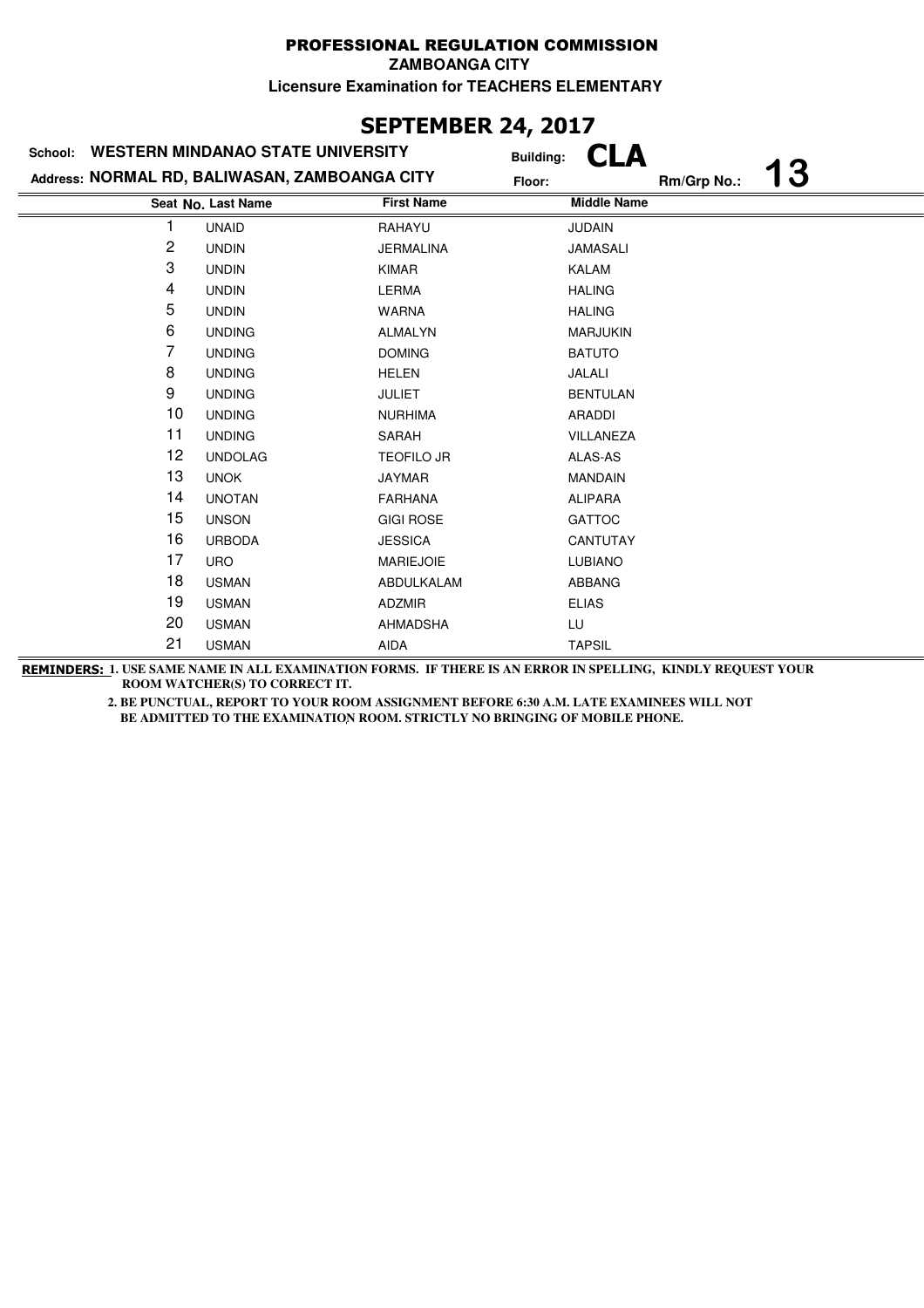#### PROFESSIONAL REGULATION COMMISSION **ZAMBOANGA CITY**

**Licensure Examination for TEACHERS ELEMENTARY**

### **SEPTEMBER 24, 2017**

| School: | <b>WESTERN MINDANAO STATE UNIVERSITY</b>      | <b>Building:</b>  |                    |
|---------|-----------------------------------------------|-------------------|--------------------|
|         | Address: NORMAL RD, BALIWASAN, ZAMBOANGA CITY | Floor:            | 4<br>Rm/Grp No.:   |
|         | Seat No. Last Name                            | <b>First Name</b> | <b>Middle Name</b> |
|         | <b>USMAN</b>                                  | AL-RASID          | SAPIE              |
| 2       | <b>USMAN</b>                                  | <b>ALNIHADA</b>   | ALVAREZ            |
| 3       | <b>USMAN</b>                                  | <b>AMIRA</b>      | <b>MANSUL</b>      |
| 4       | <b>USMAN</b>                                  | <b>ANGELICA</b>   | <b>HALISAN</b>     |
| 5       | <b>USMAN</b>                                  | ANNA-LUNA         | <b>HALISAN</b>     |
| 6       | <b>USMAN</b>                                  | <b>BAINUN</b>     | <b>JUHAIRA</b>     |
| 7       | <b>USMAN</b>                                  | ERIKA CLARICE     | <b>GAMBALAN</b>    |
| 8       | <b>USMAN</b>                                  | <b>FATIMA</b>     | <b>HARUN</b>       |
| 9       | <b>USMAN</b>                                  | <b>FERSIA</b>     | <b>SARIPUDDIN</b>  |
| 10      | <b>USMAN</b>                                  | <b>HUDZMA</b>     | <b>KOHONG</b>      |
| 11      | <b>USMAN</b>                                  | <b>IDANG</b>      | ADJALUDDIN         |
| 12      | <b>USMAN</b>                                  | <b>ISTINA</b>     | ARIP               |
| 13      | <b>USMAN</b>                                  | <b>JAINAB</b>     | <b>HADJULA</b>     |
| 14      | <b>USMAN</b>                                  | <b>JARSIER</b>    | <b>BALADJI</b>     |
| 15      | <b>USMAN</b>                                  | <b>JARSUM</b>     | <b>MATLIH</b>      |
| 16      | <b>USMAN</b>                                  | <b>JUL-ASIRI</b>  | KABI               |
| 17      | <b>USMAN</b>                                  | JUMHAILA          | SAPIE              |
| 18      | <b>USMAN</b>                                  | <b>JUNNETA</b>    | <b>BULLANG</b>     |
| 19      | <b>USMAN</b>                                  | <b>MARA</b>       | <b>ANDUNG</b>      |
| 20      | <b>USMAN</b>                                  | <b>MERSALYN</b>   | JAWAD              |
| 21      | <b>USMAN</b>                                  | <b>MISBA</b>      | JALIL              |

**REMINDERS: 1. USE SAME NAME IN ALL EXAMINATION FORMS. IF THERE IS AN ERROR IN SPELLING, KINDLY REQUEST YOUR ROOM WATCHER(S) TO CORRECT IT.**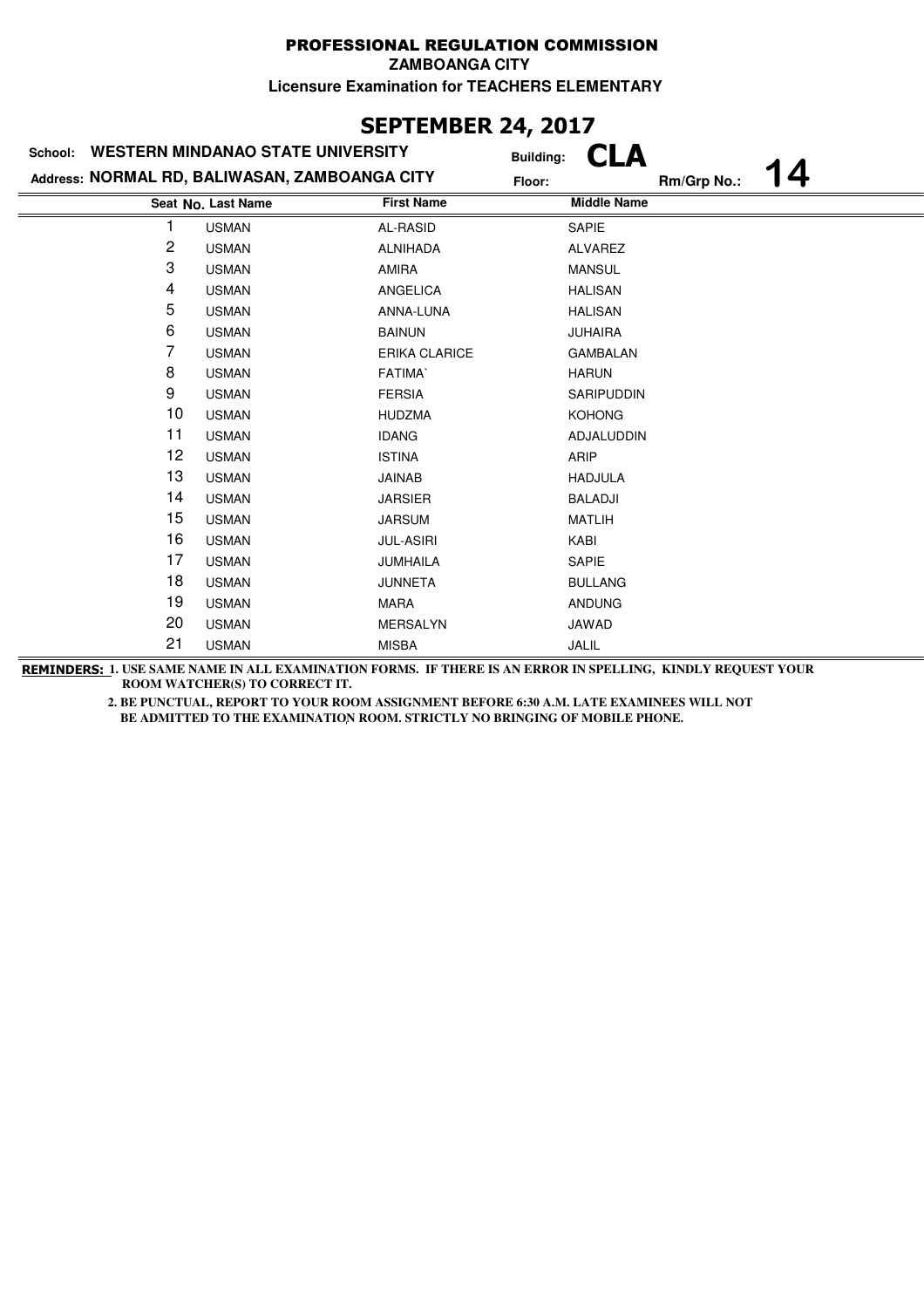**ZAMBOANGA CITY**

**Licensure Examination for TEACHERS ELEMENTARY**

### **SEPTEMBER 24, 2017**

| <b>WESTERN MINDANAO STATE UNIVERSITY</b><br>School: |                                               |                   | <b>Building:</b>   |             |    |
|-----------------------------------------------------|-----------------------------------------------|-------------------|--------------------|-------------|----|
|                                                     | Address: NORMAL RD, BALIWASAN, ZAMBOANGA CITY | Floor:            |                    | Rm/Grp No.: | 15 |
|                                                     | Seat No. Last Name                            | <b>First Name</b> | <b>Middle Name</b> |             |    |
|                                                     | <b>USMAN</b>                                  | <b>NASURMA</b>    | <b>PATTA</b>       |             |    |
| 2                                                   | <b>USMAN</b>                                  | <b>NIHAR</b>      | <b>BANDAHALA</b>   |             |    |
| 3                                                   | <b>USMAN</b>                                  | <b>NORMADIA</b>   | <b>MISUARI</b>     |             |    |
| 4                                                   | <b>USMAN</b>                                  | <b>NORMALYN</b>   | <b>TEO</b>         |             |    |
| 5                                                   | <b>USMAN</b>                                  | <b>PERUSA</b>     | <b>SAKILI</b>      |             |    |
| 6                                                   | <b>USMAN</b>                                  | <b>PURAIDA</b>    | CAPUNOL            |             |    |
| 7                                                   | <b>USMAN</b>                                  | RAHIMA            | <b>AMILUDDIN</b>   |             |    |
| 8                                                   | <b>USMAN</b>                                  | <b>RASHNIEL</b>   | <b>NAJAR</b>       |             |    |
| 9                                                   | <b>USMAN</b>                                  | <b>RODELYN</b>    | SANSON             |             |    |
| 10                                                  | <b>USMAN</b>                                  | <b>RUFINA</b>     | <b>SAKILI</b>      |             |    |
| 11                                                  | <b>USMAN</b>                                  | <b>RUHINA</b>     | <b>MOHAMMAD</b>    |             |    |
| 12                                                  | <b>USMAN</b>                                  | SADDAM            | <b>MADJALIS</b>    |             |    |
| 13                                                  | <b>USMAN</b>                                  | <b>SAHIMA</b>     | <b>MOHAMMAD</b>    |             |    |
| 14                                                  | <b>USMAN</b>                                  | <b>SAMLIYA</b>    | JAWAD              |             |    |
| 15                                                  | <b>USMAN</b>                                  | <b>SARKIYA</b>    | SERAJAL            |             |    |
| 16                                                  | <b>USMAN</b>                                  | <b>SATRA</b>      | <b>PUTALAN</b>     |             |    |
| 17                                                  | <b>USMAN</b>                                  | <b>SHANGHAY</b>   | YAHIYA             |             |    |
| 18                                                  | <b>USMAN</b>                                  | <b>SHARFINA</b>   | AMLON              |             |    |
| 19                                                  | <b>USMAN</b>                                  | <b>SHARIFA</b>    | <b>MOHAMMAD</b>    |             |    |
| 20                                                  | <b>USMAN</b>                                  | <b>SURAIDA</b>    | <b>KASSIM</b>      |             |    |
| 21                                                  | <b>USMAN</b>                                  | <b>VINCENT</b>    | <b>HALISAN</b>     |             |    |
|                                                     |                                               |                   |                    |             |    |

**REMINDERS: 1. USE SAME NAME IN ALL EXAMINATION FORMS. IF THERE IS AN ERROR IN SPELLING, KINDLY REQUEST YOUR ROOM WATCHER(S) TO CORRECT IT.**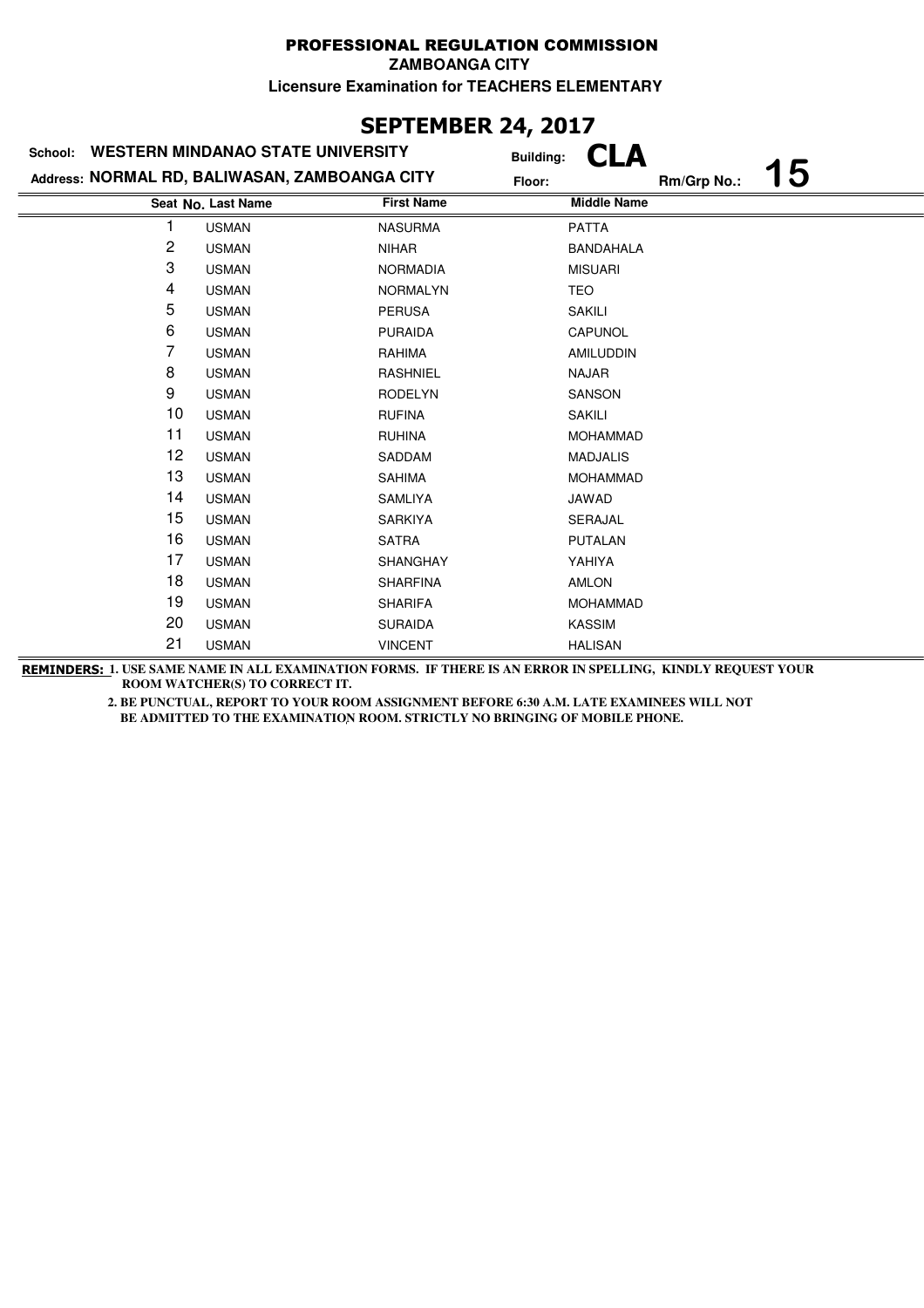**ZAMBOANGA CITY**

**Licensure Examination for TEACHERS ELEMENTARY**

# **SEPTEMBER 24, 2017**

| <b>WESTERN MINDANAO STATE UNIVERSITY</b><br>School: |                    |                      | <b>Building:</b>   |    |  |
|-----------------------------------------------------|--------------------|----------------------|--------------------|----|--|
| Address: NORMAL RD, BALIWASAN, ZAMBOANGA CITY       | Floor:             |                      | Rm/Grp No.:        | 16 |  |
|                                                     | Seat No. Last Name | <b>First Name</b>    | <b>Middle Name</b> |    |  |
|                                                     | <b>USMAN</b>       | WADZNA               | ADJALUDDIN         |    |  |
| 2                                                   | <b>USTOL</b>       | <b>REDZMALYN</b>     | OMAR               |    |  |
| 3                                                   | <b>UTAL</b>        | <b>MUSTAMEL</b>      | <b>MIRAJUL</b>     |    |  |
| 4                                                   | <b>UTAM</b>        | <b>JOSEFA</b>        | <b>ASAM</b>        |    |  |
| 5                                                   | <b>UTOH</b>        | <b>FAUJIYA</b>       | <b>HAMID</b>       |    |  |
| 6                                                   | UTOH-ASID          | <b>SORAINA</b>       | <b>BURANIS</b>     |    |  |
| 7                                                   | <b>UTUHARI</b>     | RADZFAR              | <b>HENRY</b>       |    |  |
| 8                                                   | <b>UYAG</b>        | <b>ABDULLATIF</b>    | <b>AMMANG</b>      |    |  |
| 9                                                   | <b>UYONG</b>       | <b>MILDRED</b>       | SAMSON             |    |  |
| 10                                                  | VALDEZ             | JALIL                | SAID               |    |  |
| 11                                                  | <b>VALIENTES</b>   | <b>IVY JANE</b>      | <b>TUNGGAL</b>     |    |  |
| 12                                                  | VALLEJO            | <b>ELLALAINE</b>     | <b>ENRERA</b>      |    |  |
| 13                                                  | VALLENTE           | <b>MARIBEL</b>       | <b>ELLAGA</b>      |    |  |
| 14                                                  | <b>VECITE</b>      | <b>JOY</b>           | <b>OWANO</b>       |    |  |
| 15                                                  | <b>VEGA</b>        | <b>BENJIE</b>        | ANSALE             |    |  |
| 16                                                  | <b>VELARA</b>      | <b>GINA</b>          | ARELLANO           |    |  |
| 17                                                  | <b>VENTULERO</b>   | PILAR                | <b>CUERING</b>     |    |  |
| 18                                                  | <b>VENTURA</b>     | <b>CLARINE JOICE</b> | <b>FABIAN</b>      |    |  |
| 19                                                  | <b>VENTURA</b>     | <b>MILKQUIN</b>      | <b>ARASID</b>      |    |  |
| 20                                                  | <b>VERANGA</b>     | SHEDRIC JUDE         | <b>MARIANO</b>     |    |  |
| 21                                                  | <b>VERBO</b>       | <b>MORIES JHON</b>   | <b>DEL ROSARIO</b> |    |  |

**REMINDERS: 1. USE SAME NAME IN ALL EXAMINATION FORMS. IF THERE IS AN ERROR IN SPELLING, KINDLY REQUEST YOUR ROOM WATCHER(S) TO CORRECT IT.**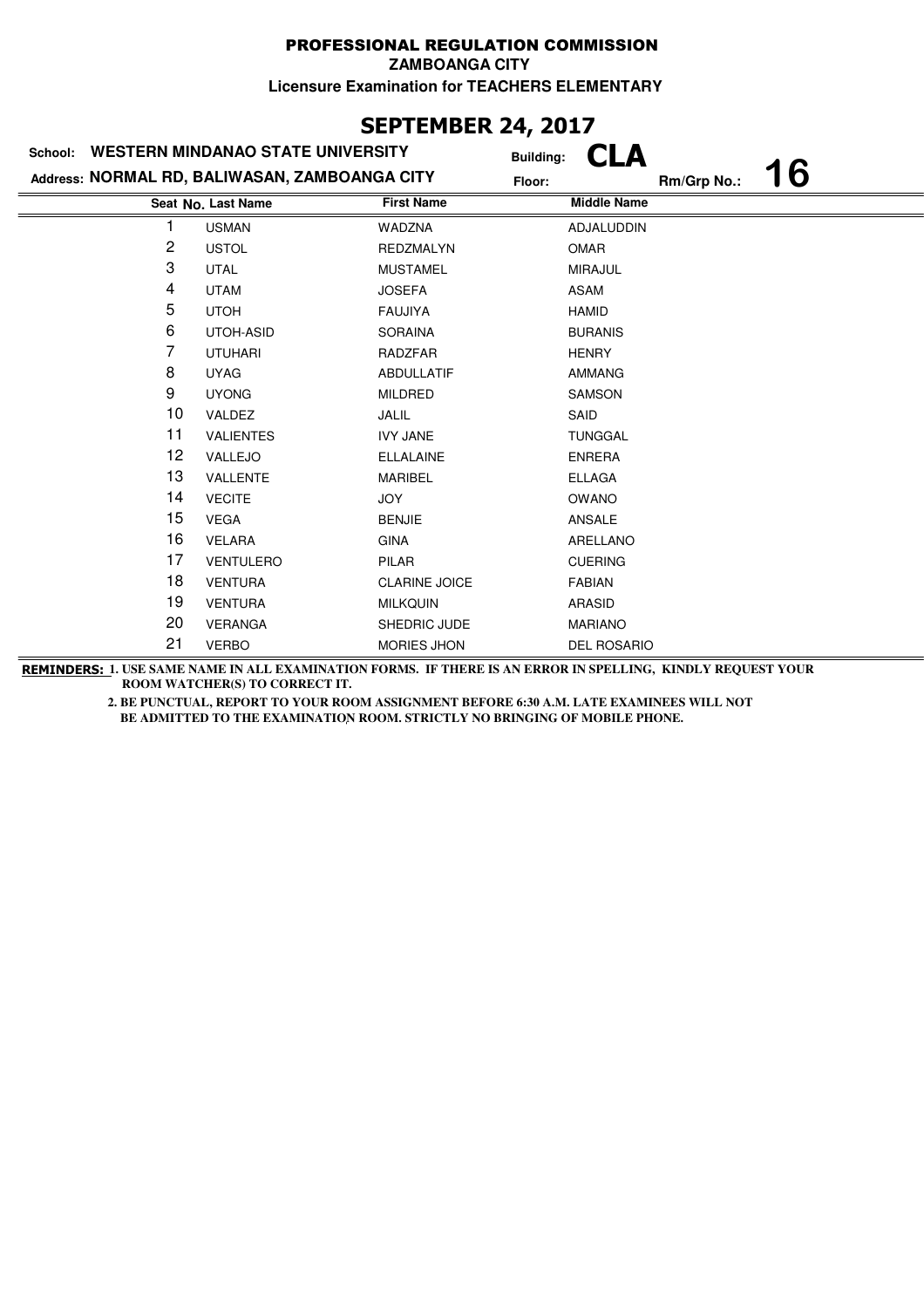#### PROFESSIONAL REGULATION COMMISSION **ZAMBOANGA CITY**

**Licensure Examination for TEACHERS ELEMENTARY**

## **SEPTEMBER 24, 2017**

| <b>WESTERN MINDANAO STATE UNIVERSITY</b><br>School: |                     |                       | <b>Building:</b>   |  |  |
|-----------------------------------------------------|---------------------|-----------------------|--------------------|--|--|
| Address: NORMAL RD, BALIWASAN, ZAMBOANGA CITY       | Floor:              | Rm/Grp No.:           |                    |  |  |
| <b>First Name</b><br>Seat No. Last Name             |                     |                       | <b>Middle Name</b> |  |  |
|                                                     | <b>VERZOSA</b>      | <b>CHRISTIAN</b>      | <b>BENTOY</b>      |  |  |
| 2                                                   | <b>VERZOSA</b>      | <b>CHRISTLE GRACE</b> | <b>BENTOY</b>      |  |  |
| 3                                                   | <b>VIAJEDOR</b>     | SHELA MAE             | <b>MONTEJO</b>     |  |  |
| 4                                                   | <b>VICETE</b>       | ANALYN                | <b>OUANO</b>       |  |  |
| 5                                                   | <b>VIERNES</b>      | LIEZL JOY             | <b>ANSING</b>      |  |  |
| 6                                                   | <b>VILLACURA</b>    | <b>JAMES</b>          | <b>GENERAL</b>     |  |  |
| 7                                                   | <b>VILLAHERMOSA</b> | <b>CHRISTINE JOY</b>  | <b>HONGOY</b>      |  |  |
| 8                                                   | <b>VILLALOBOS</b>   | <b>ARCEL</b>          | ABIERA             |  |  |
| 9                                                   | VILLALUNA           | <b>JEAN</b>           | NO-AY              |  |  |
| 10                                                  | VILLANUEVA          | <b>CHRISTIAN</b>      | <b>SABALO</b>      |  |  |
| 11                                                  | <b>VILLAR</b>       | <b>ELLAIN</b>         | <b>FRANCISCO</b>   |  |  |
| 12 <sub>2</sub>                                     | <b>VILLARANTE</b>   | CELEDONIO             |                    |  |  |
| 13                                                  | <b>VILLARIN</b>     | <b>JUVILYN</b>        | <b>GABONADA</b>    |  |  |
| 14                                                  | <b>VILLAROSA</b>    | SHEENA MAE            | JAVIER             |  |  |
| 15                                                  | <b>VILLAS</b>       | <b>NEDDIE</b>         | <b>BUGHAO</b>      |  |  |
| 16                                                  | <b>VILLEGAS</b>     | <b>JEAN</b>           |                    |  |  |
| 17                                                  | <b>VIRAY</b>        | <b>RUSSEL</b>         | <b>BALMORI</b>     |  |  |
| 18                                                  | <b>VOSOTROS</b>     | FE.                   | <b>MIRO</b>        |  |  |
| 19                                                  | WAGAS               | <b>SUHAIDA</b>        | <b>MUALLIL</b>     |  |  |
| 20                                                  | <b>WAGAS</b>        | <b>ZENAIDA</b>        | <b>MUALLIL</b>     |  |  |
| 21                                                  | <b>WAHAB</b>        | <b>VIDIAN</b>         | KHO                |  |  |

**REMINDERS: 1. USE SAME NAME IN ALL EXAMINATION FORMS. IF THERE IS AN ERROR IN SPELLING, KINDLY REQUEST YOUR ROOM WATCHER(S) TO CORRECT IT.**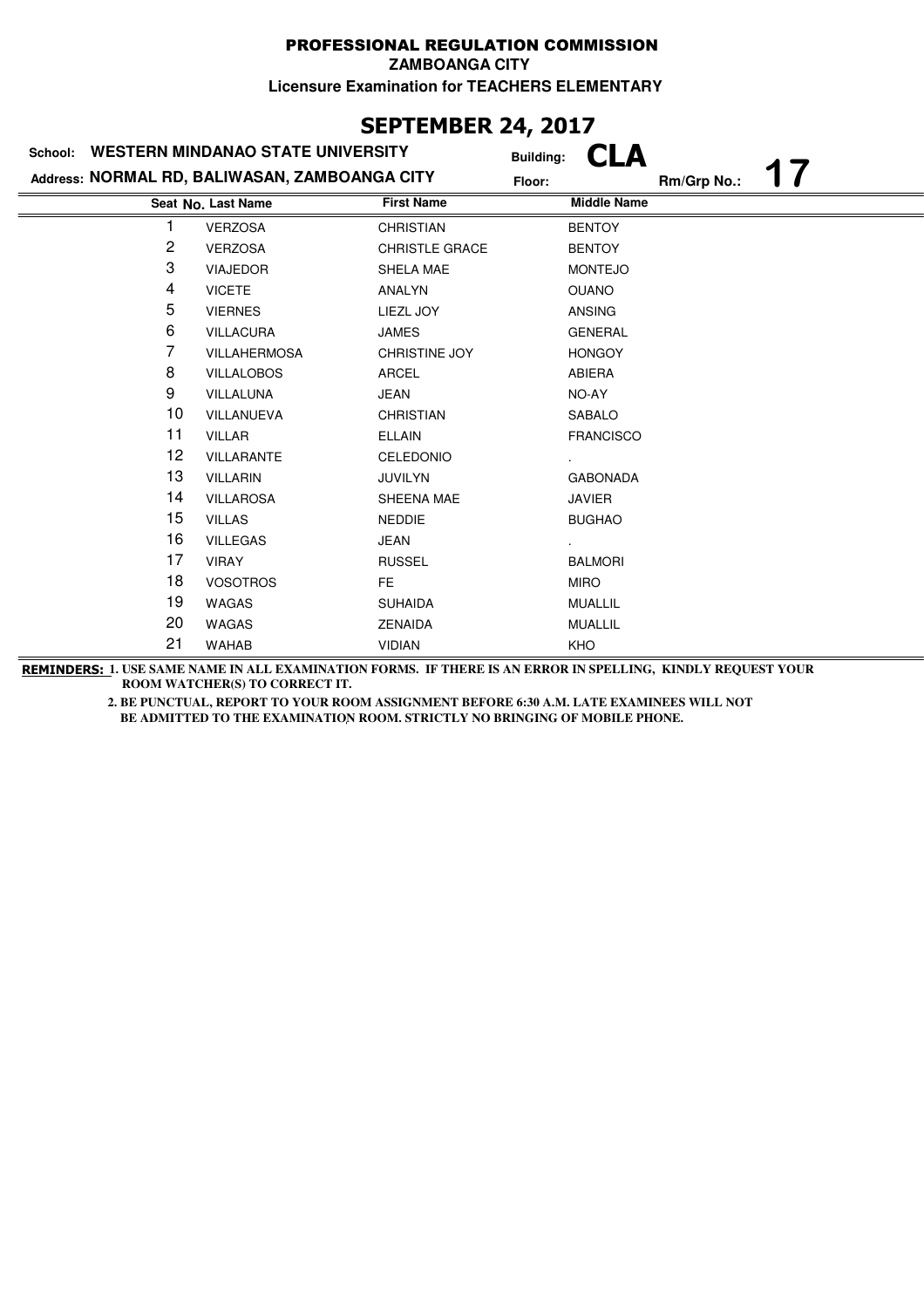**ZAMBOANGA CITY**

**Licensure Examination for TEACHERS ELEMENTARY**

### **SEPTEMBER 24, 2017**

| <b>WESTERN MINDANAO STATE UNIVERSITY</b><br>School: |                                         |                     | <b>Building:</b>   |    |  |
|-----------------------------------------------------|-----------------------------------------|---------------------|--------------------|----|--|
| Address: NORMAL RD, BALIWASAN, ZAMBOANGA CITY       | Floor:                                  |                     | Rm/Grp No.:        | 18 |  |
|                                                     | <b>First Name</b><br>Seat No. Last Name |                     | <b>Middle Name</b> |    |  |
|                                                     | <b>WAHAM</b>                            | <b>MERILYN</b>      | MALI               |    |  |
| 2                                                   | <b>WAHID</b>                            | <b>ABDULBASIT</b>   | <b>BASA</b>        |    |  |
| 3                                                   | <b>WAHID</b>                            | <b>ALSIDA</b>       | <b>GANDAL</b>      |    |  |
| 4                                                   | <b>WAHID</b>                            | SANSIBAR            | <b>ASADDI</b>      |    |  |
| 5                                                   | <b>WAHIRUDDIN</b>                       | <b>NUJIR</b>        | <b>PUNDIH</b>      |    |  |
| 6                                                   | WAHLAMU                                 | <b>SUFIA</b>        | <b>ISNAIN</b>      |    |  |
| 7                                                   | WALI                                    | SANIPA              | <b>BASANON</b>     |    |  |
| 8                                                   | <b>WANING</b>                           | <b>KRISTINA</b>     | <b>MUSTAPA</b>     |    |  |
| 9                                                   | WARADIL                                 | <b>ROHILDA</b>      | ALAY               |    |  |
| 10                                                  | WELSON                                  | NOR-IDA             | <b>TAWALLA</b>     |    |  |
| 11                                                  | YABO                                    | <b>AINIE NHOR</b>   | <b>NOHAY</b>       |    |  |
| 12                                                  | YADAH                                   | <b>PINDAYANG</b>    | <b>PINGAY</b>      |    |  |
| 13                                                  | YAHIYA                                  | <b>AMPO</b>         | SABDAIN            |    |  |
| 14                                                  | <b>YAHSIN</b>                           | <b>EMELIO</b>       | <b>TAROA</b>       |    |  |
| 15                                                  | YAHYA                                   | <b>FATIMAH NOUF</b> | <b>GADJALI</b>     |    |  |
| 16                                                  | YAHYA                                   | <b>MUNIRA</b>       | <b>GADJALI</b>     |    |  |
| 17                                                  | <b>YALON</b>                            | <b>MARJON</b>       | <b>DECENAN</b>     |    |  |
| 18                                                  | YANGCO                                  | <b>ALICE</b>        | <b>DELVO</b>       |    |  |
| 19                                                  | YANGHERI                                | <b>MUZDALIFA</b>    | <b>ISMAIL</b>      |    |  |
| 20                                                  | YANGHERI                                | <b>NUR-YASMIN</b>   | <b>ISMAIL</b>      |    |  |
| 21                                                  | YANSON                                  | <b>JAYSON</b>       | <b>JABINES</b>     |    |  |
|                                                     |                                         |                     |                    |    |  |

**REMINDERS: 1. USE SAME NAME IN ALL EXAMINATION FORMS. IF THERE IS AN ERROR IN SPELLING, KINDLY REQUEST YOUR ROOM WATCHER(S) TO CORRECT IT.**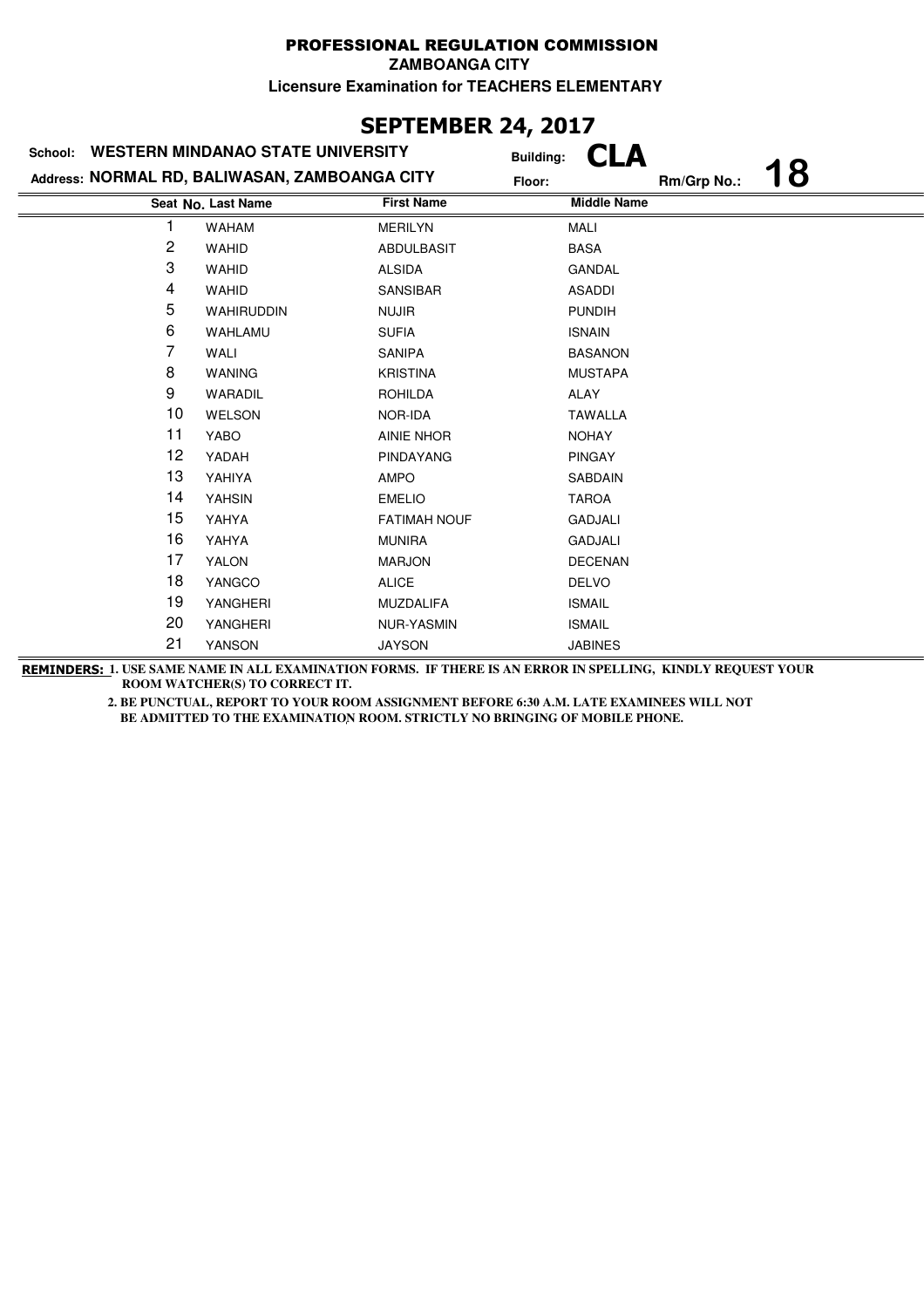**ZAMBOANGA CITY**

**Licensure Examination for TEACHERS ELEMENTARY**

# **SEPTEMBER 24, 2017**

| School:                                       | <b>WESTERN MINDANAO STATE UNIVERSITY</b> | <b>Building:</b>    |                    |    |  |
|-----------------------------------------------|------------------------------------------|---------------------|--------------------|----|--|
| Address: NORMAL RD, BALIWASAN, ZAMBOANGA CITY | Floor:                                   |                     | Rm/Grp No.:        | 19 |  |
| <b>First Name</b><br>Seat No. Last Name       |                                          |                     | <b>Middle Name</b> |    |  |
|                                               | YAP                                      | <b>JERNALYN</b>     | <b>SUMAGANG</b>    |    |  |
| 2                                             | <b>YASHIER</b>                           | <b>SHERMONA</b>     | ABDULGAFOR         |    |  |
| 3                                             | YASIL                                    | <b>DIVICK</b>       | <b>AKLAMIL</b>     |    |  |
| 4                                             | YASIL                                    | <b>NUR-SIE</b>      | <b>AKLAMIL</b>     |    |  |
| 5                                             | <b>YASIN</b>                             | <b>SALIP MAIRA</b>  | <b>KASIM</b>       |    |  |
| 6                                             | <b>YASIR</b>                             | <b>SAHABIA</b>      | ABDURAHMAN         |    |  |
| 7                                             | YAUN                                     | <b>MARY JOSETTE</b> | <b>JORDAN</b>      |    |  |
| 8                                             | <b>YOSOP</b>                             | <b>ELNA</b>         | <b>HAME</b>        |    |  |
| 9                                             | YU                                       | <b>JHUNA</b>        | CAPUTILLA          |    |  |
| 10                                            | YU                                       | SALMA               | <b>HASAN</b>       |    |  |
| 11                                            | <b>YUNUS</b>                             | <b>HADJIRA</b>      | <b>PAWAKI</b>      |    |  |
| 12                                            | <b>YURAG</b>                             | <b>ANALYN</b>       | <b>PENTADO</b>     |    |  |
| 13                                            | <b>YUSOP</b>                             | <b>ALFAISA</b>      | ABUBAKAR           |    |  |
| 14                                            | <b>YUSOP</b>                             | <b>CARMEN</b>       | <b>JOL</b>         |    |  |
| 15                                            | <b>YUSOP</b>                             | <b>HADZMIER</b>     | <b>MAULAHA</b>     |    |  |
| 16                                            | <b>YUSOP</b>                             | <b>HURULINA</b>     | <b>ISAHAC</b>      |    |  |
| 17                                            | <b>YUSOP</b>                             | JAIMA               | <b>JANNATIN</b>    |    |  |
| 18                                            | <b>YUSOP</b>                             | <b>KASHRALYN</b>    | <b>JAWANI</b>      |    |  |
| 19                                            | <b>YUSOP</b>                             | <b>MAIMONA</b>      | <b>JAAFAR</b>      |    |  |
| 20                                            | <b>YUSOP</b>                             | <b>MARAKAG</b>      | <b>AKUK</b>        |    |  |
| 21                                            | <b>YUSOP</b>                             | <b>MERELIZA</b>     | <b>BASSAN</b>      |    |  |

**REMINDERS: 1. USE SAME NAME IN ALL EXAMINATION FORMS. IF THERE IS AN ERROR IN SPELLING, KINDLY REQUEST YOUR ROOM WATCHER(S) TO CORRECT IT.**